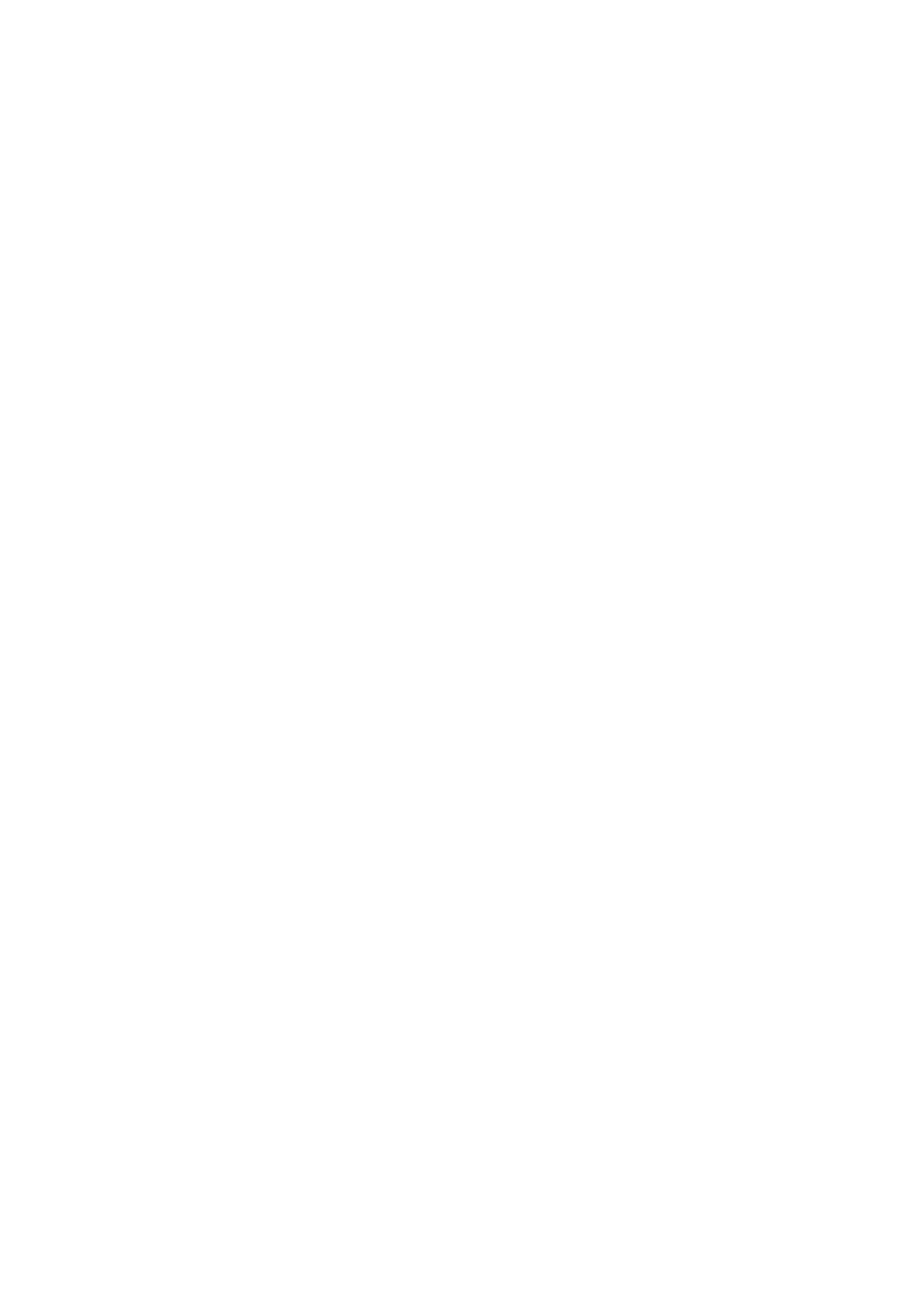#### **Declaration & Statements**

#### *DECLARATION*

This work has not previously been accepted in substance for any degree and is not concurrently submitted in candidature for any degree.

 $Signal$  Ben Dare Dare Date 17/09/2012

### *STATEMENT 1*

This thesis is being submitted in partial fulfillment of the requirements for the degree of PhD.

Signed Ben Dare Date 17/09/2012

### *STATEMENT 2*

This thesis is the result of my own independent work/investigation, except where otherwise stated. Other sources are acknowledged by explicit references.

Signed Ben Dare Date 17/09/2012

### *STATEMENT 3*

I hereby give consent for my thesis, if accepted, to be available for photocopying and for inter-library loan, and for the title and summary to be made available to outside organisations.

Signed Ben Dare Date 17/09/2012

### *STATEMENT 4: PREVIOUSLY APPROVED BAR ON ACCESS*

I hereby give consent for my thesis, if accepted, to be available for photocopying and for inter-library loans **after expiry of a bar on access previously approved by the Graduate Development Committee**.

 $Signal$  Ben Dare Dare Date 17/09/2012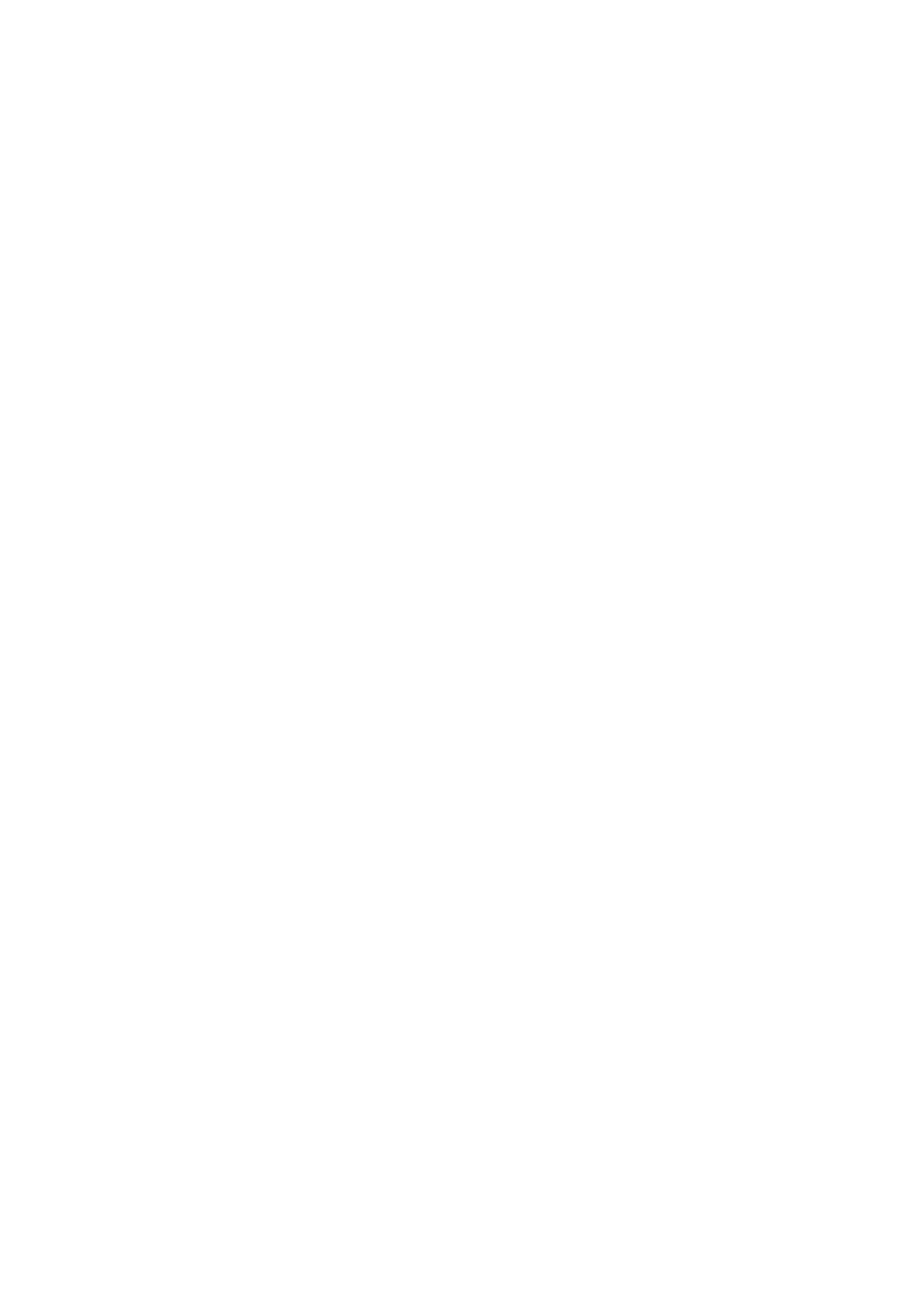#### **Abstract**

Jürgen Moltmann's desire to see the relationship between humans and our natural environment improve is long-standing. In later years he called for a 'new theological architecture' to help facilitate an 'ecological reformation' of Christianity and society. While Moltmann did not claim to have created this new architecture, one of his work's aims has clearly been to contribute towards it. To what extent has Moltmann been successful in this aim? Firstly, his doctrine of the Trinity provides the themes of love and relatedness which pervade and colour his whole project. These themes then interact with other key areas of Moltmann's thought that inform this architecture: creation, God's ongoing care and openness towards creation (largely pneumatology and christology), and eschatology. Each of these areas contribute to a theological architecture in which non-human creation, past, present, and future, is a full recipient of God's uniting love and openness. Naturally this leads towards a consideration of the ecological reformation. Less positively, Moltmann's discussion of God's creating through self-restriction presents some problems for this architecture's coherence, although Moltmann's developing views on this do help provide a solution. Furthermore, analysis of the criticisms made by various commentators suggests that several debated areas are actually particularly productive for Moltmann's contributions to the architecture. Other criticisms do highlight areas of concern and possible development, but do not present terminal problems. The potential for this architecture to address practice, not simply theory, increases through elements of Moltmann's theological anthropology that challenge humanity's behaviour. Those elements thus form a lens through which Moltmann's wider contributions to the architecture more powerfully speak of the need for creation care. Therefore, while Moltmann's contribution towards a new architecture for ecological reformation would be helped by certain modifications, nevertheless it is highly significant. Its wide scope makes it fertile for further contributions and development.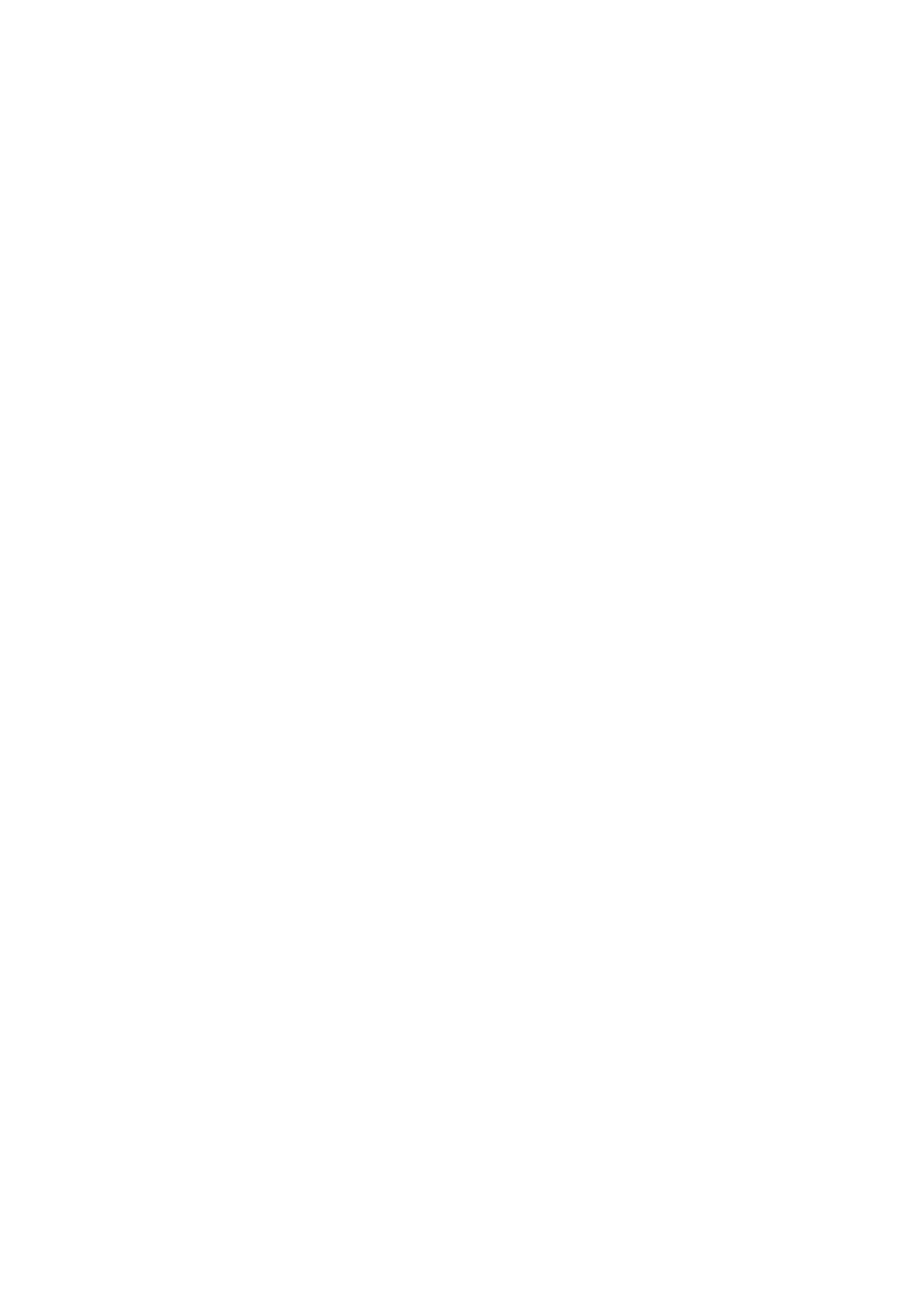# **Contents**

|              | Acknowledgements<br>vii            |                                                       |              |  |  |  |  |  |
|--------------|------------------------------------|-------------------------------------------------------|--------------|--|--|--|--|--|
|              | <b>List of Abbreviations</b><br>ix |                                                       |              |  |  |  |  |  |
| 1            |                                    | Introduction                                          | $\mathbf{1}$ |  |  |  |  |  |
|              | $1\;1$                             | STANDING ON THE SHOULDERS                             | 5            |  |  |  |  |  |
|              | 1.2                                |                                                       | 7            |  |  |  |  |  |
|              |                                    |                                                       | 9            |  |  |  |  |  |
|              | 1.3                                |                                                       | 10           |  |  |  |  |  |
| $\mathbf{2}$ |                                    | The Trinitarian Foundation                            | 13           |  |  |  |  |  |
|              | 2.1                                | <b>INTRODUCTION</b>                                   | 13           |  |  |  |  |  |
|              | 2.2                                | THE DEVELOPMENT OF MOLTMANN'S DOCTRINE OF THE TRINITY | 14           |  |  |  |  |  |
|              | 2.3                                | UNITY THROUGH RELATIONSHIPS                           | 17           |  |  |  |  |  |
|              |                                    |                                                       | 18           |  |  |  |  |  |
|              |                                    |                                                       | 19           |  |  |  |  |  |
|              |                                    | Fears of a Prior Social Agenda                        | 21           |  |  |  |  |  |
|              | 2.4                                |                                                       | 23           |  |  |  |  |  |
| 3            |                                    | <b>Original Creation</b>                              | 25           |  |  |  |  |  |
|              | 3.1                                | <b>INTRODUCTION</b>                                   | 25           |  |  |  |  |  |
|              | 3.2                                | THE PERVASIVE PRINCIPLE OF LOVE                       | 26           |  |  |  |  |  |
|              |                                    |                                                       | 27           |  |  |  |  |  |
|              |                                    |                                                       | 27           |  |  |  |  |  |
|              |                                    | The Same Love                                         | 28           |  |  |  |  |  |
|              | 3.3                                |                                                       | 29           |  |  |  |  |  |
|              |                                    |                                                       | 30           |  |  |  |  |  |
|              |                                    |                                                       | 31           |  |  |  |  |  |
|              |                                    |                                                       | 33           |  |  |  |  |  |
|              |                                    | Original Creation: A Unity of Will and Nature         | 34           |  |  |  |  |  |
|              | 3.4                                | THE CREATION OF AN 'OTHER'                            | 36           |  |  |  |  |  |
|              |                                    |                                                       | 36           |  |  |  |  |  |
|              |                                    |                                                       | 38           |  |  |  |  |  |
|              |                                    | The Threat of the Nihil                               | 39           |  |  |  |  |  |
|              |                                    | God as 'Living Space'                                 | 43           |  |  |  |  |  |
|              | 3.5                                |                                                       | 46           |  |  |  |  |  |
| 4            |                                    | <b>God's Care for Creation</b>                        | 49           |  |  |  |  |  |
|              | 4.1                                | <b>INTRODUCTION</b>                                   | 49           |  |  |  |  |  |
|              | 4.2                                | THE SPIRIT AND CREATION: SETTING THE SCENE            | 50           |  |  |  |  |  |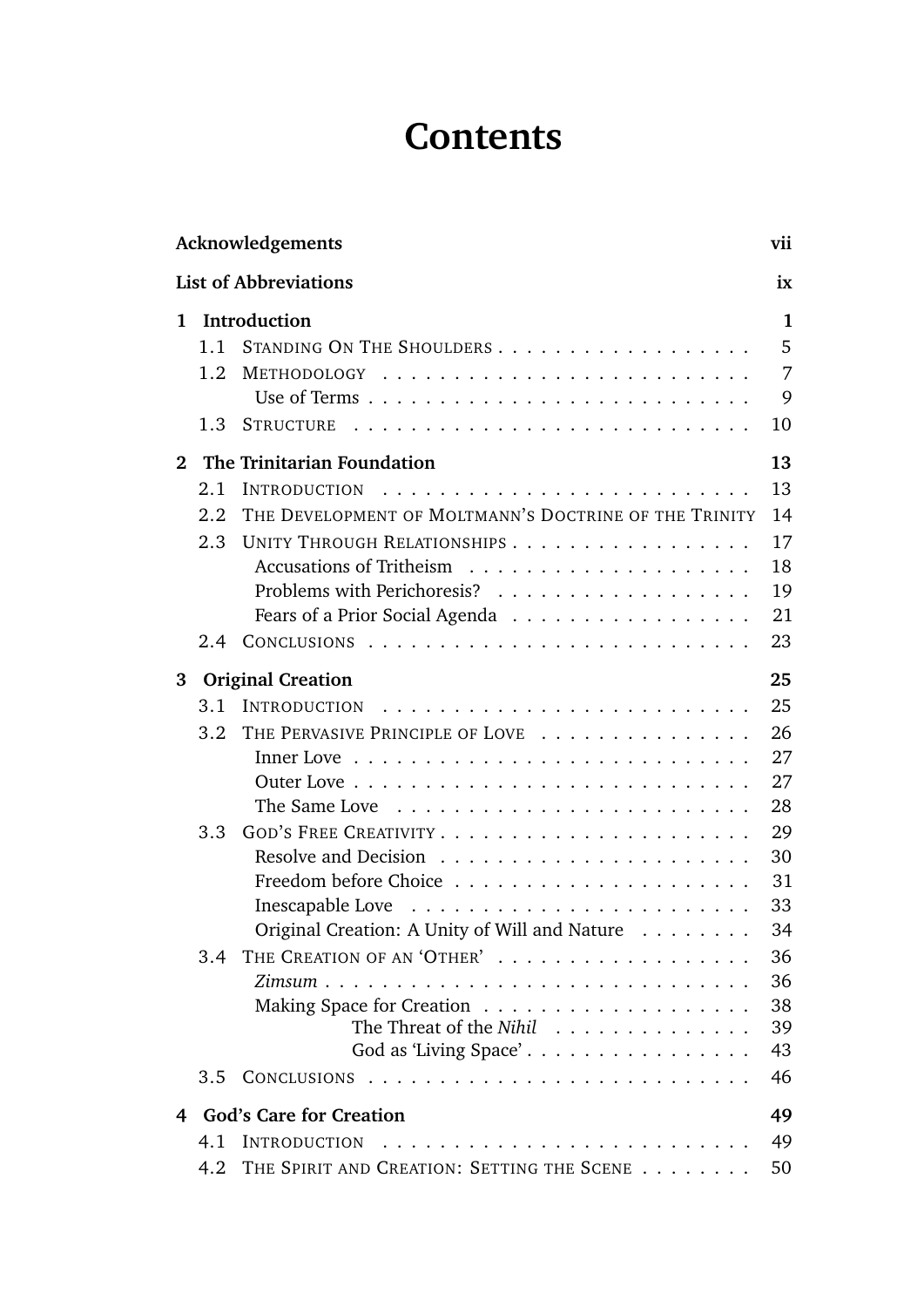|   |     | The Spirit and Creation in Early Material $\ldots \ldots \ldots$         | 50       |
|---|-----|--------------------------------------------------------------------------|----------|
|   |     | The Spirit of the Church                                                 | 51       |
|   |     | The Spirit of Creation                                                   | 53       |
|   |     | Moltmann's Interpretation of 'All Flesh'                                 | 55       |
|   |     |                                                                          | 56       |
|   |     |                                                                          | 58       |
|   |     |                                                                          | 60       |
|   |     | Interpretation Problems?                                                 | 63       |
|   | 4.3 | CONTINUOUS LOVE: THE SPIRIT                                              | 67       |
|   |     | The Spirit's Presence $\ldots \ldots \ldots \ldots \ldots \ldots \ldots$ | 67       |
|   |     | The Spirit in All Creation $\ldots \ldots \ldots \ldots$                 | 68       |
|   |     | A Developing Emphasis                                                    | 69       |
|   |     | Further Criticisms of the Spirit's Universal Presence                    | 70       |
|   |     |                                                                          | 72       |
|   |     | The Spirit of Life                                                       | 73       |
|   |     | The Mover of Evolution                                                   | 75       |
|   |     | The Spirit of Death?                                                     | 80<br>82 |
|   |     | The Creator of Fellowship<br>The Enabler of Co-Creativity                | 85       |
|   |     | Further Criticisms of the Spirit's Universal Activity                    | 88       |
|   | 4.4 | CONTINUOUS LOVE: THE SON                                                 | 93       |
|   |     |                                                                          | 93       |
|   |     |                                                                          | 95       |
|   | 4.5 | Separating Christ's and the Spirit's Role                                | 98       |
|   |     |                                                                          |          |
| 5 |     | <b>God's Openness to Creation</b>                                        | 101      |
|   | 5.1 | <b>INTRODUCTION</b><br>.                                                 | 101      |
|   | 5.2 | THE OPENNESS OF GOD TO CREATION                                          | 102      |
|   |     | The Openness of the Trinity $\dots \dots \dots \dots \dots \dots$        | 102      |
|   |     | Openness of Relationships                                                | 102      |
|   |     | Openness to the World                                                    | 103      |
|   |     | Openness through the Spirit $\ldots \ldots \ldots \ldots \ldots$         | 105      |
|   |     | A Fellowship Marked by Reciprocity                                       | 105      |
|   |     | Drawing Creation into God                                                | 106      |
|   |     | Openness through the Son $\dots \dots \dots \dots \dots \dots$           | 107      |
|   |     |                                                                          | 107      |
|   |     | Changing Reality and Revealing Eternity                                  | 108      |
|   |     | <b>Process Concerns</b>                                                  | 109      |
|   |     | God in Process?                                                          | 110      |
|   | 5.3 | THE CASE FOR DIVINE SUFFERING                                            | 112      |
|   |     |                                                                          | 113      |
|   |     | The Incompatibility of Impassibility and Love $\dots \dots$              | 116      |
|   |     | The Cross and Divine Passibility $\dots \dots \dots \dots \dots \dots$   | 120      |
|   | 5.4 | GOD'S SUFFERING AND CREATION                                             | 121      |
|   |     |                                                                          |          |
|   |     | The Suffering of the Spirit With and In Creation $\dots \dots$           | 122      |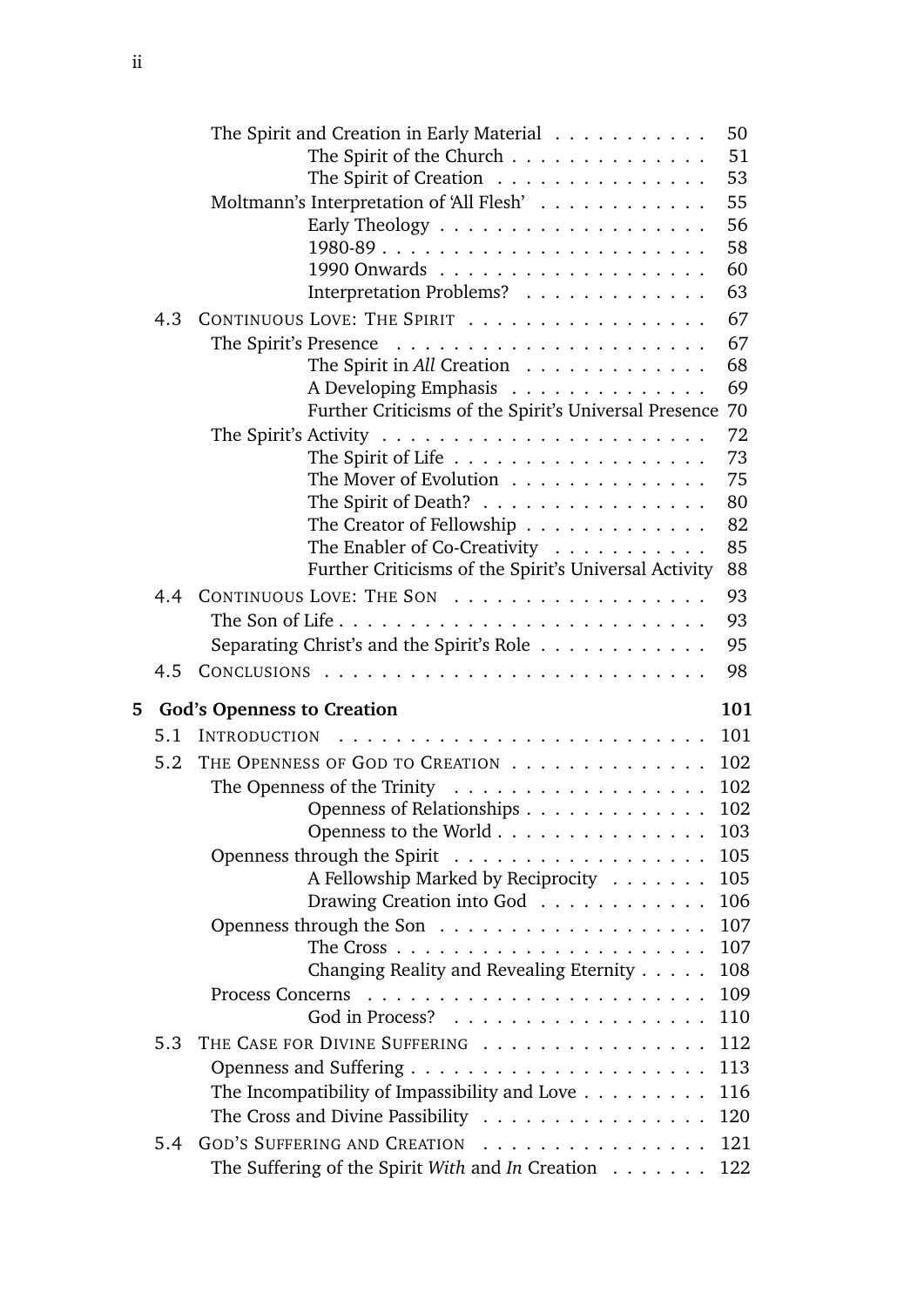|   |     | The Suffering of the Son For and With Creation $\dots \dots$                   | 128 |
|---|-----|--------------------------------------------------------------------------------|-----|
|   |     | The Trinitarian Suffering of God with Creation $\ldots \ldots$                 | 133 |
|   | 5.5 |                                                                                | 134 |
| 6 |     | The Eschatological Goal of Creation                                            | 137 |
|   | 6.1 | <b>INTRODUCTION</b>                                                            | 137 |
|   | 6.2 | A COMMON FUTURE FOR NATURE AND HUMANITY                                        | 138 |
|   |     |                                                                                | 139 |
|   |     |                                                                                | 140 |
|   |     | God's Character                                                                | 140 |
|   |     |                                                                                | 142 |
|   |     |                                                                                | 143 |
|   |     | Hope through the Inseparability of Nature and                                  |     |
|   |     |                                                                                | 144 |
|   |     |                                                                                | 147 |
|   | 6.3 | A SHARED FUTURE FOR GOD AND CREATION                                           | 147 |
|   |     |                                                                                | 148 |
|   |     |                                                                                | 149 |
|   |     |                                                                                | 151 |
|   |     |                                                                                | 152 |
|   | 6.4 | CONTINUITY AND DISCONTINUITY: FROM CREATION TO                                 |     |
|   |     |                                                                                | 154 |
|   |     | Discontinuity $\ldots \ldots \ldots \ldots \ldots \ldots \ldots \ldots \ldots$ | 155 |
|   |     | New Creation Verses Restoration                                                | 158 |
|   |     |                                                                                | 159 |
|   |     | There is Hope for This Creation $\dots \dots \dots$                            | 162 |
|   |     |                                                                                | 164 |
|   |     |                                                                                | 168 |
|   | 6.5 |                                                                                | 170 |
| 7 |     | <b>Theological Anthropology</b>                                                | 173 |
|   | 7.1 | <b>INTRODUCTION</b><br>.                                                       | 173 |
|   | 7.2 | REDUCING HUMANITY'S PREDOMINANCE                                               | 174 |
|   |     |                                                                                | 174 |
|   |     |                                                                                | 175 |
|   |     |                                                                                | 176 |
|   | 7.3 |                                                                                | 176 |
|   |     | The Imago Dei $\ldots \ldots \ldots \ldots \ldots \ldots \ldots \ldots \ldots$ | 176 |
|   |     | A Divine Pattern for Humanity                                                  | 179 |
|   |     | Criticisms of Moltmann's Work on Correspondence                                | 180 |
|   |     | Correspondence as Growth: Growing in Love                                      | 184 |
|   | 7.4 |                                                                                | 185 |
|   |     |                                                                                | 185 |
|   |     |                                                                                | 187 |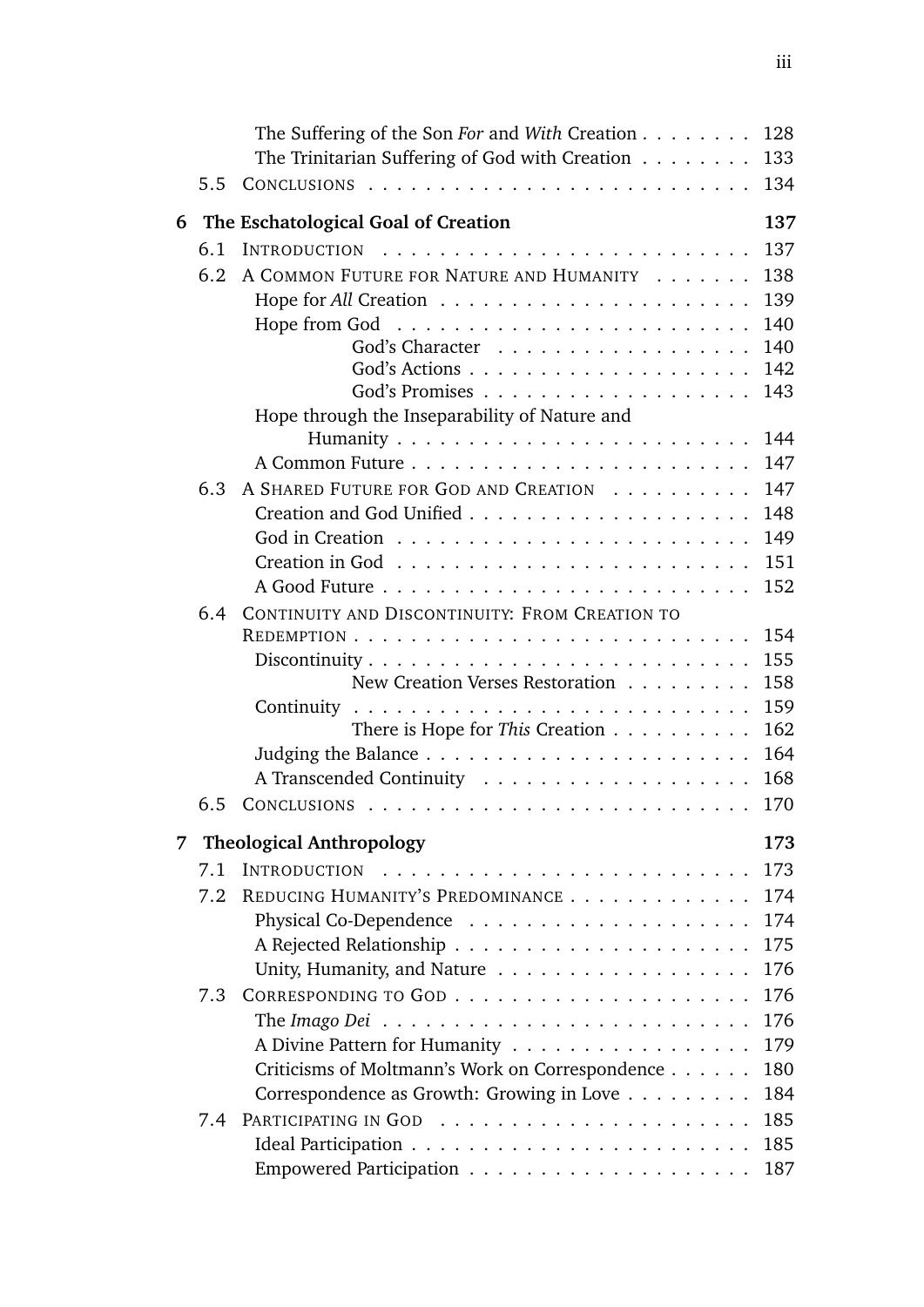|   |     | The Role of Faith in Participation $\dots \dots \dots$                   | 188        |
|---|-----|--------------------------------------------------------------------------|------------|
|   |     |                                                                          | 190        |
|   |     | Inclusive Non-Conscious Participation                                    | 190        |
|   |     | Limited Conscious Participation                                          | 191        |
|   |     |                                                                          | 192        |
|   | 7.5 |                                                                          | 193        |
|   |     | Love, Hope, Love $\dots \dots \dots \dots \dots \dots \dots \dots \dots$ | 194        |
|   |     |                                                                          | 194        |
|   |     | Reveals the Distance between Future and Present                          | 195        |
|   |     | Seeks to Bridge the Gap $\dots \dots \dots \dots \dots$                  | 196        |
|   |     |                                                                          | 198<br>199 |
|   |     | Hope: The Power of the Future in the Present $\dots \dots$               |            |
|   | 7.6 |                                                                          | 200<br>200 |
|   |     | Interconnectedness of Themes: A Fourfold Approach                        | 201        |
|   |     | Potential for the Ecological Reformation                                 | 202        |
|   |     |                                                                          |            |
| 8 |     | The 'Ecological Reformation'                                             | 205        |
|   | 8.1 | <b>INTRODUCTION</b>                                                      | 205        |
|   | 8.2 | RESTORING ALL CREATION'S IMPORTANCE                                      | 205        |
|   |     |                                                                          | 206        |
|   |     |                                                                          | 207        |
|   |     |                                                                          | 209        |
|   |     |                                                                          | 210        |
|   | 8.3 | CORRESPONDING TO GOD'S LOVE FOR CREATION                                 | 211        |
|   |     |                                                                          | 211        |
|   |     |                                                                          | 212        |
|   | 8.4 | PARTICIPATING IN GOD'S LOVE FOR CREATION                                 | 215        |
|   |     |                                                                          | 215        |
|   |     | Giving and Preserving Life and Fellowship 216                            |            |
|   |     |                                                                          |            |
|   | 8.5 | LIVING IN HOPE FOR CREATION 218                                          |            |
|   |     | Engenders Love for Creation 218                                          |            |
|   |     | Supplies an Aim for Creation 219                                         |            |
|   |     | Motivates to Act for Creation 220                                        |            |
|   | 8.6 |                                                                          |            |
| 9 |     | Conclusion                                                               | 223        |
|   | 9.1 |                                                                          | 223        |
|   |     |                                                                          | 225        |
|   | 9.2 | CONTRIBUTIONS TO THE 'THEOLOGICAL ARCHITECTURE' 226                      |            |
|   |     |                                                                          |            |
|   |     |                                                                          |            |
|   |     |                                                                          |            |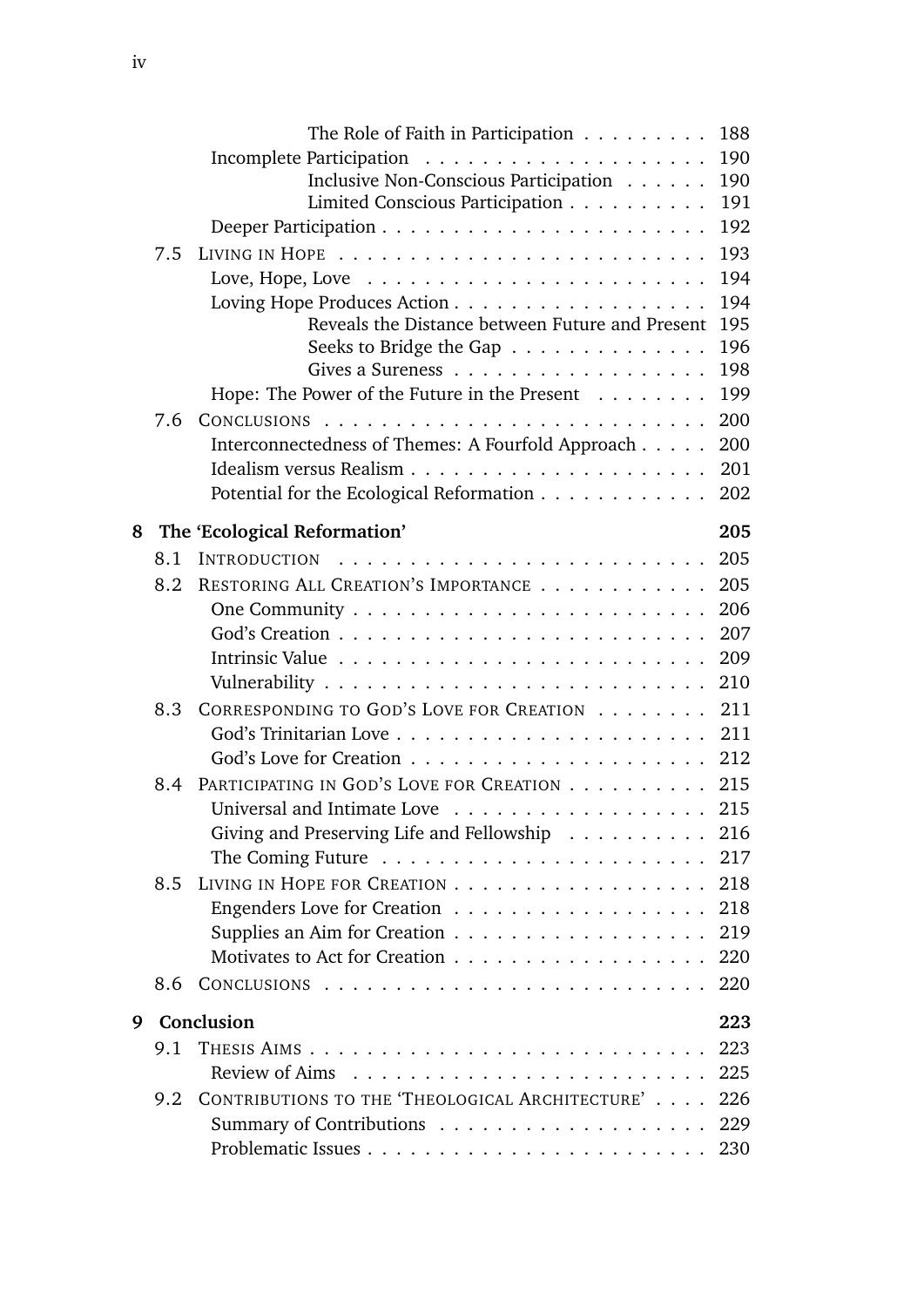| <b>Bibliography</b> |  |  |  |  |  |  |  |  |  |  |  | 235 |
|---------------------|--|--|--|--|--|--|--|--|--|--|--|-----|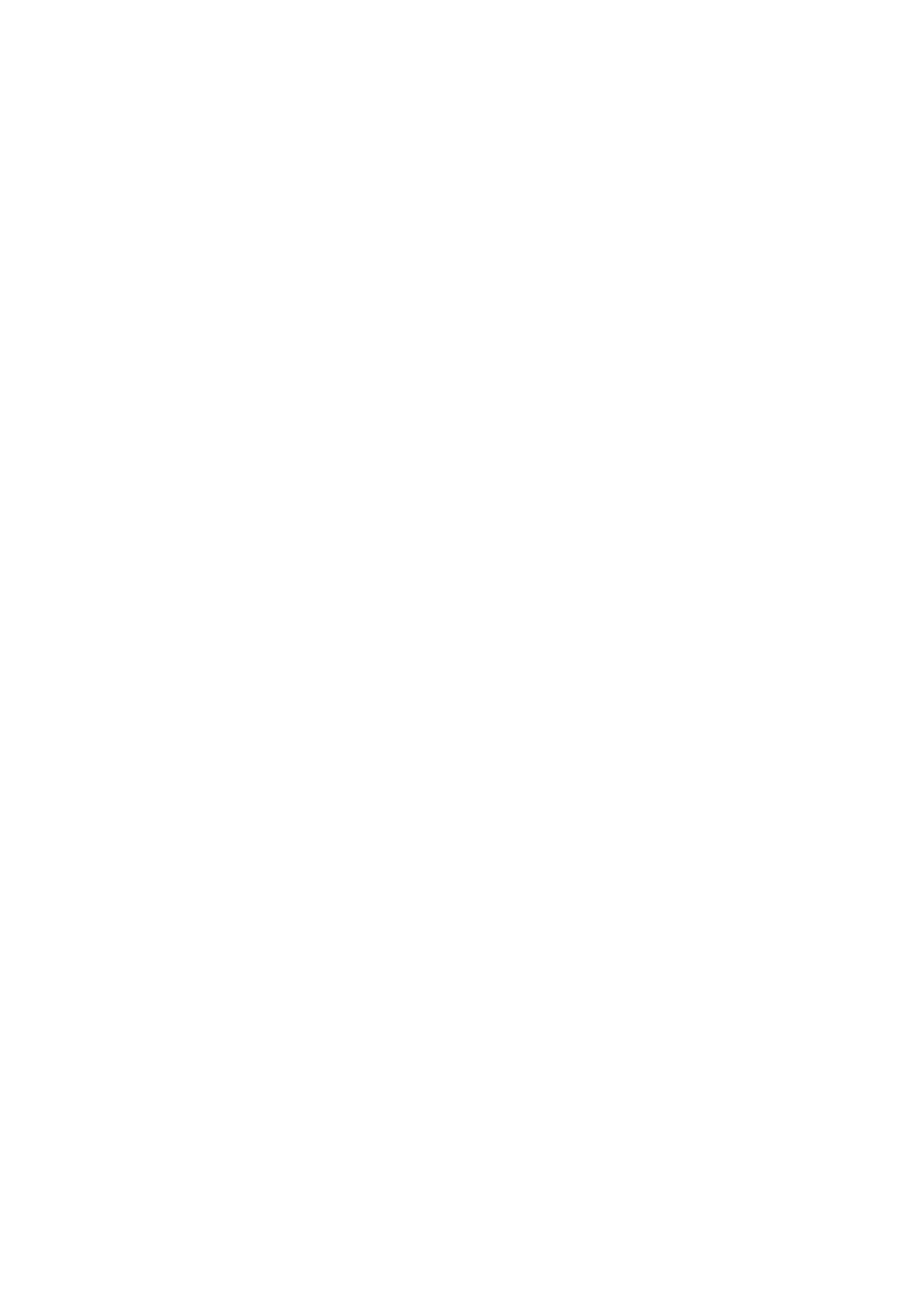## **Acknowledgements**

This project has benefited hugely from the support of many people. First my thanks go to Dr Roy Kearsley, my supervisor, whose undergraduate courses first awakened my interest for the issues contained within these pages. He has since worked hard to guide and support my research, and has patiently helped me to navigate the choppy waters of doctoral study.

My appreciation also goes to all the writers with whom this thesis has engaged. Particularly I am grateful to have encountered the work of Professor Jürgen Moltmann, which has stimulated my thought and challenged my engagement with Christian theology and, in particular, its engagement with ecological concerns.

Edwin Mellen Press graciously agreed to the replication of one of their volumes, which otherwise would have been inaccessible to me. Much help was also given by the teaching and administrative staff at both the South Wales Baptist College and Cardiff University. To these three institutions, I am indebted. Particular thanks are due to Revd Dr Craig Gardiner and Dr Nic Baker-Brian, who took the time to read this thesis and offer feedback.

I could not thank all the friends and family who have helped me in different ways throughout this time. The members at Calvary Baptist Church, Cardiff, and Broad Haven Baptist Church, Pembrokeshire, have offered the support and freedom necessary to undertake my studies. Special thanks, however, must be given to my wife, Helen. Her assistance in both the final preparation of this manuscript and enjoying life in general have been invaluable.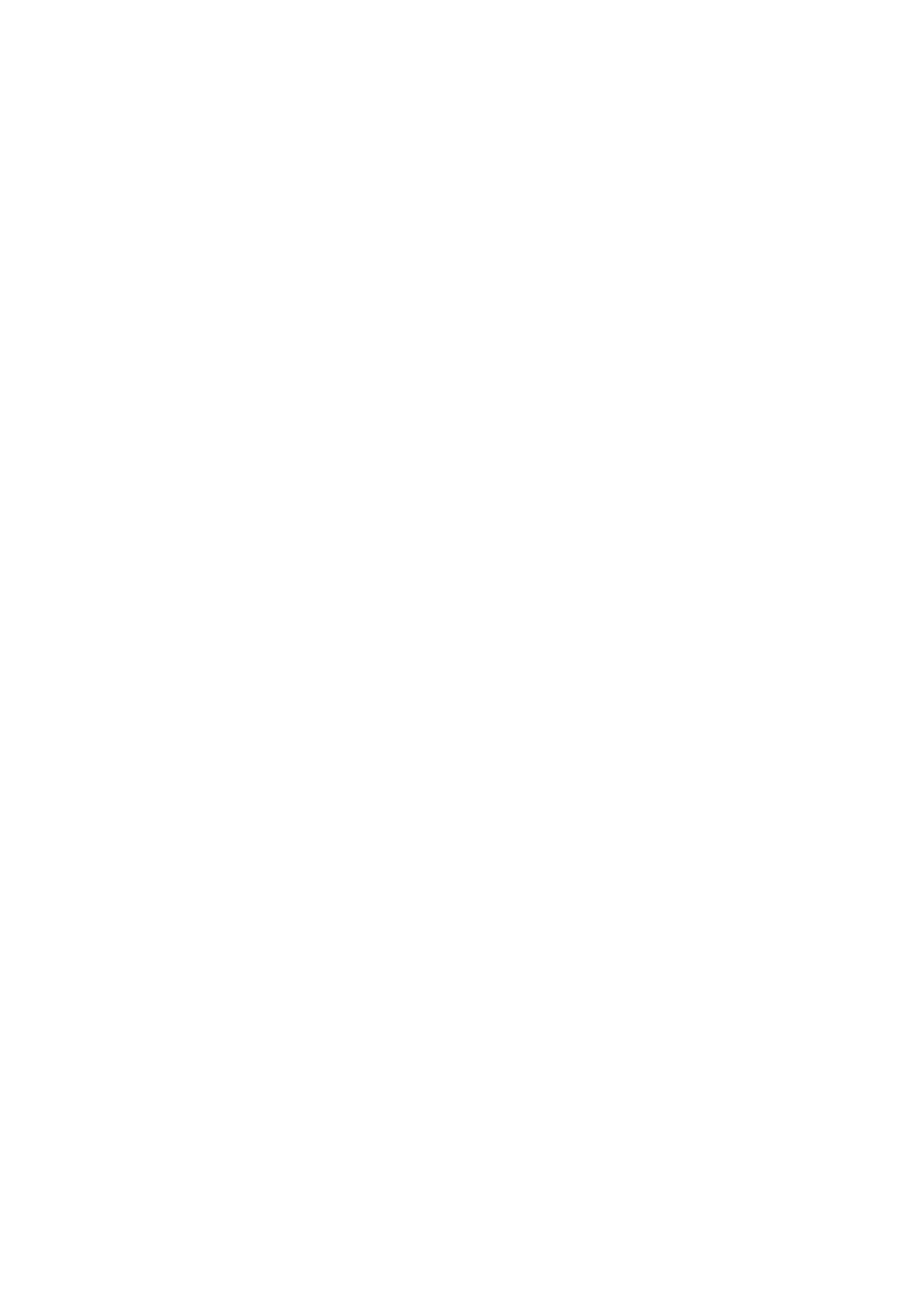# **List of Abbreviations**

The abbreviations of Moltmann's major works listed below will be used in the footnotes. The pattern below, that Moltmann's name is omitted from references to his works, will be followed throughout the text and notes of this thesis. All other authors will be named consistently.

| ΒP          | A Broad Place: An Autobiography, trans. by Margaret Kohl (London:<br>SCM, 2007)                                                                                          |
|-------------|--------------------------------------------------------------------------------------------------------------------------------------------------------------------------|
| CJF         | Creating a Just Future: The Politics of Peace and the Ethics of Creation<br>in a Threatened World, trans. by John Bowden (London: SCM, 1989)                             |
| CoG         | The Coming of God: Christian Eschatology, trans. by Margaret Kohl<br>(London: SCM, 1996)                                                                                 |
| <b>CPS</b>  | The Church in the Power of the Spirit, trans. by Margaret Kohl, 2nd<br>edn (London: SCM, 1992)                                                                           |
| CrG         | The Crucified God: The Cross of Christ as the Foundation and Criticism<br>of Christian Theology, trans. by R. A. Wilson and John Bowden, 2001<br>edn (London: SCM, 2001) |
| EthH        | Ethics of Hope, trans. by Margaret Kohl (London: SCM Press, 2012)                                                                                                        |
| ExH         | The Experiment Hope, trans. by M. Douglas Meeks (London: SCM,<br>1975)                                                                                                   |
| EiT         | Experiences in Theology: Ways and Forms of Christian Theology, trans.<br>by Margaret Kohl (London: SCM, 2000)                                                            |
| EoG         | Experiences of God, trans. by Margaret Kohl (London: SCM, 1980)                                                                                                          |
| FC          | The Future of Creation: Collected Essays, trans. by Margaret Kohl<br>(London: SCM, 1979)                                                                                 |
| GiC         | God in Creation: An Ecological Doctrine of Creation, trans. by Mar-<br>garet Kohl (London: SCM, 1985)                                                                    |
| GSS         | God for a Secular Society: The Public Relevance of Theology, trans. by<br>Margaret Kohl (London: SCM, 1999)                                                              |
| HP          | Hope and Planning, trans. by Margaret Clarkson (London: SCM,<br>1971)                                                                                                    |
| <b>HTG</b>  | History and the Triune God: Contributions to Trinitarian Theology,<br>trans. by John Bowden (London: SCM, 1991)                                                          |
| IEB         | In the End - the Beginning: The Life of Hope, trans. by Margaret Kohl<br>(London: SCM, 2004)                                                                             |
| <b>JCTW</b> | Jesus Christ for Today's World, trans. by Margaret Kohl (London:<br>SCM, 1994)                                                                                           |
| ОC          | The Open Church: Invitation to a Messianic Life-Style, trans.<br>by<br>M. Douglas Meeks (London: SCM, 1978)                                                              |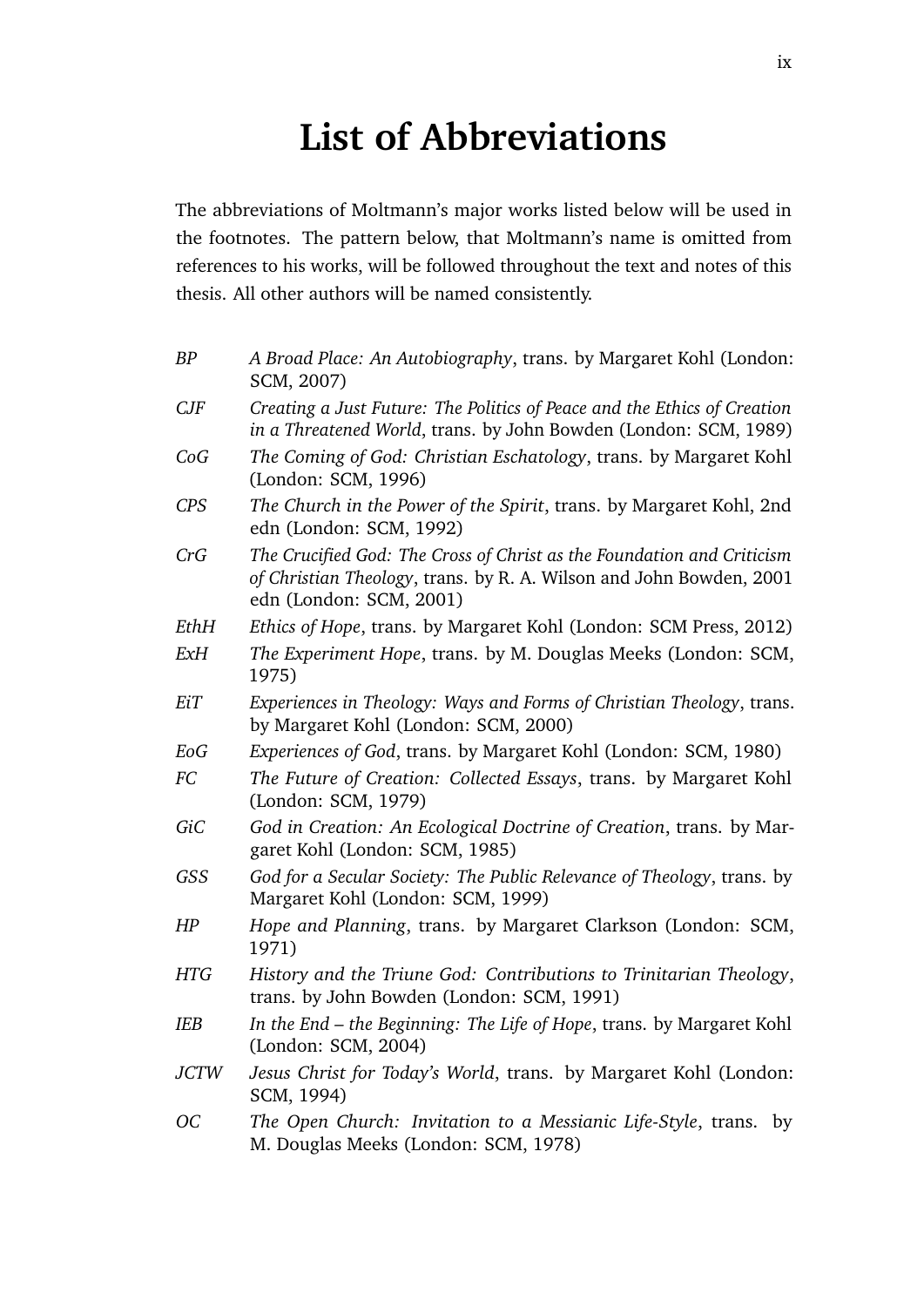| <b>OHD</b> | On Human Dignity: Political Theology and Ethics, trans. by M. Douglas<br>Meeks (London: SCM, 1984)                                |
|------------|-----------------------------------------------------------------------------------------------------------------------------------|
| PP         | The Power of the Powerless: The Word of Liberation for Today, trans.<br>by Margaret Kohl (London: SCM, 1983)                      |
| <b>RRF</b> | Religion, Revolution, and the Future, trans. by M. Douglas Meeks<br>(New York: Charles Scribner's Sons, 1969)                     |
| SpL        | The Spirit of Life: A Universal Affirmation, trans. by Margaret Kohl<br>(London: SCM, 1992)                                       |
| <b>SRA</b> | Sun of Righteousness, Arise!: God's Future for Humanity and the Earth,<br>trans. by Margaret Kohl (London: SCM, 2010)             |
| SW         | Science and Wisdom, trans. by Margaret Kohl (London: SCM, 2003)                                                                   |
| TJ         | Theology and Joy, trans. by Reinhard Ulrich (London: SCM, 1973)                                                                   |
| <b>TKG</b> | The Trinity and the Kingdom of God: The Doctrine of God, trans. by<br>Margaret Kohl (London: SCM, 1981)                           |
| <b>ToH</b> | Theology of Hope: On the Ground and the Implications of a Christian<br>Eschatology, trans. by James W. Leitch (London: SCM, 1967) |
| <b>WJC</b> | The Way of Jesus Christ: Christology in Messianic Dimensions, trans.                                                              |

by Margaret Kohl (London: SCM, 1990)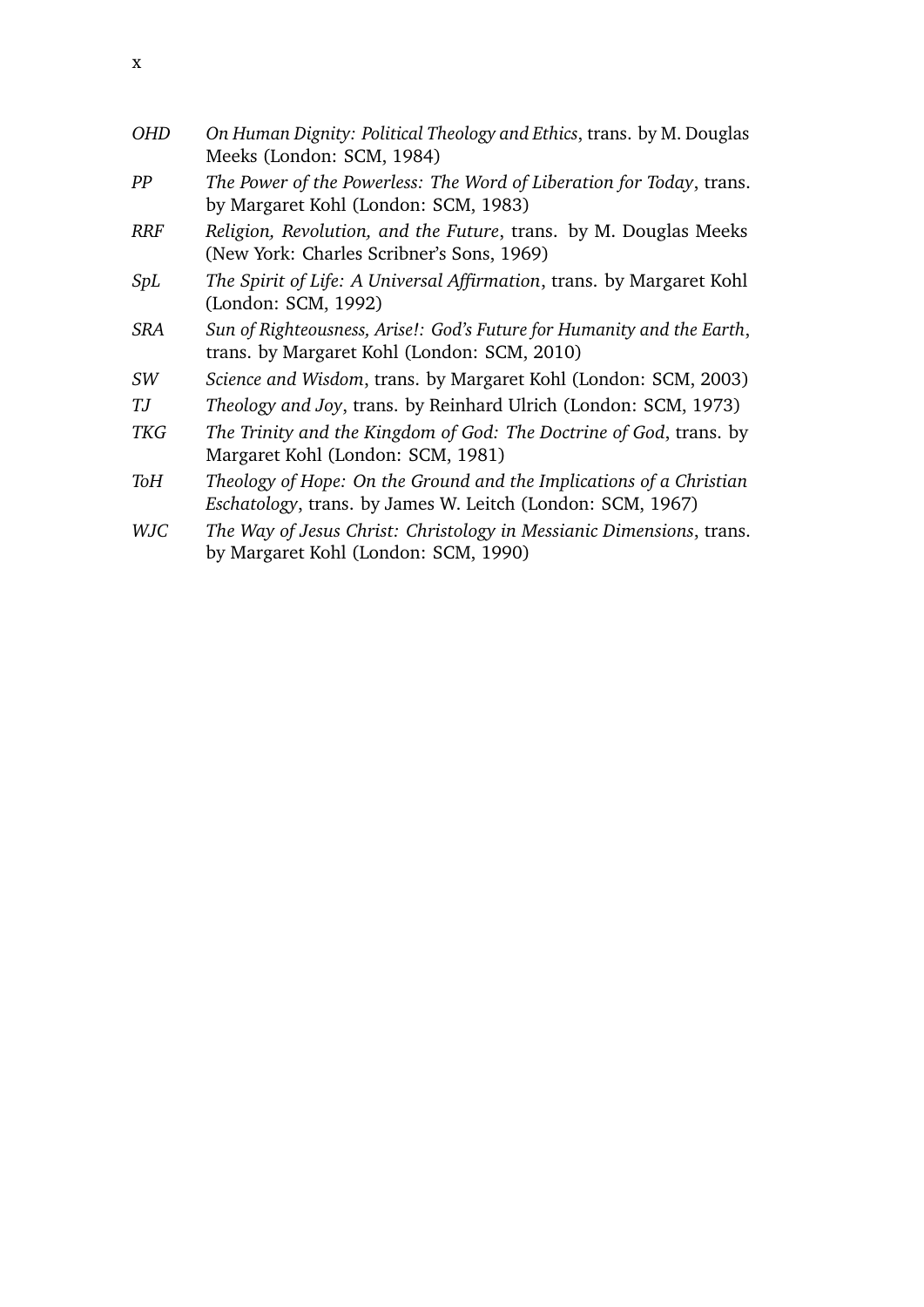# **Chapter 1**

# **Introduction**

In recent years not only has awareness grown of the importance of humanity's relationship with the natural world, but also the volume of attempts to offer some measure of a solution to urgent problems or further understanding of the issues. The field of Christian theology is not an exception. Jürgen Moltmann joined this wider movement relatively early in its history and has continued to connect with it as a priority in his work. He has addressed these concerns from a variety of directions within his larger theological system. For this reason he has long been known for his outspoken desire to see the relationship between the human race and the rest of creation improve.

Moltmann's background has been explored in depth elsewhere.<sup>1</sup> However, a brief summary will be useful. Jürgen Moltmann was born in 1926 near Hamburg, Germany. He became involved in the Second World War towards its conclusion and was captured and taken as a prisoner of war to Belgium, and then Scotland, for nearly three years. During this time he decided to become a pastor. He returned to Germany in 1948 where for the next decade he trained and then served as a pastor until he took up a teaching post at a seminary in Wuppertal in 1958. From there he moved to teach in Bonn in 1963 and soon after to Tübingen in 1967. He taught there until his retirement in 1994 and ever since has remained Professor Emeritus of Systematic Theology at that university.

In latter years, Moltmann has observed the rise of humanity's acknowledgement of the world's ecological predicament and the global desire to take action. He has termed this needed change a movement towards an 'ecological reformation' (or 'revolution'); a new way of life where earth and ecology, not economy and progress, are the primary guides of humanity. Alongside that insight Moltmann asserts that a contribution Christian theology can make to such a process is to find the 'new theological architecture' that is needed to

<sup>&</sup>lt;sup>1</sup> See especially his autobiography (BP), although many studies of his work contain biographical information.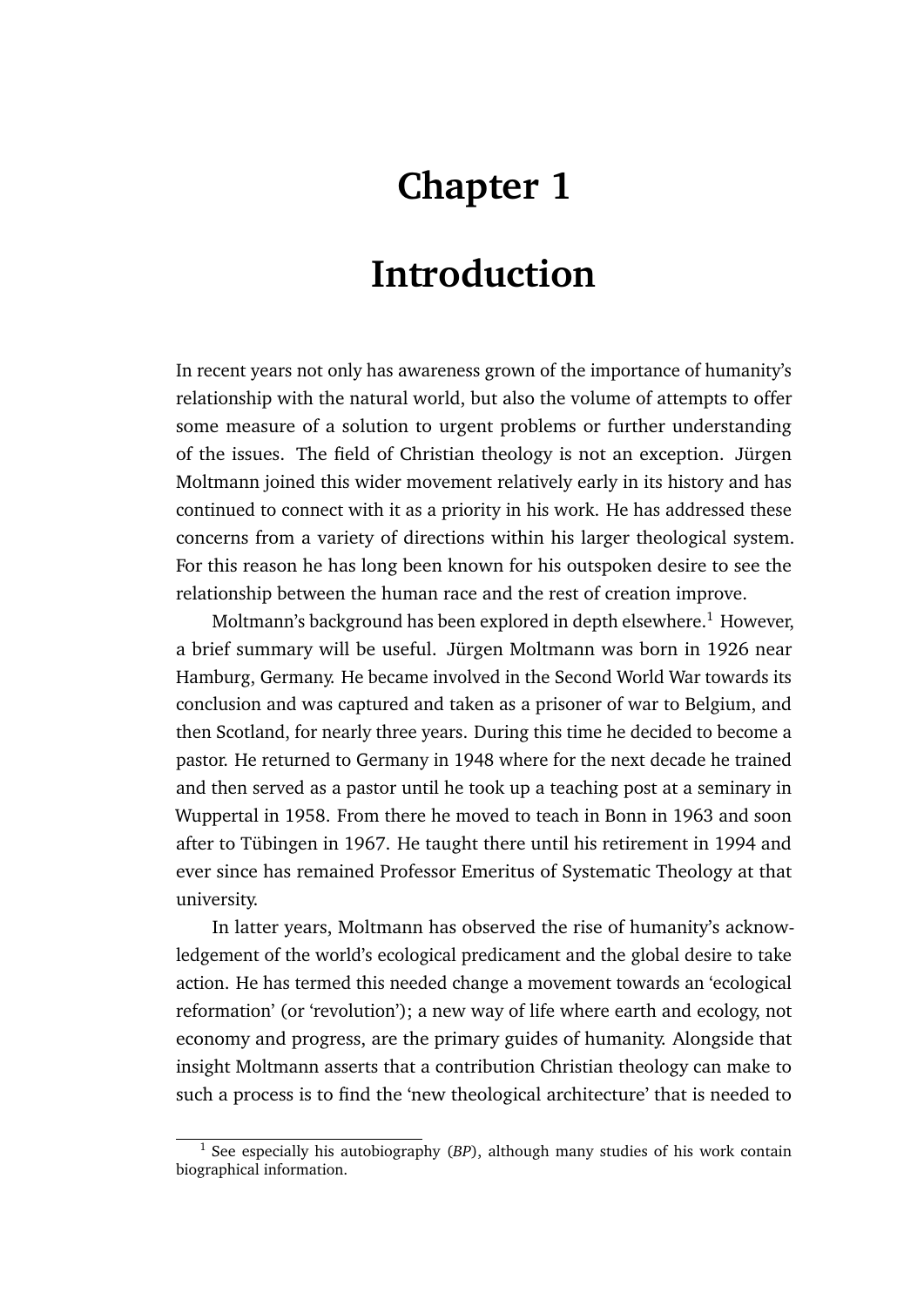help facilitate the ecological reformation/revolution within both Christian culture and society.<sup>2</sup>

Where Moltmann uses the phrases concerned he makes the following A, B, C argument:

**A:** Society needs an 'ecological reformation [*ökologischen Reformation*]'<sup>3</sup> or 'ecological revolution [*ökologischen Revolution*]'.<sup>4</sup> The relationship between human beings and their world has broken down, already with disastrous results for both nature and humanity. A reformation is needed for survival.

**B:** Likewise an 'ecological reformation of Christianity' is needed.<sup>5</sup> His use of the broad term 'Christianity' in this instance is best understood to mean Christian thought and behaviour. Such a reformation is needed for the Christian community's own relationship with the earth as well as to aid reformation in society in general. The latter is important to Moltmann because he believes that there are deep religious and cultural roots in society that guide its actions and attitudes. He sees Judaeo-Christian thought, particularly in the West, as part of the contribution to an attitude of domination towards nature. His claims appear to be less that Christian ideas will be the definitive shaping force of society and more that Christianity partly helped create this crisis and so Christianity needs to do its part to help relieve it.

As seen here, Moltmann uses the term 'ecological *reformation*' to refer to the change needed in both Christian thought and society. It is, therefore, an ideal term to use throughout the current project to describe the transformation of *all* humanity, Christian or otherwise, for which Moltmann hopes.

**C:** Moltmann argues that a 'new theological architecture [*neue theologische Architektur*]' will be beneficial to both A and B.

Although Moltmann's description of the nature of the theological architecture was minimal, he did give certain detail. This was: a God-centred, rather than anthropocentric, view of the world which recognises God's presence in, and future for, the whole of creation of which humanity is only a part. $6$  The

<sup>2</sup> *GSS*, pp. 21-22, 224. These are two different articles reprinted, among others, in one volume. They are also essentially the only place Moltmann uses these terms. The earlier article also appears in a similar form as 'Theology in the Project of the Modern World', in *A Passion for God's Reign: Theology, Christian Learning, and the Christian Self*, ed. by Miroslav Volf (Grand Rapids, MI / Cambridge: Wm. B. Eerdmans Publishing, 1998), pp. 1-22. The phrase 'ecological reformation' also appears in *CJF*, p. 15, but it is not an explicit subject of the discussion, nor is it followed by any mention of the 'theological architecture'.

<sup>3</sup> *GSS*, p. 21.

<sup>4</sup> Ibid., p. 224.

<sup>5</sup> Ibid., p. 224.

<sup>6</sup> Ibid., pp. 21-22, 224-25.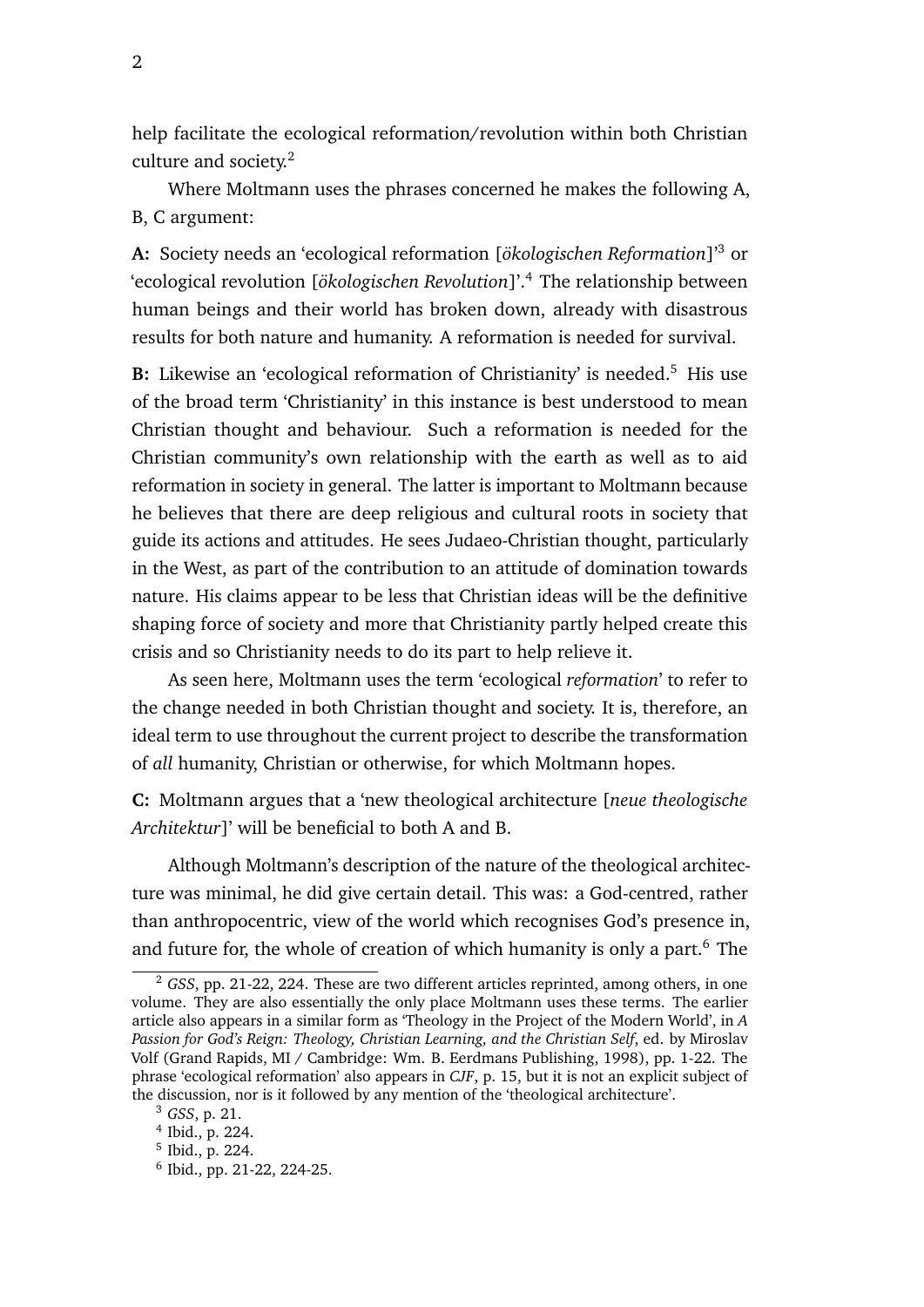following pages, however, will draw out further substance from Moltmann himself, summarised as follows: *the new theological architecture reassesses God's relationship with creation and humanity's position within this relationship. It helps to facilitate the ecological reformation of Christian thought and action, and society, as it creates the thinking-space in which humanity can re-imagine its relationship with, and responsibilities for, the natural world*. That is the basic understanding of the phrase which the study shall employ, though others may yet discover additional insights.

This project deals mainly with C; the possibilities for the make-up of this new theological architecture as it looks to the ecological reformation of Christianity and society. Illustrative examples of *practical* possibilities for the reformation will appear occasionally, but the task tackled in the following pages is not that of exploring the precise shape of these consequent reforms.

While the phrase 'theological architecture' only appears a few times in Moltmann's writings the description above usefully encapsulates the various themes in which he engages with environmental concerns. Therefore, it is a suitable umbrella term for the current enquiry's focus. The term does not refer to Moltmann's whole system of thought. Rather, this research gathers specific elements of his work together to form a new construction.

While he did not claim to have created this new theological architecture, nor explicitly state it as a goal of his work, even so it is clear that Moltmann has joined in the project. His wider systematic work reminds us that he sees his goal generally to provide 'contributions to theology' that encourage conversation and critical thinking, not a 'system' or 'dogmatics' which he fears 'enforce their own ideas'.<sup>7</sup> The same goal encompasses Moltmann's emerging quest for a theological architecture. Accordingly, the research undertaken here has expectation from Moltmann only for *contributions* to a theological architecture, not a completed enterprise.

The question which arises, and the question which the thesis explores, is: *in what way and to what extent has Moltmann achieved his aim and contributed to a theological architecture that calls for the ecological reformation of Christianity and society?*

The relationships between the theological architecture and Christian thought and behaviour on the one hand, and society's on the other, are not simple, nor are they guaranteed to be fruitful. Not every Christian will agree with the theological assumptions or conclusions which Moltmann makes. The criteria by which a Christian judges the architecture will be

<sup>7</sup> *TKG*, pp. xi-xiii.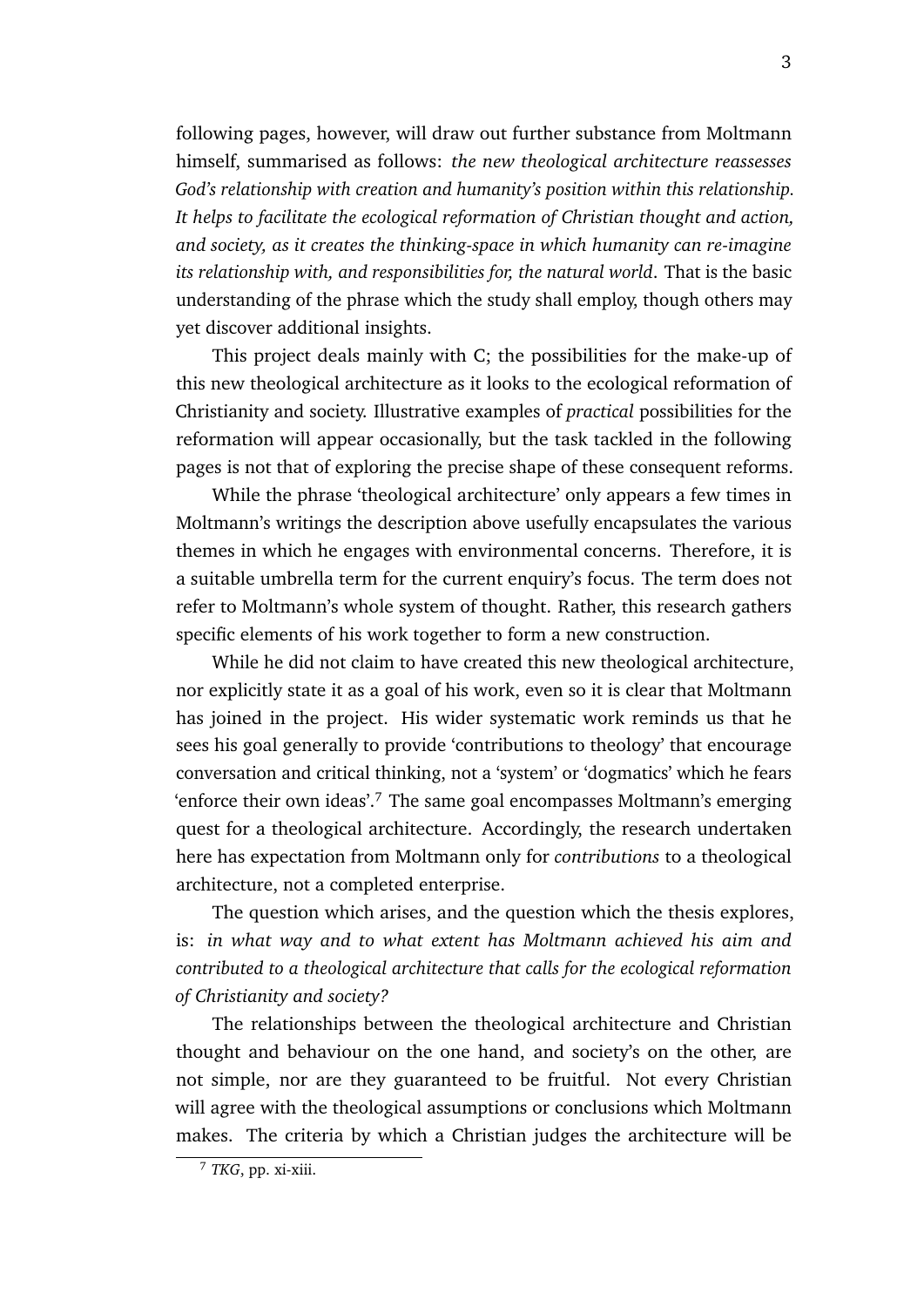varied but some are reasonably likely, for example: the inner coherence of Moltmann's work, its compatibility with tradition, the biblical evidence for his arguments. Those three criteria have an element of subjectivity in that they are open to interpretation (as later discussion demonstrates). Therefore this study can only assess the strength of Moltmann's argument in these areas and not declare that everyone must agree, for example, with his biblical interpretation. If his assertions are convincing then he can expect to help facilitate the ecological reformation of Christianity, namely in the lives of persuaded persons and communities. In addition, he could hope to bring some measure of reformation to wider society through the influence of Christians on that society (whether through activity, lobbying or protest).

The link between the theological architecture and society is difficult to quantify but almost certainly not all of those outside of Christian faith will necessarily dismiss instantly all of Moltmann's ideas. Of course there will always be those for whom his work is fallacious or totally unconvincing. Even so, there may be insights that are of general interest to the non-theological, or even anti-theological, reader on such subjects as the value of nature, the stress on respectful relationality and love within creation, and the importance of action. For Moltmann himself, the desired theological architecture is of use to society because he believes there is an 'implicit theology of modern times – a theology always already existent, but not critically thought through'. For him then, a 'public theology' is needed; that is, one which challenges and converses with society's implicit views on environment care. In this way he seeks the 'public relevance' which he believes Christian theology needs on this issue, and indeed society in general needs. $8$  As in the case of Moltmann's work, what follows is not a dogmatic assertion of the way the world must respond to this issue. Rather it is intended as an exploration in line with Moltmann's purpose of engendering conversation.

To summarise, the purpose of the following research is not to argue that Moltmann's theology is logically compelling for *all* Christians, nor is it to argue the way in which Christian beliefs and values will have an impact on wider society (the latter in particular has potential for further research). Also, to claim that Moltmann could create a theological architecture that could completely transform Christian culture or society would be to expect too much. It is beyond the ability of any one person. Rather the thesis, within the terms of mainstream Christian thought, will *explore and analyse the potency and coherence of Moltmann's contributions towards the theological*

<sup>4</sup>

<sup>8</sup> *GSS*, p. 1.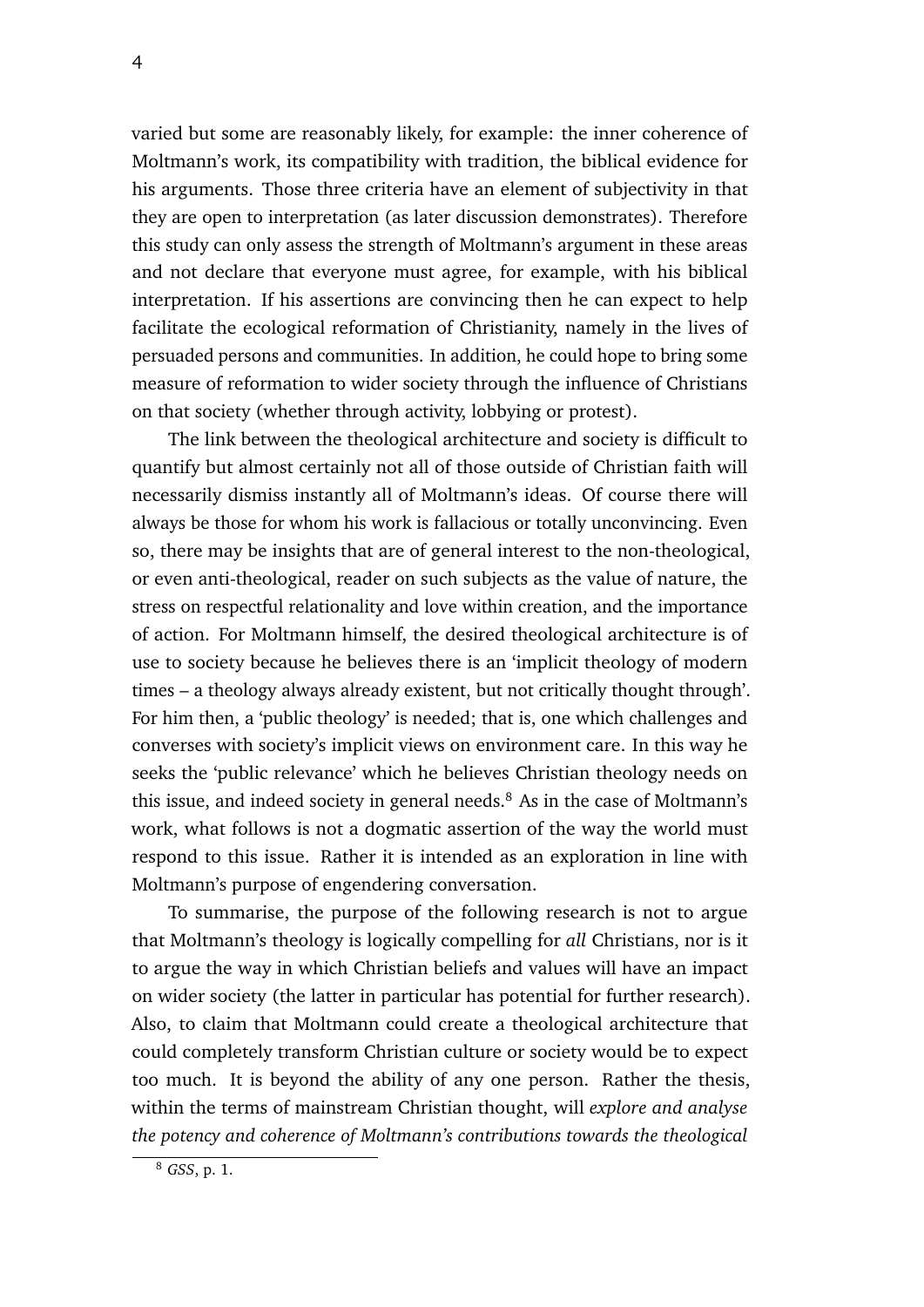*architecture, which he hopes will speak to both Christianity and society*. With this quest comes the acknowledgement that the precise implications for any given person will differ according to their own situation.

The study will thus operate acknowledging Moltmann's dual approach:

**A:** Moltmann's contributions to a new theological architecture present a call to Christians to reform their views towards the environment.

**B:** His contributions also give, admittedly largely in theological terms, a call to society at large to hear any wisdom that might be found within his work and likewise reassess its relationship with the natural world.

This approach means that the work ahead will rarely speak exclusively of an ecological reformation in terms of '*Christianity*' alone but will rather speak simply, and inclusively, of *humanity*.

## **1.1 STANDING ON THE SHOULDERS**

This project stands within a rich and ongoing study of Moltmann's work on both theology and ecological issues among many scholars. This fact alone necessitates a brief literature review. To the particular subject of Moltmann's theology and environment care, many have brought an analytical eye to discrete topics, more than can be listed here. A few have sought to explore his work with a systematic approach to the full range of his ideas. Timothy Harvie mentioned the two most prominent of these when he recently stated that environmental concern 'has become a prominent feature in Moltmann's later writings and has received much attention. Because of this, [...] this work will not deal explicitly with ecology except where it specifically intersects the political and economic spheres of discourse'.<sup>9</sup> He actually cited three works: the dissertations of Celia Deane-Drummond,<sup>10</sup> Steven Bouma-Prediger,<sup>11</sup> and Douglas J. Schuurman.<sup>12</sup> Harvie's statement above questions the need for further studies like these. Yet this project develops the work which he

<sup>9</sup> Timothy Harvie, *Jürgen Moltmann's Ethics of Hope: Eschatological Possibilities for Moral Action* (Farnham: Ashgate, 2009), p. 138.

<sup>10</sup> Celia Deane-Drummond, *Ecology in Jürgen Moltmann's Theology* (Lampeter: Edwin Mellen Press, 1997).

<sup>11</sup> Steven Bouma-Prediger, *The Greening of Theology: The Ecological Models of Rosemary Radford Ruether, Joseph Sittler and Jürgen Moltmann* (Atlanta, GA: Scholars Press, 1995).

<sup>12</sup> Douglas J. Schuurman, *Creation, Eschaton, and Ethics: The Ethical Significance of the Creation-Eschaton Relation in the Thought of Emil Brunner and Jürgen Moltmann* (New York: Peter Lang, 1991).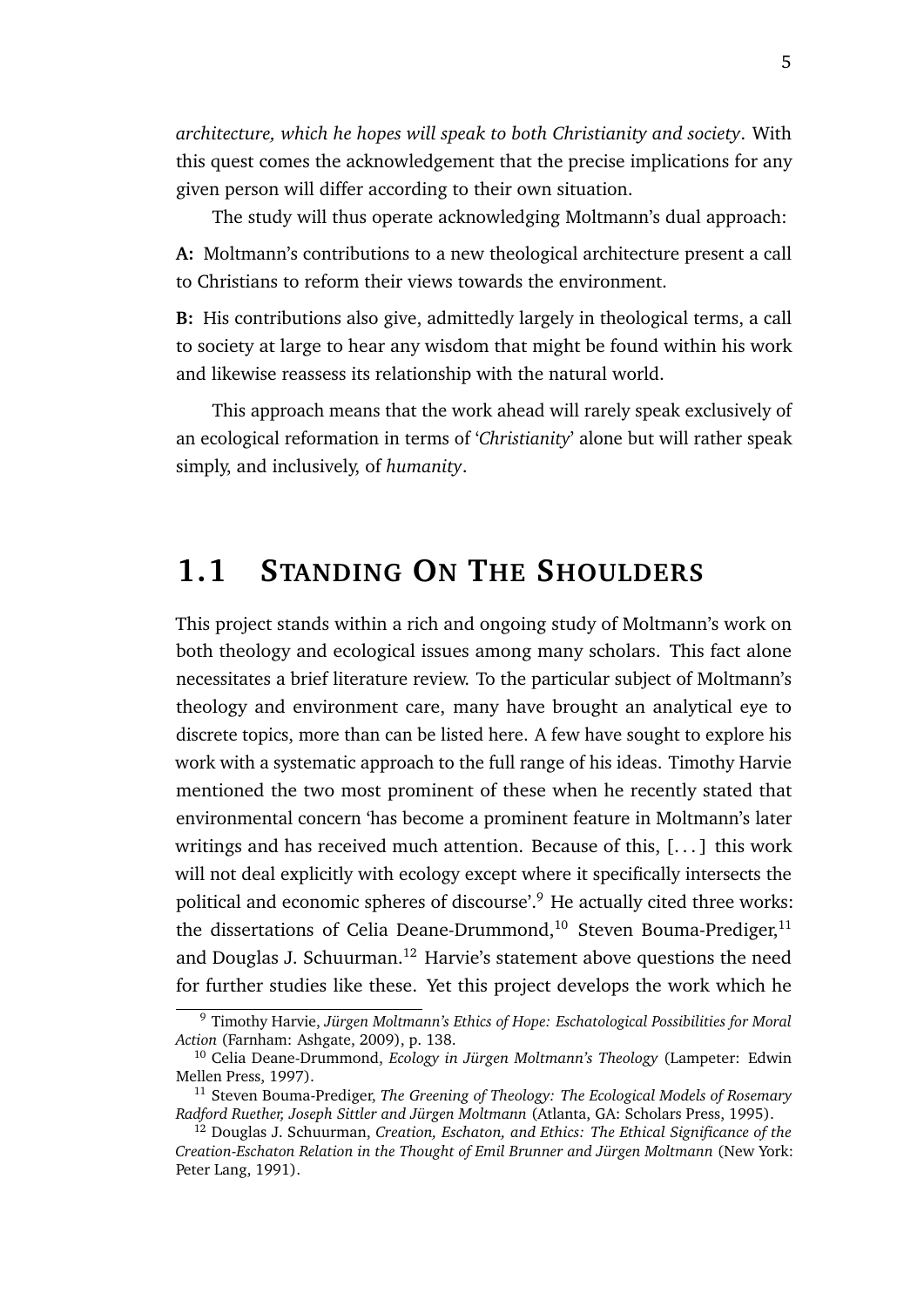mentions, with its own particular interests and the incorporation of a further two decades of Moltmann's work.

Deane-Drummond's stated aim is to analyse Moltmann's development of a 'green theology', that is, 'one that is thoroughly aware of ecological issues, but within the framework of theological concerns'.<sup>13</sup> She describes Moltmann's work, up to and including *The Way of Jesus Christ*, as a move 'towards a green theology' but claims 'it is only a first step'  $\cdot$ <sup>14</sup> However, this study goes some way to give evidence of a 'further step', through an exploration of Moltmann's subsequent work, and his earlier work in the context of the whole. Deane-Drummond's approach has similarities to the present work, yet the present study reaches different conclusions, a result of a mixture of interpretations of specific topics and divergent directions of exploration. Furthermore, she has a more scientific, specifically biological, perspective with associated lines of enquiry, and her own foci and emphases draw her in particular directions.

Bouma-Prediger's overall aim is to show how Christian tradition in its entirety contains 'considerable resources to develop an ecologically informed and affirming theology'.<sup>15</sup> He thus chooses three authors as dialogue partners and Moltmann receives only a third of his attention. Crucially, Bouma-Prediger's scope restricts the amount he can engage with Moltmann's work. In addition, the research which follows disagrees with certain elements of that engagement. Bouma-Prediger makes important contributions, yet they are different to this thesis in that the latter concentrates more wholly on Moltmann's work and thus explores to greater depth and gives wider results.

Harvie's inclusion of Schuurman's study is generous. While it has 'creation' and 'ethics' in its title, 'creation' refers mainly to the original act of creation and 'ethics' to social ethics.<sup>16</sup> It is thus largely a study of continuity and discontinuity between past, present and future, and its implications for more general human activity, not specifically environmental issues. This does have some ramifications for certain elements of this thesis, but its value for the overall task is limited.

As well as these specific reasons, there is also the question of date. All three of the above studies are theses from the 1980s and very early 1990s. Moltmann has done extensive and significant work since this date which adds to, interprets and complements much of his earlier material. Moltmann's

<sup>13</sup> Deane-Drummond, *Ecology*, p. 296.

<sup>14</sup> Ibid., p. 300.

<sup>15</sup> Bouma-Prediger, *The Greening*, p. 10.

<sup>16</sup> Schuurman, *Creation*, p. 2.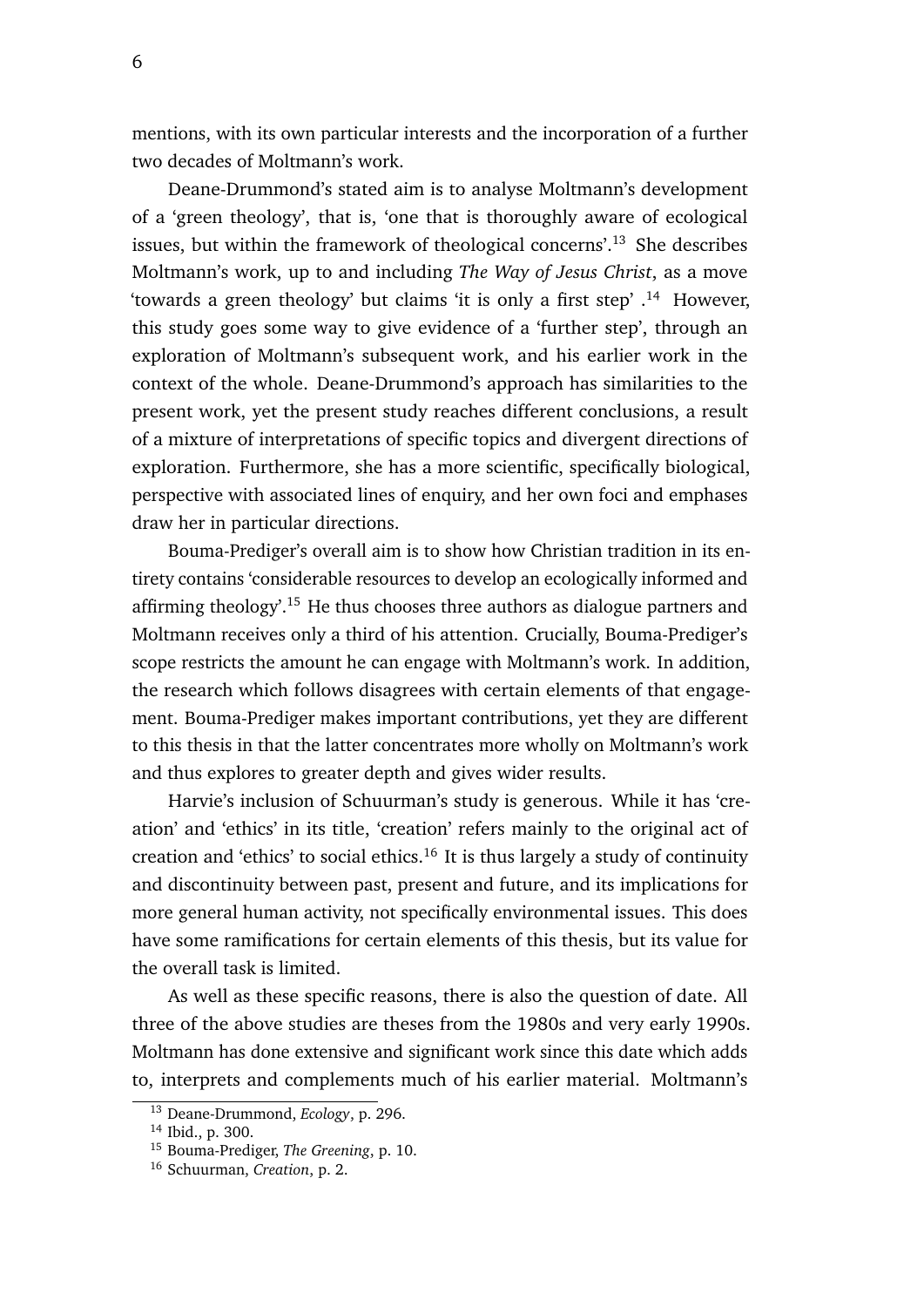contribution to the new theological architecture has not been static. In addition, the amount of secondary literature on many areas of his thought has also grown. This has generated new critiques and defences of Moltmann's work to take into account.

## **1.2 METHODOLOGY**

What follows is primarily a study of certain aspects of Moltmann's theology that can helpfully contribute to the new theological architecture. Successive chapters will extract different threads of his thought, and by doing so will build up the substance of this architecture. The greater part of the research is thus an exploration and analysis of Moltmann's work. Each discussion contains a close focus on the primary texts, followed by analysis and purposeful engagement with secondary authors. However, as the investigation of Moltmann's own explicit claims continues, so too does attention to the potential to make new connections and conclusions from his work which he himself does not make explicitly.

In order to give due attention to the most profitable themes, the scope of engagement focuses on selected doctrines relevant to the task, and often only certain areas within those doctrines. This is not a study of every facet of Moltmann's entire system. Rather it explores how certain aspects of Moltmann's work can be drawn together to offer coherent contributions to a specific architecture, a structure of thought pertinent to the reformation of ecological views. It is important to remember that the thesis evaluates the potential of Moltmann's *contributions to* this theological architecture. The thesis cannot claim to discover the completed architecture in Moltmann's work. The 'new' theological architecture will in fact be an 'emerging' one.

Furthermore, this research cannot claim to answer all the questions that pertain to each topic that is dealt with. Its interest lies in the coherence of the new architecture and its potential as it seeks to facilitate an ecological reformation. The thesis, therefore, has not settled once and for all controversial topics such as God's suffering, or the exact make-up of the inner triune life. These areas are addressed in so far as they touch the subject of a theological architecture which looks to facilitate an ecological reformation. In addition, while the thesis is thoroughly interested in the ecological reformation, it is not possible to give equal attention and detail to both this and the theolo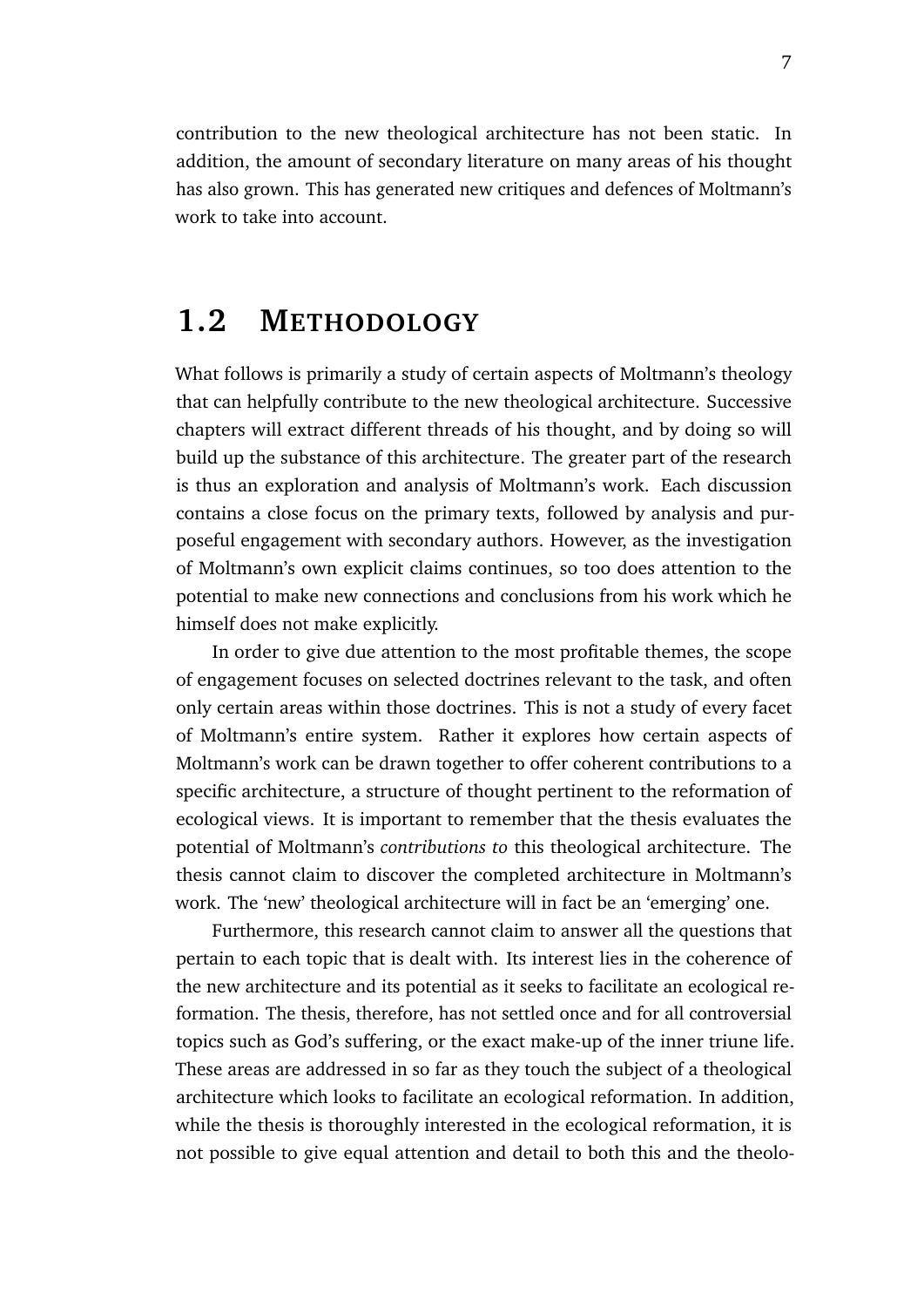gical architecture. It is the latter that mainly occupies this work's energies in order to illustrate the foundation for practical earth-care activity that can be gathered from Moltmann's theology. Some possibilities for the ecological reformation will emerge, but only in limited way.

To facilitate this the study will take an essentially systematic approach to Moltmann's work from the 1960s to the present day. Almost all published monographs are included, with only minor exceptions, so there is no need to list them all. For clarity, a reference to his early work generally alludes to that of the 1960s and 70s, while his 'systematic contributions' are the six books which are at the centre, chronologically and often theologically, of his thought: *The Trinity and the Kingdom of God* (1981), *God in Creation* (1985), *The Way of Jesus Christ* (1990), *The Spirit of Life* (1992), *The Coming of God* (1996), and *Experiences in Theology* (2000). There are many other monographs scattered throughout his career. Journal articles and chapters from edited volumes are also incorporated when they help to illuminate a given theme or demonstrate the evolution of his theology.

In addition, an English language researcher is very grateful for the extent and quality of the translation of Moltmann's works. There is little which Moltmann has written that has not found its way into English in a clear and understandable format, provoking few complaints about accuracy. For that reason this project has proceeded with the work in its English translation with confidence. When there is cause to pause over the meaning of a translation, or give depth to a particular word or phrase, the German original is consulted.

As far as is practicable the project gives separate chapters to different areas of theology. However, the decision roughly to follow a timeline based on a theology of cosmic history (original creation, continuous creation, new creation), has meant that doctrines such as pneumatology and christology are not given distinct chapters but are spread through different topics. The present work also specifically tracks the development of some of Moltmann's ideas throughout his career when this is helpful to the interpretation of their more mature state. Therefore, in order to appreciate best the overall contribution of Moltmann's work, each theme is addressed coherently as a whole but occasionally with discussion of how it fits into the chronology where pertinent.

As to the range of themes, the study focuses largely on God's relationship with all creation, and humanity's response to this. However, a significant area of the general thought around environmental themes is concerned with the effect of climate change on humanity, especially the poor. The study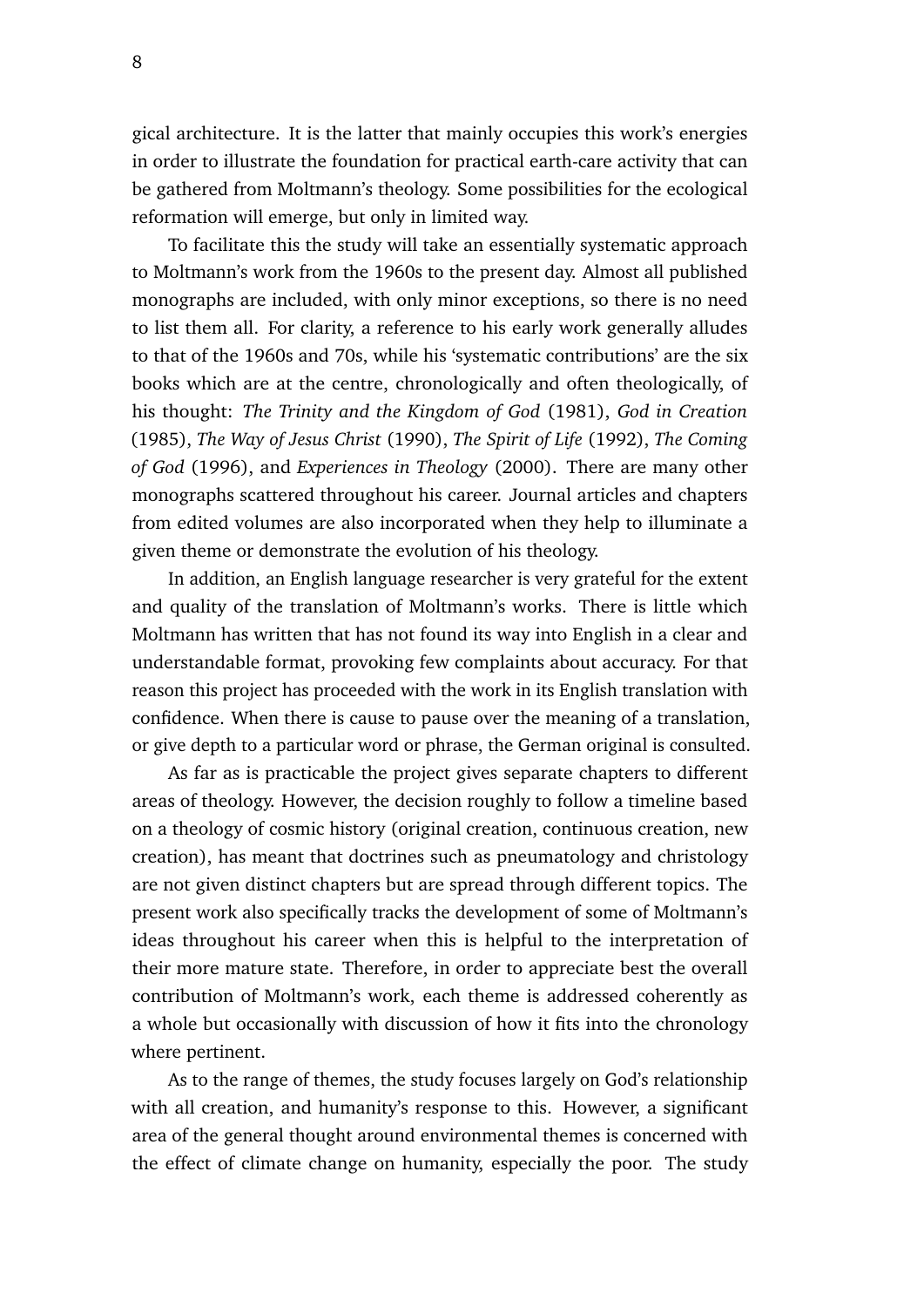that follows places humanity's predicament in the context of the larger, more comprehensive, picture.

### **Use of Terms**

It will be helpful to include a brief discussion on the use of certain terms, particularly those which concern the 'world':

### *Environment*

Moltmann recognises that the 'term "environment" which is in general use is anthropocentric' and speaks of it 'belonging to us'.<sup>17</sup> The use of the word 'environment' can lend weight to attitudes towards the world which emphasise humanity's possession of it. This is to give it only a value for humanity, not for its own right. It becomes 'our environment'. However, in this work it refers simply to the world in relation to humanity. This is not an expression of ownership or superiority, but a recognition that the world gives humanity its surroundings.

### *Nature*

For Moltmann, neither is the word 'nature' the preferred word for the world; it does not carry the same respect and recognition of God's ownership as does the word 'creation'.<sup>18</sup> He also indicates that he feels the term separates humanity from the rest of creation.<sup>19</sup> The term is useful to this study, however, precisely because of this separation.

### *Creation*

The word 'creation' frequently carries with it certain assumptions. In Christian writings it often refers exclusively to non-human creation and is a synonym for nature. This is not the intention in this thesis. 'Creation' is just that, all that is 'created'.

Given these considerations, this study refers to the non-human part of creation sometimes as 'nature', 'environment', 'world' or 'earth'. It responds to Moltmann's warning about the importance of definitions: 'In ecological ethics too we don't know whether we ought to talk about the environment, the world we share, or nature. If an ethics allows its concepts to be predetermined by the

<sup>17</sup> 'The Scope of Renewal in the Spirit', *The Ecumenical Review*, 42:2 (1990), 98–106 (p. 104); *EthH*, p. 107.

<sup>18</sup> *GSS*, p. 112.

<sup>19</sup> *EthH*, p. 107.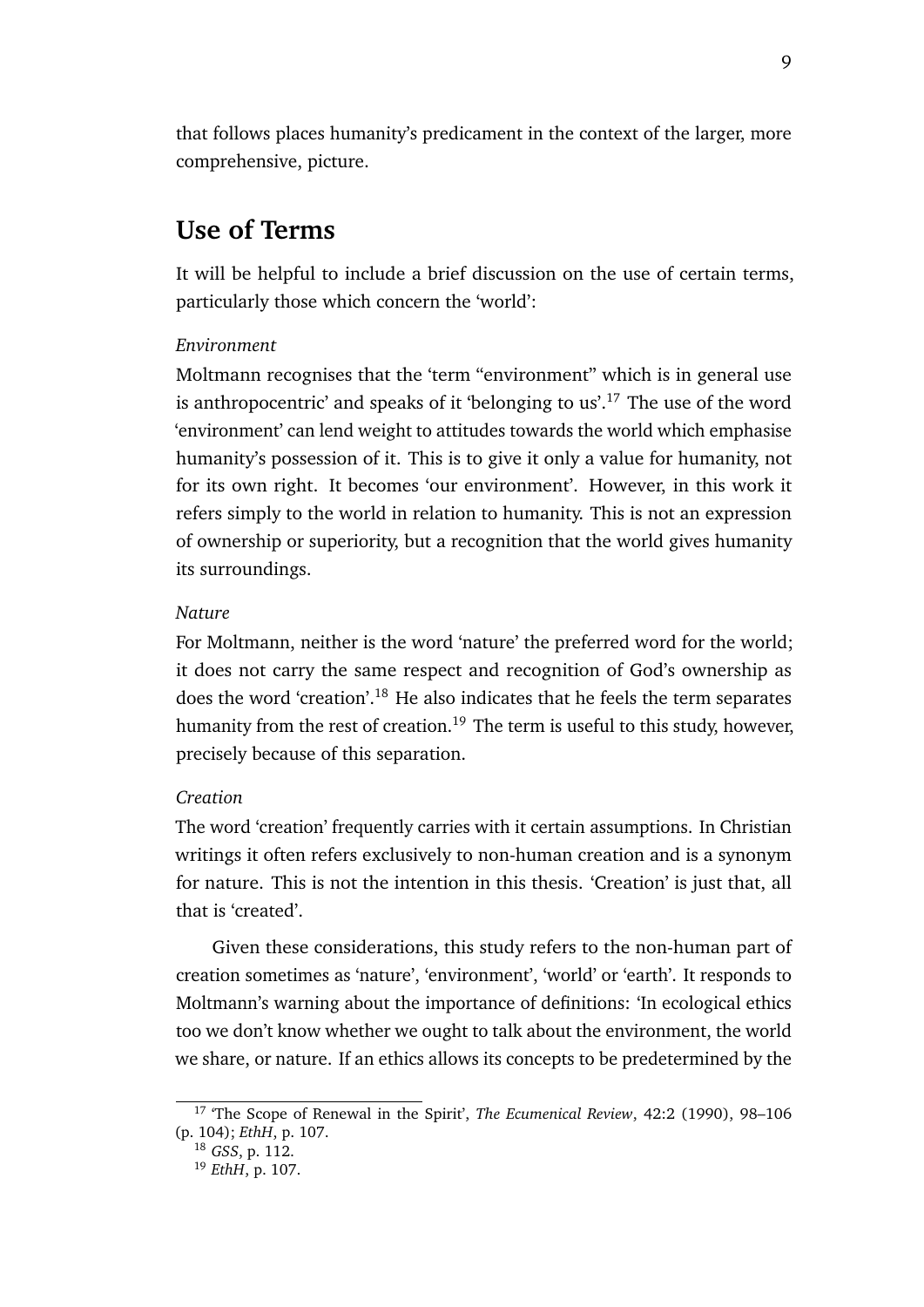dominant worldview, it cannot be innovative.'<sup>20</sup> Given his misgivings about these terms, Moltmann seems to fear that the use of terms with associated negative meanings can bind those meanings restrictively into the discussion. However, this need not be so. A wider context of affirmation of the world's value can rehabilitate these terms.

## **1.3 STRUCTURE**

The thesis journey starts with a brief exploration of Moltmann's doctrine of the Trinity in Chapter 2. Then the subsequent four chapters develop a more detailed study of his understanding of God's relationship with creation from its beginning to new beginning. Next, in Chapter 7, is an analysis of the connections between theology and humanity's response, which leads finally to Chapter 8 and an appreciation of the multiple implications for ecological reformation of a theology which places great importance both on creation in its entirety and wholeness, and on humanity's responses to this importance.

Having briefly outlined the main pillars of this structure a little more detail follows, beginning as described above with Moltmann's trinitarian doctrine of God in Chapter 2. Moltmann's work on the doctrine of the Trinity provides the themes of love and relatedness which are a guide to the theological architecture. While the topic of the Trinity can be an abstract one, Moltmann's formulation of it derives from his observations of the concreteness of God's relationship with creation.

Chapter 3 discusses Moltmann's theology of the original act of creation. God creates something other than God's own self to relate to, consistent with the themes of love and relationship introduced previously. Alongside this it considers divergent expressions of God's 'making space' for creation in Moltmann's work and settles on the preferred notion of 'living space'. Moltmann also affirms, with nuances, God's freedom in the creative process.

Chapters 4 and 5 follow the pattern of cosmic history and examine Moltmann's understanding of God's continuous love for creation as it lives and grows. Chapter 4 pays particular attention to God's outgoing love. Through the Spirit and Son, Moltmann contributes to a theological architecture in which there is a universal presence and involvement of God within creation. The Spirit is a gift, poured out on the world while the Son comes to earth as

 $20$  Ibid., p. xiii.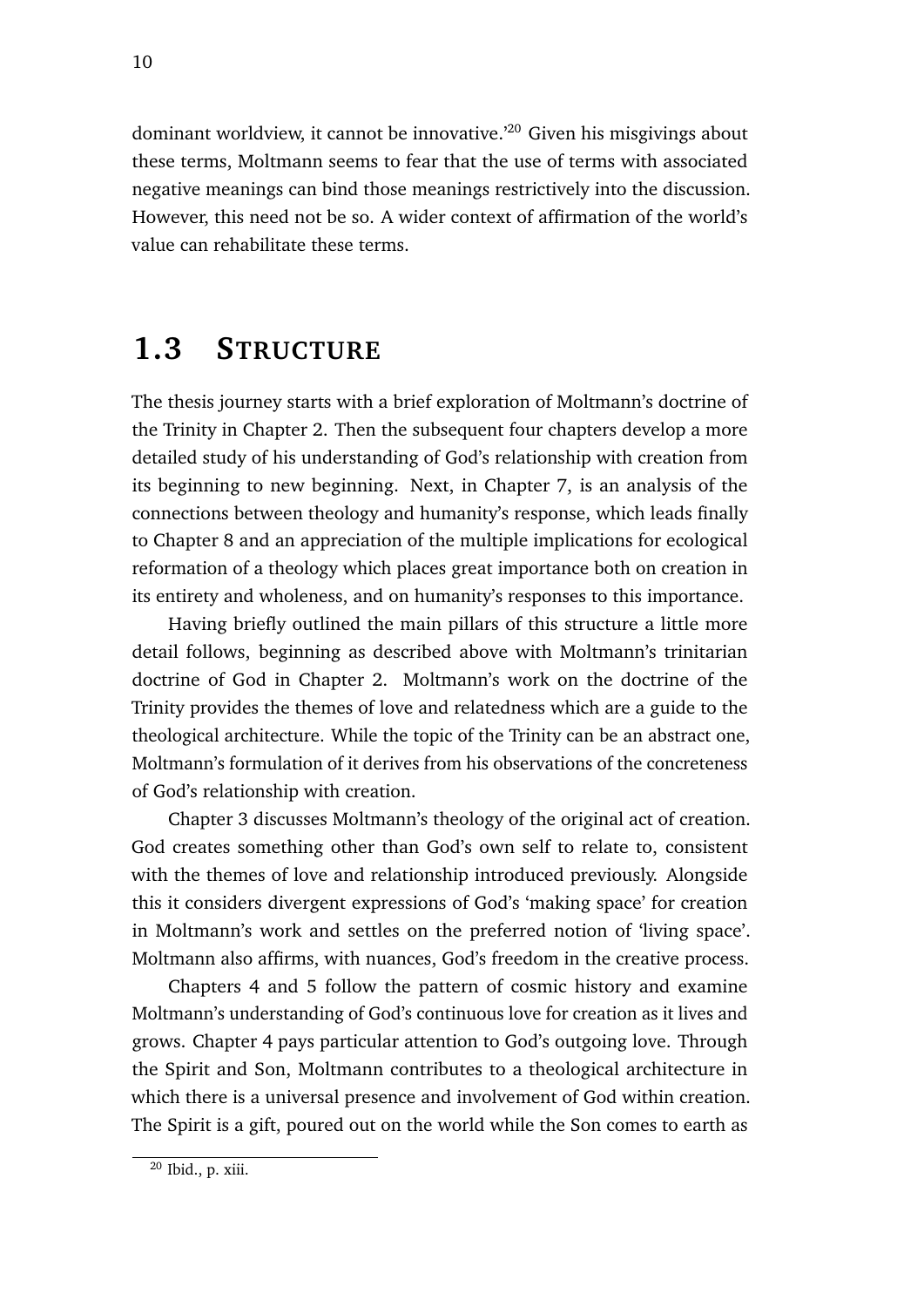a human. Both work for the whole cosmos, to bring life and fellowship. As the topic of pneumatology and creation has been a particularly important one for Moltmann, this will comprise the bulk of the chapter. Also the enthusiasm with which Moltmann has tackled the subject of the 'Spirit of Life' means that this chapter is of greater length than the others.

Chapter 5 turns to God's open and vulnerable love that allows creation to affect the divine life. It explores God's relationship of openness with creation in terms of God as Trinity and the specific relationships of the Spirit and Son. From there the study moves to Moltmann's theory of divine passibility, which enables a discussion around how God suffers with and for creation.

Chapter 6 concerns itself with the future of creation and God. Creation's future includes every part, human or otherwise. Furthermore, this future is eternal interrelated life with God. In addition, the chapter considers the dynamic of continuity and discontinuity between the present and the future in Moltmann's work. The balance found here brings both confidence and responsibility for humanity's consideration of action.

In Chapter 7 the focus shifts from the scheme of the previous five chapters (namely God and God's relationship with creation) to consider Moltmann's work on anthropology, particularly those aspects that challenge humanity's response to theology. The potency of Moltmann's contributions to the theological architecture greatly increase through attention to this particular area. There is a multifaceted approach by which theology can help determine attitudes and actions.

In Chapter 8 the study brings Moltmann's systematic scheme of theology into dialogue with his emphasis on humanity's response, the ecological reformation. The importance of the whole of creation in Moltmann's theology corresponds to an importance of the care for the whole of creation.

Finally, Chapter 9 concludes that through the various contributions that Moltmann has made, he has given the Christian community a formidable resource towards the new theological architecture. His contribution to the new architecture is ambitious in its sweep and has a high level of coherence within itself, and faithfulness to traditional views. Most importantly, it relentlessly and persuasively seeks to re-envision humanity's attitude towards its relationship with nature: the *ecological reformation*.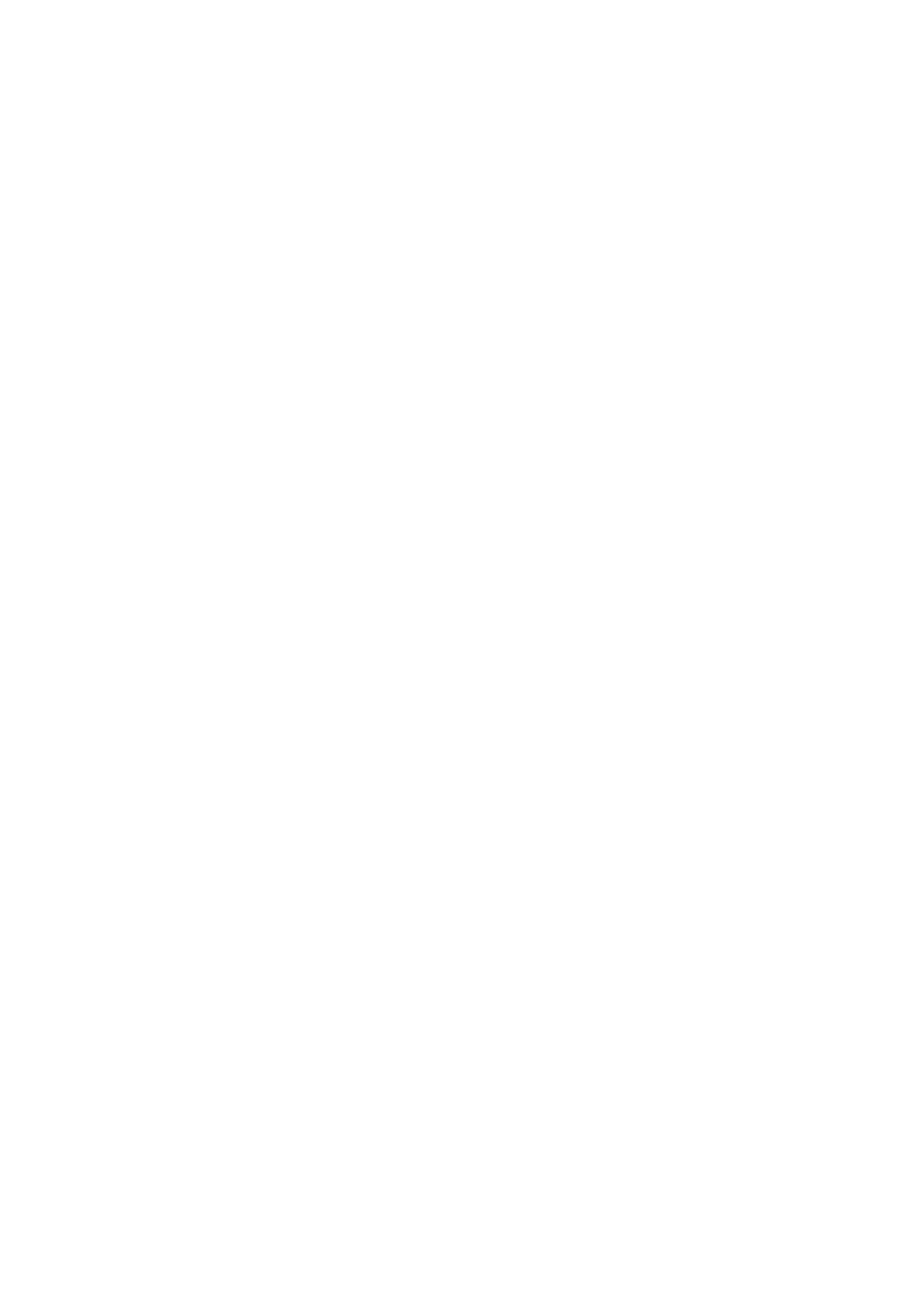# **Chapter 2**

# **The Trinitarian Foundation**

## **2.1 INTRODUCTION**

This exploration of Moltmann's search for an ecological reformation begins with the doctrine of the Trinity. This is an important starting point for him as he believes that the doctrine of the Trinity should have a greater effect on the Christian life and its practical outworkings. His aim is to 'develop and practise' trinitarian thought.<sup>1</sup> He considers liberation theology to show this to be possible because of the 'theological depth and practical aims for church and society' given by the social doctrine of the Trinity so that 'people are becoming capable of surviving with one another and with nature'.<sup>2</sup> All this serves to oppose the famous statement by Immanuel Kant: 'Virtually no practical consequence can be drawn from the doctrine of the Trinity taken literally [...] Thus such a belief, because it neither makes a better man nor proves one to be such, is no part of religion.'<sup>3</sup> Moltmann's trinitarian work, with the richness it contributes to his theology of creation, presents an alternative to Kant's claim.

This chapter sets the scene for Moltmann's contributions to the theological architecture. It first follows the growth of his doctrine of the Trinity as his published works grow more numerous. Then comes an outline of the doctrine's more mature state in Moltmann and a selection of the criticisms brought to bear by others. Certain criticisms of his trinitarian work are omitted. One notable example is the wide-ranging reaction to Moltmann's aversion to hierarchy and subordination within the Trinity, and his rejection of the term 'monotheism'.<sup>4</sup> This is an interesting debate but the thesis focuses

<sup>1</sup> *TKG*, p. 20.

<sup>2</sup> *HTG*, p. xiii.

<sup>3</sup> Cited in *CrG*, p. 246.

<sup>4</sup> See, for example, A. J. Conyers, *God, Hope and History: Jürgen Moltmann and the Christian Concept of History* (Macon, GA: Mercer University Press, 1988), pp. 13, 15, 175,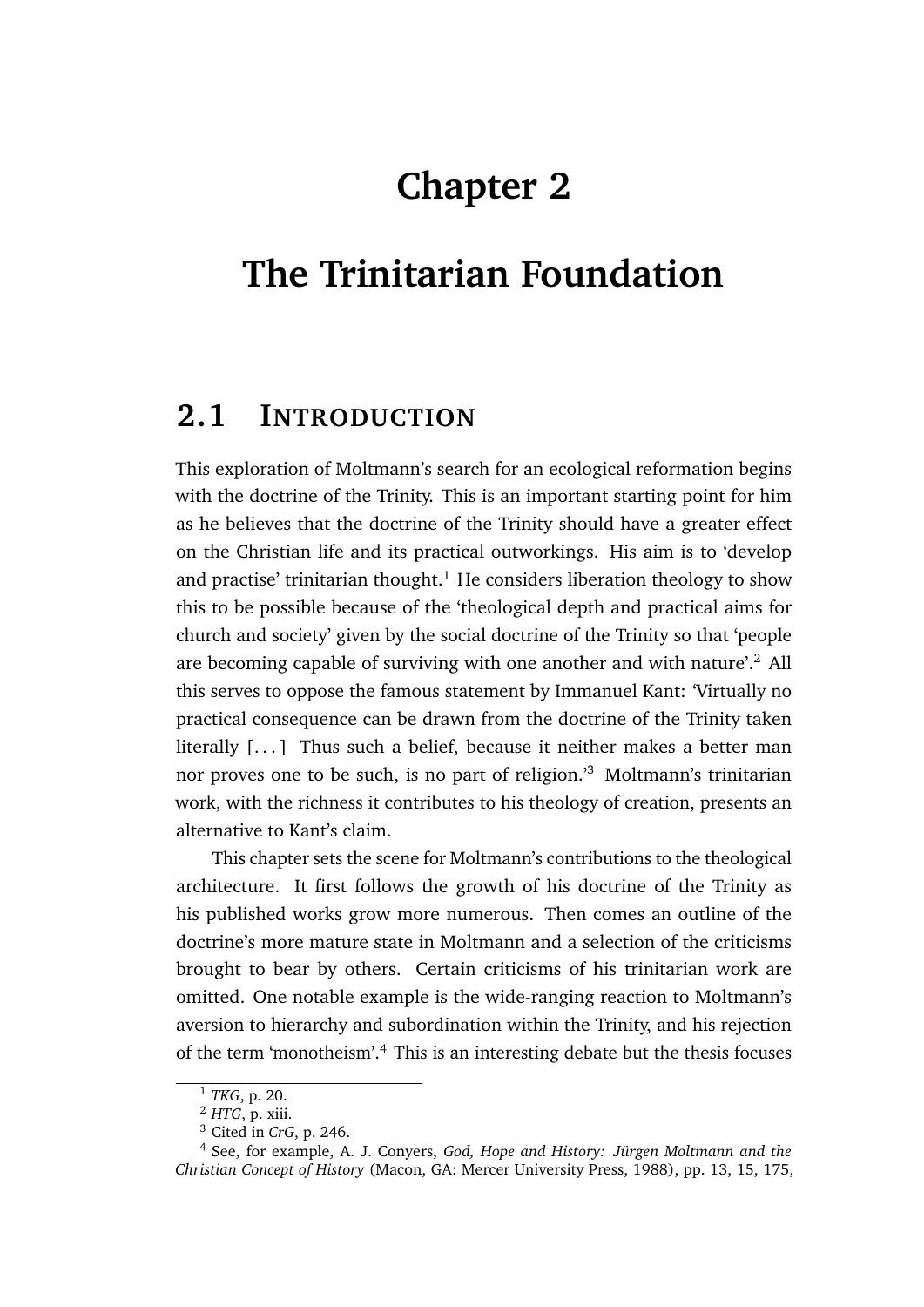more on his work on the love in the trinitarian relations rather than the theme of hierarchy.

The chapter is shorter than most for two reasons. Firstly, much of Moltmann's discussion of the Trinity is tied into wider discussions of God's relationship with creation which come later in this project. Secondly, it heeds Werner Jeanrond's caution to be careful not to take too many conclusions from 'God's inner dialogue', which is less knowable than God's relationship with creation.<sup>5</sup> Instead Moltmann's trinitarian work here serves as a preliminary discussion before later chapters survey in depth many of its implications for God's relationship with creation.

## **2.2 THE DEVELOPMENT OF MOLTMANN'S DOCTRINE OF THE TRINITY**

The doctrine of the Trinity is a relatively weak theme in Moltmann's earlier theology of the 1960s, particularly in regards to a lack of discussion of the Holy Spirit.<sup>6</sup> This does not mean that the Trinity was of no interest to him, only that it did not play an overt part in his discussions of that time. In addition, there is a greater attention to the topic of the Holy Spirit in his early work than many people notice.<sup>7</sup>

The beginnings of Moltmann's more developed doctrine and in-depth discussion of the Trinity became visible to a large degree first in an article from the early seventies.<sup>8</sup> This article above all seeks to answer the question:

<sup>185, 193-94;</sup> Randall E. Otto, 'Moltmann and the Anti-Monotheism Movement', *International Journal of Systematic Theology*, 3:3 (2001), 293–308; Ryan A. Neal, *Theology As Hope: On the Ground and the Implications of Jürgen Moltmann's Doctrine of Hope* (Eugene, OR: Pickwick Publications, 2008), p. 98, n. 14.

<sup>5</sup> Werner G. Jeanrond, 'The Question of God Today', in *The Christian Understanding of God Today: Theological Colloquium on the Occasion of the 400th Anniversary of the Foundation of Trinity College, Dublin*, ed. by James M. Byrne (Dublin: The Columbia Press, 1993), pp. 9–23 (p. 16).

<sup>6</sup> Trinity is a brief secondary topic in one conversation (*ToH*, pp. 50-58). It also appears in a piece from 1969 which appears in an English translation as: 'Political Theology', *Theology Today*, 28:1 (1971), 6–23 (pp. 12-13)). It has a brief mention in some other early work (*HP*, pp. 14-15, chapter originally from 1966). See also Richard Bauckham, *The Theology of Jürgen Moltmann* (Edinburgh: T&T Clark, 1995), p. 152; Neal, *Theology As Hope*, p. 73, n. 24 (who identifies some further sources of criticism).

<sup>7</sup> See especially Chapter 4 of this work, 'The Spirit and Creation in Early Material', p. 50.

<sup>8</sup> 'The "Crucified God": A Trinitarian Theology of the Cross', *Interpretation*, 26:3 (1972), 278–99.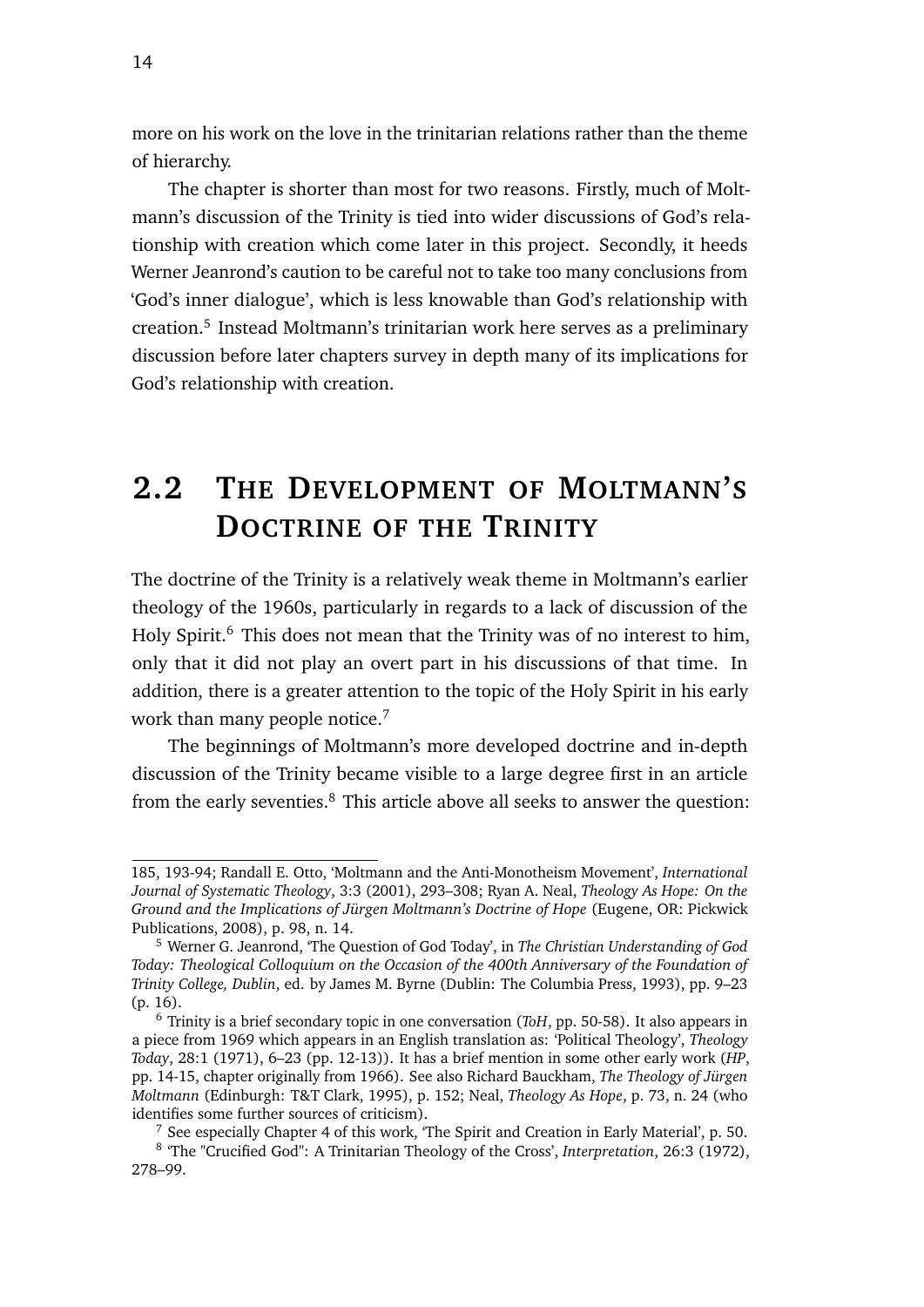'Has God himself suffered?'<sup>9</sup> This means that he locates the discussion firmly in the event of the crucifixion and abandonment of Christ and it is here that the consideration of the Trinity occurs. For Moltmann, 'the concept "God" is constituted' from this event that involved Father, Son and Spirit.<sup>10</sup> Here Moltmann intrinsically connects the doctrine to both the suffering and the love of God, love that is both for the world and between the trinitarian persons.

Moltmann also speaks of the *relational character* of God as seen in the cross, 'in which these persons are constituted in their relationship to each other and so constitute themselves'.<sup>11</sup> In the cry of abandonment on the cross, Jesus 'lays claim to his own being in this special relationship with the Father, in which he is the Son'.<sup>12</sup> But in this moment of abandonment there is also profound unity as both the Father and the Son surrender their relationship with each other because of their love for the world.<sup>13</sup> Here Moltmann's trinitarian work already has significant implications for a theological architecture which includes the whole world.

Moltmann takes up this theme and develops it further in *The Crucified God*. <sup>14</sup> However, the criticism remains that he speaks of the Trinity but in effect gives little attention to the Spirit.<sup>15</sup> This criticism takes credence from such statements as: 'And we have not interpreted the death of Jesus as a divinehuman event, but as a trinitarian event between the Son and the Father.<sup>16</sup> The Spirit is conspicuously absent from this statement. In Moltmann's defence, in his work there are other discussions of the Spirit prior to this point.<sup>17</sup> This indicates that while this discussion, and others like it, may neglect to mention the Spirit, his theology as a whole does not entirely neglect the subject.<sup>18</sup>

<sup>16</sup> *CrG*, p. 254.

<sup>&</sup>lt;sup>9</sup> Ibid., pp. 278, 282. This particular question returns in Chapter 5 of this work, p. 112.

<sup>&</sup>lt;sup>10</sup> Ibid., p. 296 (cf. 'the Trinitarian concept of God was developed out of the understanding of the crucified Christ', Pinchas Lapide and Jürgen Moltmann (eds), *Jewish Monotheism and Christian Trinitarian Doctrine: A Dialogue*, trans. by Leonard Swindler (Philadelphia, PA: Fortress, 1981), p. 47).

<sup>&</sup>lt;sup>11</sup> 'The "Crucified God"', p. 295.

<sup>12</sup> Ibid., p. 285.

<sup>13</sup> Ibid., p. 293.

<sup>14</sup> *CrG*, esp. Chapter 6, pp. 206-303.

<sup>15</sup> Harvie, *Jürgen Moltmann's Ethics*, p. 109, n. 43; T. David Beck, *The Holy Spirit and the Renewal of All Things: Pneumatology in Paul and Jürgen Moltmann* (Eugene, OR: Pickwick Publications, 2007), p. 243. See also Neal, *Theology As Hope*, pp. 178 (n. 25), 182-83 (n. 57), where again Neal gives lists of secondary sources. Beck even suggests that *The Church in the Power of the Spirit* is more about the Church and not strongly pneumatological (Beck, *The Holy Spirit*, p. 95).

<sup>&</sup>lt;sup>17</sup> And indeed there may be more discussion of the Holy Spirit in Moltmann's work than English readers are led to believe. Neal points to the unpredictability of the translation of 'der Geist' into 'Spirit' or 'spirit' (Neal, *Theology As Hope*, p. 183, n. 60).

 $18$  In other words, the accusation that his theology is 'binitarian' is exaggerated (see Beck,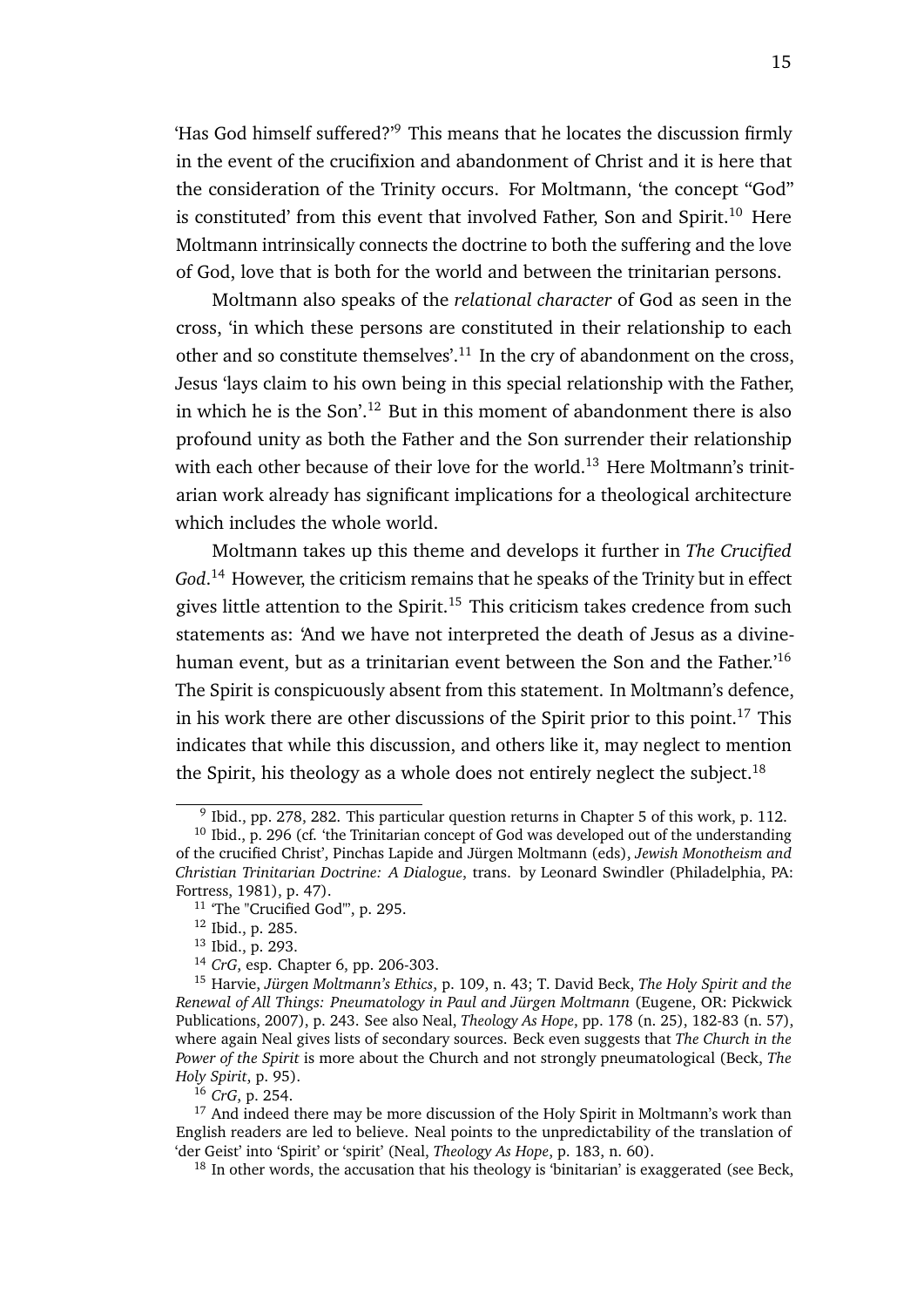From the beginning of the 1980s explicitly trinitarian discussion becomes the standard for Moltmann's theology. One of the hallmarks of his trinitarian work is the way he grapples with the significance of the three persons of the Godhead. He makes it clear that he does not wish to overemphasise either the three-ness (tritheism) or the one-ness of God (modalism), but nevertheless he feels he must start the discussion from one end or another. He decides to begin with three persons and ask how they might be one because he considers the history of Christ to present us with three divine actors.<sup>19</sup> Neal questions whether Moltmann overstates the necessity of his particular approach and argues that starting from three-ness or one-ness is acceptable.<sup>20</sup> Paul Molnar, on the other hand, claims that it is a false choice, that we must begin with 'the triune God who is simultaneously one and three'.<sup>21</sup> However, this actually matches Moltmann's own method. He may start the discussion from the threeness of the Trinity yet the origin of that discussion was his desire precisely to respect the simultaneity of three and one in the Trinity. He later explains that he began with God's three-ness as a counter to what he perceived to be modalistic tendencies in Western theology.<sup>22</sup> His enthusiasm to start with, and retain, the three-ness of God has lead him to claim that the one-ness of the Trinity is not 'numerical unity'. For Moltmann this does not mean that God is multiple, but neither is the Divine simply mathematically 'one'.<sup>23</sup>

His question is, therefore: how is the God who is 'three' also understood to be 'one'? In Moltmann's answer to this, God's love is the key concept for his doctrine of the Trinity. If God is love then 'he has to be understood as the triune God. Love cannot be consummated by a solitary object'.<sup>24</sup> The Trinity's unity is such that '[b]y virtue of their eternal love they live in one another to such an extent, and dwell in one another to such an extent, that they are one'.<sup>25</sup> It is here in this work that Moltmann employs the concept of *perichoresis* to describe the inner relations of the Trinity.<sup>26</sup>

 $24$  Ibid., p. 57. Here he sets trinitarianism against monotheism.

<sup>25</sup> Ibid., p. 175.

*The Holy Spirit*, p. 243).

<sup>19</sup> *TKG*, p. 149 (cf. *EiT*, p. 322).

<sup>20</sup> Neal, *Theology As Hope*, p. 104, n. 52.

<sup>21</sup> Paul D. Molnar, *Divine Freedom and the Doctrine of the Immanent Trinity: In Dialogue with Karl Barth and Contemporary Theology* (Edinburgh: T&T Clark, 2002), p. 232.

<sup>22</sup> 'Foreword to McDougall, J. A., Pilgrimage of Love', in *Pilgrimage of Love: Moltmann on the Trinity and Christian Life* (Oxford: Oxford University Press, 2005), pp. xi–xiv (p. xii).

<sup>23</sup> Lapide et al., *Jewish Monotheism*, p. 64 (cf. *TKG*, p. 95). Because of this approach, Moltmann's corrective emphasis of God's three-ness has appeared to some to be the overemphasis towards tritheism which he wished to avoid. This problem is addressed in the next section.

 $^{26}$  Ibid., p. 150. It does seem that the word and concept was already in Moltmann's mind in 1972 from his own reflections on his theology (*BP*, p. 171). However, he might possibly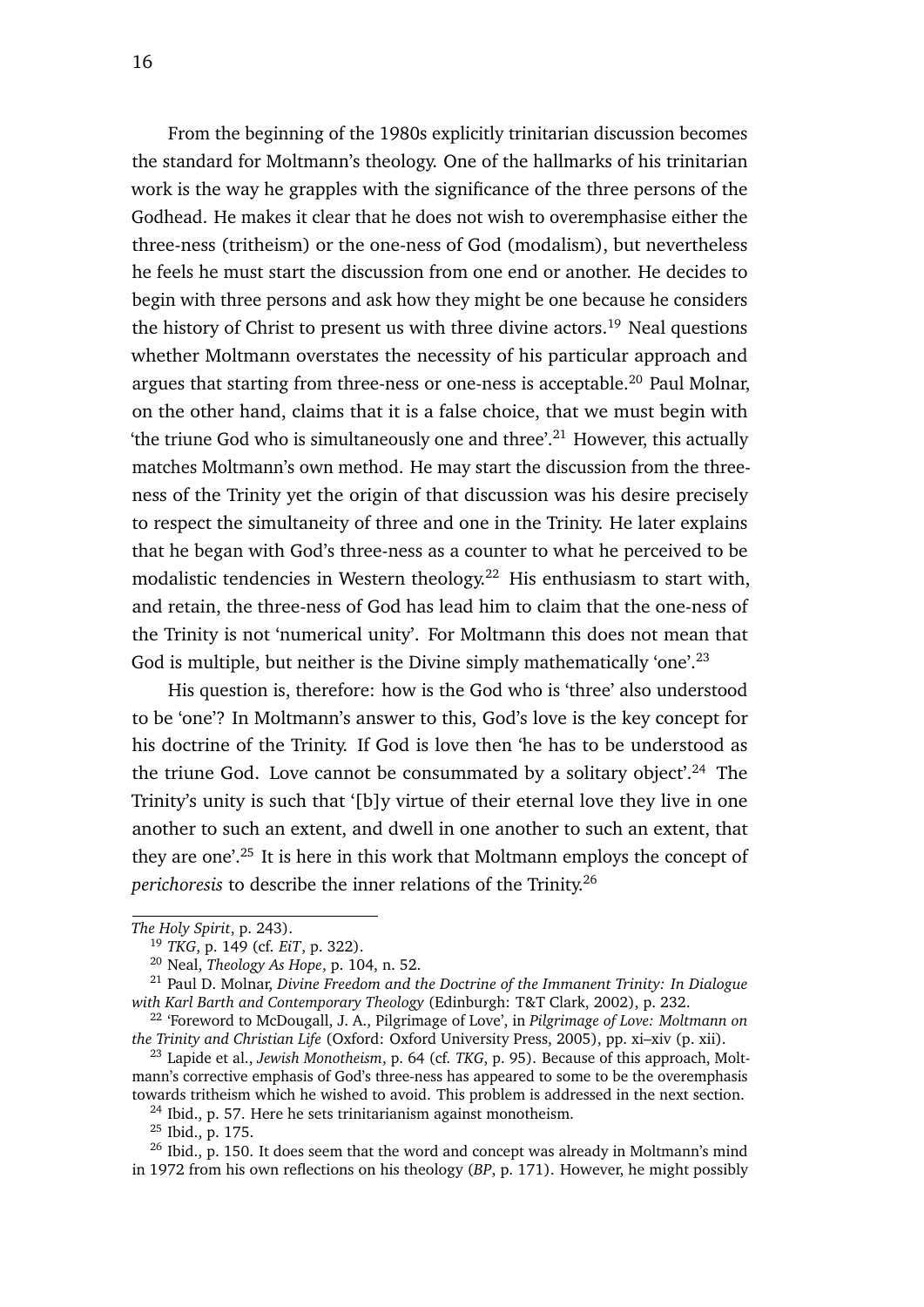## **2.3 UNITY THROUGH RELATIONSHIPS**

In *The Trinity and the Kingdom of God* Moltmann continues to describe more clearly his view of the relations of the Trinity which he started with his earlier discussions on a trinitarian theology of the cross. He does not wish to locate the unity of God solely in one substance, or one subject. He puts more importance on a union of love and fellowship.<sup>27</sup> For while the classical foundations for this unity start with a unity of one substance or one subject, he is keen to look beyond both these ideas as they do not fit with the 'concept of unity corresponding to the biblical testimony of the triune God, the one who unites others with himself'.<sup>28</sup> In other words, for Moltmann, concepts of divine unity based solely on a single substance or subject do not allow God to be open to unification with creation, which is neither the same substance or subject.<sup>29</sup> This desire to include all creation demonstrates that Moltmann's trinitarian theology already has possibilities for an ecological reformation.

At times his rhetoric seems to reject completely the idea of any unity of substance or subject within the Trinity. However, the context explains that this is not so: his concern is the primary definition of God's unity, not what else the Trinity might share. To demonstrate this, elsewhere he states clearly that his intention is not to claim there is no unity of substance or subject:

[T]he unity of the triune God is not to be found solely in the single divine *substance*, or merely in the identical divine *subject*; it consists above all in the unique *community* of the three Persons. The trinitarian Persons possess in common the divine essence, and exercise in common the divine sovereignty. This means that their trinitarian community precedes their substantial and their subjective unity *ad extra*. 30

have used a word from his later vocabulary retrospectively to name this concept.

<sup>27</sup> *TKG*, pp. 95, 150, 157.

 $28$  Ibid., p. 150.

<sup>29</sup> Ibid., p. 150.

<sup>30</sup> 'The Fellowship of the Holy Spirit – Trinitarian Pneumatology', *Scottish Journal of Theology*, 37:3 (1984), 287–300 (p. 289). See similar sentiments in *TKG*, p. 58; *GiC*, pp. 85- 86; *HTG*, p. 59. Some of those who engage with Moltmann's work also note this: Linwood Urban, *A Short History of Christian Thought: Revised & Expanded Edition* (Oxford: Oxford University Press, 1995), p. 69; Beck, *The Holy Spirit*, p. 106, n. 6; Harvie, *Jürgen Moltmann's Ethics*, pp. 114, 117.

There are others who seem to miss, or at least not mention, the subtlety of his argument: Gary D. Badcock, *Light of Truth & Fire of Love: A Theology of the Holy Spirit* (Cambridge: Eerdmans, 1997), p. 242; Randall E. Otto, 'The Use and Abuse of Perichoresis in Recent Theology', *Scottish Journal of Theology*, 54:3 (2001), 366–84; Tim Chester, *Mission and the Coming of God: Eschatology, the Trinity and Mission in the Theology of Jürgen Moltmann and Contemporary Evangelicalism* (Milton Keynes: Paternoster, 2006), pp. 36-37; J. Matthew Bonzo, *Indwelling the Forsaken Other: The Trinitarian Ethics of Jürgen Moltmann* (Eugene, OR: Pickwick Publications, 2009), pp. 24-33, 37, 77.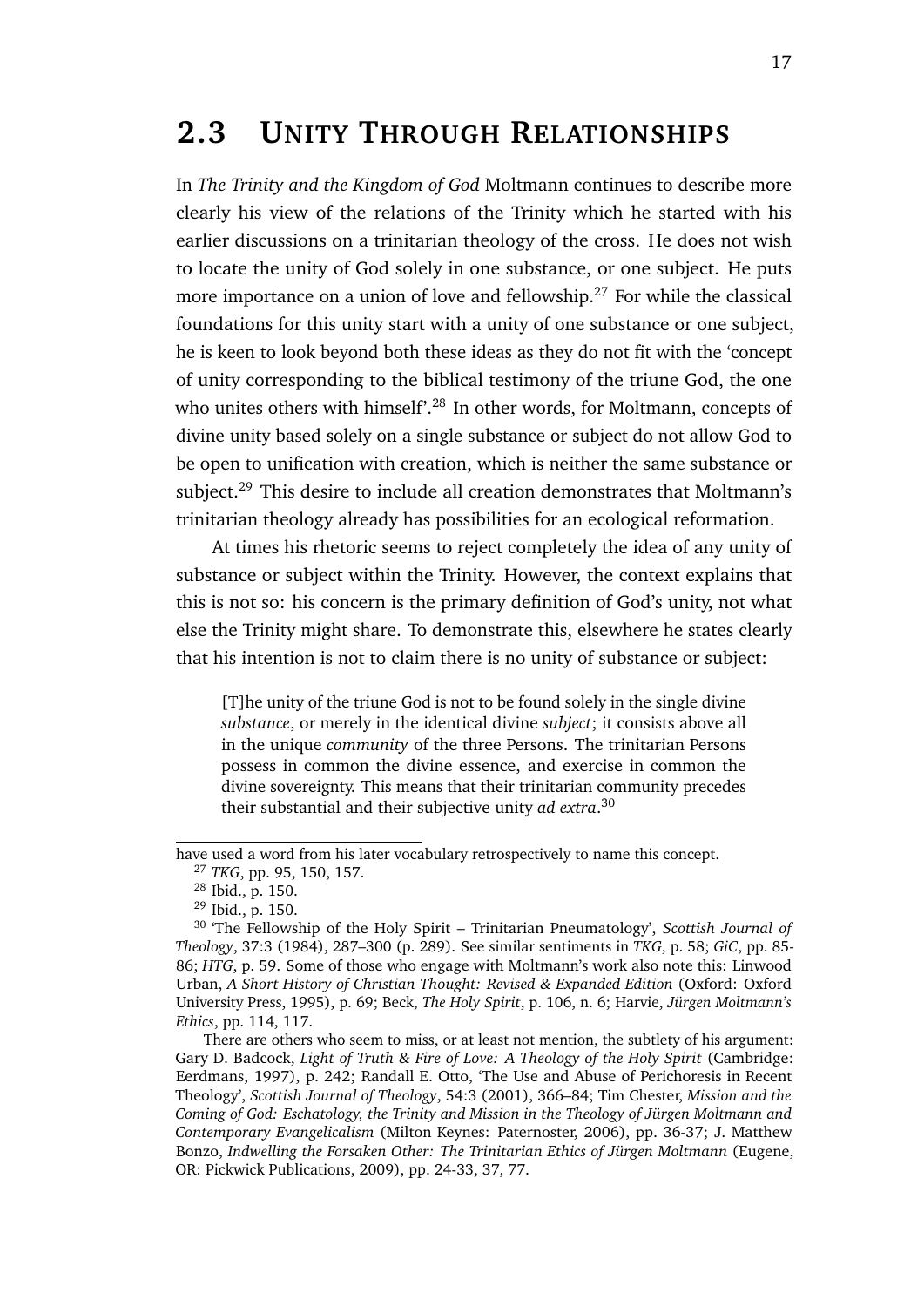There may well be foundations for divine unity other than the Trinity's inner relationships, but Moltmann's primary understanding of this unity, the unity which he believes God wants to share with creation, is fellowship. By 'their eternal love they live in one another to such an extent, and dwell in one another to such an extent, that they are one'.<sup>31</sup> For Moltmann, this is '*perichoresis*'.<sup>32</sup> A significant part of its relevance for ecological reformation is the relationship between God and creation it describes in Moltmann's handling of that subject.<sup>33</sup>

### **Accusations of Tritheism**

Moltmann's formulation of *perichoresis* raises an issue for Paul Molnar, given the way in which Moltmann develops his theology of the cross: 'On the cross the Father and the Son are so deeply separated that their relationship breaks off.'<sup>34</sup> With this claim, Molnar feels that Moltmann's social doctrine of the Trinity shows clear dangers of tritheism.<sup>35</sup>

It is a pertinent question to ask what happens to the Trinity, which finds its unity in relationship, when those relationships are broken, when one person is 'forsaken' by another. If the relationships can 'break' perhaps the divine unity can do likewise. If the different subjects survive outside of the union then, as noted above, the charge of tritheism will not be far behind. Yet, as noted above, he speaks of the mixture of abandonment *and unity* in the cross event. On the cross the Son and the Father are separated but 'are at the same time most inwardly united through the Spirit of sacrifice'.<sup>36</sup> This is a unity that survives abandonment.<sup>37</sup>

The claims above are not the only basis for the charge of tritheism against Moltmann. He also attracted attention with such statements as that the Trinity's unity is 'not in their numerical unity'.<sup>38</sup> For Alan Torrance, 'the slightly individualistic nuances in [Moltmann's] interpretation of trinitarian person-

<sup>31</sup> *TKG*, p. 175 (cf. pp. 95, 150; *GSS*, p. 101).

<sup>32</sup> *TKG*, p. 157.

<sup>&</sup>lt;sup>33</sup> This issue is considered throughout this thesis, but see especially Chapter 5, p. 101.

<sup>34</sup> Ibid., p. 82.

<sup>&</sup>lt;sup>35</sup> Paul D. Molnar, 'The Function of the Trinity in Moltmann's Ecological Doctrine of Creation', *Theological Studies*, 51:4 (1990), 673–97 (p. 694). Douglas Farrow may also refer to this problem although he does not follow up the question (Douglas B. Farrow, 'In the End is the Beginning: A Review of Jürgen Moltmann's Systematic Contributions', *Modern Theology*, 14:3 (1998), 425–47 (p. 431)).

<sup>36</sup> *ExH*, pp. 80-81 (cf. 'The "Crucified God"', p. 293; *TKG*, p. 82).

<sup>&</sup>lt;sup>37</sup> For further explorations of the crucifixion see Chapter 5 of this work, pp. 107, 128.

<sup>38</sup> *TKG*, p. 95 (cf. Lapide et al., *Jewish Monotheism*, p. 64).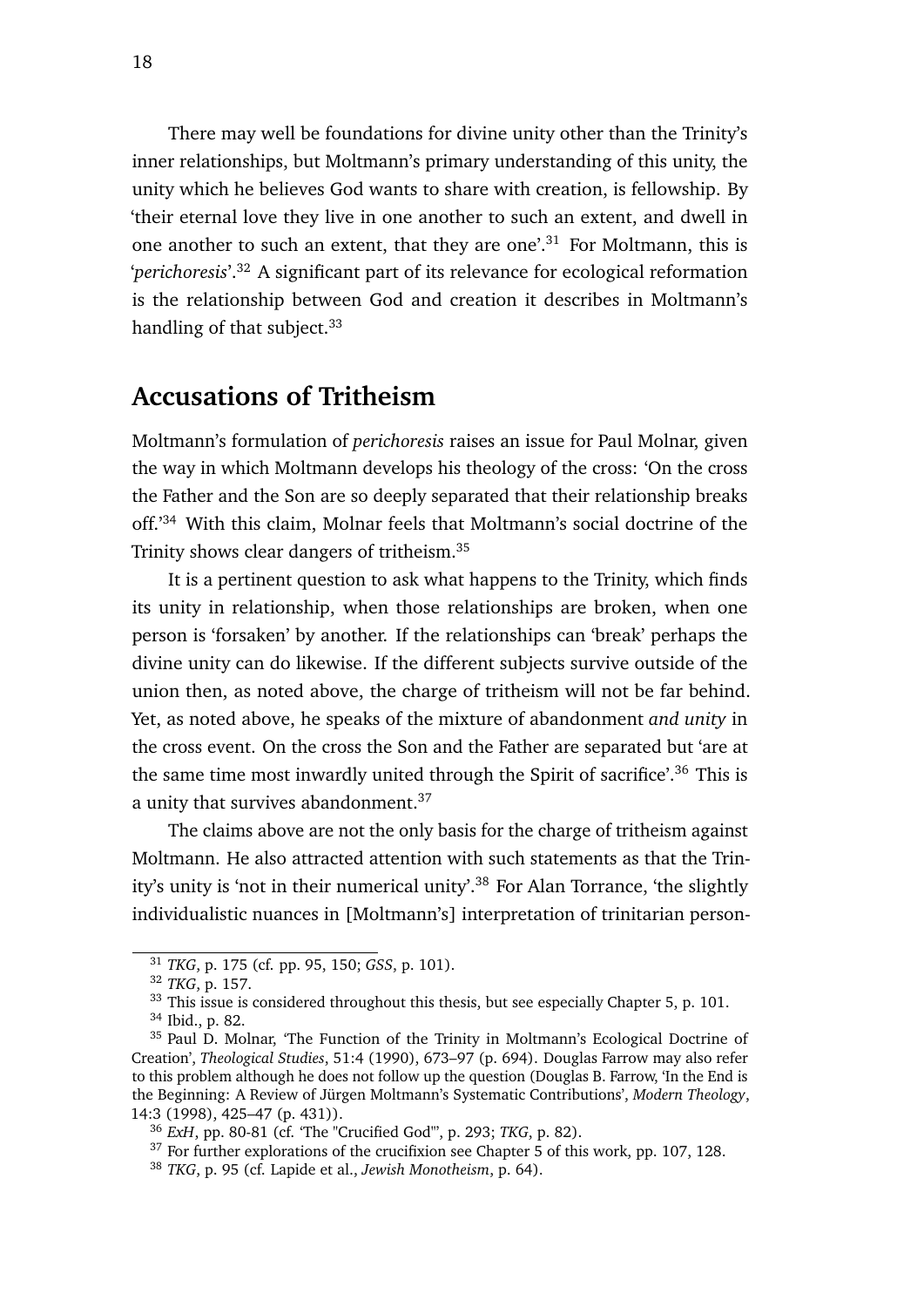hood and  $[...]$  "community", mean that he is arguing from a standpoint which may be argued to be sailing too close to tritheism'.<sup>39</sup> Others share this discomfort with Moltmann's language of three-ness and community.<sup>40</sup> Tim Chester even claims that he makes the general unity of the Trinity 'volitional'.<sup>41</sup> This is a strong claim, yet Chester gives no evidence to support it.

It is helpful to realise the standards to which one is required to adhere when discussion of the Trinity is attempted: 'I am not happy with some of Moltmann's terminology here! The notions of union and communion are clearly preferable to those of unitedness and at-oneness, which are too individualistic and hence err in the direction of tritheism.'<sup>42</sup> It seems it is very difficult to find language with which everyone will agree. In addition, it is important to remember that Moltmann has also chosen to use provocative language in order to re-balance a perceived overemphasis on God's oneness.<sup>43</sup> For this reason his language will undoubtedly appear to lean in one direction.<sup>44</sup>

Moltmann is aware of these dangers and sees *perichoresis* as an answer to them 'because it combines threeness and oneness in such a way that they cannot be reduced to each other, so that both the danger of modalism and the danger of "tritheism" are excluded'.<sup>45</sup> This mutual indwelling is not a trivial one which can be discarded (that would suggest three gods), but neither does it result in a loss of all differentiation between the members of the Trinity.

### **Problems with Perichoresis?**

Moltmann is by no means the first person to employ the word *perichoresis* to describe the relations of the Trinity. He himself traces its use back to Gregory of Nazianzus and John of Damascus.<sup>46</sup> However, Moltmann develops the

<sup>39</sup> Alan J. Torrance, *Persons In Communion: Trinitarian Description and Human Participation* (Edinburgh: T&T Clark, 1996), p. 248.

<sup>40</sup> James P. Mackey, 'Social Models of the Trinity', in *Readings in Modern Theology: Britain and America*, ed. by Robin Gill (London: SPCK, 1995), pp. 123–30 (p. 126); Urban, *A Short History*, p. 69; Joy Ann McDougall, *Pilgrimage of Love: Moltmann on the Trinity and Christian Life* (Oxford: Oxford University Press, 2005), p. 158. See also Richard Swinburne, *The Christian God* (Oxford: Oxford University Press, 1994), p. 189, n. 26, who is not exactly uncomfortable, but does question the adequacy of the divine unity in Moltmann's theology.

<sup>41</sup> Chester, *Mission*, p. 45.

<sup>42</sup> Torrance, *Persons In Communion*, p. 257, n. 115.

<sup>43</sup> 'Foreward to McDougall', p. xii.

<sup>44</sup> A consideration which Chester also notes (Chester, *Mission*, p. 45).

<sup>45</sup> *EiT*, p. 322.

<sup>46</sup> Ibid., p. 316.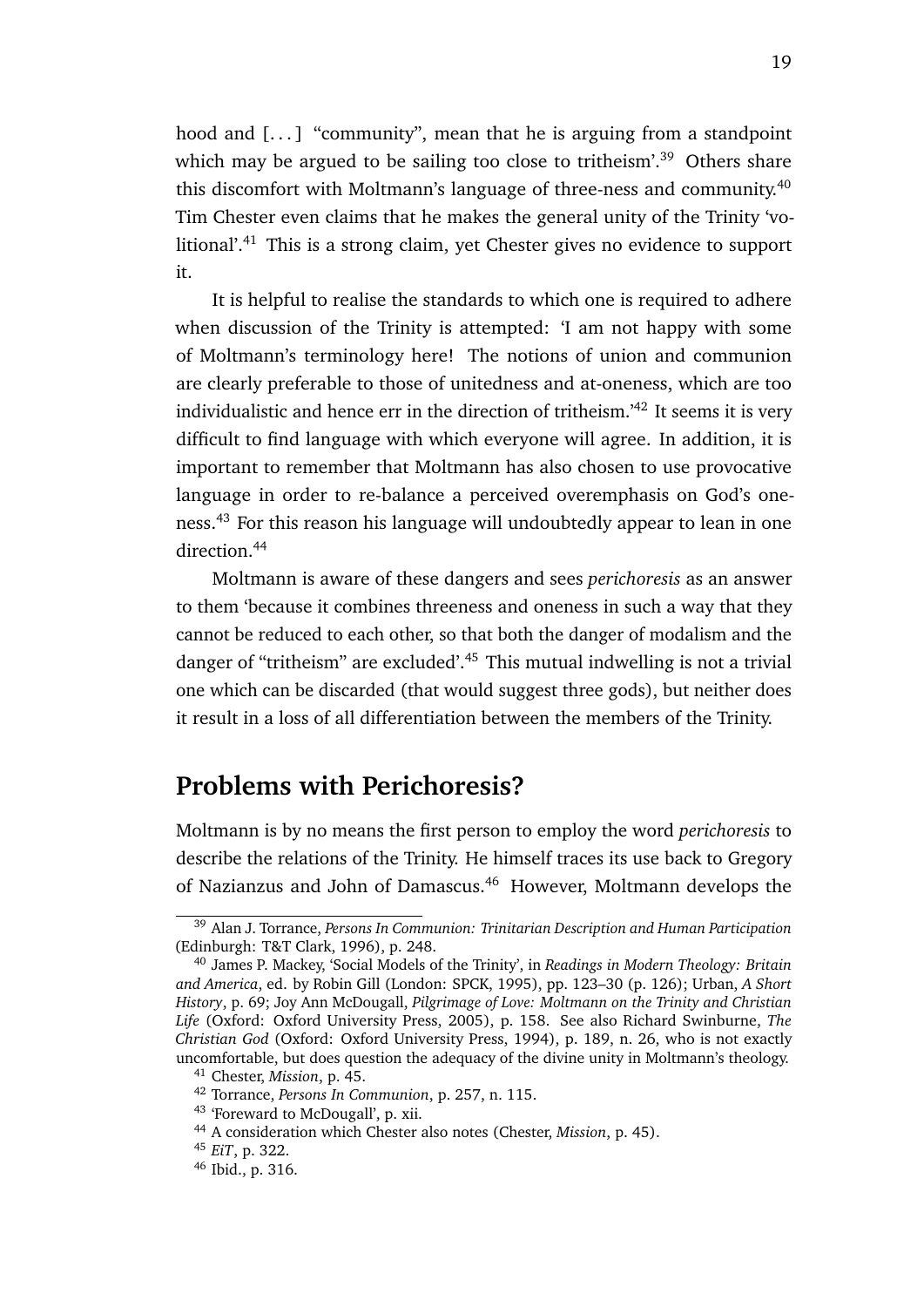word's use in that he speaks of it as the primary basis for God's unity.<sup>47</sup> As such there are those who disagree with his particular approach.

One criticism of his development of *perichoresis* is made by David Crump who finds fault with the scriptural basis of Moltmann's thought in this area. Crump's accusation is that Moltmann takes the references in John's Gospel which concern the three members of the Trinity and 'fuses' them with the same Gospel's accounts of the mutual indwelling of the Father and the Son.<sup>48</sup> Crump points out that these later references do not mention the Spirit and observes that Moltmann seems to assume that the Spirit is included anyway. He gives a warning: 'Scholars such as Moltmann would do well to acknowledge that, in using John as they do, they are constructing a sizeable theological conclusion on an argument from silence.'<sup>49</sup> Joy McDougall asserts, however, that Moltmann uses a wider biblical basis than just two sections of John's gospel. As his theology has developed she can identify more and more connections to different themes of the Christian Scriptures.<sup>50</sup> McDougall's observations strengthen her claim that Moltmann is deeply committed to a biblical basis for his trinitarian work.<sup>51</sup> Also, the scriptural witness as a whole shows that his combination of two themes from John's gospel (Trinity and indwelling) is defensible. Ciril Sorc goes so far as to say: 'Only in light of the perichoretic love can we understand John 14-17.'<sup>52</sup>

A further criticism of Moltmann's use of *perichoresis* is made by Randall Otto. He outlines how he considers Moltmann to have altered the meaning of *perichoresis* when he made it the Trinity's primary source of unity instead of the divine substance. He also gives Moltmann a dubious privilege: '[He] stands as the vanguard of theologians who have engaged in such misuse, invoking *perichoresis* while denying its basis in the one divine nature'.<sup>53</sup> Otto cites a dictionary definition of *perichoresis* which contains the phrases 'necessary being-in-one-another or circumincession of the three divine Persons of the Trinity because of the single divine essence' and 'the three Persons are

<sup>47</sup> *TKG*, p. 150.

<sup>48</sup> David Crump, 'Re-examining the Johannine Trinity: perichoresis or deification?', *Scottish Journal of Theology*, 59:4 (2006), 395–412 (p. 396).

<sup>49</sup> Ibid., pp. 400-01.

<sup>50</sup> McDougall, *Pilgrimage*, p. 157.

<sup>&</sup>lt;sup>51</sup> Joy Ann McDougall, 'The Return of Trinitarian Praxis? Moltmann on the Trinity and the Christian Life', *The Journal of Religion*, 83:2 (2003), 177–203 (pp. 7, 182).

<sup>52</sup> Cited in Harvie, *Jürgen Moltmann's Ethics*, p. 117. Passages that speak of the 'fellowship of the Holy Spirit' (2 Cor. 13.14) and of how Jesus offered himself to the Father through the Spirit (Heb. 9.14) are examples that add to the argument that the Spirit should be understood to have the same closeness of relationship as between the Father and the Son.

<sup>53</sup> Otto, 'The Use and Abuse', p. 372.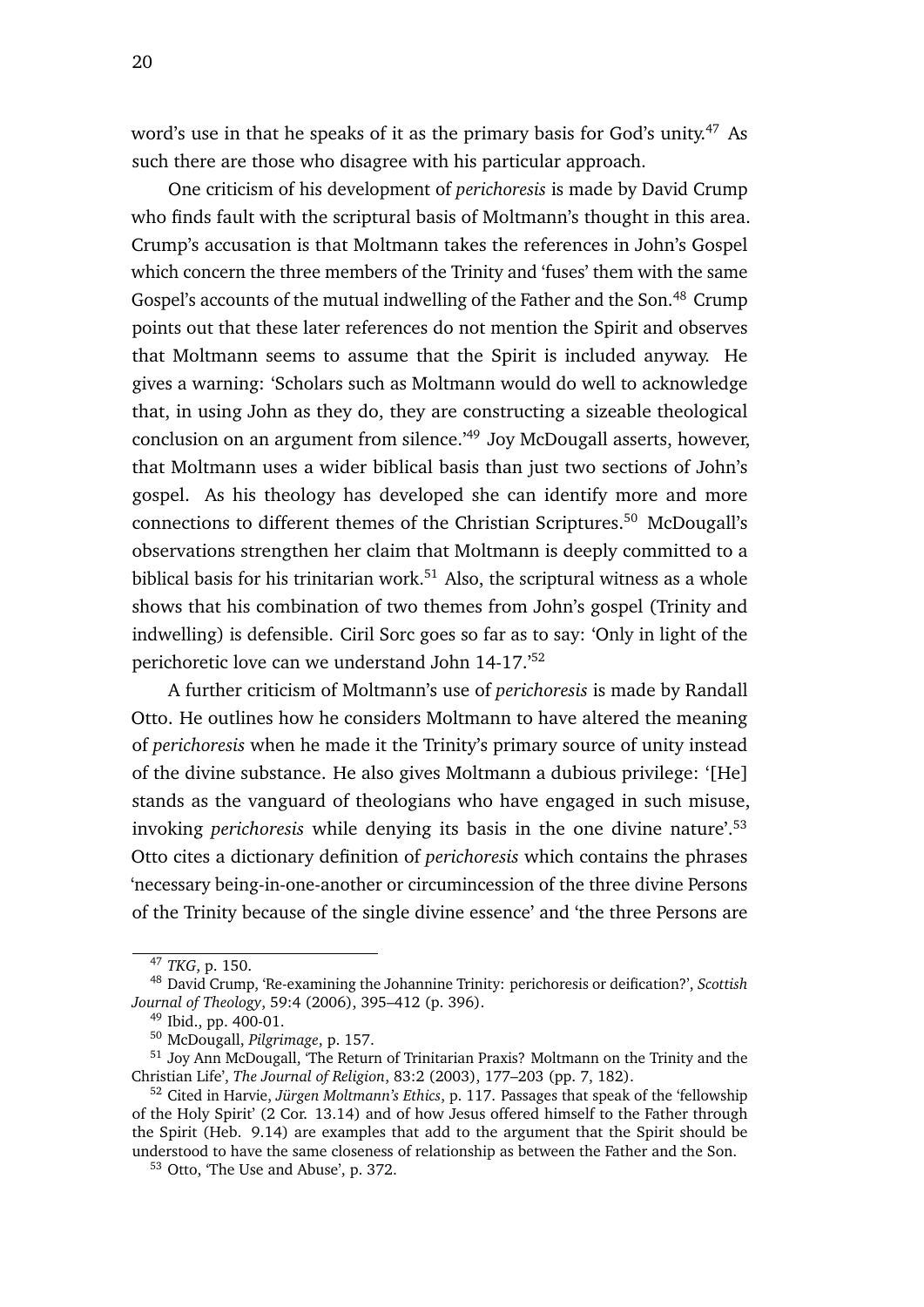distinguished solely by the relations of opposition between them'.<sup>54</sup> From this Otto questions what good can occur for the concept of *perichoresis* if it is 'divorced from its basis in one divine essence'.<sup>55</sup> For Otto this basis is necessary for a '*real* and not merely *conceptual* relationship' between the subjects of the Trinity, hence Moltmann's use of the word is 'vacuous'.<sup>56</sup>

In response to Otto's criticism, as far as the trinitarian relationships are concerned in Moltmann's work *perichoresis* sits alongside a unity of substance. For Moltmann, 'perichoresis means the mutual indwelling of the homogeneous divine Persons, Father, Son and Spirit'.<sup>57</sup> As noted above, it is a mistake to claim that he removes the unity of substance from the Trinity's identity. Rather he has suggested that it is not the *only* source of unity.<sup>58</sup> Therefore, under Otto's own understanding of *perichoresis*, Moltmann has not as drastically separated trinitarian substance from their relationships as Otto suggests.<sup>59</sup>

#### **Fears of a Prior Social Agenda**

Torrance claims that Moltmann, along with other social trinitarian thinkers, projects anthropological concepts, such as 'person', 'social' and 'community', onto God.<sup>60</sup> In particular the fear is that Moltmann lets his particular view of the ideal society shape his trinitarian theology.<sup>61</sup> Karen Kilby makes a particular study of the differences between him and another exponent of the social Trinity, Patricia Wilson-Kastner. Kilby believes the contrast that is found reflects the differences in their attitudes to society. For Kilby this demonstrates the influence of each writer's social experience and values on their theology. She comes to the conclusion that Moltmann's focus 'on the

<sup>54</sup> Ibid., p. 366, citing *Dictionary of Theology*, ed. by Karl Rahner and Herbert Vorgrimler, 2nd edn (New York: Crossroads, 1987), p. 377.

<sup>55</sup> Ibid., p. 367.

<sup>56</sup> Ibid., pp. 368, 377.

<sup>57</sup> *EiT*, p. 316.

<sup>58</sup> See above, p. 17.

<sup>59</sup> Otto, 'The Use and Abuse', pp. 372-77. Harvie also claims that Otto's misreads Moltmann (Harvie, *Jürgen Moltmann's Ethics*, p. 117).

<sup>60</sup> Torrance, *Persons In Communion*, p. 248.

<sup>61</sup> Clark H. Pinnock, 'The Holy Spirit as a Distinct Person in the Godhead', in *Spirit and Renewal: Essays in Honour of J. Rodman Williams*, ed. by Mark W. Wilson (Sheffield: Sheffield Academic Press, 1994), pp. 34–41 (p. 40); Torrance, *Persons In Communion*, p. 249; Farrow, 'In The End', p. 427; Ed. L. Miller and Stanley J. Grenz, *Fortress Introduction to Contemporary Theologies* (Minneapolis, MN: Fortress, 1998), p. 122; David H. McIlroy, *A Trinitarian Theology of Law: In Conversation with Jürgen Moltmann, Oliver O'Donovan and Thomas Aquinas* (Milton Keynes: Paternoster, 2009), pp. 23, 71-72 (McIlroy comes to this conclusion through several other authors, including Karen Kilby, Randall Otto, and Paul Molnar). Matthew Bonzo points to this danger but does not accuse Moltmann of it (Bonzo, *Indwelling*, p. 5, n. 10).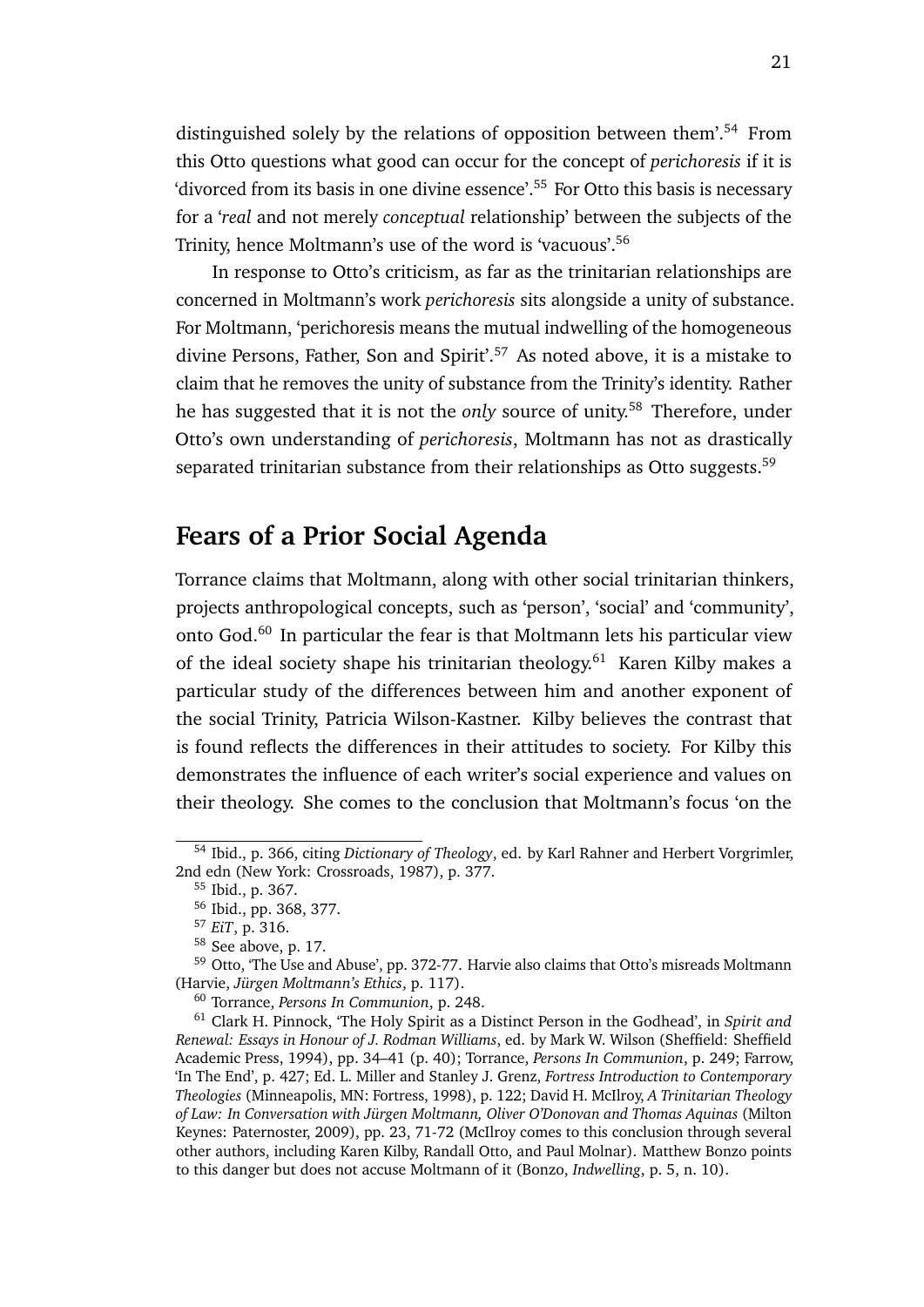excessive individualism of the modern West' forms much of his thought on social trinitarianism.<sup>62</sup> The danger in these accusations is that, if they are true, they undermine one of the important themes which Moltmann's trinitarianism contributes to the new theological architecture: the use of the Trinity as a pattern for human life.

One could argue that Moltmann's approach is inevitable for a human. Even Kilby admits that 'any language that is used about God is drawn from human experience in some way or other'.<sup>63</sup> McDougall defends Moltmann's position and claims that the use of anthropological language for God appears in both Testaments of the Christian Scriptures, 'in the Psalms, in the Pauline literature as well as the Gospel accounts'.<sup>64</sup> It seems that to use anthropological language is difficult to avoid, and there is already a good precedent for its use.

However, Kilby's critique is not just that Moltmann constructs a doctrine of the Trinity through his view of human experience and a preference for relationality. More than that, she is concerned with what results from Moltmann's trinitarian views. To explain, she believes the following to take place: there is an unknown about God (triune unity); a concept is used to name that unknown (*perichoresis*); that concept is then expanded on with human experience (relationships and relatedness) as opposed to the biblical witness; the result is that *perichoresis* is then reflected back on to the human community as an important attribute of God. After this process, Kilby argues, a theologian may contend that their findings on the divine relatedness should serve as a significant guide for humanity's action and social aims. If all this is the case, as Kilby and others suggest it is for Moltmann, then what really occurs is that the theologian projects their experience and opinion on to God and it is 'reflected back onto the world' with newly received divine significance.<sup>65</sup> So 'what is at its heart a suggestion [i.e. perichoresis] to overcome a difficulty [i.e. divine unity] is presented as a key source of inspiration and insight'.<sup>66</sup>

This, however, is not the case in Moltmann's work. His work gives two reasons why it is not prior held social values that drive his doctrine of the Trinity.

<sup>62</sup> Karen Kilby, 'Perichoresis and Projection: Problems with Social Doctrines of the Trinity', *New Blackfriars*, 81:957 (2000), 432–45 (p. 440).

<sup>63</sup> Ibid., p. 441.

<sup>64</sup> McDougall, 'Return of Trinitarian Praxis', p. 189.

<sup>65</sup> Kilby, 'Perichoresis and Projection', pp. 441-42 (cf. Torrance, *Persons In Communion*, p. 249, n. 94; Molnar, *Divine Freedom*, p. 163).

<sup>66</sup> Kilby, 'Perichoresis and Projection', p. 441.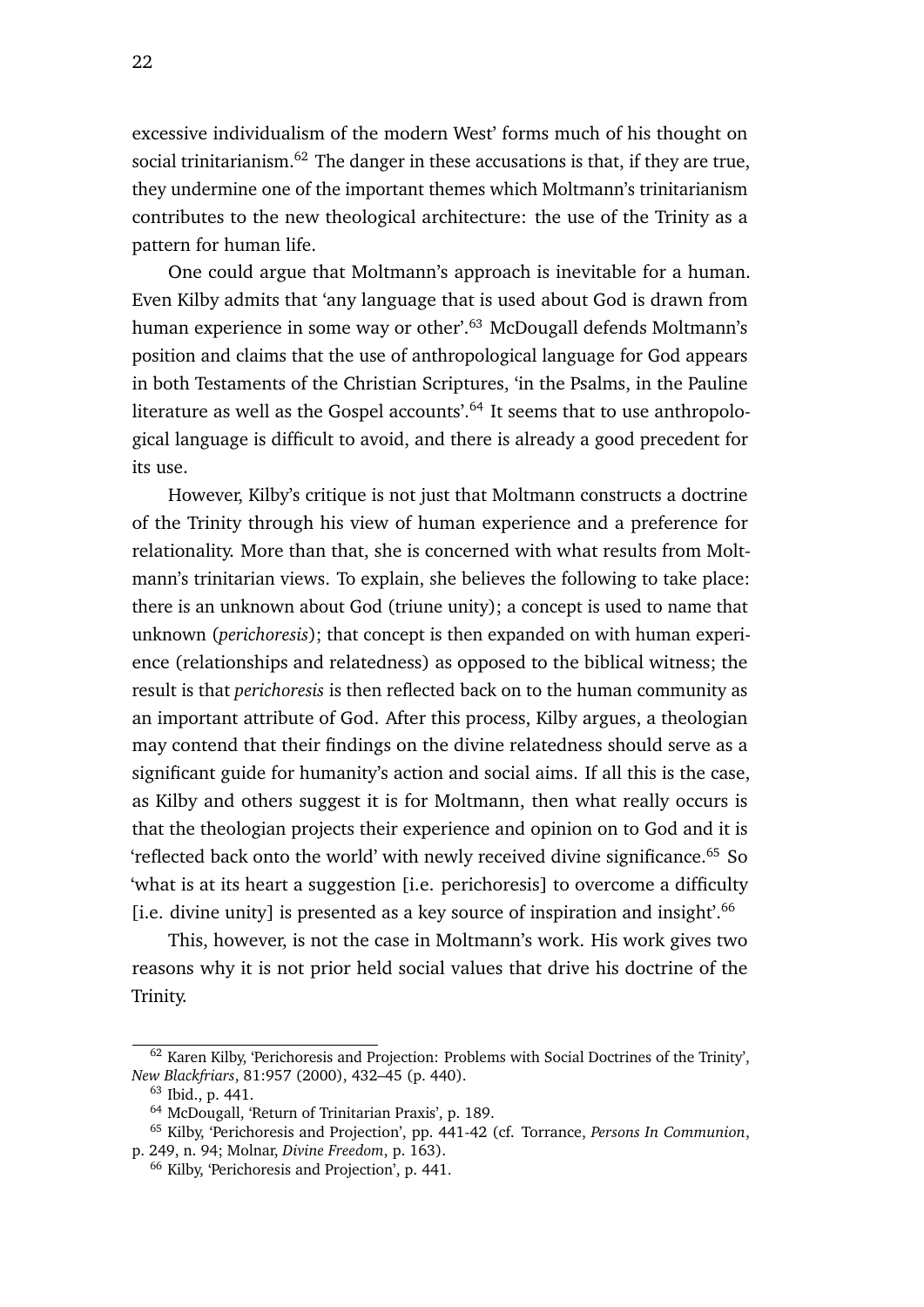The first is that he demonstrates his social doctrine of the Trinity to have a broader base than social concerns and humanity's experience. He has shown his work to be consciously led by the biblical witness, as seen above. Ryan Neal supports him in this instance and points out that it is not the human condition that most speaks to Moltmann of the divine nature, it is the cross and resurrection.<sup>67</sup> McDougall also defends his biblical basis for trinitarian relationships. $68$  From this starting point Moltmann would argue that the mystery of the triune unity is not a complete unknown, that the entire canon of Christian Scriptures evidence relationships that characterise this unity. Therefore the relationality inherent in his social Trinity is not primarily the result of anthropological projection (even though it may naturally play a small part).

Secondly, it is equally possible that Moltmann's priorities for society are not where his thought starts. It is more plausible to understand these so-called 'prior commitments' as a response to the God revealed through Jesus Christ, his incarnation, mission, message, cross and resurrection. In other words, both Moltmann's social vision, and his social trinitarianism have the same fundamental commitment to a biblical basis.

Finally, Moltmann does not base human activity purely on his construction of the inner-trinitarian unity. He approaches the task of finding a guide for humanity's actions from a number of directions. Therefore, any possible weaknesses he has in this area would still have a balancing force from the rest of his thought.<sup>69</sup>

## **2.4 CONCLUSIONS**

Much of what has been said in this chapter serves to highlight the coherence and orthodoxy of Moltmann's social doctrine of the Trinity because it forms a key contribution to the new theological architecture. His trinitarian work appears to come more from the witness of the Christian Scriptures than purely from his experience of society. His approach has also been consciously trinitarian and not tritheistic.

<sup>67</sup> Neal, *Theology As Hope*, p. 125.

<sup>68</sup> McDougall, 'Return of Trinitarian Praxis', p. 189. However McDougall she does also admit his hermeneutics are questionable for some. McIlroy also considers Moltmann's biblical work to be selective in this case (McIlroy, *A Trinitarian*, p. 72).

 $69$  See Chapter 7 of this work, p. 173, for the exploration of this wider basis for humanity's actions.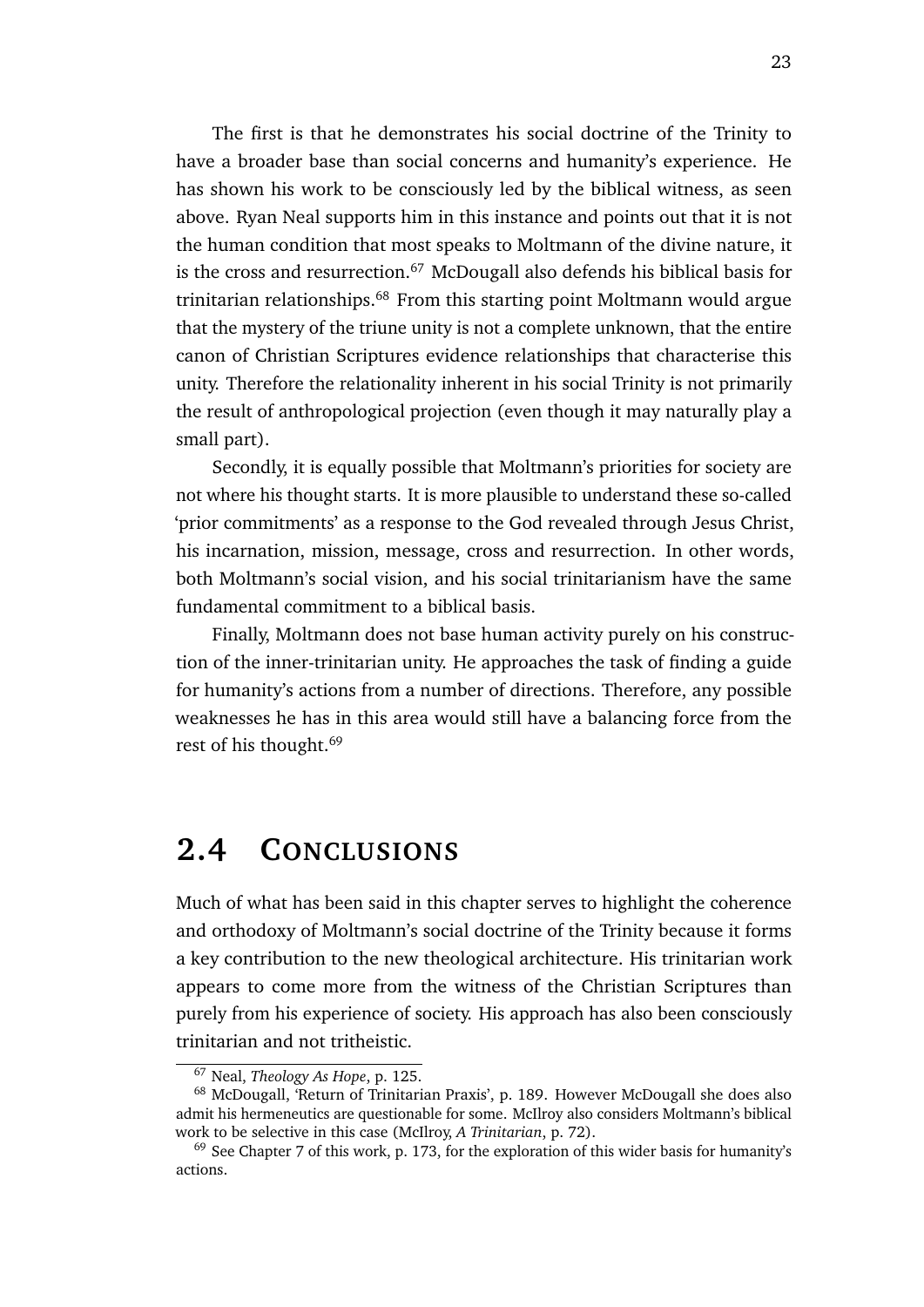Overall he presents a doctrine of the Trinity where loving relationships are the key to its understanding. Moltmann's work repeats this claim many more times in other areas of theology in order to infuse them with the central theme of God's love. There is significance in relationality itself for environmental concerns. The theme of love is of course present in theologies that disagree with Moltmann's specific conclusions but his particular approach creates a fruitful path to a new architecture for understanding God's relationship with creation that leads to a human ecological response. The thesis can now turn to look at Moltmann's perspective on the original act of creation.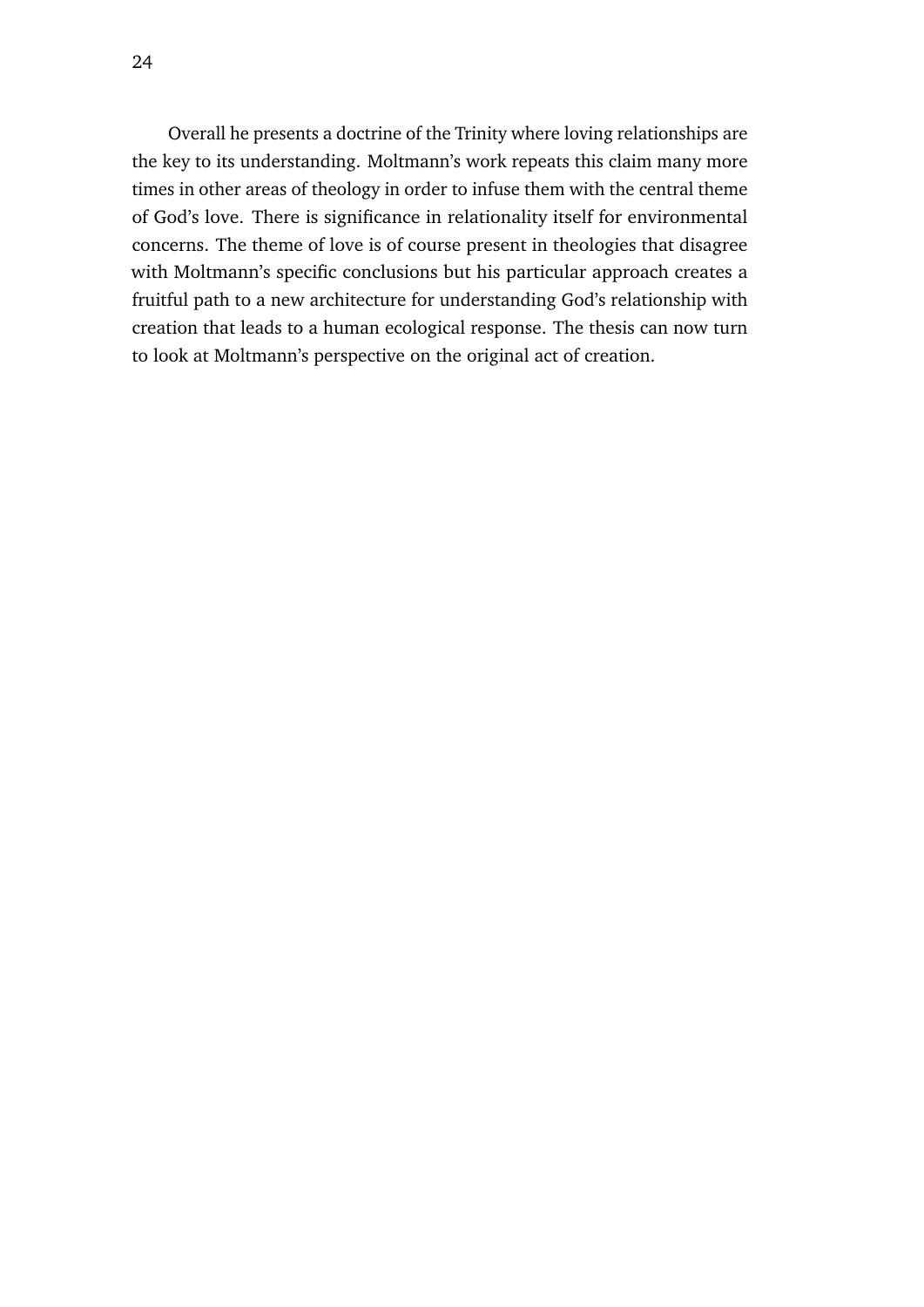# **Chapter 3**

# **Original Creation**

## **3.1 INTRODUCTION**

The original act of creation is an essential piece of the puzzle to explore in order to build a picture of Moltmann's contributions to the new theological architecture for creation care. Overall there is relatively little written by him about the *initial* act of creation. This results from his enthusiasm to discuss God's creative activity throughout *all* of history, a large proportion of which falls under the topics of continuous and future creation. Nevertheless, there are some important aspects to his theology of the original creative act which shape and direct the emerging architecture towards its desired goal. Moltmann's doctrine of creation is the place where he speaks of God's motivations and decisions to create without any preconditions: 'The beginning has no presuppositions at all', except only the reality of God's self.<sup>1</sup>

Here then is the appropriate place to ask the question: What is the origin of God's creative act? Moltmann answers this question and provides his foundation for understanding the divine relationship with creation, and creation's own relational existence. If the subject of this discussion is the Trinity's nature and will, without creation's existence, then the foundation can only be God. However, what exactly is it about God which leads to a creative act? Even with the work above on the nature of the Trinity in Moltmann's theology, there are still more questions concerning precisely how that picture of God relates to the creation of the world.

It is also important to ask: what is creation? This is not a scientific question about the structure of the universe and the processes of nature, but a theological one. What changes at the act of creation, and what is this creation in relation to God's self? This chapter does not explore all of what

<sup>1</sup> *GiC*, p. 74.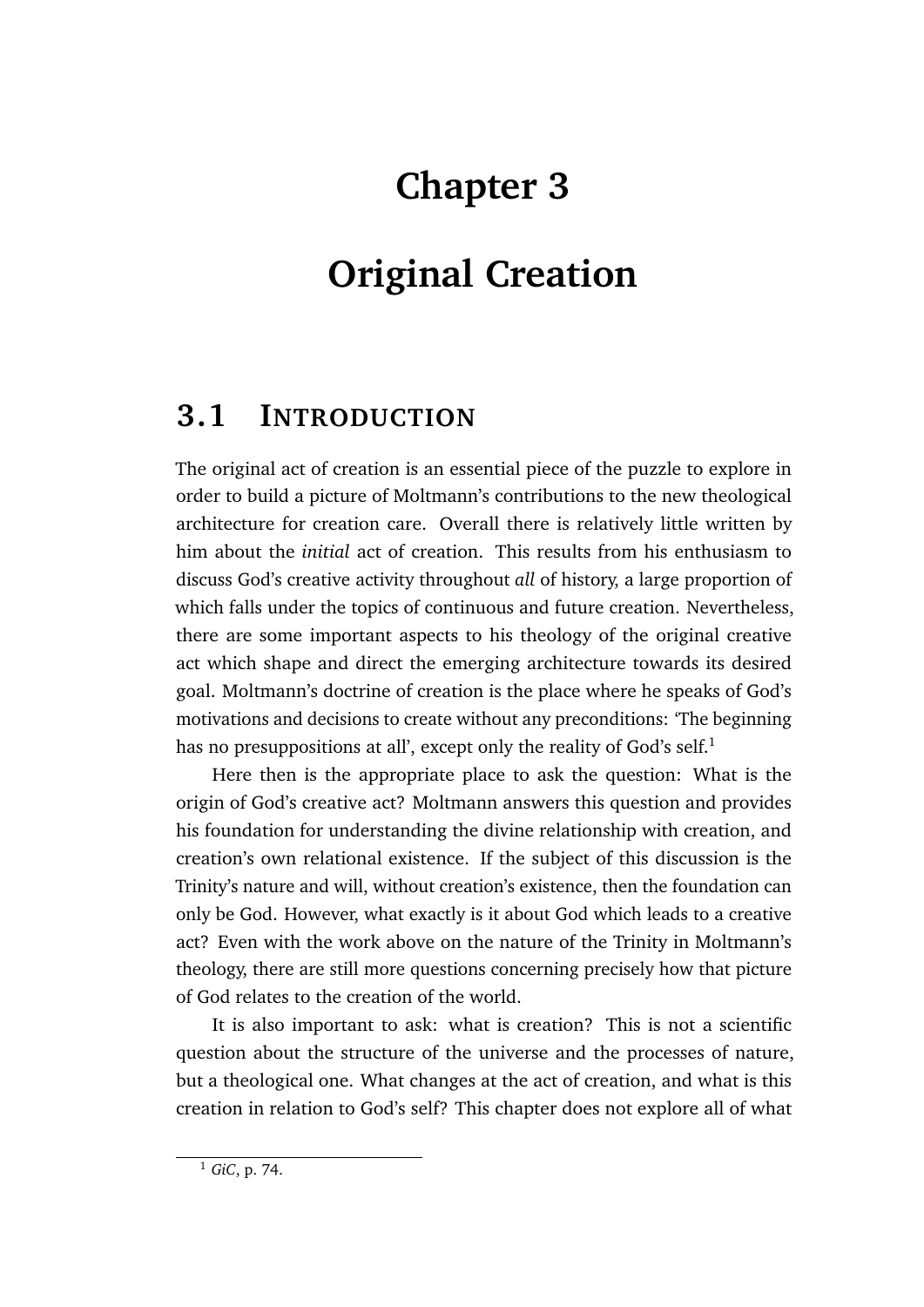the Trinity may have done in the act of creation; it does not, for example, discuss the time period for creation (views on which range from six days to billions of years), or method (namely whether creation produced fully grown animals or initiated a process of evolution). The aim is to explore those aspects of original creation which are important for Moltmann's contributions to a theological architecture which will build foundations for an ecological reformation.

To this end this project will explore God's love and freedom in relation to original creation, and then the result of the creative act itself. For Moltmann *God, out of love, freely creates something other than God*. This chapter explicates that statement through these topics: the pervasive principle of love, the Trinity's free creativity, and the creation of an 'Other'.

## **3.2 THE PERVASIVE PRINCIPLE OF LOVE**

In Moltmann's work, a constant is that God is love. For Moltmann, if a theology moves down a path that would alter this central description of God, then he will avoid it and warn against it.<sup>2</sup> Therefore, when he approaches the doctrine of creation, love plays the primary role, and he sees two ways in which this role works out: in the inner relationships of the Trinity and the outward love of God which seeks new relationships.<sup>3</sup>

There are certainly fewer statements about God's love specifically related to the *initial act* of creation in Moltmann's work than those about an *ongoing* relationship with creation. Those that do exist, however, are clear: God's love is the principle that drives this creativity; the Trinity creates 'out of love'.<sup>4</sup> Earlier in his work, Moltmann expressed agreement with Barth that creation flows from the divine love, and soon after he tells us that the overall scheme of creation 'is in accordance with the love which is God'.<sup>5</sup>

Moltmann also often uses the word 'pleasure' to describe the basis for the world. It is 'the creation of the divine good pleasure', 'for joy', because of God's

 $2$  As seen in his formulation of the doctrine of the Trinity.

<sup>&</sup>lt;sup>3</sup> There are other principles important for Moltmann's doctrine of creation, such as 'wisdom' (*TJ*, p. 41), although it is not as prevalent as 'love' in his work.

<sup>4</sup> *GiC*, pp. 75-76.

<sup>5</sup> 'Creation and Redemption', in *Creation, Christ & Culture: Studies in Honour of T. F. Torrance*, ed. by Richard W. A. McKinney (Edinburgh: T&T Clark, 1976), pp. 119–34 (p. 124); *TKG*, p. 58. This quote refers as well to continual creation and the detail of creation, but definitely encompasses initial creation.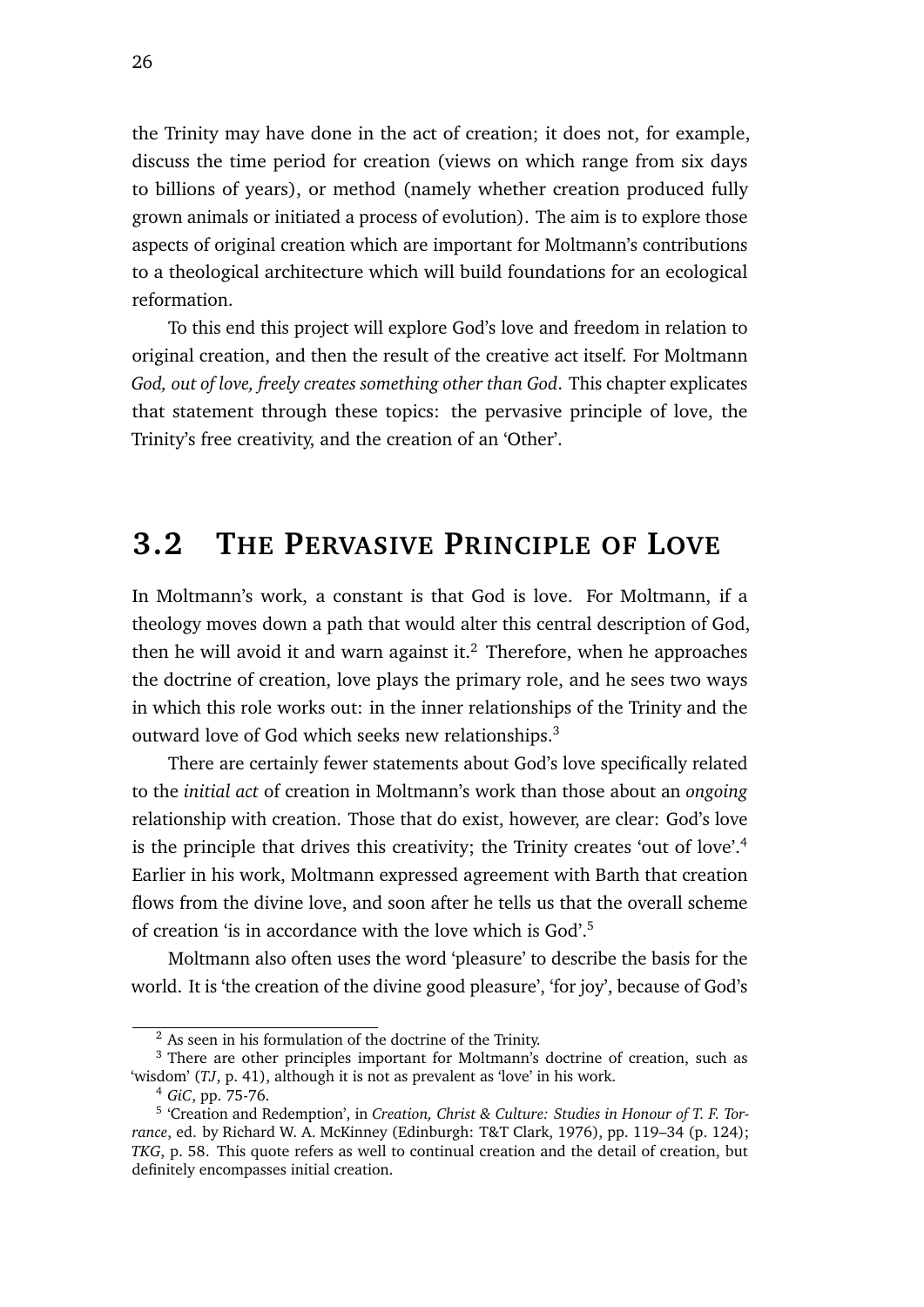desire.<sup>6</sup> God 'delights in his creation' in a way that 'makes it unequivocally plain' to Moltmann that creation flows out of the divine love.<sup>7</sup>

#### **Inner Love**

In *The Trinity and the Kingdom of God* Moltmann says that creation does not just flow out of the divine love in general, but specifically out of the loving relationships found within the Trinity, or perhaps more accurately out of one particular relationship: 'Creation is part of the of the eternal love affair between the Father and the Son. It springs from the Father's love for the Son and is redeemed by the answering love of the Son for the Father.'<sup>8</sup>

In what way does creation flow out of this relationship? Is creation a gift from Father to Son that the Son then gives back? Moltmann indeed says that creation simply overflows from this loving relationship, but what exactly does that mean? He speaks of the Trinity's glorification through creation: 'free creations of God for the purpose of the self-communication of his goodness, with his glorification as their end goal'.<sup>9</sup> From this it appears that creation flows out of the love of the Father and Son for one another in a mutual gift of glorification. For them to create and enter into relationship together with creation would bring further joy to their eternal relationship. Therefore they begin the project of creation because of their love for each other and the results which creation will bring.

#### **Outer Love**

However, to consider the act of creation to be only the result of the trinitarian persons' love for each other would not be the whole picture. This love of God's also focuses outwards to create a new relationship of love outside the existent divine relations.<sup>10</sup> This means creation does not simply benefit the inner trinitarian relationships. Moltmann makes it clear that creation itself is an object of divine love: 'The love with which God creatively and sufferingly

<sup>6</sup> *Man: Christian Anthropology in the Conflicts of the Present*, trans. by John Sturdy (London: SPCK, 1974), p. 108; *FC*, p. 98; *GiC*, p. 72. See also *TJ*, pp. 40-41; 'Creation and Redemption', p. 124; *TKG*, p. 108.

<sup>7</sup> *GiC*, pp. 76, 276 (cf. *TKG*, pp. 111-14).

<sup>&</sup>lt;sup>8</sup> *TKG*, p. 59 (cf. p. 112). Moltmann's discussion here omits the Holy Spirit, a more regular feature of his earlier work (see above, p. 14).

<sup>&</sup>lt;sup>9</sup> *GiC*, p. 207. This means that, for Moltmann, God also creates to self-communicate.

<sup>&</sup>lt;sup>10</sup> In Moltmann's work, the lengths to which God goes to redeem creation suggests that this is not merely a secondary focus.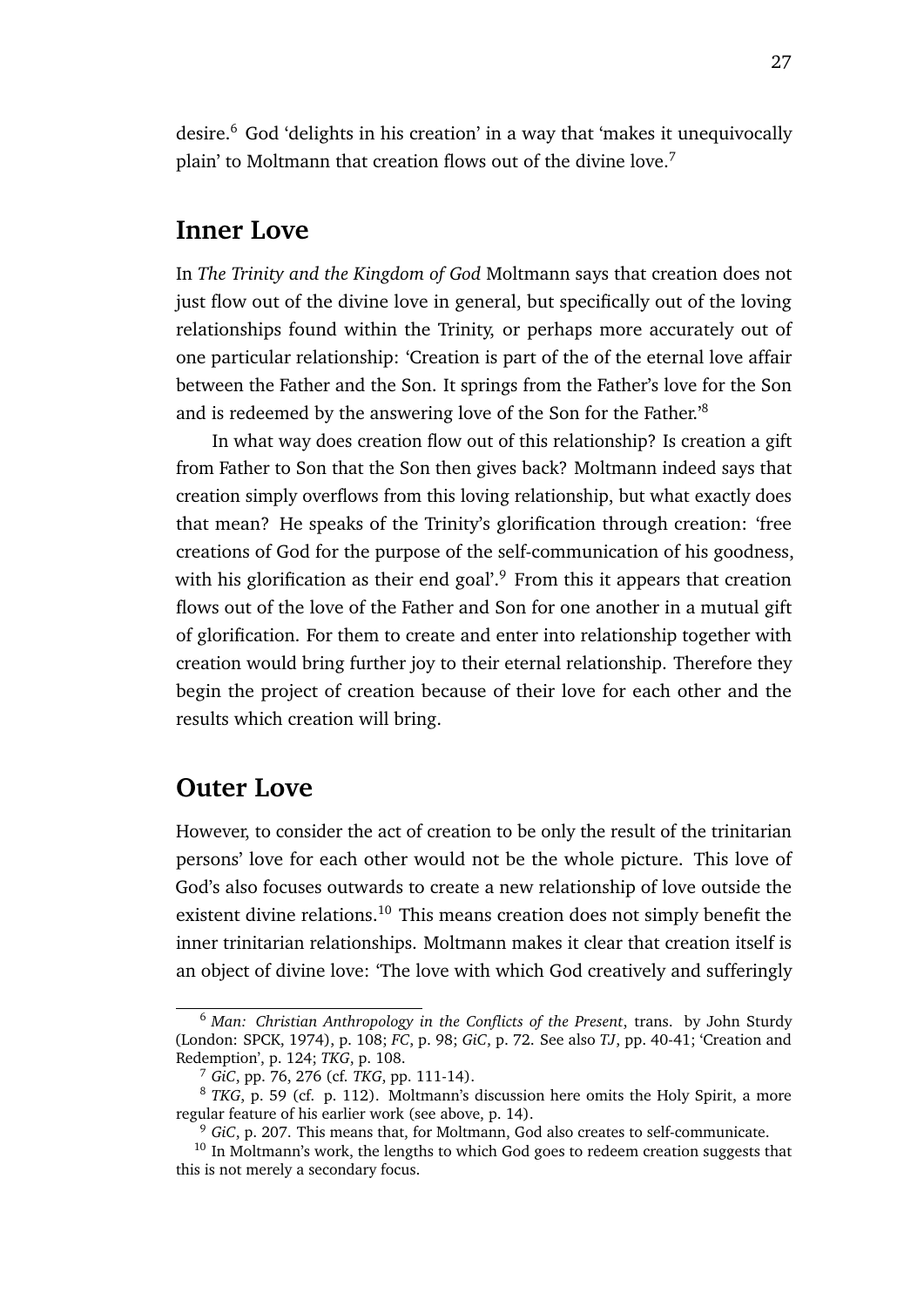loves the world is no different from the love he himself is in eternity.<sup>'11</sup> And elsewhere: 'In God's eyes nothing created is a matter of indifference.'<sup>12</sup>

The way in which Moltmann presents God's trinitarian love to be relational makes it unsurprising that he considers the divine love for creation also to be relational. The act of creation is not the creation of a tool (as it might be if no love for creation existed), or the creation of a piece of art which God observes (as it might be if it were simply a case of 'looking on with love'). It is rather the creation of an 'Other' to which God can 'self-communicate', and that can respond.<sup>13</sup> What the Trinity self-communicates is goodness and love. For Moltmann, this does not include the glorification of power.<sup>14</sup> What is desired is a 'response in freedom' to God's search for a new relationship of freedom and love.<sup>15</sup> Such a conclusion has implications for the ecological reformation, in that humanity's loving response must embrace all of God's creation, not God alone.

#### **The Same Love**

It is important to emphasise that, for Moltmann, this inner and outer love are expressions of the same love, not two different loves. Matthew Bonzo discusses at length how Moltmann describes two dynamics of God's love: love for like (*philia*, inner trinitarian love) and love for a different 'Other' (*agape*, love for what is not divine). Bonzo discusses this differentiation as found in various areas of Moltmann's thought.<sup>16</sup> His reading is helpful and detailed, yet also overemphasises the differences between the two concepts, and so views them to have different characteristics.<sup>17</sup> He also notes another whom Moltmann's language troubles, citing Henry Jansen: '[He] wonders if "Moltmann's distinction between necessary and free love (*philia* and *agape*) is at all helpful in understanding the nature of love. . . it is difficult to understand how such terms would clarify the human experience of love"'.<sup>18</sup> While Bonzo's conclusions may seem inaccurate, the fact that he and others have perceived

 $\frac{11}{11}$  *TKG*, p. 59.

<sup>12</sup> *GSS*, p. 110.

<sup>13</sup> *TKG*, pp. 59, 108 (cf. *SW*, p. 61).

<sup>14</sup> *GiC*, pp. 75-76, 207. Moltmann points us here to *TKG*, pp. 52-60. It seems that he rejects the self-communication of power because he thinks God will not show the divine glory in that way.

<sup>15</sup> *TKG*, p. 59 (cf. p. 106).

<sup>16</sup> Bonzo, *Indwelling*, especially Chapter 3, pp. 36-51.

<sup>17</sup> Ibid., pp. 36-41.

<sup>18</sup> Ibid., p. 48, n. 27, citing Henry Jansen, *Relationality and the Concept of God* (Amsterdam: Rodopi, 1994), p. 137.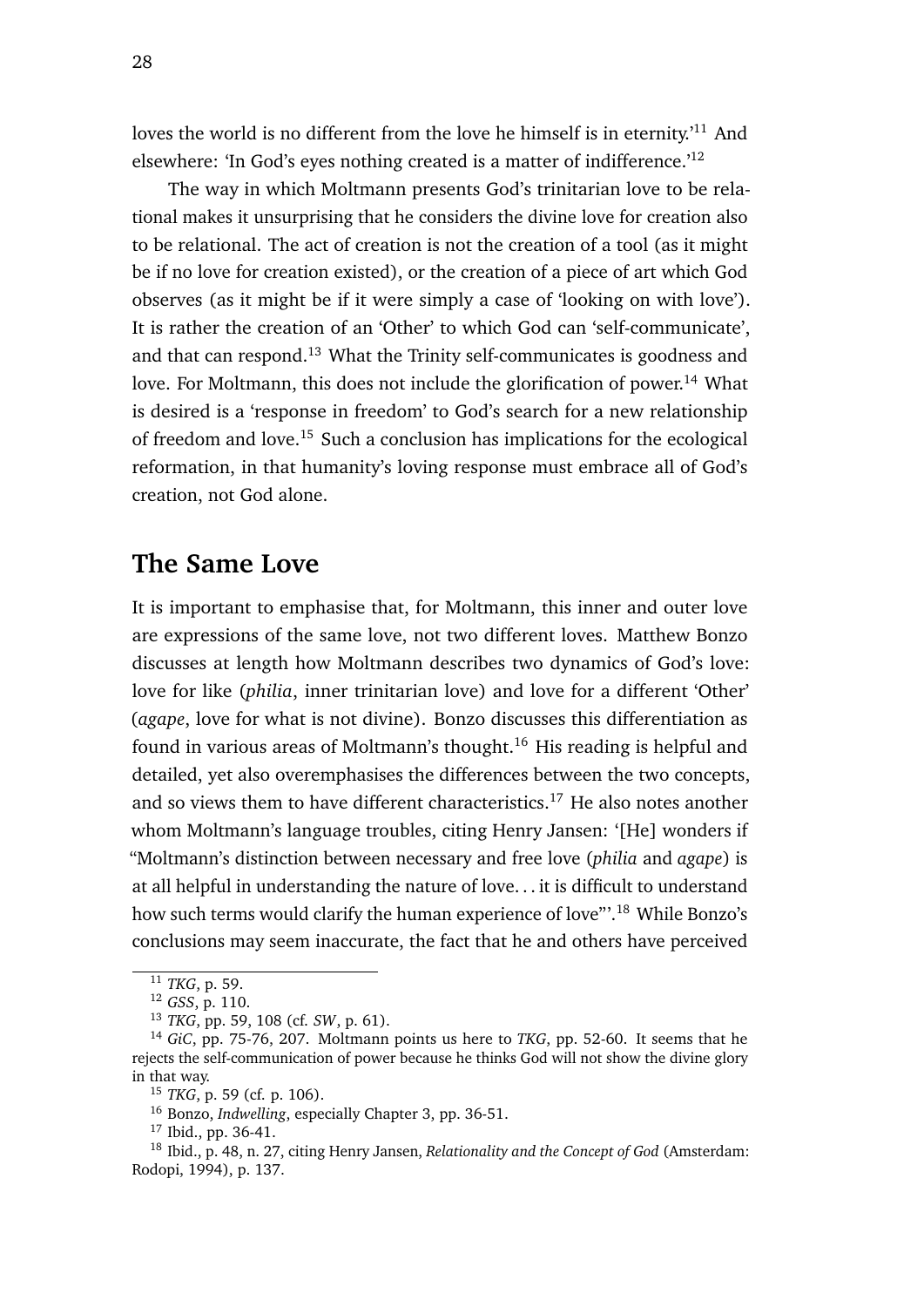common problems indicates a need for clarity in Moltmann's work here. However, despite a certain propensity to be misunderstood, his work on the love of God only describes one love: divine love.<sup>19</sup> They are not two different loves, but in different contexts this love can be love for like or love for 'Other'. If one accepts the idea that humanity can reflect the love of God, then Moltmann's work gives encouragement to love both that which is like and unlike.<sup>20</sup> For the purposes of a focus on an ecological reformation, this love includes non-human creation.

## **3.3 GOD'S FREE CREATIVITY**

The place of love in Moltmann's doctrine of creation shows that God creates for creation's own sake because of the love which already exists in the Trinity's inner self. In addition, that selfless love seeks the other's fulfilment in a loving and reciprocal relationship. This is a consistent dynamic of Moltmann's general project and hence a useful contribution to the new theological architecture. The discussion that follows on from this flows from Moltmann's view that God *freely creates*. To think about the divine love leads to a consideration of how exactly this love leads God to create.

The question is necessary because Moltmann presents seemingly definite comments about both God's free decision to create *and* the absence of choice. This leads some to conclude that he has discounted divine freedom in relationship to creation, which in turn asks serious questions of what this love can look like and its place in the sought for architecture. The discussion that follows concerns how, for Moltmann, God's creative act is not an unavoidable consequence of divine love, nor an idea that just happened to come about which God could have freely dismissed. Rather it involves a balance of the two. The first issue to explore is the way in which Moltmann describes the act of creation as a free decision by God.

<sup>&</sup>lt;sup>19</sup> *TKG*, p. 59. A fact which Bonzo recognises, but which he seems to interpret to mean that the two loves only *eventually* become the same thing when creation is made like God (Bonzo, *Indwelling*, p. 65).

<sup>&</sup>lt;sup>20</sup> This idea that humanity reflects God's love is one of the arguments put forward in Chapter 7 of this work, p. 176.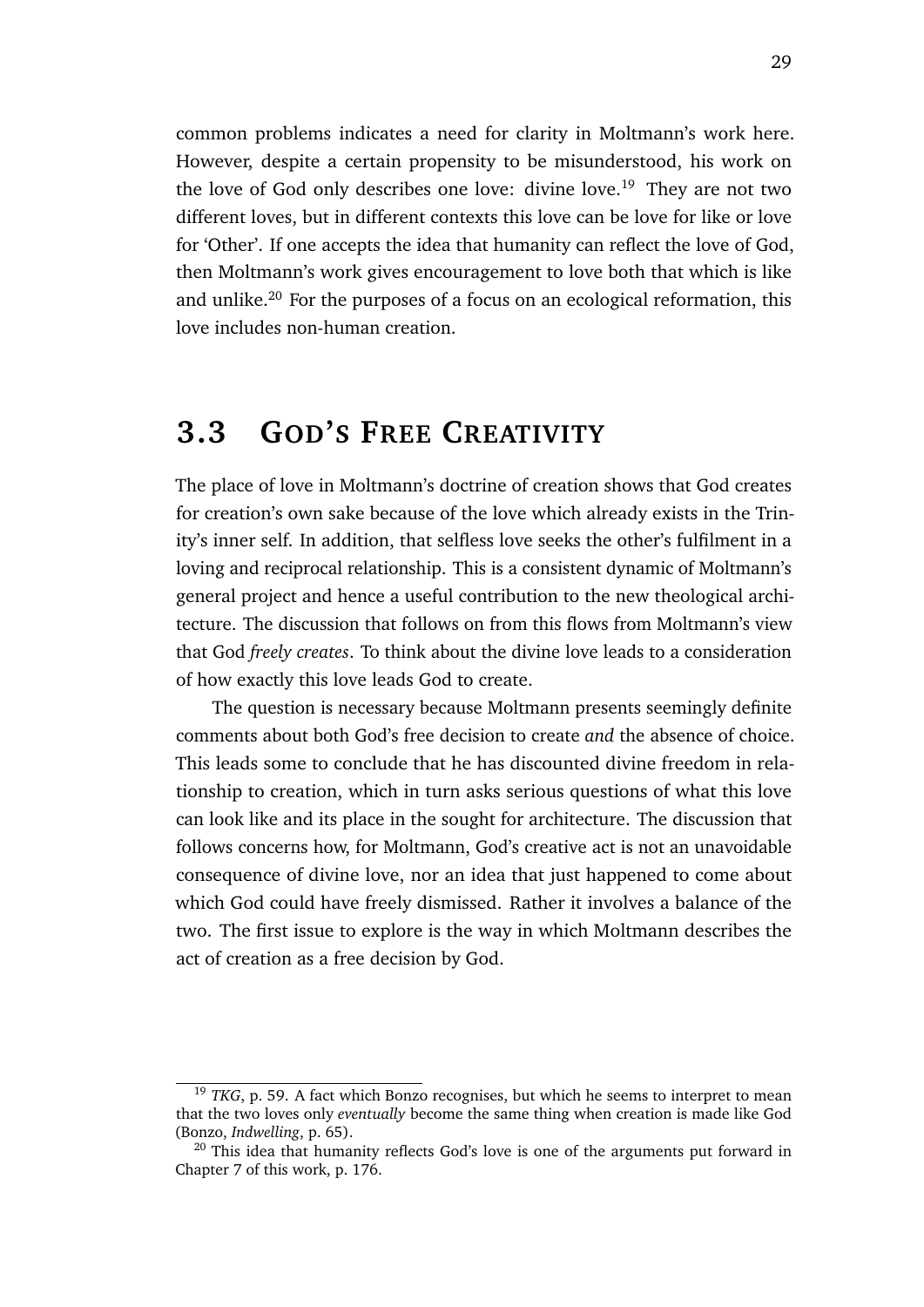### **Resolve and Decision**

Even before Moltmann begins his detailed discussion of creation in the 1980s he seems to have the basic assumption that '[t]he original creation was created out of the will of God'.<sup>21</sup> For him, 'God is free' and so creation is not 'a necessary unfolding of God nor an emanation of his being' but has 'its ground [...] in God's *good will*'.<sup>22</sup> Moltmann then returns to this theme in *God in Creation* and states it just as strongly: 'the world is not [...] an emanation from God's eternal being. It is the specific outcome of his decision of will'.<sup>23</sup> The divine freedom is still paramount. For him, that God creates 'through what he says' supports this idea.<sup>24</sup>

The passage below gives a clear indication of Moltmann's parameters as he speaks of the act of creation. Here he affirms his conformity, in this respect, to traditional views of God's creativity:

The later theological interpretation of creation as *creatio ex nihilo* is therefore unquestionably an apt paraphrase of what the Bible means by 'creation'. Wherever and whatever God creates is without any preconditions. There is not external necessity which occasions his creativity, and no inner compulsion which could determine it. Nor is there any primordial matter whose potentiality is pre-given to his creative activity, and which would set him material limits.<sup>25</sup>

Creation truly comes from nothing. There is nothing that *forces* God, from within or without. There is nothing that constrains the divine ability to create. For Moltmann 'creation must be based on a divine resolve of the will to create' and is a 'personal decision'.<sup>26</sup> However, at this point the complication concerning the nature of God's freedom appears in his thought: 'when we say that God created the world "out of freedom", we must [*müssen*] immediately add "out of love"<sup>27</sup> In other words, freedom and love coincide. Freedom 'must' include love and does not appear without it.

<sup>21</sup> *RRF*, p. 36.

<sup>22</sup> *TJ*, pp. 40-41.

<sup>23</sup> *GiC*, p. 72 (cf. pp. 79-86, where Moltmann also speaks of God's resolve to be a Creator and to create).

<sup>24</sup> Ibid., p. 76.

<sup>25</sup> Ibid., p. 74.

<sup>26</sup> Ibid., pp. 75, 80 (cf. *TKG*, p. 58).

<sup>27</sup> *GiC*, p. 75 (cf. *EthH*, p. 122).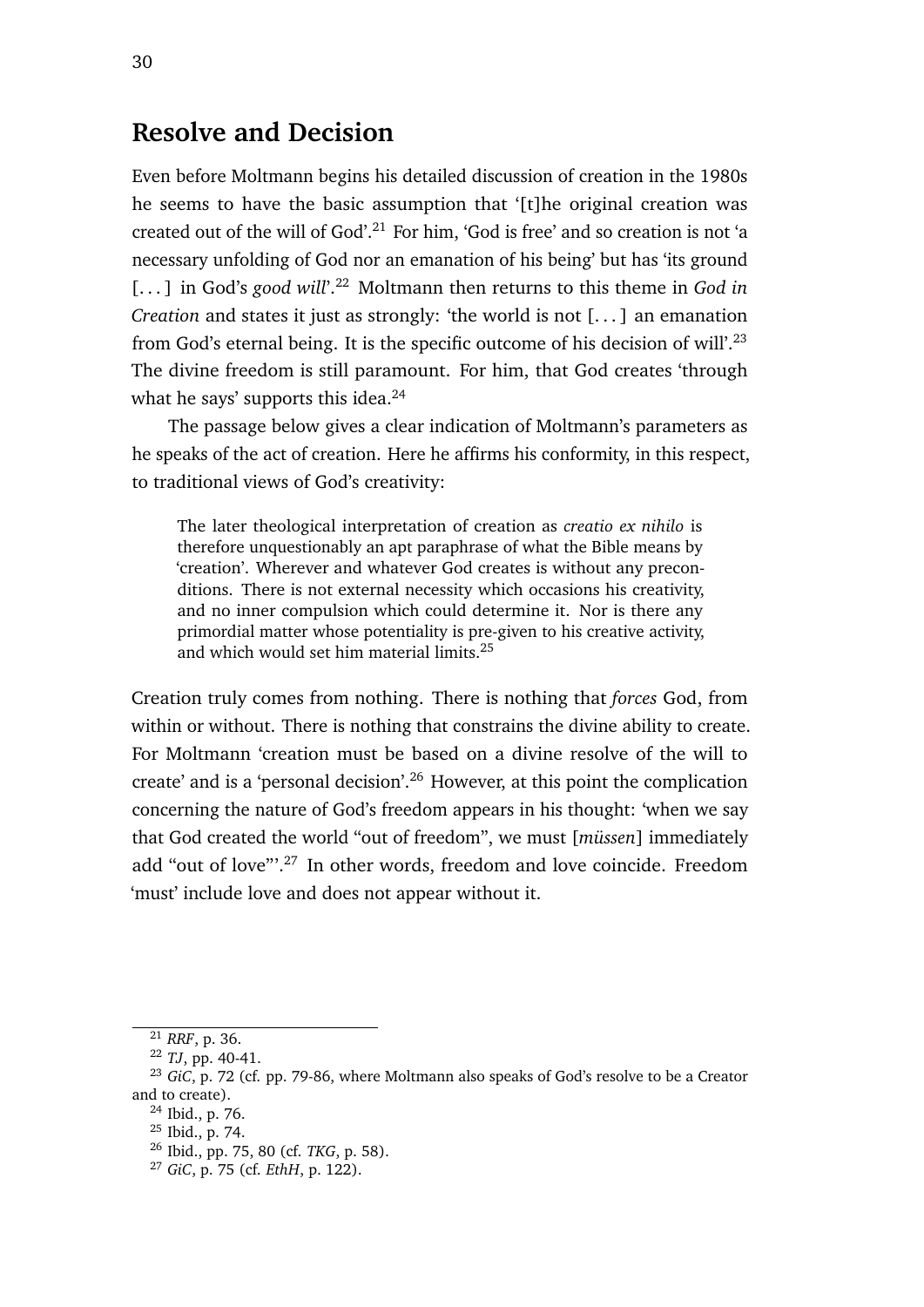## **Freedom before Choice**

This 'must' could present a problem. Does it impose a limit on the divine freedom? The answer is 'no'. Rather, Moltmann simply highlights the intrinsic connection between love and freedom. He states that '[f]or God it is axiomatic to love, for he cannot deny himself'.<sup>28</sup> Many would agree with this statement, and the co-existence of love and freedom, but it is the way Moltmann applies this argument to his theology in this particular context that troubles commentators.<sup>29</sup> If God is free, yet also is love, then freedom cannot include the complete freedom to choose anything outside of love. At times Moltmann writes in manner that would generally be acceptable, as though this were only a limit on God not to choose anything evil: 'In his love God can choose; but he chooses only that which corresponds to his essential goodness, in order to communicate that goodness as his creation and in his creation.'<sup>30</sup> Moltmann's words elsewhere explain this view: 'God's freedom can never contradict the truth which he is in himself. "He remains faithful – for he cannot deny himself" (2 Tim. 2.13)'.<sup>31</sup>

At other times, however, Moltmann has a much narrower concept of God's freedom: 'Love is a self-evident, unquestionable "overflowing of goodness" which is therefore never open to choice at any time. True freedom is the self-communication of the good.'<sup>32</sup> This may not seem far from the statement that God is always God and will always act in a way appropriate to the divine love and nature, but takes that somewhat comforting notion and makes it into a statement that creates the impression of cutting all freedom out of the Trinity.

The alternative is that 'freedom' is different to 'choice' and this is exactly the distinction Moltmann attempts to draw. He argues that this rejection of choice does not equate to the removal of God's freedom. In his estimation 'freedom of choice is by no means freedom's highest stage'.<sup>33</sup> If freedom is in choice (and thus in the power to make that choice) then, for Moltmann, this is 'the language of domination' where 'only the lord is free'.<sup>34</sup> It is an interesting assertion that challenges what a popular understanding of freedom

<sup>28</sup> *TKG*, p. 107.

<sup>29</sup> For example, Neal, *Theology As Hope*, pp. 132-37.

<sup>30</sup> *GiC*, p. 76.

<sup>31</sup> *TKG*, p. 53 (cf. pp. 54-55).

<sup>32</sup> Ibid., p. 55.

<sup>&</sup>lt;sup>33</sup> Ibid., p. 55, paraphrasing von Hügel but explicitly in agreement.

<sup>&</sup>lt;sup>34</sup> Ibid., p. 56. It seems that Moltmann is concerned to have a definition of freedom for God that can also protect the freedom of humanity.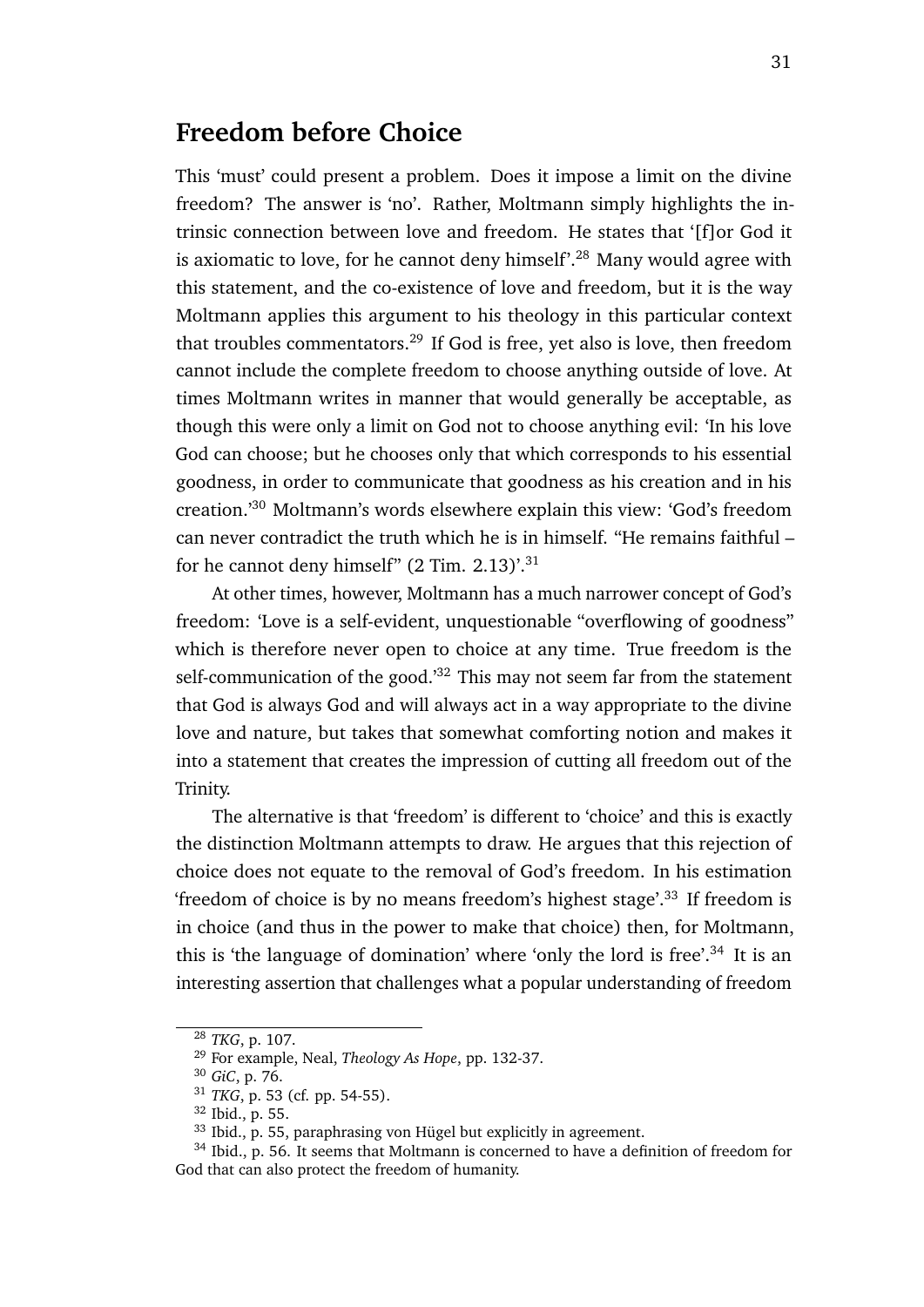might be: to be under no constraint.<sup>35</sup> But given that Moltmann has already acknowledged decision and will in God, what are we to make of this? One available understanding is that he thinks freedom is not only to do whatever you want (choice) but freedom is to live out a selfless life (love).<sup>36</sup>

Another answer to Moltmann's rejection of choice comes from the precise way in which he uses the word 'choice' in this context. The statement here gives us an indication of the particular usage: 'True freedom is not "the torment of choice", with its doubts and threats; it is simple, undivided joy in the good.'<sup>37</sup> Such a statement could simply be a human fear of freedom, a projection of the human experience of weakness onto the discussion about God. That conclusion, however, is not necessary. Moltmann's claim highlight's his view that God does not face choices like humans do. For him, humanity has the torment of unresolved dilemmas when the options and outcomes are not fully understood (the constriction of lack of knowledge), or when right and wrong is clear but selfishness or fear might make a decision hard to come to (the constriction of lack of selfless love).

For Moltmann then, God's freedom is not tainted by such things. A human concept of choice is inadequate to describe divine choice. God, unlike humans, has perfect knowledge and love which mean that there is no dilemma. This concept could be illustrated by parents, who see their child wandering into acute mortal danger when they know they can do something about it and spring into action. 'I had no option!' Technically the choice was there but the decision was made automatically. Likewise, perhaps in God there is 'no' choice, for the choice is already made. The path of love is clear, so all that remains is the 'simple, undivided joy in the good'.<sup>38</sup> Divine freedom would thus be to know what to do and to be completely free to follow it. So when Moltmann asserts that freedom of choice is not the highest freedom he may not mean that there is literally not the smallest amount of choice. Rather, it would be better to read him as saying that the greatest freedom is not in a choice but the freedom to know the right choice and to be able to not waver from it.

<sup>35</sup> For example: 'the state of not being subject [to something]' (*Concise Oxford English Dictionary*, 11th edn (CD-ROM, 2004)). There are clearly many nuances and varieties of the meaning of freedom, but its most popular understanding is surely the ability to do and choose a desired course of action, within reason.

<sup>36</sup> *GiC*, pp. 82-83.

<sup>37</sup> *TKG*, p. 55.

<sup>38</sup> Ibid., p. 55.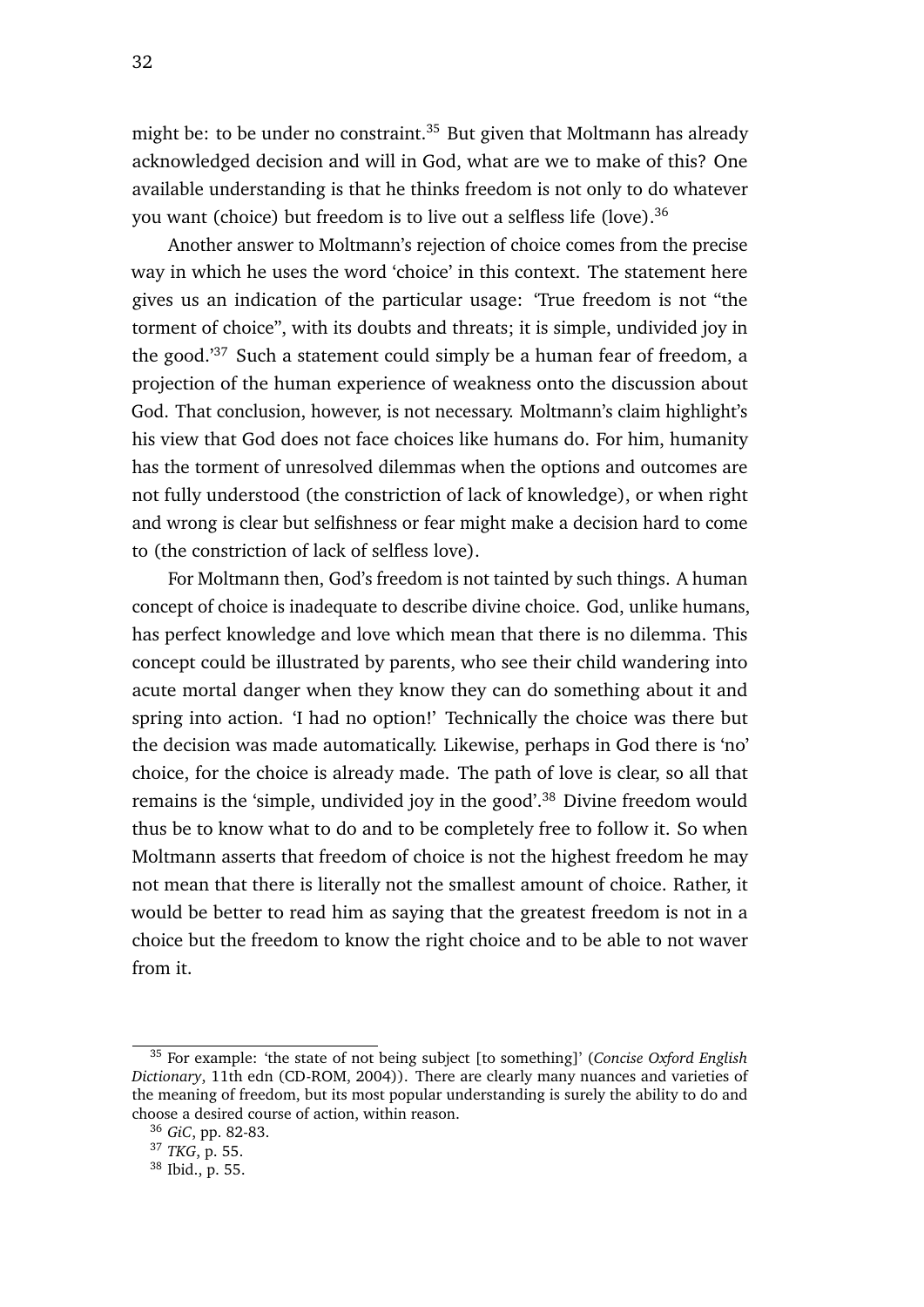### **Inescapable Love**

The above approach makes sense of the difference between divine and human approaches to a (potentially) problematic choice, but this is less appropriate if a choice exists between equally positive paths. It could suggest that the Trinity's love will determine only one of these to be the right one, and so leave no 'choice' in the matter. This leaves no room for God to have the 'joy' of the choice between two different paths that will both bring good. In Moltmann's defence, such a scenario is unlikely to be what he had in mind. His inclusion of love in freedom is aimed more at the removal of the choice not to love. That is his main argument here, not the suggestion that love only gives God one path to follow.

However, the latter of those two ideas is still considered by Molnar to be present in Moltmann's work. He is of the opinion that Moltmann's thought makes God 'the prisoner of love, which by its very nature *must* freely create another in order to be true to its own nature'.<sup>39</sup> Celia Deane-Drummond believes the phrase 'prisoner of love' to be an 'exaggerated' criticism, but separately lends her agreement that in Moltmann there is the idea that 'it is necessary for God to act beyond his inner-self, since he finds bliss only in selfless love'.<sup>40</sup> If Deane-Drummond is right here then again it seems as if God's creativity does not flow out of freedom, but rather an inevitable expression of need. Yet Deane-Drummond makes here the same mistake which Bonzo made. She appears to take a phrase that Moltmann does not entirely agree with and assign it to his views. She refers to a certain passage in *The Trinity and the Kingdom of God* where he outlines Christian panentheism in contrast to Christian theism, but she assumes that he describes a position with which he is in wholesale agreement.<sup>41</sup> However, while Moltmann is undoubtedly a proponent of panentheism, it does not follow that he agrees with every aspect of the particular Christian panentheism he outlines. He goes on to say that both theism and panentheism have truth to them but need alterations, particularly to show that God's liberty is not arbitrary (here love counterbalances freedom) and that God's nature is not law (here freedom counterbalances love).<sup>42</sup>

<sup>39</sup> Molnar, 'Function of The Trinity', p. 681 (cf. Thomas H. McCall, *Which Trinity? Whose Monotheism?: Philosophical and Systematic Theologians on the Metaphysics of Trinitarian Theology* (Grand Rapids, MI / Cambridge: Wm B. Eerdmans Publishing, 2010), p. 209).

<sup>40</sup> Deane-Drummond, *Ecology*, p. 102.

<sup>41</sup> Ibid., p. 102; *TKG*, pp. 106-07.

<sup>42</sup> *TKG*, p. 107. A similar mistake to Deane-Drummond's is made by Neal, *Theology As Hope*, p. 135.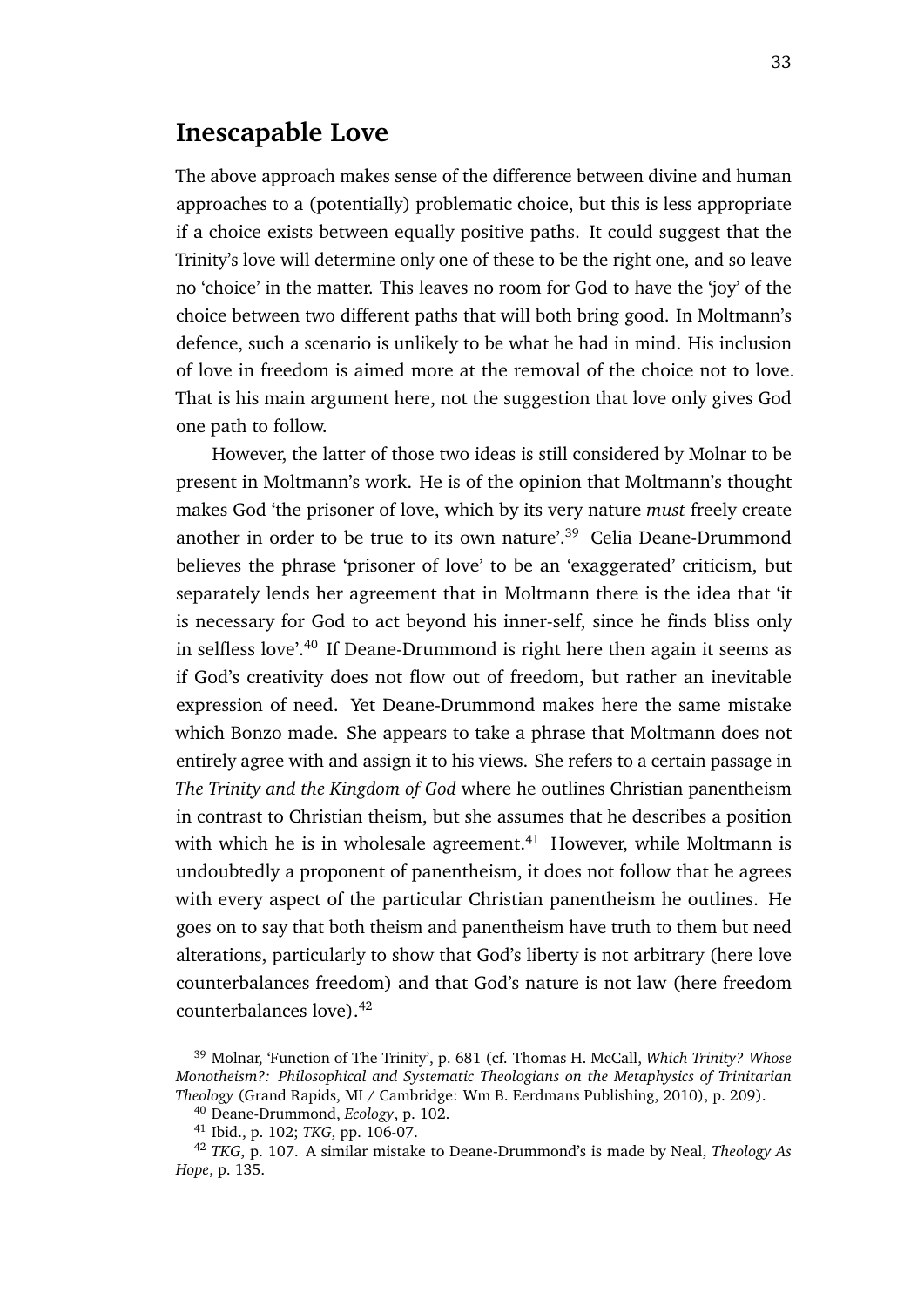Moltmann attempts to steer a course between positions that root themselves exclusively in either freedom *or* love. He expresses his belief that those positions are poorer if they do not recognise that one root does not stand alone in God's history as Creator, and as such also in the emerging theological architecture. In Moltmann's work, there is therefore no 'selfless love' which needs to act beyond God's 'inner-self', which forces the creation of the world. 'For Moltmann the necessary other for God is within the being of God.'<sup>43</sup> There is simply the one love, 'that operates in different ways in the divine life and the divine creativity', which finds each new expression of that love to be 'bliss'.<sup>44</sup>

It is true that in his discussions about God's love Moltmann makes claims about whether the Divine could *not* have created. For instance, he speaks of the danger of a 'contradiction between [God's] nature before and after this decision' to create if the Trinity was self-sufficient before creation but is now not self-sufficient because of the bind of love and faithfulness towards creation.<sup>45</sup> In fact, Moltmann wishes to avoid the idea of self-sufficiency all together: 'Can God really be content to be sufficient for himself if he *is* love?'<sup>46</sup> The point is understandable, but his trinitarian theology suggests that God really could be self-sufficient *and* be love because each person of the Trinity can look beyond the 'self' to the others in the perichoretic relationship.

These statements of the logical necessity of creation notwithstanding, and given Moltmann's efforts to integrate two different views, overall his work in this area is a characteristic attempt to counter a view (arbitrary freedom) which he believes is too prevalent. In this way the themes of love and freedom are related concepts in his doctrine of creation, and constructive for the new theological architecture.

### **Original Creation: A Unity of Will and Nature**

It is clear that Moltmann wishes to hold together the free choice of the Creator and the flow of God's nature in the act of creation. Behind this is a desire to avoid the extreme views that creation is either an arbitrary choice or a purposeless natural event.<sup>47</sup> He believes that the view of the Trinity as both

<sup>43</sup> Bouma-Prediger, *The Greening*, p. 252.

<sup>44</sup> *GiC*, p. 84.

<sup>45</sup> *TKG*, p. 53.

<sup>46</sup> Ibid., p. 53 (cf. p. 108: 'From eternity God has desired not only himself but the world too, for he did not merely want to communicate himself to himself; he wanted to communicate himself to the one who is other than himself as well.').

<sup>47</sup> *TJ*, pp. 40-41 (cf. *TKG*, p. 54, referring to Barth).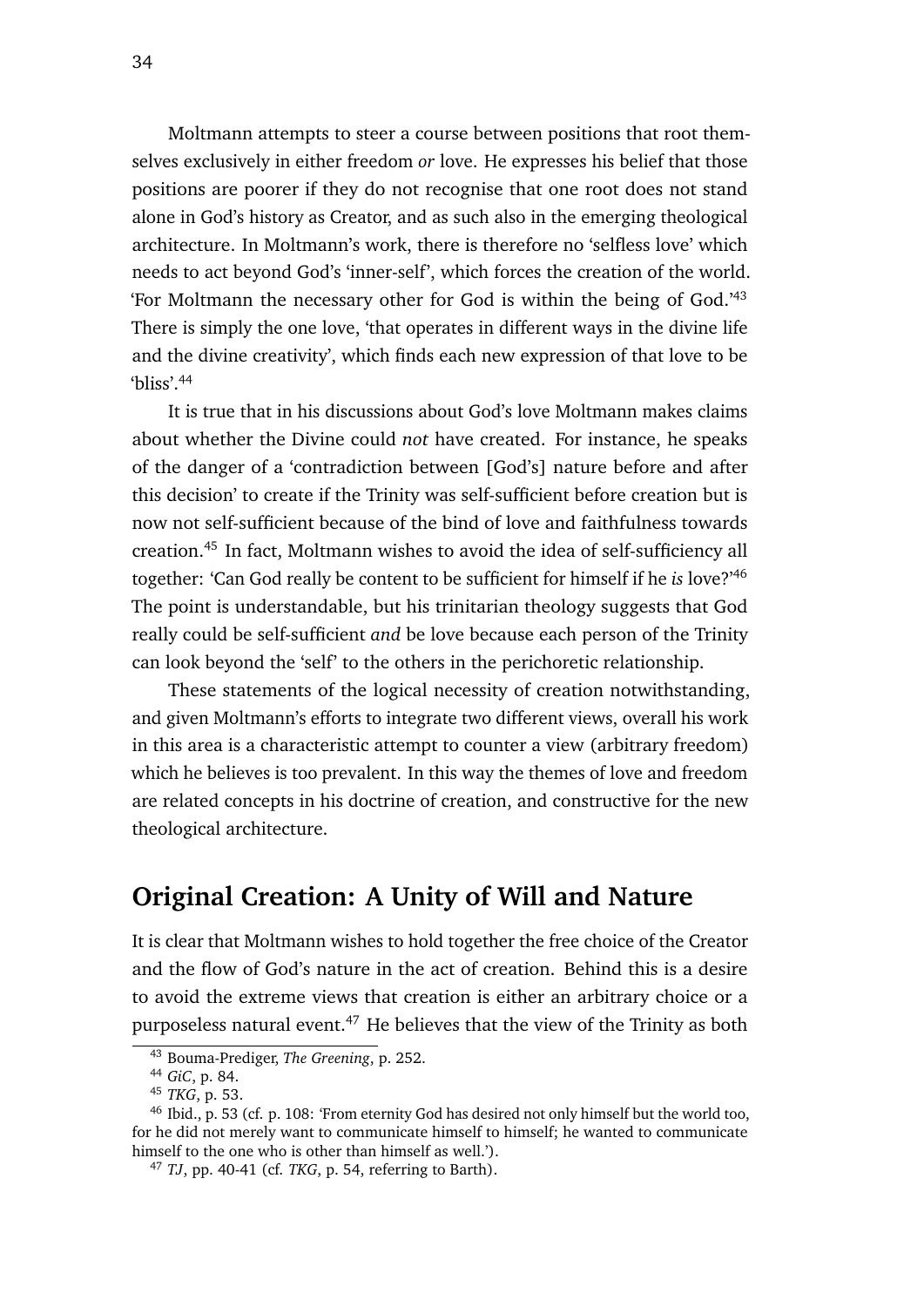supreme subject (which he links to God's decision) and supreme substance (which he links to the outpouring of the divine eternal being) helps create a path between arbitrariness and purposelessness. For him, to say that creation was a decision which was both free and flowed out of God's loving essence is the best approach.<sup>48</sup>

If we lift the concept of necessity out of the context of compulsive necessity and determination by something external, then in God *necessity* and *freedom* coincide; they are what is for him axiomatic, self-evident. For God it is axiomatic to love, for he cannot deny himself. For God it is axiomatic to love freely, for he is God. There is consequently no reason why we should not understand God as being from eternity selfcommunicating love. This does not make him 'his own prisoner'. It means that he remains true to himself.<sup>49</sup>

Therefore Moltmann can maintain the language of choice alongside the sense of 'how could a loving God do anything else?', a 'unity of will and nature' that makes creation 'meaningful'.<sup>50</sup>

His aim is not to debate whether God decided to create or not, he is clear on the matter: God resolved to create.<sup>51</sup> His overall point is that if we accept that God is love then that has to affect the way we see the act of creation. Firstly, it was not an accident or an indifferent experiment, it happened with the same thought and care, anthropomorphically speaking, that exists in the inner relations of the Trinity. Secondly, creation was not forced, nor was it a reluctant choice or a departure from normal character. Rather the act flowed out of the divine character and being. So while Moltmann does say that God was not self-sufficient without creation, this is not because of an assumption of divine needs. Instead, God has revealed the trinitarian self to be a Creator who has made creation as a partner. Therefore, for Moltmann, it cannot be said that the Trinity was sufficient without creation, because such a claim would contradict Christian claims for the identity of the Trinity. As a Creator, God is 'true to himself'. <sup>52</sup> Along with the discussion about God here, creation's identity has emerged as that of a partner with God. This gives it a high status and lays another foundation for the ecological reformation.

<sup>48</sup> *GiC*, pp. 82-86.

<sup>49</sup> *TKG*, pp. 107-08.

<sup>50</sup> *GiC*, p. 85; 'Creation and Redemption', p. 124 (cf. *TKG*, p. 112).

<sup>51</sup> *EthH*, p. 122.

<sup>52</sup> *TKG*, p. 108 (cf. p. 55).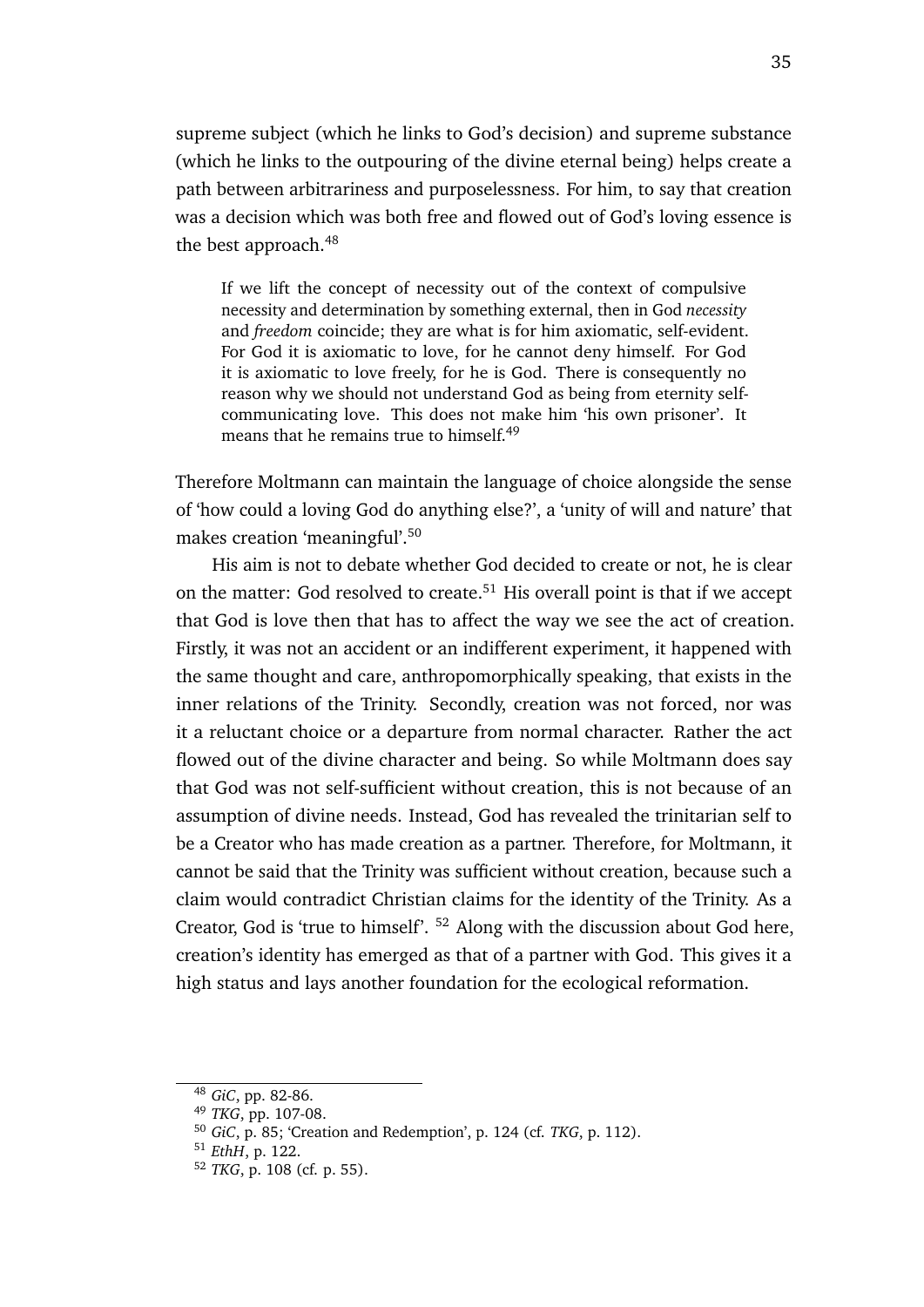## **3.4 THE CREATION OF AN 'OTHER'**

The final part of this chapter's statement about the act of creation is this: God creates something other than God. It is important to emphasise this is a constant in Moltmann's theology, and as such in his contributions towards the new theological architecture, because some critics claim that he loses the distinction between the Divine and creation.<sup>53</sup>

He states clearly that the Trinity creates something which is 'not God'.<sup>54</sup> He writes that creation is '[i]n between God and nothing', 'not "begotten" by God', 'not in itself divine' and 'different from [God]'.<sup>55</sup> This difference exists, for Moltmann, because God created *ex nihilo*. Creation is not eternal and is created out of nothing, that is, it is something unlike and distinct from the Divine.<sup>56</sup> He also asserts that God's love, expressed 'in different ways in the divine life and in the divine creativity', reinforces that distinction.<sup>57</sup>

#### *Zimsum*

This commitment that creation is something other than God leads Moltmann to ask the question of how, with an omnipresent, omniscient, eternal deity, there is space for anything else. His answer is that 'the Creator has to concede to his creation the space in which it can exist  $[\dots]$  allow it time  $[\dots]$ allow it freedom'. This is 'an act of God inwardly', 'self-limitation' and 'selfhumiliation'.<sup>58</sup> It is a restriction of the divine omnipresence, omniscience and eternity.<sup>59</sup> Here Moltmann purposefully takes up the idea of divine selflimitation from kabbalistic Judaism, namely *zimsum*, which he claims has always played a part in Christian theology.<sup>60</sup> He understands this term to mean 'God's self-limitation' or 'a withdrawal into the self' during original creation by which God made the space for creation to exist. $61$ 

<sup>53</sup> For this criticism in regards to creation, see Colin E. Gunton, *Theology through the Theologians: Selected Essays 1972-1995* (Edinburgh: T&T Clark, 1996), pp. 149-50, n. 49; Molnar, 'Function of The Trinity', pp. 673-74, n. 4. This complaint also appears elsewhere, concerning God's immanence in creation, both in the present and at the eschaton (see Chapter 4 of this work, 'Pantheism?', p. 71, and Chapter 6, 'Creation in God', p. 151).

<sup>54</sup> *TJ*, pp. 40-41.

<sup>55</sup> *Man*, p. 108; *TKG*, p. 113; *GiC*, pp. 72, 76 (cf. *SW*, p. 169; Bonzo, *Indwelling*, pp. 39-40).

<sup>56</sup> *GiC*, pp. 78-79 (cf. p. 74).

<sup>57</sup> Ibid., pp. 84-85.

<sup>58</sup> *TKG*, p. 59.

<sup>59</sup> *CoG*, pp. 281-82.

<sup>60</sup> *GiC*, p. xiii.

<sup>61</sup> *TKG*, p. 109; *GiC*, pp. xiii, 86-89.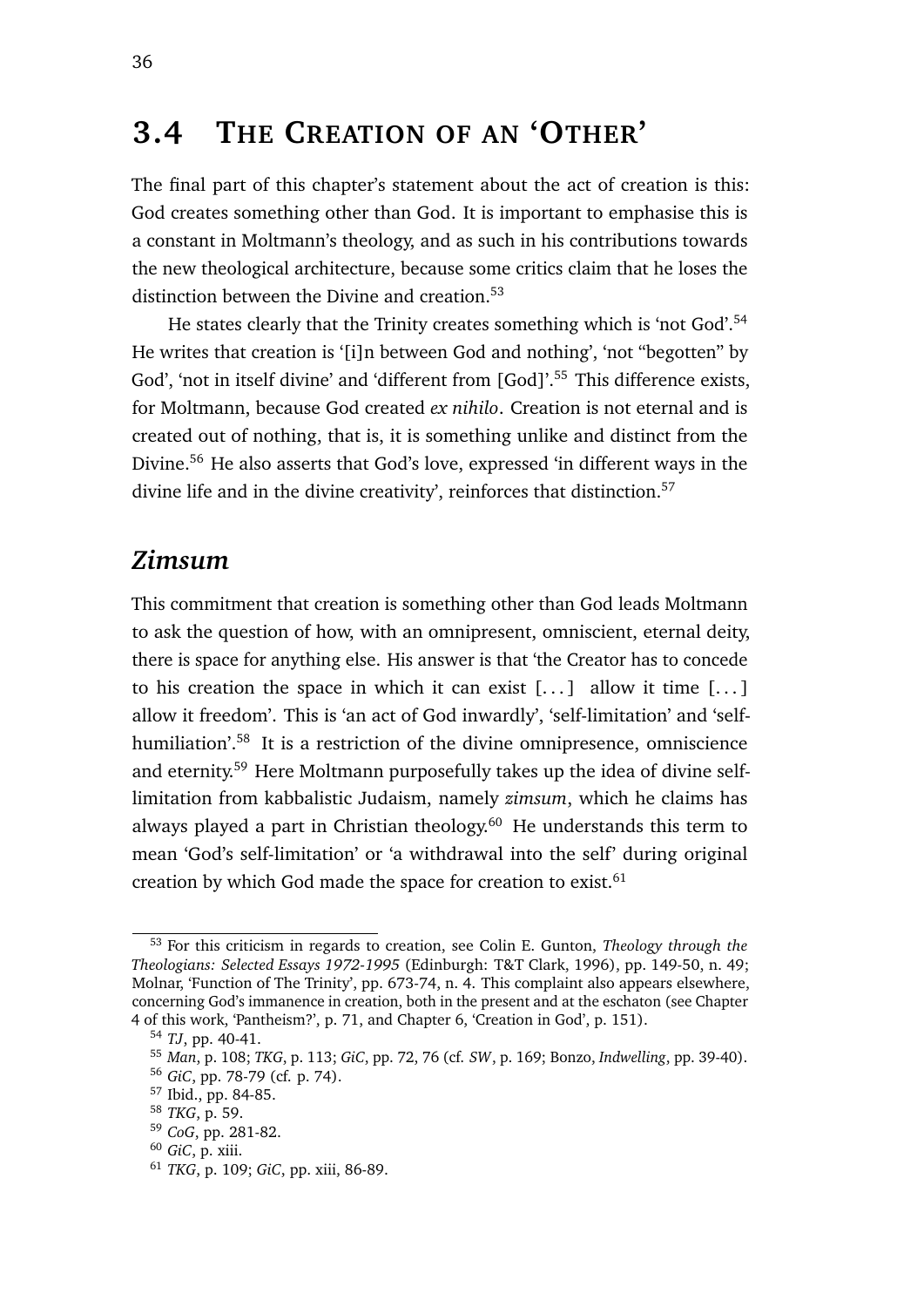He also comes to the conclusion that divine self-limitation is necessary because of his adherence to *creatio ex nihilo*. He agrees with this concept because it ensures there are no preconditions, whether primordial material, inner compulsion, or external necessity, to creation.<sup>62</sup> For him it also speaks of creation's rootedness in the divine 'good pleasure'.<sup>63</sup> *Creatio ex nihilo* leads him to ask: how can God create out of 'nothing' when there is no nothing, there is only God?<sup>64</sup> His answer is that there is first the creation of nothing through the withdrawal of God's self. Therefore, there is now space for creation. In this problems begin to emerge as Moltmann effectively says that 'nothing' is actually 'something' that God needs to create.<sup>65</sup> Yet there will be more serious questions to ask as we continue.

Moltmann receives some criticism from Deane-Drummond for his appropriation of the concept of *zimsum*. She asserts that it is uncritical, that in the Jewish mystical tradition ideas surround *zimsum* which he has chosen not to take up. These include notions of judgement and links with 'gnostic speculation'. She also questions whether he can really link his Christian theology to this Jewish tradition given their divergent roots. Is it possible, she asks, to use such selective parts of *zimsum* without the use of the same foundations?<sup>66</sup> This should not, however, mean that Moltmann cannot use this concept selectively. It seems both acceptable and helpful that he should use the ideas of other traditions to inspire his own approach. Deane-Drummond's question, however, should serve as a warning to be careful of the implications which arise from the integration of this or any other idea from a different worldview.

It is fair to note that Moltmann's use of *zimsum*, despite its problems, does make a contribution to a positive view of God's creative acts. It speaks of the lengths to which the Trinity is prepared to go to create and give creation its space. This demonstrates God's humble love for creation and willingness to undergo costly change. Moltmann sees this as 'the beginning of that self-emptying of God which Philippians 2 sees as the divine mystery of the Messiah'.<sup>67</sup> For him, this is more profound than if the Divine simply created something else. More than this, God made space at a cost.

<sup>62</sup> *GiC*, p. 74.

<sup>63</sup> 'Creation and Redemption', p. 124.

<sup>64</sup> *TKG*, pp. 108-11; *GiC*, p. 86; *CoG*, p. 297; *SW*, p. 62.

<sup>65</sup> *GiC*, p. 74.

<sup>66</sup> Deane-Drummond, *Ecology*, pp. 202-03. Molnar, for example, asserts that kabbalistic *zimsum* is 'pantheistic and emanationist' (Molnar, 'Function of The Trinity', p. 673, n. 4).

<sup>67</sup> *GiC*, p. 88.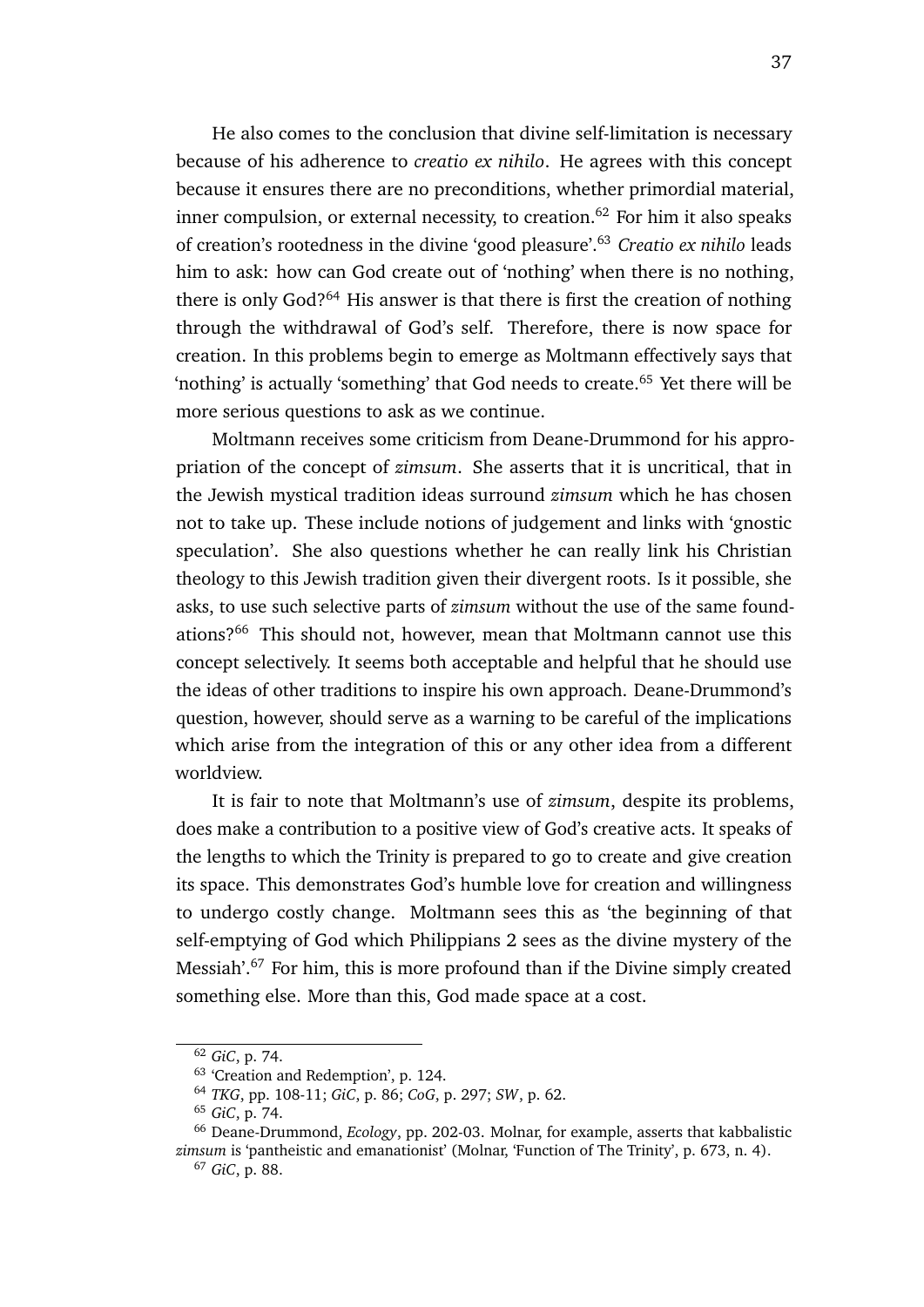These more positive implications of *zimsum* might remain with a more restricted use of the term that simply recognises the cost and concessions which God takes and makes in the act of creation. However, the consequences which a more whole-hearted and literal adoption of the doctrine brings are not all desirable. The statement that gives particular cause for concern is: 'God makes room for his creation by withdrawing his presence. What comes into being is a *nihil*'.<sup>68</sup>

### **Making Space for Creation**

The language of the self-restriction of God's presence is present throughout Moltmann's work: 'By withdrawing himself and giving his creation space, God makes himself the living space of those he has created.<sup>'69</sup> The immediate problem with this statement is that it implies that the Trinity and creation occupy the same sort of space and have to make room for each other. Various commentators have taken up this problem which negates the need for extensive exploration here.<sup>70</sup> However, there are qualifications to this debate which this research can bring.

The logic that leads to God's 'need' to make space is easily open to question. The argument goes that this need occurs because there can be nothing, 'space' included, already in existence 'outside' the Divine: 'If we assume an *extra Deum*, does not this set God a limit?'<sup>71</sup> However, if Moltmann claims that the Trinity has to look 'inward' for 'space' then that implies that God is unable to look 'outwards'. The Divine is therefore trapped and limited. This seems to describe space as a box which God fills. This is obviously dangerous philosophical territory, and need not be what omnipresence means. It is preferable to view God's pre-creation presence as simply *being* all that there is, not *filling* all that there is. This implies nothing about space, whether 'inward' or outward'. There was simply God and nothing else. One could argue that Moltmann only speaks metaphorically here. Yet even if this is so the problem remains that the resultant threat of the *nihil*, explored below, presents a still serious threat to creation.

<sup>68</sup> Ibid., p. 87.

<sup>69</sup> *CoG*, p. 299.

<sup>70</sup> See Deane-Drummond, *Ecology*, pp. 102, 300; Christopher Southgate, *The Groaning of Creation: God, Evolution, and the Problem of Evil* (Louisville, KY: Westminster John Knox Press, 2008), pp. 58-59 (cf. Denis Edwards, *Breath of Life: A Theology of the Creator Spirit* (Maryknoll, NY: Orbis Books, 2004), p. 140).

<sup>71</sup> *GiC*, p. 86.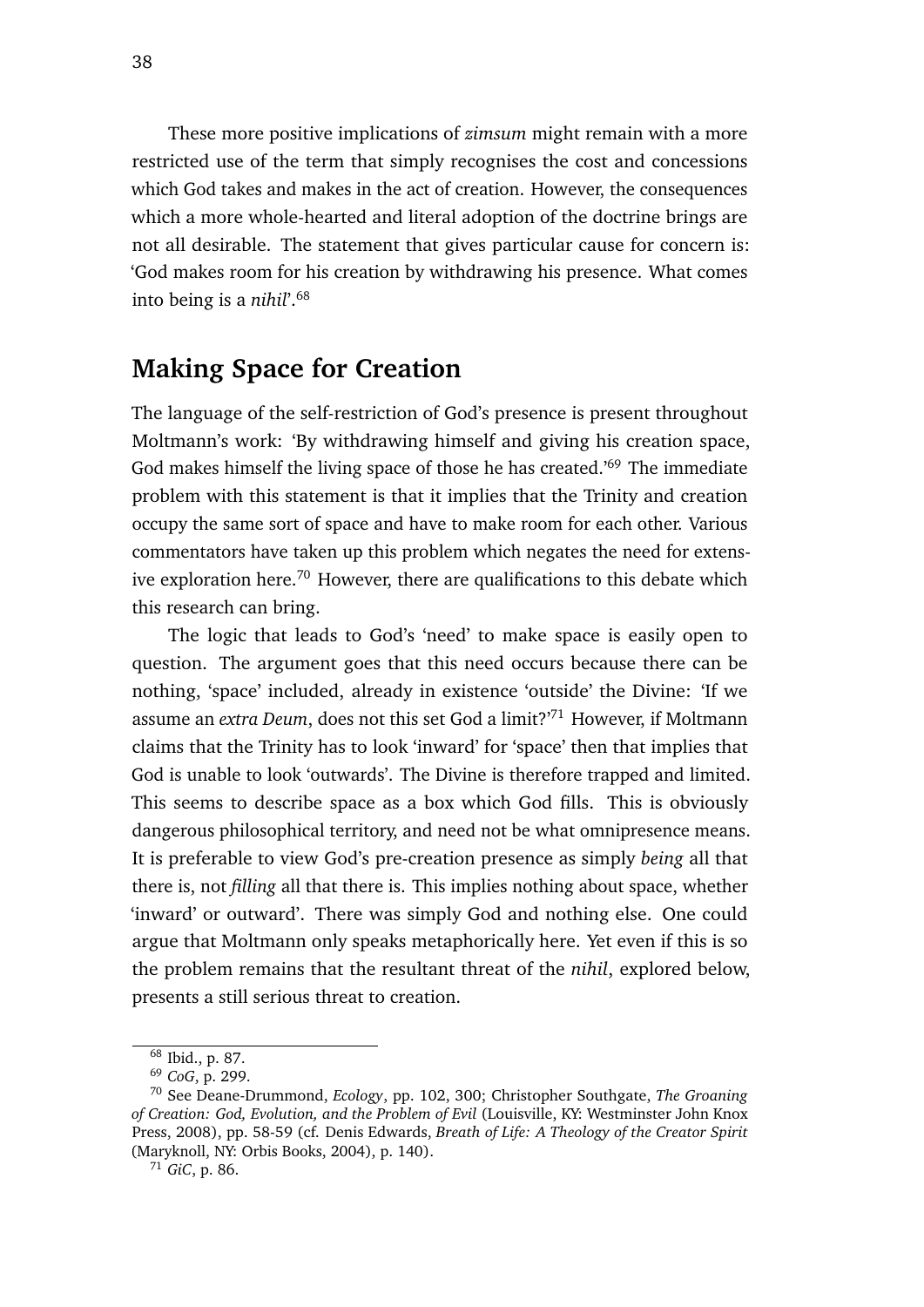This assertion can lead to the argument that creation is simply brought into being as a new thing which is not God. The Trinity is no longer all that there is but now exists with creation. There is no need to speculate who occupies what space, and no need for God to 'self-withdraw'. Deity and creation do not need to inhabit mutually exclusive space. The making of literal 'space' is not necessary for the discussion.

This does not mean that the positive connotations of God's self-limitation, namely that Moltmann follows others and calls this self-restriction 'selfhumiliation', must disappear along with a spatial theory. That 'self-humiliation' demonstrates God's love for creation.<sup>72</sup> The Divine still decides to allow something else to exist, and still decides no longer to be the totality of all existence. Paul Fiddes concurs when he argues that *zimsum* need not imply physical movement, rather 'God withdraws from God's own exclusiveness of being'.<sup>73</sup> Moltmann recognises that this dynamic is at play, even though he does not equate it with God's self-humiliation: 'He determines himself to be the Creator who lets a creation co-exist with himself.<sup>'74</sup>

#### **The Threat of the** *Nihil*

A further problem related to the idea that God makes space for creation is the precise nature of the result of the restriction of the divine presence, namely the *nihil*. Moltmann's idea of this original nothingness is a surprisingly threatening concept: 'The *nihil* in which God creates his creation is God-forsakenness, hell, absolute death, and it is against the threat of this that he maintains his creation in life'.<sup>75</sup> This construction of the *nihil* brings two possible dangers: (1) creation is unavoidably caught in chaos and death from the beginning, and (2) God is directly responsible for death and sin.

(1) Bonzo succinctly outlines the problems which Moltmann's theology raises for him in this instance:

The problem for creation is that as God's different Other, it finds itself in a place of abandonment and forsakenness by God. [. . . ] If essential to the difference that characterizes creation is godforsakenness and the suffering it entails, does not Moltmann come close (too close in my view) to constructing—his intentions notwithstanding—a theodicy which to a

<sup>72</sup> *GiC*, p. 87.

<sup>73</sup> Paul S. Fiddes, *The Promised End: Eschatology in Theology and Literature* (Oxford: Blackwell Publishers, 2000), p. 251.

<sup>74</sup> *SW*, p. 61, citing Barth, *Church Dogmatics*, III/1, §42, pp. 330ff.

<sup>75</sup> *GiC*, pp. 87-88 (cf. 'Creation and Redemption', p. 125; 'Towards the Next Step in the Dialogue', in *The Future of Hope: Theology as Eschatology*, ed. by Frederick Herzog (New York: Herder and Herder, 1970), pp. 154–64 (p. 164)).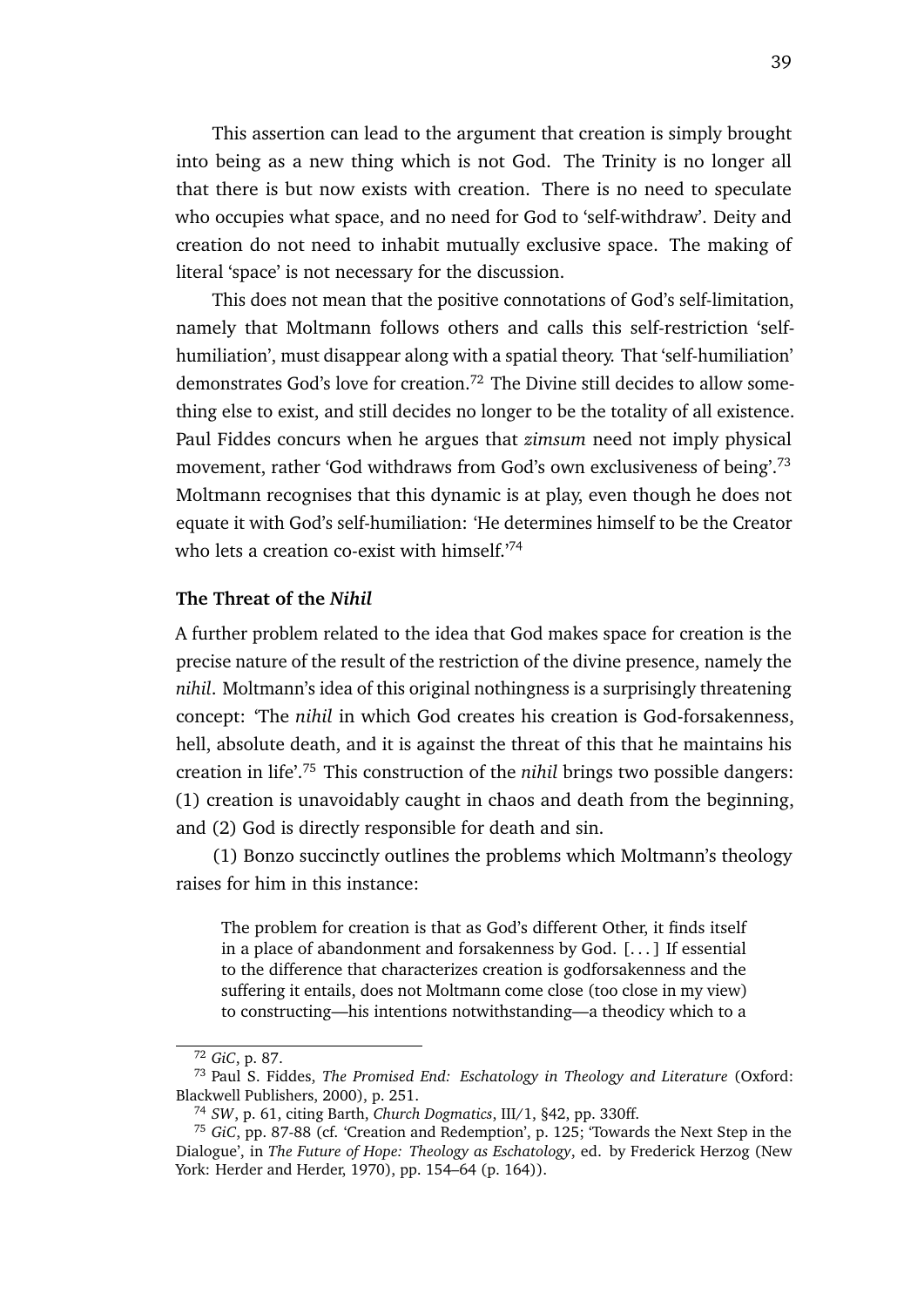large degree ontologizes, and in that way, justifies suffering and evil as necessary and inevitable?<sup>76</sup>

Bonzo's understanding is that if creation is forsaken then 'human inadequacies [and] sin' are necessary, and not based on disobedience.<sup>77</sup> It is hard to refute this claim as humanity does find itself at a distance from God before it has any input into the relationship. This is one of the aspects of Moltmann's creation *ex nihilo* which looks problematic. Wolfhart Pannenberg lends his support to this critique. He points out that originally 'creation out of nothing' simply referred to the fact 'that the world did not exist before', and so Moltmann's extrapolation of God's withdrawal is 'materially unfounded mystification'.<sup>78</sup> Speculation can be good and helpful, as Moltmann shows on many occasions, but in this instance the end result has little to justify its acceptance.

There is also the question of the biblical foundation Moltmann uses for the threat of the *nihil*. For instance, he refers to Psalm 104.29, translated as: 'When thou takest away their breath, they die and return to dust.' For him, this speaks of the Spirit at work to preserve creation 'against annihilating Nothingness'.<sup>79</sup> However there seems to be no need to read an 'annihilating nothingness' into this psalm. The context implies that this sentence talks more about the need for God's sustenance in the ongoing cycle of life and death. It is more an affirmation of a creature's non-immortality than the presence of a threatening *nihil*.

(2) In a universe created out of the love of God from where did the power of death or sin come? Down through the ages people have wrestled with this question, couched in various ways. The danger of Moltmann's development of the *nihil* is that it may give the answer 'directly from God'. Deane-Drummond notes the creation of the *nihil* as a 'negative element' in original creation.<sup>80</sup> If this is so then the Trinity is responsible for the first negativity. Then love created the threat of a nothingness of such pure godlessness. Randall Bush observes that the creation of something which is 'basically hostile and destructive', and which 'can only be overcome by God's creative power [. . . ] suggests that God is the cause, as well as the solution, to his own suffering'.<sup>81</sup>

<sup>76</sup> Bonzo, *Indwelling*, pp. 103, 108.

<sup>77</sup> Ibid., p. 110 (cf. p. 48, n. 25).

<sup>78</sup> Wolfhart Pannenberg, *Systematic Theology: Volume 2*, trans. by Geoffrey W. Bromiley (Edinburgh: T&T Clark, 1994), pp. 14-15.

<sup>79</sup> *GiC*, p. 96 (cf. *WJC*, p. 288).

<sup>80</sup> Deane-Drummond, *Ecology*, p. 212, referencing to *GiC*, pp. 74-79, 86-88.

<sup>81</sup> Randall B. Bush, 'Recent Ideas of Divine Conflict: The Influences of Psychological and Sociological Theories of Conflict upon the Trinitarian Theology of Paul Tillich and Jürgen Moltmann' (unpublished doctoral thesis, University of Oxford, 1990), p. 357.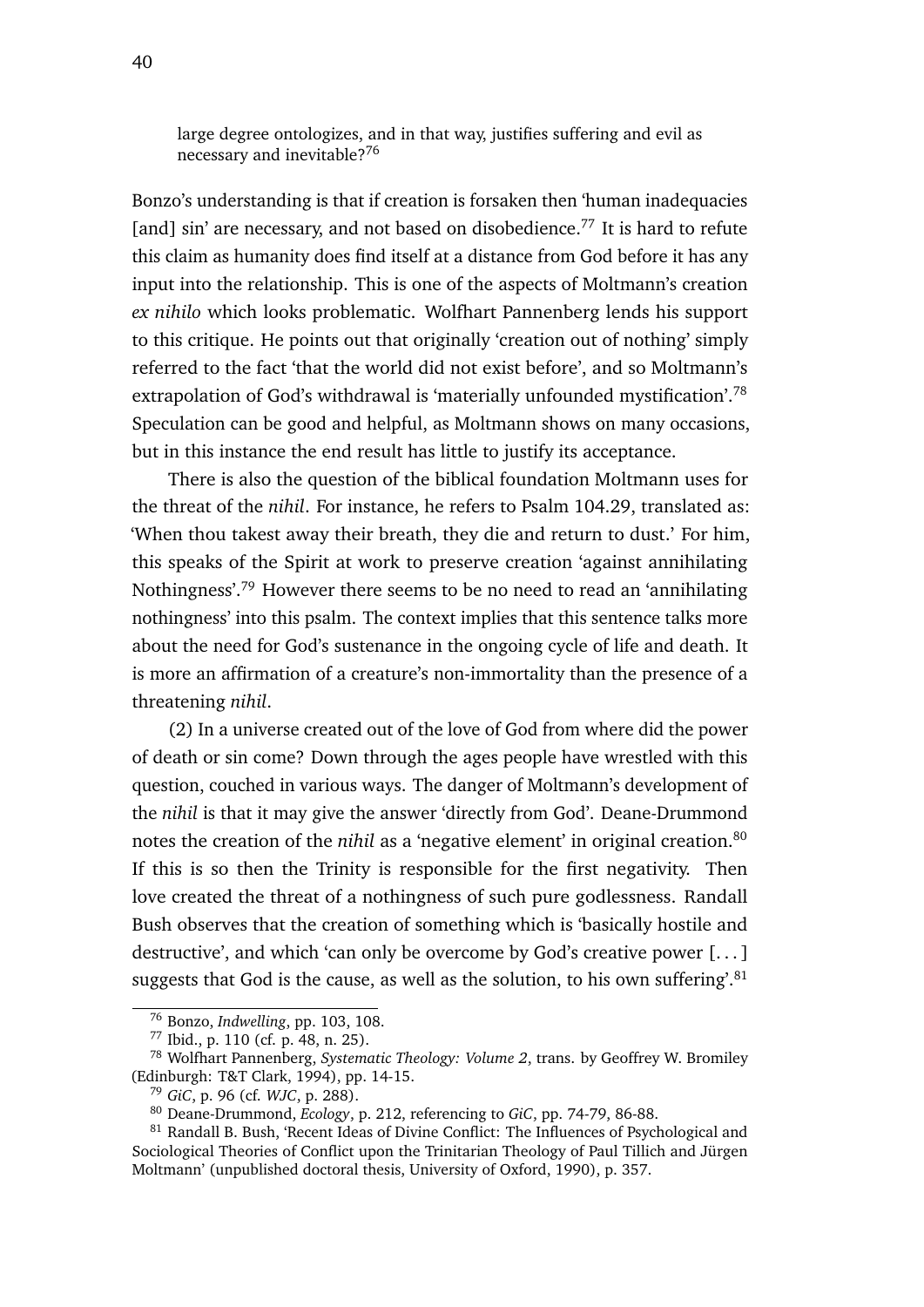Moltmann could point to the following sentence for his defence: 'Admittedly the *nihil* only acquires this menacing character through the self-isolation of created beings to which we give the name of sin and godlessness.'<sup>82</sup> Here he is keen to separate God from responsibility for this threat. This would not convince Bonzo: 'it is difficult to see how humans can avoid sinning and thereby realizing the *nihil*, as they must act in a godforsaken space'.<sup>83</sup> Bonzo's logic is set out thus: Sin is made inevitable by God's creation of the *nihil*; the *nihil* is made a threat by sin; therefore God creates an inevitable threat. Moltmann's answer to this accusation must surely come from his theology of the presence of the Trinity, particularly by the Holy Spirit, in creation. Self-isolation is not inescapable because God makes the divine self present to creation and actively both looks and works for community with creation.<sup>84</sup> As constructive as this may be, it does not completely defend Moltmann from Bonzo's charge that if it is the godforsakenness of the *nihil* which draws people to self-isolation, then responsibility creeps towards God.

Bush makes the sensible point that the creation of the *nihil* in Moltmann's theology does not fit with the picture of God as love, which is a central pillar of his work. It is 'inconsistent with his emphasis upon God's *pathos*' that the Trinity 'seems to abandon his entire creation' from the start.<sup>85</sup> Such a conclusion would damage a theological architecture with aspirations to lead an ecological reformation as it raises doubts about the quality of the divine love for creation. It also raises the question of why the creation of the *nihil* is necessary.

It is possible that the removal of the concept of God's self-restriction of presence and creation of the annihilating *nihil* from Moltmann's doctrine of creation would not necessarily remove the threat of nothingness from creation. For regardless of whether 'nothing' is 'created' or not prior to the act of creation, if creation is created from nothing, where there was nothing before, then one could still argue that the threat still remains of the possibility that creation slips back into the absolute nothingness it once was. This interpretation could easily come from the times when Moltmann describes creation as threatened simply by the fact that there was nothing before it. The the concept of nothingness could be separated from the idea that God

<sup>82</sup> *GiC*, p. 88.

<sup>83</sup> Bonzo, *Indwelling*, p. 48, n. 25 (cf. p. 81).

<sup>&</sup>lt;sup>84</sup> This is a major subject for discussion in Chapter 4 of this work (see, for example, pp. 67, 82).

<sup>85</sup> Bush, *Recent Ideas*, pp. 333-34.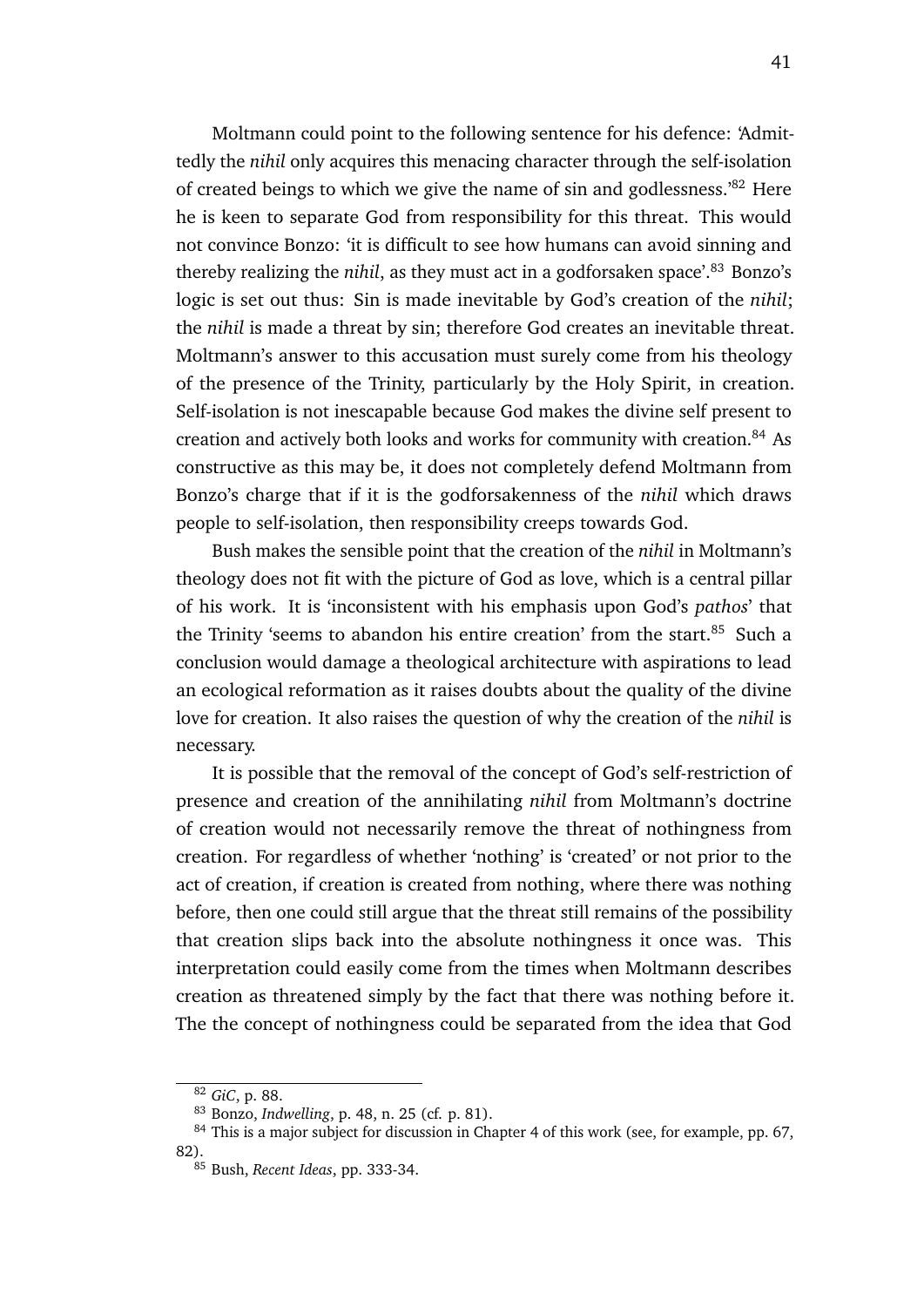specifically created that nothingness.<sup>86</sup>

Interestingly, Moltmann seems to drop his emphasis on the creation of the *nihil* after *God in Creation*, at least in his major works.<sup>87</sup> The word, '*nihil*', does not appear in the context of creation's origins in any of the rest of his subsequent systematic contributions. He is able to speak of a threat to creation from chaos and nothingness and does not attach to it comment on the origin of that nothingness.<sup>88</sup> 'Annihilating nothingness' seems to become the language for the threatened *destination* of creation, instead of its *origin*. <sup>89</sup> In *Sun of Righteousness, Arise!*, to the question of why creation is 'threatened by chaos and [. . . ] annihilation', his answer similarly does not include the *nihil*. Again, in a departure from his prior handling of the subject, his answer is that God 'has conferred on creation its own scope for freedom and generation. [...] But in these free spaces, the earth and human beings are creations that stand on the edge of chaos and are threatened by the forces of annihilation'.<sup>90</sup>

It is helpful that Moltmann has chosen to change the way he presents the predicament of creation. Creation is still under threat, but the whole discussion is able to take place without reference to the *nihil*, which was formerly at the centre of the discussion. This is by no means proof that he has changed his thought. It may be that he believes he has made the point well enough for it not to need any repetition. But the change in language allows an alternative emphasis to emerge.

The crucial point of this change in emphasis is a reversal of the notion of the godforsakenness of creation. Instead of God *withdrawing* from creation's space, from the very beginning of creation the Divine continually *draws closer* to that which is created. This leads towards the consummation of creation and the full presence of God. This way the lack of the Trinity's presence in creation does not result from active abandonment of creation's space. Instead, it originates from the fact that creation is something which is 'Other' than God. As such the relationship must grow and slowly develop and deepen over time as it moves towards its consummation and the perichoretic indwelling of creation.

<sup>86</sup> *FC*, p. 120 (reprinted with edits in *SW*, p. 39).

<sup>87</sup> There is a brief mention in *SW*, pp. 119-20, where he speaks of the *nihil*. This instance, however, is a reminder of topics covered in *God in Creation* and is spoken of in a much gentler manner: the language of 'living space'.

<sup>88</sup> *WJC*, p. 290; *SpL*, p. 213.

<sup>89</sup> *EiT*, p. 338.

<sup>90</sup> *SRA*, pp. 204-05. There are similar expressions in *EthH*, where he again does not mention the *nihil*. These may not count as major works, but both are recently published monologues and as such useful in tracking the trajectory of Moltmann's thought.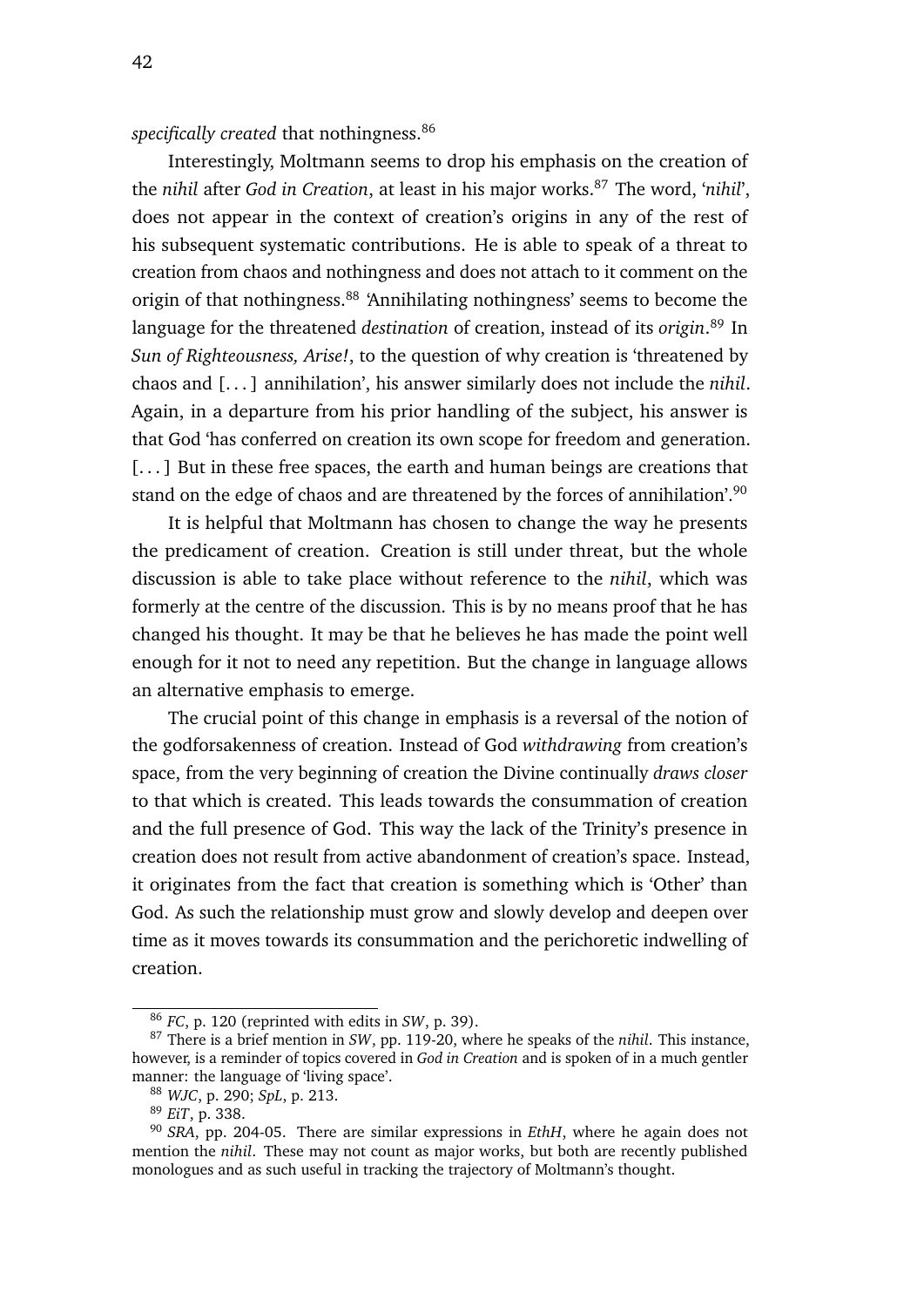Despite his movement away from the concept of the *nihil*, Moltmann evidently does not wish to shy away from the concept of God's withdrawal to make space for creation, and he consciously recovers it in *The Coming of God*. <sup>91</sup> Fortunately, however, the way he speaks of the divine self-restriction here, enabled perhaps by his prior shift away from the unhelpful consequences of the *nihil*, gives the result that the 'primordial space' is a far more hospitable place and a much less forsaken place. These are the very gains intended above in the rejection of God's literal self-withdrawal. Moltmann achieves this through his focus on God as the 'living space' for creation.

#### **God as 'Living Space'**

Another problem with Moltmann's theory of divine self-restriction, particularly as it features in *God in Creation*, is that it appears to achieve the opposite of another one of his key themes around the Trinity's relationship with creation: God is the 'living space' of creation. 'The Trinitarian relationship of the Father, the Son and the Holy Spirit is so wide that the whole creation can find space, time and freedom in it.<sup>'92</sup> The difficulty is that a few years after that statement, Moltmann apparently wanted to maintain that: 'The *nihil* in which God creates his creation is God-forsakenness, hell, absolute death', and this was the necessary space for creation. At the same time he says the goal is that: 'God is the dwelling place of the world created by him'.<sup>93</sup> These are not two easily compatible ideas, and in *God in Creation* the impression is given that the Trinity as 'dwelling place' is something that cannot have started at the beginning of creation.<sup>94</sup> One could argue that they are compatible through the eschatological journey from forsakenness to God and creation's mutual indwelling, but equally a journey from partial indwelling to consummated indwelling appears to be more attractive, and more coherent.

Moltmann defines a 'living space' as: 'the environment to which a particular life is related, because it accords that life with the conditions in which it can live'.<sup>95</sup> His recognition that God creates living spaces for life to thrive in (earth, sea and air) further demonstrates the potential inappropriateness of the *nihil*. Those particular living spaces are fit for abundant life whereas the original space made for creation to live in is hostile, a place of 'absolute

<sup>91</sup> *CoG*, pp. 281-82, 296-99.

<sup>92</sup> *TKG*, p. 109.

<sup>93</sup> *GiC*, pp. 87, 149.

<sup>&</sup>lt;sup>94</sup> Moltmann does try to claim that only sin and godlessness in creation realise the 'menacing character' of the *nihil* (Ibid., p. 88). But as discussed above (this work, p. 40), this is difficult to accept in the light of its description as a whole.

<sup>95</sup> *GiC*, p. 148.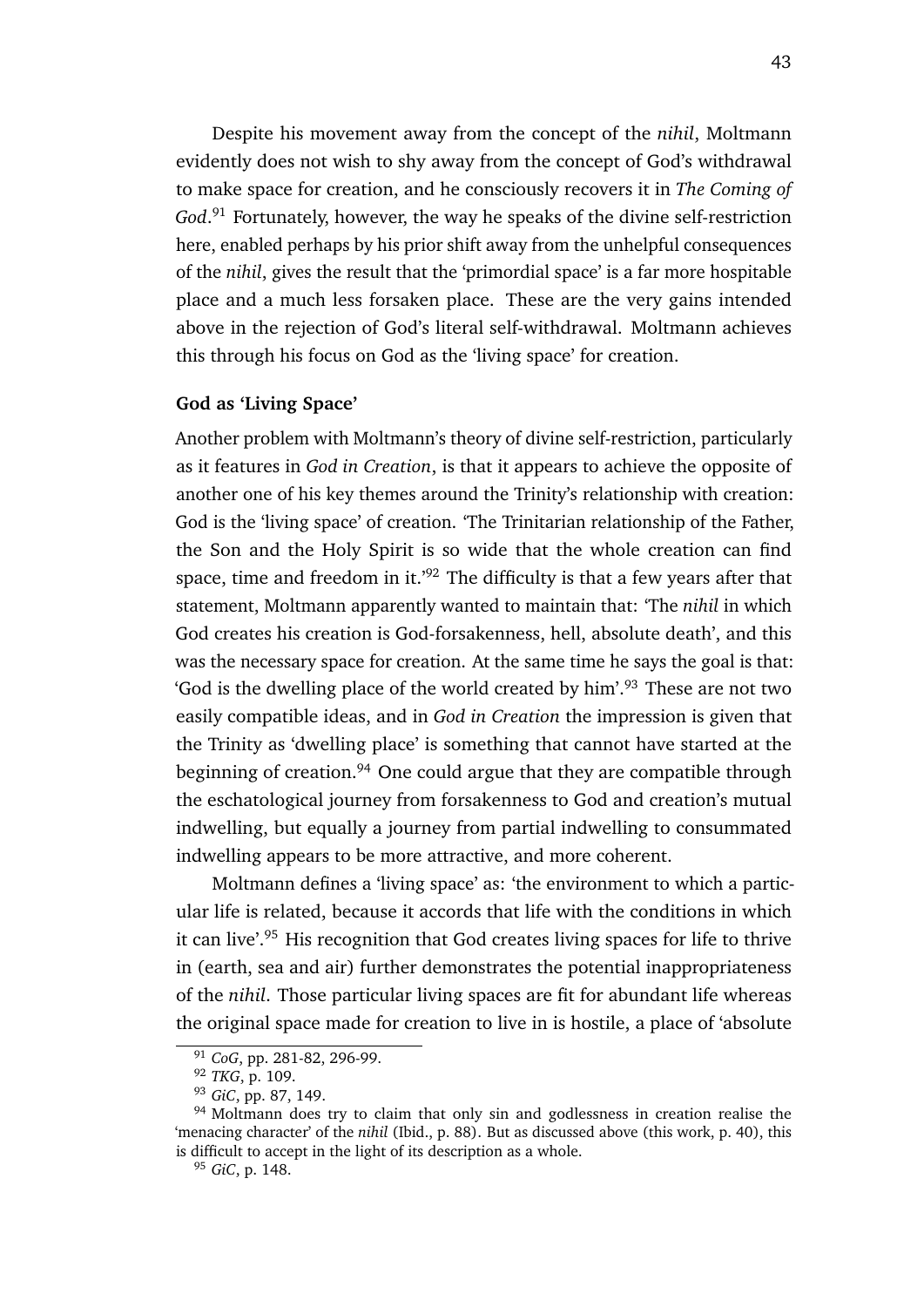death'. It would seem that the provision of creation's primordial environment should be a wholly more hospitable affair.

If he wishes to claim that God is creation's 'living space' from the beginning then a reconsideration of the godforsakenness of creation's original space needs to occur. This is precisely what he does when he re-approaches the subject a decade later in *The Coming of God*. Here Moltmann returns to language of the self-withdrawal of God's presence and its importance, yet he also departs from the earlier extremity of his depiction of the space created, characterised so vividly by the threat of the *nihil*. The Trinity still withdraws, but the result is different:

[God] does not leave behind a vacuum, as the kabbalistic doctrine of *zimsum* suggests. He throws open a space for those he has created, a space which corresponds to his inner indwellings: he allows a world different from himself to exist before him, with him and *in him*. [. . . ] So the space of creation is at once outside God and within him. Through his self-restriction, the triune God made his presence the dwelling for his creation. [. . . ] It is God's very self-withdrawal that makes it possible for those created to say 'In him we live and move and have our being' (Acts 17.28). [. . . ] The Creator becomes the *God who can be inhabited*. 96

This heartfelt portrayal of the effect of God's withdrawal demonstrates an intimate view of the Trinity's relationship with creation from the beginning. The liberation of the discussion from the language of godforsakenness helps this view. In *God in Creation* he spoke of God both *withdrawing* to make space and *being* the 'living space' at the same time.<sup>97</sup> These two ideas were difficult to hold together. The contrast between his earlier writings and this later passage is stark. It is still, as is expected, philosophically problematic to hold together words such as 'outside God and within him', but the overwhelming sense is that the withdrawn-from-space is near to God, cared for, and a place of life. The divine creation of 'a space which corresponds to his inner indwellings' is much more at home with the language of the openness of the trinitarian relationships towards creation found in *The Trinity and the Kingdom* than the language of the *nihil*. <sup>98</sup> It is the alteration of the concept of the *nihil* which is key to this change.

This modification in his consideration of the subject should alleviate the concerns of some of his critics, as it does those of this research. Nevertheless, Bonzo has remained very critical of this element of Moltmann's work. For him,

<sup>96</sup> *CoG*, pp. 298-99.

<sup>97</sup> *GiC*, pp. 87-89.

<sup>98</sup> Cf. *EiT*, p. 323; *SW*, p. 120.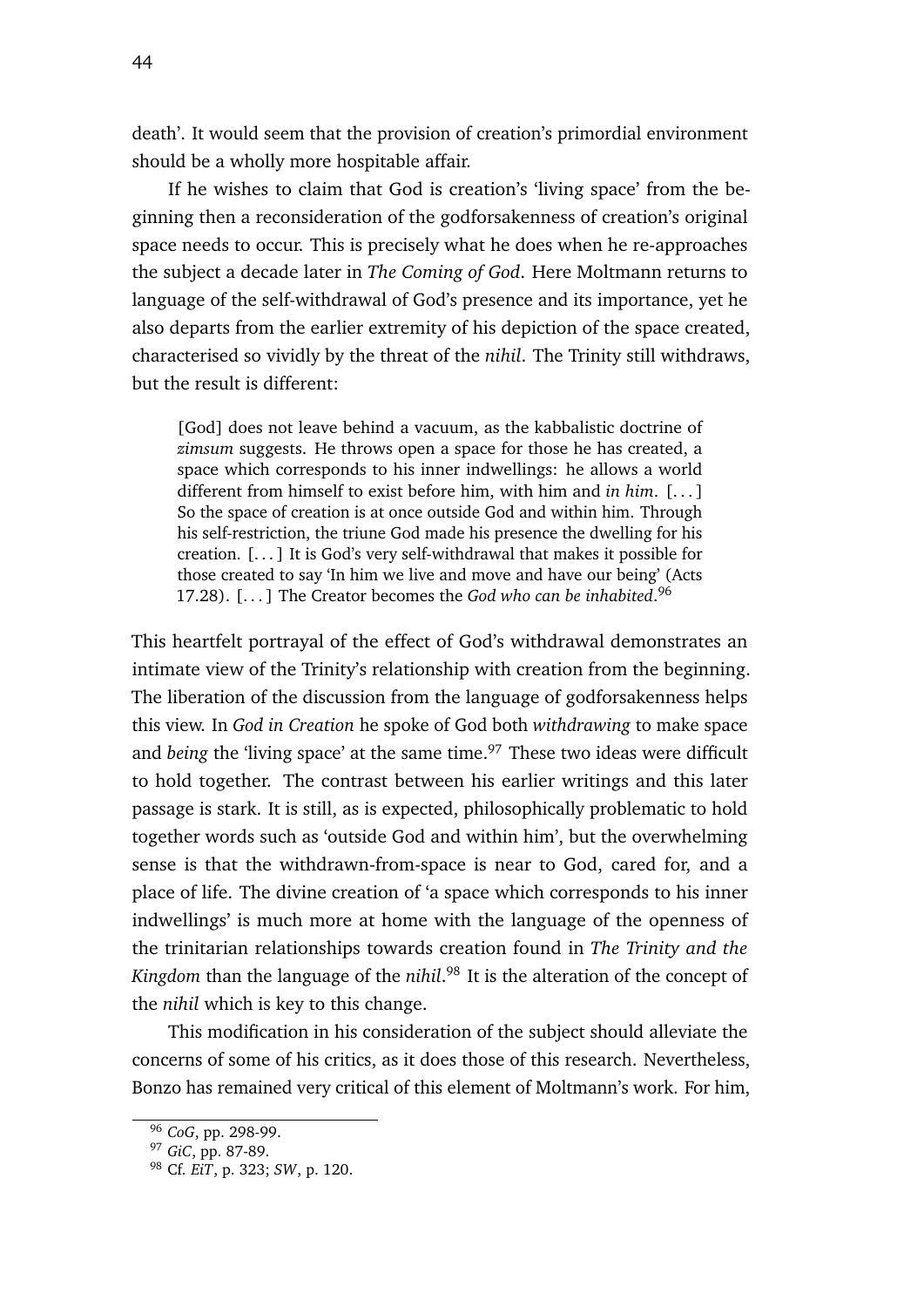the original description of the *nihil* misshapes Moltmann's entire foundation for creation: 'Instead of creation as a with-space, a space for moving with God, from the outset, creation is an opposed-space, a space of "detachment from God" and for "freedom of movement over against God"<sup>.99</sup> So Bonzo concludes that creation is effectively a 'curse' and a 'demerit'. However, Bonzo does not give any allowance for a shift to occur over the course of Moltmann's career. Admittedly, there is language of separation and distance between God and creation in the primordial moment in *The Coming of God*. Nevertheless, Bonzo does not incorporate Moltmann's parallel theme of God's closeness to creation into his own discussion.<sup>100</sup>

If the passage which Bonzo cites above is read with the 'space conceded by God' defined as 'living space', as opposed to forsaken space, then it changes the meaning:

Through the space conceded by God, creation is given detachment from God and freedom of movement over against him. [. . . ] Remoteness from God and spatial distance from God result from the withdrawal of God's omnipresence [. . . ] they are part of the grace of creation, because they are the conditions for the liberty of created beings.<sup>101</sup>

In Moltmann's newly balanced language, words such as 'detachment', 'freedom of movement over against', 'remoteness', and 'distance' are each an expression of *relative* separation, as opposed to *absolute* separation. Detachment does not describe a move from intimacy to estrangement but rather a move from the overwhelming presence of God to breathing space. Remoteness does not speak of a severe distance but a generous gift of independence for existence. The key aim here for Moltmann is to emphasise the freedom of creation *in the context of God's love for creation*. The Trinity does not withdraw to make a forsaken space where something different can exist. Rather, the Divine withdraws to make God's own self a 'broad place' where there is the space for free life and growth.<sup>102</sup> Moltmann also defines 'living space' as space for 'reciprocal self-development': 'side by side [. . . ] they need wide spaces in which they can move freely'.<sup>103</sup> There is space, yet existence is still together with others, 'side by side'. This applies equally to creation's relationship with God, as Moltmann had earlier stated: 'To experience the *ruach* is to experience [...] the space of freedom in which the living being can unfold. That is the

<sup>99</sup> Bonzo, *Indwelling*, p. 114, citing *CoG*, p. 306.

<sup>100</sup> Bonzo, *Indwelling*, pp. 114-15.

<sup>101</sup> *CoG*, p. 306.

<sup>102</sup> Ibid., p. 299.

<sup>103</sup> Ibid., p. 301.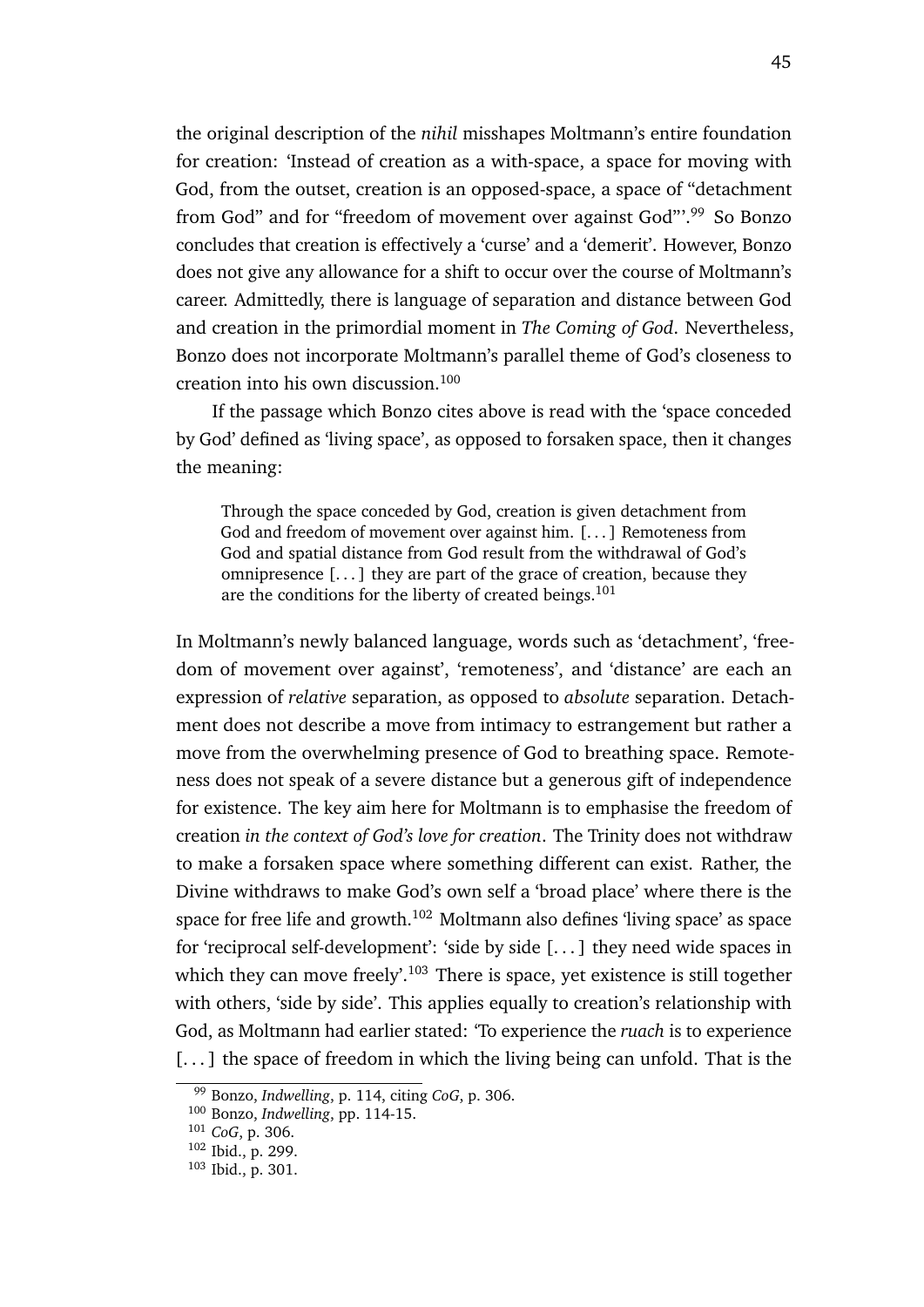experience of the Spirit'.<sup>104</sup> So to live in the space *of* God, instead of space *from* God, brings freedom. Moltmann balances here 'liberty' and 'dwelling place', freedom and love.

This also makes more coherent the idea that God's withdrawal is only perceived as godforsakenness through sin. People can misuse the gracious space of liberty and self-isolate. When that isolation occurs the distance between God and the isolated creation appears as a forsaken space. Chester's critique is that Moltmann makes creation, instead of sin, the root of godforsakenness. However, the development of Moltmann's ideas over time begins to answer this fear.<sup>105</sup>

## **3.5 CONCLUSIONS**

This chapter explored a definition of Moltmann's doctrine of original creation: *God, out of love, freely creates something other than God*. This captures three useful parts Moltmann's work in this area that further contribute to the theological architecture for which this project searches.

For him original creation flows out of the love of God which expresses itself between the persons of the Trinity for all eternity. That love for creation is not a new love, or a different love, but an extension of the eternal divine love. It is true that Moltmann does walk a narrow line between choice and compulsion in his efforts to include love and freedom equally in God's actions, but he appears to hold the two together successfully. His wish to see the original act of creation as an act of free love and loving freedom is helpful.

The implications of God's self-restriction to make space and freedom for creation change as Moltmann's theology develops. The earlier, and less satisfactory, idea of the annihilating *nihil* is emphasised less (perhaps even replaced) in the later understanding of self-withdrawal as creation of hospitable space. The concept of God as creation's 'living space' was present in Moltmann's earlier work, but the nature of the *nihil* into which creation negated its effectiveness. In the development of Moltmann's work, God's self-withdrawal does not necessarily lead to a spatial concept of the Divine. Originally, in *God in Creation*, it seemed that creation needed a space that was absolute nothingness to exist in, and so the Trinity had to self-restrict in order

<sup>104</sup> *SpL*, p. 43.

<sup>105</sup> Chester, *Mission*, p. 101.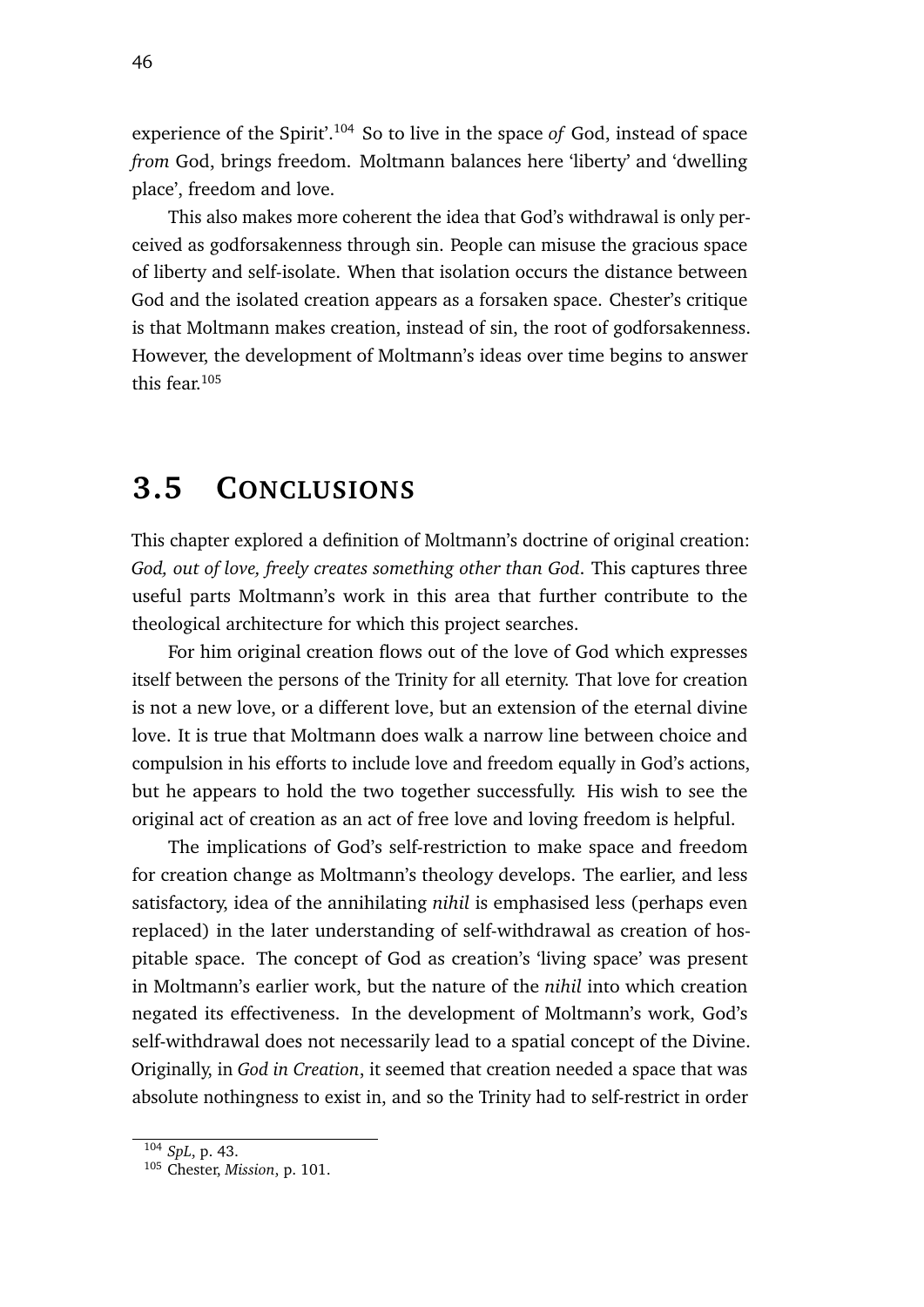that there might be an empty space. This was problematic for the reasons given above, and left the questions: why did not God just create something *outside* God's self? Is the Divine confined by limits of space? After Moltmann's more recent work, it appears that God needed to self-withdraw in order to make a space, not because creation needed an empty space and there was no space anywhere else, but because creation needed God to be its 'living space'.

The notion of the Trinity as 'living space' is the most helpful thread in Moltmann's discussion around the space made for creation. This idea, for obvious reasons, is much more attractive than the suspension of creation over an annihilating nothingness which God has vacated. A divine 'living space' is also more coherent with Moltmann's stress on the love of God.<sup>106</sup> This change in his work facilitates a smoother acceptance of the part which *zimsum* plays. Without the negative connotations of spatial concepts of God, and the threat of the *nihil*, God's withdrawal is an imaginative and positive contribution to the doctrine of original creation.

The healthy concept of 'living space' is also a better foundation for the freedom of creation than the absence of God. Now it is creation's space *in God* which gives it that freedom. This space is still created by withdrawal, but a change in the outcome of withdrawal is accompanied by a change in the environment that gives freedom. There was a dichotomy between the gift of freedom through the need of an empty space of nothingness and that same gift through God's presence in creation by the Spirit. Now, however, Moltmann describes the presence of the Trinity in creation as a coherent part of that process that gives freedom.

The three parts of the statement for this chapter (*God, out of love, freely creates something other than God*) each framed the discussions and outlined an important part of this architecture's potential to inform humanity's view of creation itself: creation is loved, creation is freely created, creation is not God. Perhaps most significant of these for this project is that creation is loved, as shown from its origins. This will be a theme of Moltmann's theology which constantly recurs, but each time it will appear from a different perspective. He emphasises the fact that divine love makes creation 'meaningful'.<sup>107</sup> God made creation as worthy of love and this 'meaning' in turn gives substance to Moltmann's call for ecological reformation. The development of God as 'living space' for creation sets the scene for the Trinity and creation's relationship to be an intimate one of mutual indwelling.

<sup>106</sup> See also Bush, *Recent Ideas*, pp. 333-34.

<sup>&</sup>lt;sup>107</sup> 'Creation and Redemption', p. 124.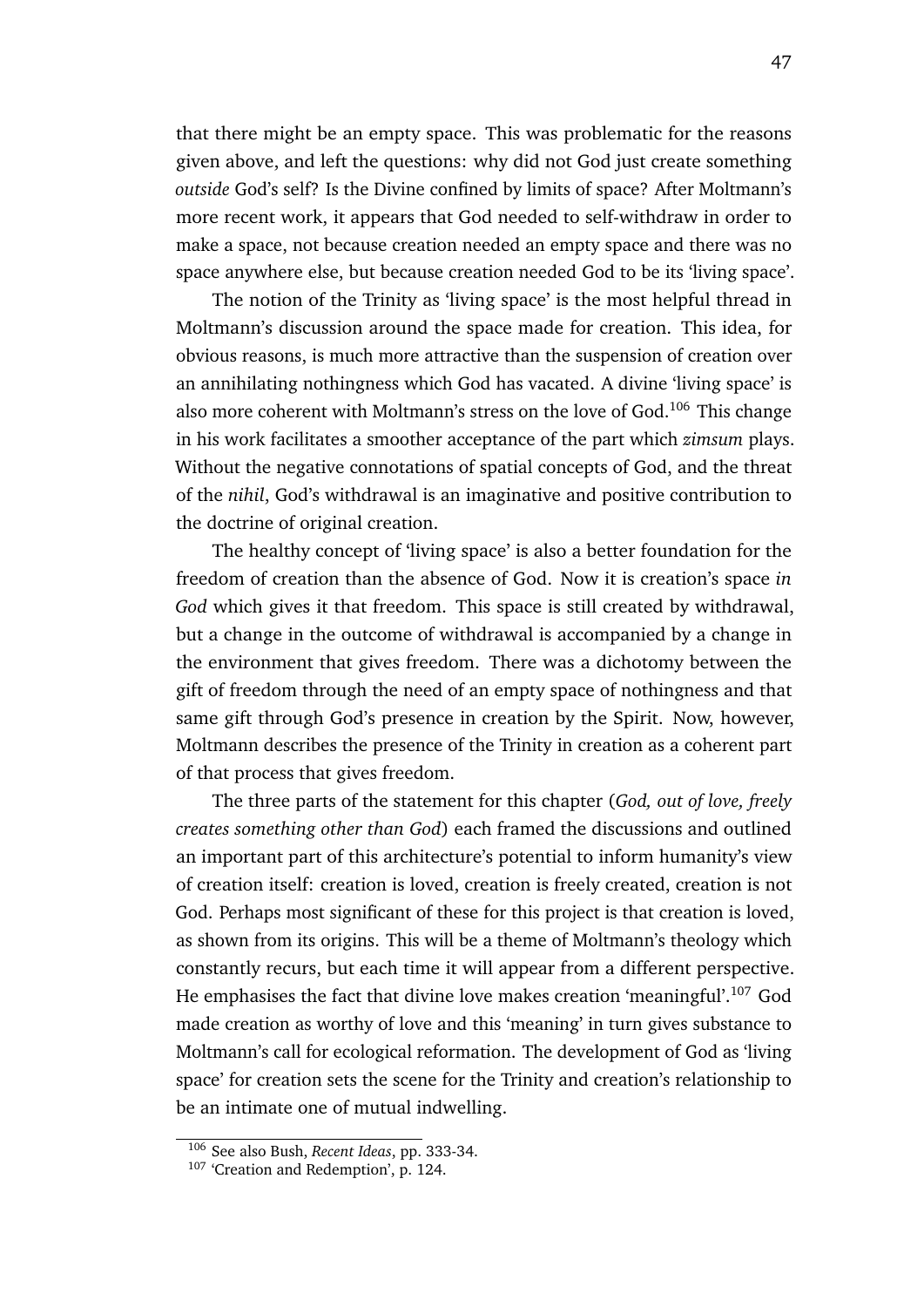Creation is made to have life and freedom. Life is God's intention for creation from the beginning (this theme also recurs in Moltmann's work). The freedom which the Trinity gives to creation makes God's creativity a risky venture, although this is not the same risk as an annihilating *nihil*. It is rather a risk that comes from *within* creation through its freedom. All of the troubles for creation and for the Trinity will stem from this freedom. This all witnesses to the fragility of creation, and the potential for creation to develop faults. At this point one may wish to speak of God as the cause of both creation's and God's own suffering, but this is only acceptable in the very limited sense that the Divine allowed the conditions for suffering to exist. There was a risk in the creation of a free 'Other', which God embraced in order to have an authentic relationship, but that is very different from the claim that the suffering of creation is God's fault.

The next stage in identifying Moltmann's contributions to this theological architecture is to unpack the divine response to these themes. To this task the next two chapters turn: the exploration of continuous creation from the twin perspectives of the care and openness of God's love.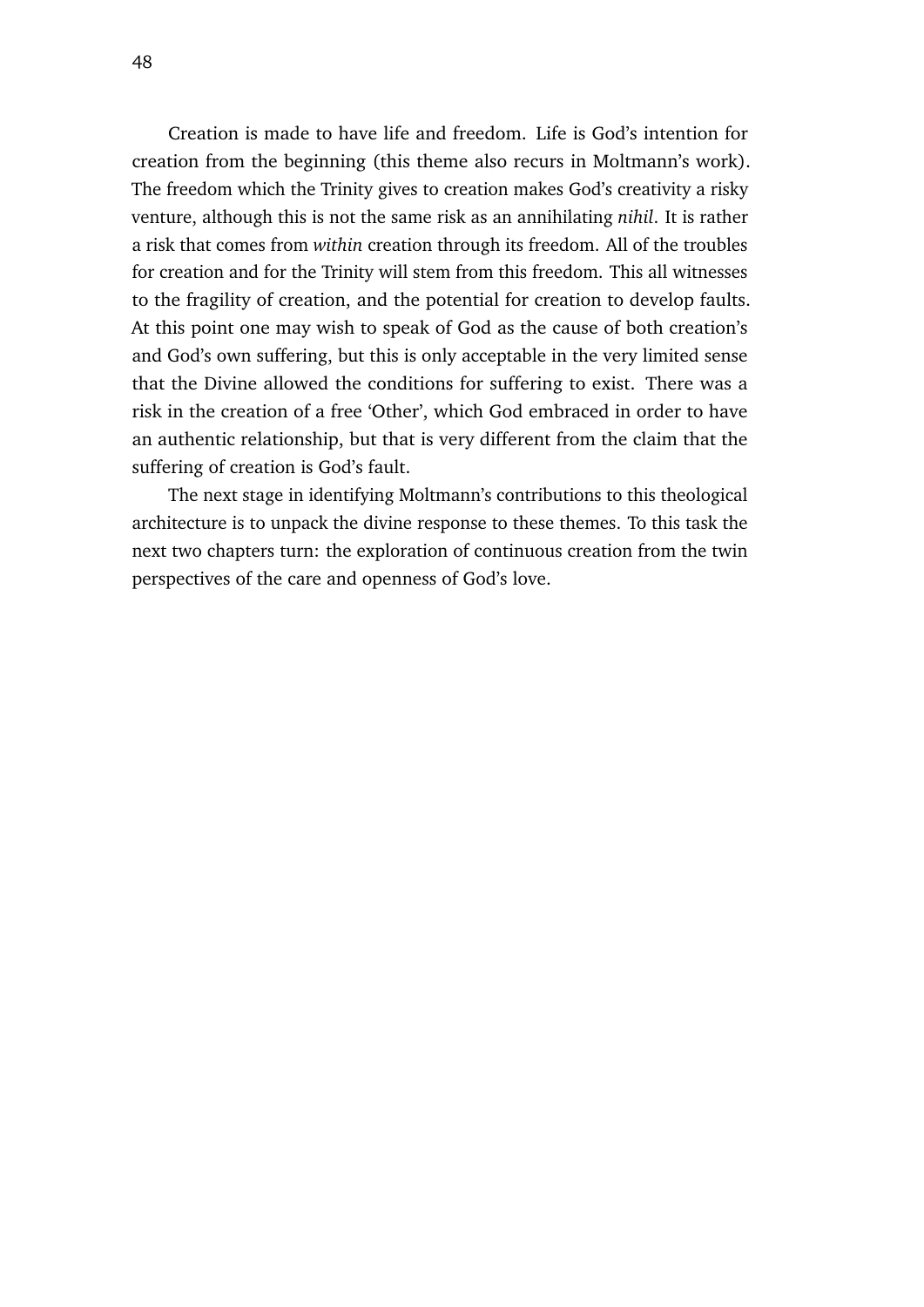# **Chapter 4**

# **God's Care for Creation**

## **4.1 INTRODUCTION**

This chapter will observe how Moltmann's view of God's ongoing care for creation further contributes to the substance of this new theological architecture and its potential to enable ecological reform. Again, as the aim is now to explore those aspects of continuous creation which are important in the wider conversation between theology and environment care the chapter will not engage every aspect of this topic. This approach is selective of those elements of Moltmann's theology which are particularly helpful for the project's aims.

The topic of God's continual activity in creation is perhaps one of the more varied areas of thought in Christian theology, in which the presentation of the Trinity's relationship with creation ranges from the absent maker of deism to the intrinsically-connected God of process theology. This question of divine treatment of creation in the present is important for many people; it is the basis for their adjudication of the authenticity of God's reported love for creation. If Moltmann were asked, 'Does God's ongoing creativity reflect the same foundational love of the initial creative activity?', his immediate answer would be yes. For him, *God's love defines the ongoing action and involvement in creation*, and it is always an overflow of the love of which the Trinity consists through eternity.<sup>1</sup> This consistent approach to God's love both shapes Moltmann's view of God's relationship with creation and is constructive for the new theological architecture.

In order to give appropriate background to these discussions of the 'Spirit of Life', as Moltmann calls it, this chapter will first track their development from the earliest stages, as well as the specific use of the phrase 'all flesh'. This will provide the position from which to investigate the presence and

<sup>1</sup> *TKG*, p. 59; *GiC*, pp. 76, 84.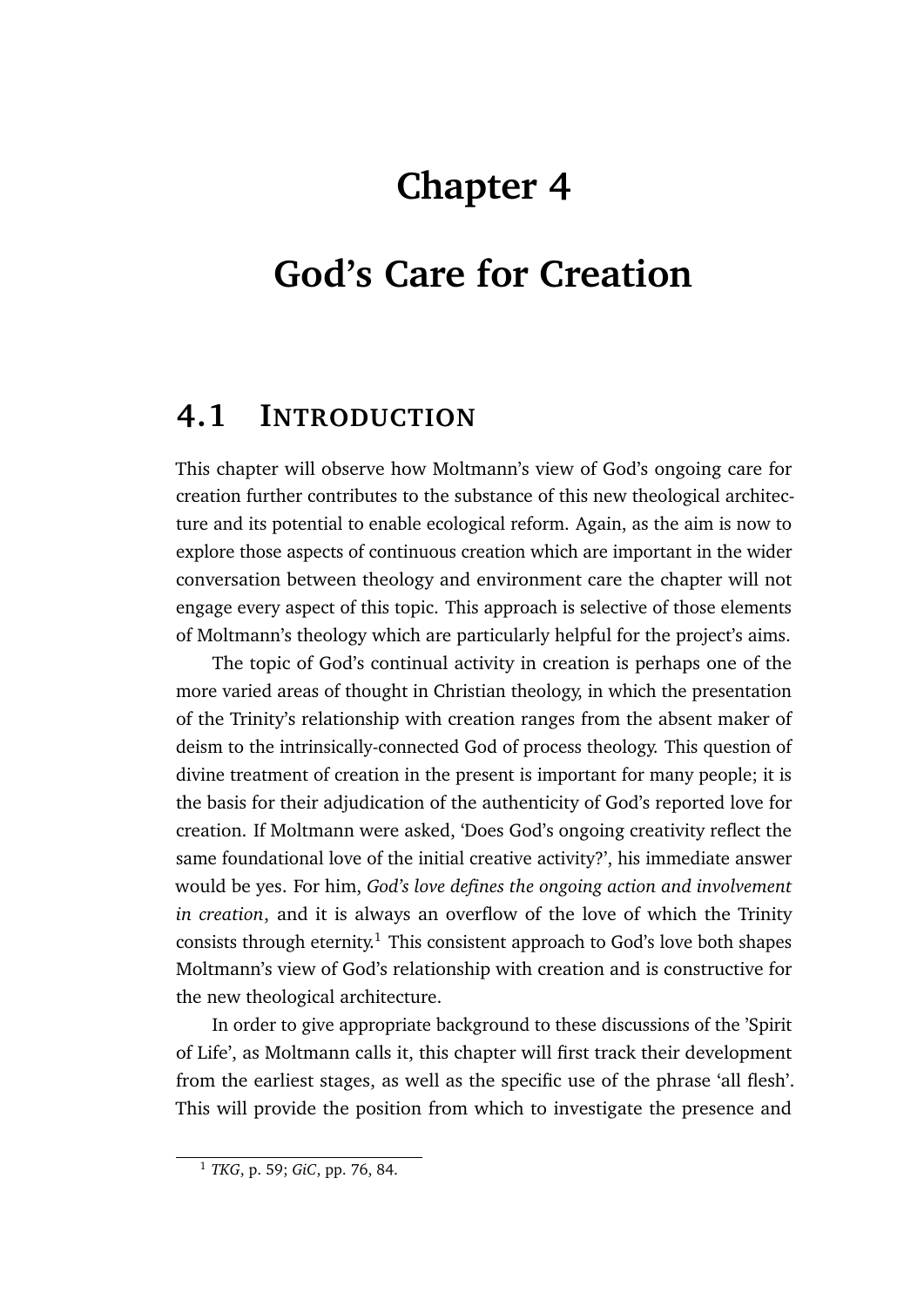activity of the Spirit *in creation* in particular, aided by an understanding of the journey Moltmann's theology has made.

Subsequent to this is a turn to the Son's care for creation. The bulk of Moltmann's discussion of the Son's activity in creation is with regards to the cross event, which the next chapter discusses. This chapter will look at the way in which the Son's work in creation reflects that of the Spirit. Yet Moltmann also separates and distinguishes the roles of Spirit and Son in continuous creation. The Son has his own unique role.

All this adds to the understanding of the theological architecture which can be drawn from Moltmann's work. God's continual, active involvement in continuous creation is marked by love, life and universal involvement. This gives additional fuel to the drive towards ecological reformation.

# **4.2 THE SPIRIT AND CREATION: SETTING THE SCENE**

### **The Spirit and Creation in Early Material**

Some regard Moltmann to be weak in his presentation of a theology of the Holy Spirit in his early work. It will thus be helpful to outline the themes pertinent to this discussion from his work of the 1960s and 1970s. This period is important as it pre-dates his more systematic works on theology. He is not renowned for his pneumatological developments during this time and even *The Church in the Power of the Spirit* has received criticism for a lack of pneumatology.<sup>2</sup> However, while his early writing does not often take the Spirit as a primary theme, he does bring elements of it into his work on a number of occasions. The effect of this is that he slowly builds up an established picture. He achieves this significantly in *The Church in the Power of the Spirit*, but also in the works prior to it.

This survey of early work begins with Moltmann's comments on the Spirit in connection to people and the Church, and then continues to look at the Spirit's link to creation.

<sup>2</sup> Beck, *The Holy Spirit*, p. 95. Beck states that even Moltmann admits it is more a doctrine of the Church than the Spirit.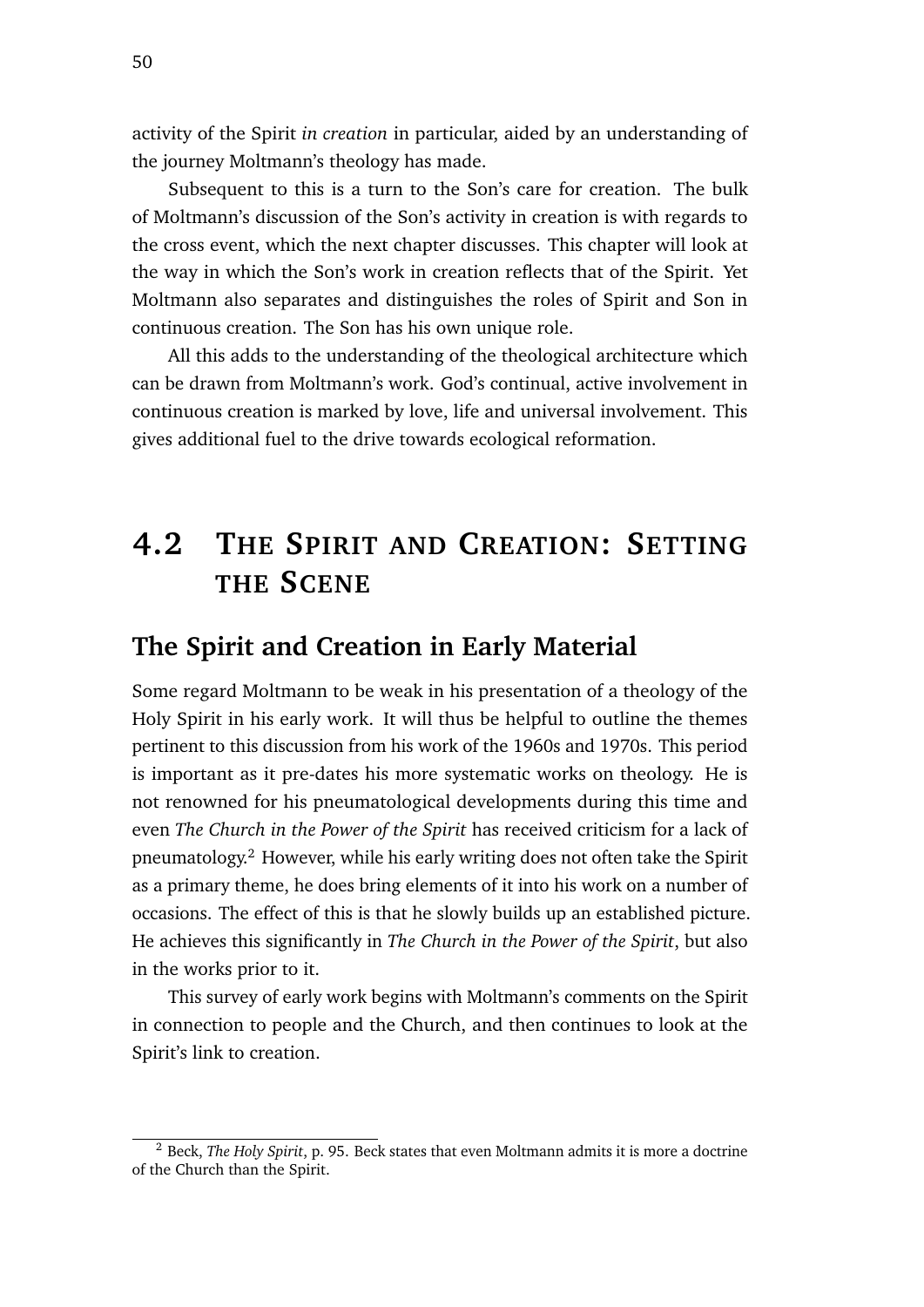#### **The Spirit of the Church**

Moltmann speaks of the Spirit in the lives of people from his first major work of *Theology of Hope*; there he claims that, for Paul, the Spirit is 'the 'life-giving Spirit', the Spirit who '*raised up* Christ from the dead', who '*dwells* in' those who recognise Christ and his future, and '*shall* quicken their mortal bodies' (Rom.  $8.11$ )'.<sup>3</sup> By this Moltmann also affirms that the Spirit is at work in the lives of people in the present, especially in believers' lives.<sup>4</sup> This work then is the 'quickening' of a person to live a different life to the others around them.<sup>5</sup>

Throughout his early writing Moltmann mentions this work of the Spirit drawing people towards the eschatological future.<sup>6</sup> This work engages with various aspects of the believer's life: it is the Spirit who 'unites, orders and preserves' the 'people of God', and frees them for fellowship with Father, Son and Spirit.<sup>7</sup> Through this freedom, or liberation, the Spirit brings forth joy and thankfulness in the community, and an anticipation of the future new creation.<sup>8</sup> But this experience also brings an awareness of 'life's godlessness'; now 'inhuman relationships and inhuman behaviour become painfully obvious'.<sup>9</sup>

Thus the Spirit is the power to suffer in participation in the mission and the love of Jesus Christ, and is in this suffering the passion for what is possible, for what is coming and promised in the future of life, of freedom and of resurrection.<sup>10</sup>

Again this key concept of participation is an important part of Moltmann's theology that heightens responsibility for the believer. For the community of God is never, as far as Moltmann is concerned, a community united merely by its vision or knowledge *of* God; it is the community united *with* and even *in* God, and *with* God's mission. The Spirit 'moulds life in faith to the living hope' and 'gives the community the authority for its mission'.<sup>11</sup> The work of the Spirit in the believer's life 'is both gift and charge. [. . . It is] *for* some purpose.  $[\dots]$  is for the kingdom of God, for the liberation of the world'.<sup>12</sup>

<sup>5</sup> *ToH*, p. 216.

9 Ibid., p. 273.

<sup>3</sup> *ToH*, p. 211 (cf. p. 68).

<sup>4</sup> Cf. 'The "Crucified God"', p. 299: 'This Spirit gives to those who believe and love an *arrabon¯* , a foretaste.'

<sup>6</sup> *HP*, pp. 46 (1968), 108 (1960), 146-47 (1961); 'The "Crucified God"', pp. 294-95; *CrG*, p. 352.

<sup>7</sup> *CPS*, pp. 59, 279, 294.

<sup>8</sup> Ibid., pp. 59, 65, 279.

<sup>10</sup> *ToH*, p. 212 (cf. *CPS*, p. 262).

<sup>11</sup> *CPS*, pp. 279, 294.

<sup>12</sup> *FC*, p. 108 (1972).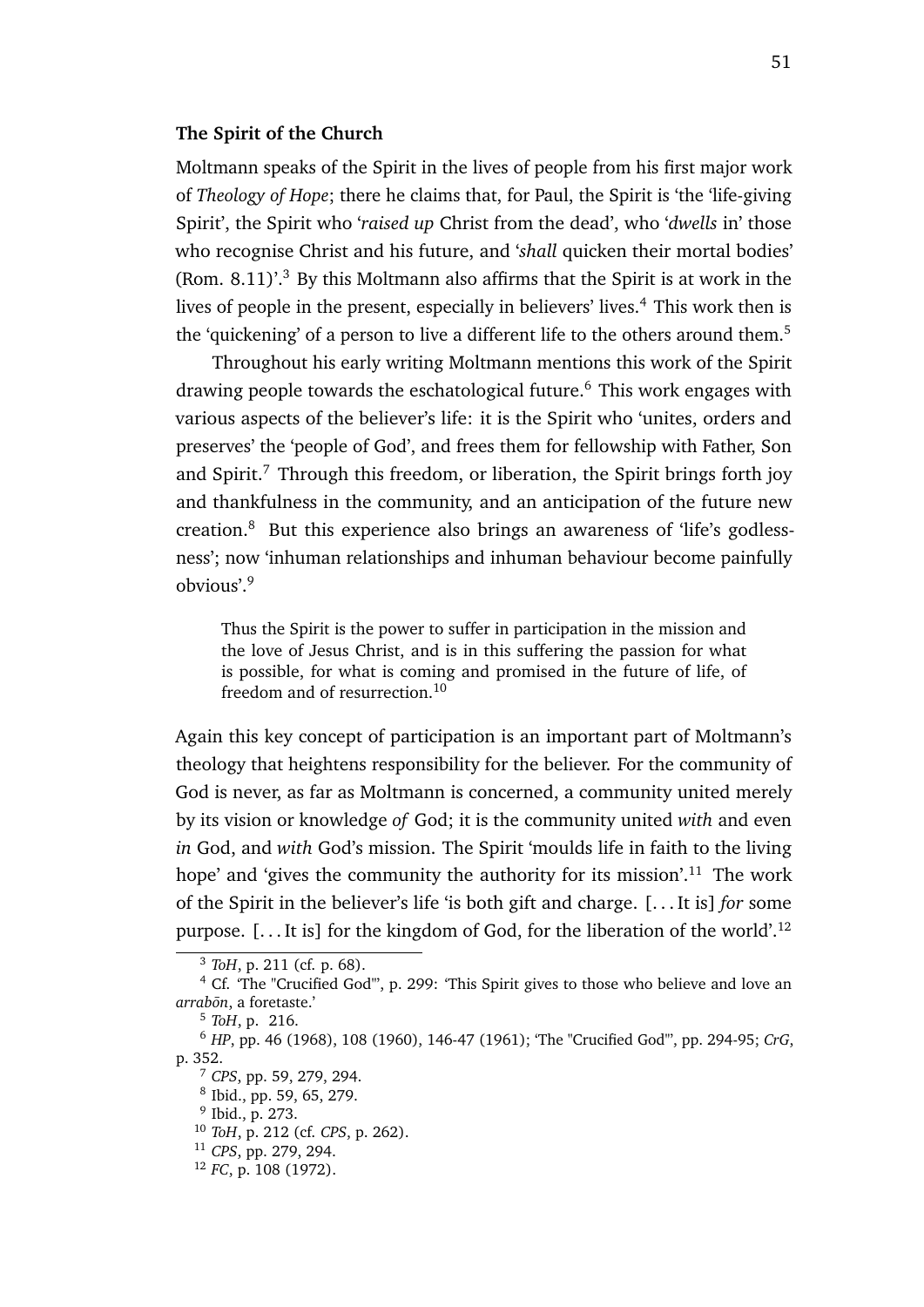Fortunately for the believer, the Spirit also 'makes the impossible possible'.<sup>13</sup>

Later in Moltmann's theology 'life' becomes synonymous with the relationships and fellowships found throughout creation, but in this earlier work 'fellowship' is only a nascent theme mainly concerned with the Church (particularly as *The Church in the Power of the Spirit* addresses it). The work of the Spirit to liberate creates fellowship as the Church both participates in this process and celebrates its own liberation.<sup>14</sup> The 'power of the Holy Spirit' also upholds and maintains fellowship as it gives strength to faith and hope and 'gives it life'.<sup>15</sup>

This fellowship of the Holy Spirit leads the Church out of itself to greater and more inclusive fellowship because the direction of this process is 'in tendency universal, all-embracing and exclusive of no-one'.<sup>16</sup> However, this is still a movement *from* the Church *outwards*, as opposed to the later idea that the Spirit sometimes creates fellowship throughout creation *despite* the Church.<sup>17</sup>

Nevertheless, Moltmann's approach is still universal in its aim. The Spirit works to build fellowship within *all* creation, human and non-human, in the present day. The Spirit is 'the bond of fellowship and the power of unification' and, while the completion of this is set firmly in the future, the 'history of the Spirit is the history of these unifications'.<sup>18</sup> This process is also one of which the Church can feel part. This should lead to an awareness of this cosmic community and a subsequent intentional search for more involvement.<sup>19</sup> Therefore, to a limited degree Moltmann seems after all to describe at this early stage a growing sense of fellowship throughout creation brought about by the Spirit. This idea develops more fully as his theology progresses.

Moltmann also has a particular emphasis on the presence of the Holy Spirit in people in particular: 'Faith in Christ and hope for the kingdom are due to the presence of God in the Spirit.<sup>20</sup> The Spirit fills people 'in their freedom with joy and thanksgiving' as they live 'in the presence of the Spirit', the one who begins in them the work of the 'new creation'.<sup>21</sup> The Spirit affects every part of a person and 'makes the whole biological, cultural and religious

<sup>&</sup>lt;sup>13</sup> Ibid., p. 108 (1972).

<sup>14</sup> *CPS*, p. 65.

<sup>&</sup>lt;sup>15</sup> Ibid., pp. 197, 343. This is not a claim that humanity cannot use its own strength, rather that these things are only *made certain* by the Spirit.

<sup>16</sup> Ibid., pp. 198, 252.

<sup>17</sup> *SpL*, pp. 8-10, 230-31.

<sup>18</sup> *FC*, p. 91 (1975).

<sup>19</sup> *CPS*, p. 197.

<sup>20</sup> Ibid., p. 197 (cf. pp. 220, 279).

 $21$  Ibid., pp. 59, 191, 279.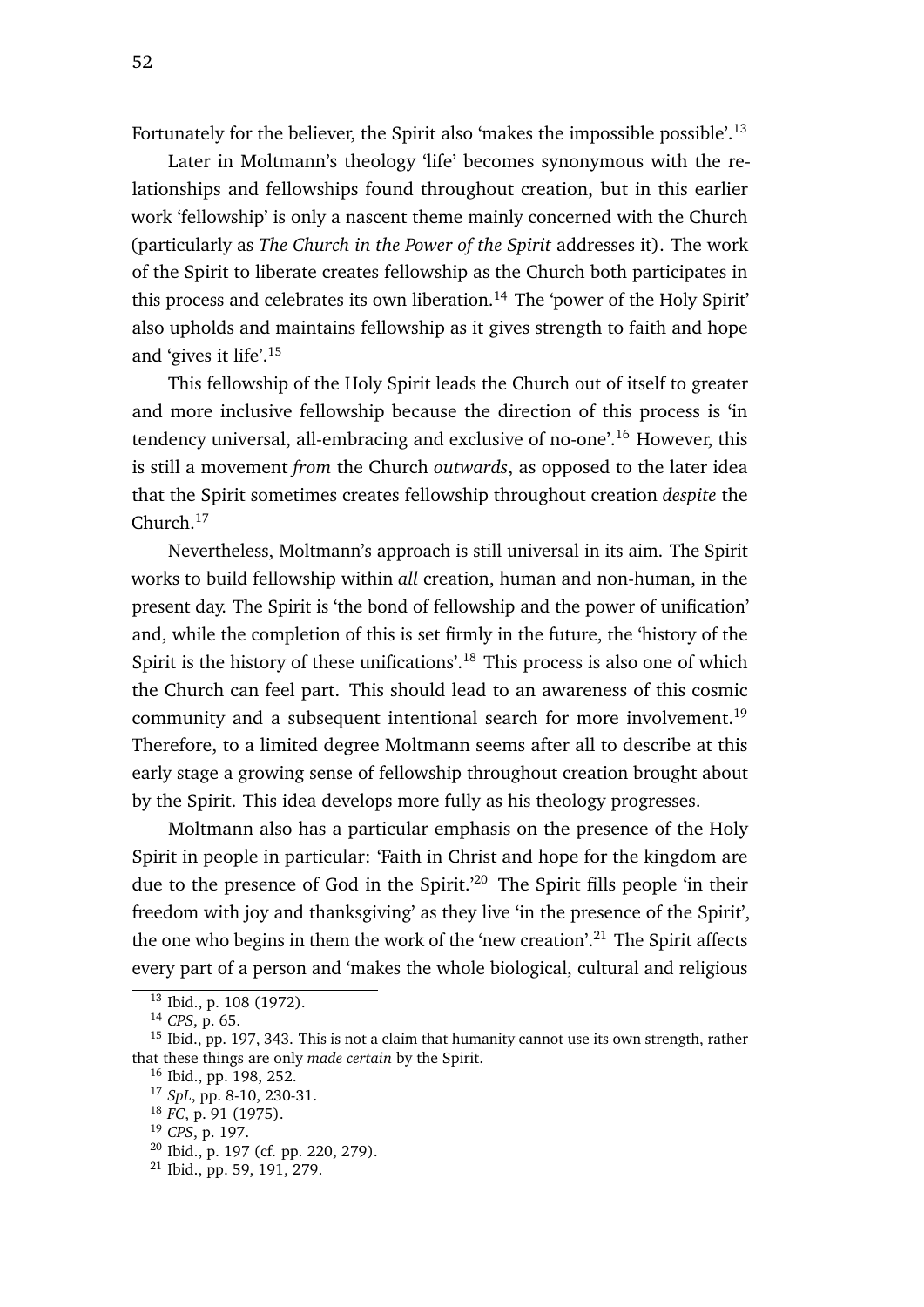life history of a person charismatically alive'.<sup>22</sup> Yet even this statement about humanity connects a person to their surroundings.

There are brief discussions from Moltmann on the matter of the sanctification of the Church. It occurs 'through the Spirit, [and leads to] obedience to sanctify all things for the new creation', 'through Christ's activity in and on it', and the wider process of 'God [. . . ] calling the godless through Christ, by justifying sinners, and by accepting the lost'.<sup>23</sup> Yet it also may result from its own activity: 'The church is therefore sanctified wherever it participates in the lowliness, helplessness, poverty and suffering of Christ.<sup> $24$ </sup> This specific comment about the Church is a starting point for the more inclusive position which Moltmann seems to hold later in his career: 'whatever God has made and loves is holy'.<sup>25</sup> He does, however, make one comment which seems a little more expansive at this point: 'Everything that love reaches and destines for love is sanctified for the kingdom of God'.<sup>26</sup> This gives a good indication of the future trajectory for Moltmann's theology of sanctification which embraces all things.

#### **The Spirit of Creation**

Early in his work, Moltmann speaks of the indwelling of the Spirit in people.<sup>27</sup> However, even at this stage, God's indwelling of creation is not *only* for humanity. Moltmann speaks of a 'comprehensive [. . . ] horizon of hope' for God's presence to be 'all in all'.<sup>28</sup> Elsewhere he uses the phrase: 'the complete and universal indwelling of God'.<sup>29</sup>

This future indwelling is more than simply the presence of the Divine. It brings with it freedom for 'the whole of suffering creation', the 'liberation of enslaved nature'.<sup>30</sup> 'All things' will be 'united' with, and 'transfigured' by, God's presence, and 'take part in God's fullness of meaning and potentiality'.<sup>31</sup> Even in the 1960s and 1970s Moltmann included the whole of creation in the consummated future, brought about by the Holy Spirit. At this stage in his theology he already encourages a greater community between nature and

 $22$  Ibid., p. 296.

<sup>23</sup> Ibid., pp. 339, 353.

<sup>24</sup> Ibid., p. 355.

<sup>25</sup> *SpL*, p. 176.

<sup>26</sup> *CPS*, p. 354.

<sup>27</sup> *ToH*, p. 211 (cf. 'The Crucified God', *Theology Today*, 31:1 (1974), 6–18 (p. 13); *CrG*, pp. 282-84).

<sup>28</sup> *HP*, pp. 49-50 (1968).

<sup>29</sup> *CrG*, p. 349 (cf. p. 282; *RRF*, p. 36 (1968); Lapide et al., *Jewish Monotheism*, p. 50).

<sup>30</sup> *HP*, p. 22 (1966); *CrG*, p. 349.

<sup>31</sup> *FC*, p. 94 (1975, cf. p. 85); *RRF*, p. 36 (1968); *CrG*, p. 349.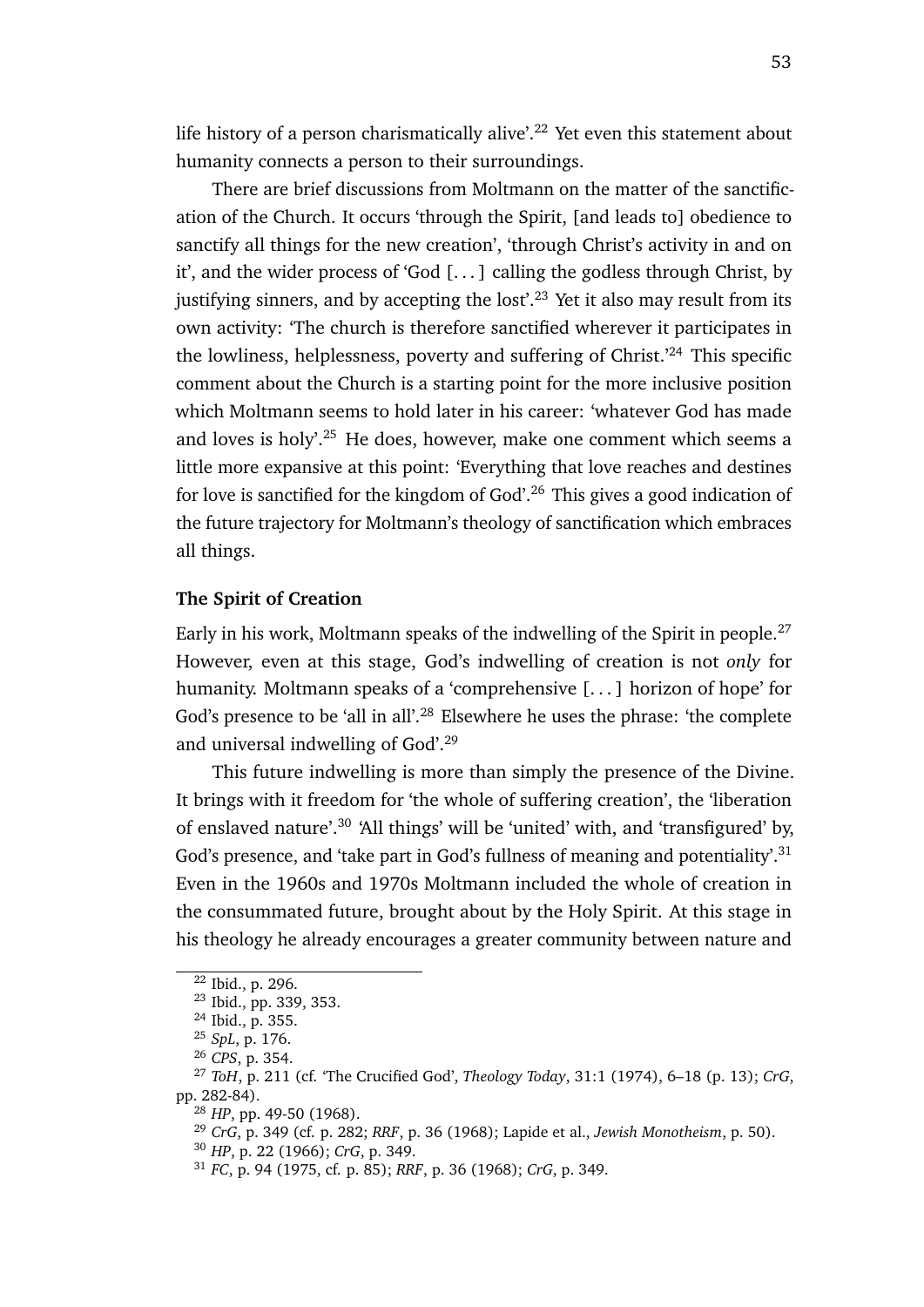humanity: 'The sighing of the Spirit for the revelation of God's glory and the freedom of creation creates a solidarity between the longing of all creation and the longing of the troubled peoples of God.'<sup>32</sup>

Towards the end of this earliest period of Moltmann's career his theology showed a desire not to limit the Holy Spirit's presence in creation to the future. Significantly, while his attention to the Spirit's work in people is neither lost, nor loses its passion and importance, in his later he does broaden his exploration of the Spirit's universal nature. The distinction between the Spirit's work in believers and non-believers, humanity and creation, becomes blurred. Now the 'life-giving Spirit' becomes a more holistic idea.

There were hints of the development of this more holistic approach through the 1960s and into the 1970s. During this time Moltmann indicates that he is unhappy if the Spirit's work is solely connected to the Church: 'While one can say that a charismatic community takes shape in the body of Christ, one cannot say that it is still spatially limited to the sphere of innerness or the church.'<sup>33</sup> Elsewhere he speaks of the Spirit as the 'motivating force' of matter, and of a need to understand 'matter spiritually'.<sup>34</sup> While it is unclear as to whether this specifically concerns the Holy Spirit's presence or a more generic use of the word 'spirit', it is clear that his thoughts are increasingly holistic.<sup>35</sup>

It is when, in the mid-1970s, Moltmann comes to *Church in the Power of the Holy Spirit* that he presents his thoughts more coherently to show the great breadth of the involvement of the Spirit in creation. Now he describes the Spirit as 'the perfecting power of God [who] makes enslaved creation live and fills everything with the powers of the new creation'.<sup>36</sup> He already described these powers which fill all things as 'the powers of life' which determine the present, look to the future, and embrace 'human history and natural history'.<sup>37</sup> It is the development of the work of the Spirit in the present with which this chapter is most concerned.

Moltmann starts to use different phrases which all speak of a universal life-giving work that is not just focused on the future. He speaks of 'the Spirit's

<sup>32</sup> *HP*, p. 22 (1966).

<sup>&</sup>lt;sup>33</sup> Ibid., p. 22. The original German suggests that the 'it' refers to the charismatic community (see *Perspektiven der Theologie: Gesammelte Aufsätze* (München: Chr. Kaiser, 1968), p. 31).

<sup>34</sup> 'Hope and History', *Theology Today*, 25:3 (1968), 369–86 (p. 383). See also *RRF*, p. 217.

<sup>&</sup>lt;sup>35</sup> The confusion arises over the capitalisation of word 'Spirit' in the earlier article but not in the reprint of the article in the later book.

<sup>36</sup> *CPS*, p. 191.

<sup>37</sup> Ibid., p. 34.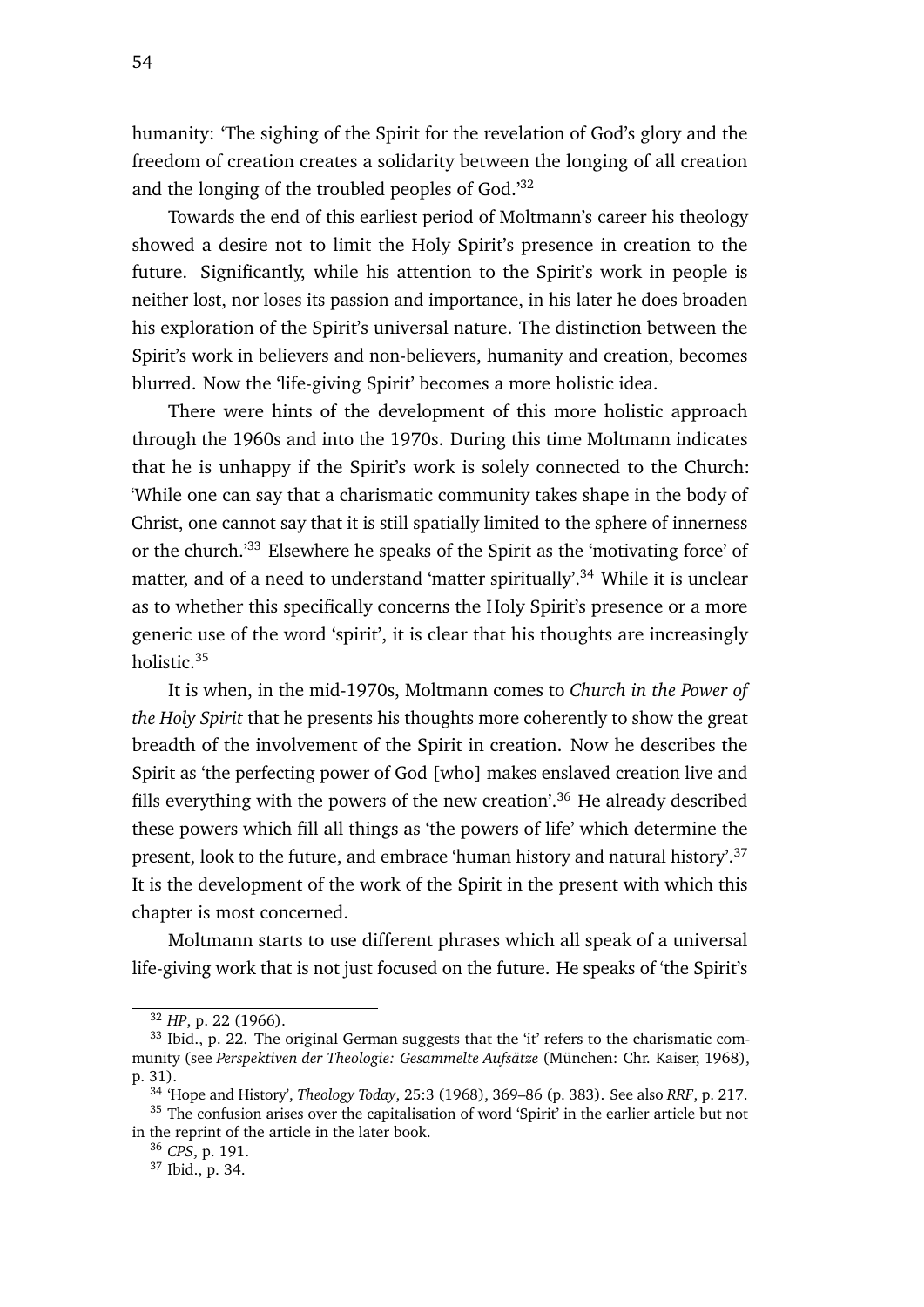world-sustaining operations' which are linked to God's redemptive activity, but most certainly active in the present.<sup>38</sup> The Spirit reaches out to 'the whole breadth of creation' and 'the energies of new life in the Spirit are as manifold and motley as creation itself'.<sup>39</sup> Now the new life of the future is also *in* the present, not just to draw the present onwards: the 'Spirit is the reviving presence of the future of eternal life in the midst of the history of death', the "life-giving" Spirit, giving life to everything that is mortal". $40$ 

So towards the end of the 1970s Moltmann's work firmly identifies the Spirit as being at work throughout all creation. The Spirit feels the pain, and keeps up the hope, of all creation. $41$  However, Moltmann does not remove all differentiation between the work of the Spirit in nature and humanity. He still maintains that the Spirit relates to people 'in a way that is different from creation  $[\dots]$ . We are "born again" from the Spirit (John 3.3), not created by it' as the rest of creation is.<sup>42</sup> Subsequent chapters will return to the subject of the Spirit in relation to the pain and hope of creation. Here however, the discussion focuses on the presence and active care of the Spirit in creation in the present.

In preparation for this discussion there follows a section tracing one other theme through Moltmann's early work and into his latest writings. This is his interpretation of the phrase 'all flesh' in connection with the 'pouring out' of the Holy Spirit. It is of particular interest because he often frames his discussion of the presence and work of the Spirit with this phrase. It is by no means the sole foundation of Moltmann's thought on the Spirit and creation, as shown by the other themes in this chapter, but it is nevertheless an important thread that warrants attention.

#### **Moltmann's Interpretation of 'All Flesh'**

The use of the phase 'all flesh' is another example of an element of Moltmann's work which gradually changes its meaning and emphasis over time. David Beck has noticed this variation on Moltmann' usage and rightly comments that 'the vast majority of the time it signifies all living creatures'.<sup>43</sup> This, however, is truer of his later work than his earlier work. 'All flesh' is a pervasive phrase

<sup>38</sup> Ibid., p. 192.

<sup>39</sup> Ibid., pp. 295-96.

<sup>40</sup> Ibid., p. 295.

<sup>41</sup> Ibid., p. 36; *FC*, p. 98 (1974).

<sup>42</sup> *EoG*, p. 77.

<sup>43</sup> Beck, *The Holy Spirit*, p. 152.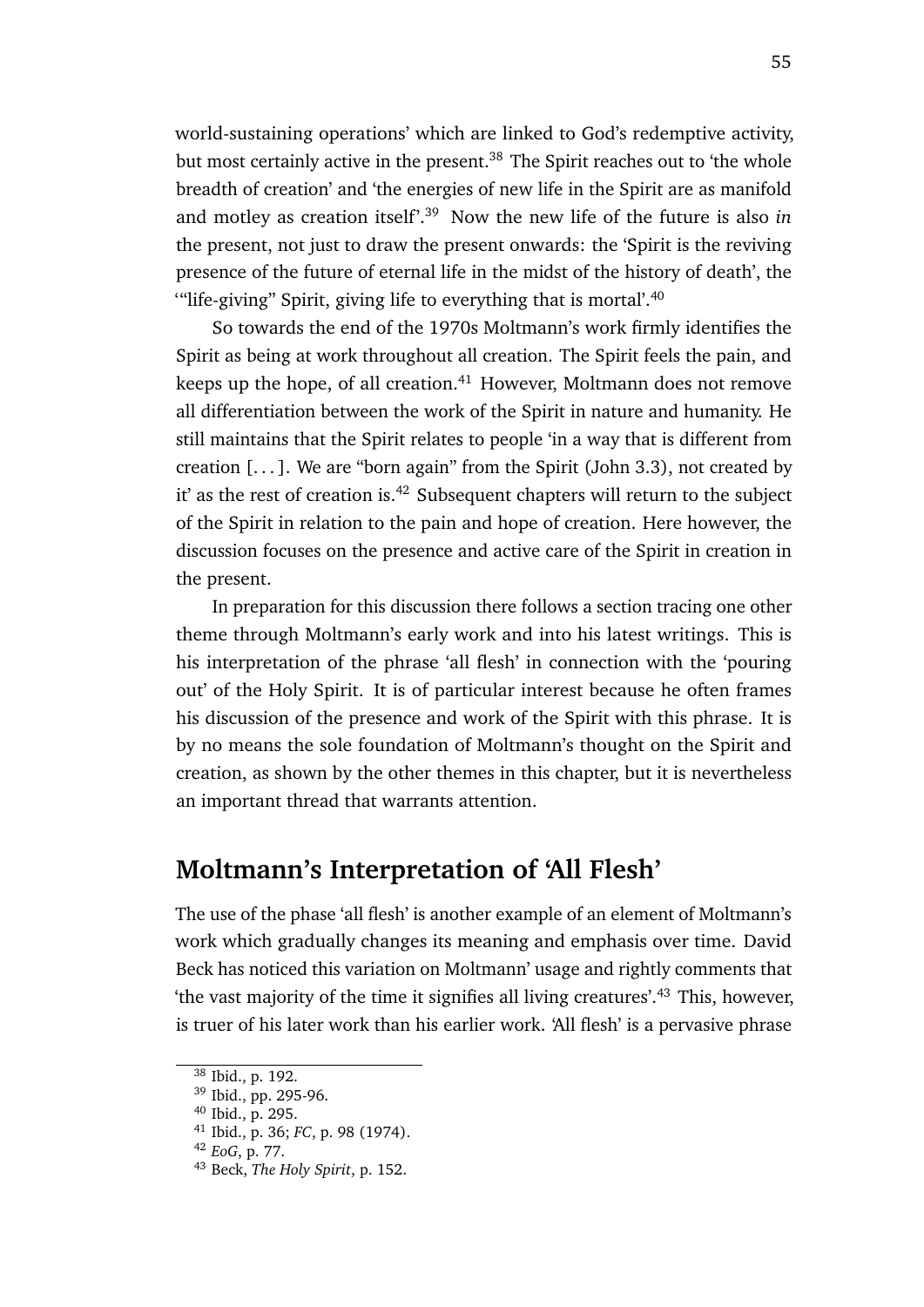in Moltmann's work; perhaps the only major work without it is the first book, *Theology of Hope*, and the phrase occurs in a variety of different contexts, as it

does in the Christian Scriptures.<sup>44</sup>

Of primary concern is Moltmann's use of the phrase in relation to the prophecy of Joel 2.28-32, and to that prophecy's quotation in Acts 2.17-21.<sup>45</sup> This is because of its phrase: 'I will pour out my Spirit on all flesh'.<sup>46</sup> This has heavily influenced Moltmann's pneumatology. He also forges a link between that phrase and the covenant of God and Noah in Genesis 9. In this passage, God speaks and promises that 'never again will all flesh be cut off by the waters of a flood'. The context leaves little doubt that this use of 'all flesh' is at least inclusive of all animals.<sup>47</sup> Moltmann however comes to understand the term to refer to 'all the living' in a way that seems to include all life, universally.<sup>48</sup> The context of this verse seems to indicate it is concerned with only a greater vision of God's Spirit active in all humanity. However, with his own definition of 'all flesh' from Genesis 9, Moltmann concludes that the fulfilment of this prophecy from Joel means that: 'The outpouring of God's Spirit therefore leads to the rebirth of all life, and to the rebirth too of the community of all the living on earth.'<sup>49</sup> What follows is an outline of Moltmann's use of the phrase, in order to understand the way in which this aspect of his thought has developed and contributed to the theological architecture and its contribution to this chapter's focus on God's care for creation.

#### **Early Theology**

The first clear instance of this phrase in Moltmann's work is in a chapter of *Hope and Planning* that dates from 1966. Here he follows the words in Acts 2.17 (with acknowledgement of Luke's use of Joel) of 'upon all flesh' with his own statement: 'The eschatological determination of time is bound up here with a universal determination of place.'<sup>50</sup> This passage's context is that Moltmann wishes to recognise that there is a common future for humanity and creation. His discussion here does not focus on his understanding of 'all

<sup>44</sup> For instance: *kol' basar* in Gen. 6-9, Isa. 40, Joel 2; *pasan sarka* in Acts 2. These will appear in this discussion but there are many others, depending on the translation used (the NRSV, for example, does not translate even all of these instances as 'all flesh').

<sup>&</sup>lt;sup>45</sup> The Hebrew text of the Joel reading is numbered: 3.1-5.

<sup>46</sup> Joel 2.28.

<sup>47</sup> Gen. 9.11.

<sup>48</sup> *SpL*, p. 57.

<sup>49</sup> Ibid., p. 57.

<sup>50</sup> *HP*, p. 22 (1966).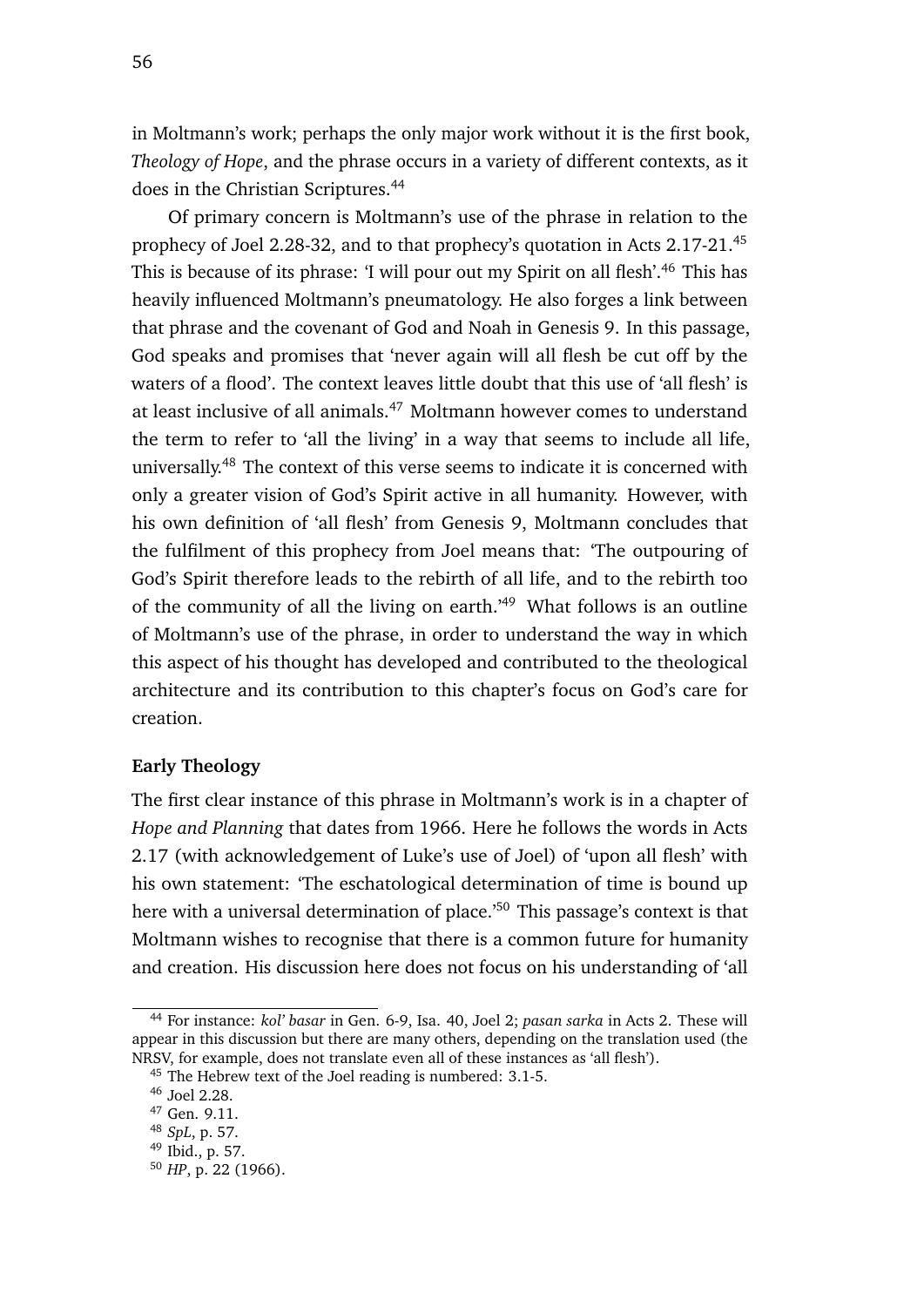flesh', nor does he go on to speak specifically of the outpouring of the Spirit on non-human living flesh. However, the section is so obviously concerned with non-human creation that it is hard to conclude that his words, whether intended or not, do not lead to the inclusion of all creation within 'all flesh'.

There is also a use of 'all flesh' in *The Crucified God* that seems to refer to more than just humanity.<sup>51</sup> The context in this instance is the liberation of humanity within its various relationships, but included is the sense that God fills all creation, both human and non-human, with meaning. This meaning 'is termed the presence and indwelling of God in a new creation' where 'man and nature then take part in God's fullness of meaning'.<sup>52</sup> Moltmann now refers to the Spirit's coming on 'all flesh' in his explicit discussions of the presence of God in *all things*.

The next major work to note is *The Church in the Power of the Spirit*, which uses 'all flesh' several times. The Church 'prays for the eschatological gift of the Holy Spirit [that it] may descend on "all flesh"'.<sup>53</sup> This speaks of a future sense to the descent on 'all flesh', but which at the same time already takes place to some degree in the present.<sup>54</sup> However, alone these give little indication to the understanding of what that flesh might be, although the chapter concerned ends with, among other things, thoughts about the 'coming rebirth of the whole creation'.<sup>55</sup> The next chapter of the book reinforces this idea in which Moltmann sees the fulfilment of the promise of Joel 2.28 at Pentecost as 'the beginning of the outpouring of the Spirit of God "on all flesh"' when 'God himself takes up his dwelling in his creation'. This is the 'initial fulfilment of the new creation of all things'.<sup>56</sup> This description reflects traditional human-focused understandings of Pentecost, but suggests a wider than traditional inclusivity.

Moltmann enhances this suggestion through a statement at a similar time that: 'The powers of the new creation are meant to enter into the Christian community and, through this, to come upon all "flesh", preparing it for eternal life.'<sup>57</sup> The meaning of this quote may be disputed if contrasted with a different translation into English of the same German article which seems to restrict 'flesh' to the Christian community: 'The powers of the new creation are to descend *on "flesh"* in the community of Christ and *through it*, in order

<sup>51</sup> *CrG*, p. 352.

<sup>52</sup> Ibid., p. 349.

<sup>53</sup> *CPS*, p. 247.

<sup>54</sup> Ibid., pp. 257, 279.

<sup>55</sup> Ibid., p. 288.

<sup>56</sup> Ibid., p. 294.

<sup>57</sup> 'Creation and Redemption', p. 128.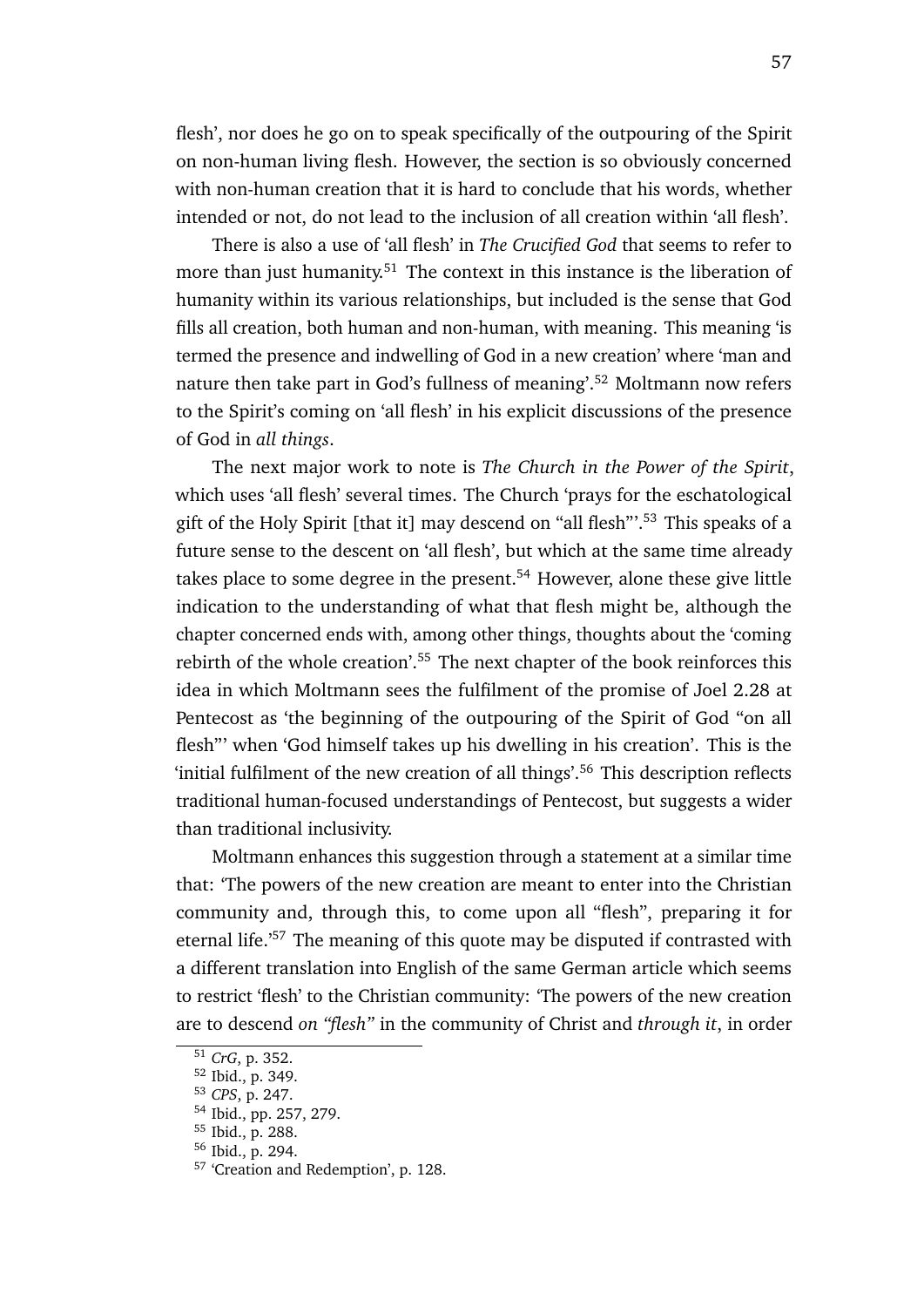to quicken *that flesh* for eternal life.'<sup>58</sup> However, the German text behind this second translation more likely refers to flesh in general than the community's flesh.<sup>59</sup> A similar phrase from a later work supports this claim, although its publication date is relatively close: '[Jesus is] sending the Spirit upon the disciples, and the energies of the Spirit upon the church, and through the church "on all flesh".'<sup>60</sup> Therefore it appears that Moltmann sees 'all flesh' as wider than humanity, although in this early stage of his career humanity retains a central role in the Spirit's outpouring to the rest of creation.

This central role of humanity means that Moltmann sometimes writes as if the time when the Spirit's presence moves out from humanity into the rest of the world has yet to begin:

Believers  $[\dots]$  are already prompted here and now by 'the earnest of the Spirit' which, according to the prophetic promise, is to be 'poured out on all flesh'. That is why they are not separated from the world, but as the first fruits of the new creation, stand as representatives for the whole longing and waiting creation. $61$ 

This quote, and others like it, give a sense of a great *future* event of 'pouring out' into all creation, an event which has not yet happened.<sup>62</sup> The extent to which Moltmann says the Spirit *has been* poured out into the whole of creation is minimal at this early stage in his writing.

### **1980-89**

In *The Trinity and the Kingdom of God* Moltmann speaks of the present and future outpourings on 'all flesh' in a way that can appear contradictory. First, he speaks of the outpouring 'on all flesh' as a Pentecost occurrence that leads to a greater fulfilment to be 'completed when God is "all in all"'.<sup>63</sup> He follows this with some interesting nuances. Firstly, he mentions the presence of the Spirit in creation before Pentecost, in fact from the beginning of creation:

<sup>58</sup> *FC*, p. 124, emphasis added.

<sup>59</sup> 'Die Kräfte der Neuschöpfung sollen in der Gemeinde Christi und durch sie auf das »Fleisch« kommen, um es für das ewige Leben lebendig zu machen.' (*Zukunft der Schöpfung: Gesammelte Aufsätze* (München: Chr. Kaiser, 1977), p. 131.) The earlier article was actually first published in English and was not translated from a previously published German text. The earlier German is therefore unavailable and there is no guarantee that it is the same as that which underlies the later article in *FC*.

<sup>60</sup> *TKG*, p. 89.

<sup>61</sup> *FC*, p. 54 (cf. *OC*, p. 40; 'Theology of Mystical Experience', *Scottish Journal of Theology*, 32:6 (1979), 501–20 (p. 518); *EoG*, pp. 77-80; *SpL*, p. 212 (this much later instance is just an inclusion of earlier material with little editing)).

<sup>62</sup> For example: *OC*, p. 86; *TKG*, pp. 89, 104; *OHD*, p. 31.

<sup>63</sup> *TKG*, p. 110. Moltmann does not explicitly mention Pentecost here but he refers to the prophecies of Joel and Acts and the outpouring which they speak of.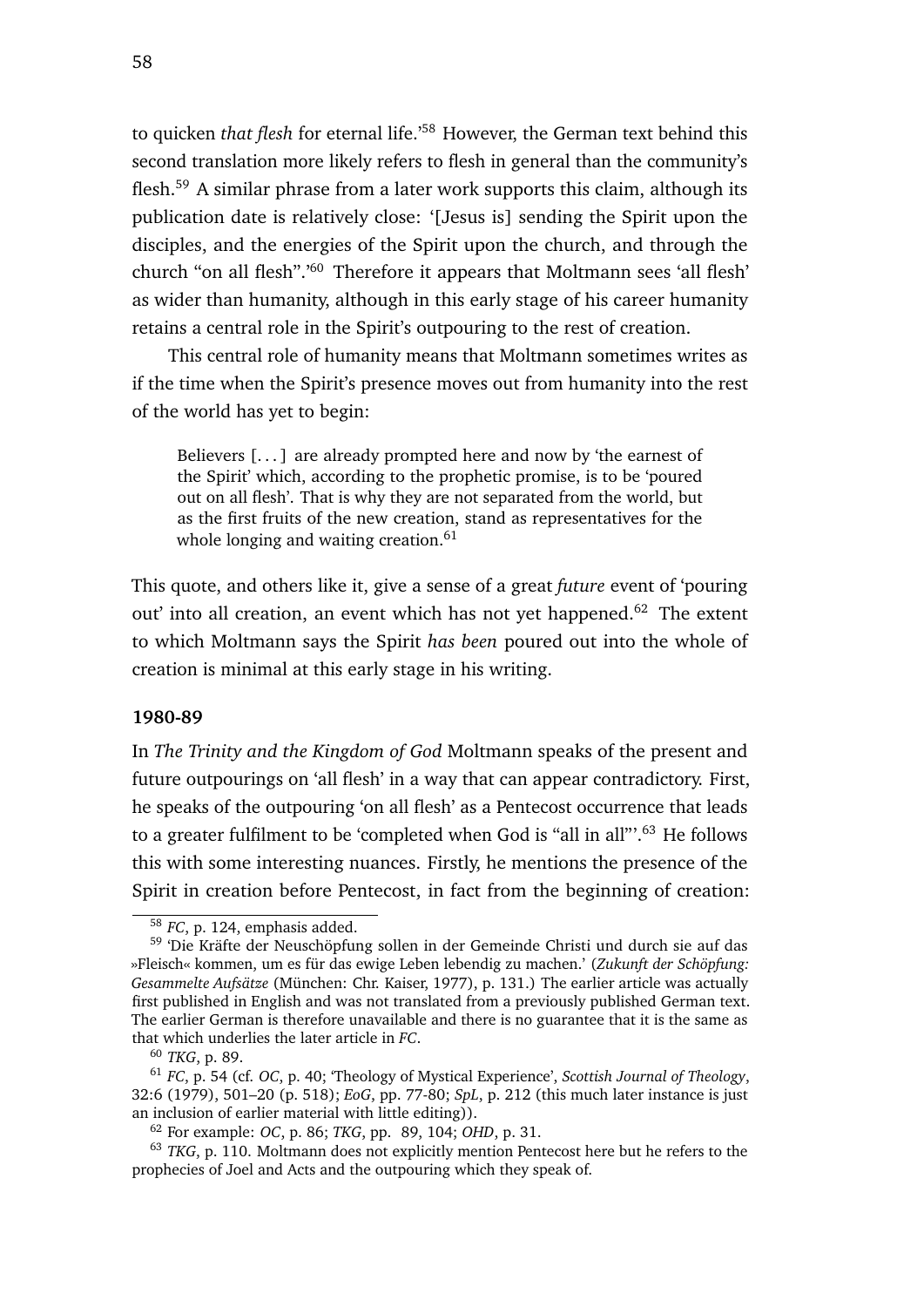'Creation only exists in the power of the divine Spirit'.<sup>64</sup> This ever-presence of the Spirit is then somewhat different at Pentecost:

With Jesus' resurrection, transformation and glorification, the general *outpouring of the Holy Spirit* "on all flesh" begins. [. . . ] *The messianic era* commences where the forces and energies of the divine Spirit descend on all flesh, making it alive forever more.<sup>65</sup>

This demonstrates the various purposes of the Spirit's indwelling in Moltmann's theology. The first quotation says that from the beginning the Spirit has sustained creation and driven the processes of nature forward, and the second quotation states that it is only since the Christ event, in the 'messianic era', that the Spirit brings the power of the cross and resurrection to creation. These do appear to be different works.

Moltmann continues during the time of his systematic contributions to assert that his discussion of 'all flesh' connects to the physical nature of all creation.<sup>66</sup> He perhaps also offers us another clue to the difference between the Spirit as seen at Pentecost and the Spirit as seen in creation from the beginning: 'The messianic era [. . . ] *awakens* the Spirit itself in the whole enslaved creation.<sup>'67</sup> The Spirit was always present but the the Spirit is awakened to new activity.

In *The Way of Jesus Christ* there is perhaps the most obviously inclusive use of 'all flesh' in Moltmann's work up to that point. In the context of a discussion about how Christ died for all of creation, nature and humanity, he states: 'the conquest of death's power through Christ's rebirth and the outpouring of the divine Spirit "on all flesh" have to be seen as the great sign of "the springtime of creation"'.<sup>68</sup> 'All flesh' is clearly part of a discussion that includes all creation. However, this is still not yet a clear assertion that this new outpouring of the Spirit reaches all of creation *in the present*. In other words, at this point it is not certain that, for Moltmann, the outpouring of the Spirit on 'all flesh' referred to in Acts 2 is immediately inclusive of all creation.<sup>69</sup> This changes in the subsequent decade.

<sup>64</sup> Ibid., p. 111.

<sup>65</sup> Ibid., p. 124.

<sup>66</sup> *GiC*, p. 67.

<sup>67</sup> Ibid., p. 69.

<sup>68</sup> *WJC*, p. 253. To track the development of Moltmann's use of this particular phrase, attention is paid to the German publishing dates, which is why this work is counted in discussion of the 1980s.

<sup>&</sup>lt;sup>69</sup> This idea that all creation waits for a future outpouring is also seen at this stage of Moltmann's thought in *HTG*, p. 67, an article which dates back to 1984 (also seen in a different translation in 'The Fellowship', p. 297).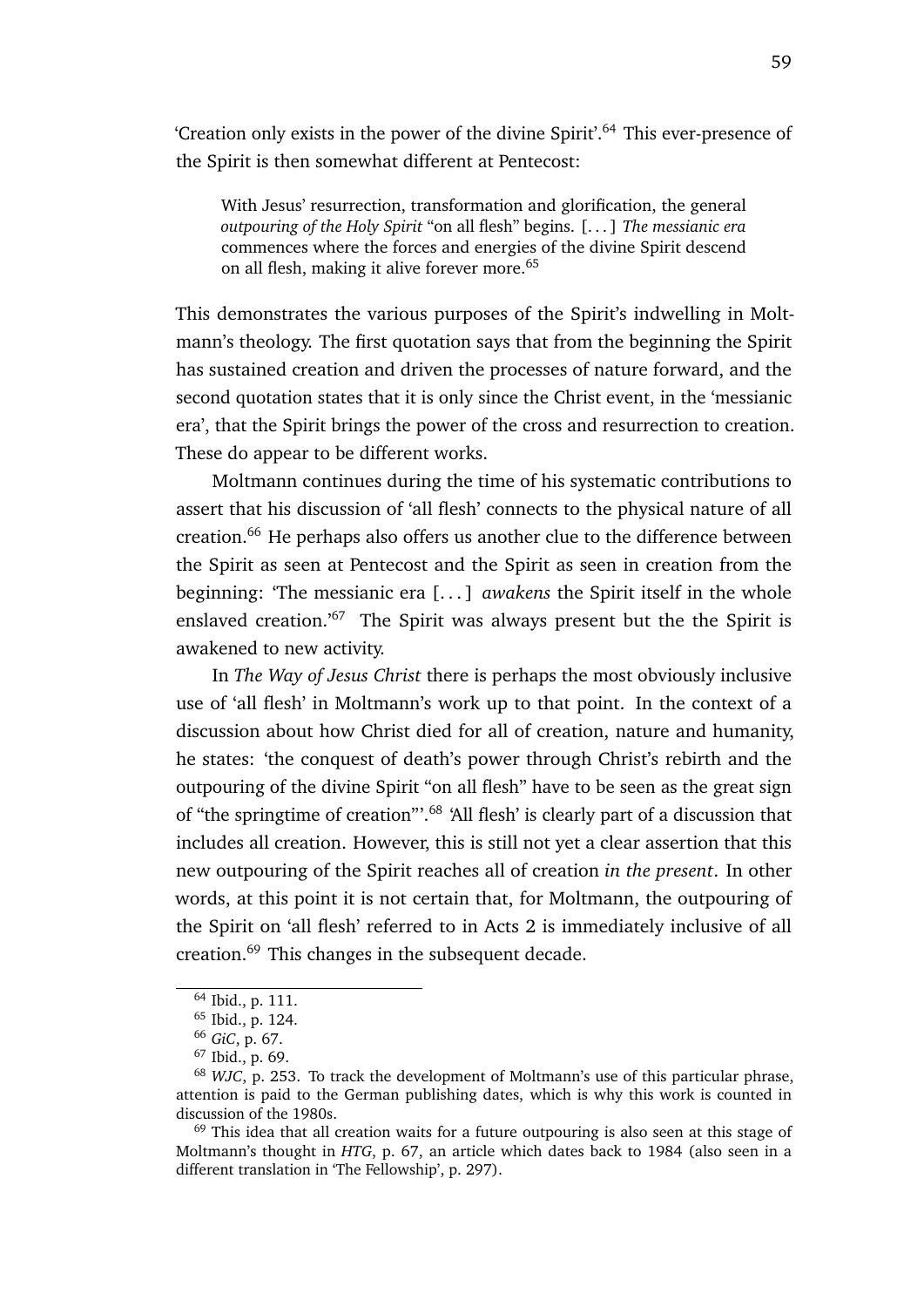# **1990 Onwards**

In *The Spirit of Life* Moltmann finally unambiguously states an inclusive position in regards to the scope of 'all flesh': 'According to the covenant with Noah (Gen. 9.8-11), the expression 'all flesh' extends beyond the human race to cover all the living.'<sup>70</sup> Here he discusses the prophecy of Joel 2.28, and while he had already stated that the 'all flesh' seen in the flood narrative (Genesis 6-9) included all the living, the Genesis account was not explicitly connected in his work to the Joel/Acts occurrence of the phrase until now.<sup>71</sup> He still maintains an expectation that this will happen in the future, but the context is the perspective of Jewish expectations derived from their Hebrew Scriptures. For this reason the futurist language is inevitable. The outpouring of the Spirit at Pentecost will allow Moltmann to develop that future expectation into a present fulfilment, as he does with the outpouring of the Spirit on humanity.<sup>72</sup>

This development does not happen immediately because Moltmann still occasionally uses the language of the future to refer to the outpouring of the Spirit onto non-human creation.<sup>73</sup> Yet he demonstrates that his intention is still to describe an outpouring of the Spirit that has begun but has further to go. *The Spirit of Life* contains a section which begins with reference to the 'eschatological hope' for the outpouring of the Spirit but clearly continues to say that the outpouring of the Spirit has been seen in movements of the nineteenth and twentieth centuries: an 'eschatological experience' as opposed to simply a hope.<sup>74</sup> Moltmann thus describes this present human experience of out-poured Spirit, which originates at Pentecost, as 'a foretaste of the coming glory, which will fill the whole world'.<sup>75</sup> Therefore, his current understanding appears to be that 'all flesh' refers to all of creation, but that the outpouring which occurred at Pentecost did not necessarily come to every part of creation at that time.

In *The Coming of God* Moltmann makes it apparent that he has not only linked the 'all flesh' of Genesis with that of Joel and Acts, but also believes it to

<sup>70</sup> *SpL*, p. 57 (cf. p. 87: '"All flesh" can mean "everyone" and also "everything living"').

<sup>71</sup> See *WJC*, p. 128.

<sup>72</sup> Elisabeth Moltmann-Wendel and Jürgen Moltmann, *God - His and Hers*, trans. by John Bowden (London: SCM, 1991), p. 15; 'A Pentecostal Theology of Life', *Journal of Pentecostal Theology*, 4:9 (1996), 3–15 (p. 3).

<sup>73</sup> Moltmann-Wendel et al., *God - His and Hers*, p. 39; *SpL*, pp. 212, 233-34 (cf. *EoG*, p. 77; 'Theology of Mystical', p. 518).

<sup>74</sup> *SpL*, pp. 239-41.

<sup>75</sup> 'Shekinah: The Home of the Homeless God', *Boston University Studies in Philosophy and Religion*, 17 (1996), 170–84 (p. 179).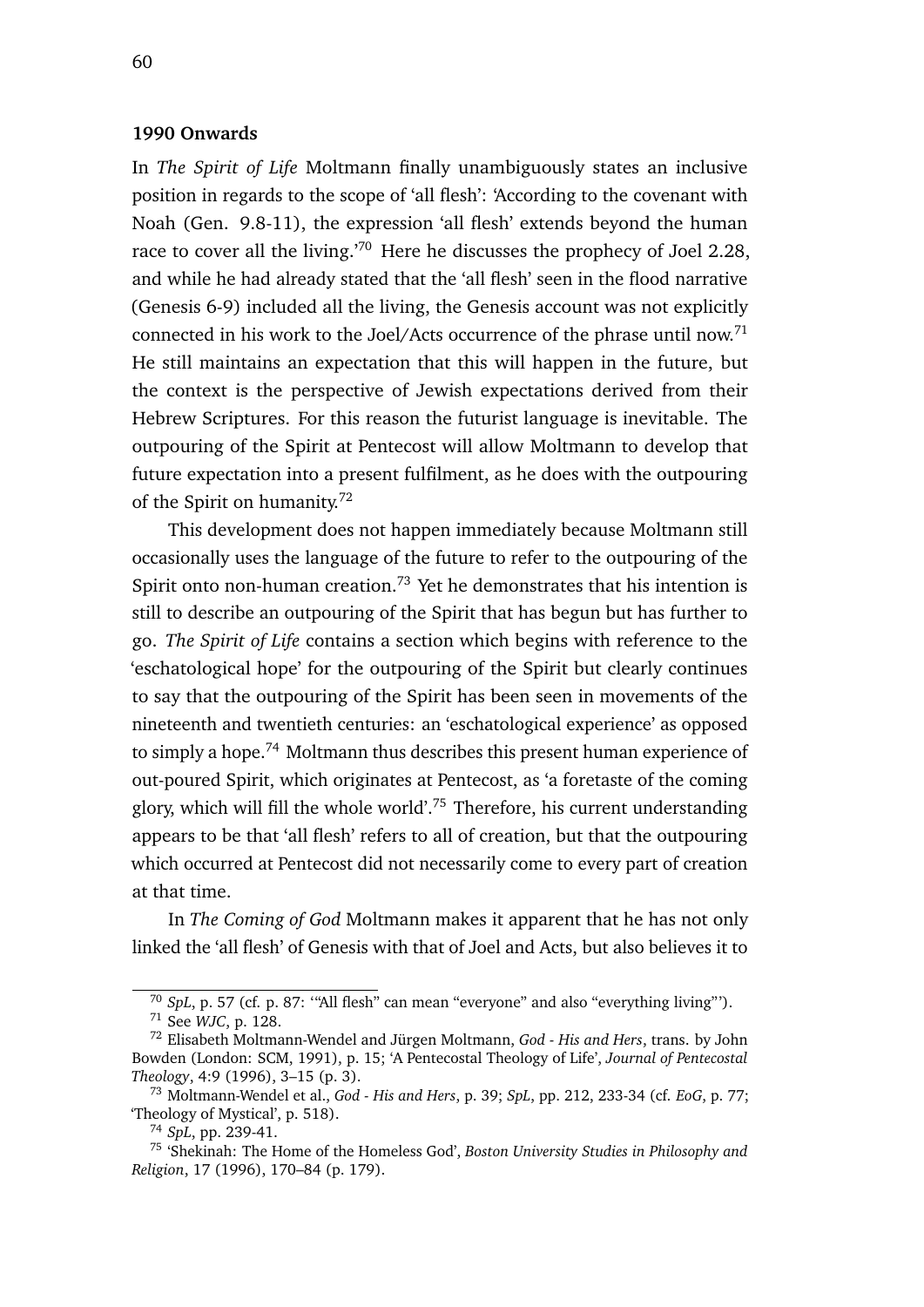have the same meaning across the Old Testament: 'the Old Testament formula "all flesh" or "no flesh" (Gen. 9.11; Ps.  $65.3$ ; 145.21; Joel 2.28 and frequently elsewhere) does not just mean human beings in their physical constitution; it means animals too – that is, "all the living"'.<sup>76</sup> And in *The Source of Life* he soon expands his definition of the phrase in Joel/Acts, based on Genesis 9.10-17, from just animals to encompass 'plants, trees and animals'.<sup>77</sup> There are also signs that an inclusive 'all flesh' is now a more influential part of Moltmann's theology in Chapter 7 of that work, which is an adaptation of the fourth chapter of *The Spirit of Life*. In the original version of the chapter, there is a paragraph concerned with the Spirit's presence in the world, in which the Spirit is 'poured out on all flesh', but despite the presence of some inclusive language there is little to take the discussion beyond humanity.<sup>78</sup> In the later work, however, he inserts the sentences which follow, in an otherwise little changed passage, after the reference to 'all flesh': 'This doesn't just mean people's souls. It means their bodies too. It doesn't mean just the 'flesh' of human beings: it means the 'flesh' of everything living.<sup>'79</sup> There is obviously some kind of concern to emphasise the inclusivity of 'all flesh' that exists in a way that it did not only six years earlier.<sup>80</sup>

Now, in the mid-1990s, the evidence grows, even if still not fully clear, that for Moltmann the outpouring of Pentecost was inclusive of all living things *from the beginning*. This is in contrast to his earlier emphasis on merely a partial outpouring at first which only included humanity. For him, there is no doubt that Pentecost was the fulfilment of the prophecy of Joel and that people have been 'endowed' with the Spirit. Now he immediately continues to note the Spirit's prior and continual presence in all creation, with a link to 'all flesh'. $81$  There is still scope to understand these two presences as

<sup>76</sup> *CoG*, p. 70 (cf. p. 131: 'the life of all the living – of "all flesh", as our Bible puts it'). See also: 'this living power of God will be poured out 'on all flesh', which in the language of the Old Testament means everything living' (*GSS*, p. 240 (1996)). It is possible to read this as an expression of the view that there is a solely human use of the phrase once in Genesis 6 (*CoG*, p. 228), but nowhere else does Moltmann refer to this difference in meaning and he discusses the same passage elsewhere without that stipulation (For example: *WJC*, p. 128; *IEB*, p. 36).

<sup>77</sup> *The Source of Life: The Holy Spirit and the Theology of Life*, trans. by Margaret Kohl (London: SCM, 1997), p. 12 (he also says it 'is of course human life first and foremost'. Cf. 'A Pentecostal', p. 5; 'The Holy Spirit and the Theology of Life: Seven Theses', in *Religion in a Secular City: Essays in Honor of Harvey Cox*, ed. by Arvind Sharma (Harrisburg, PA: Trinity Press International, 2001), pp. 116–20 (p. 120)).

<sup>78</sup> *SpL*, p. 84.

<sup>79</sup> *The Source*, p. 71. This definition does not seem to change from this point on (cf. *SW*, p. 183; *IEB*, p. 159).

<sup>80</sup> Based on the German publication dates.

<sup>81</sup> *The Source*, pp. 23-24. Interestingly, here the cosmic flavour to 'all flesh' is not based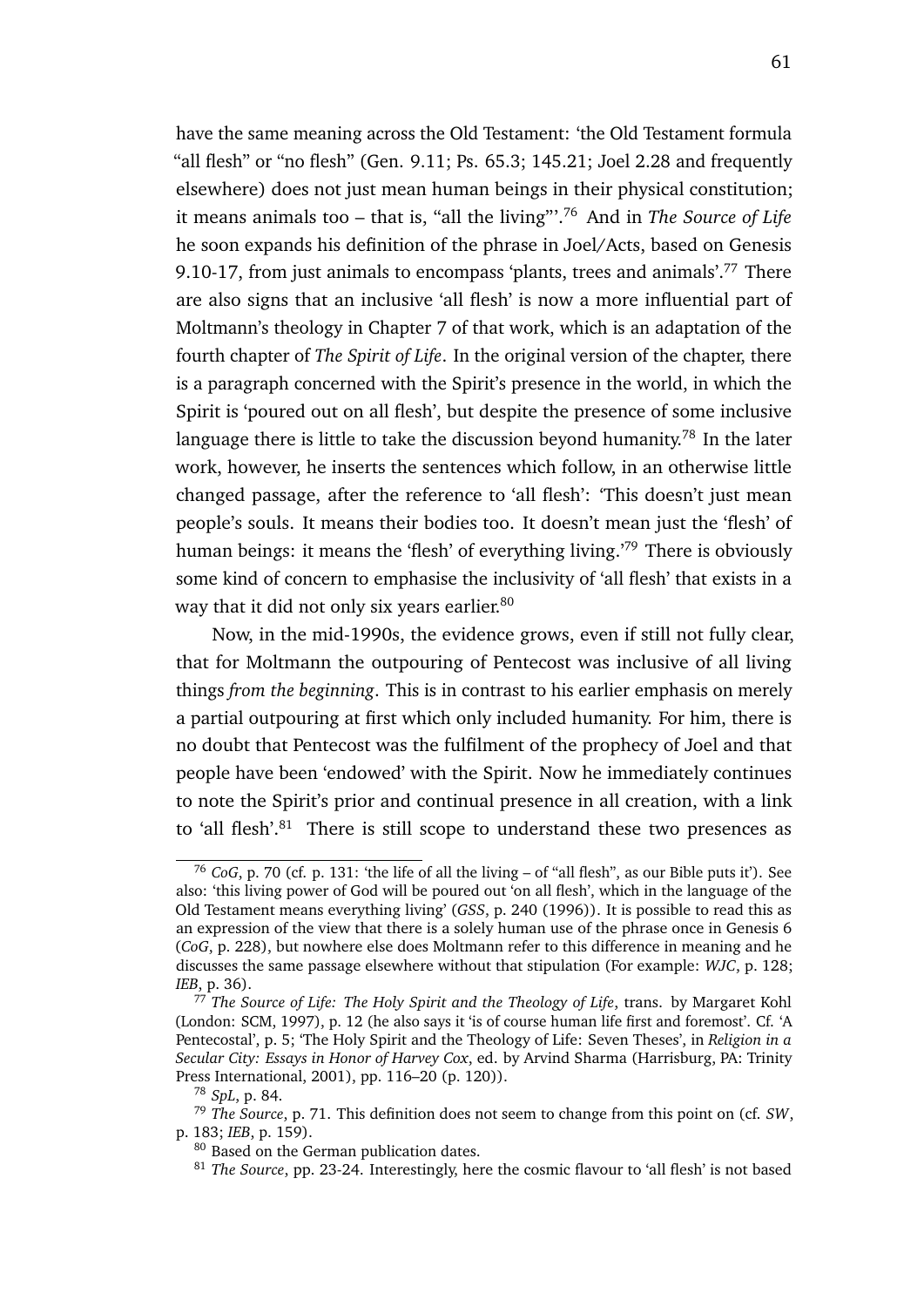different, as discussed above, yet they always draw closer together. Now Moltmann describes how, beginning with Easter, the Spirit comes to 'all flesh', which includes all the living and 'the final springtime of the whole creation begins'.<sup>82</sup> Or expressed otherwise: 'God's sending is biocentrically orientated, not anthropocentrically'.<sup>83</sup>

Moltmann seems to confirm the growth of this emphasis on an equal outpouring on human and non-human creation as the twentieth century draws to a close:

Fifty days after Easter we arrive [. . . ] at *Pentecost* [. . . ]. What previously 'rested' only on Christ and acted in him – God's life-giving, healing Spirit – now comes upon all living things; for 'all flesh' (the Hebrew is *kol' basar*) does not mean human life alone. The divine well of life opens, and the energies begin to flow on to all mortal life.<sup>84</sup>

This is what is meant by the 'springtime' of creation. Of course Moltmann still retains a sizeable distinction between the present outpouring of the Spirit on 'all flesh' and the complete eschatological indwelling of God in 'all flesh'. He does see Pentecost as the fulfilment of the promise in Joel 2 but it is not the complete fulfilment of the Spirit's presence, which will happen when God comes to dwell in creation at the eschaton.<sup>85</sup> However, the degree to which Moltmann views the Spirit of the new creation as already present has definitely changed; what was an emphasis on a future immanence with

This view seems now to remain constant: 'At Pentecost the life-giving Spirit of God "is poured out on all flesh"' ('The Presence of God's Future: The Risen Christ', *Anglican Theological Review*, 89:4 (2007), 577–88 (p. 584)). Here Moltmann has just explicitly linked 'all flesh' with all the living (cf. 'The Holy Spirit', p. 120; 'The Resurrection of Christ and the New Earth', *Communio viatorum*, 49:2 (2007), 141–49 (p. 143); *SRA*, pp. 60, 160, 167; *EthH*, p. 114).

on Joel/Acts but Psalm 104, and also after this quotation on Job 34.14, Wisdom 1.7, and Isaiah 34.16 (although Macchia, in his own translation of Moltmann's work, replaces this with Jeremiah 34.16 ('A Pentecostal', p. 14)).

<sup>82</sup> *The Source*, p. 71.

<sup>83</sup> *GSS*, p. 240 (1996).

<sup>84</sup> 'Jesus Christ, the Holy Spirit and the Future World', *Anvil: An Anglican Evangelical Journal for Theology and Mission*, 16:4 (1999), 247–53 (pp. 248-49). See also *EiT*, pp. 147, 288, 326; 'The Liberation of the Future and its Anticipations in History', in *God Will Be All In All: The Eschatology of Jürgen Moltmann*, ed. by Richard Bauckham (Edinburgh: T&T Clark, 1999), pp. 265–89 (p. 284); 'The Holy Spirit', p. 120.

<sup>85</sup> 'The World in God or God in the World?: Response to Richard Bauckham', in *God Will Be All In All: The Eschatology of Jürgen Moltmann*, ed. by Richard Bauckham (Edinburgh: T&T Clark, 1999), pp. 35–41 (p. 40); 'Hope and Reality: Contradiction and Correspondence: Response to Trevor Hart', in *God Will Be All In All: The Eschatology of Jürgen Moltmann*, ed. by Richard Bauckham (Edinburgh: T&T Clark, 1999), pp. 77–85 (p. 82); *SW*, p. 53 (this reference is from the re-translated Chapter 8 of *FC*, pp. 115-30, but this final section is an addition in reply to certain questions by Deane-Drummond. The same sense is perhaps reinforced by Moltmann's use of 'all flesh' in *SW*, p. 151).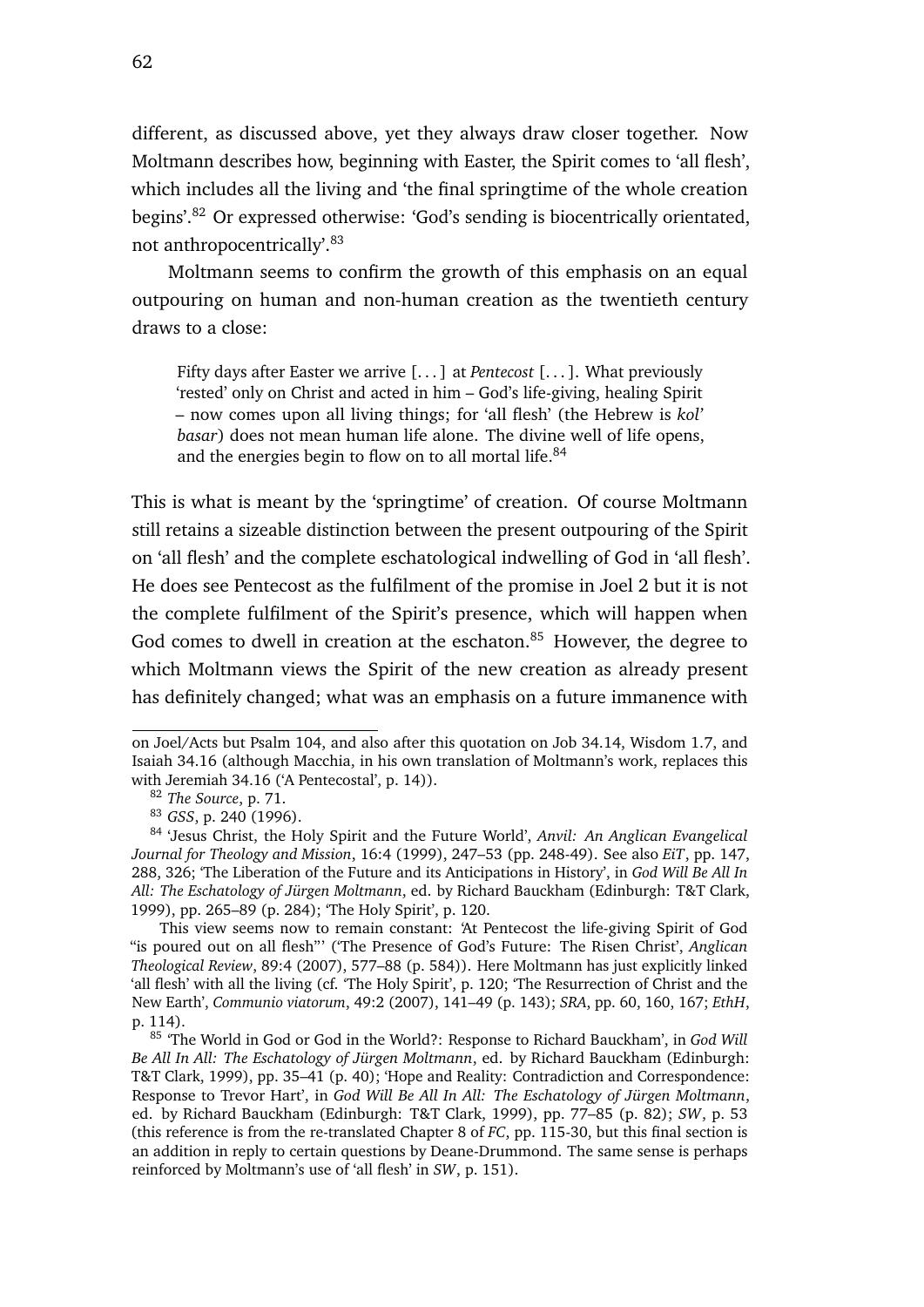only ambiguous reference to the present is now a clear affirmation of the immanence of the Spirit in the present as well as the future.

#### **Interpretation Problems?**

There is one particular criticism to explore: Moltmann's interpretation of the biblical texts, and in particular the way he interpreted 'all flesh' in Joel (*kol' basar*), and that passage's translation in Acts (*pasan sarka*), to mean 'all the living'. For example, theological dictionaries give *kol' basar* a variety of meanings, with 'all living flesh' as one possible meaning. This particular meaning is popular, for instance, for Genesis  $6$  and  $9<sup>86</sup>$  On the other hand, these and other reference works assign a human-only meaning to Joel 2.28 or Acts 2.31.<sup>87</sup> Likewise all biblical commentaries surveyed do not mention the more inclusive meaning either for *kol' basar* in the Joel passage, or for its equivalent in Acts 2.17. Even Duncan Reid, a theologian who is sympathetic to environmental concerns, does not go as far as to consider the Joel/Acts occurrence of the phrase 'all flesh' to include all the living. He appears content to follow the theological dictionary's advice.<sup>88</sup> Colin Gunton concludes that this particular use definitely refers exclusively to humanity, but for him this is an indication what 'God has in store for his whole creation'. So for Gunton, Joel/Acts does not give us warrant to go beyond an outpouring of the Spirit on humanity, and his basis for a future outpouring for creation is not from these passages either.<sup>89</sup>

The question this raises is 'Why?'. Why is it inappropriate to read the instances in Joel and Acts as inclusive of all the living? This is not a question of linguistics but of theological interpretation. It is possible that most article writers simply have not thought, or had need, to go beyond the immediate

<sup>86</sup> Eduard Schweizer, '*Sarx*', in *Theological Dictionary of the New Testament: Volume VII*, ed. by Gerhard Kittel and Gerhard Friedrich (Grand Rapids, MI: Wm. B. Eerdmans Publishing, 1971), pp. 98–151 (p. 106); Anthony C. Thiselton, 'Flesh', in *The New International Dictionary of New Testament Theology (revised edn): Volume 1: A-F*, ed. by Colin Brown (Carlisle: The Paternoster Press, 1986), pp. 671–81 (p. 672); William R. Domeris, 'Finish, Complete', in *New International Dictionary of Old Testament Theology and Exegesis: Volume 2*, ed. by Willem A. VanGemeren (Carlisle: Paternoster Press, 1996), pp. 657–58 (p. 657).

<sup>87</sup> Schweizer, '*Sarx*', p. 125; Thiselton, 'Flesh', p. 677; Alexander Sand, '*Sarx*', in *Exegetical Dictionary of the New Testament: Volume 3*, ed. by Horst Balz and Gerhard Schneider (Grand Rapids, MI: William B. Eerdmans Publishing, 1993), pp. 230–33 (p. 232); Gary V. Smith, 'Dream', in *New International Dictionary of Old Testament Theology and Exegesis: Volume 2*, ed. by Willem A. VanGemeren (Carlisle: Paternoster Press, 1996), pp. 153–55 (p. 154).

<sup>88</sup> Duncan Reid, 'Enfleshing the Human: An Earth-Revealing, Earth-Healing Christology', in *Earth Revealing, Earth Healing: Ecology and Christian Theology*, ed. by Denis Edwards (Collegeville, MN: The Liturgical Press, 2001), pp. 70–83 (p. 70, n. 5).

<sup>&</sup>lt;sup>89</sup> Colin E. Gunton, 'The Spirit Moved Over the Face of the Waters: The Holy Spirit and the Created Order', *International Journal of Systematic Theology*, 4:2 (2002), 190–204 (p. 204).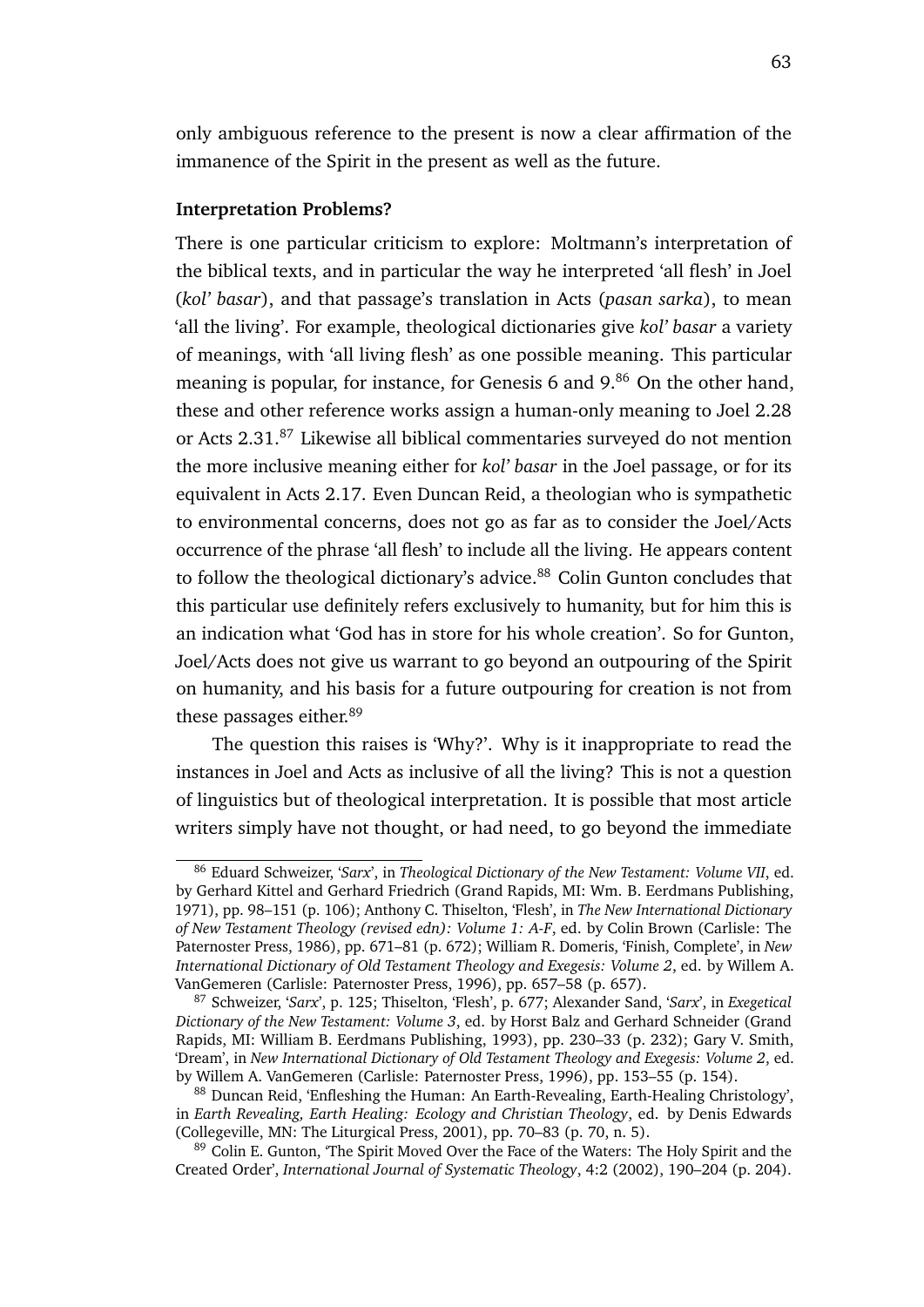context of Israel and humanity in these passages and so had no intention of setting an explicit boundary for its exposition. Yet still for some, as above, the more inclusive interpretation is definitely incorrect.

Beck attempts to give one reason for this action. He argues that Moltmann's broader interpretation of Joel/Acts is flawed, particularly the way he links Genesis 9 and Joel 2 to develop his understanding of all flesh. The main thrust of Beck's argument is that we cannot import the meaning of 'all flesh' from Genesis into the promise of Joel because they are concerned with different spheres of the activity of God. He describes a differentiation between eschatological and non-eschatological works of the Divine: 'The promise in Genesis 9:10 is not an eschatological one, for it does not reference a future time of salvation. In contrast, Joel's prophecy is eschatological, for it explicitly looks to the [eschatological] future'. Therefore, Beck claims, we are not permitted to transfer the scope of God's work in Genesis to the scope of the Spirit's presence in Joel, for as he does so Moltmann 'is mixing two categories of divine promise'.<sup>90</sup> Subsequently Beck also suggests that the context of the Joel passage shows it to be concerned not with all humanity, but even more exclusively than that: it is only addressed to the 'children of Zion'.<sup>91</sup>

For this reason Beck disagrees that Joel and Acts refer to the outpouring of the Spirit on all creation. He understands these to mean that 'the Spirit has been poured out on the church' alone. This does not mean that Beck wishes to undermine a theology of the Spirit in creation: 'Moltmann is right that the Spirit gives life to all creatures'. It is simply that, for Beck, the presence of the Spirit in creation is not this particular outpouring of the eschatological promise. Therefore, this presence is not eschatological.<sup>92</sup> Indeed, Beck presents three different instances of the 'level' of the Spirit's presence: the act of creation, the salvation of the human, and the consummation of creation. For him, the Spirit is in all things from the beginning of creation, but this is not an eschatological presence. In salvation we see the 'first installment' of the eschatological work of the Spirit which is 'universal to all believers, but is not universal to all human beings' (and by implication not to creation either). The final act of consummation is when the full indwelling of the Spirit is in all things, the culmination of the eschatological work of the Spirit.<sup>93</sup> For

<sup>90</sup> Beck, *The Holy Spirit*, p. 152.

<sup>&</sup>lt;sup>91</sup> Ibid., p. 153 (cf. Robert B. Chisholm, '*Bāśār*', in *New International Dictionary of Old Testament Theology and Exegesis: Volume 1*, ed. by Willem A. VanGemeren (Carlisle: Paternoster Press, 1996), pp. 777–79 (p. 778)).

<sup>92</sup> Beck, *The Holy Spirit*, p. 153.

<sup>93</sup> Ibid., p. 239.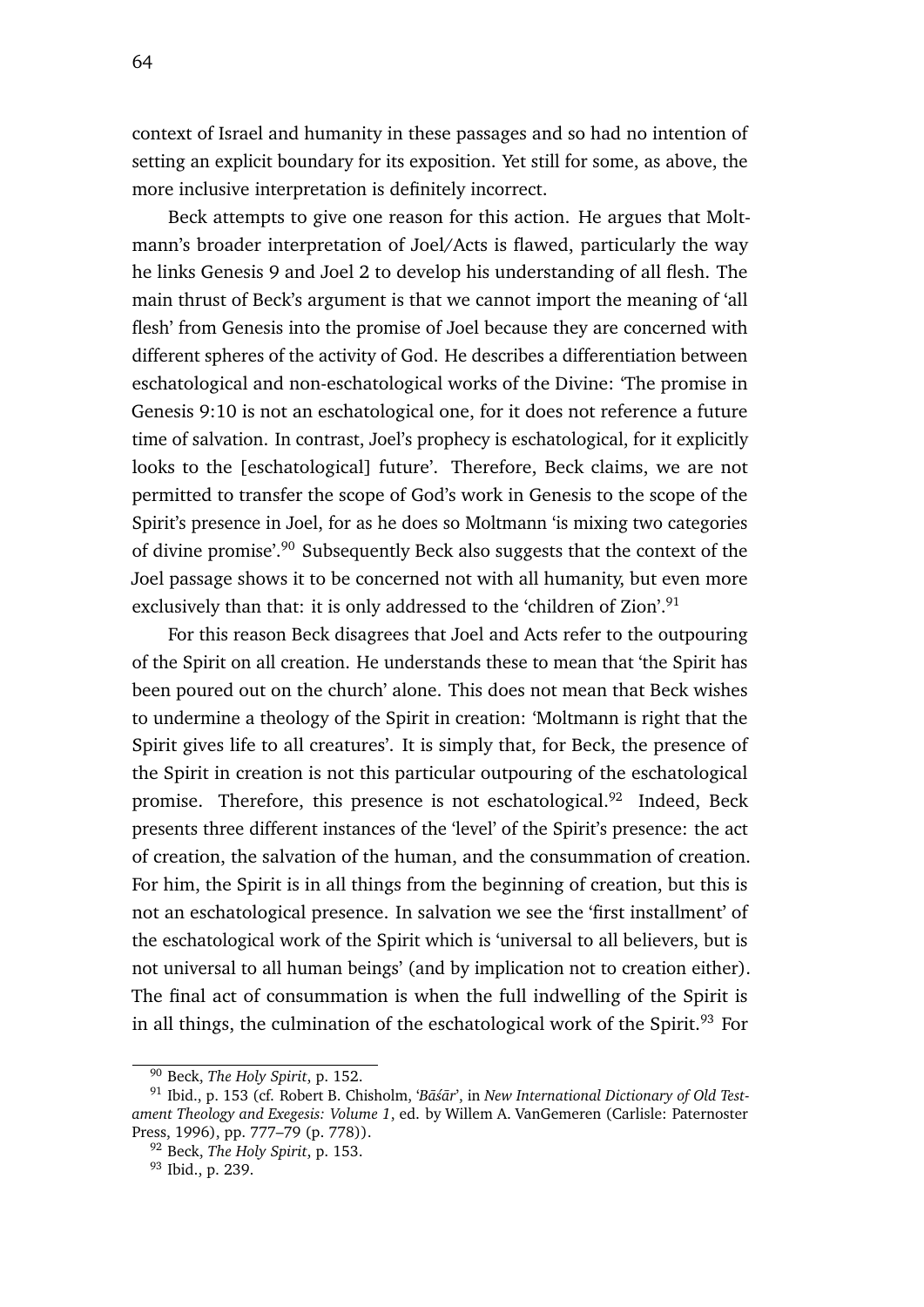Beck the outpouring of the Spirit speaks of the 'first fruits of eschatological resurrection-life', which he is happy to recognise in the Church. And so in the present day he judges only the Spirit's work in the Church to be eschatological. In his opinion, to speak of the fruit of the Spirit's eschatological work in wider humanity or all creation is an assumption which has 'no evidence'.<sup>94</sup>

The position which Beck asserts is that the Spirit is present in creation in ways both eschatological and not. However, that eschatological presence lies only in the Church. It is for this reason that Beck can conclude that: 'the Pauline idea of the indwelling of the Spirit is an eschatological idea, whereas Moltmann's reasoning from the omnipresence of the Spirit in all of creation is not'. $95$  Beck sees the historical omnipresence of the Spirit as non-eschatological, therefore Moltmann's approach, for Beck, is non-eschatological.

However, elsewhere Beck sets out a view of the Spirit's work which seems eschatological in its entirety:

An eschatological pneumatology is one in which every work of the Spirit is considered within its proper context. [. . . ] [E]very work of the Spirit takes its place within the overall flow of pneumatic activity, which, in turn, is set within the grand narrative of eschatology.<sup>96</sup>

This statement is one which appears reasonable, and one with which Moltmann would concur. It also corresponds to Beck's own support for inaugurated eschatology, that the eschatological future is present and active in history, not separated from the present as in a futurist eschatology. $97$ 

At this point there are further questions for Beck's approach. Given the above view of a wider context to the Spirit's work, and Beck's preference for inaugurated eschatology, it does not seem coherent to claim that the Spirit's present work in creation and those outside the Church is not eschatological. As there is only one Spirit, the Spirit which creation experiences as life-giving must surely be that same eschatological Spirit. Whatever work the Spirit is involved in, it is part of the sweep of salvation history which points to the eschatological redemption of creation. Beck might counter that the work of Spirit in the Church has a level of continuity with the eschaton which the Spirit's work in the rest of creation does not, but such a claim, if it was made, would be difficult to substantiate.

<sup>94</sup> Ibid., pp. 153, 241.

<sup>95</sup> Ibid., p. 249.

<sup>96</sup> Ibid., p. 236.

<sup>97</sup> Ibid., pp. 18-22.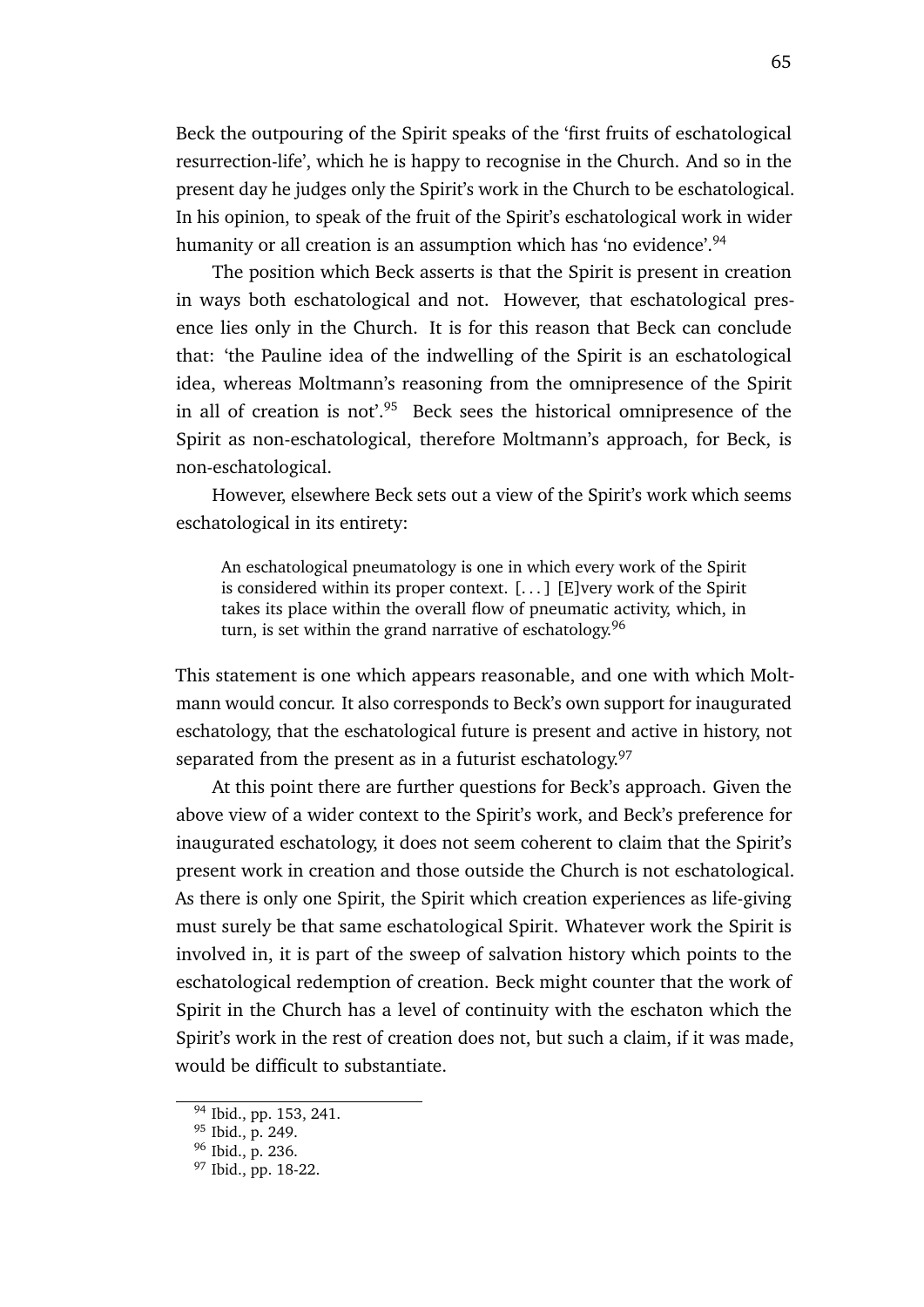Beck, in effect, follows the pattern of inaugurated eschatology only in regards to the Spirit *and the Church*: in the present there already continuity with the future goal. In contrast, with regards to the Spirit *and creation* the pattern he follows is a futurist eschatology, which he earlier described and rejected as faulty because it means that 'the kingdom is strictly a future and apocalyptic reality'.<sup>98</sup> From Beck's descriptions it would seem that for him too the kingdom of the Spirit in relation to creation and humanity outside the Church is not yet a reality. It must wait for the future. This does not seem a particularly unified approach to the work of the Spirit. He does lean towards the integration of these views when, despite holding the view that salvation is the first instalment, he admits that: 'It could be said that the Spirit's presence that permeates all of creation is the first installment of the Spirit's presence that will completely saturate all of creation.<sup>'99</sup> Even with that acknowledgement Beck still declines to see it as a first-fruit of the Spirit's eschatological indwelling as he is content to do with the Spirit's presence in believers.

Returning to consider the outpouring of the Spirit on 'all flesh' of Joel and Acts, there is a question whether Beck's argument gives a firm basis for the passages to refer exclusively to the people of God. For him, as for Moltmann, all of creation is reliant on the work of the Spirit, and that work is all in the context of the Spirit's eschatological work. To claim then that the Spirit's work in one area or another is not eschatological is to contradict these other statements. If eschatology is best understood as inaugurated, present and not yet, it seems counterproductive to undermine this and deny the 'present' aspect in wider creation. In other words, it doesn't make sense to deny the presence of the eschaton in creation, and affirm creation's eschatological orientation. Equally, for Beck to say that there is no evidence for the eschatological work of the Spirit in creation or the community of humanity outside the Church is an overly sweeping claim that is extremely difficult to defend.<sup>100</sup>

It seems that Beck's assertion that the instances of 'all flesh' in Genesis 9 and Joel 2 should not be linked because of their different eschatological character is not coherent with his claim that all the Spirit's work 'is set within the grand narrative of eschatology'.<sup>101</sup> If the promise of Joel 2, and its fulfilment in Acts 2, is particularly eschatological then there is little problem in its inclusion of the Spirit's work in all creation. There is support here

<sup>98</sup> Ibid., p. 17.

<sup>99</sup> Ibid., p. 240.

<sup>100</sup> Ibid., p. 153.

<sup>101</sup> Ibid., p. 236.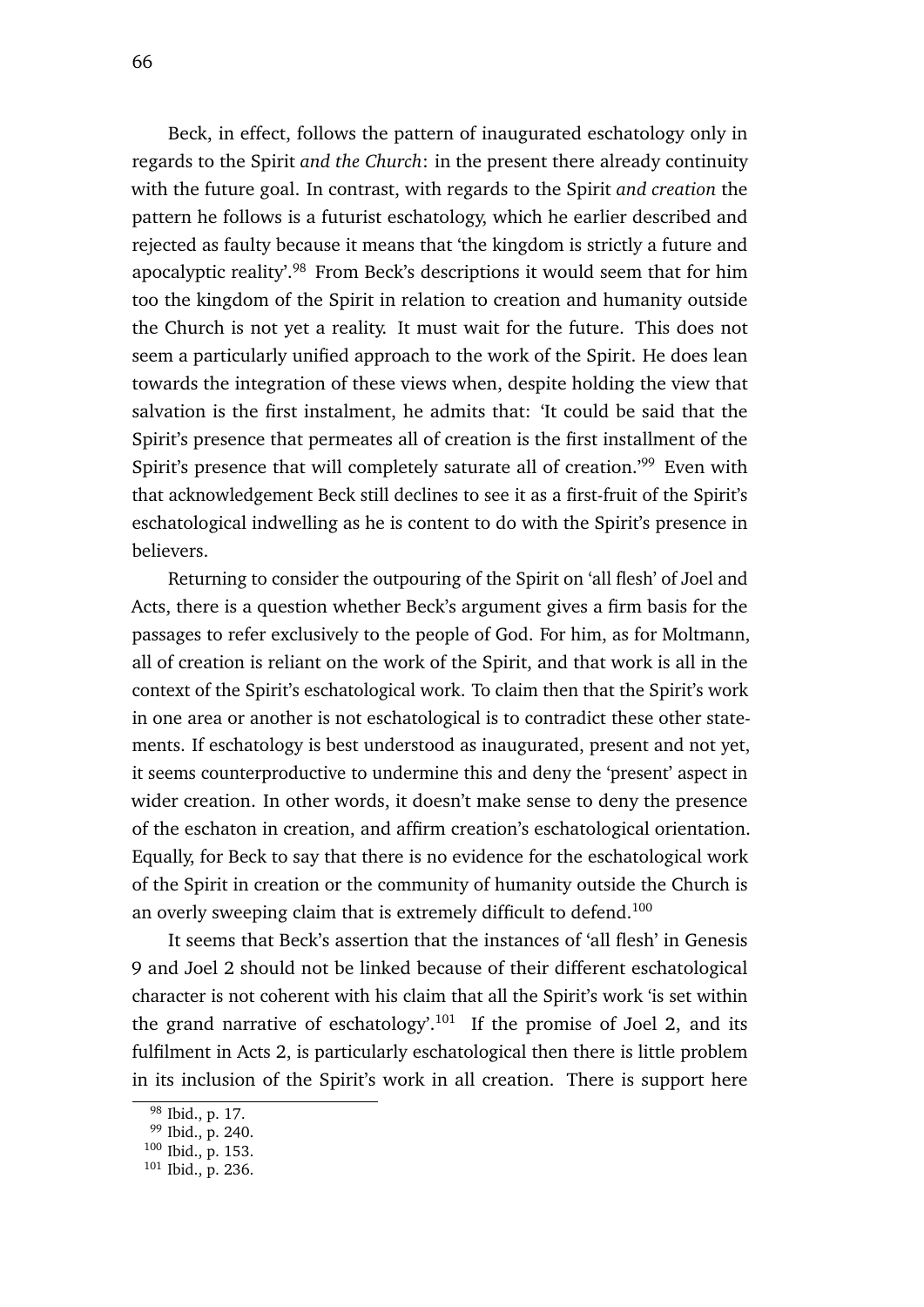from Peter Althouse, who states that 'a canonical approach would suggest Moltmann's reading is a valid interpretation of the work of the Spirit in creation'.<sup>102</sup> Althouse does not go any further to explain, but perhaps the work here offers a framework to support his defence.

In addition to this evaluation of Moltmann's use of 'all flesh', this thesis moves now to look at the other theological reasons that he has to locate the Spirit's presence throughout creation. The work below, and the above work on his early pneumatology, will demonstrate that his claim is not dependent on one discussion of biblical interpretation.

# **4.3 CONTINUOUS LOVE: THE SPIRIT**

The focus now turns to Moltmann's overall view of the Spirit's ongoing involvement in creation. The Spirit is at work in a variety of ways, and Moltmann is not overly restrictive when it comes to the Spirit's activity in creation. His approach here lends its own strength to the architecture which grows in his theology. The Spirit's work begins with the Spirit's presence in creation. Moltmann has a 'holistic' pneumatology which is partly in response to his fear that Christians have mostly restricted the work of the Spirit to the work of the Church. 'The Holy Spirit is not tied to the church', he states, and so he seeks to find the Spirit's connections to all parts of life, a '*Universal Affirmation*'.<sup>103</sup>

# **The Spirit's Presence**

From this point this discussion shifts to Moltmann's pneumatology as a whole and pays less attention to the development of different themes over time. This is largely because as Moltmann moves into the 1980s his pneumatology and theology of creation take a high profile position that they never lose, although they have continued to develop up to the present day. Much of this growth is seen in *God in Creation*, but by no means exclusively so. As one might expect, *The Spirit of Life* is an equally important text for this topic. Also, the material discussed above from his earlier work to link the Spirit and creation, which will not be repeated, underpins this work.

<sup>102</sup> Peter Althouse, 'Review: Beck, T. D., The Holy Spirit and the Renewal of All Things', *PNEUMA: The Journal of the Society for Pentecostal Studies*, 30:2 (2008), 318–19 (p. 318).

<sup>103</sup> *SpL*, p. 230, the latter quote is from the subtitle of the book.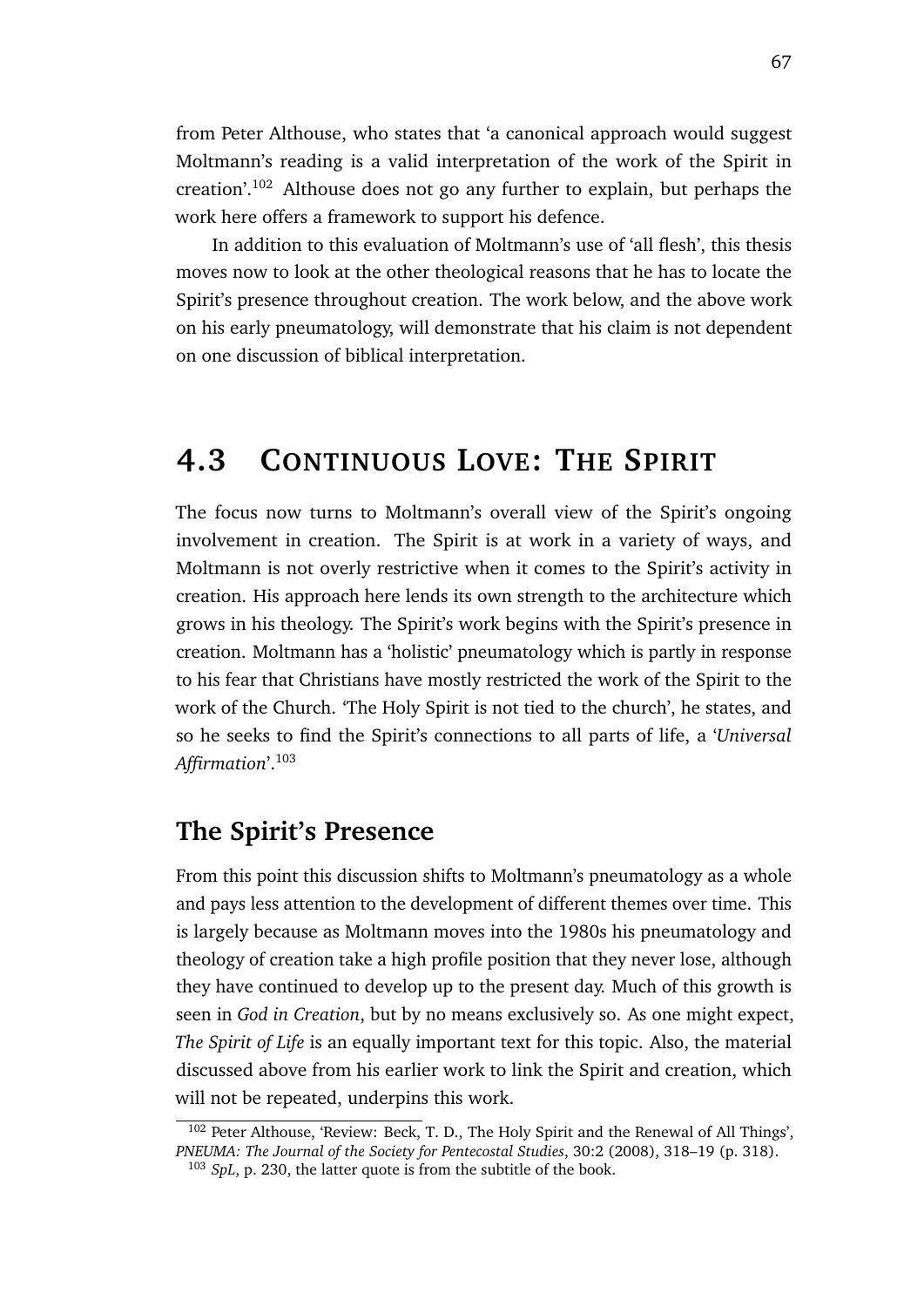# **The Spirit in** *All* **Creation**

The first point of interest is Moltmann's statement that God's relationship with nature is intimate, not distant. He recognises that the Holy Spirit is widely understood in Christian tradition to be present in the beings and lives of people, but 'in considering the fellowship of the Holy Spirit we must not confine our attention to human persons and communities. We must also keep in mind the communities found in nature'.<sup>104</sup> In that same vein Moltmann includes the idea that a 'holistic' pneumatology also includes human *bodies*; it encompasses 'their total being'.<sup>105</sup> The Spirit is 'more than simply the finding of faith in the heart through the proclaimed word' and 'goes deeper than the conscious level in us'.<sup>106</sup> This is part of the 'rediscovery of the body' that comes with a renewed understanding of creation.<sup>107</sup>

Moltmann thinks it is important to recognise that the act of creation was more than 'a work and God's self-differentiation from that work. [...] God the Creator also puts his whole soul into each of those he has created', and by 'whole soul' (a comparison with an artist who puts their whole soul into a painting) he means the Holy Spirit.<sup>108</sup> Therefore, for Moltmann, the indwelling of the Holy Spirit is universal: 'God's Spirit fills the world'.<sup>109</sup> That which he had previously spoken about in less direct ways he now brings to the fore of his discussion.

In the second of his systematic contributions he speaks boldly of the  $'$ indwelling divine Spirit of creation'.<sup>110</sup> He speaks of  $'$ perceiving God in all things'.<sup>111</sup> He considers the Spirit's presence and states that there is a need to embrace 'the wholeness of the community of creation, [. . . ] human beings, the earth, and all other created beings and things'.<sup>112</sup> All of this results from Moltmann's search for recognition of 'the cosmic breadth of God's Spirit'. For him this is the starting point for many of the approaches that can be seen to connect the theological architecture to an ecological reformation. It is the sign of God's present love and activity in creation. $113$ 

Importantly, for Moltmann, there is still a fuller presence of God in

<sup>113</sup> *SpL*, p. 10.

 $104$  Ibid., p. 225.

<sup>105</sup> Ibid., p. 37.

<sup>106</sup> Ibid., pp. 2-3.

<sup>107</sup> Ibid., pp. 9-10.

<sup>108</sup> *SW*, p. 169 (cf. *GiC*, p. 14).

<sup>109</sup> *GSS*, p. 22, citing *Wisdom* 1.7.

<sup>110</sup> *GiC*, p. xii (cf. pp. 99, 206).

<sup>111</sup> *SpL*, p. 35 (cf. 'Shekinah', p. 174; *GSS*, p. 102; *SW*, p. 169).

<sup>112</sup> *SpL*, p. 37 (cf. *GSS*, p. 22; *EiT*, pp. 146-47, 288, 326 (where Moltmann himself refers to: *The Source*, pp. 22-25)).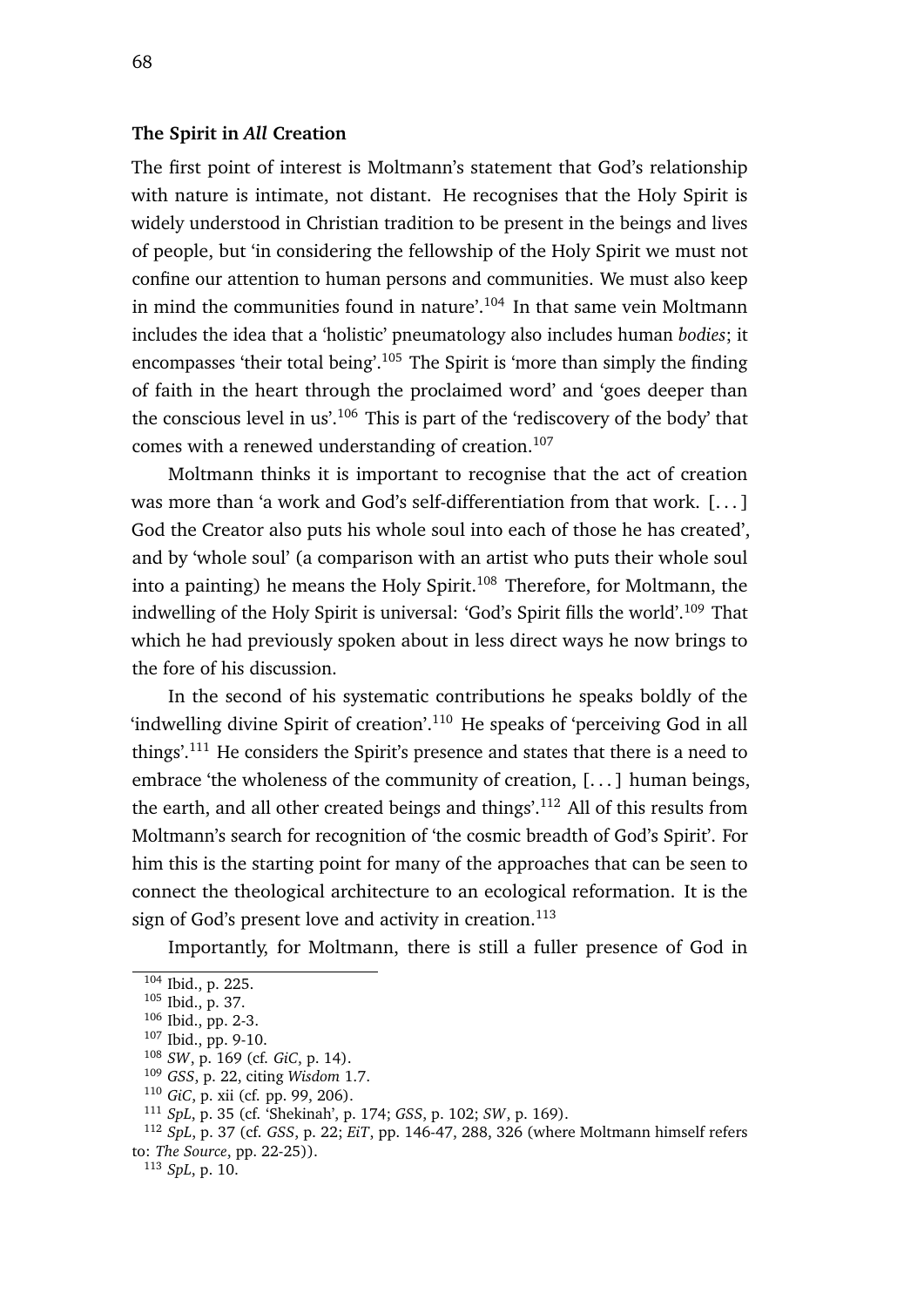creation to come at the eschaton. The current indwelling of the Spirit is universal but not complete in the way that it will be in the new creation.<sup>114</sup>

### **A Developing Emphasis**

Moltmann's more mature theology of the Holy Spirit's presence has evoked many responses. One of these is not so much a criticism as a claim that there is a significant contradiction between his later and earlier work. Chester contrasts a later quotation, 'experiences of the Holy Spirit . . . are of unfathomable depth, because in them God himself is present *in us*, [. . . ] *a transcendent* depth', with an earlier quotation, 'God is not "beyond us" or "in us"<sup>'</sup>.<sup>115</sup> Ryan Neal makes a similar observation with different material:

Earlier he asserted: God is not 'in us or over us but always only before us, who encounters us in his promises for the future'.  $[\dots]$  As pneumatology became more important, however, Moltmann changed his mind: 'God acts *in* and *through* the activity of his creatures; God acts *with* and *out of* the activity of his creatures'.<sup>116</sup>

In Chester's earlier quotation, Moltmann's aim in that piece is to contrast eschatological theology with what he terms the failed projects of transcendence theology and immanence theology, which have claimed opposing conceptions of God's presence.<sup>117</sup> Moltmann's point is not to categorise the Divine primarily in spatial ways, either as an absolute-out-there or fully-in-humanity. Rather he speaks of the coming God who, while 'already present' as the divine future affects the present, is at the same time not fully present 'in the way of his unmediated and immediate eternal presence'.<sup>118</sup> Strict categories are not suitable for God's relationship with creation in the present. Rather, it has begun but is still yet to come. The wider context of the early quote made by Chester implies that Moltmann does not say that God is either spatially not in us or beyond us. Instead he asserts firstly that 'in us' and 'beyond us' are each an overly exclusive definition of the divine presence, and secondly that the question should primarily concern temporality, not space.

In the light of this, the passage which Neal quoted from *Theology of Hope* appears to describe the same issues. Therefore, to place these old quotes next to Moltmann's later discussion of the Spirit's immanence in creation is

<sup>114</sup> Chapter 6 of this work, p. 137, investigates Moltmann's eschatology.

<sup>115</sup> Chester, *Mission*, p. 25. Citing *SpL*, p. 155 (emphasis added by Chester) and 'Theology as Eschatology', in *The Future of Hope: Theology as Eschatology*, ed. by Frederick Herzog (New York: Herder and Herder, 1970), pp. 1–50 (p. 10), respectively.

<sup>116</sup> Neal, *Theology As Hope*, p. 180, citing *ToH*, p. 16 and *GiC*, p. 211, respectively.

<sup>117</sup> 'Theology as Eschatology', pp. 1-9.

<sup>118</sup> Ibid., pp. 9-11.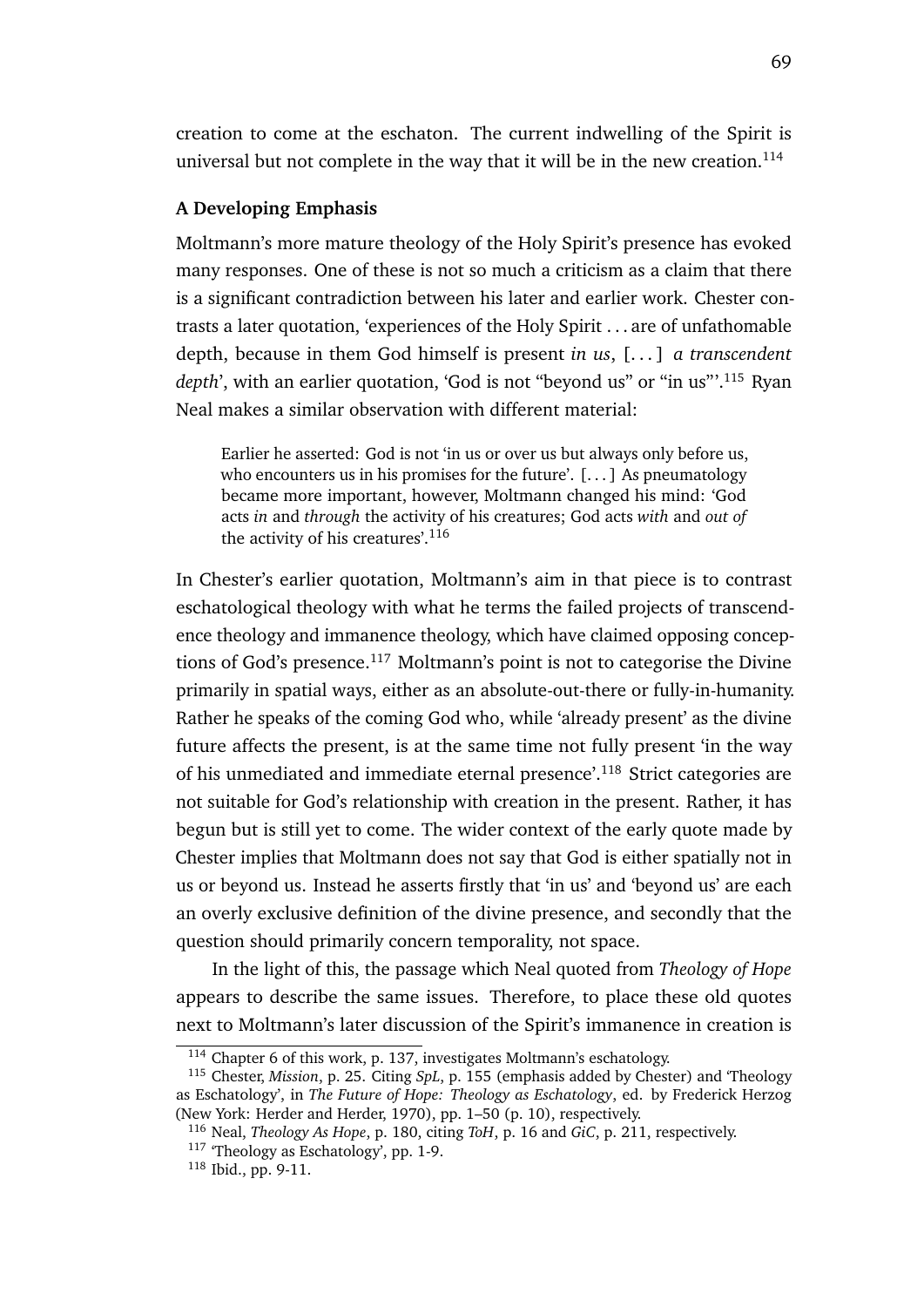possibly to confuse and mislead. Similar words are used, but the context and points made are very different. The contrast is not between two different understandings of God's immanence by Moltmann. Rather the contrast is between his earlier work where he acknowledges that God is present but gives less thought to the 'now' while concentrating more on the future, and his later work where he discusses at length the present presence of God. So while it may be disconcerting to read in Moltmann's early work that 'God is not the ground of this world', it is important to hold in mind that he seeks to combat exclusive positions during his attempts to cultivate a distinctly eschatological approach.<sup>119</sup> And as much as his words mean he might be misunderstood, there is not so much a contradiction with later work as a development of emphasis.

# **Further Criticisms of the Spirit's Universal Presence**

Further reactions are critical of this newly developed description of the Spirit's immanence.

### *A Spatial God?*

Moltmann's earlier emphasis on the eschatological nature of God over spatial language for God weakened his language of the divine presence in creation. This makes the reaction to Moltmann's move to speak more of the immediate presence of God, albeit still not to the extent of its eschatological fullness, particularly interesting. Deane-Drummond wonders whether his emphasis on creation as God's home, and the divine indwelling of creation, leads him to 'think of God in *spatial* categories'.<sup>120</sup> Colin Gunton states that 'Moltmann's attribution of space and time to God is in danger of turning them [rather than God] into absolutes'.<sup>121</sup> So Roland Sokolowski observes that: 'Moltmann' emphasises God's immanence only to stand accused of imprisoning God in time, space and history.<sup>'122</sup>

Douglas Farrow echoes this concern and responds to Moltmann's thoughts on the immanence of the Spirit in all creation with a request for balance: 'the Spirit is present to and for this world, whether creatively or redemptively,

<sup>119</sup> Ibid., p. 10.

<sup>120</sup> Deane-Drummond, *Ecology*, p. 123.

<sup>&</sup>lt;sup>121</sup> Cited in Roland Sokolowski, 'A Theological Response to Ecological Crisis: Assessing the Ecotheology of Jürgen Moltmann' (unpublished master's thesis, Spurgeon's College, 2010), p. 36, square brackets added by Sokolowski.

<sup>122</sup> Ibid., p. 36, referring to Gunton's and Alan Torrance's comments in *The Doctrine of Creation: Essays in Dogmatics, History and Philosophy*, ed. by Colin E. Gunton, 2nd edn (London: T&T Clark, 2004), pp. 10, 90, 92, 98-99.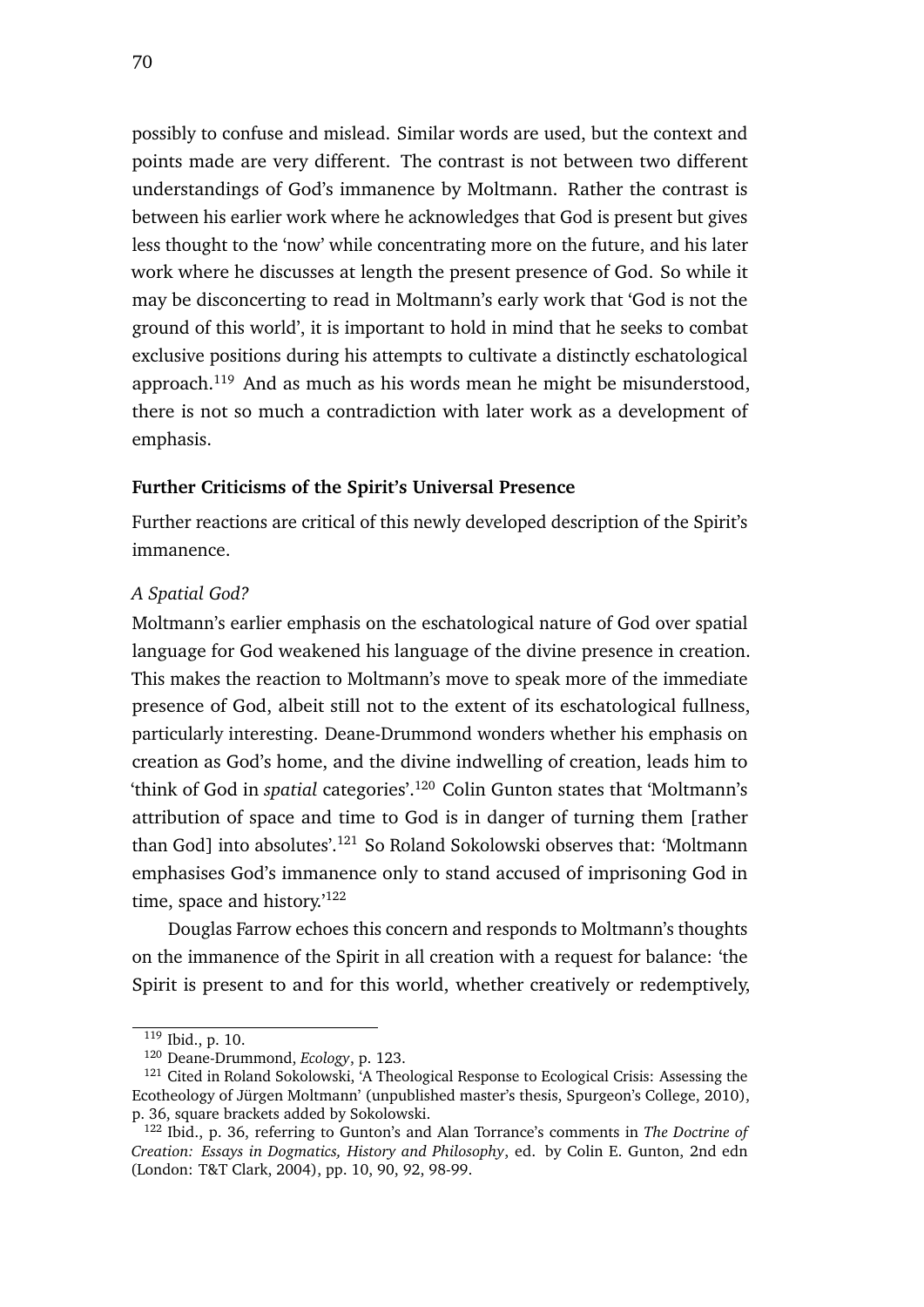as an absolutely *free* presence, a presence which is neither spatio-temporally obligated,  $[\dots]$  nor  $[\dots]$  alien to or inexpressible in space and time'.<sup>123</sup> The accusation was that Moltmann *denies* God's presence in the space of creation. It is now that he *imprisons* God in that space. A related reminder comes from John McIntyre, although not in any direct comment on Moltmann's work: 'As Jesus could be regarded in purely human terms, and his presence among humankind misunderstood, so could the presence of the Spirit be interpreted purely naturalistically.'<sup>124</sup>

Moltmann's retention of God's transcendence in panentheism, as discussed below, also contributes significantly to leading him away from a theology that spatially restricts the Trinity, or restricts the Spirit's presence, exclusively to the natural world.

#### *Pantheism?*

The critiques above express a concern that Moltmann not tie God to creation's governing boundaries. Similarly, his work leads some to wonder whether he has brought God and creation so closely together as to lean towards pantheism. David McIlroy states that when Moltmann speaks of the Spirit's indwelling he 'draws such a close connection between creation and the new creation that he confuses the gift and the giver', although there is nothing in his reference that warrants such a conclusion.<sup>125</sup> Deane-Drummond notes that William Barr has 'accused Moltmann of inconsistency in his thinking' in that he holds a distinction between God and creation while he also says that this 'is embraced and comprehended by the greater truth. . . the truth that God is all in all'. $126$ 

While Moltmann has been accused of pantheism, he has defined his own view as pan*en*theism. Deane-Drummond is aware of this and upholds his chosen position: 'lest we fall into the trap of pantheism we need to insist that "God does not manifest himself to an equal degree in everything."'<sup>127</sup> She also highlights that '[a]s long as we find a distinction between the endlessness of space and the infinity of God there is no danger of pantheism'.<sup>128</sup> Moltmann achieves this in at least two ways. One is that God made creation apart from the divine self, and entered into it in order to dwell in it. Thus it was not

<sup>123</sup> Farrow, 'In The End', p. 439.

<sup>124</sup> John McIntyre, *The Shape of Pneumatology: Studies in the Doctrine of the Holy Spirit* (Edinburgh: T&T Clark, 1997), p. 203.

<sup>125</sup> McIlroy, *A Trinitarian*, p. 31, referring to *SpL*, p. 47.

<sup>126</sup> Deane-Drummond, *Ecology*, p. 103, citing *GiC*, p. 89.

<sup>127</sup> Deane-Drummond, *Ecology*, p. 120, citing *GiC*, p. 103.

<sup>128</sup> Deane-Drummond, *Ecology*, p. 105.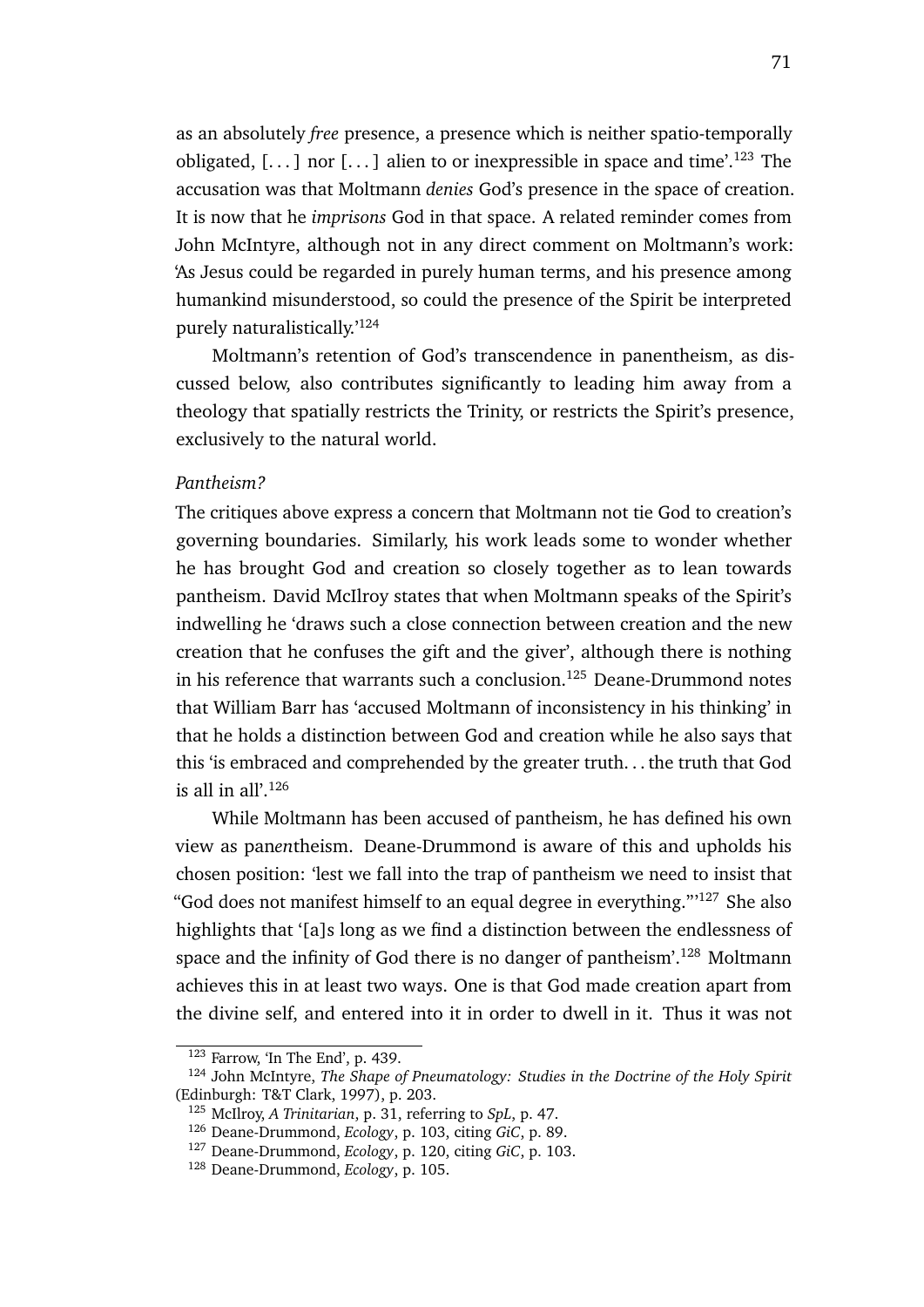'begotten' and 'therefore is not divine'.<sup>129</sup> The other is that Moltmann still retains a sense of transcendence that balances with God's immanence.<sup>130</sup> So he qualifies his views: the Holy Spirit is present in the world 'without being absorbed into it'.<sup>131</sup>

Richard Bauckham reveals an interesting development in Moltmann's work which may be another potential reason behind the accusation of pantheism came about. It concerns uses of the word 'pantheism' by Moltmann in *Experiences of God*, pp. 77-79, which in a later publication is changed to, or supplemented by, the word 'pan*en*theism'.<sup>132</sup> It may be that the earlier book might indicate a more favourable attitude to pantheism than Moltmann would wish to convey. Whether the alterations are due to a change in his thought or a realisation of the most appropriate term is unclear. What seems probable is that in the earlier work he merely engaged in dialogue with ideas from pantheism, for he later says that there are 'elements of truth' in pantheism.<sup>133</sup> Subsequently, as time progressed, pan*en*theism became a stronger theme in his work, and he also wished to distance himself from charges of pantheism. He therefore edited his material to reflect this development. This does not change the fact that from his earliest writings Moltmann has said that pantheism does not match what he thinks Christian theology should be.<sup>134</sup> As the next chapter looks at the reciprocal nature of God's relationship with creation problems will arise around his use of pan*en*theism as well, but that is best delayed until after a consideration of his thought relating to both the outward and inward directions of God's relationship with creation.

# **The Spirit's Activity**

An additional topic in Moltmann's work alongside the Spirit's *presence* in all creation is what exactly the Spirit *does* in creation. As his theology of the Spirit's presence has developed it has become much more dynamic than it was in his earlier work, now showing many strands of activity. This explosion of ideas fits with his statement that 'all divine activity is pneumatic in its effic-

<sup>129</sup> Bouma-Prediger, *The Greening*, p. 133, citing *TKG*, p. 113.

<sup>130</sup> *GiC*, pp. 14-15, 98.

<sup>131</sup> *SW*, p. 53.

<sup>132</sup> Bauckham, *The Theology*, pp. 244-45, referring to *EoG*, pp. 77-79, and *SpL*, pp. 211-13. This occurs in both English and German editions (see *Freiheit und Gelassenheit: Meister Eckhart heute* (München: Chr. Kaiser, 1980), pp. 143-45; *Der Geist des Lebens: eine ganzheitliche Pneumatologie* (München: Chr. Kaiser, 1991), pp. 225-27).

<sup>133</sup> *GiC*, p. 98.

<sup>134</sup> *ToH*, pp. 137, 178; *CrG*, pp. 215, 243, 274, 287; *CPS*, p. 305.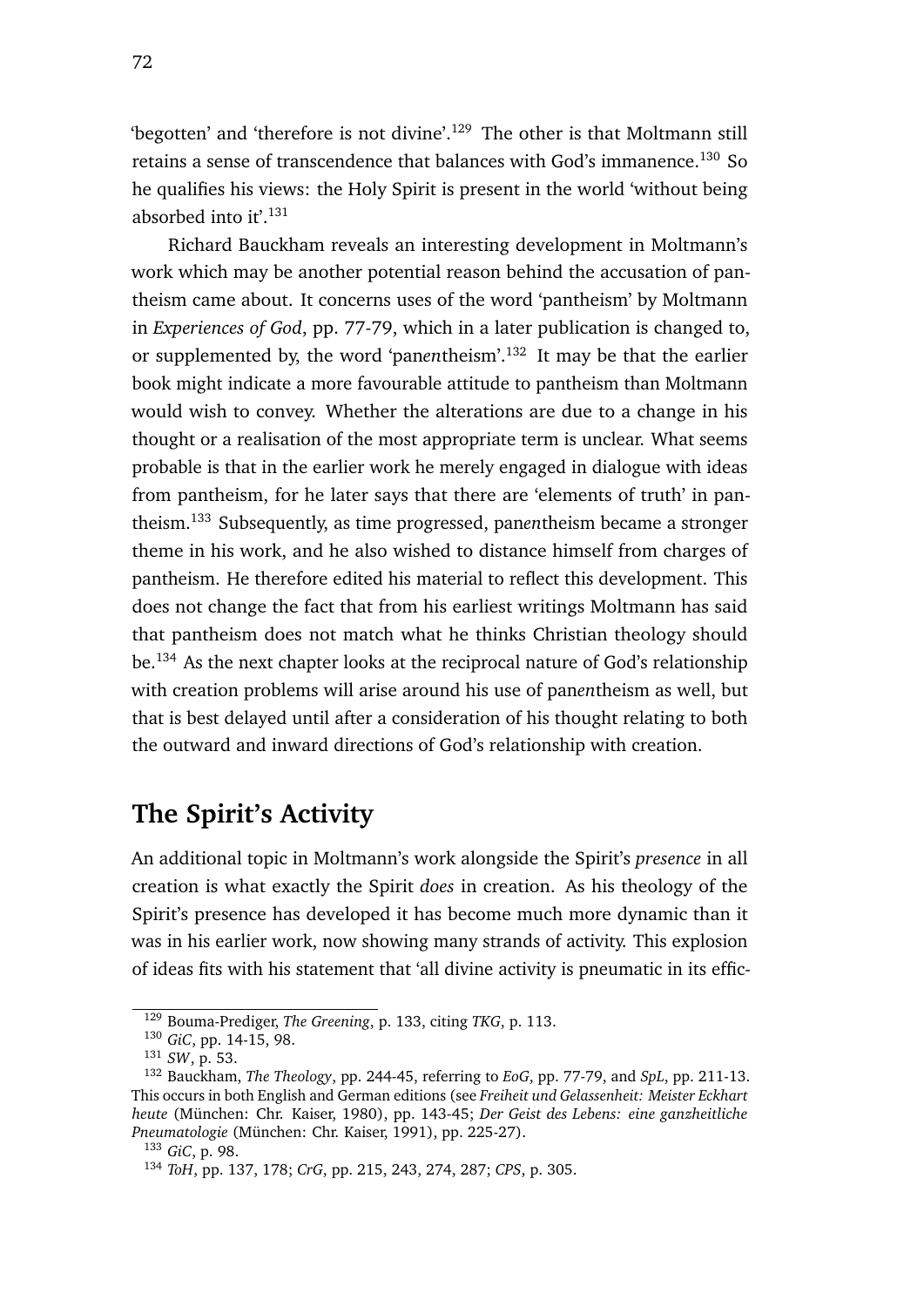acy'.<sup>135</sup> Since the constant theme of these activities is that God loves creation, and the divine indwelling is loving, the overarching concept contributed to the theological architecture here is the Spirit as 'the Source of Life'; the one who is at work in each living thing to give it the life necessary for existence.<sup>136</sup>

# **The Spirit of Life**

The Spirit as the 'Spirit of Life' fits well with Moltmann's ideas that emerge in the 1960s and 1970s, except now the Spirit is more expressly open to 'everything that exists' and is at work 'in nature, in plants, in animals, and in the ecosystems of the earth'.<sup>137</sup> It is the Spirit who 'makes [creation] live and renews it', it is the 'fountain of life' that 'animates' and 'holds [creatures] in life'.<sup>138</sup> The Spirit is the '*spiritus vivificans*'.<sup>139</sup> Again, this is not merely a gift of God from afar, rather creation 'lives from the continual inflow of [God's] creative Spirit<sup>', 140</sup> For human beings, life with the Trinity is more than a conscious experience of faith: the Spirit is at work in the 'unconscious' and the body as well. $141$ 

From Moltmann's work the impression emerges that the Spirit's life-giving work refers to activity at different layers of existence. Sometimes he says that the Spirit is that which allows the biological processes to happen: 'In that Spirit [all creatures] become alive and without that Spirit they return to dust', for the Spirit 'is the motive power  $[...]$  in everything', 'imparts to them their existence' and 'sustains the whole creation'.<sup>142</sup> At other times he speaks of a new kind of life given to creation beyond the basic biological existence: The Spirit 'quickens the body, giving it new life' and a 'new energy for living'.<sup>143</sup> This particular description of the Spirit's work refers to humanity, yet this is not meant to be exclusive, for Moltmann has stated that '[e]verything that is, exists and lives in the unceasing inflow of the energies and potentialities of the cosmic Spirit'.<sup>144</sup> These statements shows the continuity and equality

<sup>135</sup> *GiC*, p. 9 (cf. p. 96: 'In the life-giving operations of the Spirit and in his indwelling influence, the whole trinitarian efficacy of God finds full expression.').

<sup>136</sup> 'A Pentecostal', p. 4 (cf. *The Source*, p. 10, which has a slight translation difference).

<sup>137</sup> *GiC*, p. 10; *SpL*, pp. 9-10.

<sup>138</sup> *GiC*, pp. 10, 11, 14 (cf. pp. 96-98, 270; *WJC*, p. 41).

<sup>139</sup> *SpL*, p. 178.

<sup>140</sup> *GiC*, p. 163 (cf. 'The Scope', pp. 100, 102). Other places in *God in Creation* that speak of the creative Spirit in the present include pp. 55, 65-67, 85, 96-99, 100, 207, 212, 258. Each speaks of creativity and the Spirit in creation apart from consummation, albeit with a focus on them leading to the eschatological future.

<sup>141</sup> *SpL*, p. 3.

<sup>142</sup> 'The Scope', pp. 100-06 (cf. *SpL*, p. 274; *The Source*, p. 117).

<sup>143</sup> *SpL*, p. 3, referring to 1 Cor. 6.19-20. (cf. *GiC*, p. 262; *The Source*, p. 117).

<sup>144</sup> *GiC*, p. 9 (cf. p. xii).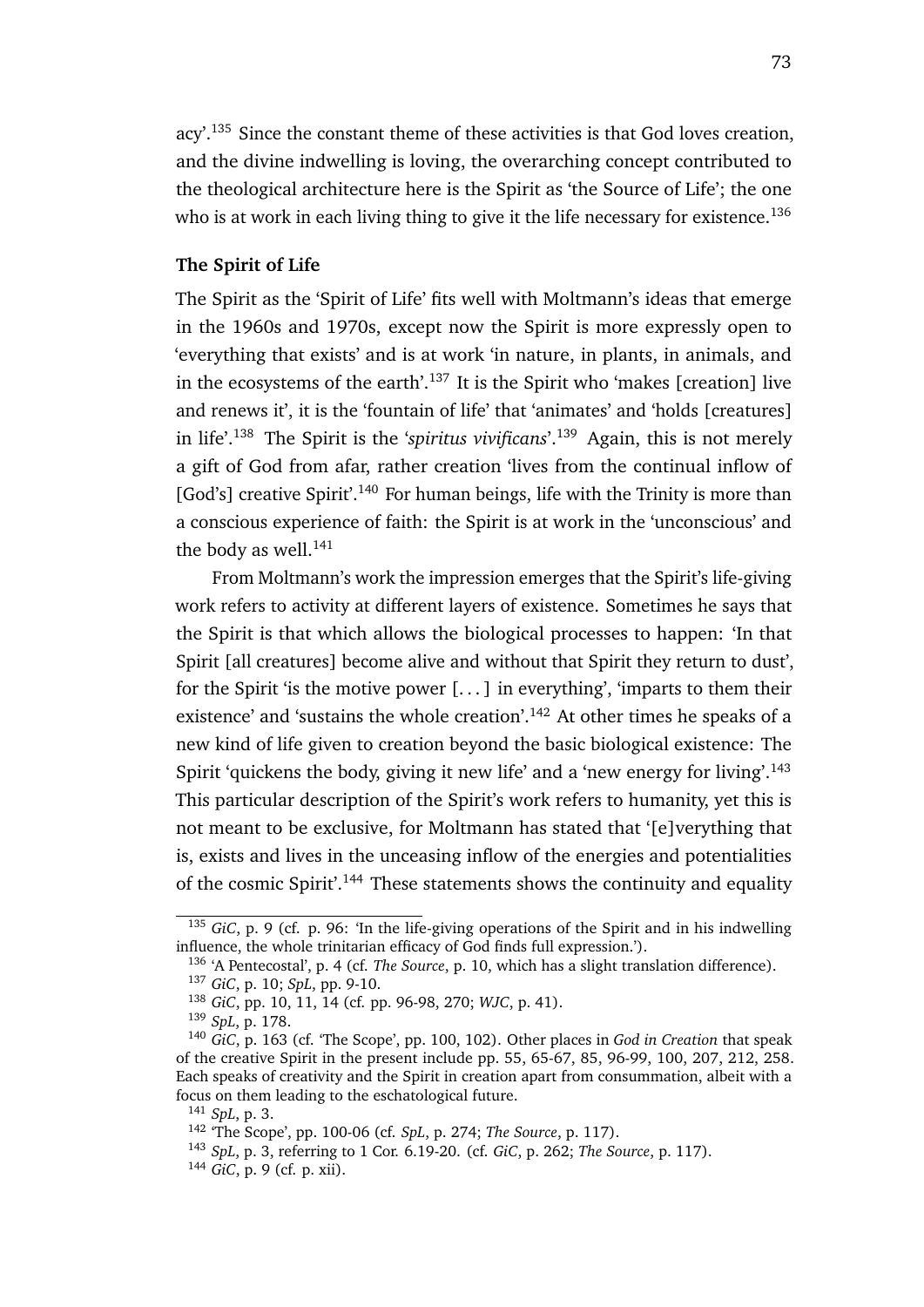which he wishes to portray between the activity of the Spirit in nature and humanity, although he does not homogenise it.

Moltmann also maintains, in the light of the negative elements of existence, that life is not only a gift but something that needs protection and so he describes God as 'preserving' the life of creation from that which causes destruction.<sup>145</sup> This might be the activity of destructive elements within creation, so Moltmann comments that the Spirit is at work in everything which 'ministers to life and resists its destruction'.<sup>146</sup> For a time in his writing, 'preserving', or preservation, was explicitly 'against the annihilating Nothingness'.<sup>147</sup> But even as that aspect of his theology has changed, he has maintained that creation 'can exist and live only through the presence of the divine Spirit'.<sup>148</sup>

Moltmann's view of God's love for creation leads him to assume that the Spirit is in 'everything' which is about life and not destruction.<sup>149</sup> This has had the effect that Moltmann both determines where the Spirit is at work according to whether it corresponds to his theology of God's cosmic love, and then also declares these works to be 'the revelation of God's indestructible affirmation of life and his marvellous zest for life'.<sup>150</sup> The diligent reader could accuse Moltmann of creating a circular argument: 'I know life-giving is the Spirit's work because it shows God's love, and I know what God's love is because I see it here in the Spirit's life-giving work.' Where exactly does Moltmann start from in order to discern the loving nature of the Trinity's actions? Do we know what God's love is because we first see God's actions, or do we declare certain happenings to be God's actions because they apparently match a love we believe is there? The answer to this seems to lie earlier in this thesis: the fact that creation exists is evidence of the divine love and shows that this love brings things to life. Therefore, it would be reasonable to say that Moltmann's proposal is this: 'I know life-giving is the Spirit's work because it shows God's creative love, and the Spirit's life-giving work *continues to affirm what God's love is as I observe its effects*.'

<sup>145</sup> *CoG*, p. 200; *GiC*, p. 262. Moltmann's use of the word 'preservation' could be mistakenly interpreted to indicate a static view of creation, eschatologically speaking. Rather it means means that the ever eschatologically orientated process of creation is preserved from stagnation. There is still change to come: 'God's preservation of creation is in itself already a preparation for their perfecting.' ('The Scope', p. 103.)

<sup>146</sup> *SpL*, p. xi.

<sup>147</sup> *GiC*, p. 96 (cf. pp. 10, 209; 'The Fellowship', p. 298).

<sup>148</sup> 'The Scope', p. 102. For this change in Moltmann's theology around *zimsum*, see Chapter 3 of this work, p. 42.

<sup>149</sup> *SpL*, p. xi.

<sup>150</sup> 'Pentecost and the Theology of Life', *Concilium*, 3 (1996), 123–34 (p. 129). See also 'A Pentecostal', p. 10; *The Source*, p. 19.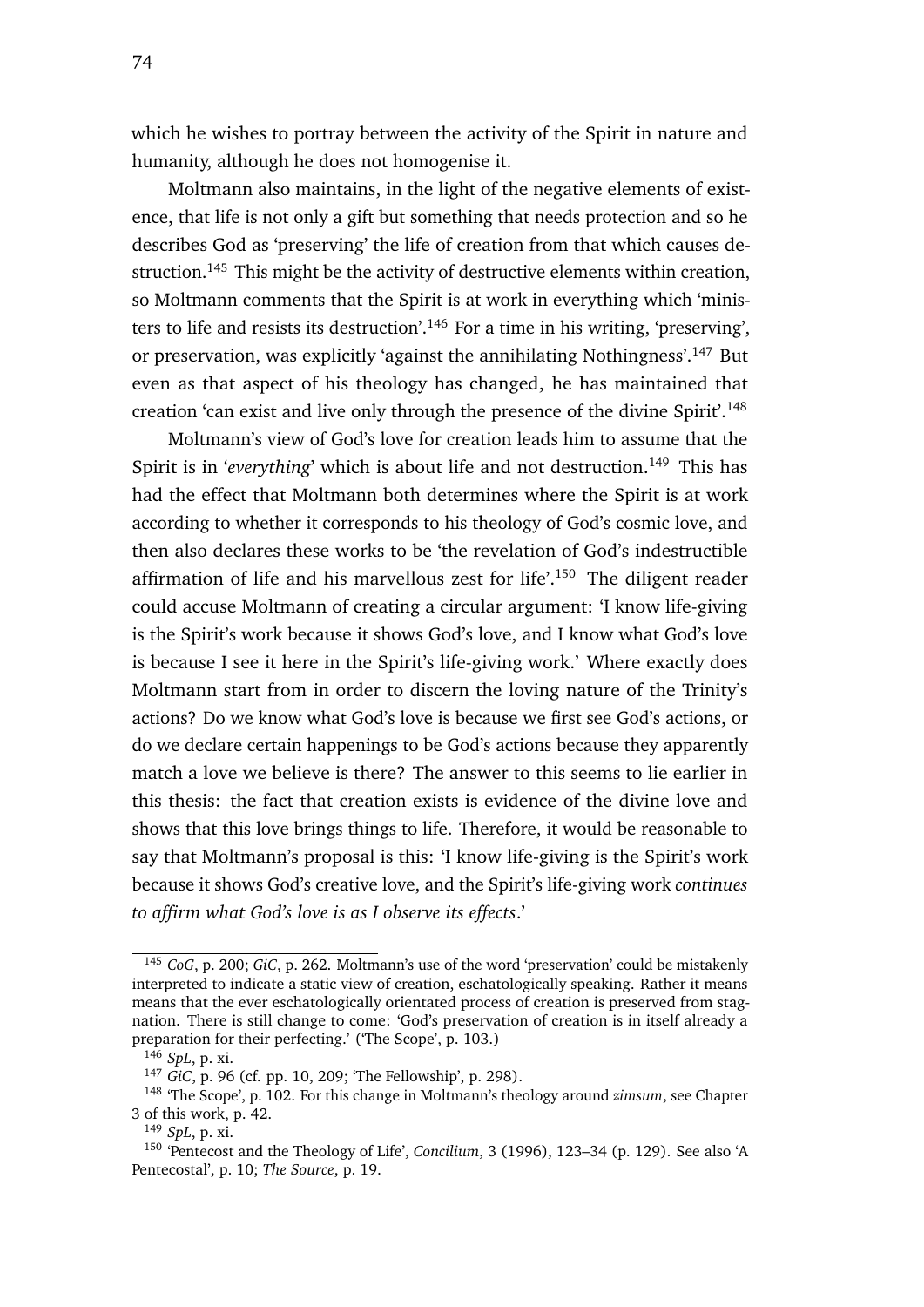The exploration of this overall title, 'Spirit of Life', will consider three elements in Moltmann's work of the Spirit's work to give life in the past and present: the Spirit as mover of evolution, as Creator of fellowship, and as enabler of co-creativity.<sup>151</sup> For him, these are all aspects of the love of God and are hence all connected to life-giving and life-supporting. For this reason the Spirit is, for him, the Spirit of life. In his work, all of the Spirit's work is eschatological in nature and is open to the future, but discussion of that aspect to the Spirit's work will follow in Chapter 6.

Before this discussion continues, Beck raises an interesting point. On the one hand, the Spirit as the force of life in the world has brought many positive contributions to a theology that seeks to address the concerns of creation. On the other hand, Beck wonders whether Moltmann has allowed the notion of 'life' to dominate his discussion of the Holy Spirit to the neglect of other metaphors for the Spirit which he surveys.<sup>152</sup> Moltmann himself is critical of any approach that would let one theme dominate over others.<sup>153</sup> He has, however, in all likelihood not gone so far as to let the theme of 'life' become unaffected by other characteristics or metaphors of the Spirit. Rather, for him, it best captures the overall picture of the Spirit's work. However, Beck's point is important because there must be a continual awareness of the way in which a narrow frame of reference might stifle further thought, and that a variety of starting points for the discussion of the Spirit's activity might bear different fruit.

# **The Mover of Evolution**

The Spirit's activity in the life of any particular living creature is not separate from the history of life as a whole, or the development of life from the origins of the universe.<sup>154</sup> Therefore, intrinsically related to the Spirit as giver of existence is the Spirit as the organiser, or shepherd, of life. For Moltmann this takes shape thus:

<sup>&</sup>lt;sup>151</sup> At one point, Moltmann himself divides the work of the Spirit in creation into four parts (*GiC*, p. 100). Slightly different categories are used here to take into account the wider scope of his treatment of this topic outside of *God in Creation*.

<sup>152</sup> Beck, *The Holy Spirit*, p. 196 (cf. p. 99).

<sup>153</sup> *SpL*, pp. 272-73.

<sup>&</sup>lt;sup>154</sup> Cho Hyun-Chul makes some helpful observations: 'The interconnectedness of all creatures is not static but dynamic. [. . . ] Assuming that the Spirit empowers, vivifies, and renews all creation, one may have a good reason to construe the changes that evolution effects in the world as the consequence of the activities or movements of the Spirit in creation.' (Cho Hyun-Chul SJ, *An Ecological Vision of the World: Toward a Christian Ecological Theology for Our Age* (Rome: Gregorian University Press, 2004), pp. 79-80.)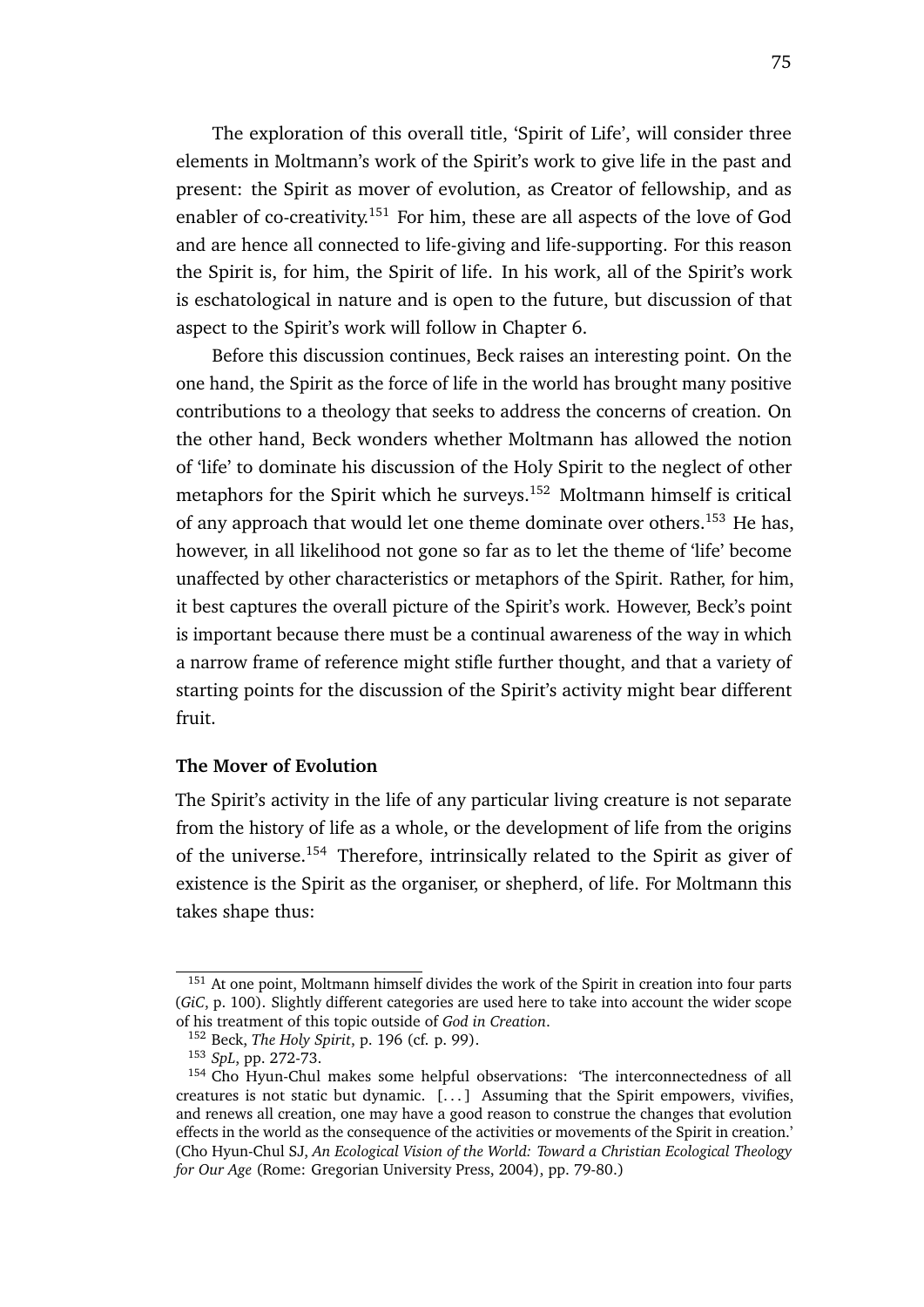The Spirit is the principle of creativity on all levels of matter and life. He creates new possibilities, and in these anticipates the new designs and 'blueprints' for material and living organisms. In this sense the Spirit is the principle of evolution.<sup>155</sup>

Moltmann's view of God's relation to evolution, and the latter's role in creation, is varied throughout his work, as the explorations of this project show. Here the focus remains on the Spirit's role in evolution while below it moves to look at Christ's role.

When Moltmann describes the Spirit's involvement in evolution he refers to the process in a positive manner, or, perhaps more precisely, to the positive parts of the process. For him evolution is the Spirit's movement of creation towards 'self-transcendence'.<sup>156</sup> It was God who gave creation this movement and 'accompanies' and 'entices' through the Spirit.<sup>157</sup> It is the Spirit who 'creates interactions', 'harmony' and 'co-operation', and the Spirit who creates openness and gives the potential into which creation can evolve.<sup>158</sup> The Spirit leads creation towards its future.<sup>159</sup>

Evolution has essentially good aspects here as it states that each individual part of creation strives for life and explores the openness and freedom given to it by God as it searches out the best way to be. This is not, however, to place the individual's importance above that of the community. For Moltmann, evolution seeks to create 'differentiated community' that brings liberation to each involved.<sup>160</sup> His view is that, in this task, the Spirit's accompaniment of creation is so close that: 'We have to see the concept of evolution as a basic concept of the self-movement of the divine Spirit of creation'.<sup>161</sup>

In addition, evolution is not without its limitations.<sup>162</sup> Moltmann demonstrates this when he addresses its lack of redemptive qualities. Also in the present and past it is plain to see that evolution is concurrent with the death of countless creatures. Thus he also speaks of the Spirit's need to work against part of evolution, the part that cannot give the fullness of life: 'Then the "life-giving" Spirit will wake the dead to eternal life and drive the violence of death out of the whole creation'.<sup>163</sup> Christopher Southgate calls this 'the real

<sup>155</sup> *GiC*, p. 100.

<sup>156</sup> Ibid., p. 206 (cf. pp. 16, 100).

<sup>157</sup> Ibid., p. 207.

<sup>158</sup> Ibid., pp. 100, 205-06.

<sup>159</sup> Ibid., p. 14.

<sup>160</sup> *SpL*, p. 228.

<sup>161</sup> *GiC*, p. 19.

<sup>162</sup> Moltmann 'does allow for negative possibilities in evolution' (Deane-Drummond, *Ecology*, p. 216).

<sup>163</sup> *SpL*, p. 74.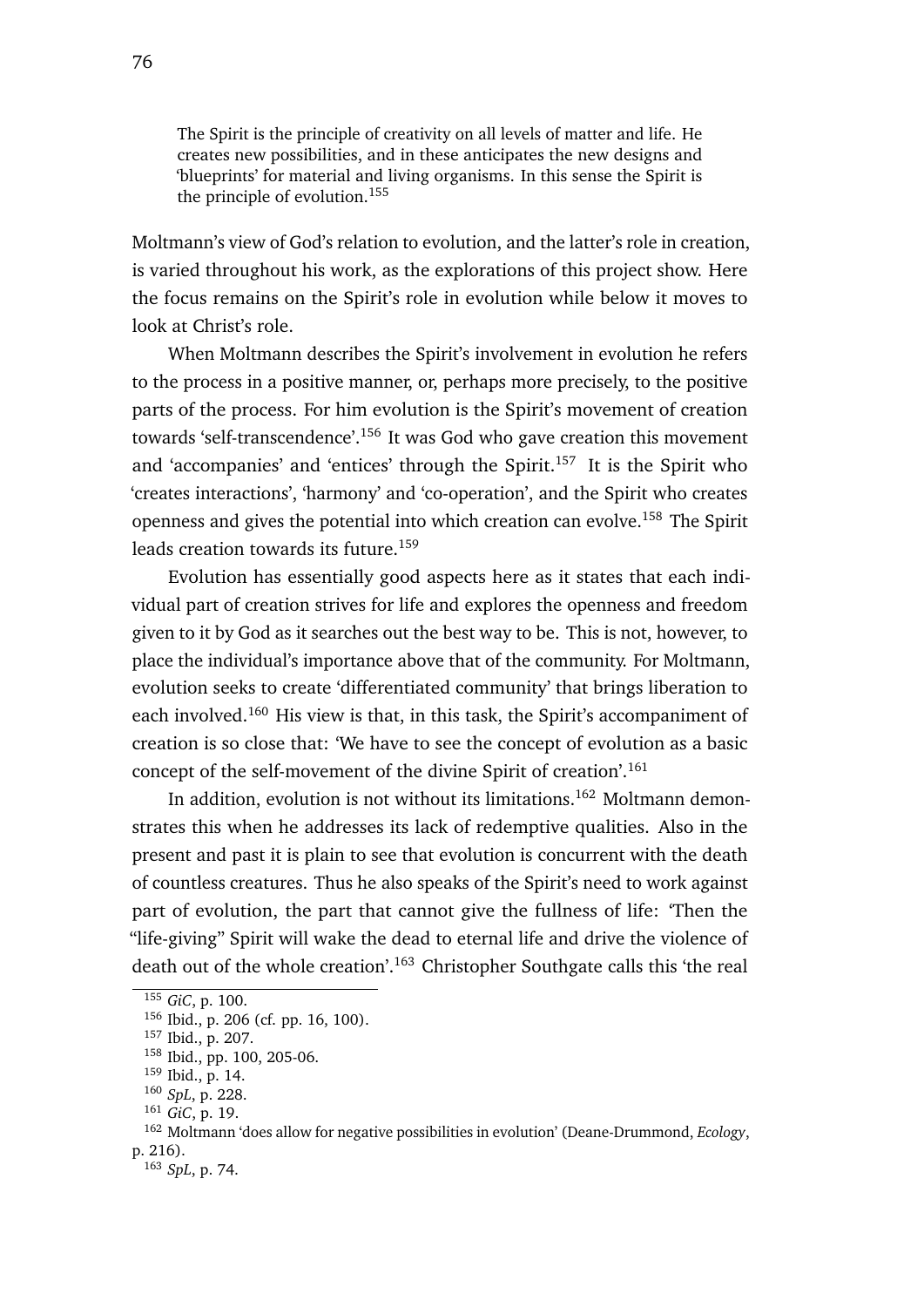ambiguity of an evolutionary creation'.<sup>164</sup>

Despite its ambiguities, the link between God and evolution constructively informs a theology of the Trinity's involvement in creation. If this process is one in which God is involved then this shows part of the divine character. It reinforces the view that God values freedom and has gifted creation with freedom. As Arthur Peacocke says in his poetic description of creation, God said: 'Let Other be. And let it have the capacity to become what it might be, making it make itself. And let it explore its potentialities.<sup>'165</sup> Unless we claim that God has controlled all of history precisely, we must say that the the various events and happenings in creation have influenced the processes of nature. For this reason, it would seem that not everything in the journey of evolution is guaranteed. This suggests that God is willing to take risks with creation. John Taylor considers this to be inspirational: 'I am amazed afresh at the unbelievable daring of the Creator Spirit who seems to gamble all the past gains on a new initiative, inciting his creatures to such crazy adventure and risk.'<sup>166</sup> The idea of gambling past gains is not one which Moltmann would necessarily consider to be applicable, but the presence of risk, with its adventure and mystery, seems quite evident in a notion of evolutionary creation. Alongside these two dynamics of freedom and risk there is a third, that God's love is driving force of evolution. As the Spirit draws creatures to find greater intelligence, adaptivity, community and liberty, so we can see that the love of God brings richness to the whole network of creation's life.

Each of the three proposals above are accompanied by problems. Firstly, how can all of creation have freedom, or how does creation utilise this freedom?<sup>167</sup> The description of creation's freedom as freedom from God's absolute control is a good starting point, but does this entail freedom to develop by pure chance (as the balloon set free to the wind) or are we to assume that creation has the freedom to control its own future? Both these extremes seem to fall short of a more nuanced view of creation's freedom that includes God's persuasive and enabling work, the presence of choice in nature, and the ability of biological entities to react to events. As Peacocke says, there can 'be overall direction and implementation of divine purpose

<sup>164</sup> Southgate, *The Groaning*, p. 60.

<sup>165</sup> Arthur Peacocke, 'Biology and Theology of Evolution', *Zygon*, 34:4 (1999), 695–712 (p. 696).

<sup>166</sup> John V. Taylor, *The Go-Between God: The Holy Spirit and the Christian Mission* (London: SCM, 1972), p. 33.

<sup>&</sup>lt;sup>167</sup> For example: 'can nature reject evolution sinfully'? (Kjetil Hafstad quoted in Deane-Drummond, *Ecology*, p. 215.) or: 'The problem becomes more acute when Moltmann extends the idea of closedness to non-human creation.' (Ibid., p. 215.)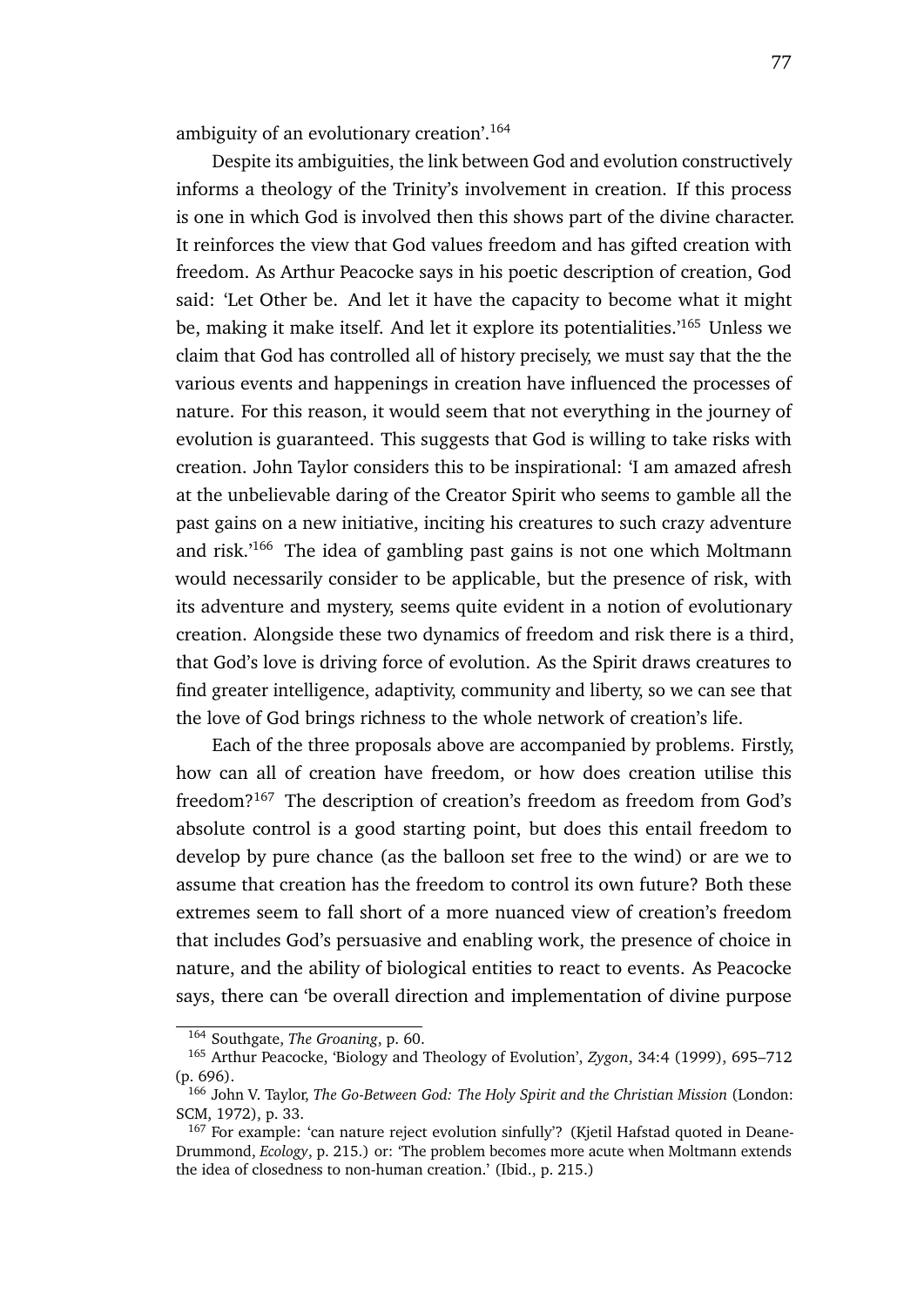through the interplay of chance and law without a deterministic plan fixing all the details'.<sup>168</sup> It is plain that creatures have the ability to balance various considerations in their activity, each according to their own ability. If it is argued that God relates to creatures by the Holy Spirit, in a way appropriate to each one, it could be argued also that there is at least a *possibility* that God's input could be one of the considerations of the creature. John Polkinghorne affirms Moltmann's thought around the Spirit and evolution, coupled with the mystery of the biological processes:

Nothing reliably known to science forbids a belief that the hidden work of the Spirit, acting within the cloudy unpredictabilities of the world, has been part of the unfolding fruitfulness of evolutionary contingency. [. . . ] If the Creator works through an evolutionary process whose character is the fruitful interplay of contingency and lawful regularity, then one must surely expect God to be active within the processes of history and not solely confined to the role of the sustainer of cosmic order.<sup>169</sup>

Secondly, if there is risk then what security is there that the whole project of creation will ultimately have a good end? And if the present state of affairs is not guaranteed, does that suggest that the life of creation (particularly humanity) is an accident of history? In reply, the security, as always in Moltmann's work, is located in eschatology and the redemptive plans of God.<sup>170</sup> That is the guarantee of history's ultimate good end. Admittedly, his view of creation's freedom does suggest that creation at any particular point may not be exactly as God would have envisaged. This, however, does not mean that creation cannot bear the marks of the Creator's goodness and purposes. These marks remain alongside creation's freedom. This means that Moltmann would reject a view that gives creation's history over to pure chance. He does not consider history to be accidental. God's involvement is guaranteed to bring redemption to problems and mistakes.

Thirdly, if love is central then it is problematic to associate God's activity in the Spirit with evolution's dubious record. The results of evolution do not always exhibit a high presence of love as their guiding principle: human intelligence and adaptation has brought great harm; community within creation is fragmentary at best; liberty is fully present nowhere. Therefore, how does love fit in with the tragedies and pain of an evolutionary creation? While

<sup>168</sup> Peacocke, 'Biology', p. 705.

<sup>169</sup> John Polkinghorne, 'Jürgen Moltmann's Engagement with the Natural Sciences', in *God's Life in Trinity*, ed. by Miroslav Volf and Michael Welker (Minneapolis, MN: Fortress, 2006), pp. 61–70 (p. 68).

<sup>170</sup> See Chapter 6 of this work, 'Hope for *All* Creation', p. 139.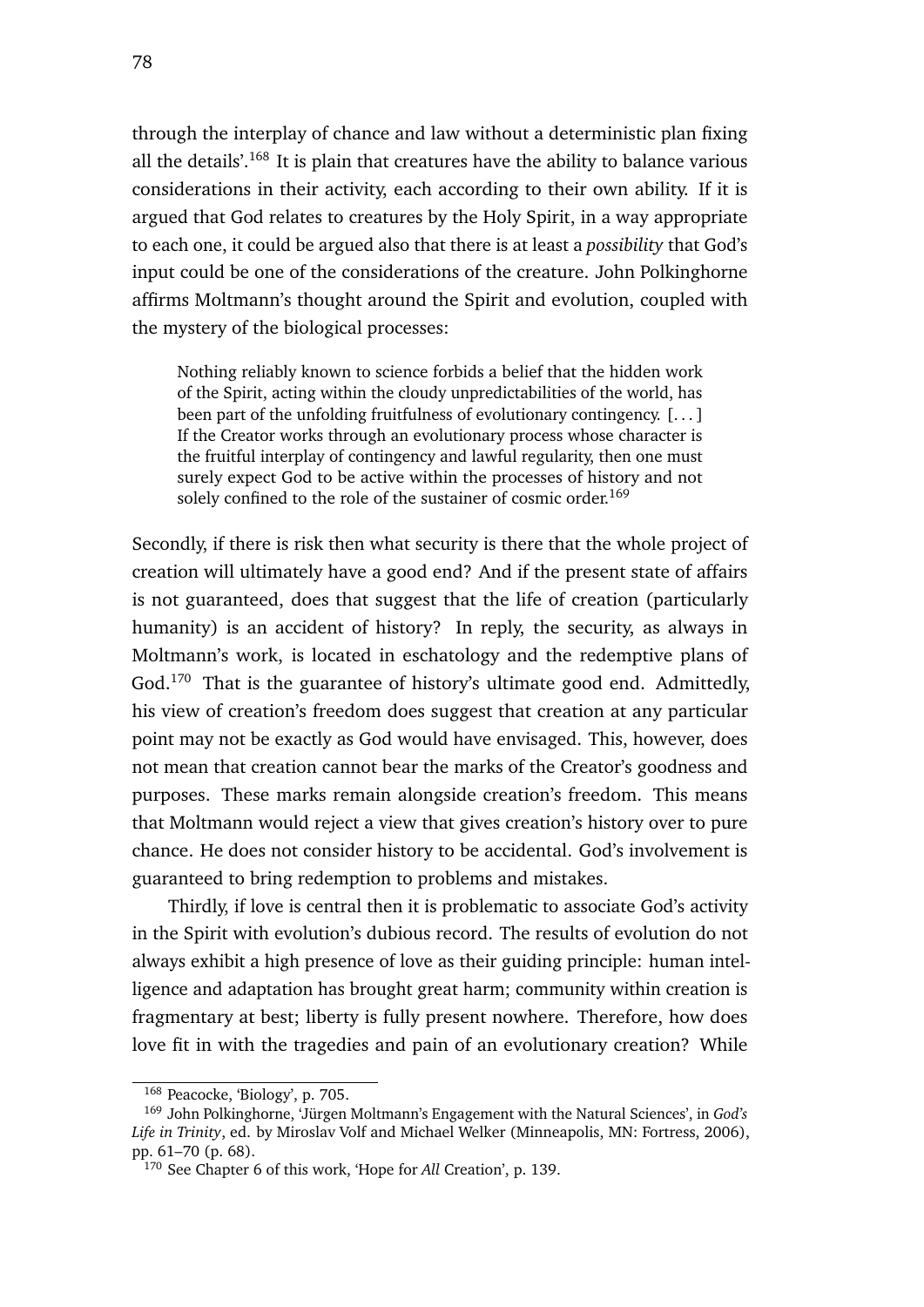Graham Buxton sympathises with what we might call a positive theology of evolution, he still thinks it important to answer the question: '[I]f God is involved in shaping the direction of evolutionary processes, how do we account for the "ubiquity of pain, suffering and death" in creation?'<sup>171</sup> In a similar vein Cho Hyun-Chul points out that if, as Moltmann has said, we consider evolution to have produced countless victims, that is those who have died along the way (effectively every living thing), God appears to drive a process that produces these victims.<sup>172</sup> Beck takes these concerns and concludes that development of killing skills which evolutionary adaptation brings is not 'a foreshadowing of the new creation', and as such the overall process is best separated from God's activity in creation.<sup>173</sup>

It seems that Beck's reticence to join God and natural evolution together comes from certain outcomes of evolution that taint the overall picture. However, Moltmann's emphasis on creation's freedom allows for abilities and behaviour in creation that do not mirror divine love to sit alongside God's loving involvement. Therefore, instead of a view of 'evolution' as a process inaugurated by God, and which involves good and bad effects, in Moltmann's thought it is better understood as the word which describes the changes over time that occur as God's loving activity and creation's risky freedom interact. In other words, evolution is not a process which we must either accept as wholly God's work, or reject as separate from that activity. It is rather the product of God's relationship with creation through time as that relationship contains the dynamics of freedom, risk and love.

Pain and suffering in a process in which God is involved can be accounted for because creation, in its freedom, does not follow the perfect path. So when Moltmann refers to the victims of evolution these are not victims of a relentless and inefficient drive to perfection by God. They are rather victims because problems that stem from creation's freedom thwarted God's loving purposes in their lives, for the moment at least.<sup>174</sup> So while the results of evolution may not always seem to bear God's mark, for Moltmann: 'If the world were completely and wholly godless and forsaken by the Spirit, it would

<sup>171</sup> Graham Buxton, *The Trinity, Creation and Pastoral Ministry: Imaging the Perichoretic God* (Milton Keynes: Paternoster, 2005), p. 229, quotation from Arthur Peacocke.

<sup>172</sup> Hyun-Chul SJ, *An Ecological Vision*, pp. 149-50, referring to *WJC*, p. 287. Hyun-Chul's primary concern here is Christ's place in evolution and redemption, but the principle applies equally well to the Spirit's activity in creation. See also *JCTW*, pp. 101-06.

<sup>173</sup> Beck, *The Holy Spirit*, p. 112.

<sup>&</sup>lt;sup>174</sup> This approach to evolution may have similarities to that of T. F. Torrance, in that evolution is not free from evil. See Southgate, *The Groaning*, p. 32.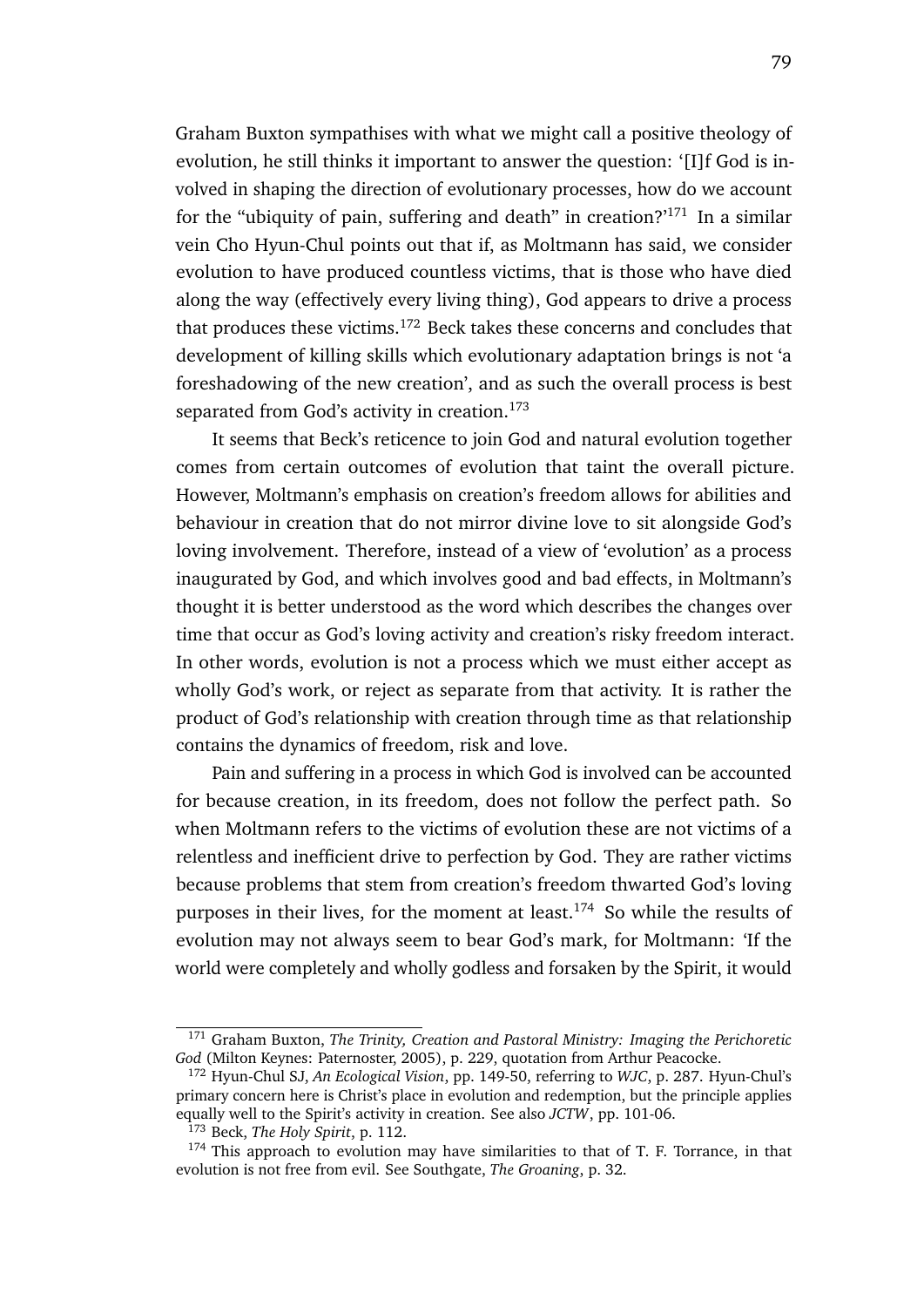have become nothing (Ps. 104.29); it would have ceased to exist.<sup>'175</sup> This suggests that evolution could not happen at all without the Spirit.

### **The Spirit of Death?**

The subject of the Spirit's activity in the process of evolution highlights a topic that runs parallel to 'life': death. It seems that many of the objections to evolution are not concerned with the fact that a particular creature that lived a hundred thousand years ago was not the same as its descendant that lives today. In that sense, evolution is not the problem. It just describes the relative difference between living creatures over the span of world history. Rather the problem is that, in the struggle of all things to live and grow, the first creature died, and in all likelihood the second creature will share the same fate. Death is a problem to those who care about life, and appears to be the opposite to the aim of the 'Spirit of Life'.

The problem develops in looking at the world and discovering that, as far as human understanding allows us to go, there is no way to conceive of life without the accompaniment of death. All life in creation is reliant on death: 'It survives because some other part of creation has relinquished its life.<sup>'176</sup> The life that a fungus gains comes from the decomposition of matter. The life that a carnivore gains is through the death of another animal. Southgate describes death as a 'thermodynamic necessity', and 'the prerequisite of "regeneration" [and] "biological creativity"'.<sup>177</sup> Arthur Peacocke states that: 'New patterns can come into existence [. . . ] only if old patterns dissolve to make a place for them.'<sup>178</sup> Therefore 'death is the price paid to have trees and clams and birds and grasshoppers, and death is the price paid to have [the biological emergence of] human consciousness'.<sup>179</sup>

The ramifications of this conclusion for a theology of life are decidedly complicated. Beck outlines Moltmann's predicament well:

As giver and sustainer of life, the Holy Spirit supports life and is opposed to death in all its forms. [. . . ] If the Holy Spirit is immanent in creation as Moltmann says and is the principle of life for all creatures, does this not also commit the Spirit to acting as the Spirit of death, at least in this present age? [. . . ] [C]learly all life cannot simply go on multiplying, for the planet would not support it. Because death is necessary for ecological

<sup>175</sup> *GiC*, p. 102.

<sup>176</sup> Granberg-Michaelson, *A Worldly Spirituality*, cited in Bouma-Prediger, *The Greening*, p. 238.

<sup>177</sup> Southgate, *The Groaning*, p. 8.

<sup>178</sup> Peacocke, 'Biology', p. 705.

<sup>179</sup> 'Ursula Goodenough, *The Sacred Depths of Nature*, cited in Edwards, *Breath*, p. 138.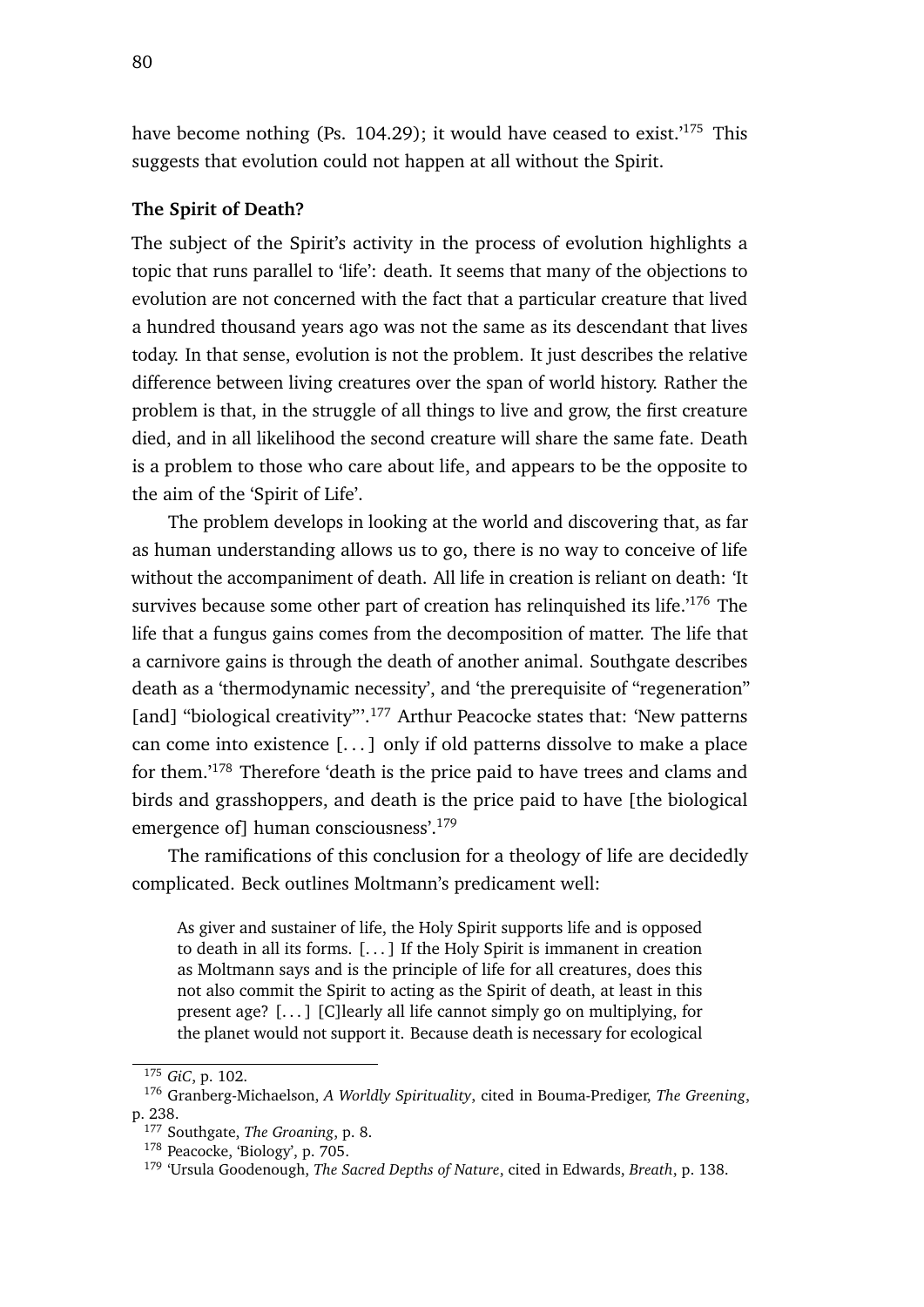balance and the survival of all living things, we must embrace the Spirit's role in killing and in death, inasmuch as it is necessary for creatures to kill in order to live.<sup>180</sup>

One pertinent example would be the popular understanding that humans are meant to eat animals. Within this widely held view, it would be difficult to claim that the Spirit does not support the moment of slaughter when the general consumption of meat is acceptable. Beck does not see an answer to this problem in Moltmann's writings, but speculates that 'his answer would probably be that the Spirit works to perpetuate life, but he is forced to do so in the present age in ways that he finds most wretched'.<sup>181</sup> This solution upholds Moltmann's insistence on the freedom of creation. Yet the idea that something forces the Spirit to 'act most wretchedly' does not fit with his theology.

There is not an immediate answer to this difficulty. There are those, such as Southgate, who question whether death is the absolute enemy or whether in fact it might be a good and proper part of creation: 'It seems to me that death need not be considered a problem, if it follows a fulfilled life.<sup>'182</sup> And there are those who question whether Moltmann is right to give all death the same significance: humans, animals, plants and vegetables. Are their deaths of the same consequence?<sup>183</sup> For Steven Bouma-Prediger, sin, and not death, is the problem in creation to be solved.<sup>184</sup> Yet death is clearly an unwelcome element in creation for Christian theology.

Death remains both the problem and the answer for life. The question this leaves for the theological architecture is: can the Spirit bring any life without death? This would seem to be an important question, because it shapes how this architecture interacts with the ethical response which those of the Christian faith may have to death. For Denis Edwards, there is 'no theoretical answer' to the presence of unwelcome death in creation. We can only accept it as part of the world. For him, the focus must be on the response to it.<sup>185</sup> The stance that is taken on the role the Spirit plays in the cycle of life and death will contribute to how a person decides that response.

<sup>180</sup> Beck, *The Holy Spirit*, p. 215.

<sup>181</sup> Ibid., p. 216.

<sup>182</sup> Southgate, *The Groaning*, p. 8 (cf. Hyun-Chul SJ, *An Ecological Vision*, pp. 149-50).

<sup>183</sup> Richard Bauckham, 'Moltmann's Messianic Christology', *Scottish Journal of Theology*, 44:4 (1991), 519–31, pp. 529-30 (cf. Chester, *Mission*, p. 17).

<sup>184</sup> Bouma-Prediger, *The Greening*, pp. 237-40.

<sup>&</sup>lt;sup>185</sup> For him, this response leads 'to the idea of the Spirit as the faithful companion who accompanies each creature in love' (Edwards, *Breath*, pp. 106-07). That idea in turn leads to the suffering of the Spirit with creation, which will be part of the discussion of the next chapter.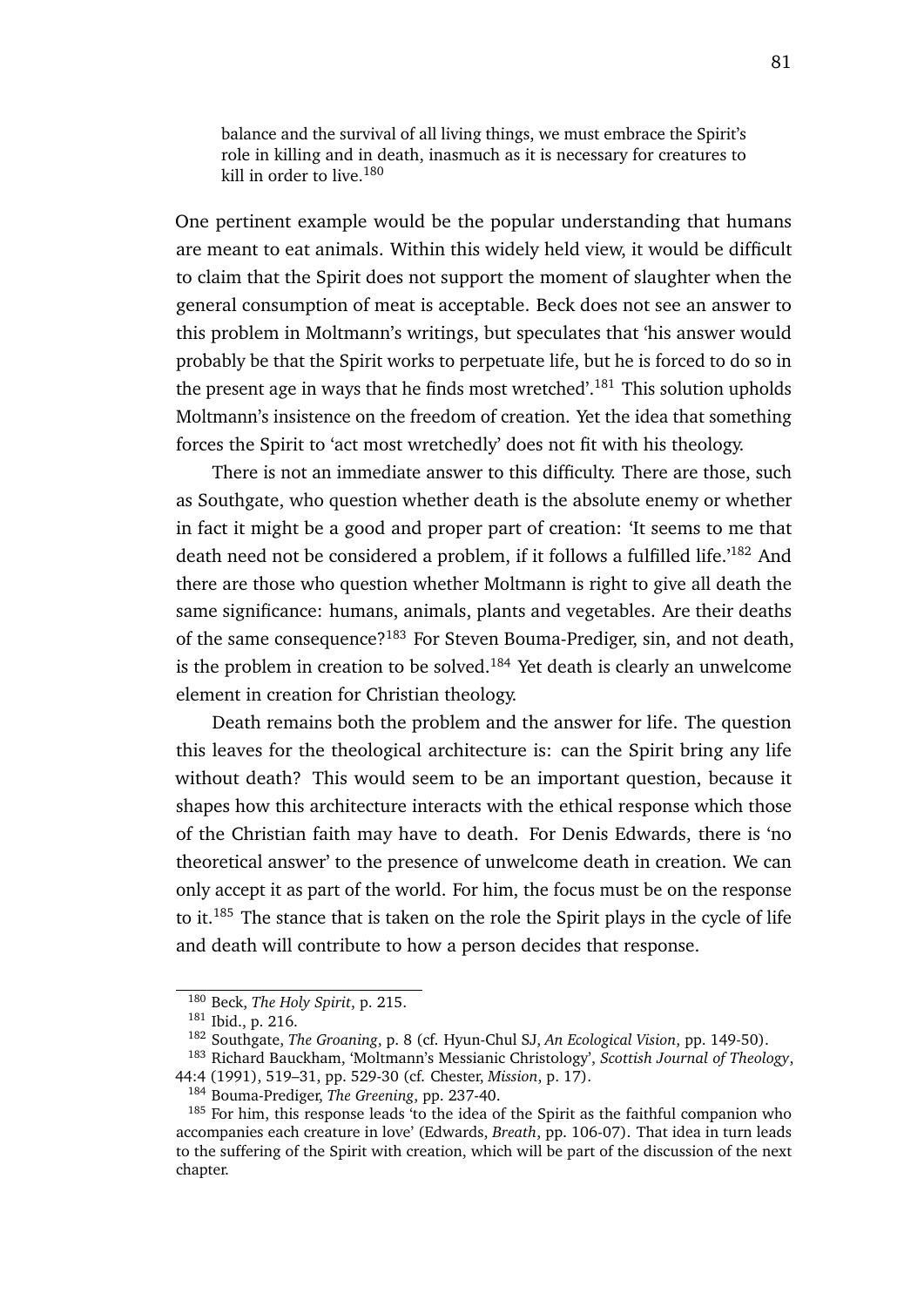What the above arguments suggest is that the Spirit actively brings life to creation. As things are, death is also necessary for this life to occur. This at least indicates that God is willing to let death be part of the processes of life. While this is not to give death any kind of positive designation, it is a tentative acceptance of death's presence. This acceptance may be useful in ethical considerations as it suggests to humanity that death might be part of the processes by which people look after the planet.

# **The Creator of Fellowship**

Another major part of the Spirit's activity throughout the world is the creation of fellowship. What earlier in Moltmann's theology was a focus on the Church now is spread throughout the whole of creation. To reach such an expanded definition of fellowship could involve the loss of the importance of the specific inter-human relationships seen in the Church and society. However, he does not lose his focus on the fellowship within humanity.<sup>186</sup>

This progression to an inclusion of the whole of creation in the fellowship of the Spirit is very much connected to life-giving, for life *is* fellowship in Moltmann's thought: absence of relationships equals death.<sup>187</sup> 'For nothing exists, lives and moves *of itself*. Everything exists, lives and moves *in others*, in one another, with one another, for one another'.<sup>188</sup> Hence the Spirit brings 'life-enhancing fellowship' and the 'experience of life' as it brings fellowship.<sup>189</sup> So for Moltmann 'the fellowship of the Holy Spirit' is synonymous with 'the lifegiving Spirit', and the 'wholeness of creation' is the 'community of creation'.<sup>190</sup>

Given the above, the expectation is that the operations of the Spirit to create fellowship involve the whole breadth of creation, just as in Moltmann's work on the Spirit's life-giving activity. This is indeed the view which he holds. A universal fellowship includes all that is alive, as is clear from the language he uses to describe it: the Spirit 'forms the community of creation' and sustains it.<sup>191</sup>

Moltmann's use of the word 'community' in reference to the interactions between plants and people may be open to critique: 'it would seem incredible to affirm, for example, that all relationships between humans and plants should exhibit "reciprocity" and "mutual indwelling"'.<sup>192</sup> However, McIntyre's

<sup>186</sup> *CPS*, pp. 226, 306, 316; *PP*, pp. 128-30; *SpL*, p. 4; 'Pentecost', p. 132; *The Source*, p. 24. <sup>187</sup> *SpL*, p. 219.

<sup>188</sup> *GiC*, p. 11 (cf. p. 263; *CPS*, p. 133; *SpL*, p. 219).

<sup>189</sup> *SpL*, p. 219; *GSS*, p. 22.

<sup>190</sup> Ibid., p. 219; 'The Scope', p. 101.

<sup>191</sup> 'The Scope', pp. 100-01 (cf. *SpL*, pp. 10, 57; 'Pentecost', p. 132; *The Source*, p. 24).

<sup>192</sup> Bouma-Prediger, *The Greening*, p. 261 (cf. *TKG*, pp. 94-95; *GiC*, pp. 188, 203-06).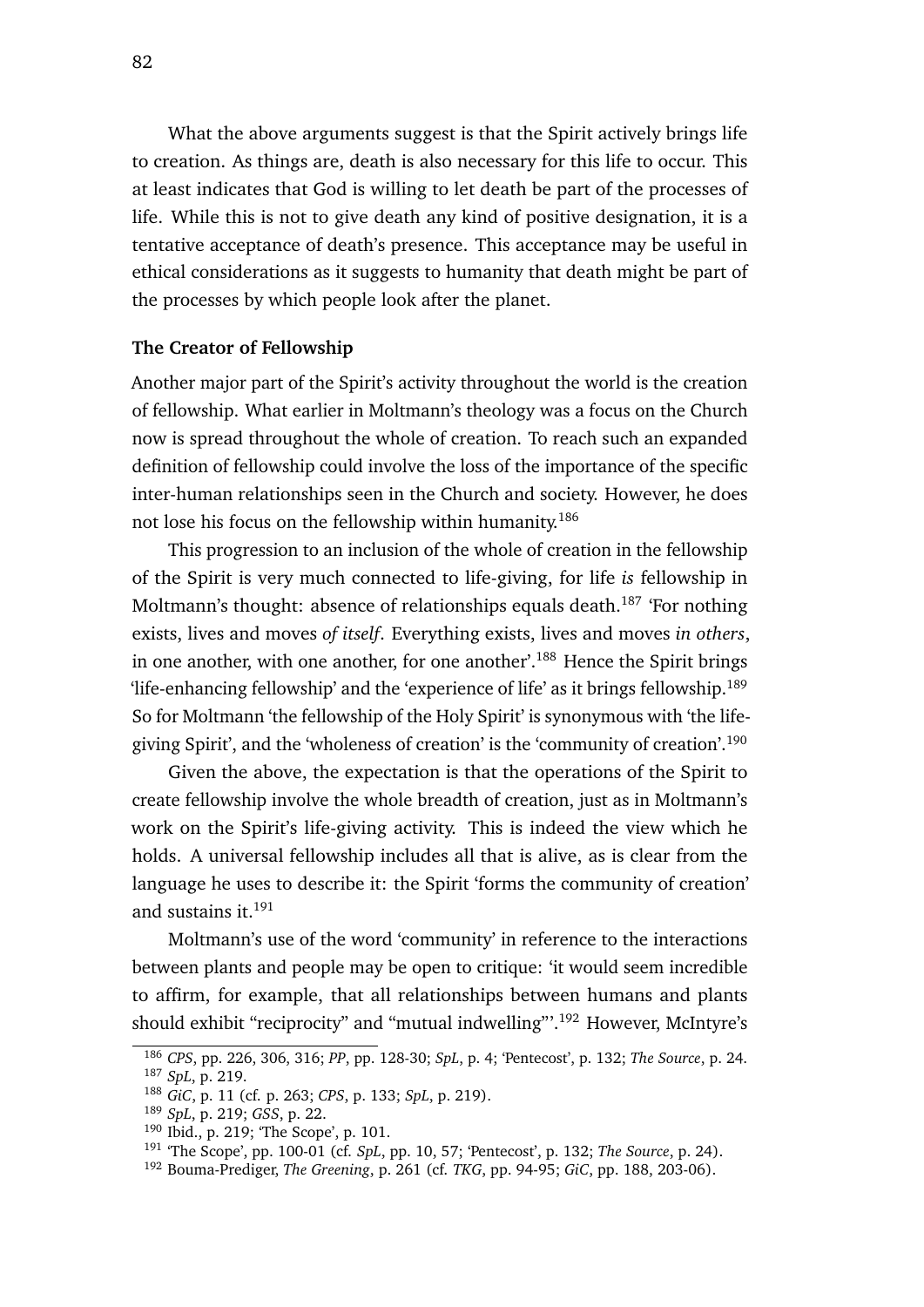thoughts about a similar discussion in John Taylor's *The Go-Between God* about the language of community between organisms and particles are helpful for defending this approach: 'This language would all sound unacceptably anthropomorphic, were it not independently used by a whole series of scientists, such as C. H. Waddington, Charles Birch, Sewell Wright, Alister Hardy and Heisenberg, among several others.'<sup>193</sup> Moltmann also makes his own claim for its justification:

Creation itself lives in the complexity of ever-richer communal relationships. That is why it is appropriate to talk about *the community of creation*, and to recognise the operation of the life-giving Spirit of God in the trend to relationship in created things.<sup>194</sup>

Moltmann argues that this growth towards community is evident even in elementary particles that join to make molecules. In this sense, life-giving is not a separate task from fellowship-making, but is a result of it. He also argues that the whole person 'can only exist in exchange with other living beings in nature and in human society'.<sup>195</sup> Edwards expresses the work of the Spirit in this area particularly well:

The Spirit is not simply an impersonal *power* but a *personal presence* interior to each creature, creating communion with all in ways that are appropriate for each of them. It is the presence of the Spirit that enables creatures to interact in their own creaturely patterns of relationship, at the level of particles, cells, organisms, evolutionary symbiosis, populations, ecological interactions, the planetary community, the solar system, the Milky Way galaxy and the universe.<sup>196</sup>

Similar to this view, Moltmann explicitly states that this Spirit-created 'community' is one into which the Spirit also draws humanity.<sup>197</sup> In *The Spirit of Life* he often writes that Christians' connectedness to the Spirit draws them into this wider fellowship: 'To experience the fellowship of the Spirit inevitably carries Christianity beyond itself into the greater fellowship of all

<sup>193</sup> McIntyre, *The Shape*, p. 201, concerning: 'the Spirit is present as the Go-Between who confronts each isolated spontaneous particle with the beckoning reality of the larger whole and so compels it to relate to others in a particular way; and that it is he who at every stage lures the inert organisms forward by giving an inner awareness and recognition of the unattained' (Taylor, *The Go-Between*, p. 31).

<sup>194</sup> *SpL*, p. 225, in this his scope is universal, from the relationship of atoms to molecules all the way through cells, organisms, communities.

<sup>195</sup> *GiC*, p. 263.

<sup>196</sup> Edwards, *Breath*, p. 119.

<sup>197</sup> *SpL*, p. 229. Moltmann does not explicitly call this 'Spirit' the Holy Spirit in this section. However, he does refer to this Spirit moulding 'all material structures and all systems of life'. This matches his view of the Holy Spirit (cf. *GiC*, p. 263).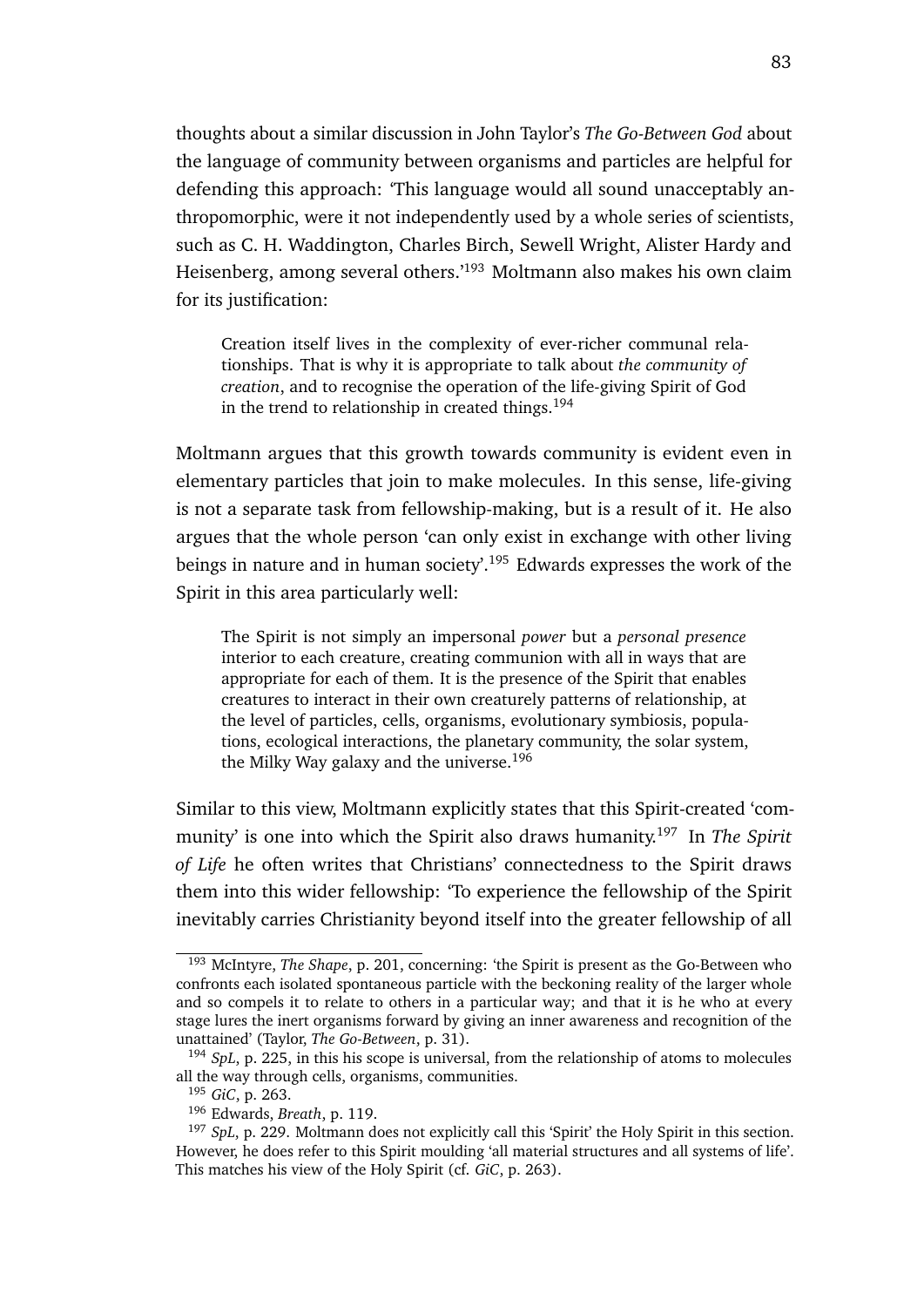God's creatures.'<sup>198</sup> However, this is rather an increased *awareness* of the fellowship of the Spirit, as opposed to a claim that Christians have access to a community which others do not. This is because Moltmann speaks of the Spirit that 'has gathered everything living into a great community of life, and sustains it there'.<sup>199</sup> The community is already there, even if it is open for partial rejection.<sup>200</sup> This interpretation, of the community between nature and non-believers, fits with his universal language elsewhere and his view that all humanity is connected to the whole of creation. $201$ 

This relatedness between all things is not simply a functional interaction however. Moltmann also labours the point that this fellowship leads to solidarity between nature and humanity.<sup>202</sup> This seems to be a logical progression from his view of the presence of the Spirit as 'unconditioned and unconditional love' who brings 'full and unreserved love for the living'.<sup>203</sup> As the Spirit binds things together it leads them 'beyond themselves' and sends humanity to engage with 'the needs and distress of the world'.<sup>204</sup> The love and fellowship of the Spirit connects humans to nature to the extent that 'ecological crises in the world are crises in their own life too'.<sup>205</sup> The community which God creates is a community which reflects the character of the Trinity itself.

Finally, Moltmann does not just see this community as comprising nature and humanity alone, with God excluded. Such a view could be pictured as a mixture that is stirred from above by God, with a so-called 'Spoon of the Spirit'. Rather it is as much a community *with* God as a community created *by* God: 'The trinitarian fellowship of the Holy Spirit is the full community of the Creator, Reconciler and Redeemer with all created being[s], in the network of all their relationships.'<sup>206</sup> The Spirit 'creates the community of all created things with God and with each other', and as to the exact appearance of this community between the Divine and creation, Moltmann writes that 'all created things communicate with one another and with God,

<sup>198</sup> *SpL*, p. 10 (cf. pp. 221, 259).

<sup>199</sup> Ibid., p. 274.

<sup>&</sup>lt;sup>200</sup> 'The whole misery of men and women comes from a love for God that has miscarried.' (Ibid., p. 50.)

<sup>201</sup> *GiC*, p. 18, and see above.

<sup>202</sup> Ibid., p. 101.

<sup>203</sup> Ibid., pp. 103, 270; *SpL*, p. 97.

<sup>204</sup> *GiC*, p. 103 (cf. pp. 263-64); *SpL*, p. 235, which mentions ecological annihilation amongst other threats.

<sup>205</sup> *SpL*, p. 248.

<sup>206</sup> Ibid., p. 221 (cf. *CoG*, p. 278).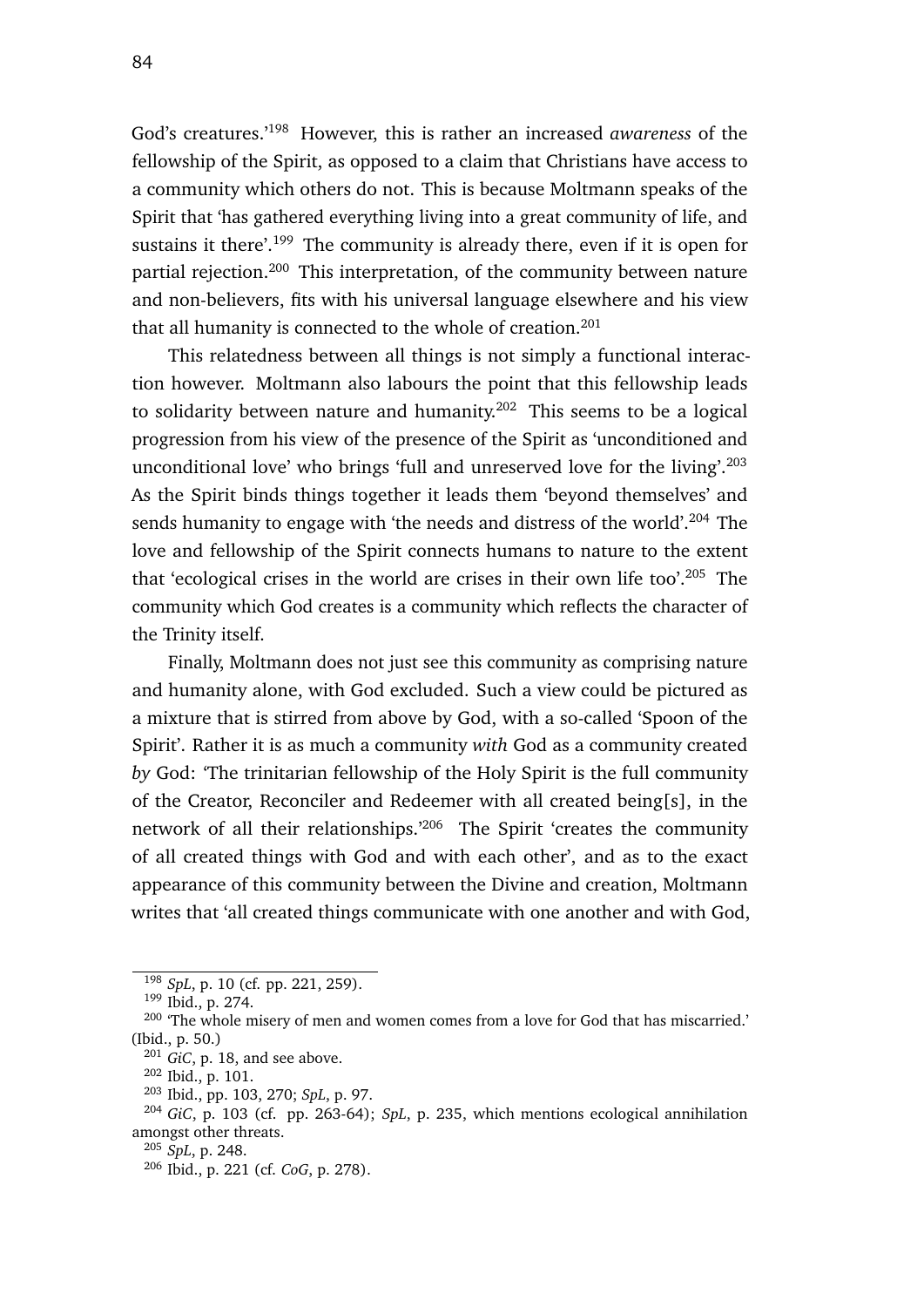each in its own way'.<sup>207</sup> In response to this, Bouma-Prediger asks a searching question: 'Does the analogy between the relationships *ad intra* and the relationships *ad extra* imply that it is inappropriate to speak of *any* hierarchy or subordination between God and the world or with respect to different creatures in the world?'<sup>208</sup> This, at least in regards to God and the world, is probably already answered by Moltmann's insistence that God's freedom in creation is not the freedom of power but the freedom of love. There is therefore no subordination in God's relationship with creation.<sup>209</sup> With regards to the appropriateness of such language in the relationships within creation Deane-Drummond also brings her concerns: '[Moltmann] seems to ignore the fact that the structure of such relationships [in creation] is more akin to hierarchies through pyramidical structures than the egalitarian position which he is anxious to promote.'<sup>210</sup> She questions whether Moltmann has overly romanticised the interrelationships of creation and not paid due heed to the domination present in creation. He may be guilty of this, but it remains that he is also correct to highlight the interdependency of humans and the rest of creation. There is a fellowship that should not be ignored.

### **The Enabler of Co-Creativity**

The third intrinsic part of the Spirit's life-giving work is the mission to enable creation to take up the responsibility of co-creativity with the Trinity. For Moltmann, God is closely present and active in creation, but that is not to say that God wishes to do all the work alone: 'God acts *in* and *through* the activity of his creatures; God acts *with* and *out of* the activity of his creatures; created beings act *out of* the divine potencies'.<sup>211</sup> Therefore part of the Spirit's work is to enable and empower humanity and all creation to be co-creators. While this leads to creation's participation in God's work, this discussion for our present exploration stays within the remit of *the work of the Spirit* in creation that enables the reciprocal relationship. The precise nature of *creation's* actions of participation in the relationship is a subject for later chapters.<sup>212</sup> 'Co-creativity' refers to continuous creation and does not include original creation for obvious reasons: by definition creation's activity is part of the

<sup>207</sup> *GiC*, p. 11.

<sup>208</sup> Bouma-Prediger, *The Greening*, p. 261.

<sup>209</sup> See Chapter 3 of this work, 'God's Free Creativity', p. 29.

<sup>210</sup> Deane-Drummond, *Ecology*, p. 219.

<sup>211</sup> *GiC*, p. 211.

<sup>212</sup> Chapters 7 and 8 of this work, pp. 185 and 215 respectively, will address that material.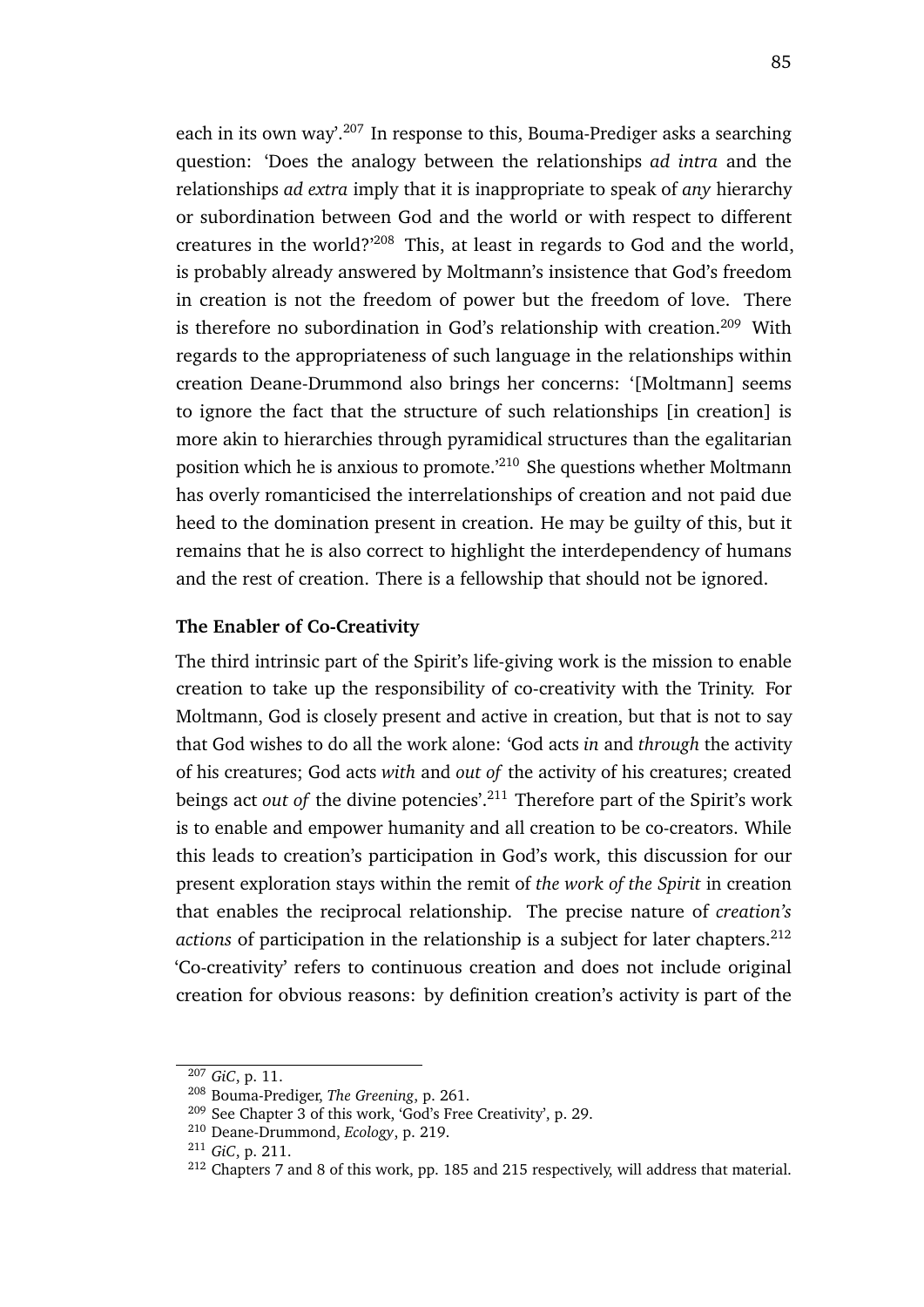creation's continual life and, therefore, continuous creation.<sup>213</sup> This theme is of course by no means Moltmann's invention and many others explore it, but he does as ever bring his own engaging contribution to the discussion.

As discussed above, for Moltmann, the Spirit works in creation to bring and sustain life, and life exists and flourishes in the context of relationships and fellowship. This paints a picture in which God does not simply construct a functional, rigid and completed life-system, that cannot change. To do that would be only to create life that existed but did not flourish, for 'life' in its fullest sense is about relationships. Therefore the gift of life is the ability to seek, discern, build and reject these relationships, not merely to exist in a complex structure of connectivity. This is not a denial that God provides the underlying mechanisms for life to exist. Rather it is an affirmation that creation is not a steel-framed construction site that is welded and fixed in place but is more like a nurtured garden that is encouraged to grow. To continue the metaphor, this garden becomes more beautiful because the plants themselves grow, not only because the gardener put them in place. The life of each creature contributes to the life of the whole. This does not necessarily have to be a conscious effort to join in God's work, as might be the case in the believer, but nevertheless if God wishes there to be forests then the forest itself must grow, as well as every part of the eco-system that contributes to its life.

This participative relationship is explicitly given to nature as well as humanity in Moltmann's thought. As God is at work in all creation '[t]he church participates in the glorifying of God in creation's liberation'.<sup>214</sup> The Church cannot acknowledge the Spirit and ignore nature, he says, because the Spirit expresses the tension of a not-yet finished creation and brings an awareness of the whole of creation's predicament.<sup>215</sup> So the Spirit leads 'the church beyond itself, out into the suffering of the world  $[...]$  through newly awakened faith and fresh hope'.<sup>216</sup> Hope, for Moltmann, is an important part of the Spirit's work to enable. Timothy Harvie describes it as 'living within the pneumatologically empowered *Zwischenraum*', the 'in-between space' of what is to come set against the realities of the present.  $2^{17}$ 

<sup>&</sup>lt;sup>213</sup> Given the eschatological orientation of God's work in creation this must have implications for creation's part in the new creation. The discussion returns to this in Chapter 6 of this work, p. 137.

<sup>214</sup> *CPS*, p. 65.

<sup>215</sup> Ibid., pp. 262, 273.

<sup>216</sup> Ibid., p. 198.

<sup>217</sup> Harvie, *Jürgen Moltmann's Ethics*, p. 142. This is discussed further in Chapter 7 of this work, p. 193.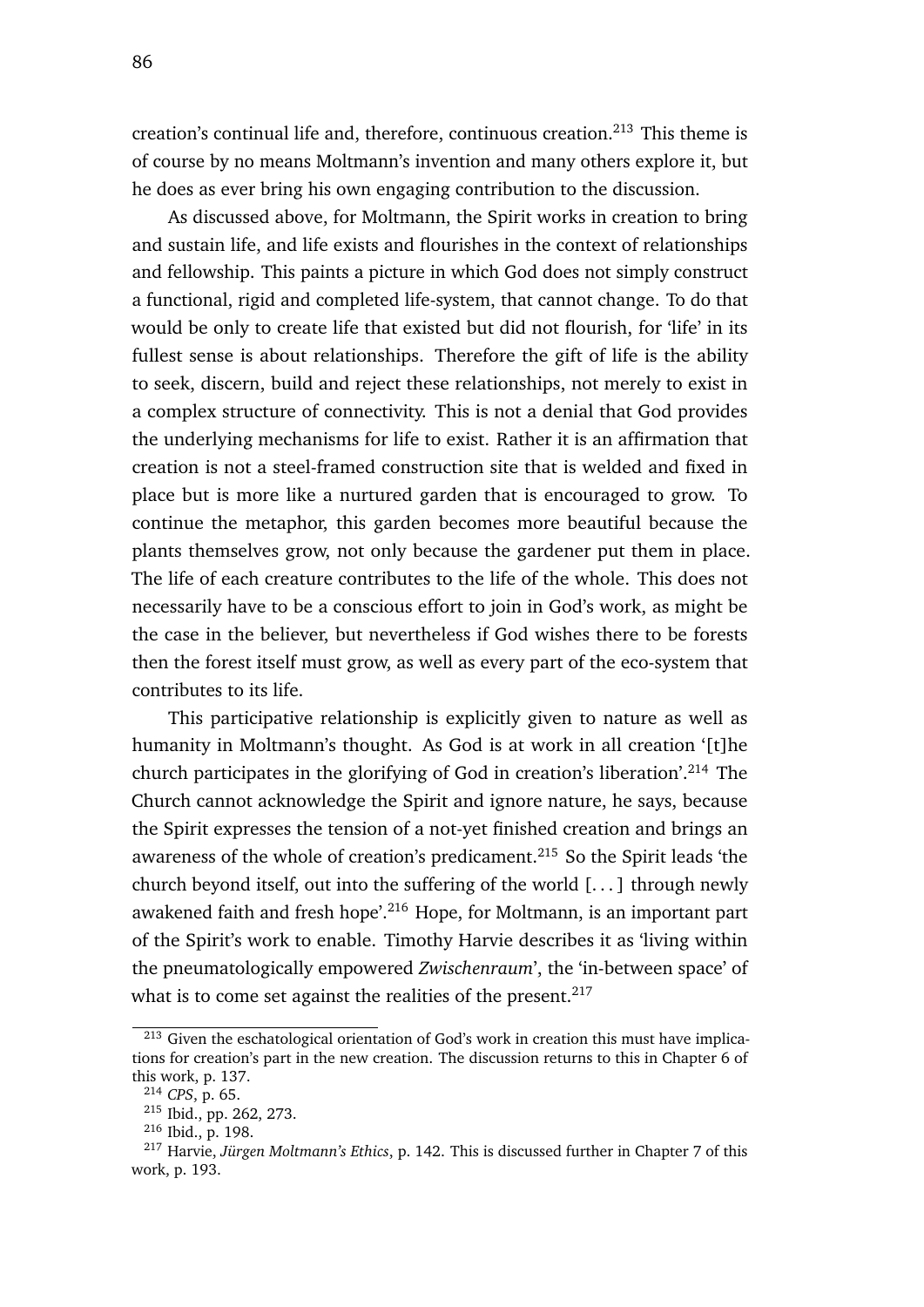While this co-creativity extends to all of creation, the particular work of the Spirit to enable humanity to join in God's overall activity is still pertinent, as it contributes to the picture of human care of the environment. Moltmann looks to the Spirit to give humanity the power to live in accordance with this growth that God has planned.<sup>218</sup> As in other cases, this idea is often located within his discussion of the Church's activity. Yet, as above, this is not to say that he deems people who do not acknowledge the Holy Spirit of Christianity to have no part in God's creativity. Moltmann clearly feels that the Spirit is at work in all people, but ideally the Church *should* be more greatly aware of the Spirit's work and so be at the forefront of the activity which the Spirit enables. For '[t]he Spirit calls them into life;  $[...]$  gives the community the authority for its mission;  $[\dots]$  unites, orders and preserves it'.<sup>219</sup>

Some, such as Randall Bush, have claimed that while Moltmann speaks of co-creativity his work actually describes a relationship in which God is the '*sole* actor'.<sup>220</sup> Paul Fiddes believes that Moltmann makes all of creation's successful contributions to God's eschatologically orientated work exclusively a result of the Spirit's transformational work. This means that creation makes no real contribution of itself and God is only satisfied or 'pleased by his own work of transfiguration<sup>'.221</sup> Harvie does not express the same criticism, but he does at one point describe the relationship between the works of the Spirit and humanity in a way that lends credence to Bush's and Fiddes's charge: he says that 'the overcoming of violence and conflicts must be seen, within the framework of Moltmann's thought, as a work of the Spirit first and foremost, and therefore only derivatively enacted through human praxis'.<sup>222</sup> However, Moltmann's discussion of creation's freedom describes a God who is satisfied by a mutually cooperative relationship where the Spirit's transformative work meets the free participation of creation. In fact, his emphasis on God's desire to create an 'Other' who can respond to God's love, and the participation offered to creation, presents a stronger case: God would be particularly *dissatisfied* if

<sup>218</sup> *The Source*, p. 145.

<sup>219</sup> *CPS*, p. 294 (cf. pp. 279, 343).

<sup>220</sup> Bush, *Recent Ideas*, p. 295, referring to Paul S. Fiddes, *The Creative Suffering of God* (Oxford: Clarendon Press, 1988), pp. 84-85, 137; Rubem Alves, *Theology of Human Hope*, p. 66; Hill, *Three-Personed God*, p. 173; O'Donnell, *Trinity and Temporality*, pp. 152-53; Brian J. Walsh, 'Theology of Hope and the Doctrine of Creation: An Appraisal of Jürgen Moltmann', *The Evangelical Quarterly*, 59:1 (1987), 53–76; Dillstone, *Modern Churchman*, 18:5 (1974/5), p. 150.

<sup>221</sup> Fiddes, *The Creative*, p. 85, referring to *TKG*, pp. 103-05, 116-18. Fiddes also points towards the problematic nature of Moltmann's particular theory of *creatio ex nihilo* for creation's true cooperation with God's work (p. 137). This is perhaps a less important criticism to consider given this thesis's work on that theme in Moltmann's writings.

<sup>222</sup> Harvie, *Jürgen Moltmann's Ethics*, p. 142.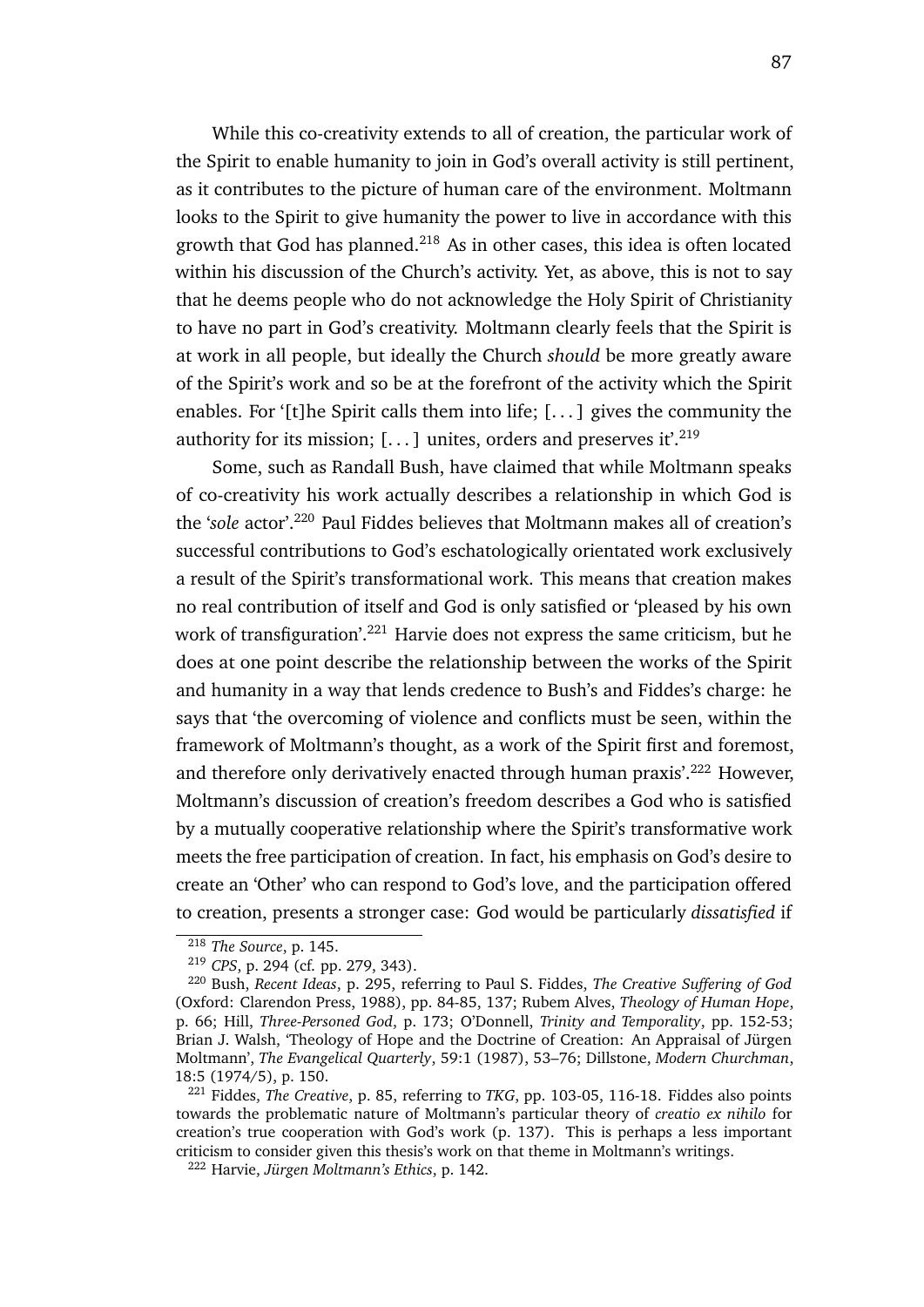creation were to be excluded from the divine creative work. So while Harvie may be able to categorise humanity's activity as a secondary contribution, the weight of Moltmann's thought suggests that, for him, humanity nevertheless plays an instrumental and yet free part of a communal project.

# **Further Criticisms of the Spirit's Universal Activity**

# *The Spirit's Work in all People and Places*

Moltmann's vision for the work of the Spirit in creation is one that embraces all things in creation. However, for some critics, events and situations that are 'bad' challenge this inclusivity. In her book, *The Holy Spirit in the World*, Kirsteen Kim draws together various criticisms, especially from the Canberra Assembly of the World Council of Churches in 1991. She reports the 'alarm' from the orthodox representatives about certain presentations at the conference that were prone 'to affirm with very great ease the presence of the Holy Spirit in many movements and developments without discernment'.<sup>223</sup> Moltmann's own contribution is not specifically named at this point, but the context points to Kim's belief that his is included. Kim herself states that Moltmann's pneumatology is 'about affirmation rather than discernment' and asks him to be more shrewd and specific as to the movements and actions he puts the Spirit's name to.<sup>224</sup>

Farrow is also strong in his critique of Moltmann's wish to connect the Spirit to life-giving movements in the world. He goes so far as to call this topic in *The Spirit of Life* 'naïve':

How are we to recognize or decipher what "ministers to life and resists its destruction"? Surely an immanentist pneumatology tells us nothing at all, a universal affirmation far too much. Which movements in human culture are "shot through by the Spirit" (democracy? the German Christian movement? gay liberation?) and what exactly is their spiritual or life-affirming ingredient?<sup>225</sup>

There is evidently a worry about any connection between the Spirit's work and movements that cause damage. Even where the case is not so clear cut, and the consequences of a group's actions are not fully apparent, there is a wish to not be overly generous with a declaration of the Holy Spirit's influence.

Kim requests the consideration of another dynamic operative here. She highlights that the theologians of the Pentecostal and charismatic traditions

<sup>223</sup> Kirsteen Kim, *The Holy Spirit in the World: a global conversation* (London: SPCK, 2007), p. 57.

<sup>224</sup> Ibid., p. 64.

<sup>225</sup> Farrow, 'In The End', p. 432.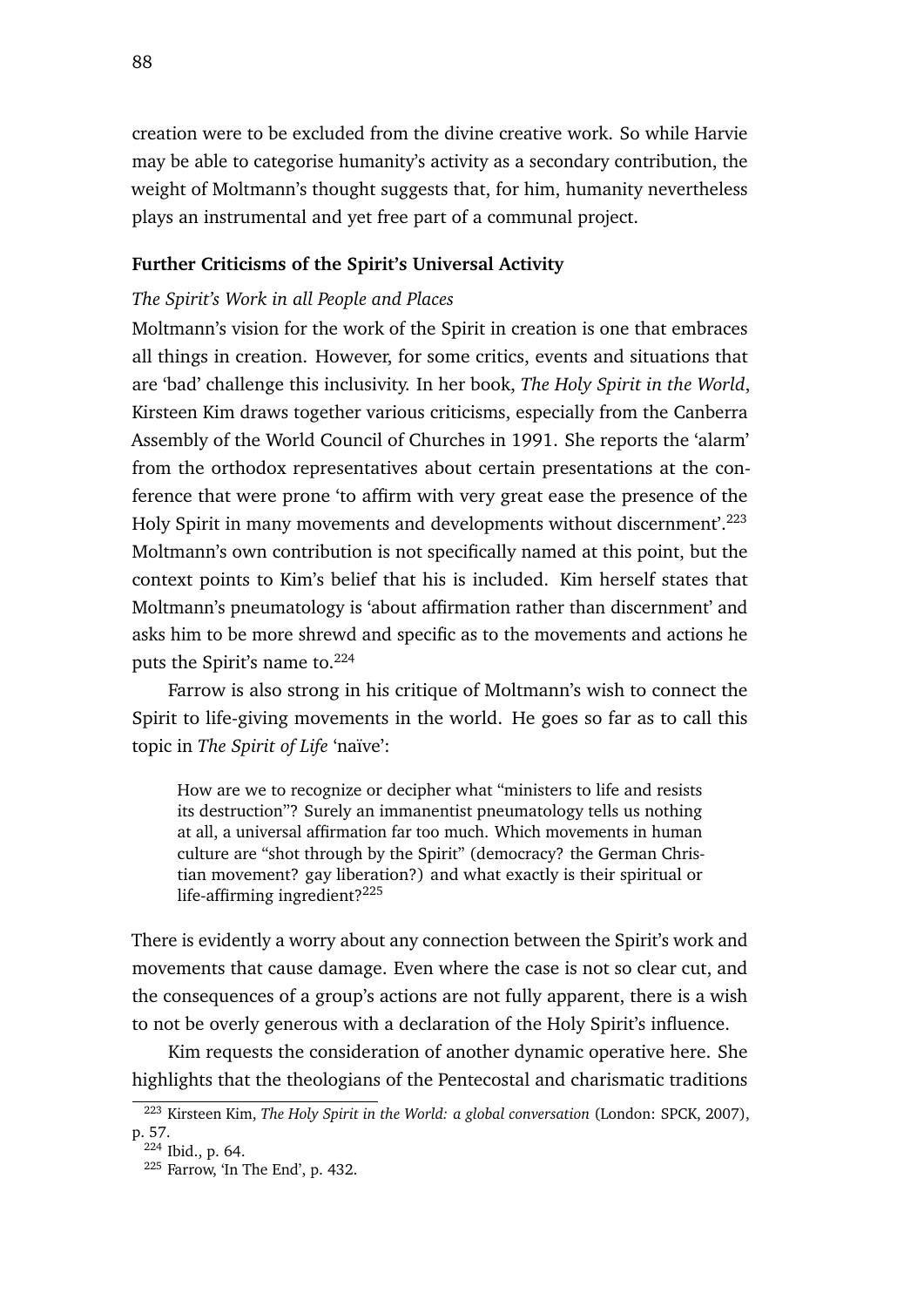saw in Moltmann's work 'a lack of awareness that there are many spirits'. For them it is quite possible, not just that the Holy Spirit is absent from a particular movement in the world, but that there may be harmful spirits at work. Kim also claims that there is biblical precedence for having 'areas of the created world from which the Spirit is absent, or at least not present in fullness'.<sup>226</sup> While the particular verses Kim uses to support this claim do not convince, the main point is reasonable: surely not everything in this world of human history and activity clearly displays the fruit of the Spirit's work.

Harvie focuses this concern in bringing it down to an individual level. He points out, quoting Moltmann, that 'Christ has not promised to be present among the "man of violence" who is tight-fisted with the resources available to him'. With this 'violent' person, 'the praxis engaged in is counter-intuitive to the praxis of the Kingdom'. For Harvie this equates to a need to 'distinguish the Spirit's presence among them'.<sup>227</sup> Harvie's phrase 'distinguish the Spirit's presence' is admittedly not the same as a declaration of the Spirit's absence. In addition, the wider context of Harvie's comments here includes discussion about merely a *different* work of the Holy Spirit in those outside of a confessional faith, which points to his own inclusive approach. However, for Harvie, it seems that Christ is not present in some, and he links that presence to the Spirit's own presence. $228$  Therefore, Harvie appears to say that there may be situations where the Spirit is not present, just as he believes there are situations where Christ is not present.

The context of Moltmann's phrase helps to interpret his own words. 'Man of violence' comes from a section of his work which specifically speaks of the common ground of all people, 'rich and poor', 'powerful and helpless', in their common poverty. In his thought, poverty 'extends from economic, social and physical poverty to psychological, moral and religious poverty'. Because of this he speaks of all people 'without distinction' as the focus of Jesus' 'messianic mission'.<sup>229</sup> This dispels any fears that he suggests an equality of culpability for the respective situations of rich and poor, of those who abuse power, and those who are abused. That has never been his claim. Rather, he speaks here of a common need which the oppressed and the oppressor

<sup>226</sup> Kim, *The Holy Spirit*, p. 64. Kim refers to 1 Sam. 16.14, which is a difficult passage to interpret (it speaks of an 'evil spirit from the Lord'), and Ps. 51.11, which only speaks of the fear of the Spirit's departure.

<sup>227</sup> Harvie, *Jürgen Moltmann's Ethics*, p. 83, referring to Moltmann's phrase in *CPS*, p. 79 and Deut. 15.7.

<sup>228</sup> 'The Spirit is at work where Christ has promised to be present' (Harvie, *Jürgen Moltmann's Ethics*, p. 69).

<sup>229</sup> *CPS*, pp. 78-80. 'Messianic mission' being Moltmann's title for that section of his work.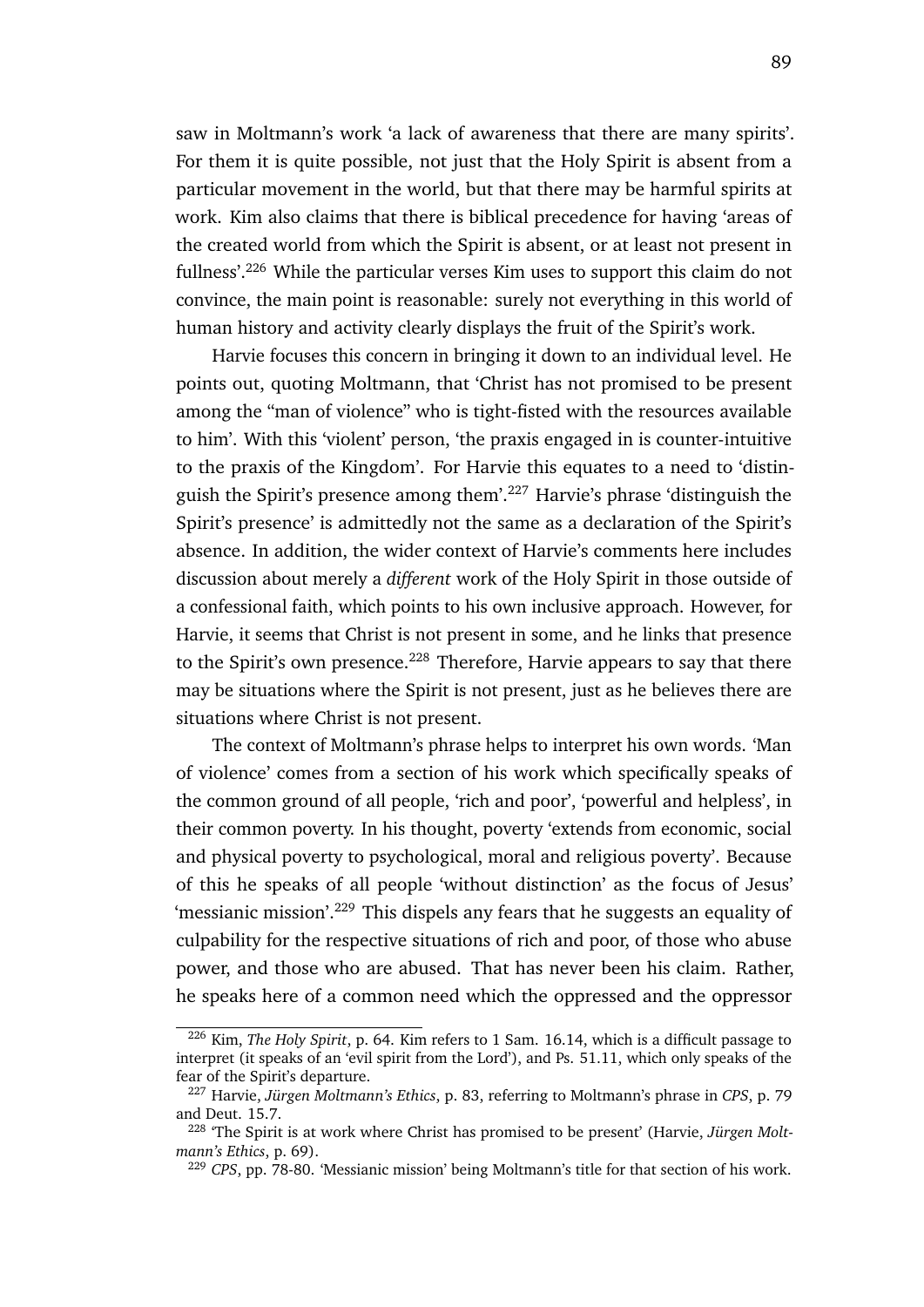share, and Jesus' work to address this need. This is where Moltmann differs from Harvie's claim that Christ, and by implication also the Spirit, has not promised to be present in the particularly 'violent' (in violence's many guises) individual. If God's Kingdom aims to bring 'freedom to all' then the Spirit should be at work in all.<sup>230</sup> It seems coherent with Moltmann's work to extend this premise from the individual to wider movements and situations in this world: the Spirit must be active in every person, situation, and movement in creation if there is to be any hope for its redemption. Also, it suggests that if there is any life in a person, situation, or movement, then it comes from the Spirit of life, who draws creation into participation with God.

In such a case, the observer of a situation can differentiate between the Spirit's work and *the fruit of* that work. That is, a harmful situation does not equate to an absence of the Spirit's attempts to bring life to that situation. Moltmann's theology suggests that the Spirit is at work both to facilitate life-*affirming* situations and to bring new life in life-*threatening* situations. Therefore, the question moves away from: 'where is the Spirit at work?', and becomes: 'in what type of work might the Spirit be involved in this situation?'. Taylor explores this dynamic of the Spirit's differing activity in good and bad situations:

The Spirit of Life is ever at work in nature, in history and in human living, and wherever there is a flagging or corruption or self-destruction in God's handiwork, he is present to renew and energize and create again. Whenever faith in the Holy Spirit is strong, creation and redemption are seen as one continuous process.<sup>231</sup>

Beck also points to this theme in Moltmann's work: 'The Spirit's role regarding the oppressors is as "the Spirit of righteousness and justice who speaks in *the guilty conscience* of the people who commit violence".'<sup>232</sup> This points to the Spirit's work in the 'man of violence' to reach the goal of non-violence.

Through these nuances, his work does not claim the Spirit's universal activity is a universal affirmation of everything. Rather it is a universal affirmation of the Spirit's work to bring life, sometimes despite the accidents and sins within creation. Moltmann's theology thus argues coherently that the Spirit is present in even the most evil situation in the world, for this is where life-giving work is required. This bears a similarity to Jesus' words: 'Those who are well have no need of a physician, but those who are sick.'<sup>233</sup>

<sup>230</sup> Ibid., p. 79.

<sup>231</sup> Taylor, *The Go-Between*, p. 27.

<sup>232</sup> Beck, *The Holy Spirit*, p. 173, quoting *SpL*, p. 142.

<sup>233</sup> Matt. 9.12 (cf. Mark 2.17; Luke 5.31).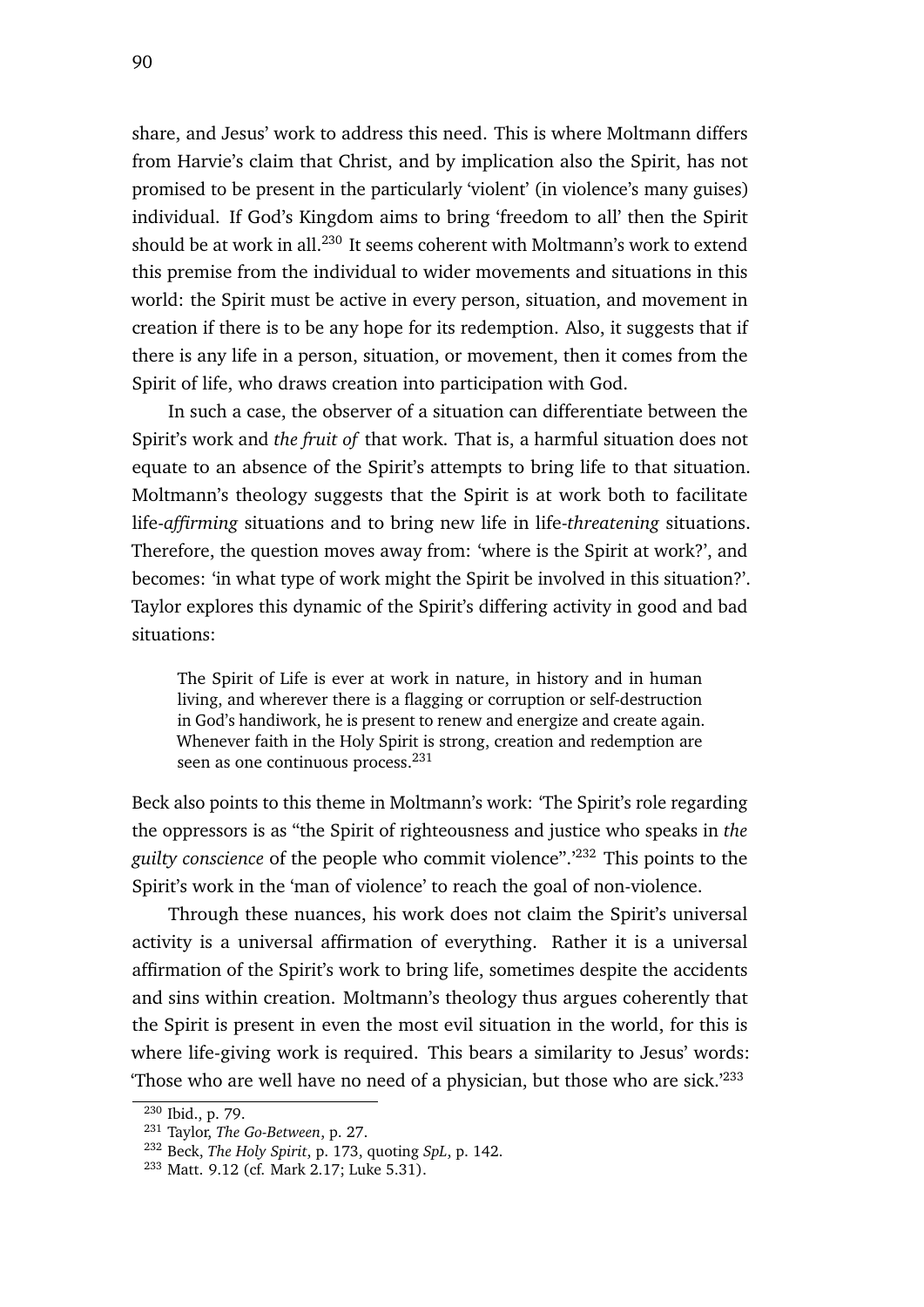### *The Newness of Pentecost*

For many, as outlined above, Pentecost stands out as a new work of the Spirit *in humanity alone*, whereas for Moltmann this event does not distinguish itself in that way. In the light of his theology of the universal work of the Spirit since the beginning of creation, and his insistence that the Spirit comes to all creation at Pentecost, some raise the question of whether he has compromised Pentecost's uniqueness. This complaint must be considered because the theological architecture should contain a coherent account of the history of the Spirit that affirms the full importance of this particular event in the Christian calendar. One critic is David McIlroy, who perceives a reduction of the importance of Pentecost because of this great emphasis on the Spirit's universal work: 'Moltmann loads so much of the Holy Spirit's work onto creation that nothing new happens at Pentecost other than the manifestation of that which was already present.'<sup>234</sup> The comment refers to *God in Creation*, pp. 68-69, and McIlroy follows it with this note:

The one place in Moltmann's writings where he appears to hold to the classical understanding that "A different divine presence is revealed in the history of the Holy Spirit from the presence revealed in creation from the beginning" is in the minor work *Experiences of God*[.]<sup>235</sup>

When Van Nam Kim considers Moltmann's interpretation of 'all flesh' from the Joel and Acts passages already highlighted, he is able to link it back to the work of the Spirit in creation from the beginning. Kim makes no criticism of this, and is able to speak of the uniqueness of Pentecost in Moltmann's thought at other points. However, the ease with which the language of the Pentecost prophecy is linked to the Spirit's work that has continued since original creation may lend weight to McIlroy's criticism that Moltmann does not assign enough difference to the experience of Pentecost.<sup>236</sup>

McIlroy is incorrect, however, to assert that this theme is only in *Experiences of God*. Significantly, the given quote, with the overall discussion, is also taken up and included in *The Spirit of Life*, a considerably more major work.<sup>237</sup> Here Moltmann demonstrates that he recognises that the history of

<sup>234</sup> McIlroy, *A Trinitarian*, p. 31.

<sup>235</sup> Ibid., p. 31, n. 79, referring to *EoG*, p. 77.

<sup>236</sup> Van Nam Kim, 'A Church of Hope: in the Light of the Eschatological Ecclesiology of Jürgen Moltmann' (unpublished doctoral thesis, Université catholique de Louvain, 2004), p. 277 (cf. pp. 284, 299, 374-77). Kim points to *CPS*, p. 294, for the newness of Pentecost.

<sup>&</sup>lt;sup>237</sup> SpL, pp. 211-13, although this is not enough to alleviate Douglas Farrow's concerns that this work lacks a 'substantial discussion' of Pentecost (Farrow, 'In The End', p. 431). The chapter McIlroy quotes from is also published as 'Theology of Mystical Experience', *Scottish Journal of Theology*, 32:6 (1979), 501-20.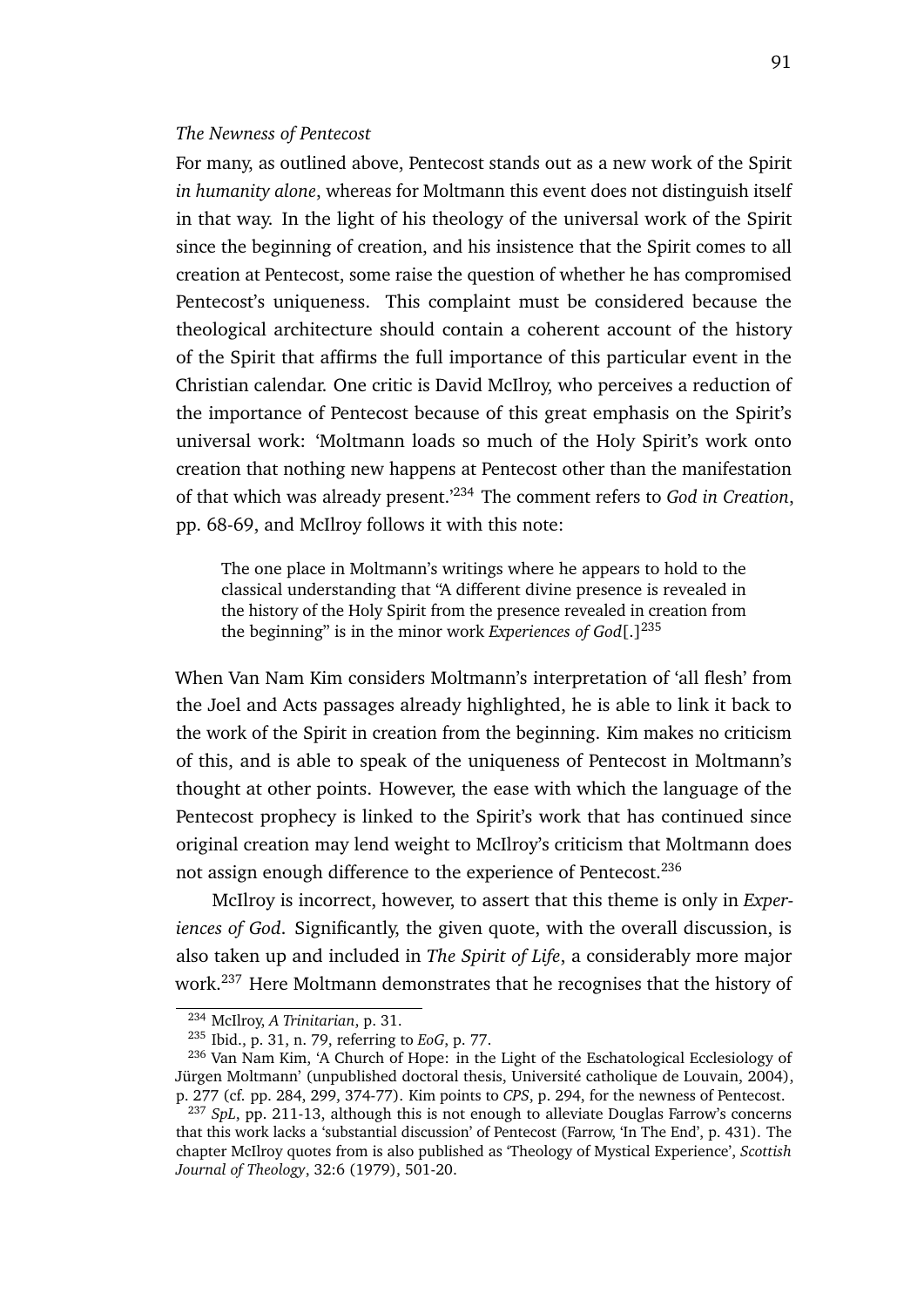the Spirit's presence in creation is not static but changeable. Yet we can also see elsewhere that he considers Pentecost to be a pivotal moment. Notably, however comprehensive the Spirit's presence was in the beginning of creation and in subsequent history, the event of the cross and resurrection brings something wholly new to the world and the Spirit is the way by which this 'power' comes to creation, beginning at Pentecost.<sup>238</sup> This explains how he is able to claim a difference in a work of the Spirit in the people of God after this event, in his affirmation that the charismatic community has its gifts 'through Pentecost'.<sup>239</sup> He also speaks of a change of roles between the Son and the Spirit at Pentecost. Whereas before the resurrection the Son was sent by the Spirit, now the Spirit is sent by the Son.<sup>240</sup> Moltmann similarly refers to a 'passing of the divine lordship' from Son to Spirit at Pentecost.<sup>241</sup> All these mean that he is able to say that Pentecost is a new thing.<sup>242</sup>

Moltmann is obviously not unorthodox in describing the Spirit's extensive work before Pentecost. The Christian Scriptures witness to the Spirit's activity before that event in the Old Testament references to the presence and work of the Spirit.<sup>243</sup> Kirsteen Kim also points out that even in the New Testament, Pentecost is not the 'first appearance' of the Spirit in people, as it is earlier mentioned in reference to John the Baptist.<sup>244</sup> In that context McIlroy is partially correct. For Moltmann, the work of the Spirit seen at Pentecost is another manifestation of the Spirit who is already at work throughout creation. But McIlroy is wrong to imply that for Moltmann this is simply a manifestation of the *same* work. It is rather a 'new movement'.<sup>245</sup> For him, this work is new because the Spirit creates a changed relationship between God and humanity: a relationship that recognises the life, death, and resurrection of Christ, because it is 'through the trinitarian history of the Christ-event that the Spirit has *become* the Spirit of the risen Christ'.<sup>246</sup> So the Spirit does a new work and brings to creation something which was not previously present, namely a new experience of God's saving actions in Christ.<sup>247</sup>

<sup>238</sup> *HP*, p. 22 (1966); *GiC*, pp. 66-67; *WJC*, p. 263; *CoG*, p. 335; 'Jesus Christ, the Holy Spirit', p. 250; *EiT*, pp. 108, 111-12, 147-48, 326, 331; 'The Holy Spirit', p. 117.

<sup>239</sup> *IEB*, p. 163 (cf. *SpL*, p. 278).

<sup>240</sup> *TKG*, p. 89 (cf. Badcock, *Light of Truth*, p. 201).

<sup>241</sup> *FC*, p. 76.

<sup>242</sup> *CPS*, p. 294; *SpL*, p. 271; 'Shekinah', p. 179; 'Jesus Christ, the Holy Spirit', p. 250; Miroslav Volf, 'Communities of Faith and Radical Discipleship: An Interview with Jürgen Moltmann', *The Christian Century*, 100:8 (1983), 246–49 (p. 247).

<sup>243</sup> For example: Gen. 1.2; Job 33, 34; Ps. 104; Isa. 34.16.

<sup>244</sup> Kim, *The Holy Spirit*, p. 10.

<sup>245</sup> *SpL*, p. 278.

<sup>246</sup> Badcock, *Light of Truth*, p. 201, referring to *TKG*, pp. 122-28.

<sup>247</sup> See *PP*, p. 128-29; *JCTW*, pp. 74-75; *The Source*, p. 16; *BP*, p. 203.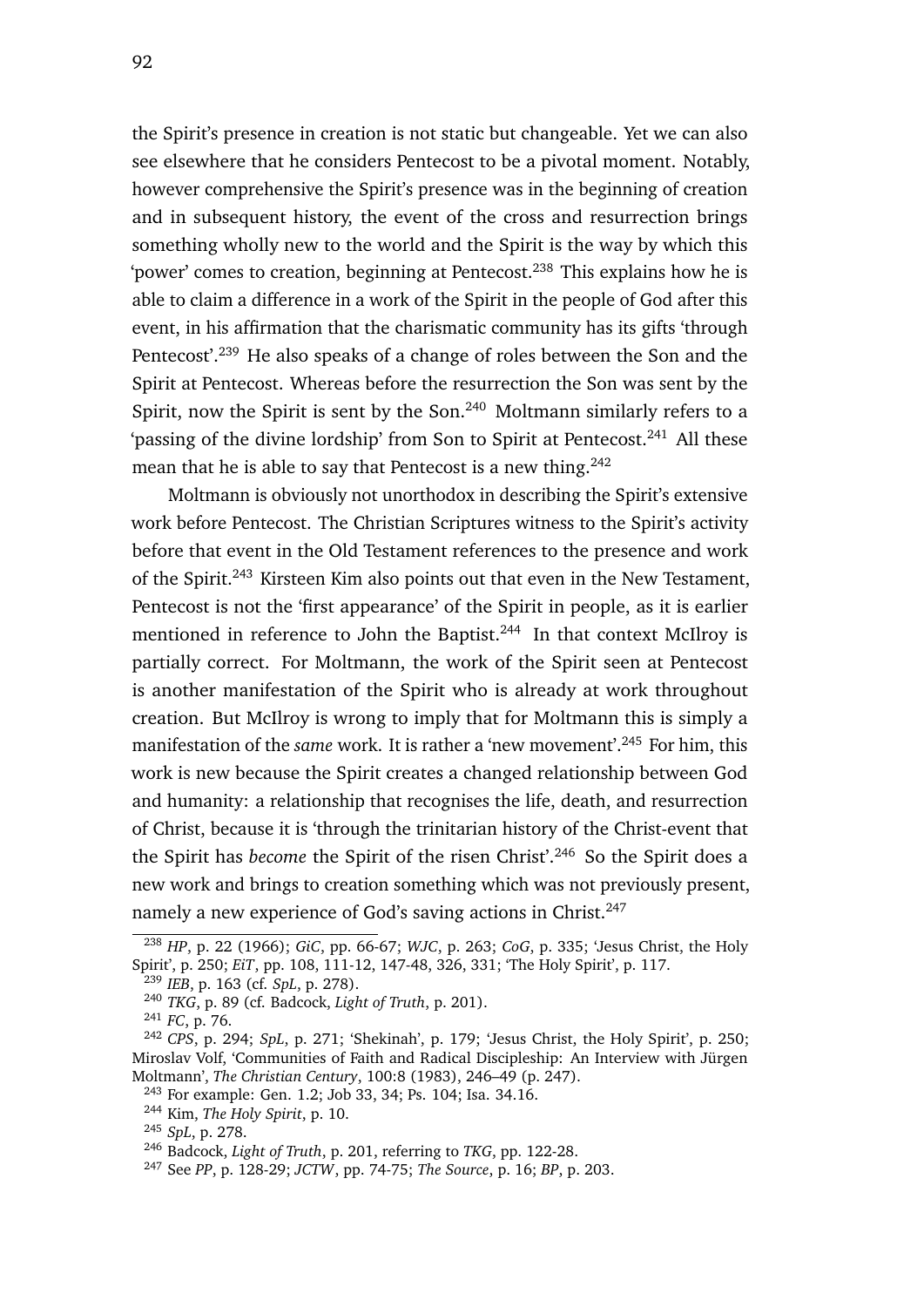# **4.4 CONTINUOUS LOVE: THE SON**

This section proceeds to a discussion of Moltmann's view of Christ's involvement in continuous creation. To be involved in the whole of creation, Christ must be more than simply Lord of the Church. Therefore Moltmann considers there to be a 'broad horizon' to the 'rule of Christ', where 'Christ's sphere of sovereignty is the whole creation, visible and invisible'.<sup>248</sup> This is different to the complete rule of Christ which comes at the eschaton, but nevertheless Christ 'already shares in God's rule over the world', in a limited yet very real sense.<sup>249</sup> This view of the 'cosmic Christ' is important to Moltmann as he sees it as one of the ways to encourage reconciliation with nature, and it is usefully taken in the research here as pointing to the ecological reformation.<sup>250</sup> He also considers it necessary explicitly to make the case for the involvement of the cosmic Christ in the whole history of creation, not just the original act of creation. In this task he seeks to release Christ's role from a restriction he perceived traditional theology to have placed on it.<sup>251</sup> He wishes to do this to retain the cohesion of the creation/redemption process. This means that the Son is involved in the same processes which were previously connected to the Spirit's activity.

As already noted, this subject is discussed more briefly here than the involvement of the Spirit because the major part of Moltmann's writing concerning Christ's activity in creation is concerned with the event of the cross and resurrection, which subsequent chapters will explore. For him, cosmic christology takes its basis from the cross and resurrection, which has 'universal significance' and 'touches the innermost constitution of creation itself'.<sup>252</sup> Yet his account of the relationship of Christ with creation does make significant points that ensure it is a noteworthy element of his christology, and as such gives his contributions to the new theological architecture a rounded approach.

### **The Son of Life**

'Life' is not simply the centre point of the Spirit's work in creation for Moltmann. It is the intention and goal for all of God's work, as Father, Son, and

<sup>248</sup> *CJF*, p. 66; *WJC*, p. 280.

<sup>&</sup>lt;sup>249</sup> 'Jesus Christ, the Holy Spirit', p. 250.

<sup>250</sup> *CJF*, p. 66.

<sup>251</sup> *WJC*, p. 286.

<sup>252</sup> Ibid., pp. 281-82.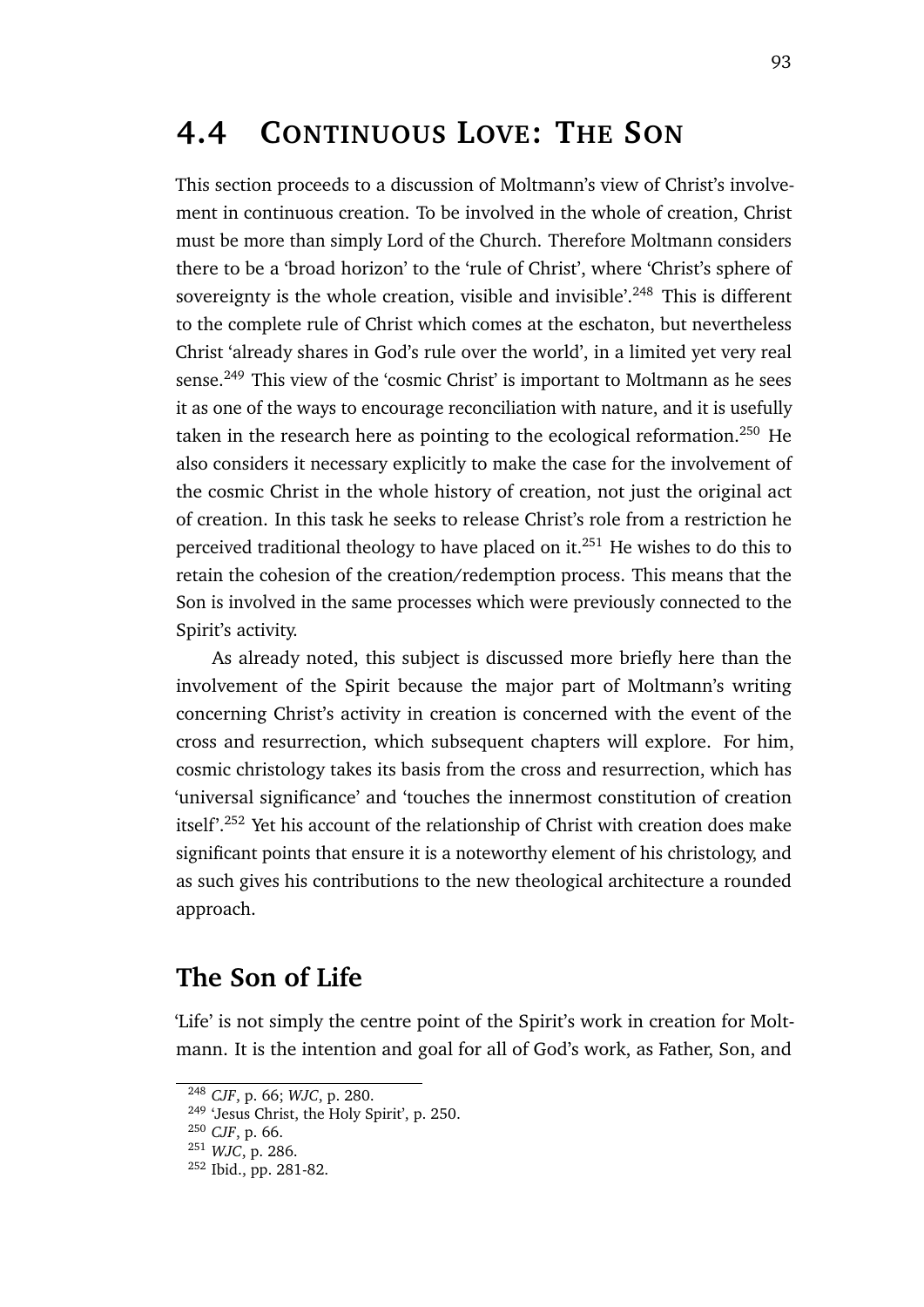Holy Spirit. For this reason it is not a surprise to see him comment that 'the presence of Christ is experienced in the Spirit who is the giver of life'.<sup>253</sup> He also mentions a title for Christ, 'the life of the world', which he links explicitly to nature as well as humanity.<sup>254</sup> Again like the Spirit's work, the life-giving work of Christ in creation appears in various roles.

#### *The Power of Evolution*

Moltmann refers to Christ's part in continuous creation 'as the moving power in the evolution of creation'.<sup>255</sup> This reflects an aspect of the Spirit's work too. However, he is only happy to speak of Christ's involvement in evolution alongside Christ's suffering, death, and redemptive work.<sup>256</sup> This is because evolution is not redemptive in itself. For Moltmann, the processes of evolution requires redemption in order to deal with the ambiguities, faults, and victims present in the process.<sup>257</sup> In this sense, for him, Christ is the power of evolution in that he is the power that raises living things from the death inherent in them and redeems them to eternal life. This connects back to the Spirit's work to bring the power of Christ's resurrection to creation.

#### *The Creator of Fellowship*

Another significant similarity between Christ's and the Spirit's work is the creation of fellowship in the world. Early in his career Moltmann stated that the Spirit is present throughout *all* creation, and while he also described Christ's presence in *all* creation, the bulk of his work concerns Christ's fellowship with humanity in particular. Jesus 'gathers' and 'calls' people to fellowship with one another, a fellowship which 'abolishes mankind's aggressive divisions and fatal separations', and points 'to the banquet of the nations'.<sup>258</sup> Interestingly Moltmann speaks of Christ 'gathering' the community and the Spirit 'giving it life'.<sup>259</sup> This differentiation in the language to describe their roles indicates his own understanding of the subtle differences between those roles. But nevertheless, many similarities remain: the community that Christ creates, like that made by the Spirit's work, is not simply community *within* creation. For humanity, it is 'fellowship with Christ' that is 'a foretaste on earth' of full fellowship with God. $260$  Communion with Christ helps to bring people into

<sup>253</sup> Ibid., p. 41.

<sup>254</sup> Ibid., p. 286.

<sup>255</sup> Ibid., p. 286.

<sup>&</sup>lt;sup>256</sup> Ibid., pp. 292-301.

<sup>257</sup> Ibid., pp. 287, 297; *JCTW*, p. 101.

<sup>258</sup> *CPS*, pp. 84, 115, 252, 343.

<sup>259</sup> Ibid., p. 343.

<sup>260</sup> *TJ*, p. 62.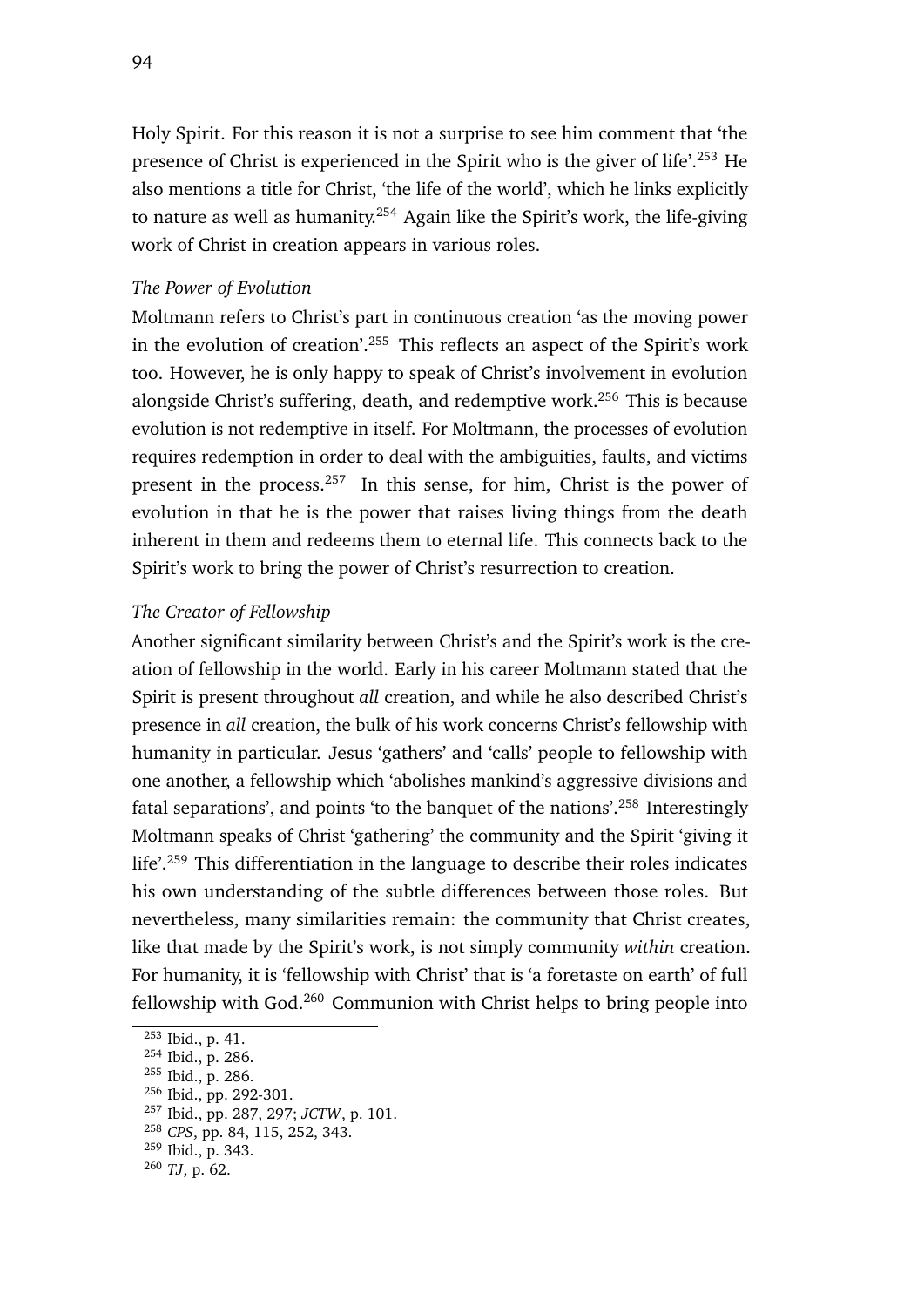'the trinitarian situation of God'.<sup>261</sup> For Moltmann, the trinitarian relationship of God with creation includes all things. Therefore, as the Son draws nature and humanity into that relationship he also draws them to each other. He says: 'the body of Christ is the church – the body of Christ is the whole cosmos'. As Christianity centres on Christ it includes the whole cosmos in its thought.<sup>262</sup> As such, Christ takes people from 'ruthless exploitation' of the world to 'caring reconciliation', a 'community [. . . ] in the cosmos as well as among God's people'.<sup>263</sup>

### *The Enabler of Co-Creativity*

Finally, for Moltmann, Christ also shares in the enabling work of God in creation. Moltmann states that to recover community with nature is to manifest the 'righteousness of God' in humanity's situation.<sup>264</sup> In this way Christ brings humanity, in this instance, to be co-carers of creation, co-creators of the life of the world. For Moltmann, the Son shapes humanity to have a greater fellowship and life, and draws people into that same work.

### **Separating Christ's and the Spirit's Role**

There is an obvious similarity between the work of the Spirit and the work of Christ. Part of this link is that the creation of life, the encouragement of fellowship and enablement of co-creativity are at the centre of God's overall work in creation. Moltmann has said that 'through Spirit and Word the Creator enters into his creation and drives it forward'.<sup>265</sup> Also the Spirit is the 'Spirit of Christ [...] present wherever Christ is present'.<sup>266</sup> For these reasons both Spirit and Christ should, in Moltmann's thought, be active in their own ways, and in partnership, towards these goals (it is, of course, difficult to envisage the possibility of any person of the Trinity ever acting independently of that relationship). The Spirit's work is not the Spirit's work alone, nor is Christ's work Christ's work alone. Moltmann describes Christ as being present by the Spirit: 'The Holy Spirit is the divine subject of the history of Jesus. For that reason the Son of God is also present in and through the Spirit in his church, and beyond it is at work in creation.<sup>'267</sup> Thus, Christ is at work through the

<sup>261</sup> *CrG*, p. 286.

<sup>262</sup> *WJC*, pp. 275-76.

<sup>263</sup> Ibid., pp. 306-07.

<sup>264</sup> Ibid., p. 312.

<sup>265</sup> Ibid., p. 301.

<sup>266</sup> *SpL*, p. 9.

<sup>267</sup> *CPS*, p. 36.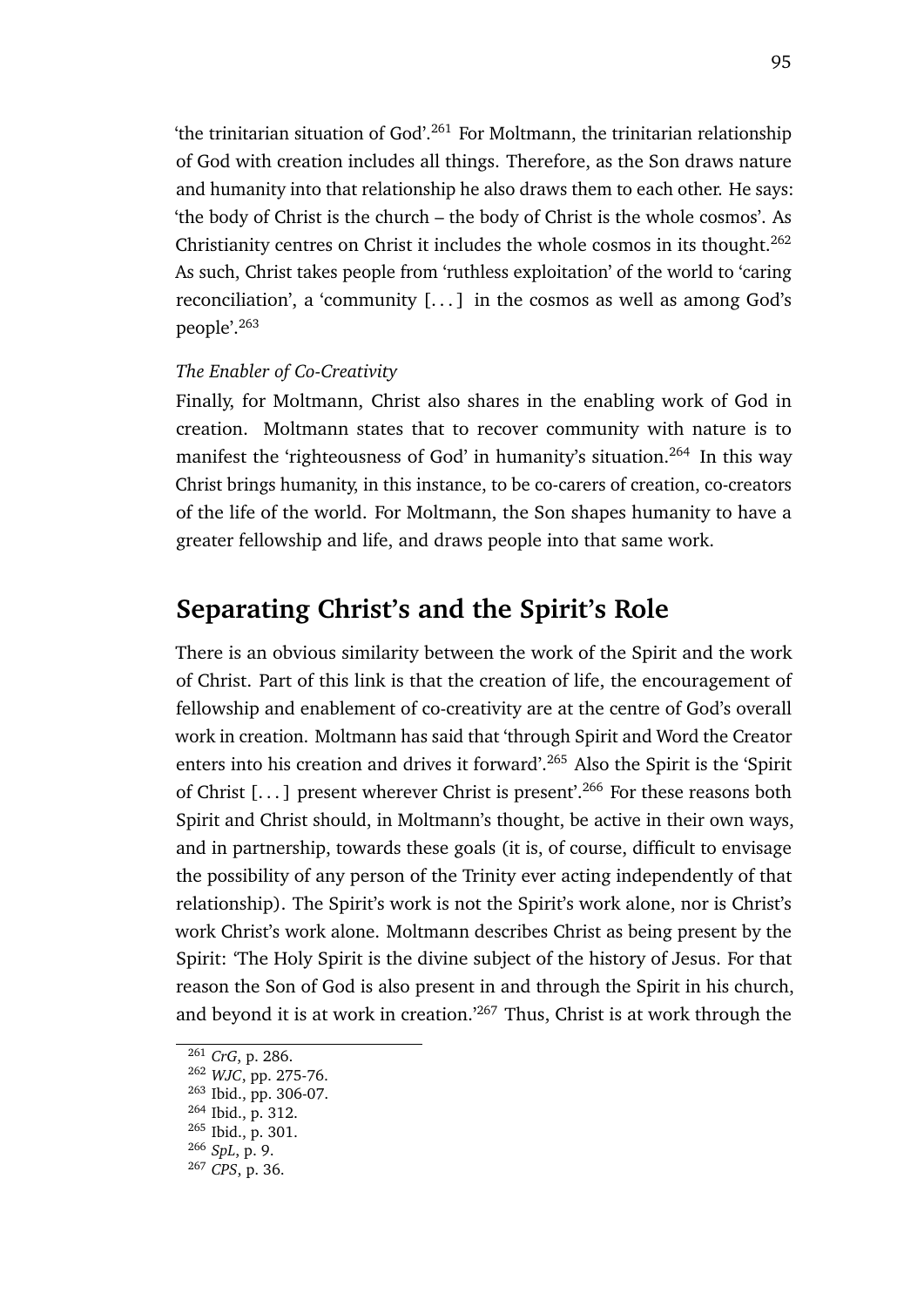presence of the Spirit in creation. Moltmann also reminds us that the Spirit was at work in Christ when he was bodily on the earth. It is not easy to separate their roles.<sup>268</sup>

### *Balancing Christ's Work with that of the Cosmic Spirit*

Given the similarity between Christ's life-giving work and that of the Spirit, Moltmann has come under attack from those who claim that he does not outline sufficiently the distinction between the roles of Christ and the Spirit. In particular, the concern is that he neglects Christ's role. Bauckham believes that in his earlier theology, particularly in *The Crucified God*, it was Christ who was the centre of God's involvement in history. He suggests that as Moltmann's theology developed further it became increasingly focused on the Spirit's involvement and as this has reached into the whole cosmos it is the Spirit 'who takes the centre stage'.<sup>269</sup> This could be a simple change in the emphasis of his work, but Sjoerd Bonting takes this observation further: 'Moltmann gives the Spirit a near monopoly in creation, neglecting the role of the Logos.'<sup>270</sup> For Bonting the role that Moltmann gives to the Spirit is so universal that it leaves little room for the Son to act. One problem with this criticism is that it does not seem to allow for the Spirit and the Logos to work together complementarily. An emphasis on the Spirit's part of God's work need not be a 'monopoly'. Another response to this complaint is that Moltmann also retains the image of the cosmic Christ throughout his theology and it does not become an absent theme once his pneumatology gains its full momentum.<sup>271</sup> For example, he states that: 'If Christ is confessed as the reconciler and head of the whole cosmos, as he is in the Epistle to the Colossians, then the Spirit is present wherever Christ is present'.<sup>272</sup> This would indicate that the very reason that the Spirit has become such a universal presence is because of the Cosmic Christ's relationship with the Spirit.

Bauckham is of course aware of Moltmann's theology of the cosmic Christ. He recognises affirmation of the work of Christ in the past, present and future of creation: 'Later Moltmann interprets Christ's mediation of creation as having three aspects: he is (1) the ground of the creation of all things; (2) the moving power in the evolution of creation; (3) the redeemer of the whole creation process'.<sup>273</sup> This reinforces the fact that, in Moltmann's theology,

<sup>&</sup>lt;sup>268</sup> 'Jesus Christ, the Holy Spirit', p. 250.

<sup>269</sup> Bauckham, *The Theology*, p. 186.

<sup>270</sup> Sjoerd L. Bonting, 'Spirit and Creation', *Zygon*, 41:3 (2006), 713–26 (p. 720).

<sup>271</sup> See *GiC*, pp. 94-95; *WJC*, pp. 152-57, 179-83, 194, 274-312; *CoG*, pp. 250, 279. <sup>272</sup> *SpL*, p. 9.

<sup>273</sup> Bauckham, *The Theology*, p. 186, n. 1, citing *WJC*, p. 286. See also H. Paul Santmire, 'So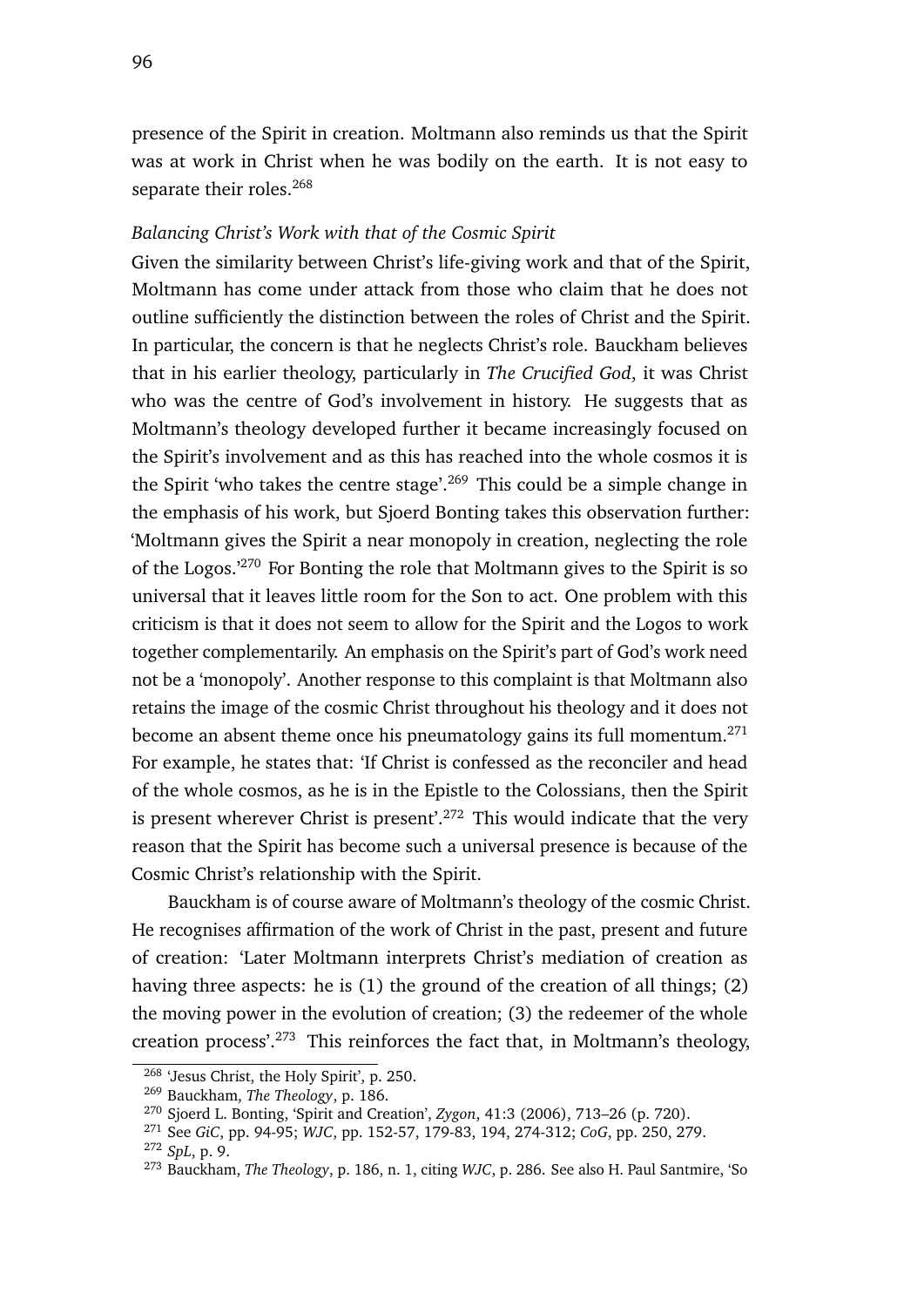Christ is still at work in the creation process.

However, while Moltmann's work does not force the Spirit into a central role to the detriment of christology, the overlap between the roles of both remains. H. Paul Santmire is dissatisfied with Moltmann's approach and feels that he has failed to 'differentiate' adequately between the 'cosmic vocations' of the Spirit and Christ. For Santmire, this differentiation is necessary to stop what he sees as a tendency in Moltmann's work for the two 'ministries' to 'collapse into each other, almost modalistically', and undermine the 'mediation by the Son and the Spirit'.<sup>274</sup> Mediation here means God's work in creation through Son and Spirit, so Santmire expresses his concern that Moltmann loses the distinction between their forms of presence in the world and thus loses the uniqueness of their respective work. Santmire believes that Moltmann's treatment of the Son and the Spirit is vivid, but does not always create an account that 'functionally differentiates them'.<sup>275</sup>

However, Santmire is unfair in his assessment of Moltmann's theology of Christ and the Spirit when he claims that 'Moltmann believes that the two are not fundamentally differentiated in the New Testament itself'.<sup>276</sup> Santmire quotes from *The Way of Jesus Christ* where Moltmann states that the 'New Testament writings do not make any systematic distinction. . . between Word and Spirit in creation'.<sup>277</sup> However, two sentences earlier in that work Moltmann described the separate yet complementary roles of both the Spirit and the Son in a way that almost perfectly matches the distinction which Santmire seeks.<sup>278</sup> Thus while the Spirit and Christ are both said to be at work, for example, in evolution and the redemption of creation, this does not mean that there is no distinction between their complementary and intertwined activities. Moltmann has also shown this to be his pattern of thought on other occasions:

The history of the Logos and the history of God's Spirit were often seen parallel to one another in theology, and were even viewed as interwoven with one another. But a clear distinction was made between

That He Might Fill All Things: Comprehending the Cosmic Love of Christ', *Dialog: A Journal of Theology*, 42:3 (2003), 257–78 (p. 266).

<sup>274</sup> Ibid., p. 265.

<sup>275</sup> Ibid., p. 265.

<sup>276</sup> Ibid., p. 265.

<sup>277</sup> Ibid., p. 276, n. 63, citing *WJC*, p. 289.

<sup>&</sup>lt;sup>278</sup> Although interestingly they reach the opposite conclusions: Santmire shows a preference for Christ to unite and the Spirit to maintain particularity, whereas for Moltmann the Word differentiates and the Spirit binds together (Santmire, 'So That He Might', p. 265; *WJC*, p. 289).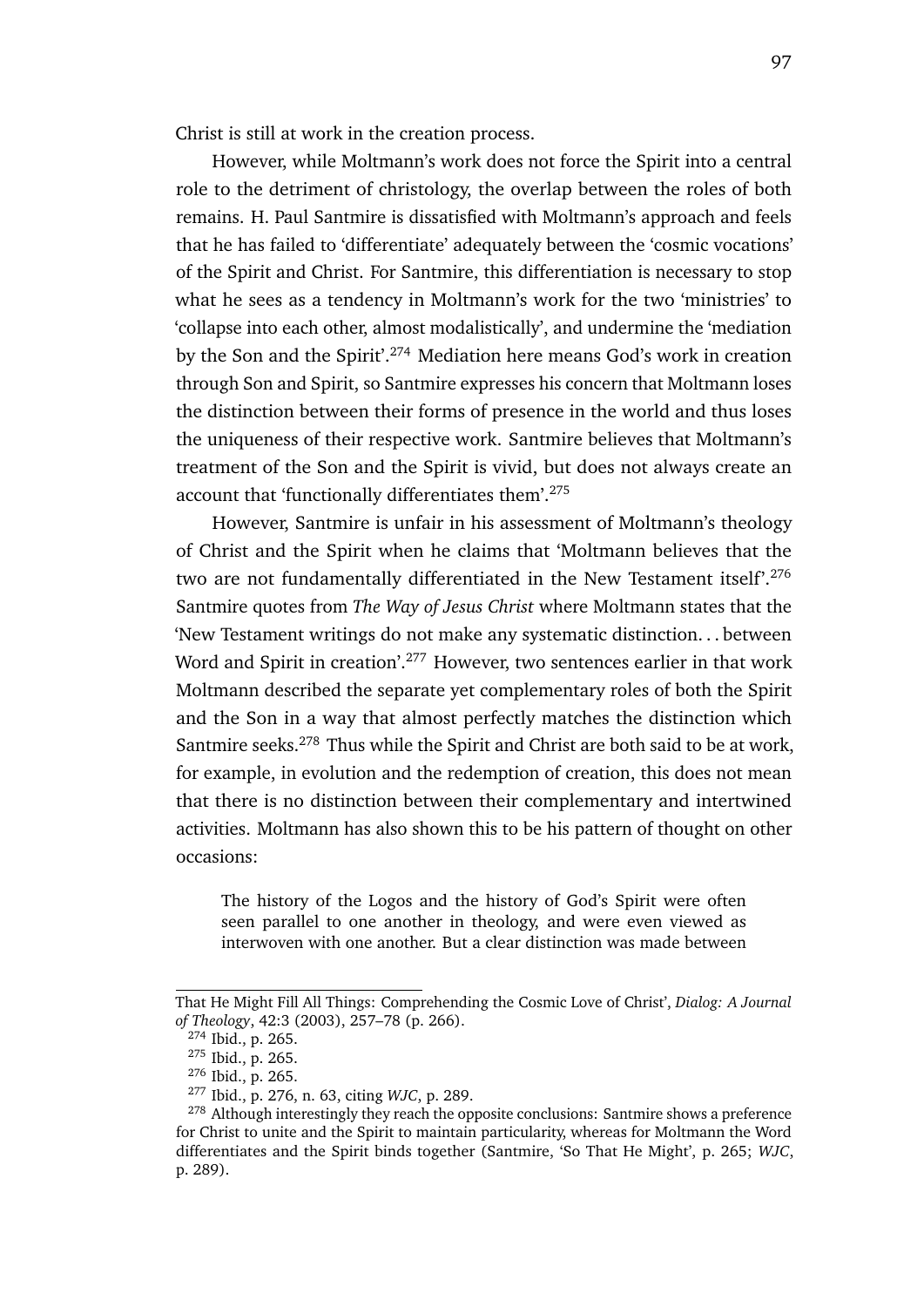the incarnation of the Logos and the inhabitation of the Spirit.<sup>279</sup>

### *The Self-Offering of Christ*

There is at least one important topic which demonstrates a difference between the Spirit's and Christ's roles, namely the incarnation. Moltmann states: 'the Son actually becomes man, while the Spirit's presence is merely an indwelling'. The Spirit is not incarnate like Christ is and, according to Moltmann, the Spirit does not serve like Christ does.<sup>280</sup> The Spirit does not live amongst the people 'in person'.<sup>281</sup> In the incarnation Christ offers himself into creation. The discussion of the sufferings of this event follow in the next chapter, but the outwards movement of Christ into creation and the self-emptying of this act requires a brief comment here. This is especially because of the love that this demonstrates, for Moltmann claims that 'the incarnation of the Son is the perfected self-communication of the triune God to his world'.<sup>282</sup> This part of Christ's work shows that God is willing to act as more than an outside force for good, and will get involved more intimately with creation. In the Christ event Moltmann also sees variation in the roles of Son and Spirit.

#### *Christ's Unique Role*

While the roles of the Spirit and the Son have much in common in Moltmann's work, they are also clearly distinguishable. They cannot be completely separated, nor can one be said to be active without the other. Nevertheless, each is engaged in particular activities as the primary actor. The Son has uniquely come to earth 'in person' while he also works alongside the Spirit to bring life, in all its facets, to creation.

# **4.5 CONCLUSIONS**

This chapter has seen contributions to the new theological architecture that significantly grow its connectedness with ecological reformation. Moltmann

<sup>279</sup> *GiC*, p. 102 (cf. p. 98; *BP*, p. 290; *SRA*, pp. 60, 62).

<sup>280</sup> *TKG*, p. 212.

<sup>&</sup>lt;sup>281</sup> 'Shekinah', p. 179. This is more than simply a difference in physical presence for Moltmann, who goes so far as to write that the 'kingdom of the Spirit cannot well be identified with the kingdom of the Son' (*TKG*, p. 212). While this is a vague statement it does highlight the fact that Moltmann seeks to retain difference between their work.

<sup>282</sup> *TKG*, p. 116. This obviously includes the death and resurrection but also speaks about more than that.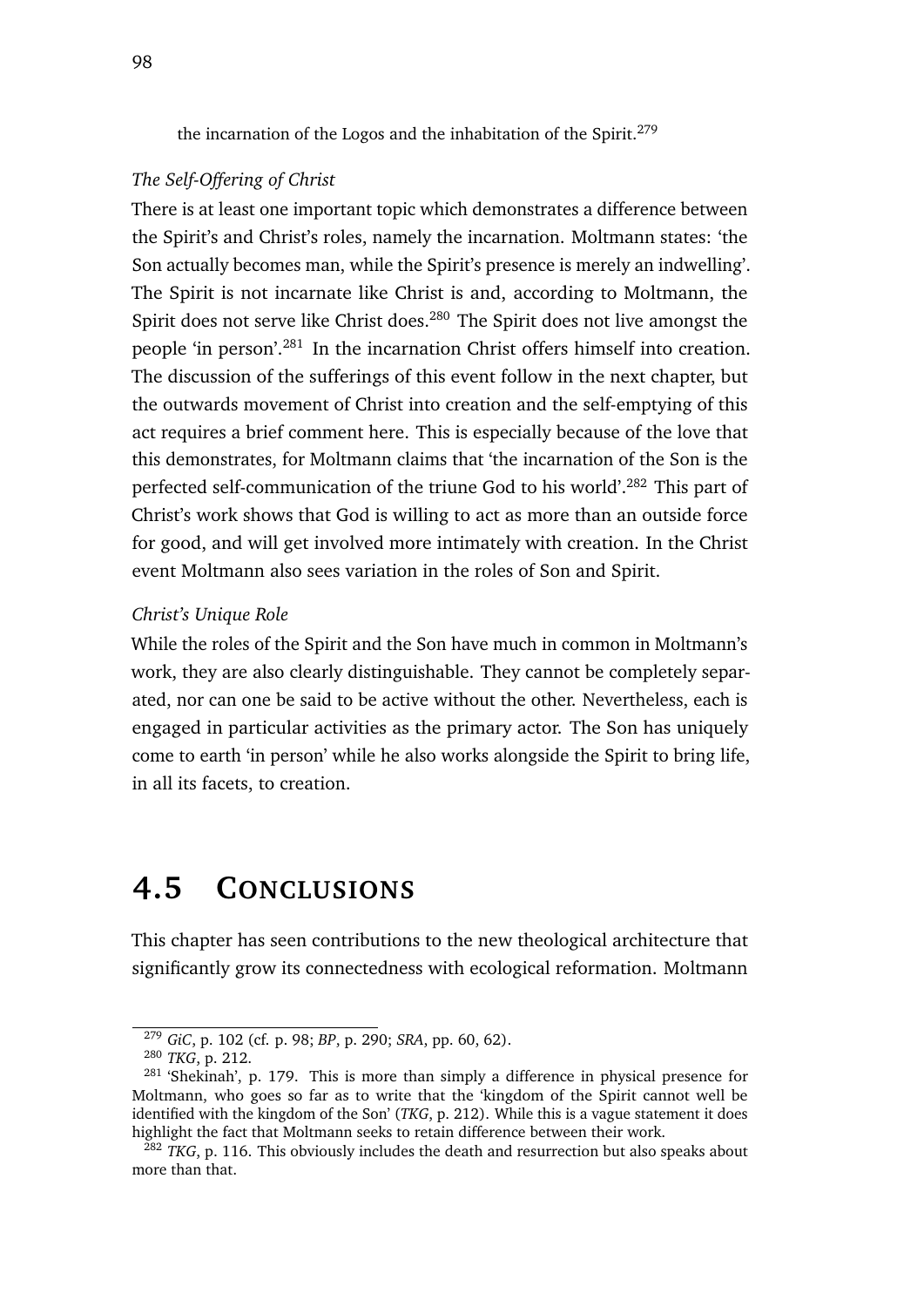overwhelmingly characterises the relationship which God has with creation as an intimate and life-giving presence and activity *in all creation*.

With regards to the Spirit, Moltmann's theology has developed over time to express that the Spirit is, and always has been, present throughout creation. This presence is accompanied by activity of various sorts in every living thing, which connects to the theme of God's relational and loving character. For Moltmann, God loves the whole creation and so is present throughout it. Thus it is not a love from afar but an involved love. This universalistic approach still discerns many places, events, and people that are involved in activities which are at odds with God's purposes. Yet he still affirms that the Spirit can be present and at work to bring life and oppose the negative elements that are present.

Alongside this, Moltmann's christology in the area of continuous creation mirrors his pneumatology in so far as both are involved in the life of creation. At the same time, both the Son and the Spirit have their own unique roles, though issues remain on how fully these are made clear. This universalistic approach to the Son's work has an additional foundation in the cross and resurrection. For Moltmann, this shows the scope of Christ's mission and involvement in the world which encompasses, and has significance for, all.

This study, and the remarks of various scholars, also generates a question concerning the simplicity of a 'life-giving' theological architecture. It is apparent that life in this world is inseparable from death. The question of how much this was God's intention and how much it might have been the way in which creation, in its freedom, has developed is not one which this thesis has sought to answer. For humanity's present situation, the fact of life and death is a given, and so the way in which God, through the Spirit and the Son, is at work in these processes today contributes to the exploration of human ecological actions.

This work has shown that Moltmann considers God to relate to creation in such a way that it has freedom, that there is an element of risk in its ongoing life, and that God loves it with a love which reflects that which was demonstrated at the original act of creation. The scope of the Trinity's activity leaves no part of creation outside of the divine care, while all of creation is included in God's eschatological purposes. For Moltmann, this gives all of creation a high status: 'This dignity is conferred on them by God's love *towards* them, Christ's giving of himself *for* them, and the indwelling of the Holy Spirit *in* them.'<sup>283</sup>

<sup>283</sup> *WJC*, p. 307.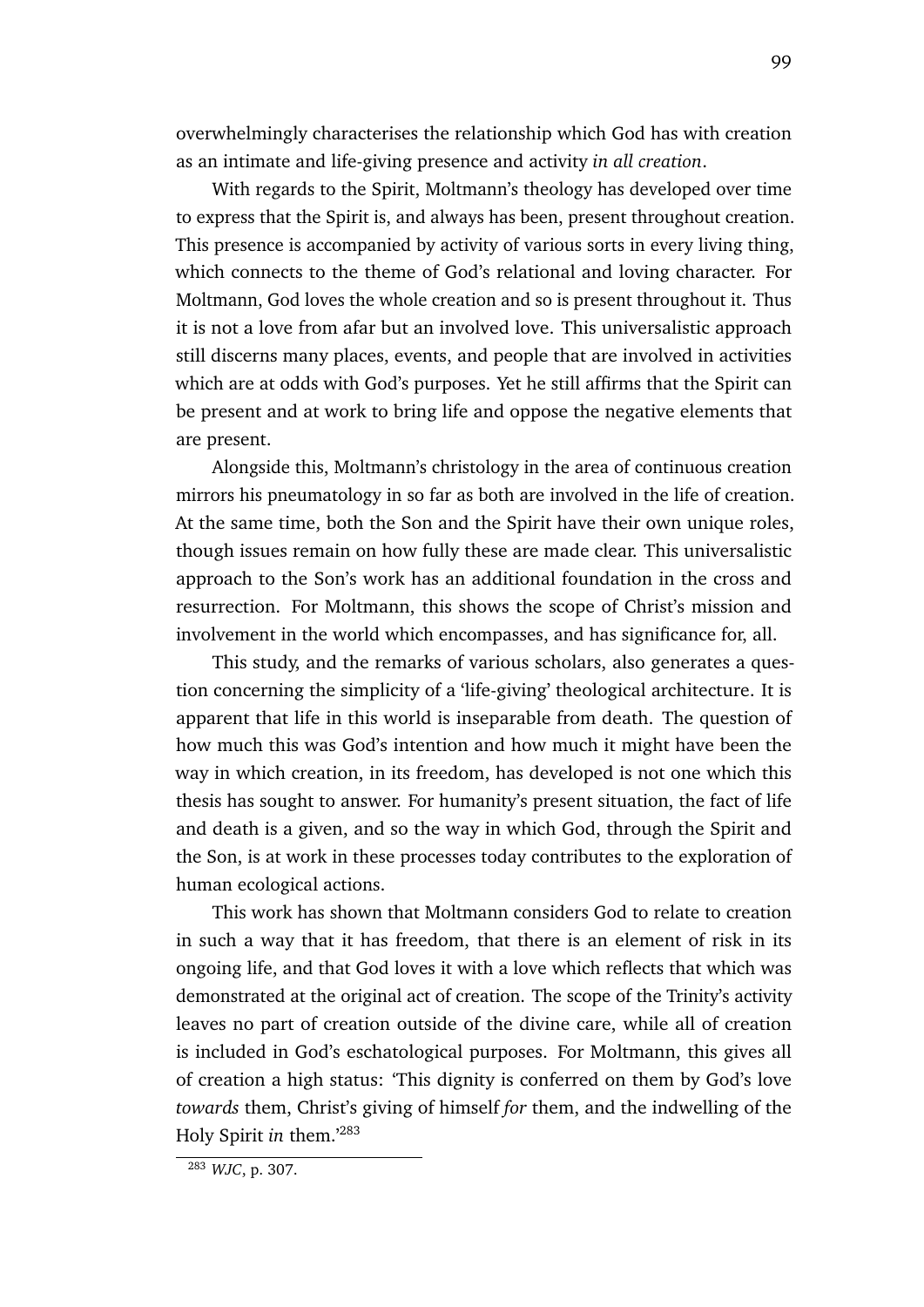The work of God to enable co-creativity gives humanity a responsibility to make choices that share the Trinity's creative aims. In this way the desired ecological reform is given both motivation and assistance by the divine works. This is considered in greater detail in Chapters 7 and 8. Even though there may be a lack of choice in the actions of nature (such as for trees) this does not remove the significance of their participation in God's creative activity. Conscious or not, the growth of the tree is process by which the tree is co-creative with the Creator and helps accomplish the continual life of the planet. This helps humanity to move away from the idea that plants and animals are incapable of important action and only *exist* for God or humanity's pleasure, and instead move towards the idea that all creation has significance to its daily activities for the overall life. This is a theological significance to place alongside the ecological significance of each part of creation about which science has already taught. This strengthens overall progress towards ecological reformation.

As God sends the Spirit and the Son into creation, for Moltmann, 'God is in himself open to his creation, and allows himself to be determined by its continuing history'.<sup>284</sup> The account contained within Moltmann's theology, and thus offered to the theological architecture, of God's openness to be affected by creation as well as affect it is the next focus of this study.

<sup>284</sup> Badcock, *Light of Truth*, p. 197.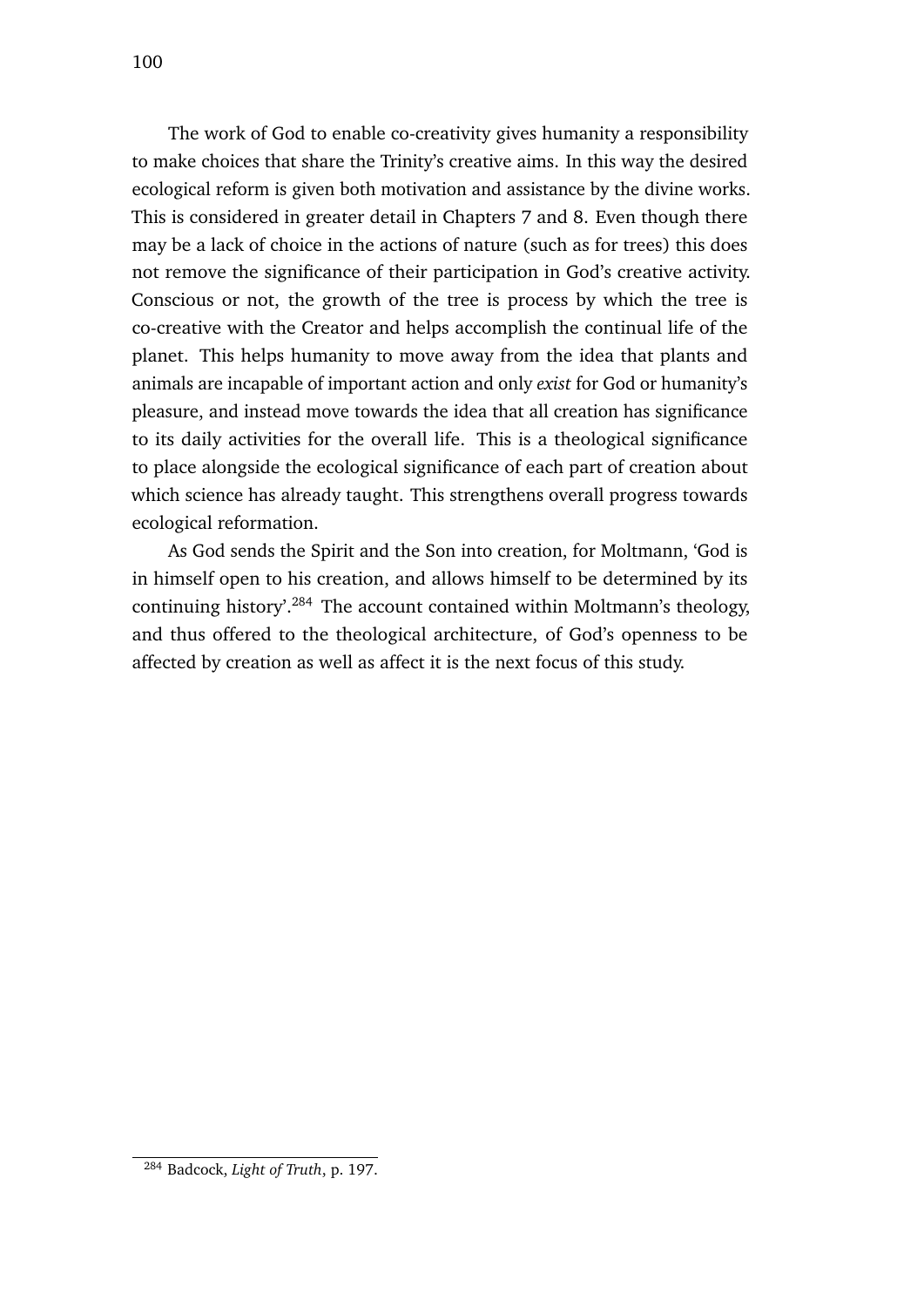# **Chapter 5**

# **God's Openness to Creation**

# **5.1 INTRODUCTION**

This chapter concentrates on Moltmann's view of the way in which God's love brings creation *into* the open trinitarian relationships and is a counterpart to the previous chapter's discussion of the flow of that love *out* to creation. This openness is a strength for a theological architecture that takes the natural world seriously, and thus comprises a weighty component of the plea for ecological reformation.

The first part of this investigation considers the roots of Moltmann's view of the Trinity's openness and includes the particular openness of both the Spirit and the Son. Following this is an exploration of one specific aspect of the divine openness to creation: suffering. This will begin with a consideration of Moltmann's general approach to divine passibility before a discussion of God's suffering *with creation*. His views on this topic attract considerable critique from the wider theological community which this chapter will relate to his work with further reflection.

This chapter seeks to demonstrate that Moltmann sets out a coherent theology of God's openness towards, and suffering with, creation. This in turn brings with it notable implications for the status of creation, and for the importance of relationships within it. Through the inclusion of notions of divine openness and suffering, the theological architecture grows in the voice it brings to ecological concerns.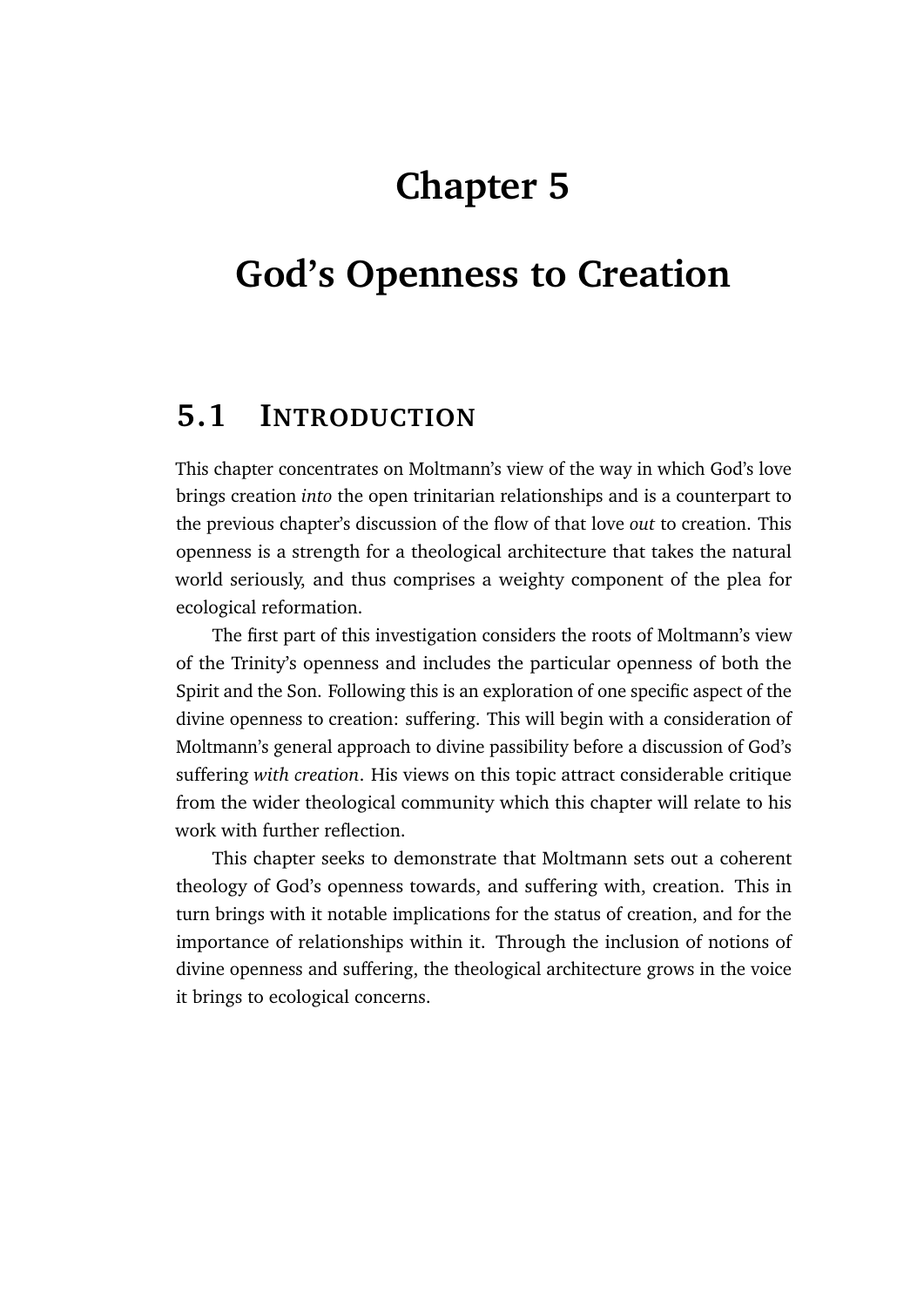# **5.2 THE OPENNESS OF GOD TO CREATION**

The foundation of God's openness towards creation is, for Moltmann, the witness of the Christian Scriptures; they are 'the testimony to the history of the Trinity's relations of fellowship, which are open'.<sup>1</sup> This aspect of Moltmann's theology stems from the openness of the Trinity to the world. He also gives special attention to the particular openness of the Spirit and the Son in their distinct relationships with creation.

### **The Openness of the Trinity**

### **Openness of Relationships**

For Moltmann, the Trinity's openness is intrinsically connected to its inner relationships. Firstly, he considers the relationship with creation to demonstrate similar principles to those present in God's trinitarian relationships. Secondly, for him, God can be open to creation because the Trinity's unity is through relationships.

With regards to the way in which God's outer relationships mirror the inner relationships, Moltmann writes: 'The history of God's trinitarian relationships of fellowship corresponds to the eternal perichoresis of the Trinity.'<sup>2</sup> He had previously moved in this direction: 'we must be careful not to picture the Trinity as a closed circle of perfect existence in heaven', rather the Trinity's relationships with creation are perichoretic and therefore open.<sup>3</sup> Moltmann describes a 'living quality of God's relationship to the world'.<sup>4</sup> This living quality is thus one that Moltmann's work can lend to the new theological architecture.

On the subject of God's openness to creation on account of the Trinity's relational unity, Moltmann believes that if divine unity was found solely in substance or subject then that would prevent openness to others who are not of the same substance or subject.<sup>5</sup> So he sets out his premise: 'the unity of the

<sup>1</sup> *TKG*, p. 19 (cf. p. 64).

<sup>2</sup> Ibid., p. 157.

<sup>3</sup> 'The "Crucified God"', p. 298 (cf. *CPS*, pp. 55-56).

<sup>4</sup> *CPS*, p. 52.

<sup>5</sup> Cf. *TKG*, pp. 149-50, also William P. Alston, 'Substance and the Trinity', in *The Trinity: An Interdisciplinary Symposium on the Trinity*, ed. by Stephen T. Davis, Daniel Kendall SJ and Gerald O'Collins SJ (Oxford: Oxford University Press, 1999), pp. 179–201 (p. 197). In this way Moltmann also shows disagreement with John McIntyre's suggestion that God's inner relationships are based on a unity of substance and that creation's relationship with God cannot, therefore, reflect the divine unity (cited in Deane-Drummond, *Ecology*, p. 111).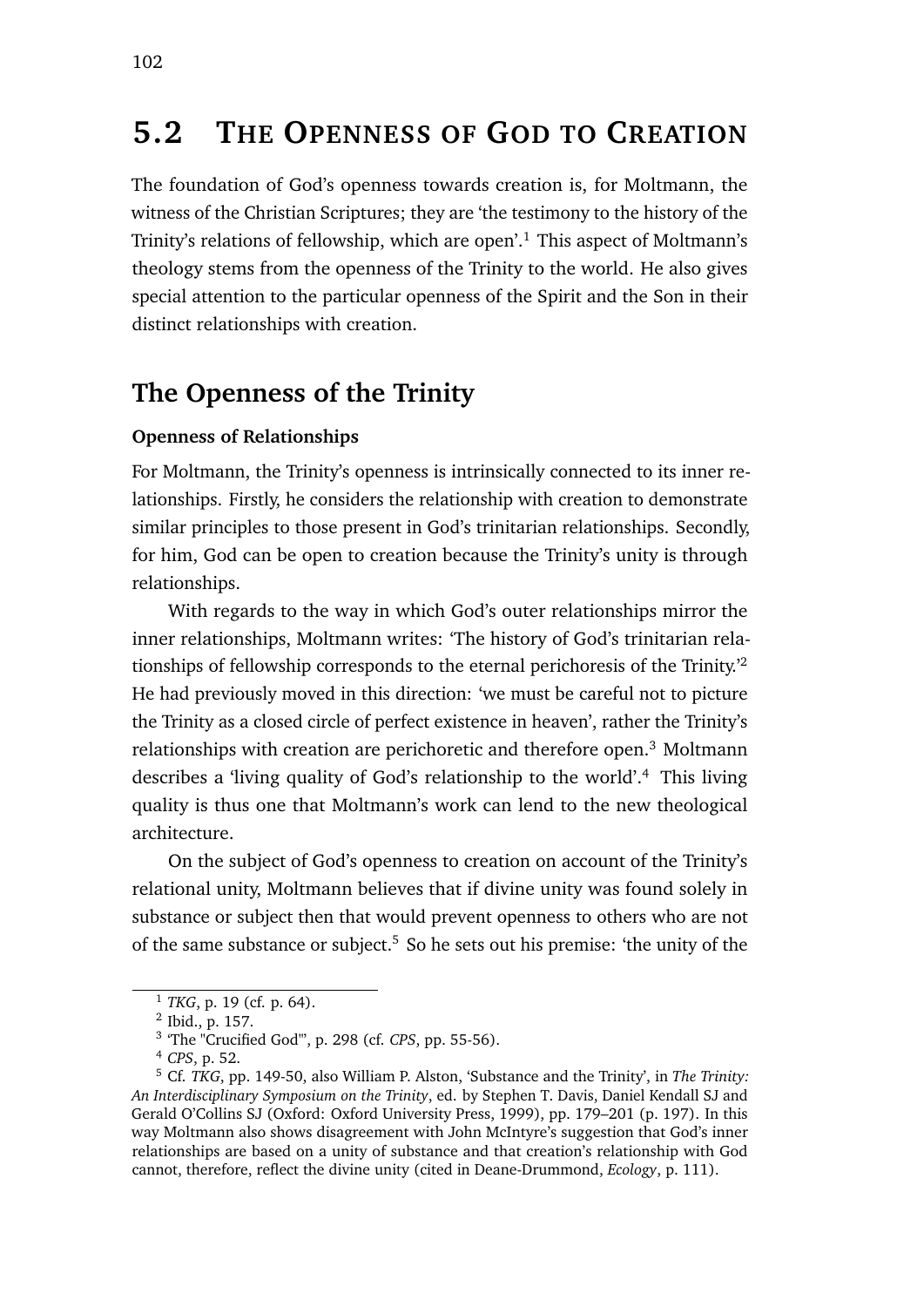triune God is not to be found solely in the single divine *substance*, or merely in the identical divine *subject*; it consists above all in the unique *community* of the three Persons'.<sup>6</sup> Through the location of God's unity primarily in relationships, Moltmann provides what he believes to be a suitable foundation for openness to the different 'Other'.<sup>7</sup>

#### **Openness to the World**

What does this 'Other' include? Some of Moltmann's early work seems to restrict trinitarian openness to humanity alone.<sup>8</sup> Soon, however, he explicitly and unmistakeably includes all of creation, above and beyond humanity. He speaks of God's openness to creation's history, $^9$  time, $^{10}$  the world, $^{11}$  and all of creation.<sup>12</sup> The result of this is, as Bauckham concludes:

The trinitarian history of God's relationship with the world is thus a real history for God as well as for the world: it is the history in which God includes the world within his own trinitarian relationships.<sup>13</sup>

In addition, the language of God's openness is not restricted to the inclusion of creation *in* God; Moltmann also says that the Trinity's openness leads God to go *out* to creation. This is connected to the previous chapter's discussion of God's loving involvement in creation, which identified the Spirit and Christ at work in creation. The difference in *this* discussion is that it debates not simply the way in which Christ and the Spirit are at work, but the way in which their presence in creation contributes to the Trinity's openness. For Moltmann, for the Father to send Christ and the Spirit reveals the eternal openness of the Trinity.<sup>14</sup>

This sending is also a key to the process of God's inclusion of creation in the divine self. It is not that unknown and mysterious forces draw or compel creation into God, but rather that God's activity *gathers* creation. Therefore, for Moltmann, trinitarian openness in continuous creation takes

<sup>&</sup>lt;sup>6</sup> 'The Fellowship', p. 289. He follows this by emphasising the point that substance and subject are still elements of God's unity.

 $\frac{7}{7}$  See Chapter 2 of this work, p. 17.

<sup>8</sup> Such as: 'open to the future for all of forsaken humanity' ('The "Crucified God"', p. 298). However, even this is debatable as to whether he simply refers to the human part of a more universal openness. This is because he follows the previous statement with: 'that is, they point toward a new creation of all things'.

<sup>9</sup> *FC*, p. 75.

<sup>10</sup> *CPS*, p. 56; *SpL*, p. 294.

<sup>11</sup> *CPS*, p. 56; *FC*, p. 85; *TKG*, pp. 19, 64; *SpL*, p. 294.

<sup>12</sup> *CPS*, pp. 55, 60, 62; *TKG*, pp. 90, 96.

<sup>13</sup> Bauckham, *The Theology*, p. 15.

<sup>14</sup> *CPS*, p. 56; *FC*, p. 85.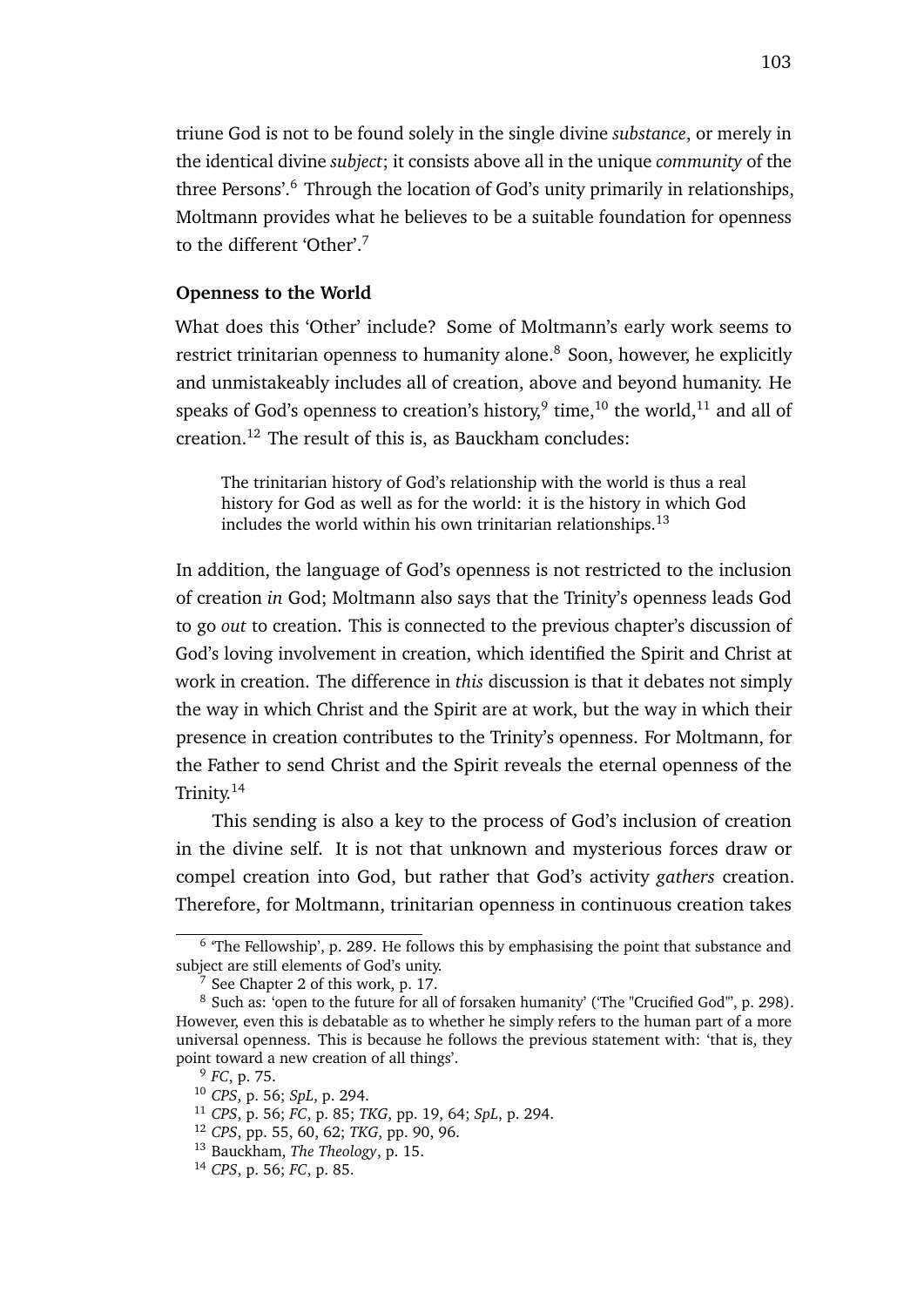place primarily through the Son and the Spirit. It is God's 'seeking love', and 'by entering into [history] through his sending of the Son and the Spirit' God experiences the whole of history.<sup>15</sup> For Moltmann, the cross of Christ is indispensable for God's experience of history: 'the most concise statement of the trinity is God's work on the cross, in which the Father lets the Son be sacrificed through the Spirit'.<sup>16</sup> Moltmann's discussion of God's openness to creation, however, progresses beyond this event, as shown below.

#### *Accusations of Pantheism*

Moltmann does include a caveat when understanding the world as being *in* God. There is a need to 'distinguish between the one indwelling and the other' because 'they do not take place on the same level.  $[...]$  God's indwelling in the world is divine in kind; the world's indwelling in God is worldly in kind'.<sup>17</sup> While this does not specify the difference exactly it does at least demonstrate its presence, and signal that Moltmann's thought here is a refined and deliberate balance of ideas.

Differentiation is an important separator of Moltmann's theology from pantheist theologies. In his use of the term *perichoresis* (mutual indwelling) to speak of God and creation's relationship, Moltmann has attracted the accusation that he comes 'close to pantheism', as already noted but not conceded by Bauckham.<sup>18</sup> Although Bauckham gives no references to these criticisms, there are similar accusations elsewhere: John McIntyre questions whether a mutually open, perichoretic relationship between God and creation is acceptable, because it confuses the two and does not leave enough difference.<sup>19</sup> Similarly, Thomas McCall argues that Moltmann's use of '*perichoresis*' to describe intra-divine and divine-world relationships requires that the same word means two different things and introduces confusion to his arguments.<sup>20</sup> Matthew Bonzo also believes that Moltmann tries to mix divine perichoretic relationships, which are based on fundamental likeness, with the Divine/creation relationship, which is based on otherness. Therefore: 'The very difference that allows God to stand over against the *creatio originalis* is called into question by the call to creation to give itself freely and totally over

<sup>15</sup> *FC*, pp. 92-93.

<sup>16</sup> 'The "Crucified God"', p. 291, quoting Bernhard Steffen (cf. *CrG*, p. 264; *SpL*, p. 294). <sup>17</sup> *GiC*, p. 150.

<sup>18</sup> Richard Bauckham, 'Jürgen Moltmann', in *The Modern Theologians: An Introduction to Christian Theology since 1918*, ed. by David F. Ford, 3rd edn (Oxford: Blackwell, 2005), pp. 147–62 (p. 160).

<sup>19</sup> Cited in Deane-Drummond, *Ecology*, p. 198.

<sup>20</sup> McCall, *Which Trinity?*, pp. 157, 172.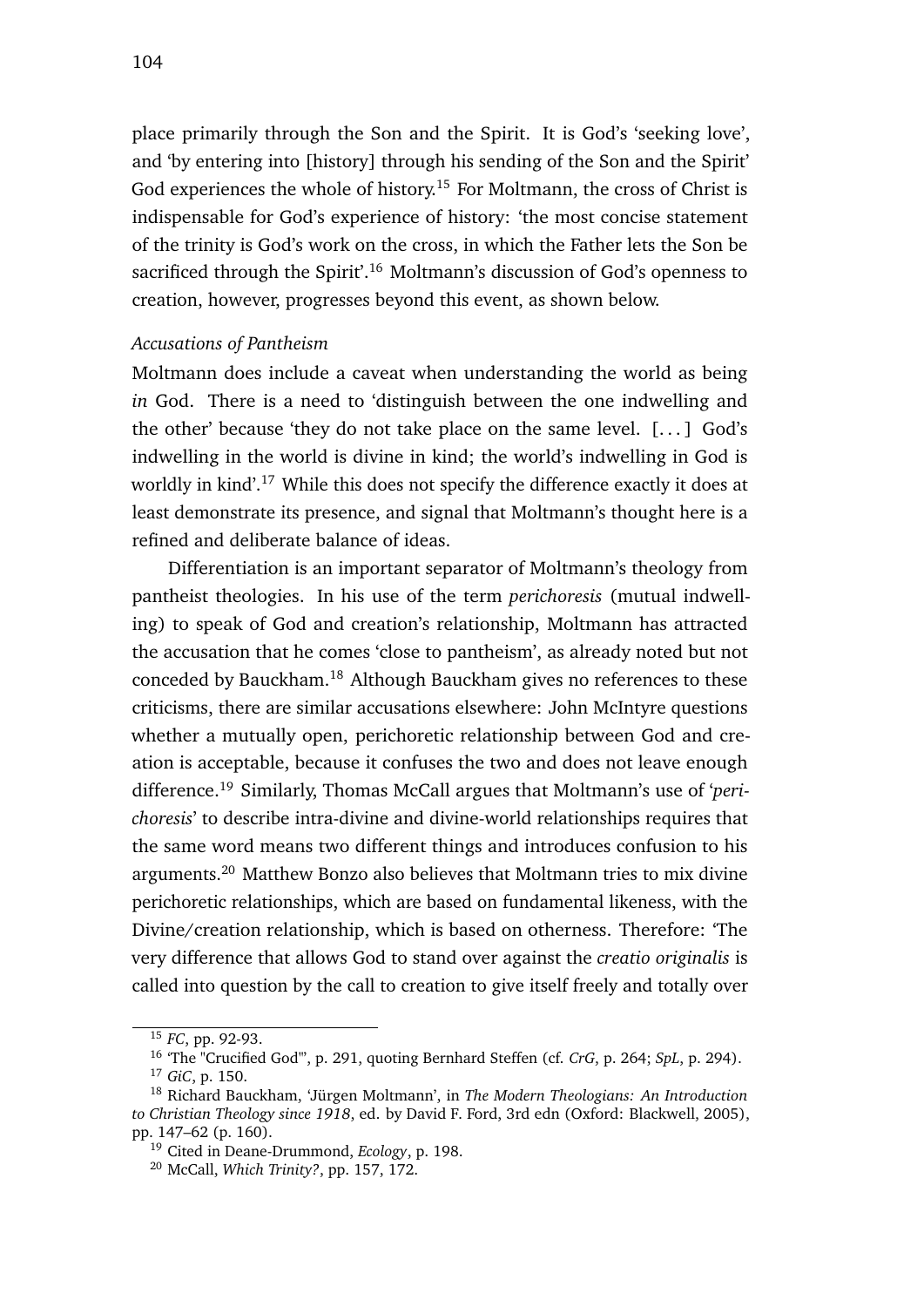to the divine community.<sup>'21</sup>

Others, however, respond to these criticisms with the claim that Moltmann's thinking is 'trinitarian pan*en*theism'. This describes a relationship of differentiation which helps 'to distinguish between God and creation without separating God from creation', and so avoids the charge of pantheism while it also allows for both the immanence and transcendence of God.<sup>22</sup> The confusion which Moltmann's use of the same word to describe relationships with different dynamics of alikeness creates is unfortunate but not insurmountable.

#### *Equal Openness to Nature and Humanity*

Moltmann's enthusiastic support for God's openness to all creation leads Deane-Drummond to criticise him for insufficient distinction between the divine love for humanity and that for the rest of creation. In order best to understand the relationship with nature required of humanity, she is concerned to understand the nature of the relationship between God and nature, which she believes is different from the relationship between God and humanity.<sup>23</sup> It seems, however, that Moltmann's intention is not to seek out or define the differentiation between God's love for nature and for humanity. Rather he tries to ensure that his theology gives sufficient weight to God's love for all creation. Any nuanced differences in the openness of the relationships certainly makes no difference, for him, to the existence of God's deep love for all creation.

### **Openness through the Spirit**

#### **A Fellowship Marked by Reciprocity**

The previous chapter discussed the way in which the Spirit creates community in creation, and brings nature and humanity into relationship with God. A rounded theological architecture requires an exploration of the reciprocity of this relationship. Moltmann claims this must be present because '[f]ellowship

<sup>21</sup> Bonzo, *Indwelling*, p. 126.

<sup>22</sup> Bauckham, 'Jürgen Moltmann', p. 160; Deane-Drummond, *Ecology*, pp. 120, 124. See also Bouma-Prediger, *The Greening*, pp. 253-55; Steven Bouma-Prediger, 'Creation As the Home of God', *Calvin Theological Journal*, 32:1 (1997), 72–90 (pp. 78-81). Here Bouma-Prediger agrees that this is Moltmann's aim but is not entirely sure Moltmann completely succeeds. However, this is linked heavily to the doctrine of *zimsum*, the influence of which this research has already attempted to suggest can be downplayed in Moltmann's later work (see this work, p. 42).

<sup>23</sup> Celia Deane-Drummond, 'A Critique of Jürgen Moltmann's Green Theology', *New Blackfriars*, 73:865 (1992), 554–65 (p. 563).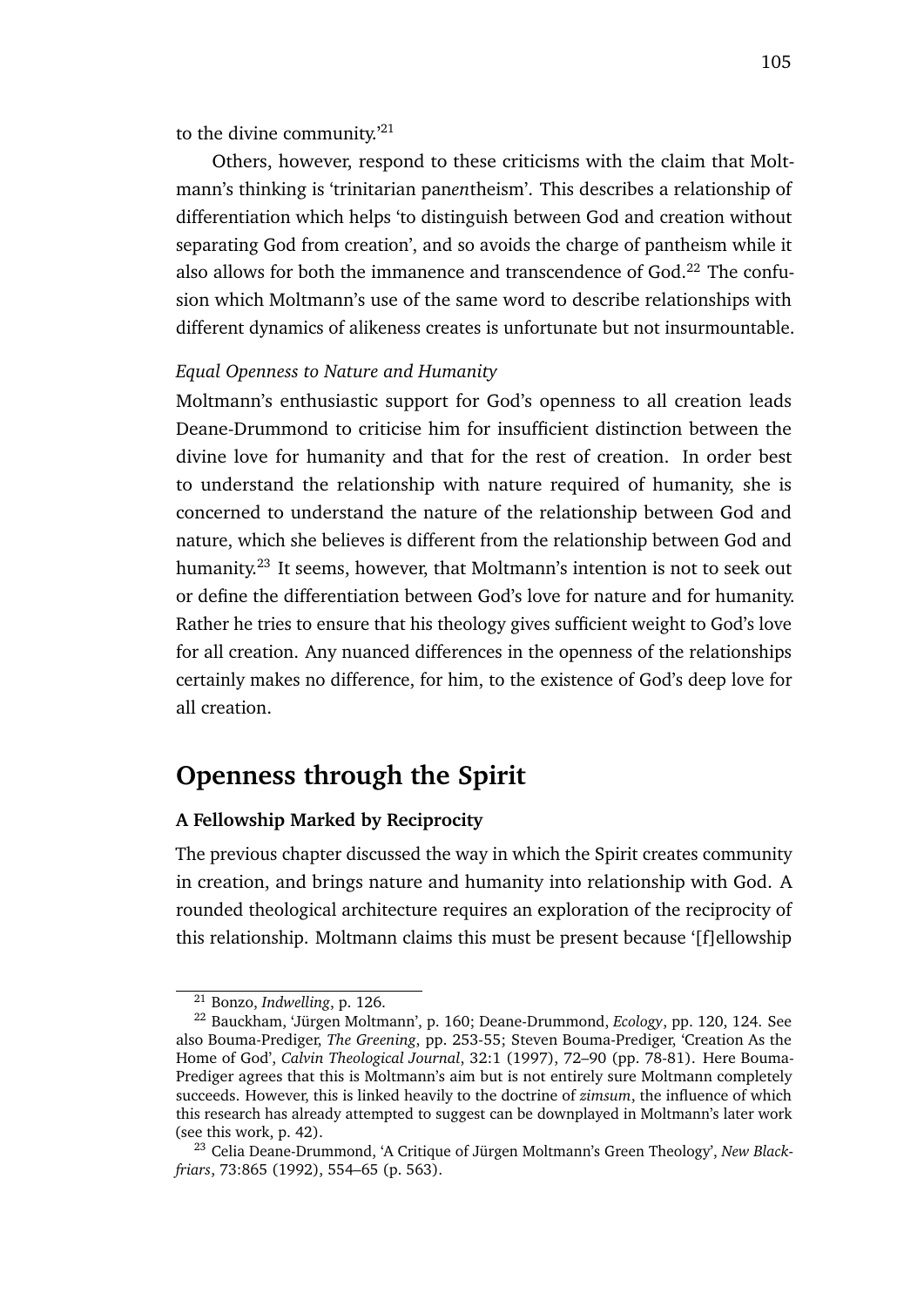is never merely unilaterally determined'.<sup>24</sup> There is surely a tendency within Christian theology to view the relationship between God and creation as one in which God supplies everything creation needs and creation simply receives in gratefully, in a rather one-sided transaction.<sup>25</sup> Moltmann's view of this relationship is instead marked by 'mutuality'.<sup>26</sup> For him, because the Spirit is 'poured out', creation 'has a closer relationship to the Creator than the act has to the actor or the work to the master'.<sup>27</sup> This view of the relationship, marked by reciprocity and mutuality, leads him to conclude that the Spirit 'allows [those] people [in fellowship with him] to exert an influence on him, just as he exerts an influence on them', although these influences should not be understood as equal.<sup>28</sup> Through the Spirit's own presence in every part of creation, there is an openness to experiencing the whole sweep of creation's history.<sup>29</sup> As the life of the world becomes God's experience, the importance of an ecological reformation to promote and protect this life grows clearer in Moltmann.

#### **Drawing Creation into God**

For Moltmann there exists more than merely an openness to the Holy Spirit's own relationship with creation, since there is also the work of the Spirit to draw in creation so that it 'acquires a share in the inner life of the Trinity itself' and is enabled 'to participate in God's eternal life'.<sup>30</sup> Moltmann speaks of the Spirit as the power behind the unity of God and creation, which is ultimately completed only in the future, but is a task that continues in the present. $31$  By 'unity' he refers to more than merely a drawing together of creation and God *next* to each other. As in his trinitarian thought, the unity brought about by the Spirit is a 'perichoretic relationship', in which 'God [is] *in* the world and the world [is] *in* God'.<sup>32</sup> He uses such phrases as 'an organic cohesion' and 'interpenetration' to describe the relationship which the Spirit brings between God and creation.<sup>33</sup> This bond allows creation to 'exert an influence' over

<sup>24</sup> *SpL*, p. 218.

 $25$  A simplistic statement, but one in part demonstrated by opinions below that creation cannot affect God.

<sup>26</sup> *GiC*, p. 14; *SpL*, p. 218.

<sup>27</sup> *TKG*, p. 113 (cf. *EoG*, p. 77).

<sup>28</sup> *SpL*, p. 218.

<sup>29</sup> *GiC*, p. 206.

<sup>30</sup> *TKG*, p. 113 (cf. *EoG*, p. 77); *GiC*, p. 97.

<sup>31</sup> *FC*, p. 91; *CPS*, p. 60; *TKG*, p. 126.

<sup>32</sup> *GiC*, pp. 17, 206, 258.

<sup>33</sup> *SpL*, p. 285.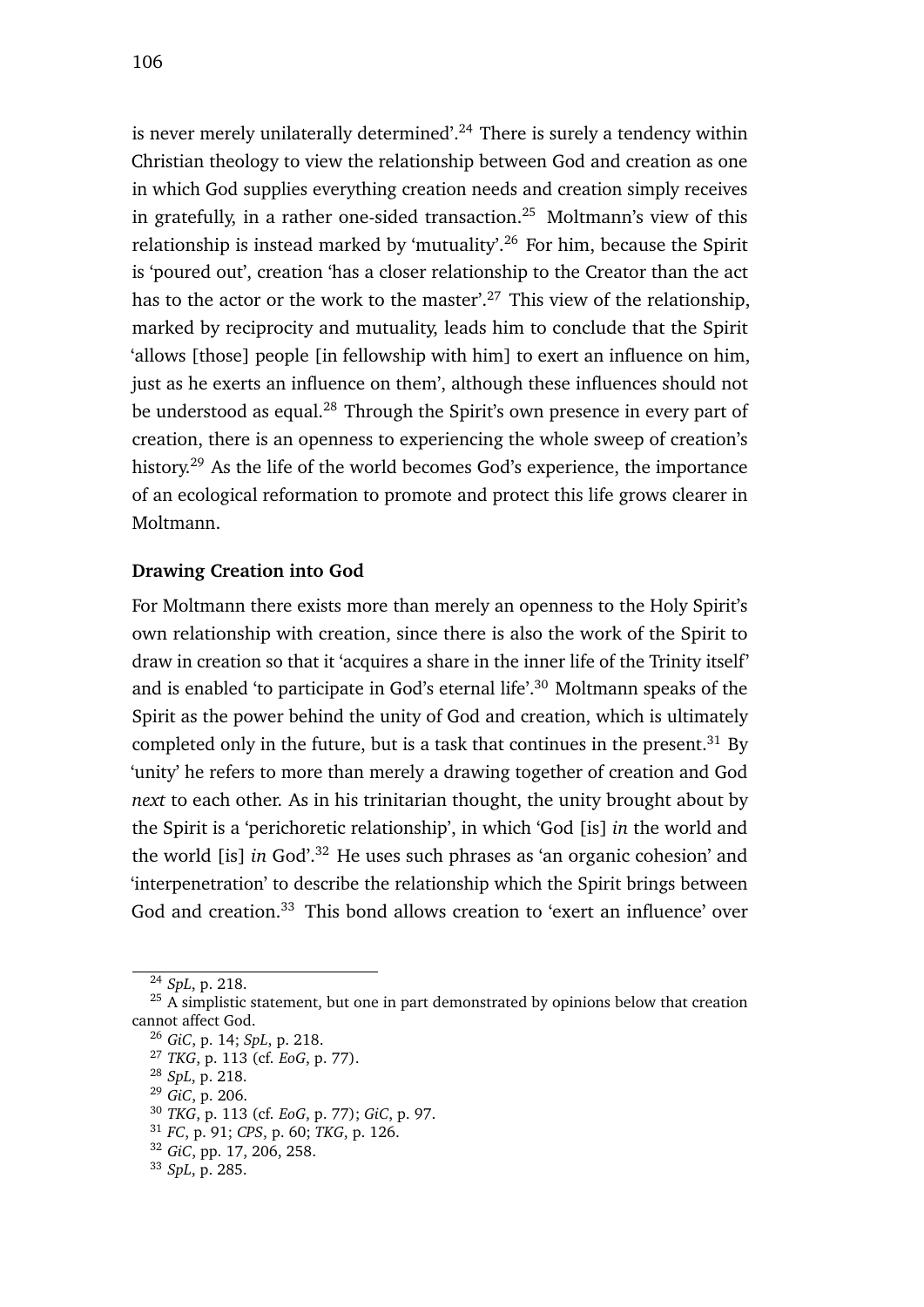the whole Trinity, not just over the Spirit. $34$  It is as the Spirit draws creation into God that the world is united with Christ and his history, a history that includes the cross.<sup>35</sup>

### **Openness through the Son**

Before commencing the exploration of the openness of God to creation through the Son, it is necessary to note that Moltmann does not try to give the Son and the Spirit *separate* roles, although he does seek to discern their *distinct* roles in history: 'For through the Holy Spirit the history of Christ with God and the history of God with Christ becomes the history of God with us and hence our history with God.<sup>36</sup> The openness shared within the Trinity only becomes complete openness with all creation through the work of the Son *and* the Spirit.

Moltmann primarily describes Christ's openness to the world through the incarnation. While Christ's significance for humanity in particular has, somewhat understandably, dominated christology debates, Moltmann considers that Christ experiences the life of the whole of creation. This demonstrates the Son's openness as he 'has dealings with it' and 'embraces it'.<sup>37</sup> From Christ's whole life on earth, however, it is the cross that he considers to be God's fullest expression of openness to the world.

### **The Cross**

Moltmann speaks of the 'God-relationship [being] first opened up' in the event of the cross, because it is this event which 'creates the conditions necessary' for an open relationship, or communion, to exist.<sup>38</sup> These conditions are created in two main ways. Firstly, as 'God was in Christ' so the Trinity is open to any relationships that Christ has.<sup>39</sup> It is thus through fellowship with Christ that creation is drawn into the trinitarian community. Through the 'brotherhood' which people have with the Son they can enter the trinitarian relationships, and the Father becomes the Father of many.<sup>40</sup> This language is heavily anthropocentric (and androcentric), the result of a mixture of the context and the date of these writings, yet the link between Christ's

<sup>34</sup> *GiC*, p. 258.

<sup>35</sup> *FC*, p. 82; *CPS*, p. 28.

<sup>36</sup> *FC*, p. 82.

<sup>37</sup> *ExH*, p. 79 (cf. *TKG*, p. 116).

<sup>38</sup> *ExH*, p. 78; *CrG*, p. 285.

<sup>39</sup> *CrG*, pp. 285-86.

<sup>40</sup> *TKG*, p. 122.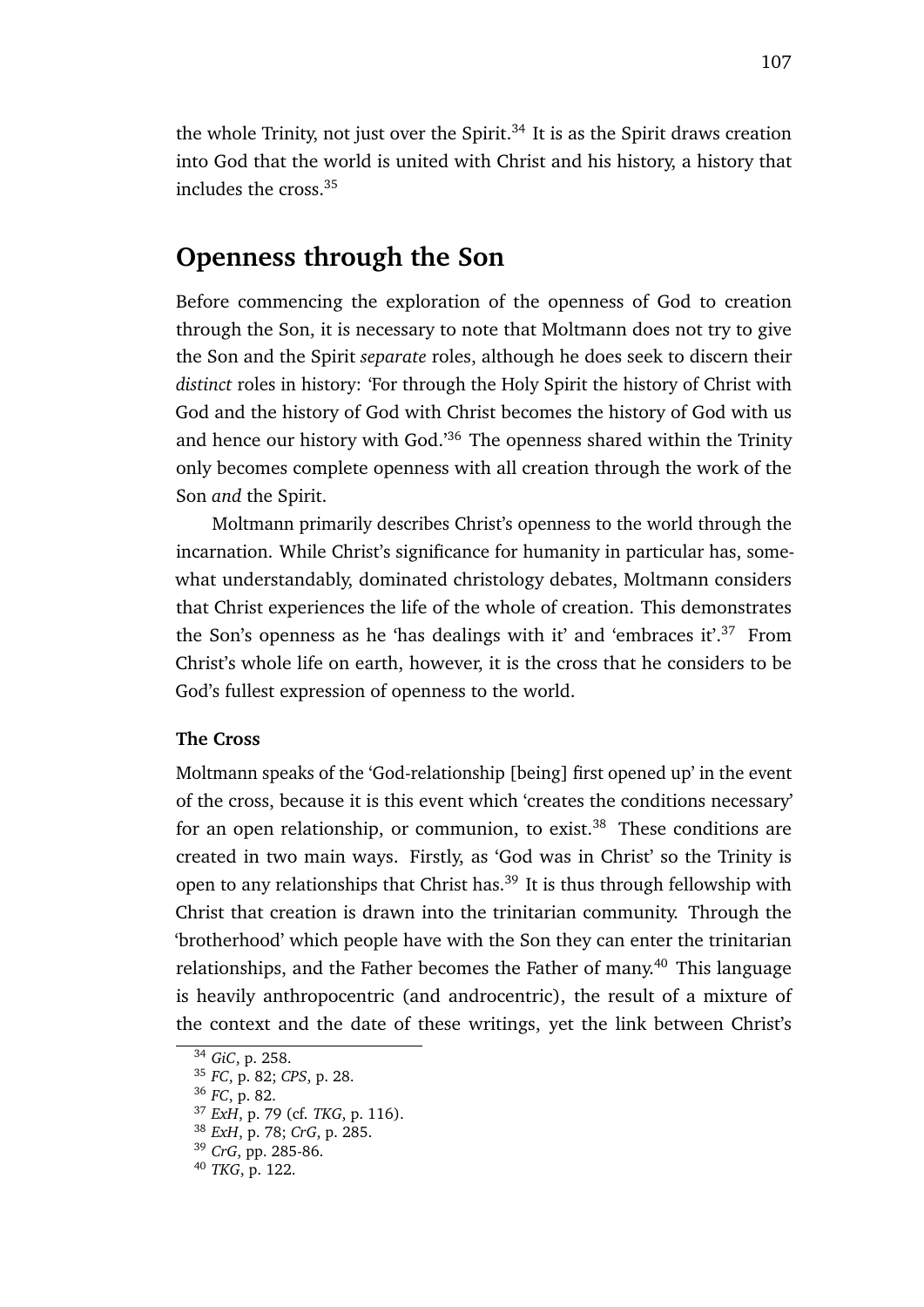relationships and the general trinitarian relationships remains constant as Moltmann's explicit intention to include all of creation grows.

The second way he describes the creation of a new relationship is less concerned with the unity of 'God in Christ' than with the separation of the cross: the 'Trinitarian self-distinction of God in the death of the Son on the cross is so deep and so broad that all those lost and abandoned will find a place in  $God.^41$  The Trinity 'throws itself open, as it were' so that the relationships formed by Christ can be included.<sup>42</sup> Therefore God's openness is in abandonment as well as in brotherhood.

### **The Cross: Changing Reality and Revealing Eternity**

Throughout Moltmann's work he appears to describe trinitarian openness in the cross in two divergent ways: as a new openness which stems from the cross, and as an eternal openness shown at the cross. Is this openness new or eternal? Alternatively, does this particular contribution to the new theological architecture describe a change in God?

On the one hand Moltmann speaks of a new reality of God's openness which is the result of the cross: 'In the giving up of Christ on Golgotha God is  $[...]$  opened up to the experience of history.<sup>43</sup> He elsewhere states that in the cross 'all being and all that annihilates has already been taken up in God' and that 'the whole of man's reality is accepted by God in the cross'.<sup>44</sup> These sentences seem to imply that the Trinity was not open to the experience of history before the cross. Statements such as 'no relationship of immediacy between God and man is conceivable which is separated from [Christ] and his history' contribute to this conclusion.<sup>45</sup>

On the other hand, however, Moltmann sometimes comments that the cross reveals, rather than creates, a reality of openness, as in this statement:

God's essence is from eternity a love which is [. . . ] ready to sacrifice and give itself up. [. . . ] There was a cross in the heart of God before the cross was raised up on Golgotha. In the death of the Son the eternal heart of the Trinity was revealed.<sup>46</sup>

Elsewhere he puts the same idea a little differently: 'God's openness for the

<sup>41</sup> Lapide et al., *Jewish Monotheism*, p. 53. It is interesting that the self-distinction of God on the cross, which has been criticised for introducing too much separation into God, is also here used as the process that unites all people.

<sup>42</sup> *TKG*, pp. 121-22.

<sup>43</sup> Lapide et al., *Jewish Monotheism*, p. 54.

<sup>44</sup> *CrG*, p. 287; *HP*, p. 106 (this chapter (IV) is originally from 1960).

<sup>45</sup> *CrG*, p. 285.

<sup>46</sup> Lapide et al., *Jewish Monotheism*, p. 54.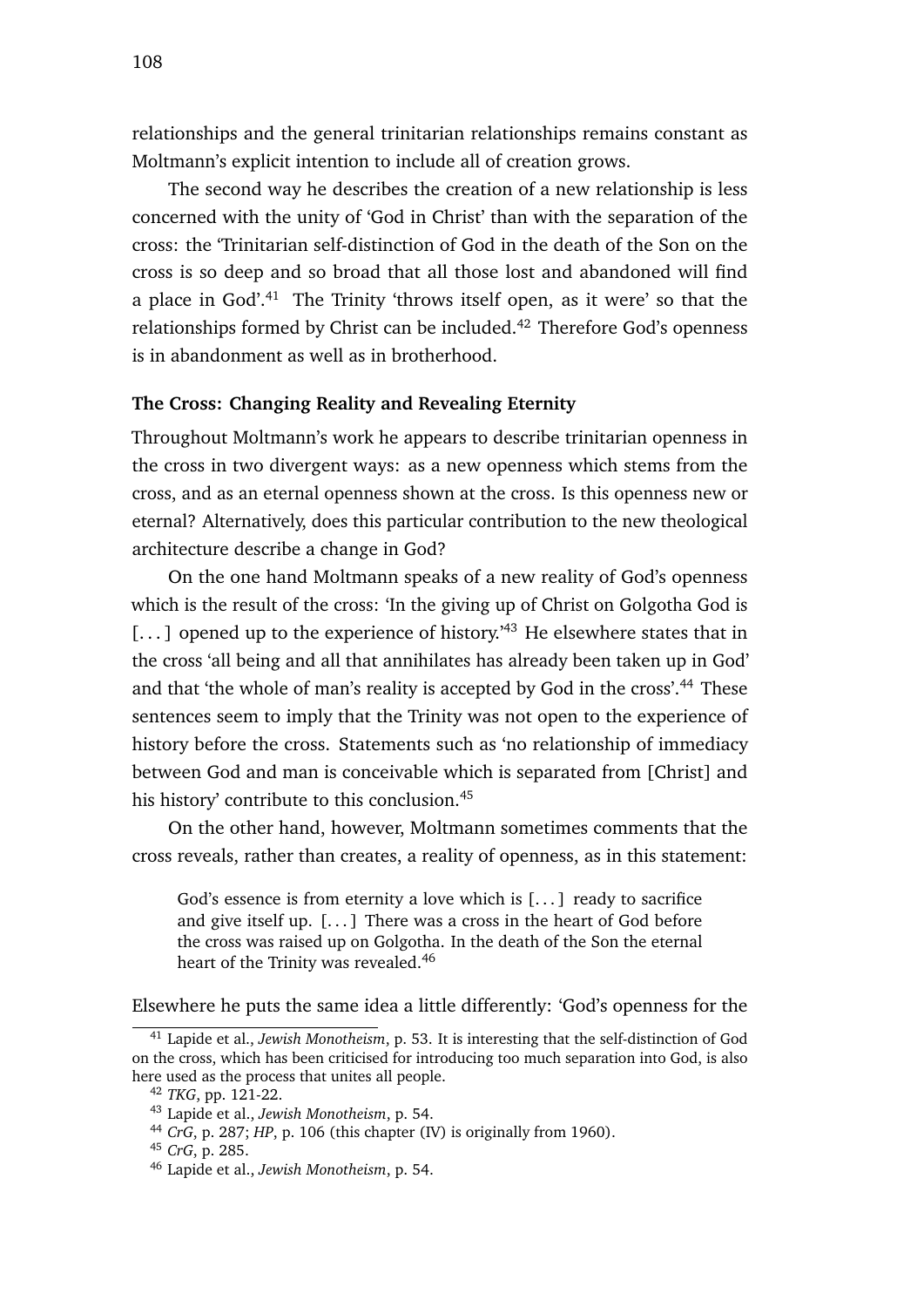world is revealed in the suffering and death of Christ.<sup>47</sup> These statements imply that the openness was already present and that the cross demonstrated it. This supposes that God was always open and that the cross was the result of the openness as opposed to the originator of it.

This apparent contradiction in Moltmann's writing can be explained if it is seen as an attempt to comprehend both the uniqueness of this event and the eternal love and openness of the Trinity. To this end he must speak both of the cross as the revelation of God's *ever-present openness* towards creation *and* of God's *new experience* of the cross and the particular effect of this specific event on creation. Therefore, on the one hand there is the Trinity's eternal openness which constantly experiences and interacts with creation's history, and on the other, a decisive act at the cross to include and affect creation in a distinct way. This second event of openness is an expression of God's eternal openness, yet it changes creation in a way that is different to God's wider involvement in creation. While the Trinity's openness is eternal, the incarnation introduces something 'new' for God and creation.<sup>48</sup> Through these contributions, the theological architecture outlines, to a certain extent, a fluid relationship between the two.

### **Process Concerns**

Moltmann's work here leads him to the conclusion that God is open to the history of creation and assumes the experiences of creation, especially as is so powerfully demonstrated on the cross. The critical discussion concerning this area of his thought is vast. It includes concerns about the way in which he handles the concepts of the immanent and economic Trinity,<sup>49</sup> whether he has eternalised God's experiences of temporal history,<sup>50</sup> made creation's hope vulnerable,<sup>51</sup> or threatened God's perfection.<sup>52</sup> To discuss all the above would surpass the space available to this project, and none of these difficulties are fatal to Moltmann's proposal of God's openness and suffering with creation. In

<sup>47</sup> 'Creation and Redemption', p. 128 (cf. *FC*, p. 124).

<sup>48</sup> *FC*, pp. 93, 123-24.

<sup>49</sup> Farrow, 'In The End', p. 436; Jeremy Thomson Law, 'The Future of Jesus Christ: A Constructive Analysis of the Development of the Eschatological Structure of Jürgen Moltmann's Theology: 1964-1996' (unpublished doctoral thesis, University of Oxford, 1998), p. 325-27.

<sup>50</sup> Richard Bauckham, *Moltmann: Messianic Theology in the Making* (Basingstoke: Marshall, Morgan & Scott, 1987), p. 109; Law, *The Future*, pp. 333-34; Rowan Williams, *On Christian Theology* (Oxford: Blackwell, 2000), pp. 160-61; Chester, *Mission*, p. 48; Bonzo, *Indwelling*, p. 81.

<sup>51</sup> Law, *The Future*, p. 335.

<sup>52</sup> Chester, *Mission*, p. 49.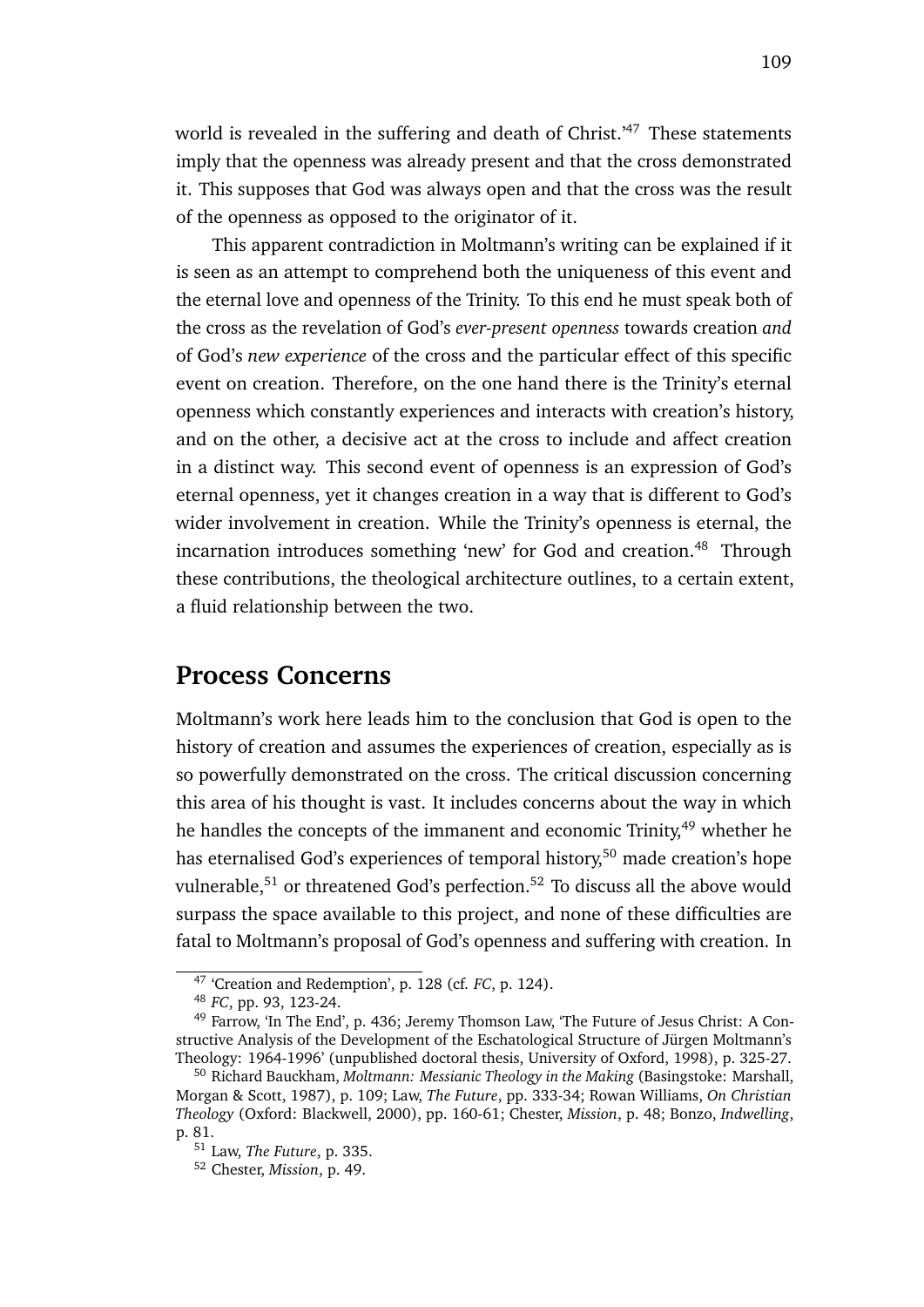order to keep the focus on the thesis's theme, this discussion will address only the fear that his theory of God's openness to creation is actually detrimental to the Trinity, and the relationship with creation, through God's entanglement in the process of creation.

In general, some have asked whether Moltmann has shifted into the category of process theologian.<sup>53</sup> But he is also swiftly defended against this charge. For example, Deane-Drummond takes some time to contrast his conclusions with those of process theology: 'his insistence that God created the world *ex nihilo*, and that the future of creation emerges from God's future rather than creation itself, distinguishes his view from process thought'.<sup>54</sup> Again Moltmann's trinitarian emphasis helps set him apart as this 'is a clear departure from process theology which resists a Trinitarian concept of God altogether'.<sup>55</sup> He would also insist that this trinitarianism incorporates the transcendence of God in such a way that it alleviates the charge of process theology.<sup>56</sup>

#### **God in Process?**

Regardless of Moltmann's clear differences from process theology, for some critics he still remains too close to it. This too is an extensive debate in which there are many avenues of discussion, so only a selection of key points with some further analysis is possible.

To begin, for example, Jeremy Law is concerned about whether Moltmann has made God part of a common process with creation.<sup>57</sup> More specifically, many fear that he has set the Trinity's involvement with the creation and its history at such a high level that God is a 'product of history, or 'dissolved into history'.<sup>58</sup> In addition, God's freedom and sovereignty are said to be compromised, with the associated suspicion that, in Moltmann's work, God is dependent on creation and its history (with all the associated evils) for who

<sup>&</sup>lt;sup>53</sup> These concerns are noted though not necessarily shared by: Roger Olson, 'Trinity and Eschatology: The Historical Being of God in Jürgen Moltmann and Wolfhart Pannenberg', *Scottish Journal of Theology*, 36:2 (1983), 213–27 (p. 222); Farrow, 'In The End', p. 427; Neal, *Theology As Hope*, p. 119, n. 137 (Neal also points to discussions that bring out the distinction between Moltmann's position and process theology).

<sup>54</sup> Deane-Drummond, *Ecology*, p. 297 (cf. p, 208; *GiC*, pp. 78-79; Bauckham, *The Theology*, p. 206).

<sup>55</sup> Deane-Drummond, *Ecology*, p. 207.

<sup>56</sup> *CrG*, p. 264 (cf. 'The Crucified God', p. 14); *SpL*, p. 227.

<sup>57</sup> For example: Law, *The Future*, p. 321.

<sup>58</sup> Olson, 'Trinity and Eschatology', p. 221; Bauckham, *Moltmann*, p. 106-09; Badcock, *Light of Truth*, p. 210; Stanley J. Grenz and John R. Franke, *Beyond Foundationalism: Shaping Theology in a Postmodern Context* (Louisville, KY: Westminster John Knox Press, 2001), p. 191.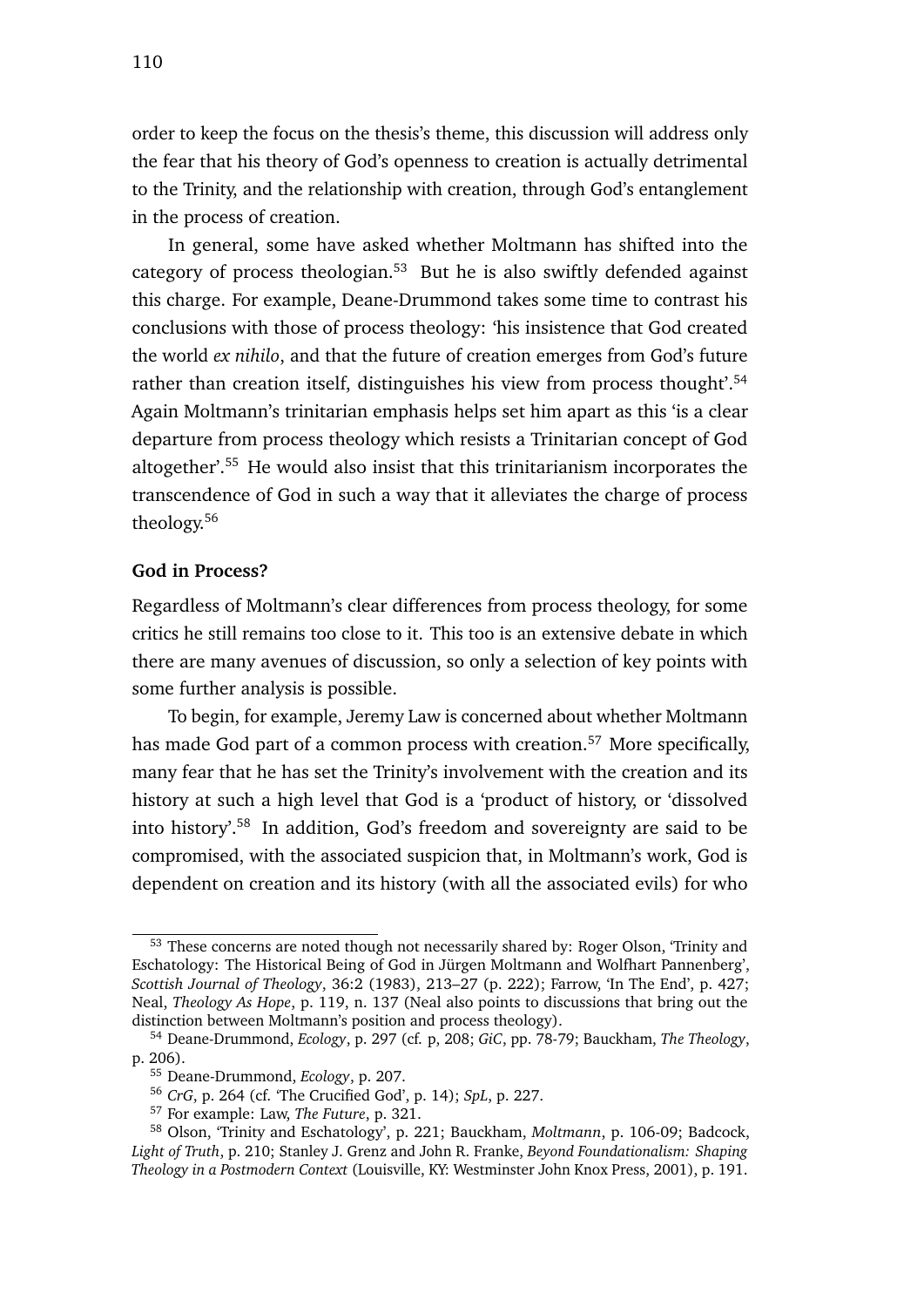the Divine will become in eschatological glory.<sup>59</sup>

Moltmann anticipates these accusations and maintains that openness defines God's relationship with creation without the 'dissolution of God in world history'.<sup>60</sup> Bonzo asserts that freedom is still the character of this relationship.<sup>61</sup> Joy McDougall reminds readers that in Moltmann's theology God is 'the source of the creative freedom that empowers the human community's transfiguration' and divine sovereignty remains.<sup>62</sup> Harvie also offers an understanding of Moltmann's work that helps clarify this problem. He emphasises that, for Moltmann, God actively shapes history from without as well as within.<sup>63</sup> This will also be identified in Moltmann's eschatology in the next chapter: the coming God indwells and transforms creation with anticipations of the fully consummated dwelling of God in creation which approaches.

Previous chapters examined the way in which, for Moltmann, the original act of creation was one in which God freely creates something other than God out of love. In addition, in the Trinity's ongoing relationship with the world there is loving activity throughout all of creation. The current chapter demonstrates the way in which Moltmann developed this thinking to the conclusion that love leads to openness. From here it will consider the way in which, for him, this openness leads to suffering when this 'loved Other' is suffering.

For Moltmann, God loves creation and therefore is willing to accompany it. This is not dependency, nor does it describe a deity at the mercy of a process. Rather, it claims that God does not 'become' through creation's processes, but that creation 'becomes' through God's process. The Trinity may be changed through a relationship with creation, but this is dependent on trinitarian love and openness. Admittedly, the changes themselves could be said to be, in a qualified sense, dependent on creation's experiences and

<sup>59</sup> George Hunsinger, 'Review: The Trinity and the Kingdom of God: The Doctrine of God', *The Thomist*, 47:1 (1983), 129–39 (pp. 133, 136); Walsh, 'Theology of Hope', p. 73; Gunton, *Theology through*, pp. 72-73; Torrance, *Persons In Communion*, pp. 310-13; Miller et al., *Fortress Introduction*, p. 122; Molnar, *Divine Freedom*, p. 197-234; Ben Quash, 'Hans Urs von Balthasar', in *The Modern Theologians: An Introduction to Christian Theology since 1918*, ed. by David F. Ford, 3rd edn (Oxford: Blackwell, 2005), pp. 106–32 (p. 116); Chester, *Mission*, pp. 45-49; Jeffrey Hensley, 'Trinity and Freedom: A Response to Molnar', *Scottish Journal of Theology*, 61:1 (2008), 83–95 (p. 90); Neal, *Theology As Hope*, p. 119; McIlroy, *A Trinitarian*, p. 35.

<sup>60</sup> *FC*, p. 75.

<sup>61</sup> Bonzo, *Indwelling*, p. 45.

<sup>62</sup> McDougall, 'Return of Trinitarian Praxis', p. 195.

<sup>63</sup> Harvie, *Jürgen Moltmann's Ethics*, p. 116.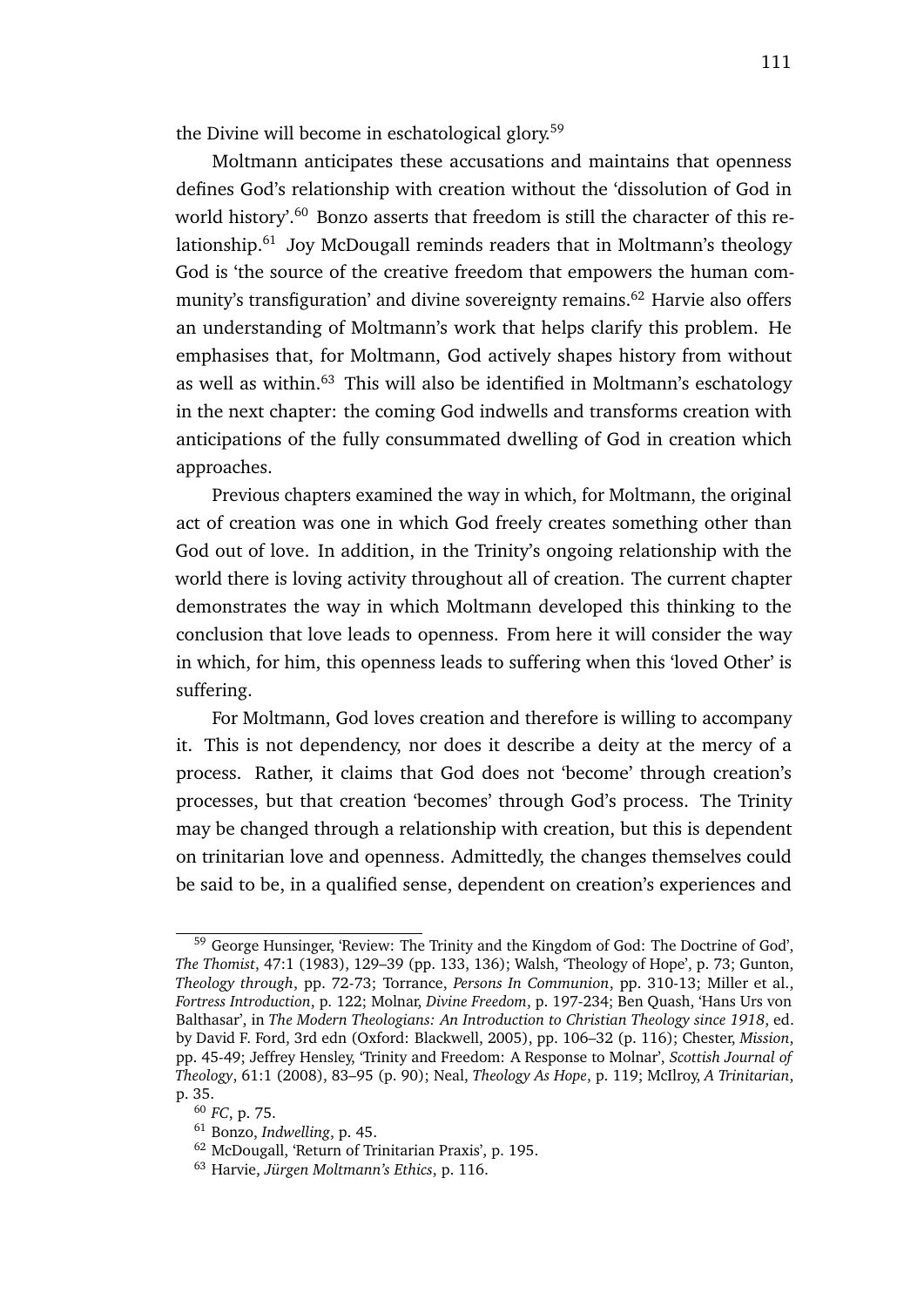actions. However, this is only possible given the higher reality that this process of change is ultimately dependent on God's love, grace, faithfulness, and the free act of creation. God's changes, and hence trinitarian history and being, are in fact dependent on God. Therefore the world, along with its history of good and evil, life and death, are not necessary to God's future as if compelled by some power external to God. Instead, Moltmann's theology is one in which God's free love stands at the beginning of all and remains the driving force of history, both of God and creation. Moltmann's efforts here also ensure that the new architecture is also freed of any notions of God's dependency on creation.

# **5.3 THE CASE FOR DIVINE SUFFERING**

For Moltmann, the relationship which God has with creation is thoroughly trinitarian. While he himself recognises the inadequacy of the following statement, he has broadly described God's role as 'transcendent as Father, immanent as Son and open[ing] up the future of history as the Spirit'.<sup>64</sup> As this project has discussed each element in that statement, no analysis is necessary here. Moltmann has set out the trinitarian involvement of God in history from an early stage. Furthermore, for him, God's involvement in the history of all creation means that its history becomes God's history also. Therefore creation's suffering becomes God's suffering.<sup>65</sup> This reveals to him the depth of God's love for creation.

The issue of whether or not God suffers, and if so the manner of that suffering, is a particularly contentious subject. Therefore the following analysis will proceed carefully. It begins with an outline of the exact way in which Moltmann justifies his version of divine passibility and by drawing out the various strands of divine suffering in his work. In Moltmann's theology divine suffering cannot be described as simply an abstract philosophical concept; for him, we can 'only talk about God's suffering in trinitarian terms'.<sup>66</sup>

<sup>64</sup> *CrG*, pp. 264-65.

<sup>65</sup> Ibid., pp. 264-65. This is in contrast to Deane-Drummond's reading that it is in *God in Creation* that Moltmann introduces this theme (Deane-Drummond, *Ecology*, p. 209).

<sup>66</sup> *TKG*, p. 25.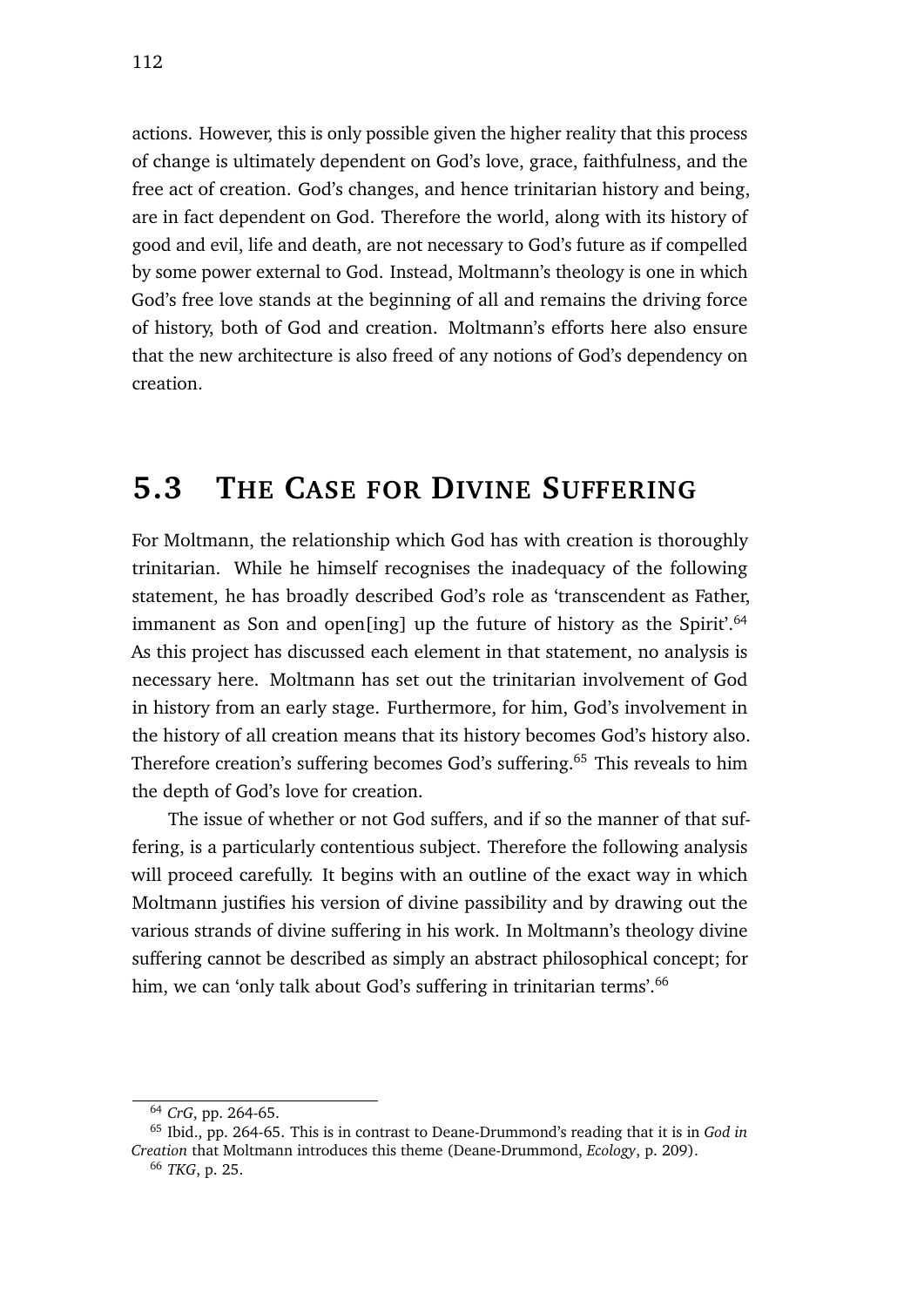### **Openness and Suffering**

The openness of God to the world which stems from the perichoretic relationships of the Trinity, is for Moltmann the 'seeking love of God' as 'his love seeks out the beloved beings he has created'.<sup>67</sup> It is Moltmann's argument that this love and vulnerability moves the Trinity to suffer. Love leads to sympathy, which is openness, and therefore suffers when it meets suffering.<sup>68</sup> In his words: 'God takes man so seriously that he suffers under the actions of man and can be injured by them', and God 'suffers with his forsaken creation because he loves it.'<sup>69</sup> Love is the sole reason for suffering.<sup>70</sup> This contribution to the new theological architecture points to a human love for creation that is also authentic enough to involve suffering.

In Moltmann's earlier works the original act of creation points to God's suffering:

The creation of the world is therefore not merely 'an act of God outwardly'  $[...]$  it is at the same time 'an act of God inwardly', which means that it is something that God suffers and endures. For God, creation means self-limitation, the withdrawal of himself, that is to say self-humiliation. Creative love is always suffering love as well.<sup>71</sup>

Yet even without an emphasis on the divine self-withdrawal in creation, God's 'resolve *to create* also means a resolve *to save*'.<sup>72</sup> Trinitarian love means that God is ready 'to endure the contradictions of the beings he has created', for 'God's being is in suffering and the suffering is in God's being itself, because God is love'.<sup>73</sup> God has a passion for creation's peace.<sup>74</sup> God is ready to redeem through suffering and 'self-humiliation'.<sup>75</sup> Therefore the Trinity's capacity for suffering is the foundation for its creative work, through which it maintains and repairs 'breached' communication, 'open[s] up' closed systems, brings liberation, and gives possibilities for life (including evolution). This creative power is seen through the power of God's suffering to sustain creation.<sup>76</sup>

So, for Moltmann, the Trinity's suffering is bound up together with

<sup>67</sup> *SpL*, p. 299.

<sup>68</sup> *CrG*, p. 281; *TKG*, p. 56.

<sup>69</sup> *CrG*, p. 280; *FC*, p. 98.

<sup>70</sup> *HP*, p. 148 (61).

<sup>71</sup> *TKG*, p. 59.

<sup>72</sup> *GiC*, p. 90. See Chapter 3 of this work, p. 36, for Moltmann's development of God's self-withdrawal in original creation.

<sup>73</sup> *GiC*, p. 15; *CrG*, p. 234.

<sup>74</sup> *PP*, p. 102.

<sup>75</sup> *GiC*, p. 90.

<sup>76</sup> Ibid., pp. 210-11 (cf. *TKG*, p. 60; 'The Scope', p. 103).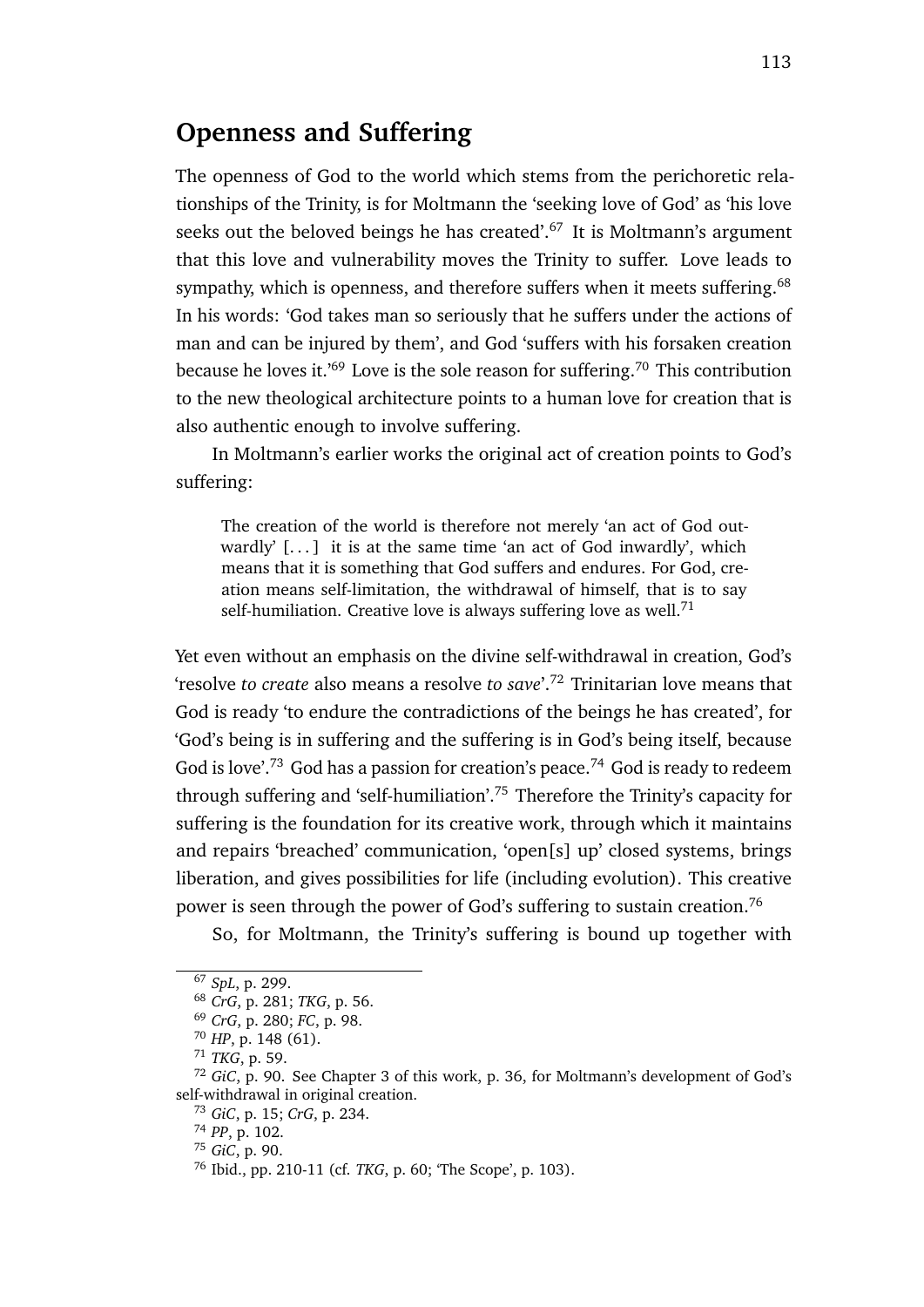creation since the beginning of creation, which means God seeks 'deliverance from the sufferings of his love'.<sup>77</sup> This suggests that the focus shifts to the 'self-deliverance' of God. Moltmann, however, rejects that idea and instead prefers to view God and creation's deliverance as a 'mutual happening'.<sup>78</sup> The Trinity's struggle therefore remains focused on creation and its suffering.

For Moltmann, redemption and freedom 'can only be made possible by suffering love'. As God 'desires free fellowship with the world and free response in the world', suffering is the inescapable consequence of such a creative love.<sup>79</sup> Such an immediate link between love and suffering needs to avoid the implication that love can *never* exist without suffering. However, the statement below does not contribute to the development of nuanced understanding:

The love with which God creatively and sufferingly loves the world is no different from the love he himself is in eternity. And conversely, creative and suffering love has always been a part of his love's eternal nature.<sup>80</sup>

It is hard to accept that suffering has been an eternal part of the Trinity before all creation. Donald Macleod concurs at this point. He believes that Moltmann makes God's suffering inevitable, almost normal, and that he neglects its anomalous character. He stresses that without sin God would not suffer, and that sin is a disruption, an '*anomia*'. Macleod implies that he would require Moltmann to emphasise that suffering *should not* be part of God's nature.<sup>81</sup>

Moltmann does not actually discuss the suffering of the Trinity outside the context of the relationship with creation, but occasionally his words do seem to group *all* love together with suffering. This could imply that God did suffer outside of this relationship with creation and its evils. Different emphases in his language, however, can bring balance to the discussion. For example, elsewhere Moltmann offers the option of viewing God's eternal love as 'capable' of suffering and sacrifice although not necessarily *actually* suffering.<sup>82</sup> This makes more sense of God's eternal existence. Another

<sup>77</sup> *TKG*, p. 60 (cf. *CoG*, p. 305).

<sup>78</sup> 'Shekinah', p. 175.

<sup>79</sup> *TKG*, p. 60 (cf. *PP*, p. 101; 'The Scope', p. 103).

<sup>80</sup> *TKG*, p. 59.

<sup>81</sup> Donald Macleod, 'The Christology of Jürgen Moltmann', *Themelios*, 24:2 (1999), 35–47 (p. 43). Macleod also claims that God is impassible until sin comes into existence, at which point God becomes passible and involved in pain and suffering. This is not the best way to use the words 'impassible' and 'passible'. They are better used to indicate the ontological capability for suffering.

<sup>82</sup> Lapide et al., *Jewish Monotheism*, p. 54 (cf. 'the Creator's openness for redeeming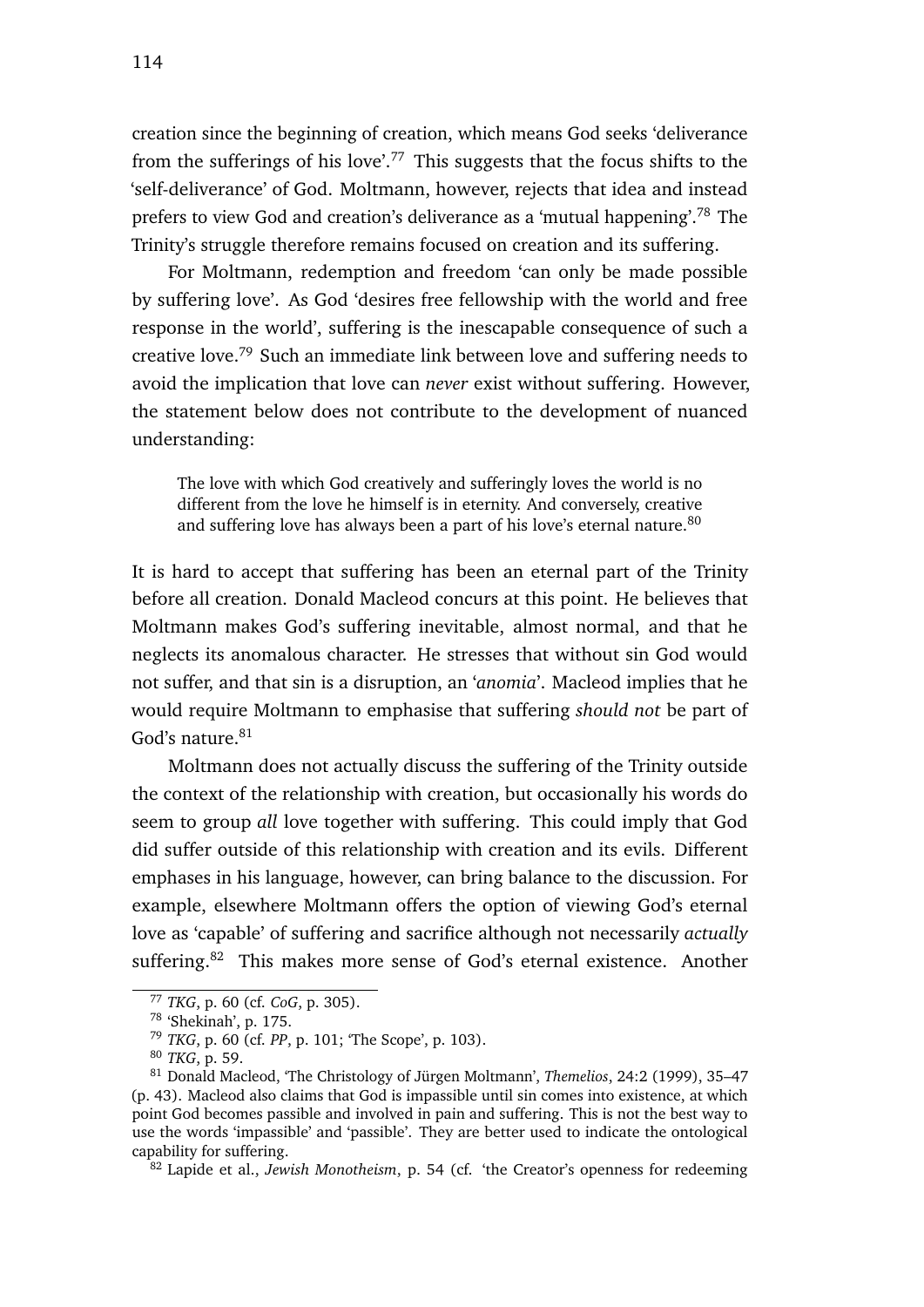argument against the Trinity's eternal suffering is the sense in which Moltmann comments that God chose to suffer, 'the voluntary laying oneself open to another and allowing oneself to be intimately affected by him'.<sup>83</sup> God desires to suffer because of love, and this suffering flows out of the relationship God has with creation.<sup>84</sup> So it is that Moltmann can write of 'God's self-subjection to suffering'.<sup>85</sup> This implies that there was a state of not-suffering before that self-subjection.

In this way, Moltmann adds a qualification: it is only when there is love for a suffering and unloving creation that love inevitably brings suffering to God. Macleod's point does however show that Moltmann could emphasise more that God's love for creation is a gracious gift and lean away from language that, at least to some, makes God's suffering sound like simply a logical necessity.

On the other hand, Moltmann's talk of God's 'self-subjection' and 'voluntary laying oneself open' has brought criticisms from another angle. For some, he has made God's experience of suffering too controlled and not subject to risk, unlike creation's experience of suffering. Fiddes is concerned about theologies that express 'semi-passibility'. In Fiddes's words, these are theologies in which God 'voluntarily changes the divine self in response to the suffering in the world'. Fiddes implies that Moltmann fits into this category and points to his phrase that this suffering is 'God's supreme work on God himself'.<sup>86</sup> It is unfair, however, to put Moltmann in this category for this phrase does not refer to each instance of suffering which God endures. Rather it seems closer to his overall work to comment that 'God's supreme work on God himself' indicates that the Trinity brought itself into a loving relationship in which suffering would occur. Discussion has already outlined the way in which, for Moltmann, God's freedom does not equate to the freedom *not* to love the world. Accordingly, if love brings suffering as a response, and love cannot be denied, then God's freedom does not stretch to freedom over instances of suffering. Therefore, in his work, God's *suffering* is not best described as voluntary. A better description would be that God's *relationship* with creation, which is marked by suffering, was entered into freely. The result is that now God is held in suffering through that self same love and faithfulness. While

suffering and his readiness for his own self-humiliation', *GiC*, p. 90.

<sup>83</sup> *TKG*, p. 23.

<sup>84</sup> *CPS*, p. 160; *ExH*, pp. 75-76.

<sup>85</sup> *TKG*, p. 60.

<sup>86</sup> Paul S. Fiddes, *Participating in God: A Pastoral Doctrine of the Trinity* (London: Darton, Longman and Todd, 2000), p. 174; *TKG*, p. 99.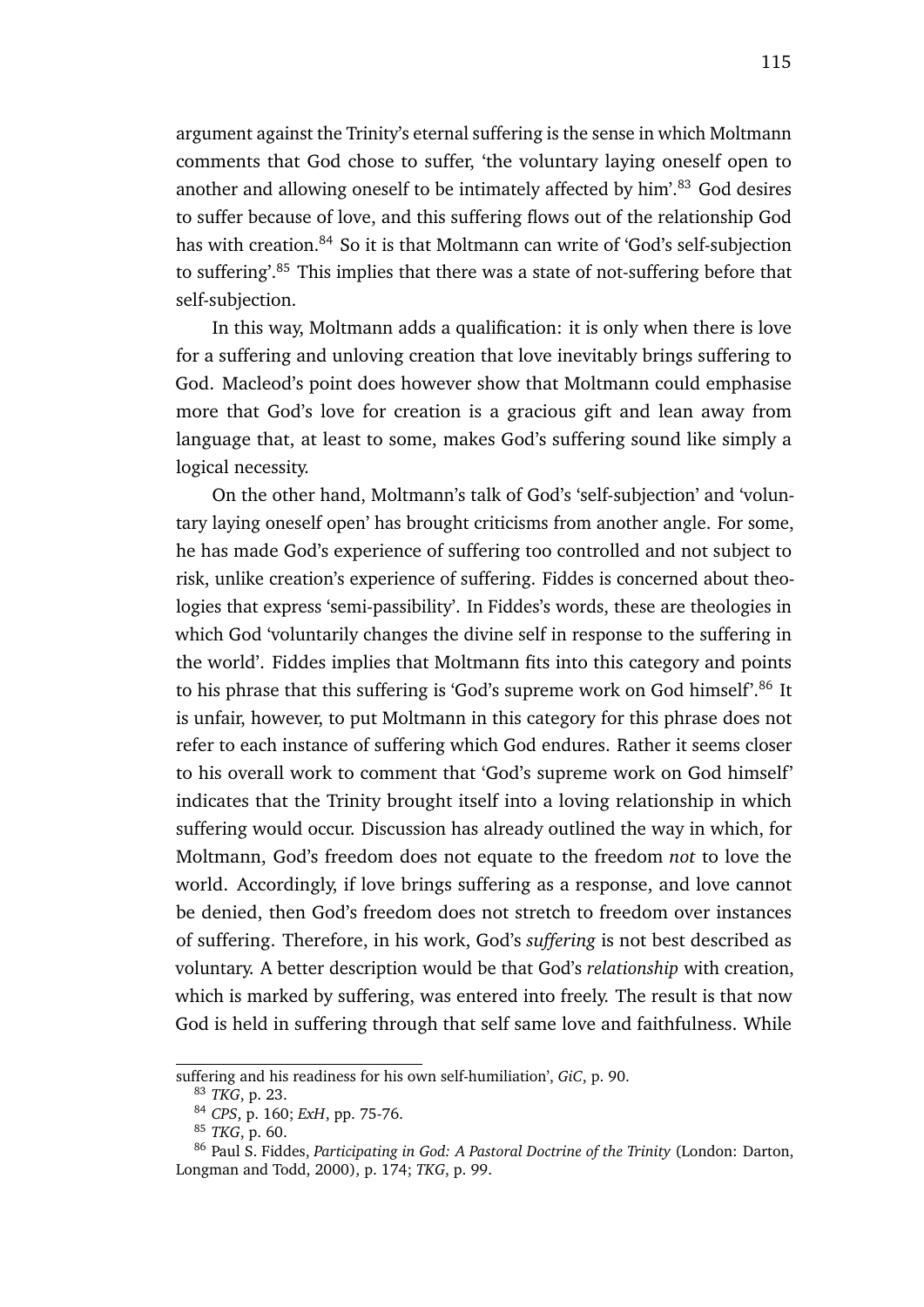this is distinct from the involuntary suffering of the creature that never chose the relationships that harm them, it is still a long way from the 'voluntary change', and God 'mak[ing] God suffer', which Fiddes is worried about.

Another criticism of Moltmann's general view of God's suffering comes from Bonzo who questions whether that suffering is 'real' or whether there is any risk to openness to creation. This is because he believes, for Moltmann, that there is a 'fail-safe' in God's own redemptive actions that makes suffering only temporary. For Bonzo, creation's suffering is different because it is not fail-safe, but can only hope for God's saving actions.<sup>87</sup> Firstly, in response, the criticism that God and creation are different in respect to the guarantee for the end of their suffering is debatable. For Moltmann, God has promised that all creation too will be redeemed and an end to its suffering come. Secondly, the question of whether suffering is truly suffering if it is only temporary and guaranteed to end seems an unfair one. If suffering was simply equated with fear then this might be plausible, but observing another who is loved in pain must surely be counted as authentic pain for the lover even if they can see an end. Bonzo is correct that there is a certain guarantee to God's plan for creation but this speaks more of the worthwhile nature of the whole enterprise than it does about a lack of meaning.

Before this discussion proceeds, it is important at this point to recognise Moltmann's view of what in creation actually causes God's suffering. The answer to this is essentially: all the suffering of creation. Moltmann speaks of God's own cry 'in the groans of the hungry, in the torment of prisoners and in nature's silent death pangs', in 'creation's history of suffering', and in the 'death of countless other living things' which are not human but have died from humanity's selfish acts. $88$  These are the things that he asserts cause God suffering. He sees God as concerned for nature and humanity alike: the whole of creation is loved and so any suffering within it is 'to the agony of God'.<sup>89</sup> He is explicit that God's suffering is based on the *cosmic* love of God.

### **The Incompatibility of Impassibility and Love**

Moltmann rejects divine impassibility, based on the implications for God's love for creation if suffering is disallowed: 'a God who is incapable of suffering is a being who cannot be involved.  $[...]$  [H]e cannot be affected or shaken

<sup>87</sup> Bonzo, *Indwelling*, pp. 109-10.

<sup>88</sup> *FC*, pp. 75, 98; *GSS*, p. 20.

<sup>89</sup> *HP*, p. 35 (article from 1968).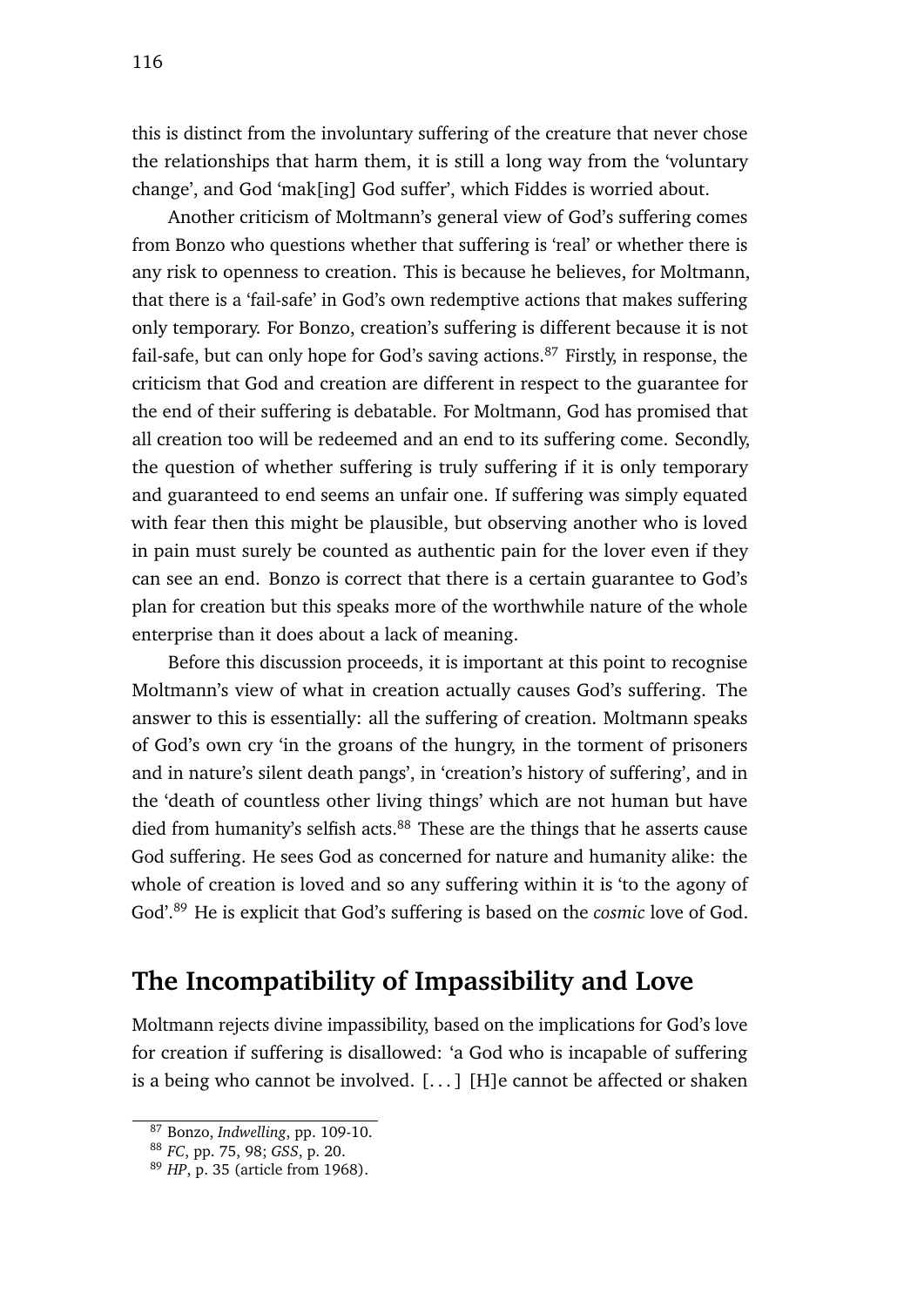by anything.  $[...]$  He cannot love<sup>'.90</sup> For Moltmann love cannot be true if the predicament of the object of that love (creation in its suffering) in no way affects the subject (God). Therefore, if one were to deny the Trinity's capacity for suffering then that would also eliminate the capacity for love. $91$ 

Moltmann argues that God's suffering does not and should not imply any 'deficiency in his being', but rather is based on the 'fullness of his being'.<sup>92</sup> The Trinity is open to change out of freedom and suffers because in that freedom and love it is receptive to creation's pain.<sup>93</sup> God is neither incapable of suffering or 'fatefully subjected' to it; God suffers in freedom and love.<sup>94</sup> Therefore, for Moltmann suffering is an inescapable part of the Trinity's involvement in the world if there is true loving involvement in a creation that suffers.<sup>95</sup>

Thomas Weinandy opposes this view. His opinion is that impassibility does not deny God's love. Rather, 'a passible God is actually less personal, loving, dynamic and active than an impassible God'.<sup>96</sup> For him, the immutable and impassible God is the ultimate standard of self-giving love, 'utterly and completely dynamic and active [. . . ] and could not possibly become any more dynamic or active [...] and cannot become more passionate'. Weinandy considers that any change to God would have an impact on God's activity because his view of the Trinity is that 'the persons of the Trinity are not nouns; they are verbs and the names which designate them – Father, Son and Holy Spirit – designate the acts by which they are defined'.<sup>97</sup> Therefore because the Trinity's activity is perfect, and 'God is pure act', God cannot change. God is already in the most loving, active relationship, and this is matched by the Trinity's relationship with creation. Therefore, the Trinity cannot 'acquire more perfection' through change.<sup>98</sup>

Weinandy's view of God's immutability logically affects his view of impassibility and suffering, in which Weinandy believes he reflects patristic

<sup>97</sup> Ibid., pp. 118-19.

<sup>90</sup> *CrG*, p. 229.

<sup>91</sup> Ibid., p. 237; *EoG*, p. 15.

<sup>92</sup> *CrG*, p. 238.

<sup>93</sup> *CPS*, p. 62 (cf. *FC*, p. 93).

<sup>94</sup> *TKG*, p. 23.

<sup>95</sup> For a selection of examples beyond the discussion above see *CrG*, pp. 220, 255-57, 264; *ExH*, pp. 71, 80, 83; Lapide et al., *Jewish Monotheism*, p. 46, 50; *GiC*, p. 210.

<sup>96</sup> Thomas G. Weinandy, *Does God Suffer?* (Notre Dame, IN: University of Notre Dame Press, 2000), p. 26. For clarity, Weinandy's definition of passibility is this: 'that God experiences inner emotional changes of state, either of comfort or discomfort, whether freely from within or by being acted upon from without' (p. 39).

<sup>98</sup> Ibid., p. 123.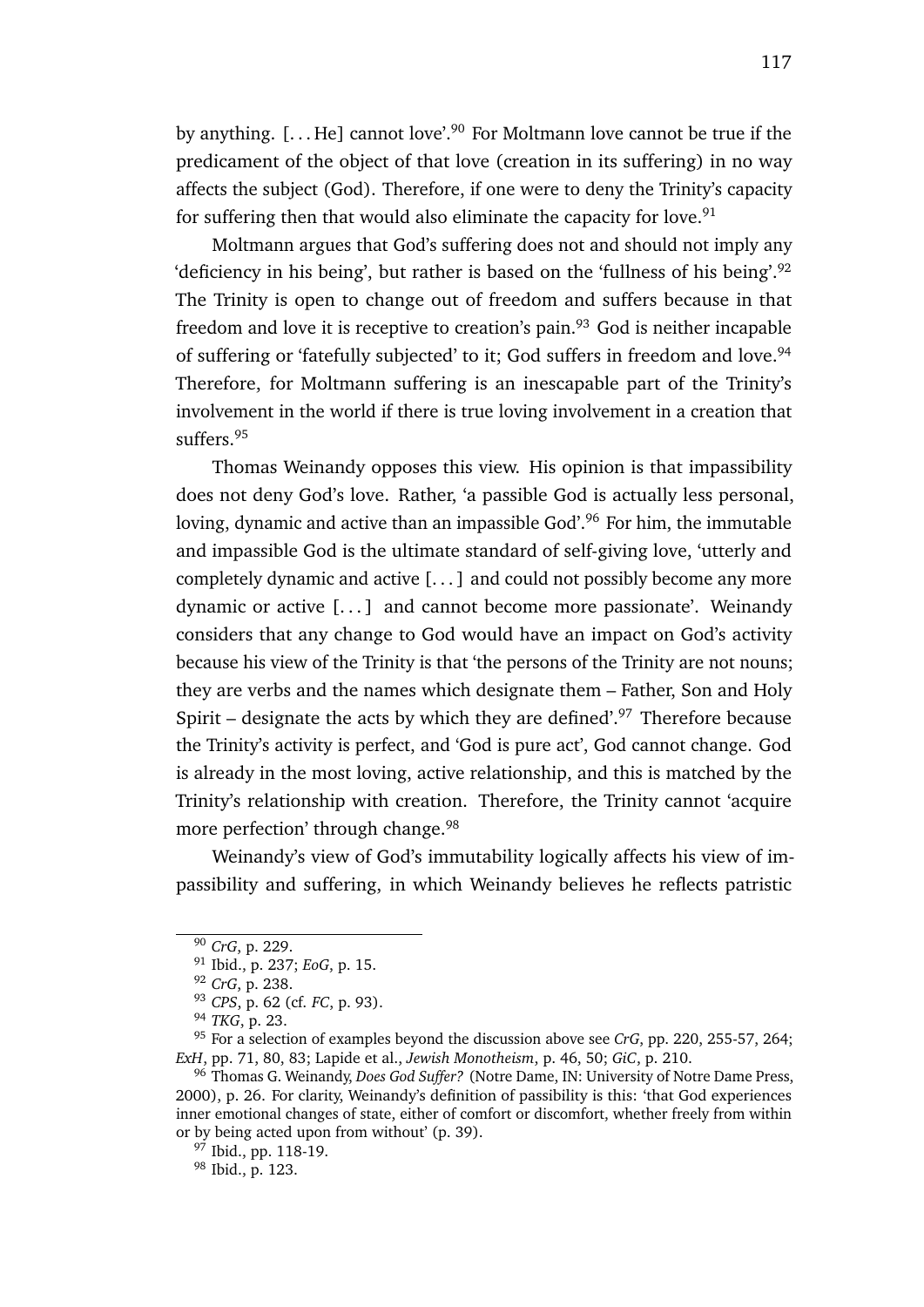thought.<sup>99</sup> For him suffering is 'the loss of some good' from a being, and thus equals change. For humans Weinandy asserts this occurs continually, whereas God 'possess[es] all goods' completely and cannot change so does not experience this loss: 'Since the persons of the Trinity can never be deprived of their divine perfection, they never experience any inner *angst* over their own state of being which would cause them to suffer.'<sup>100</sup> Denis Edwards has also noted the way in which, for Weinandy, it is completely necessary to retain God's 'total otherness' and 'ontological distinction', and that Weinandy believes that a suffering God undermines this. $101$ 

In Weinandy's opinion, God's active impassible love has 'far greater significance' than human suffering love because it bears more fruit: God is able to dispel the evil and suffering of the world.<sup>102</sup> The same argument would appear to suggest that human love, as seen in compassion and mercy, is of lesser significance or worth when it cannot solve a presenting problem. There are obvious dangers here, philosophical and pastoral. Even so, for Weinandy, love is best regarded by what it does and not what it feels. So in his proposition that God feels no suffering as a result of his love, Weinandy does not intend to detract from that love. He believes that God is still fully active in 'goodness, commitment, affection, joy, kindness, as well as mercy, compassion, grief and sorrow'. These activities are, to Weinandy, more important for God's love for the world than any 'divine "emotional" self-expression' which others might claim is vital for God to feel. $103$ 

Furthermore, Weinandy actually claims that God's love is better off without suffering. Its absence 'purifies [God's] love of all selfish concerns, and so allows it to be thoroughly altruistic'.<sup>104</sup> This seems to be an odd claim. Firstly, it appears to contend that if the Trinity had any concerns of its own to address then selfishness would inevitably occur. Secondly, one might say, in fact, that the above position does not do justice to the concept of the Trinity's sacrificial love. Weinandy's view implies that God is not being selfless, if selflessness is understood as putting others before the self, because God's 'self' will not be affected one way or the other. Thirdly, it seems to misunderstand the overall scheme of Moltmann's (and surely others') view of trinitarian suffering love. For Moltmann, even though he speaks of the

<sup>99</sup> Ibid., pp. 83-112.

<sup>100</sup> Ibid., p. 226 (cf. p. 153).

<sup>101</sup> Edwards, *Breath*, p. 113 (cf. Weinandy, *Does God*, pp. 40-63).

<sup>102</sup> Weinandy, *Does God*, p. 229 (cf. pp. 165-8).

<sup>103</sup> Ibid., pp. 227-29.

<sup>104</sup> Ibid., pp. 226-27.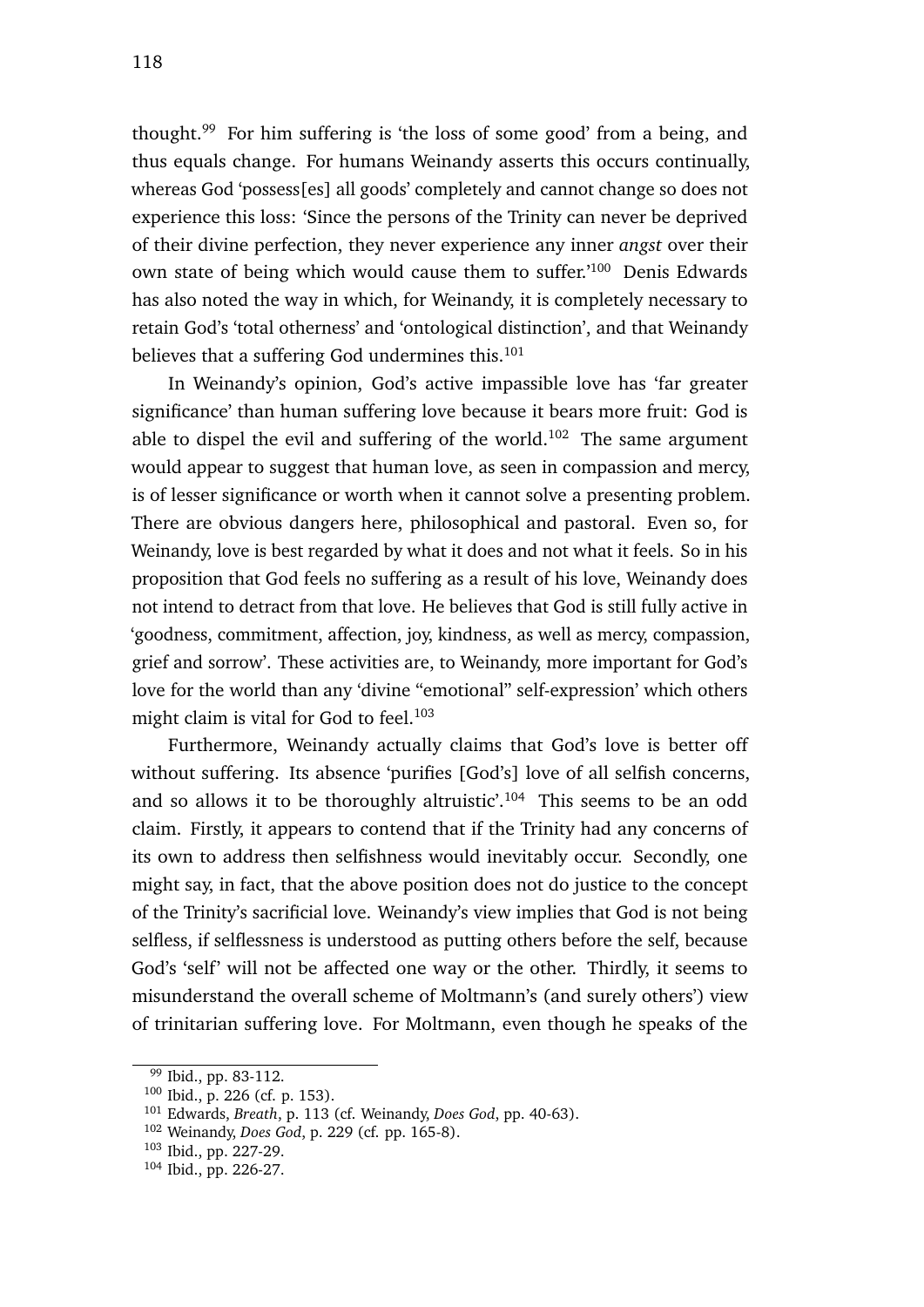quest of God to find 'deliverance from the sufferings of his love', it is not that God acts primarily in order to alleviate divine suffering, as if that were the primary problem.<sup>105</sup> Rather, Moltmann's work describes a situation where God loves creation and suffers because that love observes creation's predicament. Therefore, the Trinity's own suffering is not the root of the problem, but is a second order factor. The problem to be dealt with is creation's pain, and as such God acts to heal that pain. For Moltmann, the end of God's suffering is the mutual consequence, not the selfish aim. $106$  This is not to say that we must conclude from his work that within the loving relationships of the Trinity there is not the desire to see the others' pain dissipated. Instead, he appears to say that God's suffering is not primarily seen as the concern, it is rather *the result of the concern* which God has for creation. Therefore the focus remains primarily on the suffering and the needs of creation.

Moltmann's work obviously has a different philosophical focus to Weinandy's and he sets himself against the foundations which Weinandy has in his work:

We must drop the philosophical axioms about the nature of God. God is *not unchangeable*, if to be unchangeable means that he could not in the freedom of his love open himself to the changeable history of his creation. God is *not incapable of suffering* if this means that in the freedom of his love he would not be receptive to suffering over the contradiction of man and the self-destruction of his creation. God is *not invulnerable* if this means that he could not open himself to the pain of the cross. God is *not perfect* if this means that he did not in the craving of his love want his creation to be necessary to his perfection.<sup>107</sup>

As Ryan Neal says, Moltmann 'is not concerned with protecting God's immutability and/or impassibility because he is primarily concerned with God's faithfulness to his promise and in suffering'.<sup>108</sup> With such different starting points Moltmann and Weinandy are unlikely to receive each other's criticism or come to a mutual conclusion. The wider theological community has by no means taken the views of those like Weinandy as the final word on divine passibility. Edwards, for example, disagrees with the conclusions which Weinandy draws from God's total otherness. He argues that otherness

<sup>105</sup> *TKG*, p. 60.

<sup>106</sup> 'Shekinah', p. 175.

<sup>107</sup> *CPS*, p. 62 (cf. *FC*, p. 93).

<sup>108</sup> Neal, *Theology As Hope*, p. 127. Neal proceeds to comment that this means Moltmann's 'doctrine of God is dictated by the criterion of God's faithfulness (not his freedom) in the cross and resurrection' (pp. 127-28). This however may neglect the fact that God's promise stemmed from a free creative act. Faithfulness to creation must always come after God's freedom to create.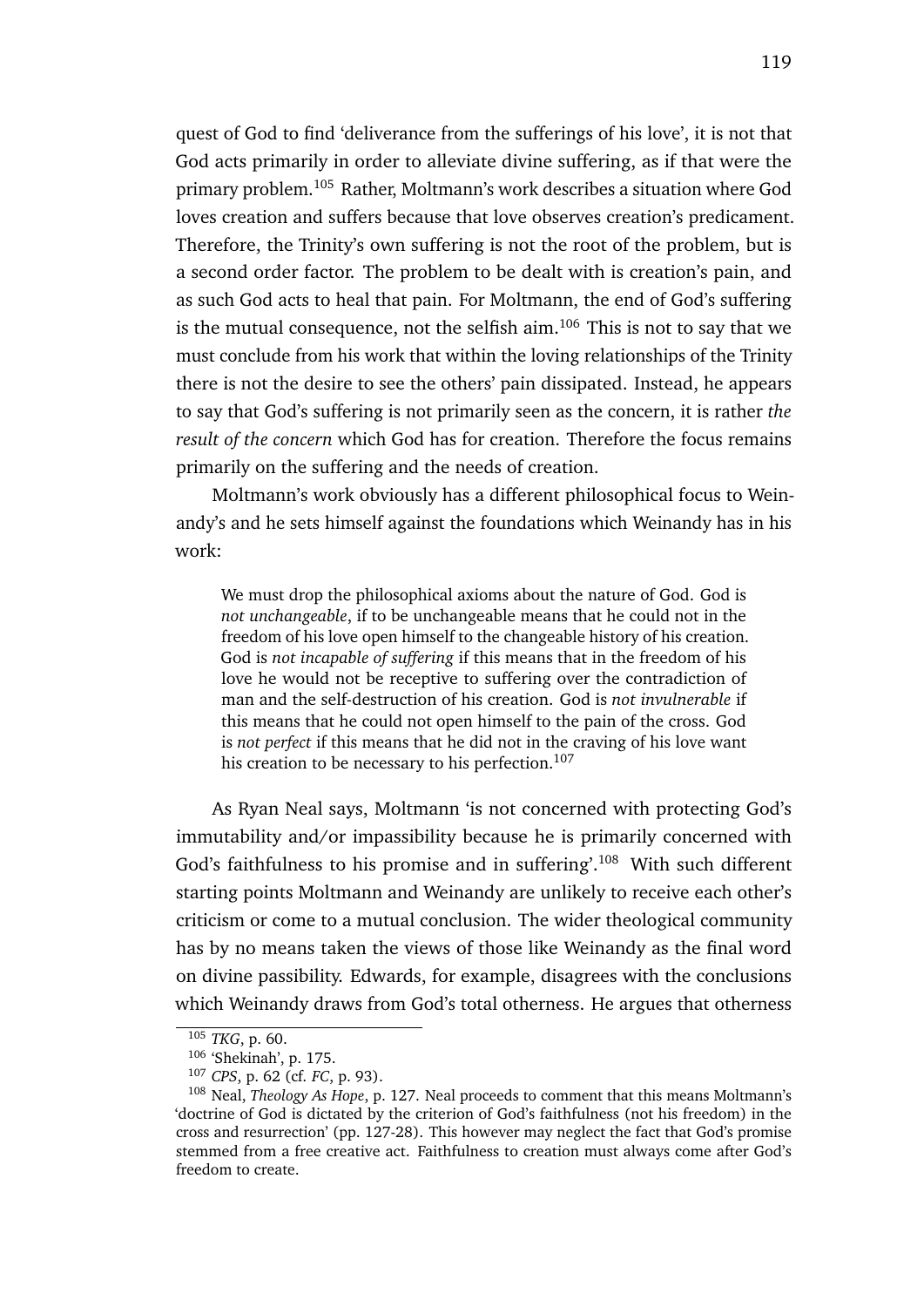should not rule out suffering. Divine suffering should be seen as analogical to human suffering, an 'identification with creation that is proper to God'. The Trinity's suffering can be seen as '*infinitely* beyond anything possible for human beings' and 'the very expression of God's infinite otherness'.<sup>109</sup> The debate on God's passibility is certainly not closed and Moltmann's voice remains as a passionate call to take seriously God's own suffering involvement in the suffering of creation.

### **The Cross and Divine Passibility**

For Moltmann the cross reveals 'the eternal heart of the Trinity'; it shows that God 'is capable of suffering, ready to sacrifice and give [Godself] up'.<sup>110</sup> Alongside his arguments for the reasonableness of divine suffering the cross stands as his evidence for a God who suffers. A person of the Trinity, God's son, suffered on the cross. For Moltmann, this event works against the argument for divine impassibility: 'The death of Jesus on the cross is the *centre* of all Christian theology. [. . . ] All Christian statements about God, about creation [...] have their focal point in the crucified Christ.'<sup>111</sup> Therefore, in the light of the suffering of Jesus on the cross, 'faith must understand the deity of God from the event of the suffering'.<sup>112</sup> 'God and suffering are no longer contradictions'.<sup>113</sup>

This theme is not confined to *The Crucified God*, and Moltmann returns to it in his systematic contributions: 'How can Christian faith understand Christ's passion as being the revelation of God, if the deity cannot suffer?'<sup>114</sup> This is exactly the question his work poses to Weinandy, who claims that the cross does not demonstrate divine passibility but rather shows the scandal of the impassible God who would go to such lengths as to take on human flesh and suffer *as a human being*. For Weinandy then, divine passibility actually diminishes the uniqueness of the cross. So while 'from all eternity' God knew what human suffering was like through divine knowledge, it was not until the incarnation that God experienced it for God's self '*in a human manner*'.<sup>115</sup> How can the incarnate Son of God suffer as a human being but not as God? For Weinandy, as Christ is wholly God and wholly man he retains

<sup>109</sup> Edwards, *Breath*, p. 113.

<sup>110</sup> Lapide et al., *Jewish Monotheism*, p. 54.

<sup>111</sup> *CrG*, p. 210.

<sup>112</sup> Ibid., p. 222.

<sup>113</sup> Ibid., p. 234 (cf. *HP*, p. 106 (article from 1960); *WJC*, p. 181).

<sup>114</sup> *TKG*, p. 21.

<sup>115</sup> Weinandy, *Does God*, pp. 173, 206.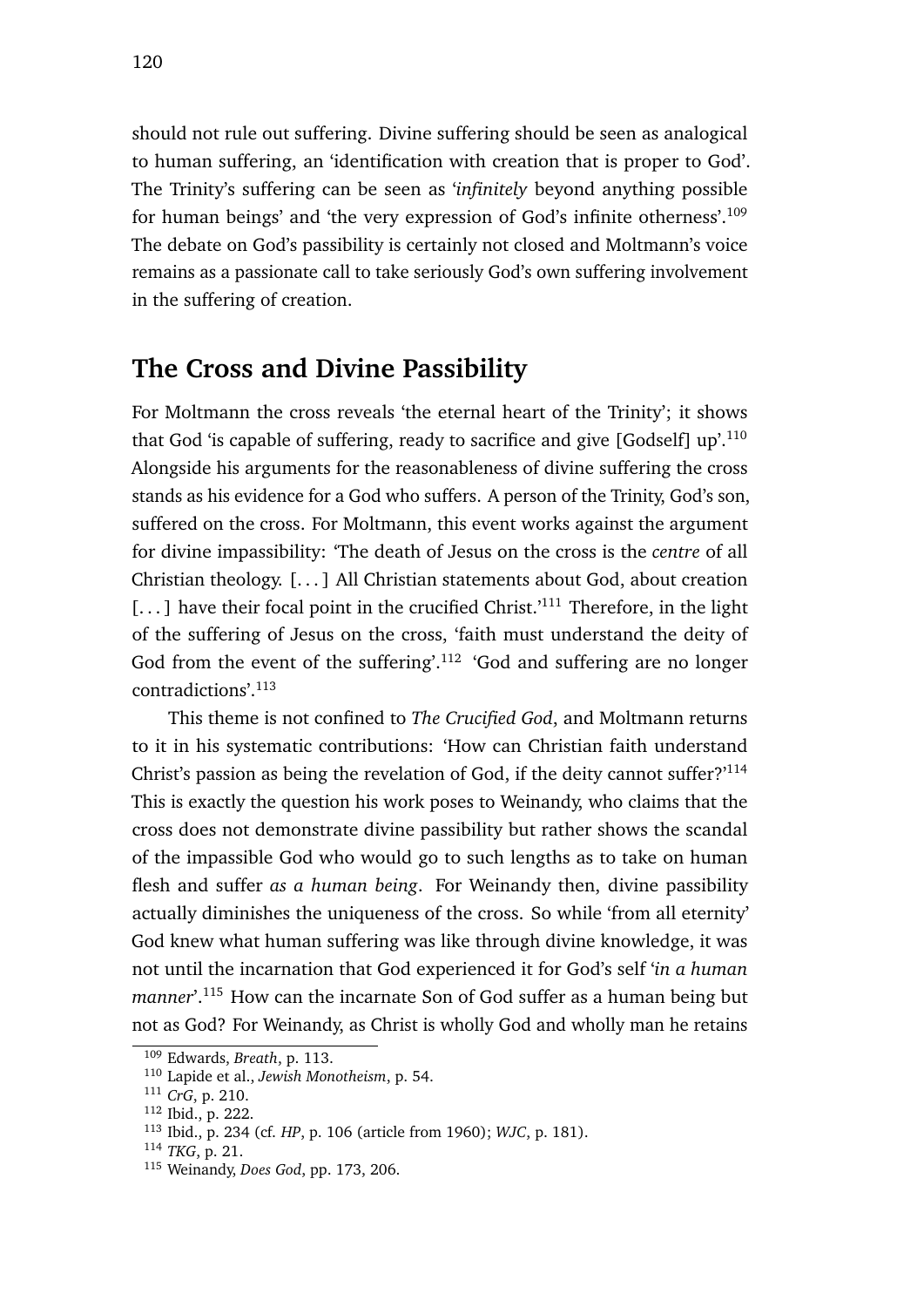the impassibility of the divine nature. To be otherwise would to be not wholly God. Thus Christ 'is not deprived of any good which would cause him to suffer as God' but only deprived of 'human goods' in which he shared the human experience of suffering.<sup>116</sup> For Weinandy, the cross does not show that God divinely suffered for creation, but that God, fully and authentically, humanly suffered with creation.<sup>117</sup>

Moltmann's earlier work disagrees with this conclusion. He does not accept a doctrine of two natures of Christ and so thinks it impossible that the humanity of Jesus could suffer without the same involvement of his deity. Moltmann does not reject the stance of christology which states that Christ is fully God and fully human. Rather he simply wishes to hold, in deliberate contrast to positions such as Weinandy's, that Christ experiences his incarnate life, including the suffering of the cross, as fully God and fully human.<sup>118</sup> Waite Willis believes that Moltmann can draw support from Athanasius here. Willis argues that, given that for Athanasius, only as fully God is the Son 'worthy to suffer on behalf of all', '[t]here can be no doubt, then, that it is the intention of Athanasius to claim that God in the work of the Son somehow took on human suffering and death'.<sup>119</sup> As for the way in which Moltmann retains the uniqueness of the cross in the light of a wider cosmic suffering of God, that will be considered below alongside an account of the Son's particular suffering.

# **5.4 GOD'S SUFFERING AND CREATION**

For Moltmann, authentic and loving divine openness towards creation opens up the Trinity to suffering, and has led to actions by God to assume the suffering of the world. Here is the deepest point of the relationship with creation, a bold statement that can be added to a theological architecture that seeks to value the whole world: God's love for the earth is such that God suffers with its pain and loss. Such an argument cannot permit indifference to creation's troubles. It calls for a radical reconsideration of ecological attitudes.

 $116$  Ibid., p. 205.

<sup>117</sup> Ibid., p. 214.

<sup>118</sup> 'The "Crucified God"', pp. 286-88; *CrG*, pp. 91, 212-13, 235-43, 253 (cf. Deane-Drummond, *Ecology*, p. 195).

<sup>119</sup> W. Waite Willis Jr, *Theism, Atheism and the Doctrine of the Trinity: The Trinitarian Theologies of Karl Barth and Jürgen Moltmann in Response to Protest Atheism* (Atlanta, GA: Scholars Press, 1987), pp. 215-16.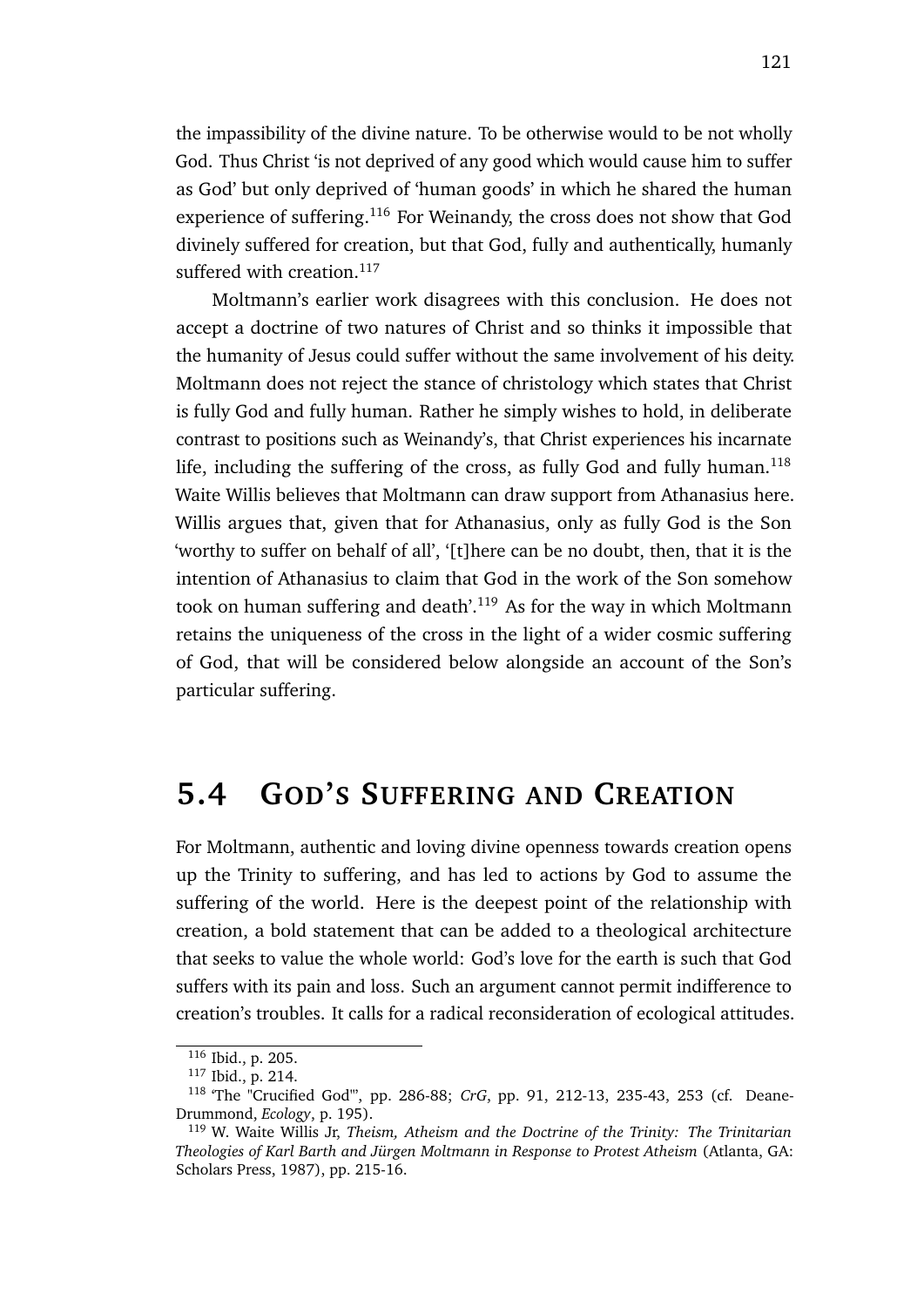Although God's suffering is always seen as trinitarian by Moltmann, the Spirit and the Son have their own particular role in it. In addition, he attempts to include and involve all the persons of the Trinity in each other's suffering. This discussion begins by looking at the way he understands the Spirit suffering with creation.

### **The Suffering of the Spirit** *With* **and** *In* **Creation**

At many points Moltmann has spoken specifically of the suffering of the Spirit with humanity. This will be the subject of a brief consideration before that of his inclusion of all creation in this suffering. From Jewish kabbalistic theology he appreciates in particular the concept of *Shekinah*, which he understands as the presence of God in the sufferings of God's people.<sup>120</sup> This idea comes originally from the Old Testament witness to the accompaniment of God with the Israelite people. For Moltmann, in his Christian context, this is the indwelling of the Holy Spirit with the people through their exile and their sufferings. The Spirit shares in those various sufferings, which include the people's pain, sorrow and death.<sup>121</sup> The presence of the Holy Spirit is not simply a sympathy for the victims of others but is a presence in all people, despite their 'most frightful errors'. The outcome of this for the Spirit's indwelling of these people is that the 'Shekinah is now alienated from God himself'.<sup>122</sup> There therefore exists 'a distinction in God [...] between God and the indwelling spirit [*sic*] of God'.<sup>123</sup>

This theme of the alienation of God in the *Shekinah* has aroused the concern of commentators, both negative and sympathetic. Bush finds Moltmann's appropriation of the term a little incoherent: 'the idea that God is a "Self" who cuts himself off from himself does not seem to be entirely consistent with his *social* analogy of the Trinity'.<sup>124</sup> Bush's concern is understandable. This alienation does not reflect the eternal, perichoretic, and loving relationships of which Moltmann is so rightly keen to highlight. On the other hand, another writer, Beck, correctly recognises that the *Shekinah* stems from the Spirit's solidarity with creation and in some way 'draws us up into the life of God'. Beck assumes from this that, for Moltmann, the *Shekinah* is 'not absolute' in

<sup>120</sup> *TKG*, p. 28.

<sup>121</sup> See *CrG*, pp. 282-83; *ExH*, p. 77; Lapide et al., *Jewish Monotheism*, p. 50 (Moltmann here refers to Peter Kuhn, but seemingly agrees); *GiC*, p. 15; *CJF*, p. 34; *SpL*, pp. 47-51; *CoG*, p. 305; 'Shekinah'; *GSS*, p. 185; *EiT*, p. 288.

<sup>122</sup> *SpL*, p. 50.

<sup>123</sup> *CrG*, p. 283.

<sup>124</sup> Bush, *Recent Ideas*, p. 338 (cf. Chester, *Mission*, p. 27).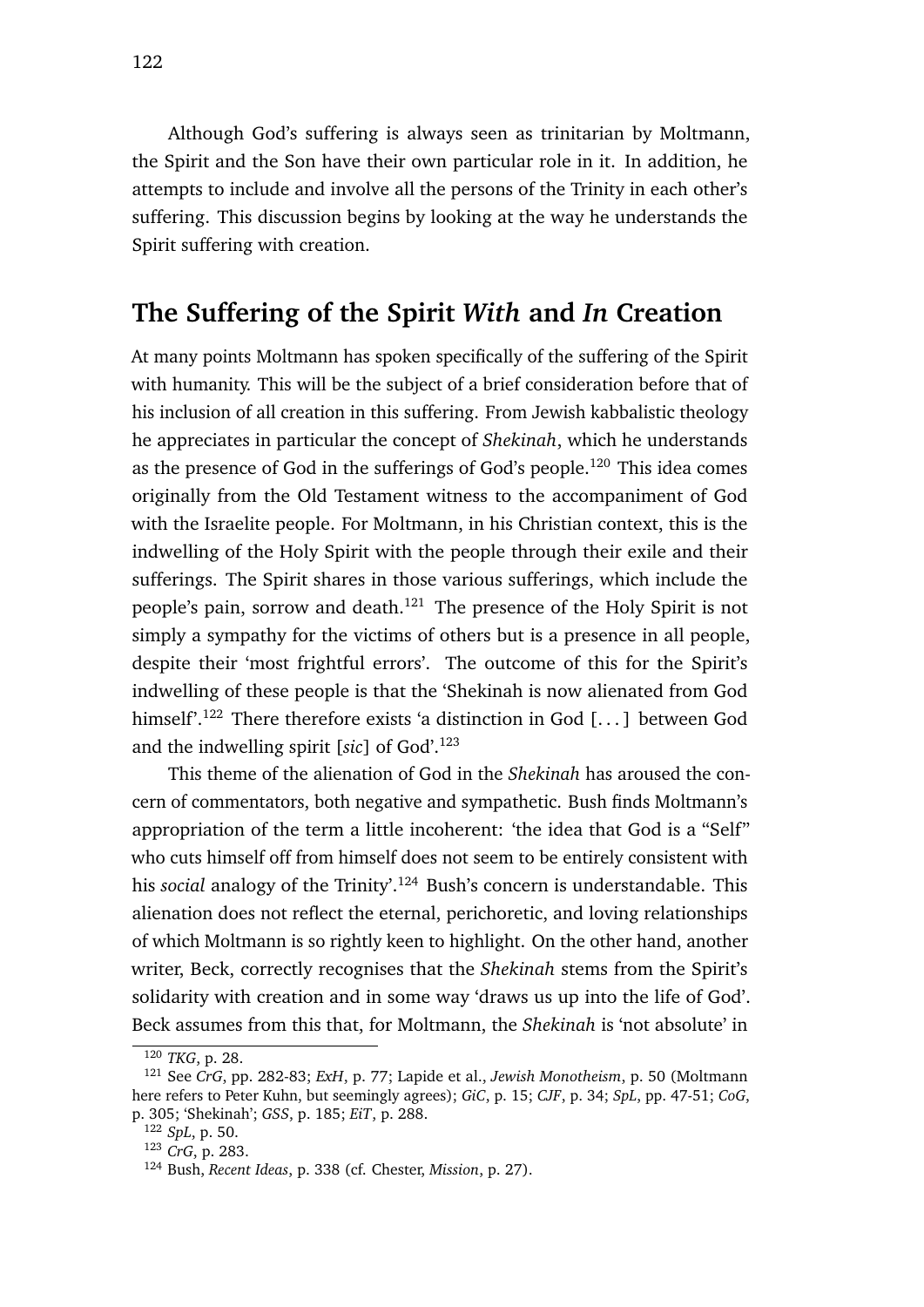its separation from God. To say otherwise would bring difficulties and would lean towards tritheism.<sup>125</sup>

Moltmann does not restrict his conversations about the Spirit's suffering to humanity alone. As the predicament of the natural world became apparent to him he was increasingly determined to include the concerns of the wider creation in his work. In this way, the presence of the Holy Spirit in *all* creation, and suffering with *all* creation, is a theme that grows in his work from the 1970s: 'God himself hungers and sighs [. . . ] in nature's silent death pangs. [...] God is affected by the world's history of suffering through his creative Spirit, [. . . ]. His Spirit hungers, sighs and cries out for liberty.'<sup>126</sup> In *God in Creation* Moltmann deliberately takes the language of the *Shekinah* of God with people and mirrors it for the rest of creation:

But the same thing is true in its own degree of the indwelling of God in the creation of his love: he gives himself away to the beings he has created, he suffers with their sufferings, he goes with them through the misery of the foreign land. The God who in the Spirit dwells in his creation is present to every one of his creatures and remains bound to each of them, in joy and sorrow.<sup>127</sup>

The Spirit experiences, and is present in, the 'evolutions and the catastrophes of the universe' and is part of the unfolding history of creation with its highs and lows, 'participating in the destiny' of creation.<sup>128</sup> The Spirit is 'coimprisoned' with creation, suffers because of its suffering, and experiences the world's 'annihilations'.<sup>129</sup> Moltmann also issues the reminder that these 'cries' of the Spirit often come from parts of creation that are victim to humanity's exploitation.<sup>130</sup> These themes run alongside the various aspects of the 'Spirit of life' seen in the previous chapter: where the Spirit is present to bring freedom and the power to live and grow, the Spirit is also present in the suffering of accidents and mistakes that stem from freedom.

On the whole it seems that Moltmann can effectively hold together the two dynamics of the Spirit's suffering with people *and* with nature. His discussions of the former need not be seen as exclusive of the latter. For him, the Spirit is present throughout all of creation and participates in all its

<sup>125</sup> Beck, *The Holy Spirit*, pp. 158-59.

<sup>126</sup> *FC*, p. 98. Although this was published in English in the late 1970s, the German publication date was 1977 and the article itself is a revision from 1972, so it is possible that these comments date from even the early 1970s. See also *GiC*, p. 69.

<sup>127</sup> *GiC*, p. 15 (cf. p. 97; *SpL*, pp. 50-51).

<sup>128</sup> Ibid., pp. 16, 96 (cf. 'The Scope', p. 103).

<sup>129</sup> *GiC*, pp. 68-69, 96-97 (cf. p. 102); *TKG*, p. 111.

<sup>130</sup> *SpL*, p. 77 (cf. *WJC*, p. 194, for Christ's involvement with humanity's victims).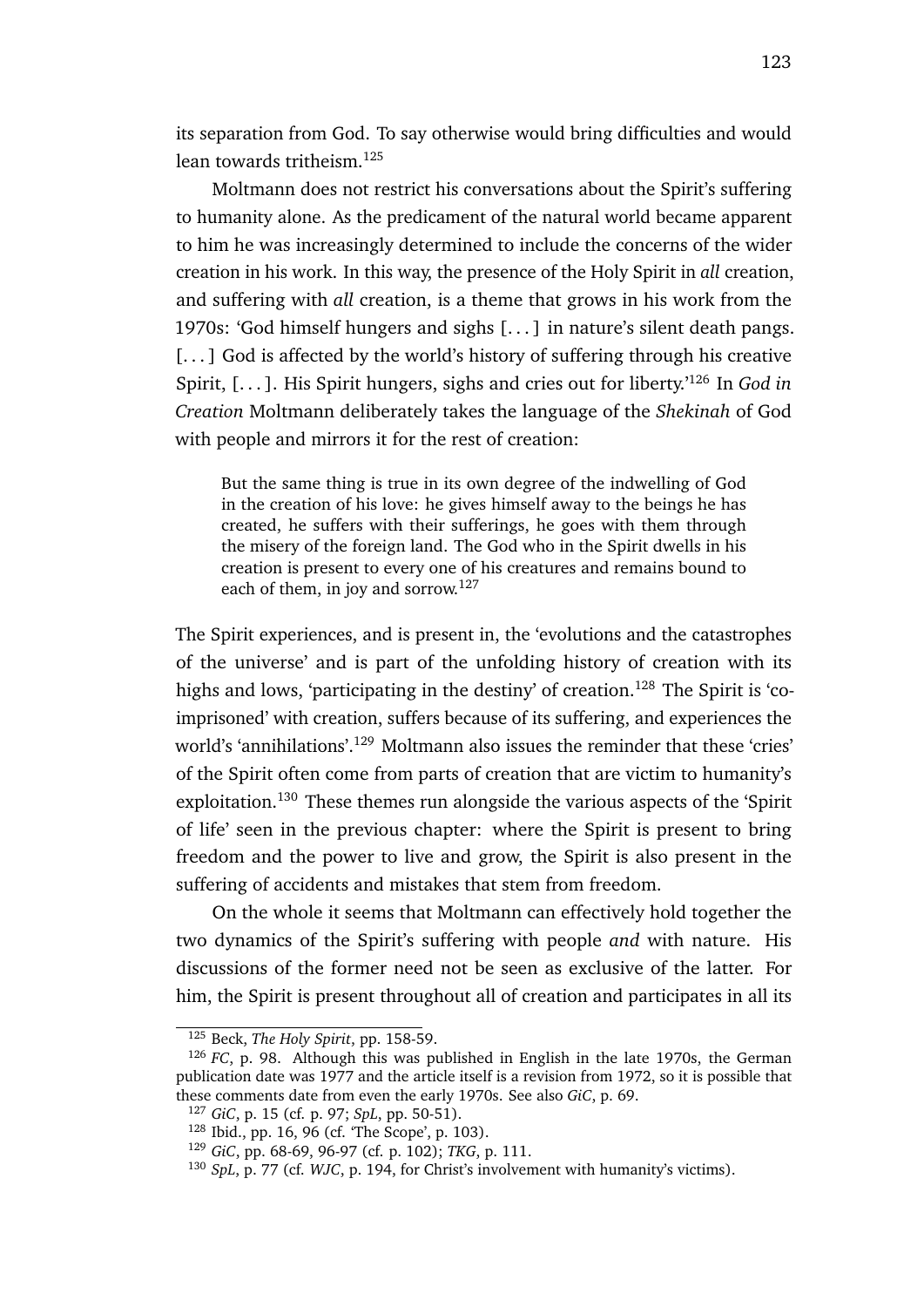experiences. Therefore, when he speaks of any particular instance of suffering in creation, whether human or otherwise, he naturally describes the Spirit's suffering in that particular context. For this reason he sometimes comments specifically on the suffering of the Spirit with people.

In addition, the Spirit's suffering is not exclusive to the Spirit alone. Moltmann has written that: 'God is affected by the world's history of suffering *through* his creative Spirit'.<sup>131</sup> There is little explicit material from him on this subject to explain exactly what he believes to happen. However, from his trinitarian theology we can conclude that no suffering of the Spirit is taken onto the Spirit alone in abstraction from the perichoretic relationship that exists between the three persons.

The above discussion has demonstrated the way in which, for Moltmann, the Spirit suffers both *with* creation in the pains of creation, and also *in* creation with its separation from God. However, both these conclusions have been questioned.

### *Questioning the Spirit's Suffering*

Neal claims that he can detect a certain shift in Moltmann's work as it has developed from the centrality of the cross in *The Crucified God* and *The Trinity and the Kingdom of God* towards a focus on the resurrection in later work. Neal sees this shift as a move from the negative experiences of life to positive ones, and that this move coincided with the growth of Moltmann emphasis on pneumatology and the 'Spirit of life'. The significance for Moltmann's pneumatology, Neal asserts, is that it 'seemed to pass over the importance of a theology of the cross', 'too easily slips into positive experiences of the Spirit', and 'seemed to lose sight of the notion of the Spirit suffering with and for creation'.<sup>132</sup> Neal admits that this is an unlikely conclusion to make about Moltmann's work, given the latter's attention to themes of pain and suffering. But Neal remarks that, when Moltmann speak specifically of the Spirit's involvement in the experiences of life he is usually 'one-sided in favor of fulfilled experiences, not disappointed failures'. Moltmann may commendably be trying to 'inform a culture of death with an affirmation of life', says Neal, but he should also relate the Spirit to its 'negative dimensions'.<sup>133</sup> So Neal calls for 'a coherent vision of the Spirit as fellow sufferer', rooted in the Spirit's involvement in the event of the cross to balance an emphasis on the 'Spirit of

<sup>&</sup>lt;sup>131</sup> *FC*, p. 98, emphasis added.

<sup>132</sup> Neal, *Theology As Hope*, pp. 189, 198, 228.

<sup>133</sup> Ibid., pp. 191-92, 197.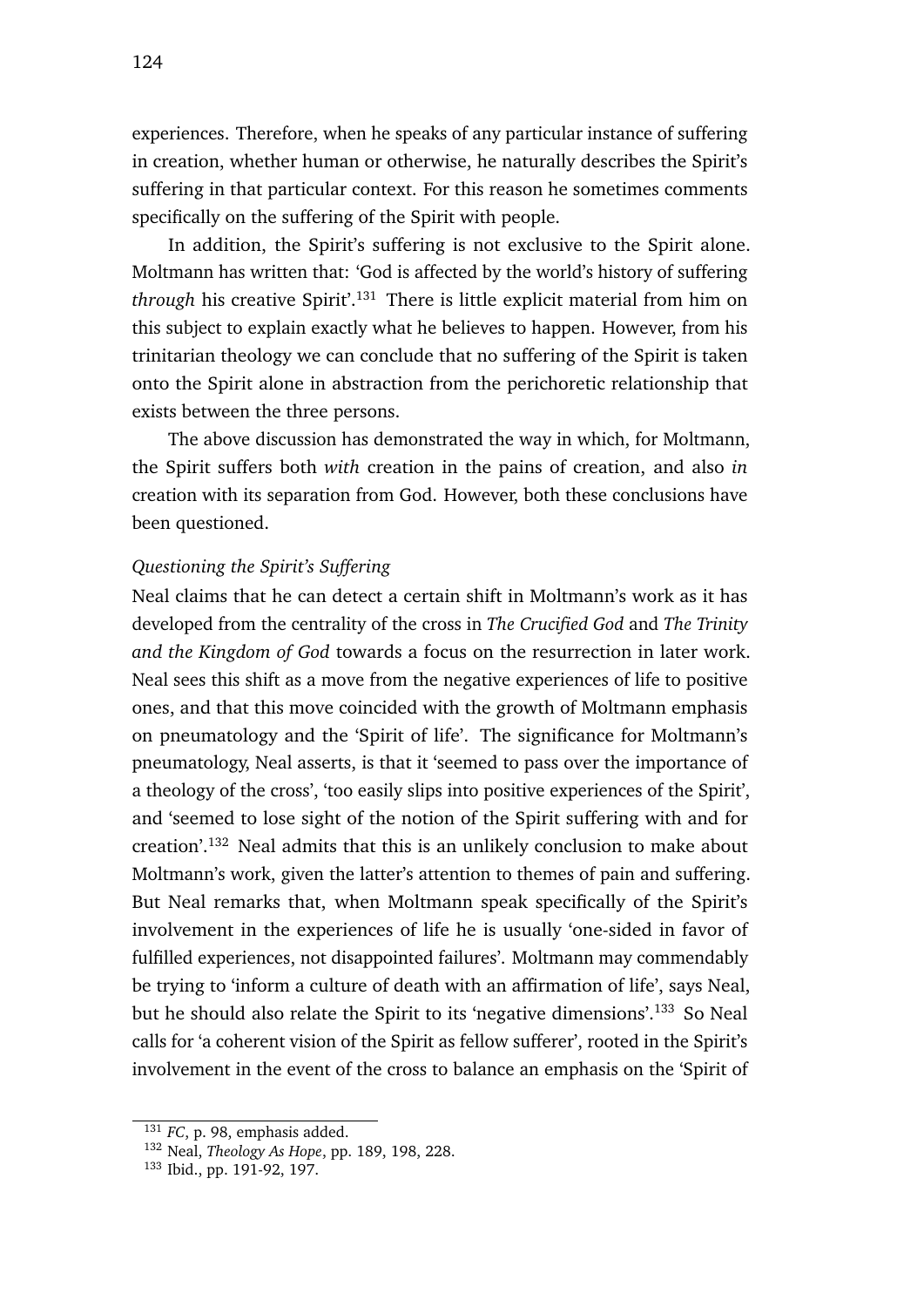the resurrection'.<sup>134</sup>

The research outlined above demonstrates that Moltmann has made great effort to present the Spirit as 'fellow sufferer'. Neal's desire to see this theme explored is wholly appropriate, yet such a claim as above is not wholly justified in relation to Moltmann. For instance, he states that Moltmann should have connected the Spirit to Jesus' all-inclusive suffering in *The Spirit of Life*. Neal claims that he 'comes close' in his work on the *Shekinah* but fails to do so in relation to the cross. This criticism is striking in that Neal points to a passage in *The Spirit of Life* for Moltmann's work on the *Shekinah*, while only a little later in the same work Moltmann asks the question 'Where is the Spirit in the death of Christ?' and proceeds to work through an answer.<sup>135</sup> Neal makes no reference to this. Beck, by contrast, notes how the Spirit was absent from Moltmann's work on the event of the cross in his early work, but importantly he also then makes reference to *The Spirit of Life* as the place where Moltmann begins to bring pneumatology and the cross together.<sup>136</sup> Neal's general comments do not seem fully to reflect the presence of the topic in Moltmann's work. Even critics of Moltmann's such as Tim Chester and David McIlroy consider the theme of the Spirit and suffering to be pervasive in his work.<sup>137</sup> Neal's comments about the lack of the Spirit's presence in conversations around the cross of Christ do have some validity if aimed at Moltmann's earlier work, but he develops this in time, especially by the period Neal makes his criticism. This particular topic will be considered in detail below as part of the discussion examining the trinitarian involvement in the cross event.

#### *Balancing the Spirit's Suffering with the Cross*

Before considering the cross event, Neal's comments can be contrasted against the view that, in Moltmann's work, the Spirit has suffered so comprehensively with creation that even the cross seems to bring nothing new. It is fascinating that Neal can say that the Spirit does not adequately connect with suffering, while others can say that the Spirit suffers so much that the cross is rendered superfluous.<sup>138</sup>

<sup>134</sup> Ibid., pp. 198, 228 (cf. p. 199).

<sup>135</sup> Ibid., pp. 199-200, n. 156. Neal points to *SpL*, pp. 47-51 and the subsequent discussion is found on pp. 60-68.

<sup>136</sup> Beck, *The Holy Spirit*, pp. 94-95, 148-49.

<sup>137</sup> Chester, *Mission*, p. 34; McIlroy, *A Trinitarian*, p. 74.

<sup>&</sup>lt;sup>138</sup> However, this is not the only place where Moltmann is criticised from two differing directions. For instance, as above, he is criticised for embracing divine suffering, and for not making divine suffering authentic enough. In another example, Farrow notes that Moltmann has faced criticism 'both for abandoning the immanent/economic distinction and for not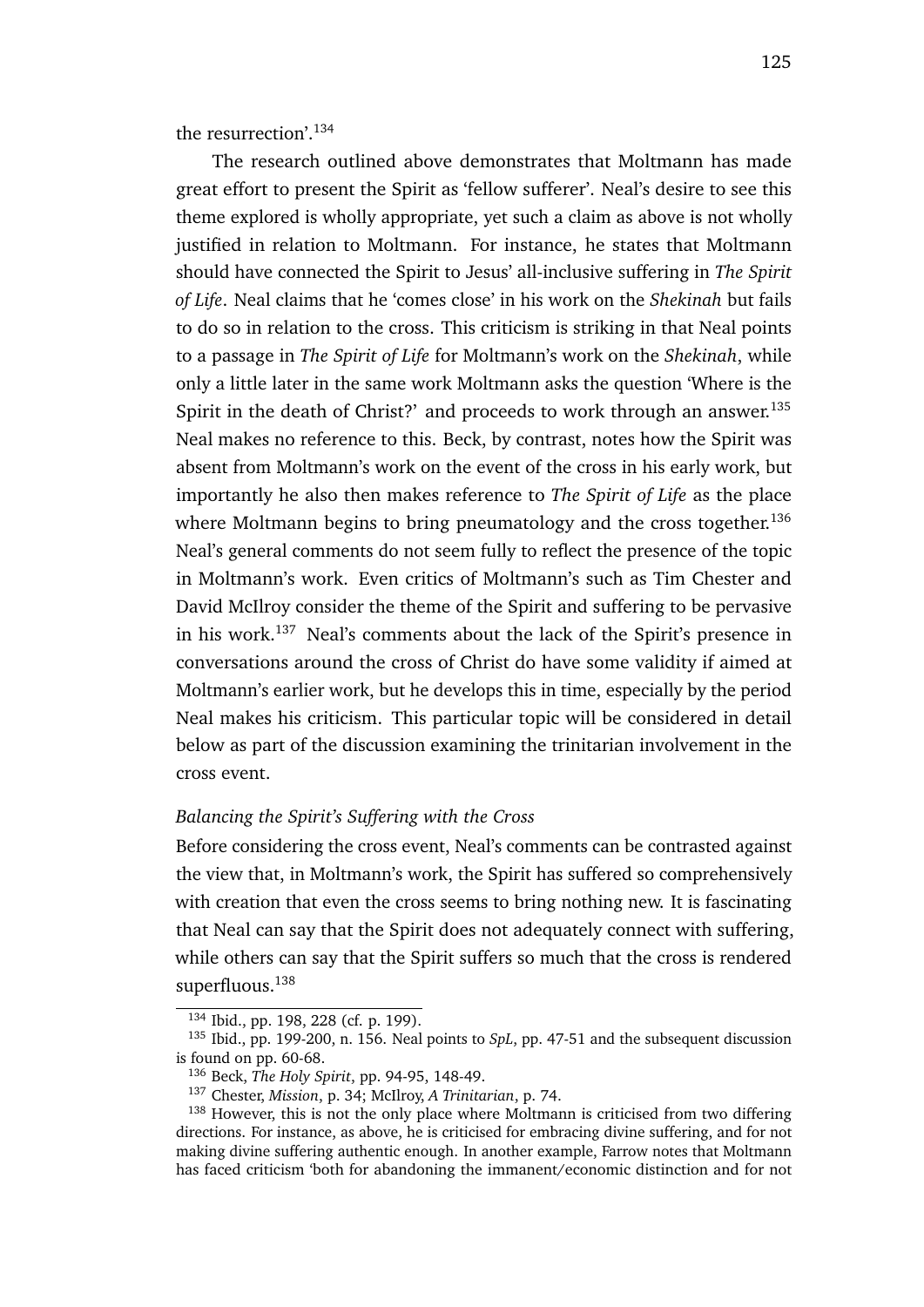McIlroy is one who holds the latter view. He believes that Moltmann, through the emphasis on suffering in his pneumatology, has unwittingly removed the reason for the cross. McIlroy believes that Moltmann's primary understanding of the cross is 'suffering solidarity' with creation. Yet, he asks, if this suffering was already included in the Spirit's experience why is the cross necessary? What additional purpose does it serve?<sup>139</sup> He admits that Moltmann also includes sin as a reason for the cross but finds Moltmann's definition of sin insufficient, in that it is 'quintessentially' violence against creation as opposed to 'violation of God's commands'. It is this violence against creation which McIlroy thinks, in Moltmann's thought, is dealt with by the Spirit's identification with, and consolation of, the victims.<sup>140</sup> For McIlroy, it seems that in Moltmann, the Spirit deals with the sin of the world. Therefore, why is the cross still necessary?

The question does not have a good foundation, however. Both McIlroy's description of Moltmann's theology of the cross and the definition of sin drawn from his work do not appear wholly accurate. Firstly, McIlroy's evidence for his claim about the cross is unconvincing. The pages he references do at least show the way in which, for Moltmann, solidarity with creation is *part* of Christ's suffering, yet in none of them does Moltmann indicate that this 'suffering solidarity' is his primary understanding of the cross. His understanding of the cross does emphasise the suffering of Christ with creation, but there 'is more in this [the cross] than Christ's *solidarity* [. . . ] In this is the divine atonement for sin'.<sup>141</sup> On the cross Christ 'died "the death of all the living" so as to reconcile everything in heaven and on earth, [. . . ] and to bring peace to the whole creation'.<sup>142</sup> That is not something which Moltmann attributes to the Spirit's work and so the cross is still necessary to his view of salvation history.<sup>143</sup>

Secondly, McIlroy's assertion that Moltmann defines sin as violence towards creation, and not the violation of God's commands, is debatable. It is true that he stresses that sin is violence against creation, but it is also much

abandoning it' (Farrow, 'In The End', p. 436).

<sup>139</sup> McIlroy, *A Trinitarian*, p. 74. About suffering solidarity he cites: *FC*, p. 22; *TKG*, pp. 4, 99; *WJC*, p. 168; *JCTW*, pp. 38-40; Bauckham, *The Theology*, pp. 11, 15. About suffering of the Spirit he cites: *GSS*, p. 104; *TKG*, p. 111; *GiC*, pp. 68-69, 102; *SpL*, pp. 34-35, 47-51, 62, 64; *EiT*, p. 288.

<sup>140</sup> McIlroy, *A Trinitarian*, pp. 32, 74. He cites: *HTG*, pp. 116-17; *OHD*, pp. 30-31; *WJC*, pp. 127, 254; *SpL*, pp. 132, 139, 171-73; *CoG*, pp. 90-95, 210; *EiT*, pp. 295-96.

<sup>&</sup>lt;sup>141</sup> SpL, p. 136. Moltmann works this out throughout the chapter concerned (pp. 123-43. Cf. *GSS*, pp. 187-88; Moltmann et al., *Passion*, p. 76).

<sup>142</sup> *WJC*, p. 255 (cf. *SpL*, p. 134).

<sup>143</sup> He also argues for this view in *SpL*, pp. 212-13.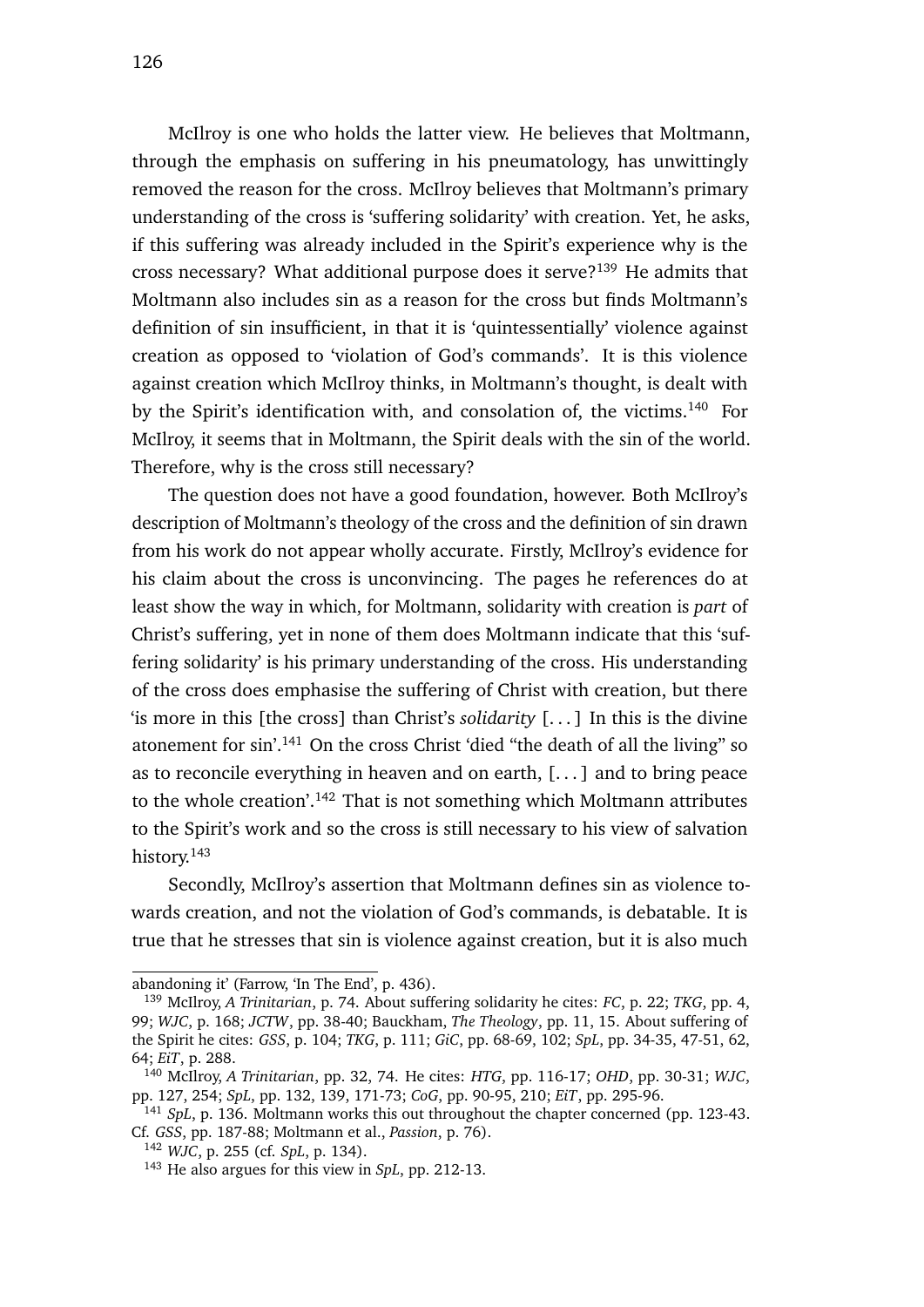more than this. Close to one of McIlroy's chosen examples from Moltmann, is an argument for the specific need for *obedience* to the Sermon on the Mount. This indicates that Moltmann is concerned with the 'violation of God's commands'.<sup>144</sup> In other passages too, cited by McIlroy, Moltmann says that violence towards creation needs be included in a *broader* definition of sin. He writes: 'sin is not *merely* rebellion against God; it is *also* violence against life', and is connected to 'ecological death'.<sup>145</sup> For Moltmann, sin is violence and rebellion. Thus his theology of the cross grapples with issues beyond that which is included in the Spirit's suffering solidarity.

Randall Bush is critical here more generally than McIlroy. He claims that injustice is both suffered *and* overcome by the Spirit in Moltmann's thought. Therefore, according to Bush, it is hard to see what the Son's '*particular* experience of suffering in the Cross and overcoming of this suffering by the Resurrection' brings and why it is 'truly necessary'.<sup>146</sup> However, Moltmann has nowhere given the impression that the Spirit alone is the answer to all of creation's problems. As above in answer to McIlroy's concerns, the cross still contains particular redemptive suffering that the Spirit's particular suffering does not.<sup>147</sup> The following statement makes it clear that Moltmann's intention, from the beginning, is to keep the cross as essential to God's salvation plan:

[T]he earthly indwelling of God in a new creation without suffering, death and lamentation, is in no way the negation of the cross of Christ in the midst of this history, but rather the perfection of his lordship. Christian hope for the world is not directed towards an abstract otherworldly pantheism in which all that Christ has done to overcome the world disappears, but rather towards the fact that 'God will be all in all'.<sup>148</sup>

In proceeding to examine the suffering of the Son on the cross it will be apparent that Moltmann gives the Son's suffering particular significance that is different to that of the Spirit.

<sup>144</sup> *WJC*, pp. 126-27. There is scope for further research to examine the interplay between the resistance to violence and obedience to God. Moltmann does make bold statements about violence being what sin really is (p. 127). There is though still space to interpret this as an addition to the definition of sin as disobedience.

<sup>145</sup> *CoG*, p. 90, emphasis added.

<sup>146</sup> Bush, *Recent Ideas*, p. 341.

<sup>&</sup>lt;sup>147</sup> This is not to say that either the Spirit or the Son suffer without the other's involvement in Moltmann's thought. As seen above with regard to the Spirit, and seen below with regard to the Son, the suffering of God is always trinitarian.

<sup>&</sup>lt;sup>148</sup> HP, p. 50 (from 1968). While this comes before Moltmann's pneumatology fully developed the same sentiment can still be found later in his work where he speaks of the cross as 'the true ground of the hope' of salvation (*CoG*, pp. 250-55).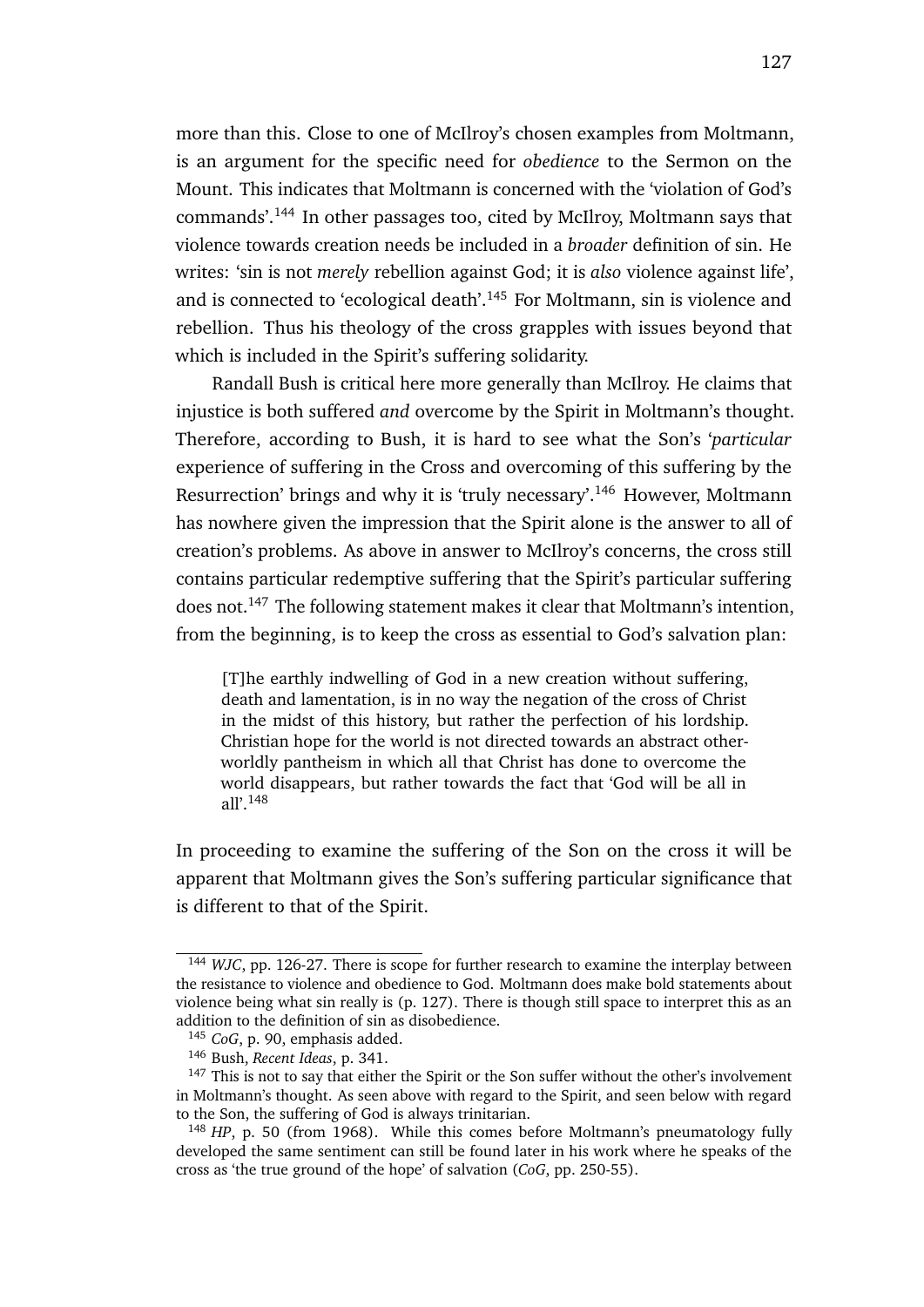### **The Suffering of the Son** *For* **and** *With* **Creation**

Below follows the consideration of Moltmann's view of the suffering of the Son and its contribution to a theological architecture that embraces all creation. That God's Son, the Christ, suffered in his death on a cross is one of the central tenets of the Christian faith. Moltmann does not diverge from tradition in this regard: Jesus took on suffering and death at the cross.<sup>149</sup> Also important to him is that Jesus actively and freely offered himself to it.<sup>150</sup> It is from a trinitarian basis that Moltmann originally constructed his trinitarian view of God's suffering, and so in addition, this conversation pays particular attention to the involvement of all three persons of the Trinity.

Moltmann displays an evident concern that the redeeming power of the suffering of Christ on the cross includes all of humanity's experiences, 'God in Auschwitz and Auschwitz in the crucified God'. For him, the cross 'redeems men from death'.<sup>151</sup> But while he affirms that the cross is an 'atoning event [...] of human guilt', he also claims that such an intent is not the whole story: there is a greater 'universal significance'.<sup>152</sup>

As early as the 1960s there is evidence that Moltmann wishes to avoid too narrow an interpretation of the cross: 'Not only the martyrs are included in the eschatological suffering of the Servant of God, but the whole creation is included in the suffering of the last days.'<sup>153</sup> For him, 'the suffering of the last days' refers to his belief that the suffering of the cross has eschatological significance for the redemption all things.<sup>154</sup> Shortly after this, in the early 1970s, he laments in an article the reduction of the scope of the cross by some, in this case historical critics, which leads to a negation of its significance for the 'whole world'.<sup>155</sup> In this piece he proposes that 'cosmic, historical and personal suffering' should all be taken into account in Christ's suffering.<sup>156</sup> The event of the cross thus has a broad reach; it is where 'God is confronted with the misery of all creation'.<sup>157</sup>

Moltmann's work repeats the theme of the universal or cosmic relevance

<sup>149</sup> *ToH*, p. 19 (p. 5 '02 ed.); *CrG*, p. 48; *CPS*, p. 85.

<sup>150</sup> *CrG*, p. 47; *CPS*, p. 85.

<sup>151</sup> *CrG*, pp. 48, 288; *ExH*, p. 73.

<sup>152</sup> *TKG*, p. 52.

<sup>153</sup> *ToH*, p. 137.

<sup>&</sup>lt;sup>154</sup> See also: 'The fellowship of Christ's sufferings reaches beyond the community of Christ and its martyrs, for these sufferings are end-time sufferings, which take possession of *the whole creation*.' (*WJC*, p. 157.)

<sup>155</sup> *HP*, p. 40 (this particular article is from 1968).

<sup>156</sup> Ibid., p. 35.

<sup>157</sup> Ibid., p. 49.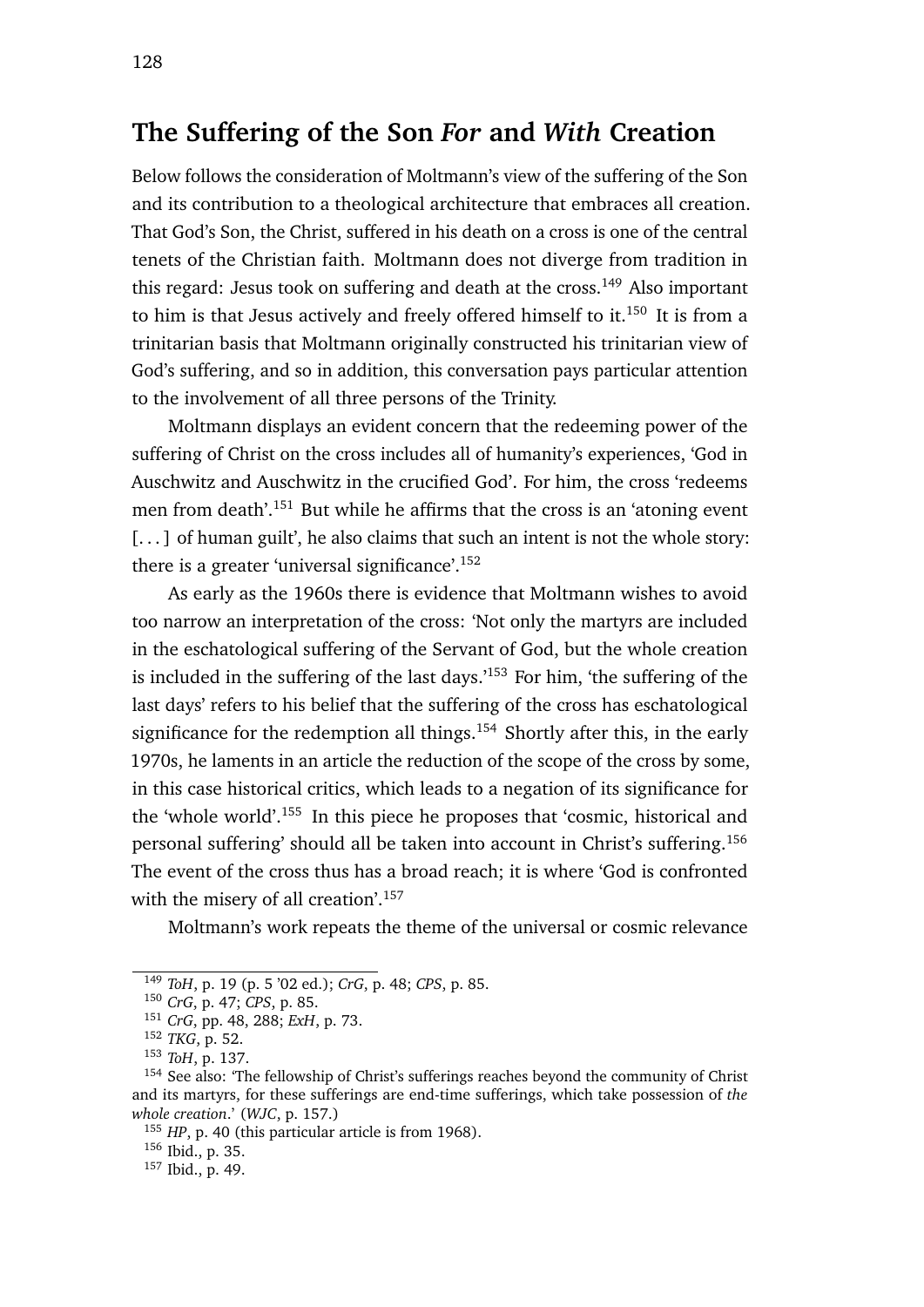of the cross from this time onwards.<sup>158</sup> There is a sustained conversation on the subject in *The Way of Jesus Christ* where he discusses at length the implication of Christ's death.<sup>159</sup> For him, this death needs to have 'relevance for nature which is today suffering under the irrationality of human beings'.<sup>160</sup> He asserts that Christ 'died for the new creation of all things'.<sup>161</sup>

He also begins to say, not just that Christ suffers *for* creation, but suffers the very suffering *of* creation, and *with* creation.<sup>162</sup> The Son 'suffers the self-destruction of creation'; he is a martyr among other martyrs in nature.<sup>163</sup> Christ suffers the world's realities 'proleptically for the whole suffering creation' and suffers the 'death of all the living', 'violent death' as well as 'tragic death'.<sup>164</sup> The Son suffers all the sufferings of creation from beginning to end.<sup>165</sup> Here Moltmann makes a clear break from theologies which are concerned only with the punishment of human sins received by Christ. To speak of Christ's death as being for and with creation enables Moltmann to include, in different ways, both the guilt within creation and the suffering of the guiltless. This allows the cross to connect to the sufferings of creation as well.

Given the cosmic reach of Christ's suffering on the cross which Moltmann describes, Deane-Drummond wonders if there is a danger that his pneumatology of suffering could be 'weakened'. By 'channelling *all* the suffering of the cosmos into Christ's sufferings' she believes Moltmann may inadvertently lose the impact of his theology of the suffering Spirit.<sup>166</sup> Deane-Drummond would prefer Moltmann to allow for Christ to share in the pains of creation indirectly through the Spirit. If the Spirit is linked with creation's sufferings, then 'through the Spirit the whole creation participates in both the suffering and reconciliation in Christ'. She views this as easily compatible with Moltmann's thought.<sup>167</sup> Deane-Drummond arrives at this idea partly because she is not convinced that he effectively connects all of creation's sufferings to Christ's suffering on the cross. For her, the idea that the suffering of all of creation can be brought onto the crucified Christ 'is a little strained'.<sup>168</sup>

Bush also questions Moltmann's inclusion of all of creation's sufferings in

<sup>158</sup> *CrG*, p. 60; *CPS*, pp. 74, 222, 261; *FC*, p. 164; *CJF*, p. 68; *WJC*, pp. 155, 282.

<sup>159</sup> *WJC*, pp. 151-212.

<sup>160</sup> Ibid., p. 195 (cf. p. 279).

<sup>161</sup> Ibid., p. 155 (cf. p. 181; *CrG*, p. 61).

<sup>162</sup> *JCTW*, p. 38.

<sup>163</sup> *GiC*, p. 16; *SpL*, p. 130 (cf. *WJC*, p. 194).

<sup>164</sup> *WJC*, pp. 152, 169-70, 253.

<sup>165</sup> Ibid., p. 155.

<sup>166</sup> Deane-Drummond, *Ecology*, p. 256.

<sup>167</sup> Ibid., pp. 256, 262-63.

<sup>168</sup> Ibid., p. 209.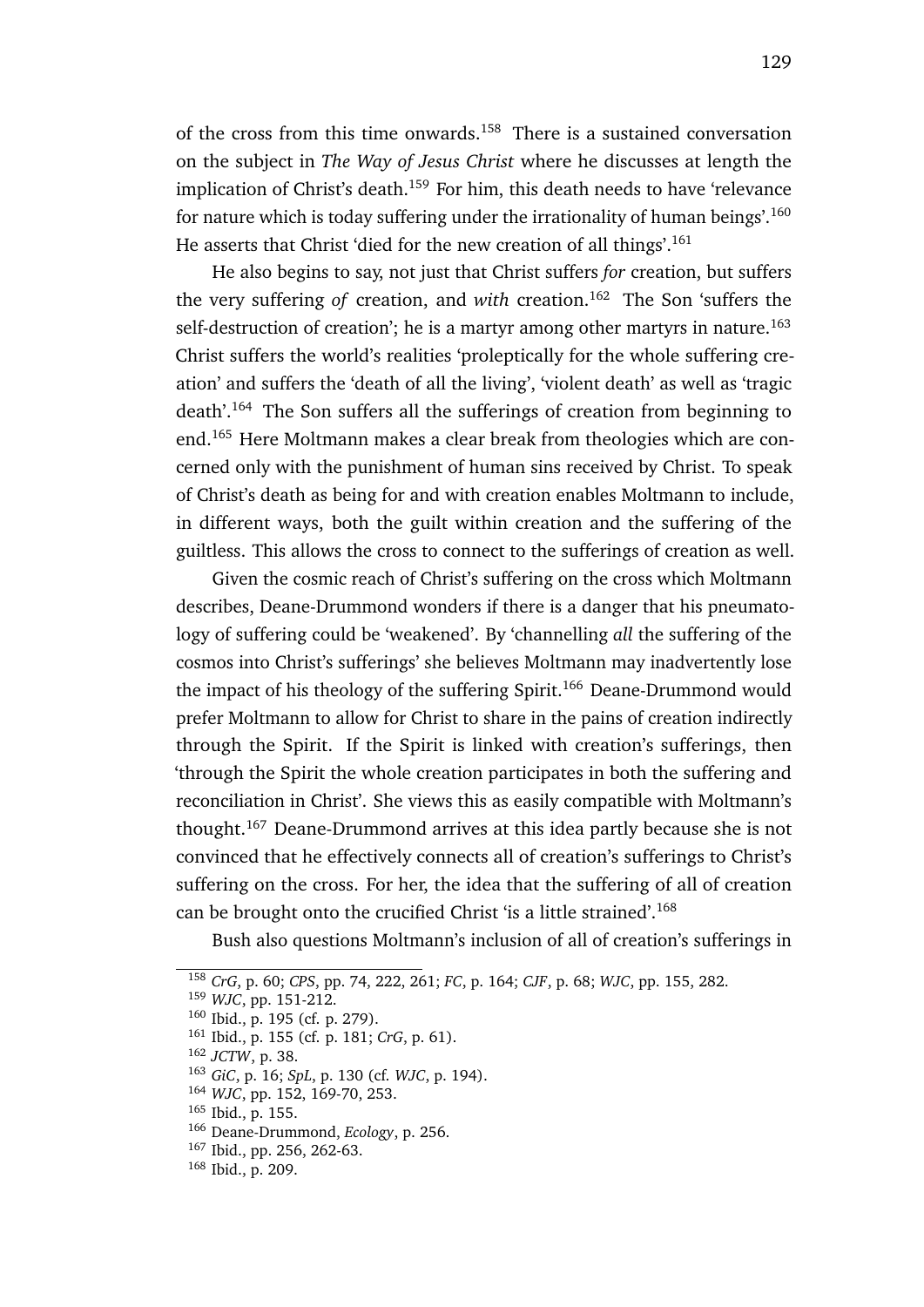the cross of Christ. He asserts that it is not clear exactly *how* the particular suffering of the cross 'also embraces and overcomes the problem of *universal* suffering'.<sup>169</sup> Bush's confusion about the exact process by which Christ's sufferings join with all creation's is reasonable, yet it may be that this is neither a frailty unique to Moltmann, nor does it make his position unreasonable. Christian theology has long spoken of the particular suffering of Christ (which is not fully understood) and its relation to the suffering of all humanity (in a way that is also not fully understood, despite the efforts of some to claim otherwise). In this tradition, Christ came and died as a human. Accordingly, his solidarity with humanity is clear. Yet Christ also became flesh and a living part of creation. This suggests a solidarity with creation. Furthermore, Christ died and took on the sins of the world, so his atonement for human sin is clear. Yet Christ also 'died *the death of all the living*', the death of mortal creation.<sup>170</sup> This suggests that it is possible also to see a redemptive plan for all flesh and the whole earth within a traditional stream of thought, as Romans 8.18-24 indicates.

Deane-Drummond, however, is further concerned that humanity will find it more difficult to identify with Christ if his sufferings are all-encompassing: 'While it might encourage us to become more sensitive to nature's pain', she says, 'it could also have a different effect, namely to alienate us from the person of Christ'.<sup>171</sup> The problem which Deane-Drummond outlines is an understandable one, but this problem would not be removed if Christ's sufferings were exclusively connected to humanity. Even then Christ's sufferings go beyond what a human being can easily identify with.

Despite these concerns of Deane-Drummond and Bush, Moltmann does describe the way in which Christ suffers the sufferings of the whole of creation in a way that does not remove the significance of the Spirit's sufferings. The universal affirmation of Colossians 1.20 ('through him God was pleased to reconcile all things') is a significant buttress to his efforts. The openness of the Spirit in creation is also an aid here, for according to Moltmann it is the Spirit who unites creation with Christ's history.<sup>172</sup> So how can the cross embrace the sufferings of all creation? Moltmann's answer is that the Son is incarnate in creation, and the Spirit is at work throughout all creation to join its history to Christ's.

<sup>169</sup> Bush, *Recent Ideas*, p. 298.

<sup>170</sup> *WJC*, p. 255.

<sup>171</sup> Deane-Drummond, *Ecology*, pp. 300-01.

<sup>172</sup> *FC*, p. 82; *CPS*, p. 28.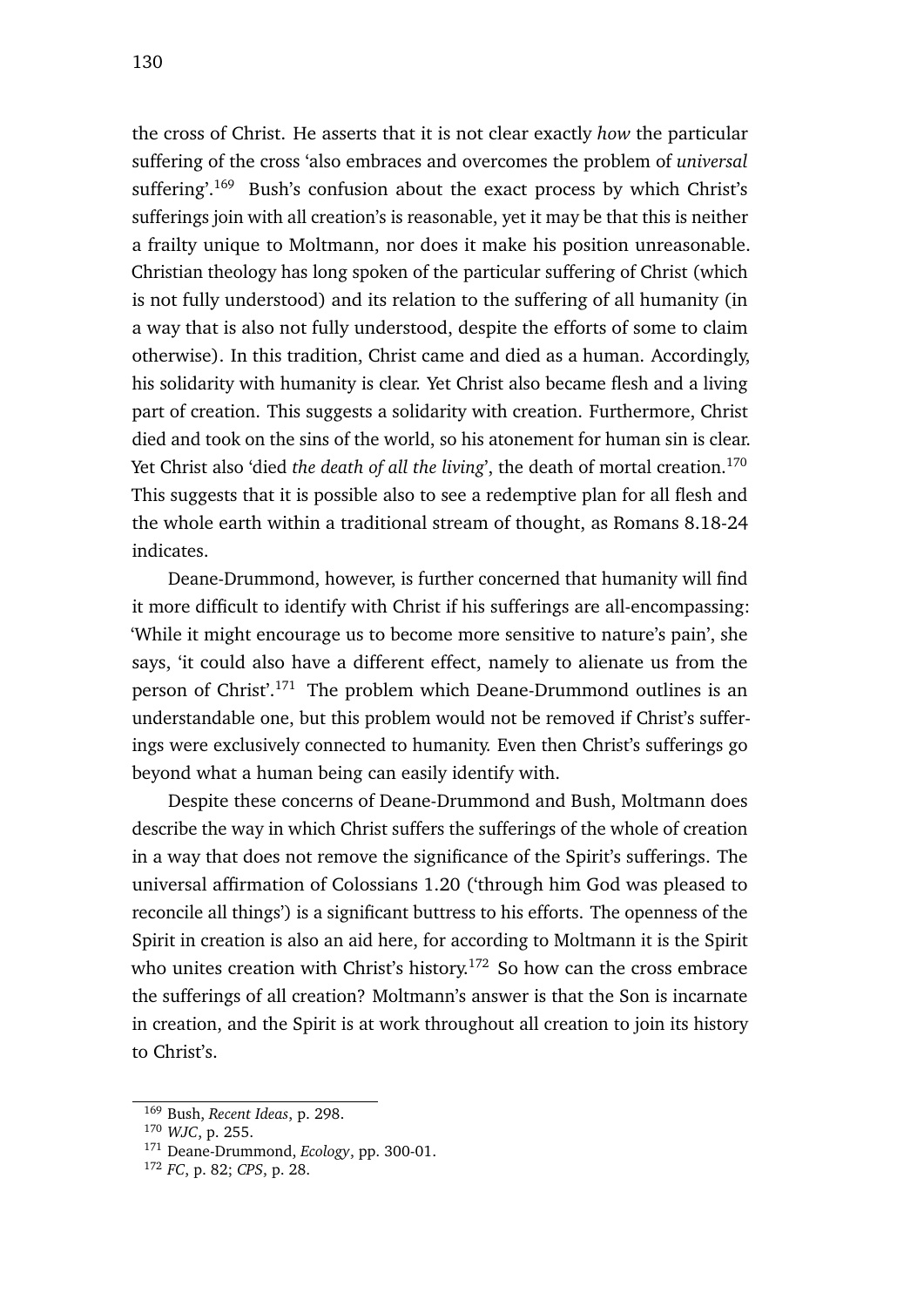#### *The Cross as Trinitarian Suffering*

From the relationship between the Father and the Son, and from the relationship of the Spirit to both, it is clear to Moltmann from an early stage that the cross has to be understood as a trinitarian event in which to speak of 'God's suffering', not just Christ's.<sup>173</sup> But more than that, the Trinity's suffering is not a 'self-contained' suffering, where the Father only suffers the Son's predicament, and the Spirit only suffers the Son and Father's predicament.<sup>174</sup> Rather the whole Trinity experiences something of creation's sufferings through the cross.<sup>175</sup>

To look beyond the physical sufferings of Christ, Moltmann also speaks of the Son's 'abandonment' by God the Father.<sup>176</sup> Further than that, he goes so far as to say that 'a rupture tears, as it were, through God himself'.<sup>177</sup> Moltmann's talk of 'death in God' (and only rarely, and in a specific context, 'death of God') is contentious enough to have drawn much discussion and criticism.<sup>178</sup> In the same way, his emphasis on the way the Father actively abandoned and forsook the Son is also debated, both in terms of the contradiction of the love of the Father, and the implications for the trinitarian unity.<sup>179</sup> However, this project will not engage with those discussions because its main focus lies in the way in which God suffers and shares in creation's history. If Moltmann's talk of death 'in' or 'of' God, or of the way in which the Father abandoned the Son, is unsuitable then the primary proposals nevertheless remain coherent.

For Moltmann it is plain that while the Son suffers death and separation from the Father, the Father must also suffer the death and separation of the Son whom he loves. This is not the understanding of *patripassianism* seen as an ancient heresy, rather it is 'patricompassianism'.<sup>180</sup> He points out that the Father does suffer, but 'not in the same ways as the Son'.<sup>181</sup> In fact, he

<sup>181</sup> *ExH*, p. 80.

<sup>173</sup> *HP*, p. 106 (article from 1960); *CrG*, p. 222; *ExH*, pp. 80-81; *FC*, p. 74.

<sup>174</sup> *CrG*, p. 257.

<sup>175</sup> Ibid., pp. 255-58; *ExH*, p. 81; *FC*, p. 75; Lapide et al., *Jewish Monotheism*, pp. 54-55.

<sup>176</sup> *CrG*, pp. 33, 60, 151; *CPS*, p. 85.

<sup>177</sup> *ExH*, p. 80.

<sup>178</sup> See Fiddes, *Participating*, pp. 235, 238; Alister E. McGrath, *Christian Theology: An Introduction*, 3rd edn (Oxford: Blackwell, 2001), p. 280; Neal, *Theology As Hope*, p. 111.

<sup>179</sup> See C. S. Song, *Third-Eye Theology: Theology in Formation in Asian Settings* (London: Lutterworth Press, 1980), p. 62; Fiddes, *The Creative*, p. 137; Bush, *Recent Ideas*, p. 297; Molnar, 'Function of The Trinity', p. 694; Gunton, *Theology through*, p. 79; Weinandy, *Does God*, p. 227; Williams, *On Christian*, pp. 121, 160-61; Gregory C. Higgins, *The Tapestry of Christian Theology: Modern Minds in the Biblical Narrative* (New York: Paulist Press, 2003), pp. 129-30; Chester, *Mission*, p. 66; Beck, *The Holy Spirit*, p. 93, n. 2; Neal, *Theology As Hope*, pp. 48-49 (nn. 44-45), 59-62, 119, 187 (n. 89); Harvie, *Jürgen Moltmann's Ethics*, p. 106.

<sup>180</sup> *FC*, p. 73.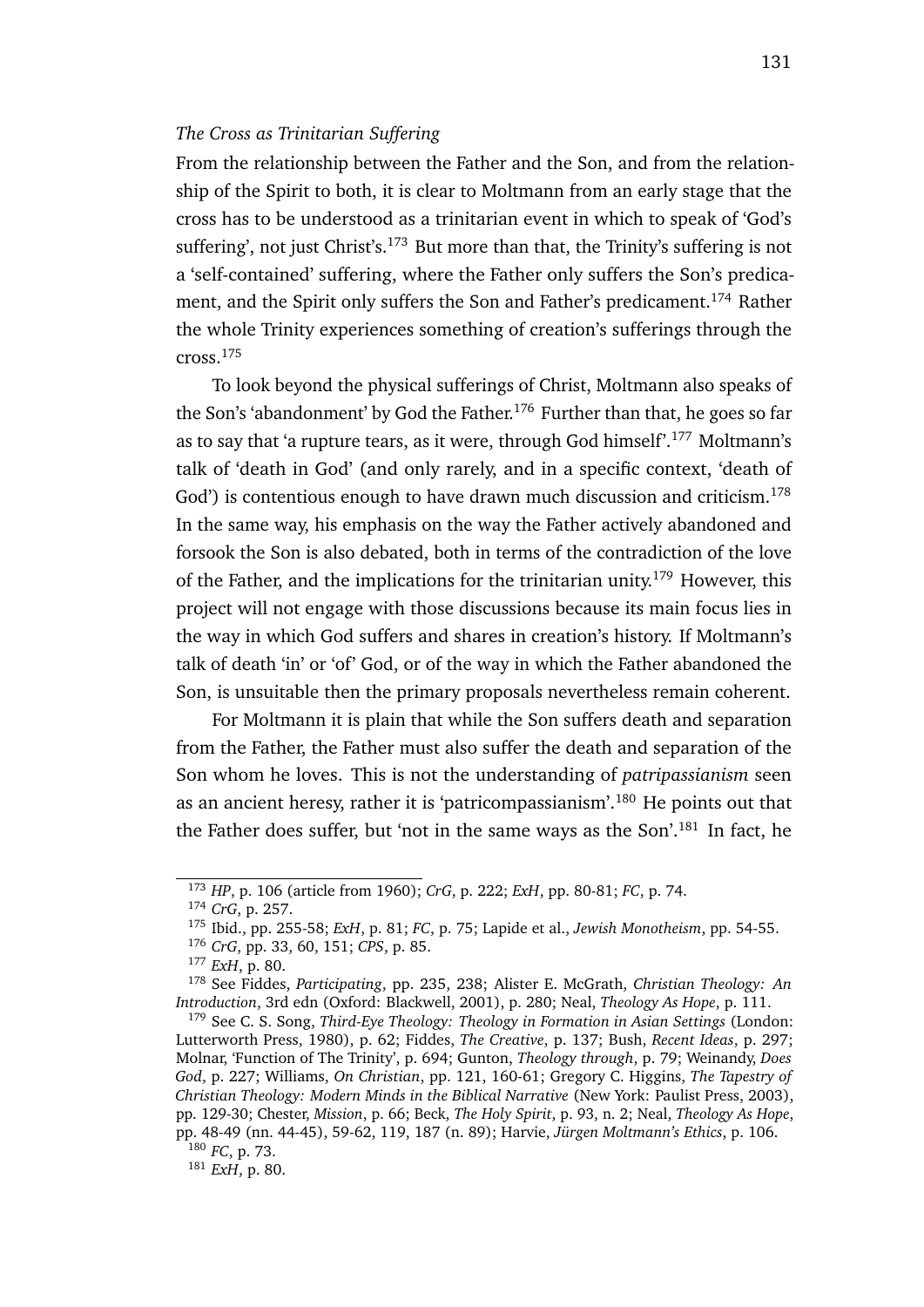goes as far as to say that while Jesus suffers 'dying in forsakenness', it is the Father who suffers death itself because the dead cannot suffer. The Father is the one who suffers 'the infinite grief of love'.<sup>182</sup> At his strongest level of language, Moltmann states that through the suffering and death of the cross both Father and Son suffer: both are 'in the deepest sense separated', 'to the utmost degree of enmity and distinction'. The Father forsakes and the Son is forsaken so the relationship breaks down. This leads to the deepest separation of death, and that broken relationship, for Moltmann, is the essence of the trinitarian suffering of the cross.<sup>183</sup> But even if this degree of separation is resisted (as many would wish to), the demonstration of the Father's own suffering in the cross and the grief brought to the relationships there is clear. Moltmann notes that for him the relationships between the persons of the Trinity are central to God's being and therefore the death of Jesus cannot simply be his suffering alone, but must be understood as a trinitarian event.<sup>184</sup>

Taking in account that last remark, and others like it, it is legitimate to comment that this discussion has only concerned Father and Son. It is not fully trinitarian and thus Moltmann's readers were understandably disappointed to read the sentence that can describe the cross as 'a trinitarian event between the Son and the Father' without any mention of the Spirit.<sup>185</sup> The discussion so far has almost exclusively focused on Moltmann's work from before 1980 in which he has not yet settled into his later habit of referring to all three persons of the Trinity in a 'trinitarian' debate. But this earlier pattern is not necessarily an unorthodox use of the word 'Trinity' by him, or an exclusion of the Spirit from the cross event. Rather it could be that, for him, it is simply that the trinitarian view of God which allows the identification of the Father as intimately connected to the suffering of the Son. The Spirit is not excluded, but one might say the Spirit was partially neglected in Moltmann's discussions *in his early writings*. 'Partially' because even in his early writing he mentions all three persons of the Trinity in connection with the cross on a few occasions.<sup>186</sup> Elsewhere he at least links the Spirit's *work* to the cross, if

<sup>182</sup> *CrG*, p. 251.

<sup>183</sup> *HP*, p. 43 (article from 1968); 'The "Crucified God"', pp. 293-95; *CrG*, pp. 154, 254; *ExH*, p. 81.

<sup>184</sup> *CrG*, pp. 210-14, 253-54. In addition, see Chapter 2 of this work, p. 17.

<sup>&</sup>lt;sup>185</sup> Ibid., p. 254 (cf. D. Lyle Dabney, 'Pneumatologia Crucis: Reclaiming Theologia Crucis for a Theology of the Spirit Today', *Scottish Journal of Theology*, 53:4 (2000), 511–24 (pp. 520- 21); Beck, *The Holy Spirit*, pp. 94-95, 243; Neal, *Theology As Hope*, pp. 73 (n. 24), 178 (n. 25), 182-3 (n. 57); Harvie, *Jürgen Moltmann's Ethics*, p. 109, n. 43). This pattern is repeated in *FC*, p. 93.

<sup>186</sup> *CrG*, pp. 210-14, 242.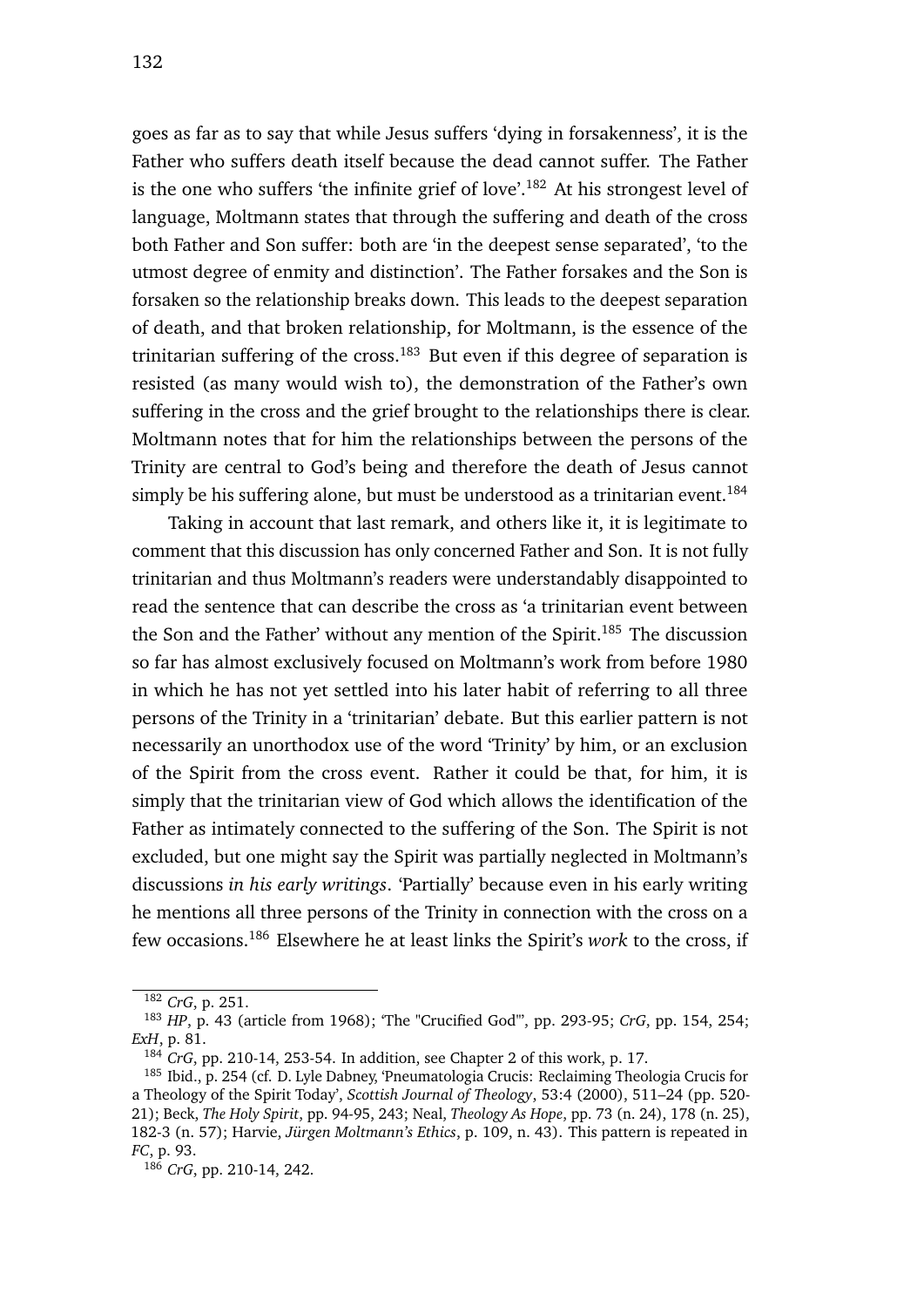not the Spirit's *suffering*. <sup>187</sup> This demonstrates that the awareness of the full trinitarian importance of the cross is present in Moltmann's work of the early 1970s.

Over time, however, Moltmann has developed the connection between the Spirit's suffering and the cross.<sup>188</sup> As was noted above, in *The Spirit of Life* he makes a concerted effort explicitly to make this connection. Beck outlines this development well: if the Spirit was with Jesus through his life then the Spirit was with Jesus through his death; the Spirit suffers 'but not in the same way'; the Spirit is a 'companion' in Jesus' suffering.<sup>189</sup> The Spirit was with Christ in his forsakenness.<sup>190</sup>

### **The Trinitarian Suffering of God with Creation**

Through the sufferings of the Spirit and the Son, Moltmann has developed a trinitarian view of God's suffering in connection with creation. Due to the trinitarian openness to all creation he can say that there 'is no suffering which in this history of God is not God's suffering'.<sup>191</sup> Divine suffering has to be understood as trinitarian; as the revelations of the Trinity's sufferings throughout history, as identified by Moltmann, which demonstrate that 'God suffers with us – God suffers from us – God suffers for us'.<sup>192</sup> Thus:

It is the suffering of the Creator who preserves the world and endures its conflicts and contradictions, in order to sustain it in life. It is the special suffering of Christ, who in his community with us and his self-giving for us, suffers the pains of redemption. It is, finally, the suffering of God's Spirit in the birth-pangs of the new creation.<sup>193</sup>

He observes this openness of God to the world most significantly in the indwelling of the Spirit and the incarnation of the Son, yet also reaches back to God's intentions in the original act of creation. This openness means that 'even for God himself within the Trinity' there is brought about something new: God experiences change for creation.<sup>194</sup>

<sup>187</sup> 'The "Crucified God"', pp. 293-95; *ExH*, p. 81.

<sup>188</sup> See Neal, *Theology As Hope*, pp. 178 (n. 25), 182-3 (n. 57); Kornel Zathureczky, *The Messianic Disruption of Trinitarian Theology* (Lanham, MD: Lexington Books, 2009), pp. 137- 38, n. 41; Bauckham, *The Theology*, p. 157.

<sup>189</sup> Beck, *The Holy Spirit*, pp. 148-49 (cf. *SpL*, pp. 60-68).

<sup>190</sup> *SpL*, pp. 67-68

<sup>191</sup> *CrG*, p. 255.

<sup>192</sup> *TKG*, p. 4 (cf. p. 25).

<sup>193</sup> *WJC*, p. 179.

<sup>194</sup> *CPS*, p. 62 (cf. *FC*, p. 93).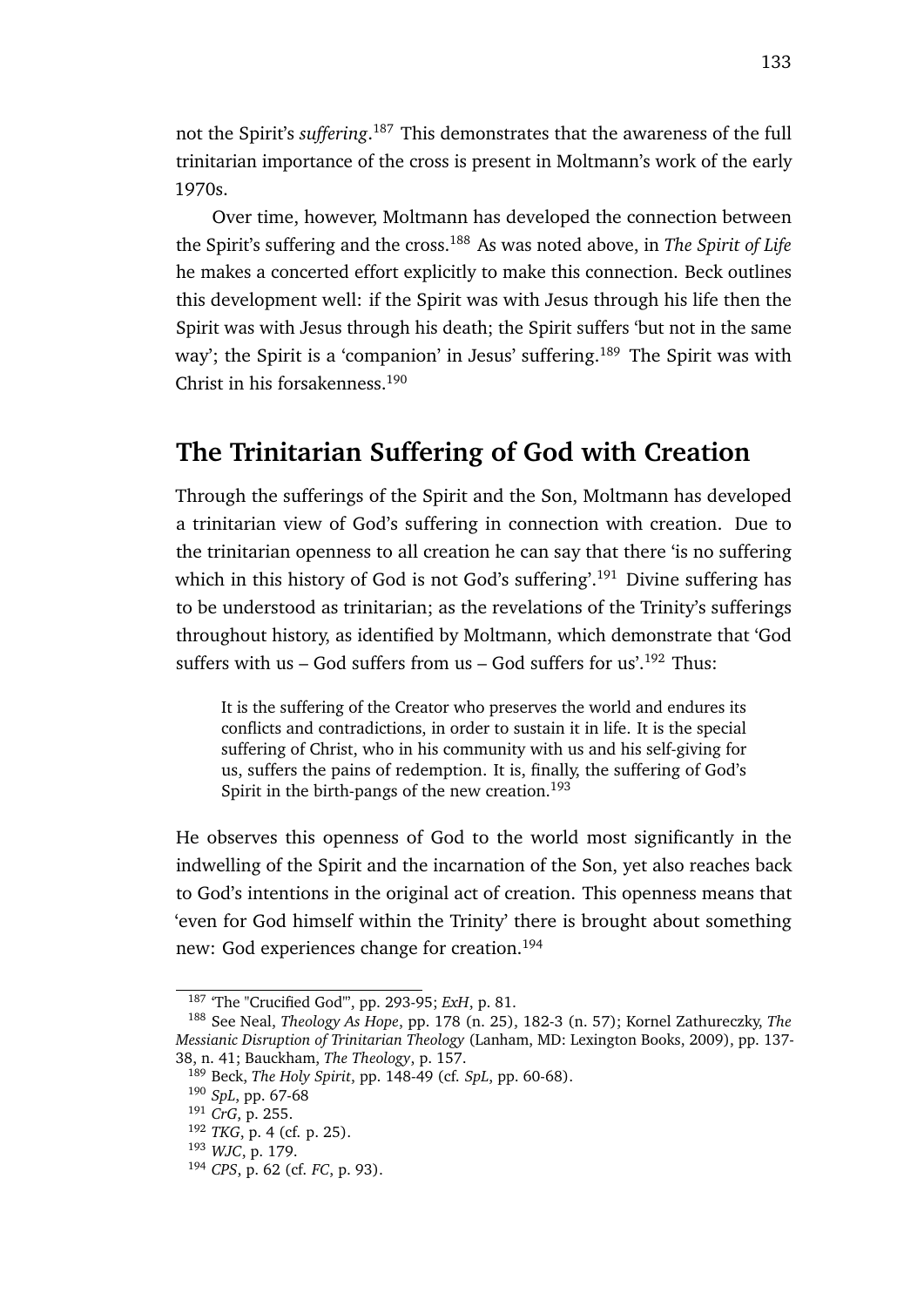## **5.5 CONCLUSIONS**

This chapter has observed how the contributions of Moltmann's theology to the theological architecture include God's openness towards all creation. This theme is strongly trinitarian with attention given to the particular experiences of the Spirit's indwelling and the Son's incarnation. This openness is rooted in the Trinity's inner relationships as much as a love for creation. The Spirit and the Son are said to have distinct but not separate roles, as together they share in creation's life and draw creation into the Trinity's life. Concerns have been raised about Moltmann's theology in this area in relation to pantheism, process theology, and God's dependency on creation. Yet this reading of his work indicates that he protects himself from these dangers.

Divine openness and love leads, for Moltmann, to the conclusion that God suffers for creation. In his view, God's love for creation negates a belief in God's impassibility. While this position has been challenged, Moltmann still has the support of much of the theological community in this endeavour. Most importantly, for him, if the cross reveals God then it reveals a suffering God. This suffering is connected to all creation, not just humanity, and, for Moltmann, both the Spirit and Son touch all of creation's sufferings and do not make the other's experiences superfluous. At the same time the whole Trinity is involved in the sufferings of both the Spirit and the Son.

Through these developments Moltmann furnishes the theological architecture with a robust description of the relationship between God and creation that is authentic and mutual. He has tried not to anthropomorphise God yet wishes to explore what consequences God's love for creation has for the divine self. He considers God to have vulnerability because this is what he believes love to mean. Moltmann does not seek to use creation's vulnerability as a model for God's relationship with creation. To this end he offers a theology in which God's welcoming love means that in the relationship with creation God is willing to take on the bad as well as the good, the suffering along with the joy.

The love that God has for creation, explored throughout these last three chapters, is now extended from a creative, caring love to one that suffers with the pains of creation. This adds another level to the depth in which God loves all creation in Moltmann's theology. Not only is the mistreatment of creation in contrast to God's loving wishes for creation but it also brings a related agony to God's self. How much agony, and for how small a part of creation? These are unanswerable questions, yet Moltmann's work suggests that no-one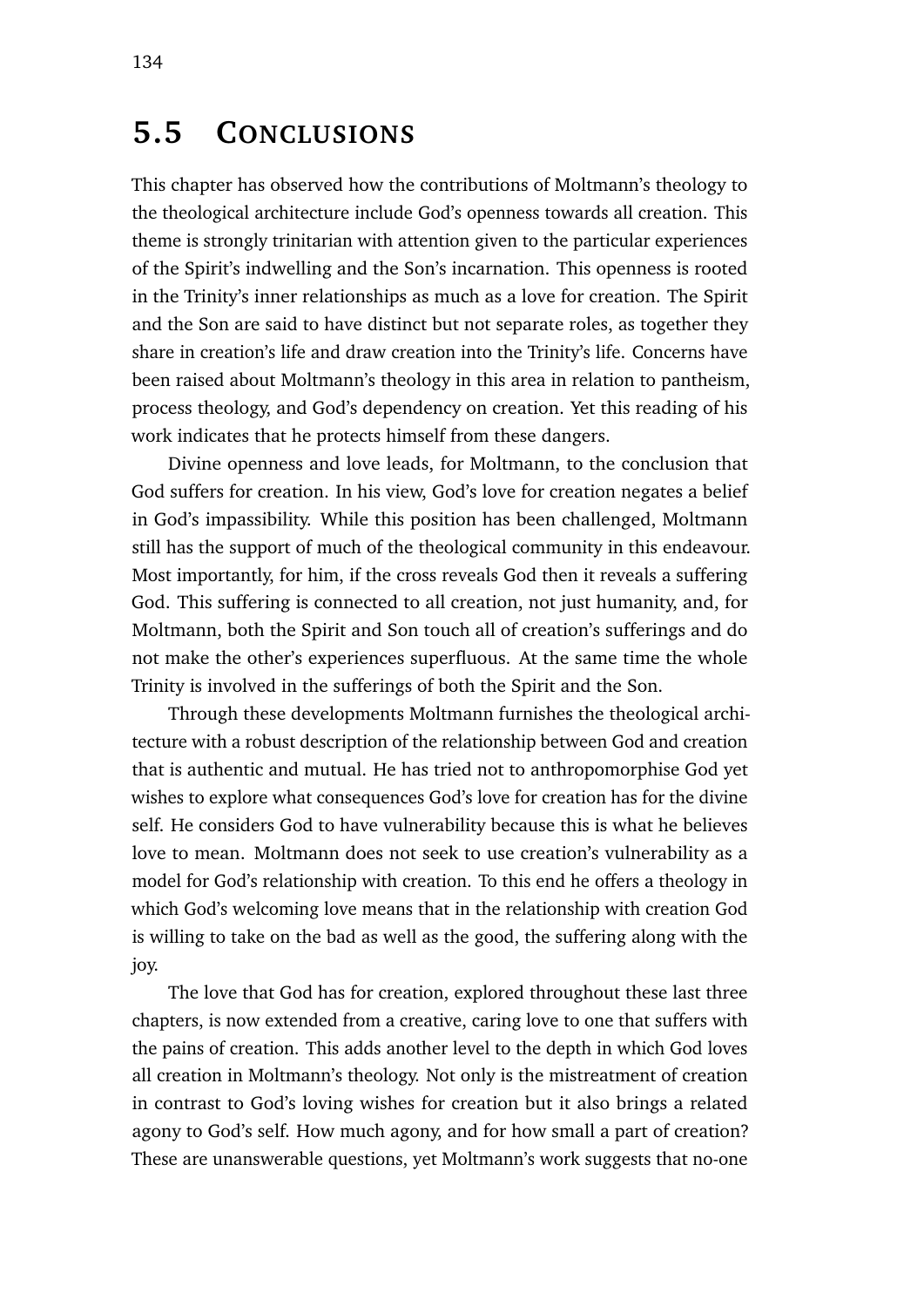should be so quick as to assume that there are things in creation, however small, that are insignificant to God's love. For Moltmann, the Trinity's suffering with creation gives a strong lead to the recognition of creation's rights, dignity, and value.<sup>195</sup> This is one of the powerful arguments which Moltmann has towards a greater care of all of creation: if the way humanity treats the plants, animals and ecosystems of this world might actually cause God suffering then those actions should be brought swiftly to light and addressed. The ecological reformation is not simply for creation's sake.

Bauckham questions this conclusion. He worries that such a universal view of Christ's suffering with creation as a basis for the value of all nature and humanity can actually confuse humanity's ethical considerations. For Bauckham the solidarity of Christ with all things does not provide any distinction between the ethical impact of murder, animal cruelty, and even eating vegetables. He claims Moltmann's theology here is 'plainly inadequate' for these important ethical distinctions.<sup>196</sup> There are two responses to this. Firstly, it is important to note that Moltmann does not base the value of creation solely on Christ's solidarity with it. There are many avenues which Moltmann takes to provide a renewed vision of nature and humanity, which the task of this project is to show. For example, he incorporates the biblical witness to eat food. This means that the end-of-life-event of a vegetable is not likeable to murder.<sup>197</sup> Secondly, the task in which Moltmann is engaged gives a helpful context to interpretation. Moltmann attempts to rehabilitate a particular view of creation and so his effort is primarily directed to encourage his readers to consider that God's relationship with creation has true consequence for *all* creation. What is important is that plants and animals have value, in this particular instance, because of God's open relationship with them. So while Moltmann does not go on to explore explicitly the ethical nuances of God's relationship with plants, animals, and humanity, the accusation of 'plainly inadequate' does not give due recognition of the contribution he has made given the problem with which he is faced.

That God suffers with all creation is itself significant, yet there are also more positive implications beyond the negative side of this open relationship. In Moltmann's work the life of creation is intimately intertwined with God's life for pleasure: 'The story of the conversion of his creatures to life is also

<sup>195</sup> *CJF*, p. 68; *WJC*, p. 256.

<sup>196</sup> Bauckham, *The Theology*, p. 211. This is not such a significant problem for Bauckham that he would reject Moltmann's work altogether for he is largely appreciative of it. In his opinion, Moltmann should be thanked for his exploration of a much neglected area (p. 212).

<sup>197</sup> *GiC*, p. 289.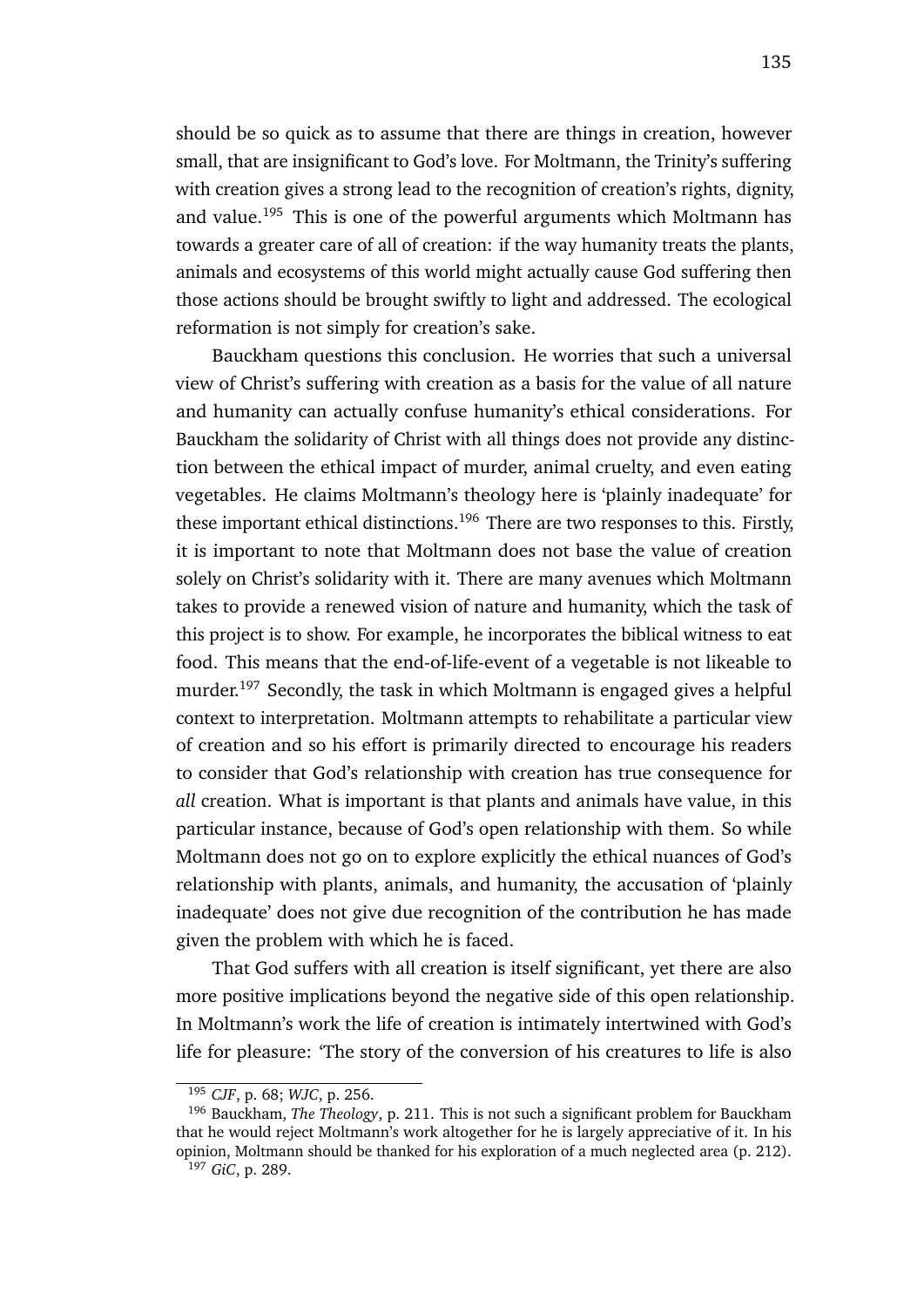a story of God's joy in his creatures.'<sup>198</sup> For this reason the relationship shared between God and creation is one of mutual encouragement where the common life, which stems from God's life-giving work, grows from the participation of each in the other. For good or for ill, each participant is both influenced by and influences the others. Here life is shared. For Moltmann, this openness leads to greater unity and a final eschatological consummation of the relationship. The next chapter develops this idea. Another significant effect for creation is that it is enabled to participate in God's life and mission. Chapter 7 will return to this topic.

While the precise workings of the relationship between God and creation in the present are, for Moltmann, unknown to humanity, what is important for his contribution here to the theological architecture is that the core of God's relationships is love, for 'God loves the world with the very same love which he himself is in eternity'.<sup>199</sup>

 $198$  'The Scope', p. 103.

<sup>199</sup> *TKG*, p. 57.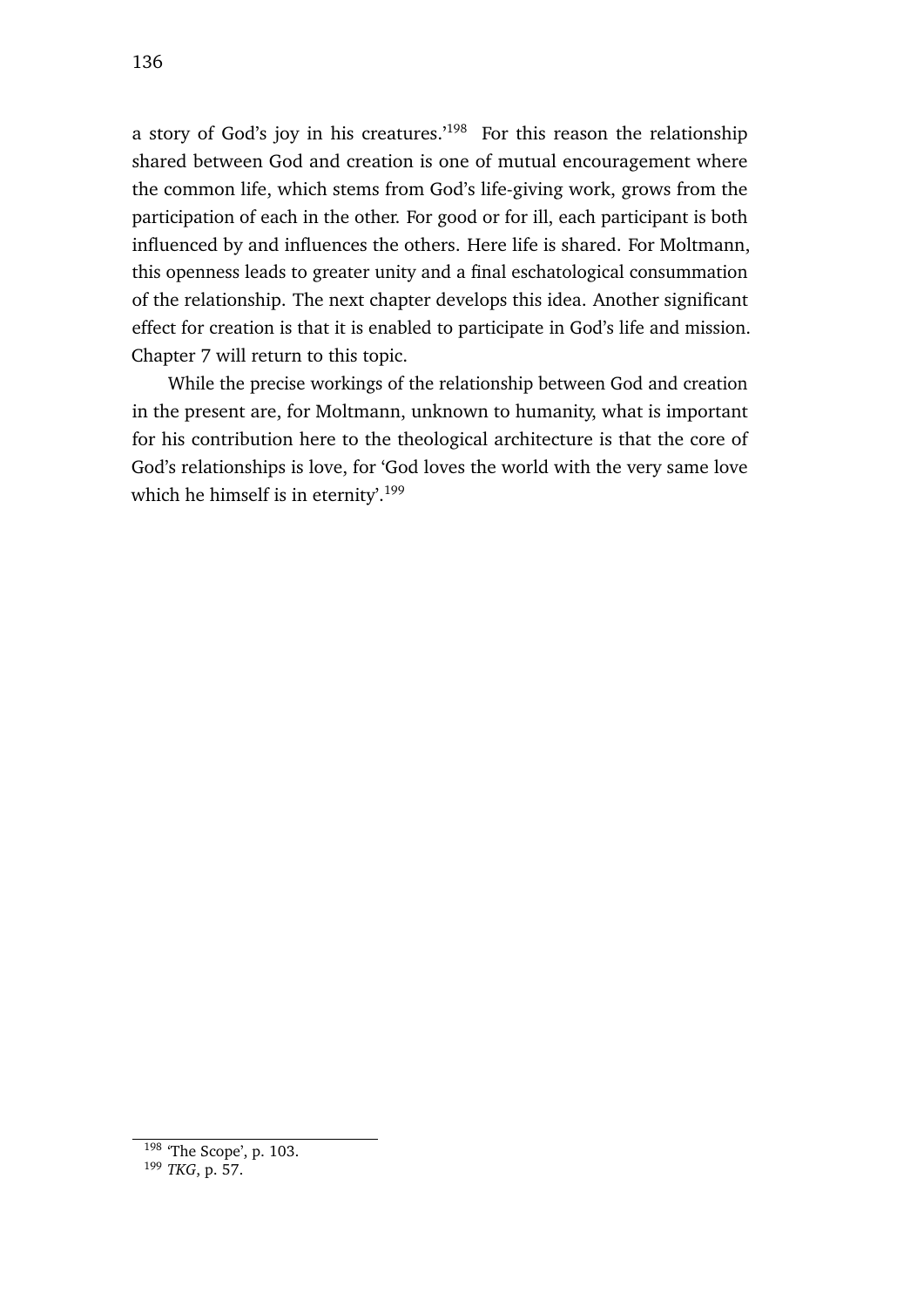## **Chapter 6**

# **The Eschatological Goal of Creation**

## **6.1 INTRODUCTION**

This chapter looks towards the future of creation and considers what Moltmann's eschatological view of creation offers to this gradually growing theological architecture. The entirety of his eschatology is too large a field, so it is necessary to restrict discussion to the future of creation in particular. This is one part of a more extensive theology.<sup>1</sup> Already this work has discussed the eternal Trinity, the origins of creation, and God's ongoing relationship with creation, all of which contribute to his construction of a view of the world and the Divine which powerfully advocates that ecological concerns are taken seriously. This chapter will further progress this aim and explore the shared future of all creation.

For Moltmann, nature and humanity are equally destined for a redeemed eternity. The volume of references which he makes to an eschatological hope that includes a future for all creation is impressively high and instances are present in his first major publication through to his latest. $<sup>2</sup>$  This future shows</sup> continuity with his work on original and continuous creation, which leads to a shared future for God and creation. God works towards a perichoretic relationship with all creation that reflects the Trinity's own loving nature. The significance of Moltmann's eschatology for ecological attitudes is great. His work gives value to all of creation as it is, and value to the interactions which

 $<sup>1</sup>$  For example: 'All these horizons of purpose and meaning emerge from the history of</sup> Christ. The first goal is justifying faith. The second goal is lordship over the dead and the living. The third goal is the conquest of death, and new creation. The fourth goal is the glorification of God through a redeemed world.' (*WJC*, p. 183.)

<sup>2</sup> For example: *ToH*, pp. 15, 33, 205; *EthH*, pp. 116-18. Many other examples will be seen throughout this chapter.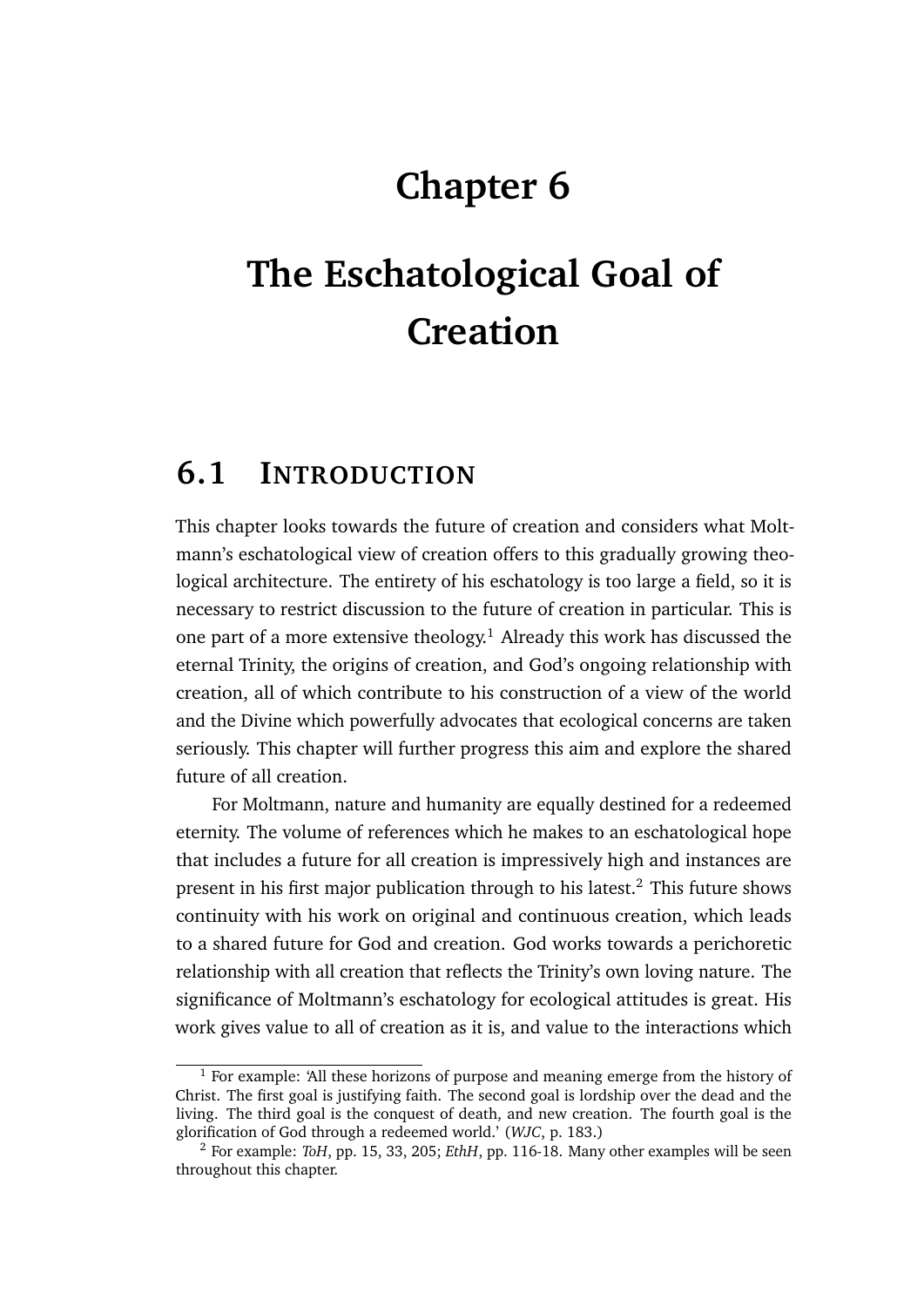humanity has with nature. Accompanying this is hope and comfort for all those caught up in the unredeemed reality of creation today.

As this chapter continues, it proceeds with two caveats. The first is that the word 'eschatology' may not perfectly fit the subject matter at hand. Tim Chester points out that as all God's work in creation is so closely connected to the divine redemptive work that it is difficult, 'and at worst inappropriate', to differentiate them. $3$  T. David Beck asserts that 'reserving the label "eschatological" for the age to come reflects the tendency of systematic theology to regard the present age as only quasi-eschatological'. For Beck the eschatological kingdom is inaugurated, now and not yet, present and future.<sup>4</sup> This thesis, with an 'eschatological' chapter, superficially shares the same problem. However, this chapter seeks to describe more closely Moltmann's view of the eschatological *goal* of creation. For this reason 'eschatology' remains the best term to hand to delineate this chapter's contents from previous discussions. The term 'eschatological future' thus distinguishes that future from the more immediate future. It does not imply that eschatology must refer only to distant events.

The second caveat really belongs to Moltmann. Given the subject of his work that this chapter studies (its concern with future events whose extent cannot be known), a certain amount of speculation of the unknowable has resulted. For him, this 'expectant and creative imagination' is necessary and helpful. Without this imagination he says that a consideration of creation's future would be impossible and theology would be poorer in its absence.<sup>5</sup> That said, he does not consider the general hope of God's plan for a future for all creation to be mere speculation. Of this hope he is certain, even if its precise shape is as yet unknown. To this hope, and the hope with which it infuses the theological architecture, this chapter now turns.

## **6.2 A COMMON FUTURE FOR NATURE AND HUMANITY**

At the core of Moltmann's cosmic eschatology is the inclusion of planet as well as people. This ensures that the high concern shown for non-human

<sup>3</sup> Chester, *Mission*, p. 144.

<sup>4</sup> Beck, *The Holy Spirit*, pp. 20, 154.

<sup>5</sup> *GiC*, p. 4.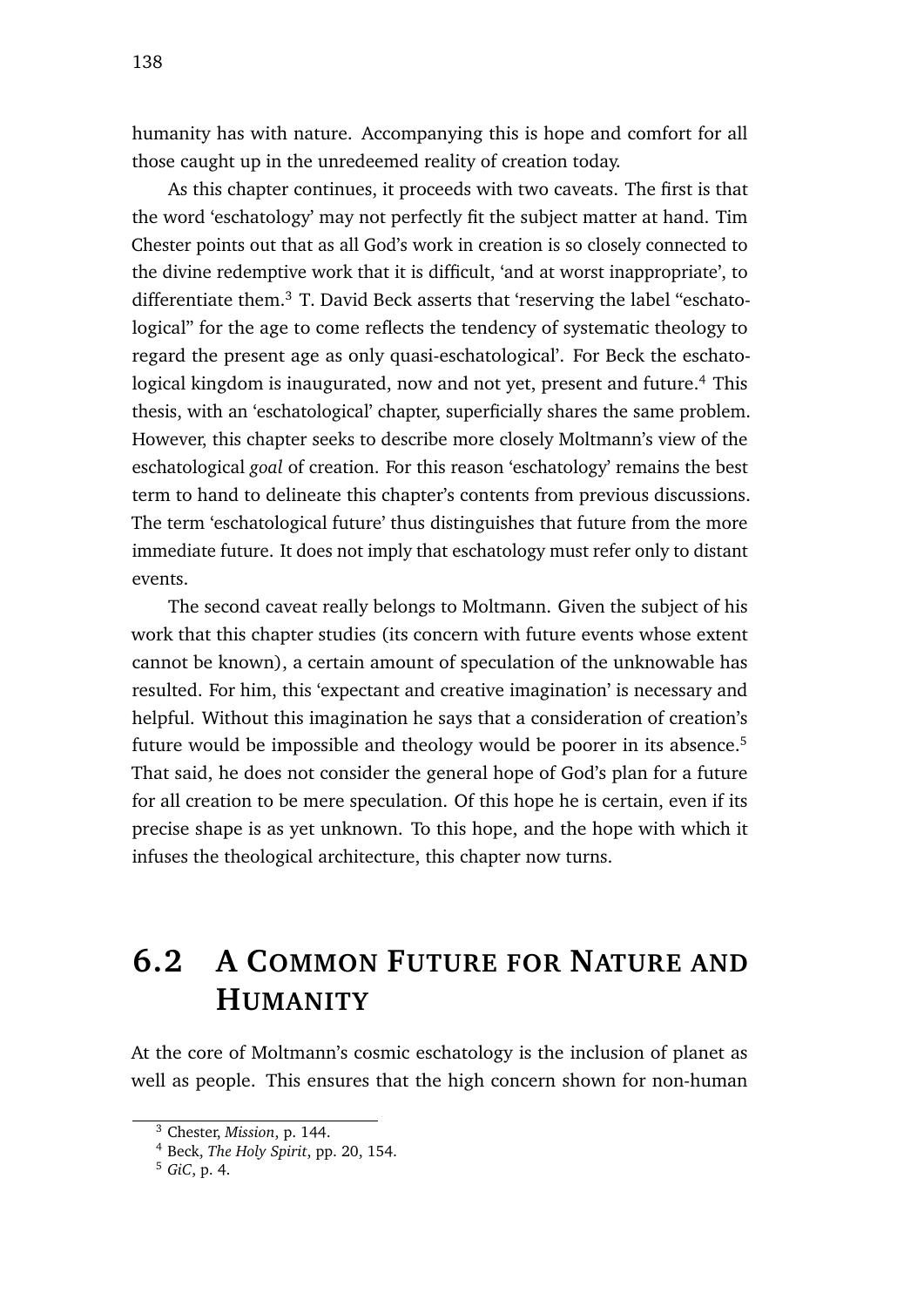creation throughout his theology remains consistent to the end; thus it can be reflected within the new theological architecture. This gives a firm platform to the call for an ecological reformation.

### **Hope for** *All* **Creation**

Moltmann has consistently used the phrase the 'new creation of all things'. It appears at the very beginning of his work and continues throughout.<sup>6</sup> On other occasions he refers to a future for the 'earth' and for 'creation'.<sup>7</sup> In these statements he has demonstrated a clear belief in an all-embracing character for God's redemptive work. He elucidates the contrast between the redemption of humanity *from* the world and redemption with it.<sup>8</sup> It is this 'redemption *with*', and its potential to draw nature and humanity together, upon which he focuses.<sup>9</sup>

For Moltmann, this common future means more than that both nature and humanity have their own paths that take them to a future existence, for '[l]iving hope is always connected with relationships'.<sup>10</sup> For him, all of creation *shares* a common future, a future of 'universal fellowship'.<sup>11</sup> Elsewhere he states:

this means that – all together, each created being in its own way – they will participate in eternal life  $[...]$  one with another, they will enter into an unhindered communication towards every side, a communication which has been known from time immemorial as 'the sympathy of all things'.<sup>12</sup>

The phrase 'created beings' can assume many meanings but in this case its context is 'the sympathy of all things', which for Moltmann includes all of creation.<sup>13</sup> This 'unhindered communication' does not imply that nature will

<sup>6</sup> *ToH*, pp. 15, 33, 205; *RRF*, p. 203; *HP*, p. 183 (1966); *CrG*, p. 352; *CPS*, pp. 63, 294; *FC*, p. 94; *SpL*, p. 9; *CoG*, pp. 70, 238-39 (here Moltmann affirms the view of certain nineteenth Century theologians and uses the phrase 'all the things of nature'), 261; *The Source*, p. 124; *GSS*, p. 104; *SRA*, pp. 67-73; *EthH*, pp. 23, 41, 126.

<sup>7</sup> *RRF*, pp. 12, 41, 46, 119; *HP*, pp. 21-22, 26 (1966), p. 49 (1968), p. 144 (1961), p. 215 (1966); *ExH*, p. 60; *CPS*, pp. xxiii (preface from 1989), 69; 'Hope', in *A New Dictionary of Christian Theology*, ed. by Alan Richardson and John Bowden (London: SCM, 1983), pp. 270–72 (p. 272); *WJC*, pp. 45-46; 'The Scope', pp. 102, 106; *SpL*, pp. 57, 112; *CoG*, pp. xiii, xiv-vi; *GSS*, pp. 104-05; 'Jesus Christ, the Holy Spirit', p. 252; *SW*, p. 52.

<sup>8</sup> *SpL*, p. 89 (cf. *The Source*, p. 74).

<sup>9</sup> For an early example, see *HP*, pp. 21-22 (1966).

<sup>10</sup> *CPS*, p. 134.

<sup>11</sup> Ibid., p. 256.

<sup>12</sup> *GiC*, pp. 183-84.

<sup>&</sup>lt;sup>13</sup> This is made more clear shortly after in the same work when Moltmann uses the phrase in connection with 'all life systems', and calls this sympathy 'universal' (Ibid., p. 213).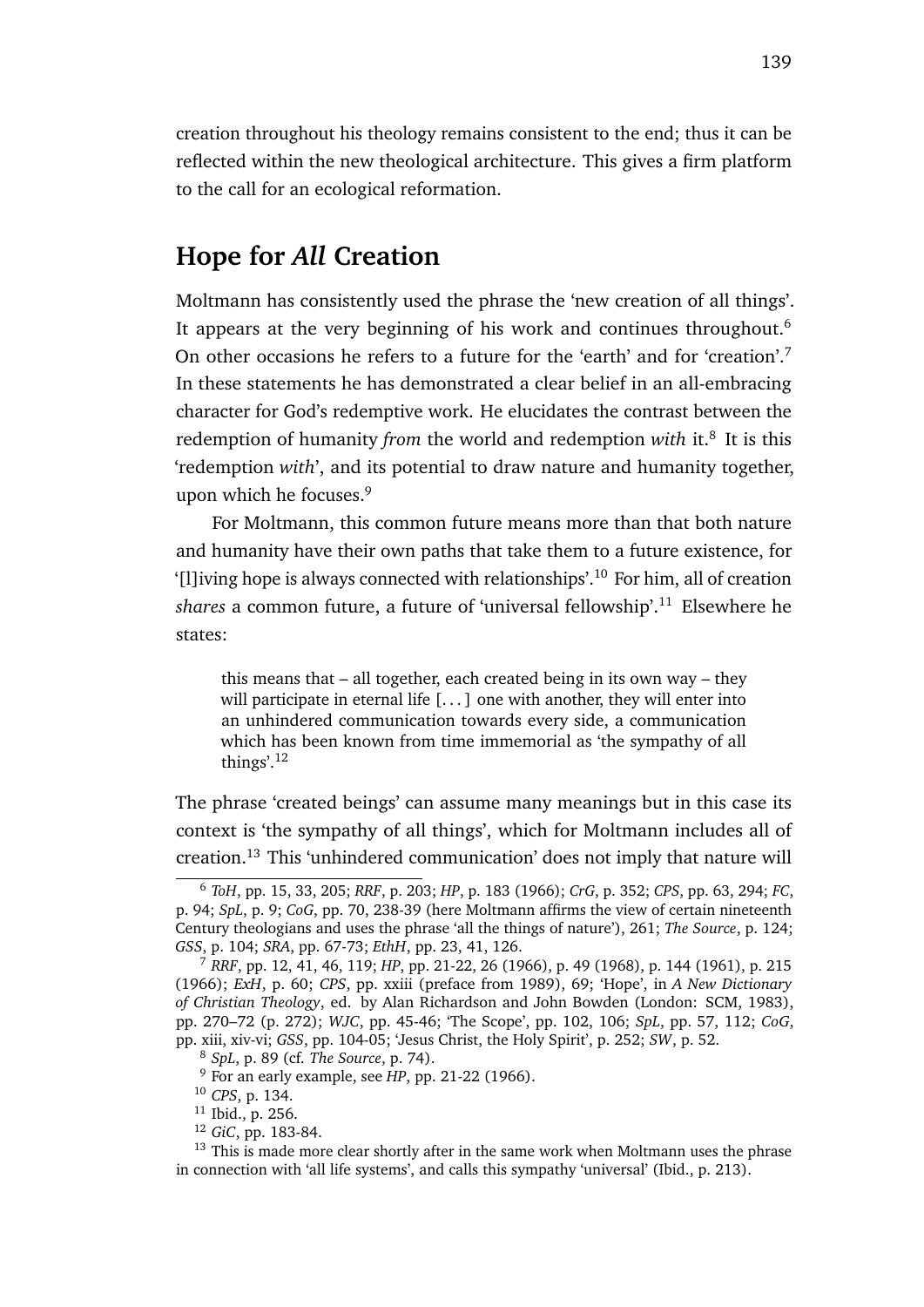then be able to relate to things around it just as humanity does, or appreciate eternal life in the same way. Differences will still remain: 'Human beings and nature have their own destinies on their own particular levels'.<sup>14</sup> The point here is not that these are separate destinies, for there is still a common future. Rather, it means that the destiny of each is not to become identical.

What a common future also means, for Moltmann, is that 'new creation doesn't abolish bodiliness', rather it 'renews it for eternal livingness'.<sup>15</sup> He comments on the reasonably prevalent reduction of salvation to the 'existential situation' of humanity, which at a popular level might be called their relationship with God or their 'spiritual' existence, and wishes to see 'physical and moral, economic and social' concerns also taken into consideration as well.<sup>16</sup> For Moltmann, these are all part of existence and therefore salvation needs to address them. Hope needs to relate 'to the whole man, to soul and body,  $[...]$  man in and with his conditions and his conditions in and with him'.<sup>17</sup> His picture of the future is one where physical and social existence are part of eternity, and therefore physical relatedness remains part of eternal life.

### **Hope from God**

There are many reasons for Moltmann's cosmic hope and the motivation for his contribution to this aspect of the theological architecture. First is God's character, actions and words. Following this is the pattern of creation's current existence as it is now.

#### **God's Character**

Moltmann pays particular attention to the love and faithfulness of God. For him, as is demonstrated throughout this project, the divine love is for all creation and so God's future is for all things.<sup>18</sup> The Trinity's embrace reaches out to everything, not only figuratively speaking: 'the mutual relationships of the Trinity are so wide open that in them the whole world can find a wide space, and redemption, and its own glorification'.<sup>19</sup> God 'presses towards' the gathering of all things so that love may find its fulfilment, ultimately to bring

<sup>14</sup> Ibid., p. 69.

<sup>15</sup> *The Source*, pp. 24-25.

<sup>16</sup> *WJC*, p. 45.

<sup>17</sup> *HP*, p. 125 (1960).

<sup>18</sup> 'The "Crucified God"', p. 299; *CrG*, p. 264.

<sup>19</sup> *CoG*, p. 335 (cf. *CPS*, p. 135).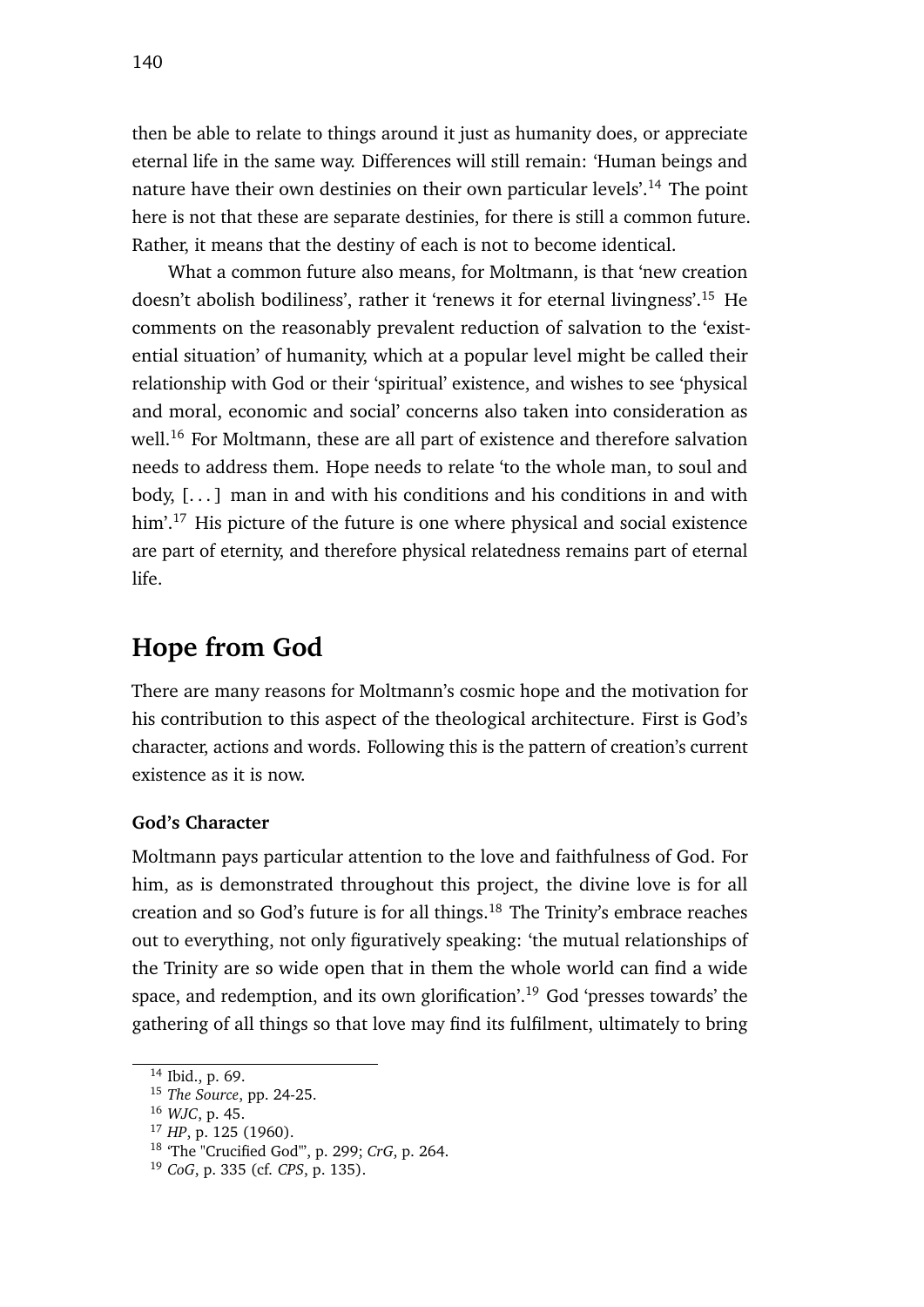the whole of creation beyond the reach of sin and death. $^{20}$ 

God's purposes thus include *all* of creation because God is faithful to all that the Divine has made. $21$  Since the one who created all of creation is the same as the one who redeems it, for Moltmann, the two events must share the same scope: 'the Reconciler is ultimately the Creator, and thus the eschatological prospect of reconciliation must mean the reconciliation of the whole creation, and must develop an eschatology of all things'.<sup>22</sup> So the 'resolve *to create* also means a resolve *to save*'. For Moltmann, then, an intention and readiness to undertake the whole process that would complete creation was already present. $23$  According to him, the way in which God remains true to the divine works is 'righteousness'. As God is righteous, hope is universal and all things have a right to life. $24$  For this reason God would 'contradict himself' if God did not carry all of creation to the end.<sup>25</sup>

This general line of reasoning attracts a degree of critique from McIlroy even when Moltmann applies it, for example, specifically to his belief in the salvation of all humanity: 'in Moltmann's account, God's creative righteousness becomes a law which God is bound to obey'.<sup>26</sup> Chester's consideration of Miroslav Volf's work also provokes a complaint against the notion that God's love necessitates redemptive actions. Chester asks whether there are negative connotations for God's freedom. However, even as he brings this charge Chester offers a solution which is actually helpful for understanding why Moltmann can hold this view and *not* compromise God's freedom. Chester states: 'It is surely better to see the eschatological perspective in terms of the reaffirmation and fulfilment of God's purposes in creation.'<sup>27</sup> This is exactly what Moltmann does. For him, God's purposes are to bring all of creation to redemption because of the great divine love. This is obviously not what Chester intends, for he rejects universalism. $^{28}$  Yet it supports the principle that God set out, in love and freedom, to accomplish creation's redemption, and therefore intends to finish the job.<sup>29</sup>

<sup>29</sup> Chapter 3 of this work refers to this discussion in more depth (see 'God's Free Creativity', p. 29), while the discussion of creation's freedom alongside God's purposes continues below (see p. 154). McIlroy reminds us that there is still further thought needed on the way in which

<sup>20</sup> *CrG*, p. 264; *TKG*, p. 116.

<sup>21</sup> Cf. Ps. 145.

<sup>22</sup> *ToH*, p. 223 (cf. *GiC*, p. 39; *SpL*, p. 112).

<sup>23</sup> *GiC*, p. 90.

<sup>24</sup> *ToH*, pp. 204-05.

<sup>25</sup> *CoG*, p. 259 (cf. p. 132).

<sup>26</sup> McIlroy, *A Trinitarian*, p. 53.

<sup>27</sup> Chester, *Mission*, p. 130.

<sup>28</sup> Ibid., pp. 145-46, 215, 130.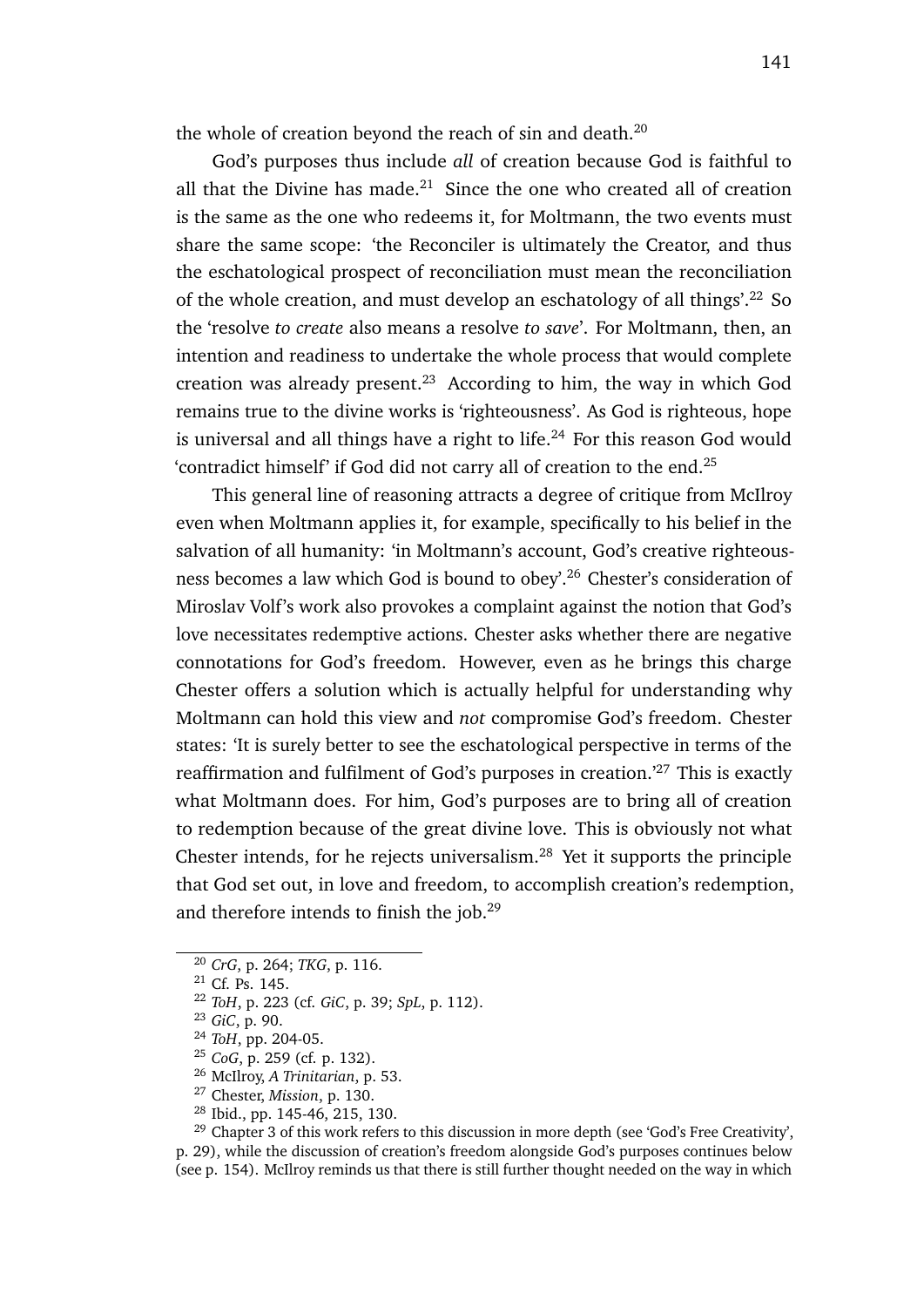### **God's Actions**

For Moltmann, God's active relationship with *all* creation demonstrates an eternal love for, and faithfulness to, the world. God's actions thus speak of a hope for all creation. In what way does Moltmann consider this to be so? His own words summarise his position well:

[T]he outpouring of the Holy Spirit 'on all flesh' *must* be followed by 'the resurrection of the body', just as the rebirth of men and women from the Spirit *must* be followed by the rebirth of the cosmos. The resurrection of Christ from the dead *must* be followed by the resurrection of all the dead, and the annihilation of death itself. The reconciliation of the world through Christ's death *must* be followed by the new creation of the world, just as the becoming-human of God *must* be followed by the transformation, transfiguration and 'divinization' of the cosmos.<sup>30</sup>

At least the three following topics emerge from this.

### *The Spirit's Activity in Creation*

The activities of the Spirit, already examined above, are for Moltmann part of the reason for universal hope. The Spirit sighs with all of creation and indicates that there is a longing for the redemption of all.<sup>31</sup> The Spirit enlivens all of creation and directs and sustains it towards new creation.<sup>32</sup> The Spirit indwells all creation, makes it holy and joins the world and God in an enduring relationship.<sup>33</sup> It is the Spirit who unites creation to Christ's history and brings the power of new creation to old creation.<sup>34</sup> For Moltmann, the Spirit is 'the pledge of the future' and 'the presence of the future' in the present, again God's promise of the new creation to come.<sup>35</sup>

### *Christ's Suffering and Death*

Moltmann states: 'in trying to measure the breadth of the Christian hope we must not wander off into far-off realms, but must submerge ourselves in the depths of Christ's death on the cross at Golgotha'.<sup>36</sup> As seen before in Moltmann's work, Christ's death and suffering was concerned not only with

a universalism such as Moltmann's retains the freedom of humanity which assumedly has the choice to reject God (McIlroy, *A Trinitarian*, pp. 53-54). The human aspect to universalism is however outside the focus of this project.

<sup>&</sup>lt;sup>30</sup> 'Jesus Christ, the Holy Spirit', p. 249.

<sup>31</sup> *HP*, p. 22 (1966).

<sup>32</sup> *CPS*, p. xxiii, writing in 1989; *WJC*, pp. 253-54; *SW*, p. 53.

<sup>33</sup> *CoG*, pp. 317-18.

<sup>34</sup> *CPS*, pp. 28, 287-88; *SpL*, pp. 9, 153.

<sup>35</sup> *HP*, p. 22 (1966); *CPS*, pp. 295-96 (cf. *ToH*, p. 68; *TKG*, p. 89; 'The Fellowship', p. 298).

<sup>36</sup> *CoG*, p. 250.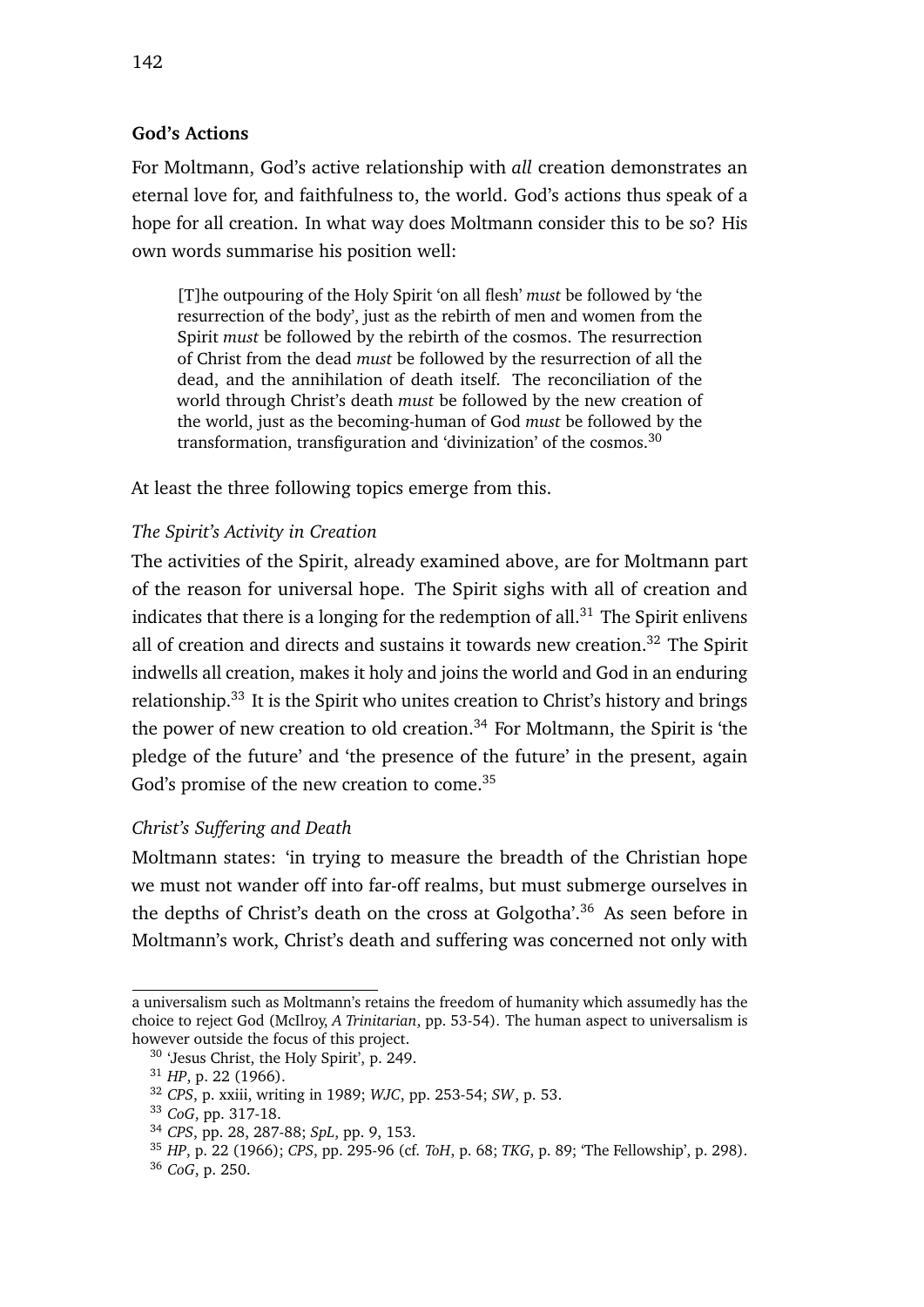the predicament of humanity but that of the whole of creation.<sup>37</sup> That cosmic horizon of Christ's suffering leads to, and allows, a cosmic horizon for the redemption brought about by Christ.<sup>38</sup> Christ suffered and died for creation and therefore all of creation must experience the 'annihilation of death' and suffering, for Christ's death is 'the ground of liberation'.<sup>39</sup> So for Moltmann, Christian speculation on the future 'can only be satisfied' with a view of the transformation of all things; 'the whole of reality'.<sup>40</sup> The Son became human for the sake of all creation. $41$ 

#### *Christ's Resurrection*

Moltmann believes that the whole history of Christ was open to all of creation, for the purpose of its salvation.<sup>42</sup> The resurrection finds itself at the pinnacle of this process: 'Hope recognizes the power and also the faithfulness of God in this story of the resurrection of the crucified one. Such an event cannot be forgotten!<sup>'43</sup> As with his view of the cross, when Jesus suffered for and with *all* creation, Moltmann understands the resurrection to include all and anticipate the general resurrection and new creation of all.<sup>44</sup> For him the resurrection is a clear sign of the things to come for all creation. It could be argued that for him there is no stronger promise of what is to come than Christ's bodily resurrection from the dead.<sup>45</sup>

Chester claims that in Moltmann's work the resurrection does not serve as a basis for any hope actually *in the present* but rather points only to an *eschatological* hope for resurrection. For Chester, this makes little difference for the present day.<sup>46</sup> Yet, for example, Moltmann's theology of the Spirit's outpouring at Pentecost to bring the new experience of the cross and resurrection to creation shows a transformation of the present.<sup>47</sup>

#### **God's Promises**

Hope for the future also comes, for Moltmann, from the promises of God. These promises have validity because of God's character and actions. Molt-

<sup>39</sup> *WJC*, p. 253; *CPS*, pp. 256-57 (cf. *ToH*, p. 137).

<sup>&</sup>lt;sup>37</sup> See Chapter 5 of this work, p. 128.

<sup>38</sup> *CrG*, pp. 60, 91-92, 224-25; *WJC*, p. 247; *CoG*, p. 233.

<sup>40</sup> *HP*, p. 36 (1968).

<sup>41</sup> *TKG*, p. 116.

<sup>42</sup> *ToH*, p. 164; *HP*, pp. 182-83 (1966); *CrG*, p. 106; *WJC*, p. 183.

<sup>43</sup> *HP*, p. 183 (1966).

<sup>44</sup> *ToH*, p. 21; *RRF*, pp. 33, 36-37; *HP*, p. 87 (1962); *CrG*, p. 173; *CPS*, pp. 287-88; *GiC*,

p. 7; *WJC*, pp. 170, 247-53; 'The Scope', p. 105; *SpL*, p. 153; *CoG*, pp. 234, 338.

<sup>45</sup> *ToH*, pp. 69, 88, 171; *HP*, pp. 182-83 (1966).

<sup>46</sup> Chester, *Mission*, pp. 23, 150.

 $47$  See Chapter 4 of this work, p. 91).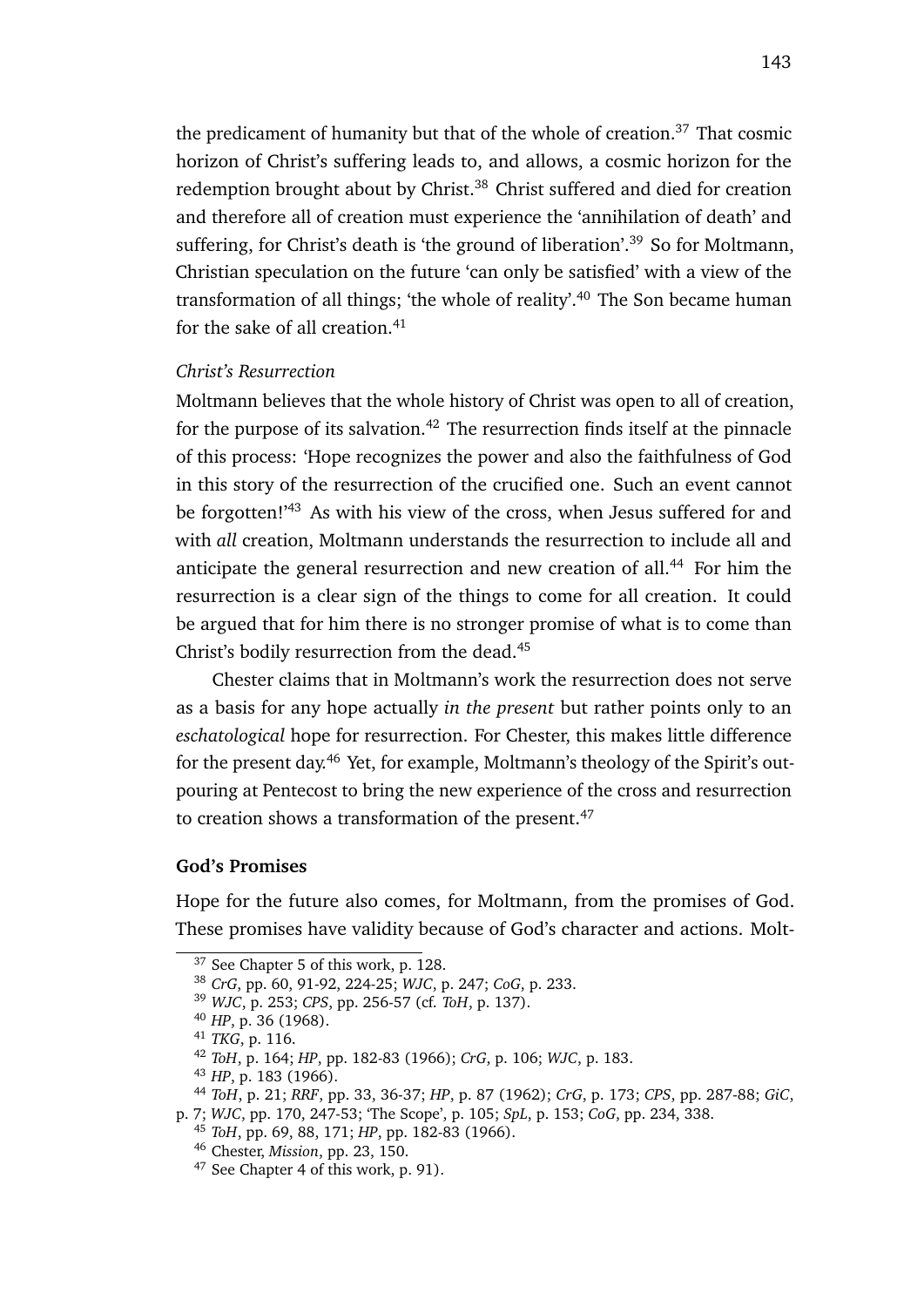mann readily speaks of God 'promising' the future new creation of all things.<sup>48</sup> Both the resurrection of Christ and the presence of the Spirit serve as parts of this promise but the foundations for this view are deeper still.

On a number of occasions, Moltmann considers scriptural verses which refer to the resurrection also to include the physical. In the gospel accounts he points to Matthew 19.28, where Jesus mentions 'the renewal of all things', which implies to Moltmann 'the *rebirth [. . . ] of the whole cosmos*'.<sup>49</sup> From the letters of the New Testament he highlights other verses. '[God] will give life to your mortal bodies', speaks of the expectation of the physical nature of the resurrection.<sup>50</sup> 1 Corinthians 15 and Revelation 21.4 speak of the end of death, which for Moltmann is 'of all the living'.<sup>51</sup> He understands '[Christ] will transform the body of our humiliation that it may be conformed to the body of his glory', as an emphatic statement that is 'not merely speaking in a spiritual sense'.<sup>52</sup> 'I am making all things new' thus means that nothing is lost and everything is 'brought back again in new form'.<sup>53</sup> The subject of sabbath is an additional important part of the promise of a future for all things for Moltmann. He sees its foundations in the Christian Scriptures: 'According to biblical traditions, creation is aligned towards its redemption from the very beginning; for the creation of the world points forward to the sabbath, "the feast of creation".<sup>54</sup> So he speaks of the sabbath as a promise of the future 'built into the initial creation'.<sup>55</sup> Earlier discussion also should not be forgotten, namely his theory that 'all flesh', seen in various biblical passages, explicitly includes all life (animals and plants). This also influences his discussion of the future resurrection.<sup>56</sup>

## **Hope through the Inseparability of Nature and Humanity**

Having examined at the foundations for Moltmann's hope of a future for all creation, now discussion moves to the way in which the interrelatedness and interdependency of creation also contributes to this hope. That the universe

<sup>55</sup> *CoG*, p. 264 (cf. p. 266).

<sup>48</sup> *ToH*, p. 337; *ExH*, p. 45; *CPS*, p. 256.

<sup>49</sup> *EoG*, p. 30 (cf. *WJC*, p. 249).

<sup>50</sup> Rom. 8.11; *CoG*, p. 69.

<sup>51</sup> *WJC*, p. 194; *CoG*, pp. 65-66.

<sup>52</sup> Phil. 3.21; *TJ*, p. 62.

<sup>53</sup> Rev. 21.5; *CoG*, p. 265.

<sup>54</sup> *GiC*, p. 5 (cf. p. 6).

<sup>56</sup> Ibid., pp. 69-70. See the discussion in Chapter 4 of this work, p. 55.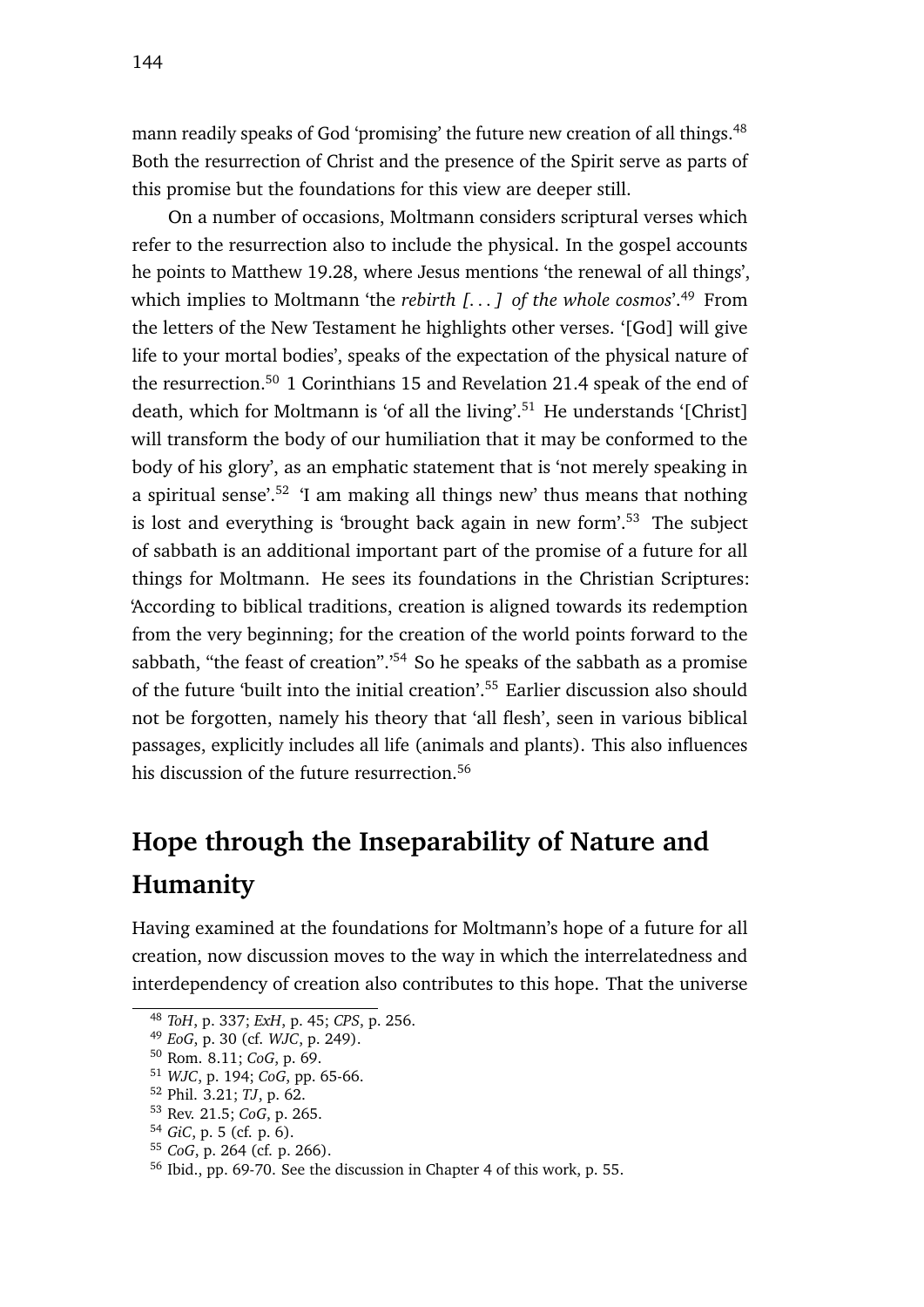was created in such a way speaks to him of its eternal destiny. For him, the Christian hope is for an eternal body, and there is no conceivable existence for a body without an environment to which the body relates. In observing the power of death over the body which affects all creation he states: 'The corporeality which thus comes to the fore in hope is plainly the starting point for the solidarity of the believer with the whole of creation which, like him, is subjected to vanity – in hope.<sup> $57$ </sup> This theme is retained in the later, more overtly environmentally concerned writings:

[Humanity] is viewed as belonging within the enduring cohesion of the whole creation. Creation has its meaning for human beings, and human beings have their meaning for the community of creation. If we are to understand what human existence is, and what human beings are destined or called to be, we must see these human beings as belonging within the all-embracing coherences of God's history with the world, the history of creation and the history of redemption.<sup>58</sup>

Moltmann continues to write of the involvement and dependency which nature and humanity share in this world, and which he claims is carried on into the redeemed eternity. Some of the phrases used are striking: 'In physical terms, believers are bound together in a common destiny with the whole world and all earthly creatures' and 'human history is consummated in "the resurrection of nature", because only in and through that is a "deliverance" of human life conceivable'.<sup>59</sup> For him, humanity is 'embedded in nature' and will remain so into eternity.<sup>60</sup>

This raises some interesting questions concerning the exact nature of an eternal existence with physical inter-relatedness. Humanity's present experience of physical existence is apparently inseparable from the processes of material exchange and competition which inevitably lead to loss for some and gain for others. Moltmann anticipates some of these questions and poses them himself: 'Will human needs and human dependence on food, air, climate and so forth be abolished?' The answer for him is clearly 'no'; that would result in an end to the 'community of creation' which lives together in interrelatedness. Was the interaction and co-support between nature and humanity only temporary? Again, 'no'.<sup>61</sup> Moltmann also offers his own question in reply: 'how are we supposed to eat and drink in the kingdom of God if there

<sup>57</sup> *ToH*, p. 214.

<sup>58</sup> *GiC*, p. 189.

<sup>59</sup> Ibid., p. 68; *WJC*, pp. 253-54 (cf. p. 274); *CoG*, p. 260.

<sup>60</sup> *CoG*, p. 132 (cf. *CPS*, p. 134).

<sup>61</sup> *WJC*, p. 262.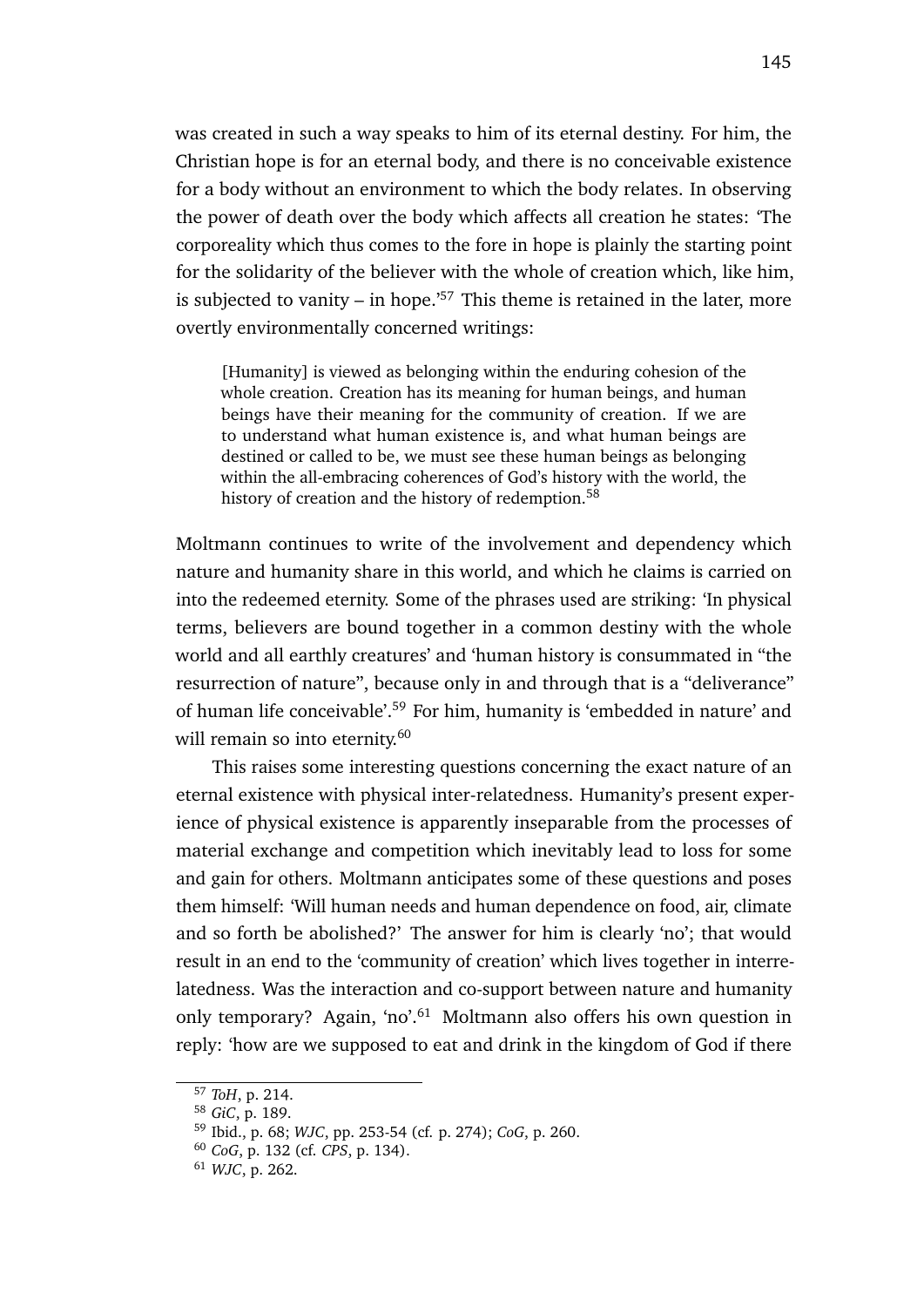are no longer to be any bodily needs?'.<sup>62</sup> A simple response would be that such ideas were meant to be taken metaphorically or anthropologically, or that they speak of actions within the partially realised kingdom that is already present to creation. This, however, still leaves the question concerning the nature of a bodily eternal existence for those who believe in the resurrection of the body, a significant idea in Christianity. Moltmann is not the only one to grapple with the mystery of a physical resurrection of the dead. $63$ 

This component of Moltmann's eschatology is possibly vulnerable to a more general criticism of his work: that he is overly speculative, and on occasion goes beyond what is helpful.<sup>64</sup> For example, can Christian theology claim that the structures of creation as we know them (and that only partially) are set to remain forever? This would be a bold claim. Even so, Moltmann's basis for this approach seems to be: 'This is the way God made it and so this is the way it must be!' However, even Paul at the same time as a defence of the resurrection of the body speaks of its difference to the existing body: 'you do not sow the body that is to be, but a bare seed'.<sup>65</sup> The difference, though, between seed and body does not really give any warrant for declarations that there can be *no* similarities. The seed and the body share many characteristics at the same time as not being identical, otherwise they would simply be separate entities.<sup>66</sup> The unpredictability of the future should not, therefore, disallow the speculation of similarities between creation now and in its future. Thus while Moltmann's reasoning may be speculative this is not prohibited. Indeed, Catherine LaCugna encourages speculation as long as its status as speculation is remembered.<sup>67</sup> Moltmann's central concern in these thoughts about creation's common future is that nature and humanity are recognised to be journeying together, and the concept of the redemption of one without

<sup>62</sup> Ibid., p. 373, n. 62.

 $63$  1 Cor. 15. The concrete nature of what physical co-dependency in eternity looks like is extremely difficult to envisage. If food is eaten then what of the supposed eternal permanence of all creation? However, the assertion of an eternal digestive system is a problem of speculative detail and need not detract from the wider implications of Moltmann's claim that all creation will exist in eternity.

<sup>64</sup> For example: Bauckham, *The Theology*, p. 167; Richard Bauckham, 'Eschatology in *The Coming of God*', in *God Will Be All In All: The Eschatology of Jürgen Moltmann*, ed. by Richard Bauckham (Edinburgh: T&T Clark, 1999), pp. 1–34 (p. 12); Chester, *Mission*, p. 27; Beck, *The Holy Spirit*, p. 105; McIlroy, *A Trinitarian*, p. 2.

<sup>65</sup> 1 Cor. 15.37.

<sup>66</sup> Moltmann allows for this similarity and difference: 'Human beings and nature have their own destinies on their own particular levels; but in their enslavement and their liberty they share a common history.' (*GiC*, p. 69).

<sup>67</sup> Catherine Mowry LaCugna, 'Philosophers and Theologians on the Trinity', *Modern Theology*, 2:3 (1986), 169–81 (p. 180, n. 24).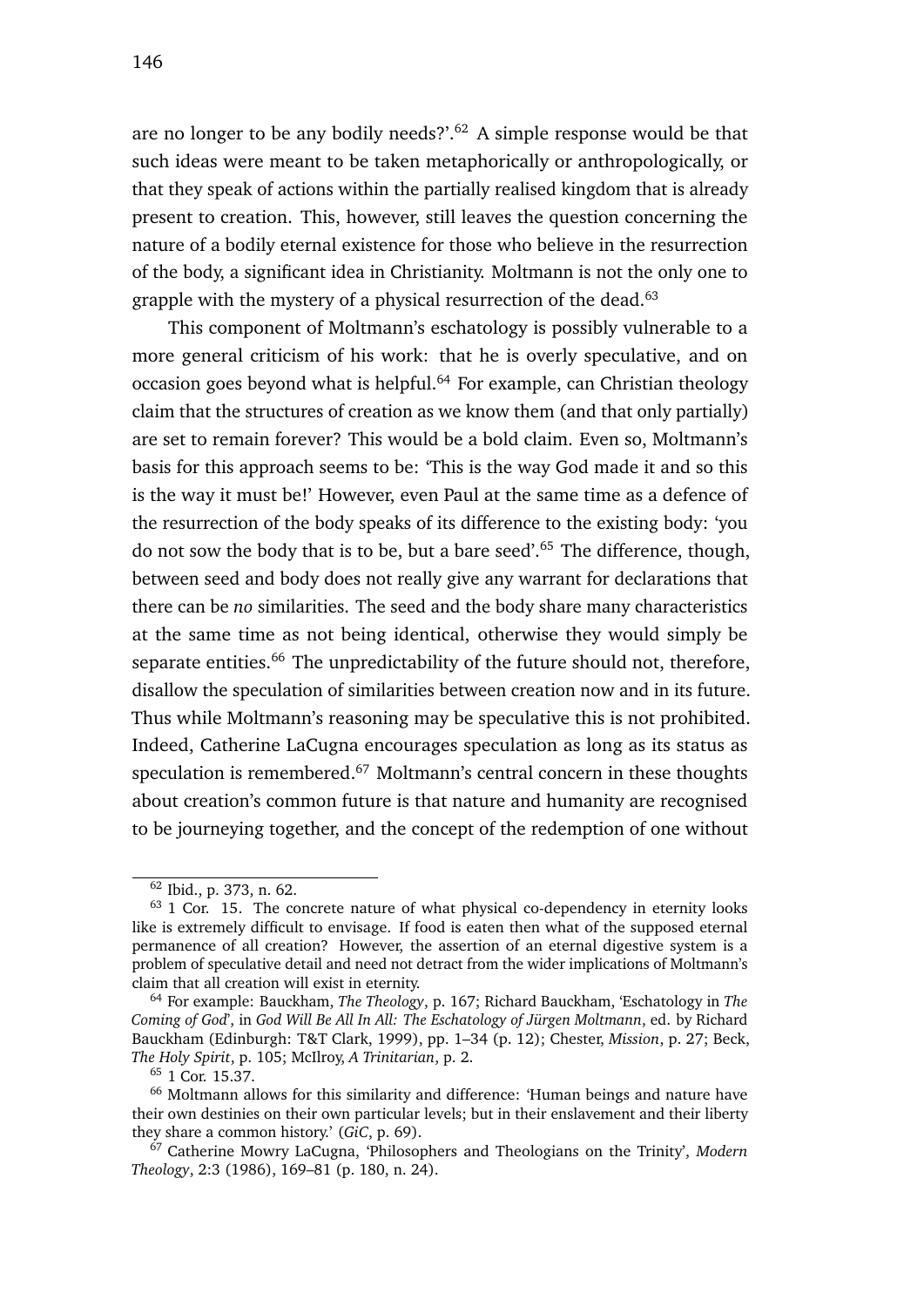the other seems untenable to him. The inventive ideas that come with this concern can be welcomed for their contribution to the community's wider debate and their suggestions for ecological re-imagining.

### **A Common Future**

Above is Moltmann's reasoning for an eschatological future for all creation. This common future for nature and humanity is specifically one in which all of creation is newly created. He asserts that salvation is not a spiritual event for humanity's spiritual existence, rather it takes hold of the whole person and whole world together. There is not a separate future for nature from humanity's future. He gives various reasons to hope for a future that embraces *all* of creation.

This theme of a common future for nature and humanity is important to Moltmann's environmental concern as it speaks of a common hope for all of creation so that it is not given up in hopelessness, nor is its suffering ignored. This common future brings solidarity between nature and humanity which brings their lives together.<sup>68</sup> In this he provides a strong voice for the lasting value of all of creation that counters the depreciation of nature in many contemporary societies. He further contributes to a theological architecture that has no temporal boundaries for its care of creation.

## **6.3 A SHARED FUTURE FOR GOD AND CREATION**

Moltmann speaks of an eschatology that does not only involve a future for God's creation, as in a new state of existence, rather he looks towards a new future in which God and creation *together* find something new; a 'closer fellowship'.<sup>69</sup> This 'sympathy of all things' to which he has referred is not simply for creation but includes God, and indeed centres around God.<sup>70</sup> The link between the Trinity and creation is such that: 'God comes to his glory in that creation arrives at its consummation. Creation arrives at its consummation in that God comes to his glorification.'<sup>71</sup> God consummates

<sup>68</sup> *HP*, pp. 21-22 (1966).

<sup>69</sup> *TJ*, p. 62.

<sup>70</sup> *GiC*, pp. 6, 183-84, 213.

<sup>71</sup> *FC*, p. 94.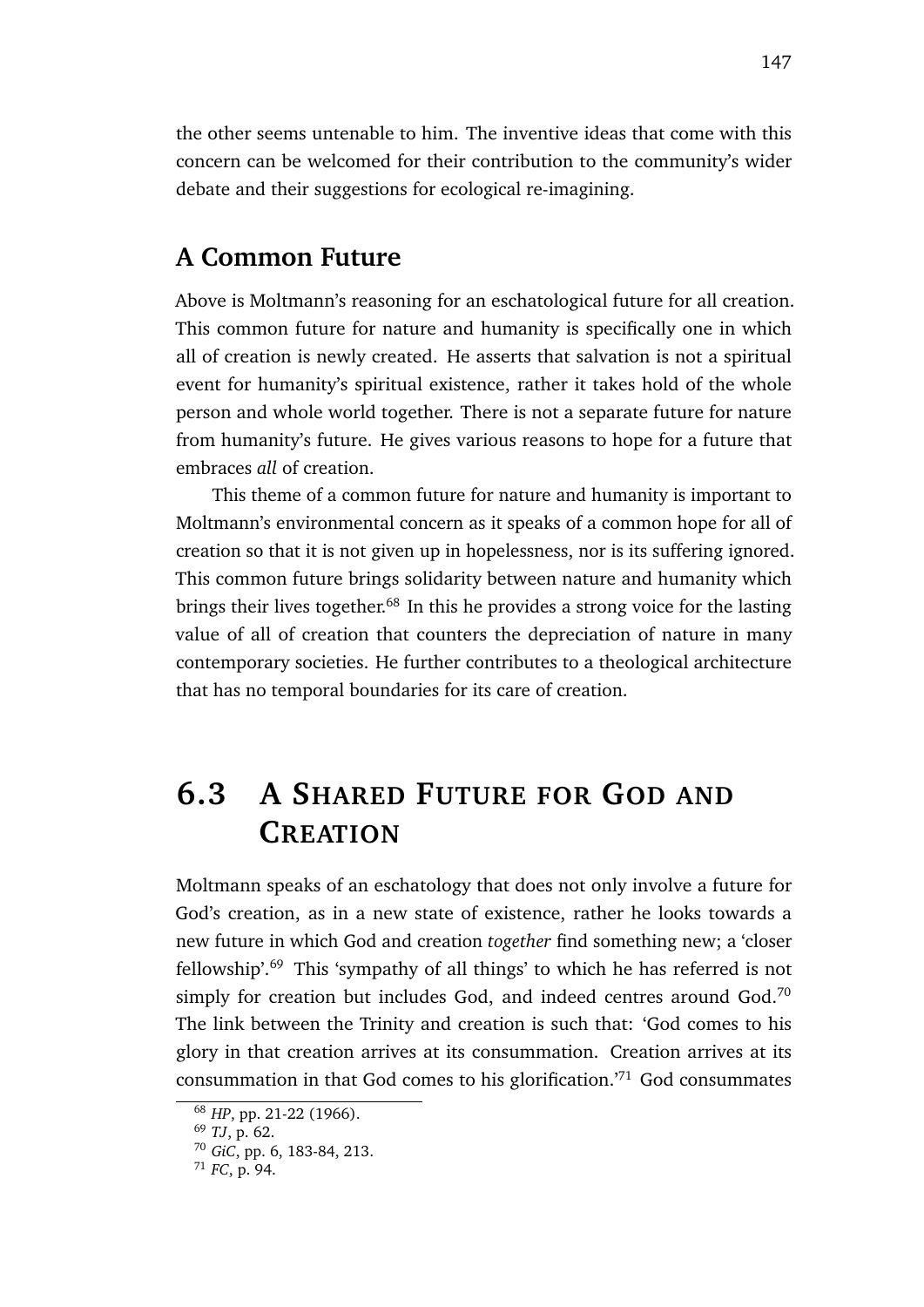148

this relationship through the full reconciliation of creation to the Divine and the repair of the ruptures that have occurred throughout history.<sup>72</sup> It is also a relationship in which creation now fully knows and praises God.<sup>73</sup> Perhaps, however, the overriding image of the Trinity and the new creation, for Moltmann, is their unification. In this he holds together the concepts of relationality, care, and openness consistently through the future aspects of his theology. Incorporating this theme into the new theological architecture gives the latter a similarly consistent emphasis on the divine love for creation.

## **Creation and God Unified**

The language of unification seems to encapsulate Moltmann's vision of the future as it highlights the relational aspect of the goal of redemption. The loving, seeking openness of the Trinity towards the world finds its completion in 'the gathering and uniting of men and the whole creation with God and in God'.<sup>74</sup> The mission of Christ was aimed towards this goal, as is the activity of the Spirit.<sup>75</sup> Likewise, Moltmann presents it as a task of the Church if it is to reflect truly the divine love.<sup>76</sup> For him, God does not desire a future without creation safely present also.<sup>77</sup>

This union is more than the simple location of two separate entities alongside each other. It is a union which reflects the perichoretic relationships of the Trinity itself.<sup>78</sup> According to Moltmann, God's openness is one of the roots of salvation for creation. In a reflection of the Trinity's eternal perichoretic relationships he describes salvation's reliance on the openness of the Trinity 'for the reception and unification of the whole creation'.<sup>79</sup> It is this openness which means that 'the whole world can find a wide space, and redemption, and its own glorification'.<sup>80</sup> God is open so that all things can be 'gathered' together and both God and creation can find the 'joy of union'.<sup>81</sup>

<sup>72</sup> *ToH*, p. 205.

<sup>73</sup> Ibid., p. 281; *WJC*, p. 183.

<sup>74</sup> *CPS*, p. 60 (cf. *CrG*, p. 335; *CPS*, pp. 59-64; *FC*, p. 91; *TKG*, pp. 90, 96, 148-50, 157, 178; 'The Fellowship', p. 300; 'Some Reflections on the Social Doctrine of the Trinity', in *The Christian Understanding of God Today: Theological Colloquium on the Occasion of the 400th Anniversary of the Foundation of Trinity College, Dublin*, ed. by James M. Byrne (Dublin: The Columbia Press, 1993), pp. 104–11 (p. 105)).

<sup>75</sup> *CPS*, pp. 59-60.

<sup>76</sup> Ibid., p. 65.

<sup>77</sup> Ibid., pp. 60-63; *FC*, p. 94; Lapide et al., *Jewish Monotheism*, p. 55.

<sup>78</sup> *CoG*, p. 295.

<sup>79</sup> *TKG*, p. 157.

<sup>80</sup> *CoG*, p. 335.

<sup>81</sup> *CPS*, pp. 60, 64; *FC*, p. 91.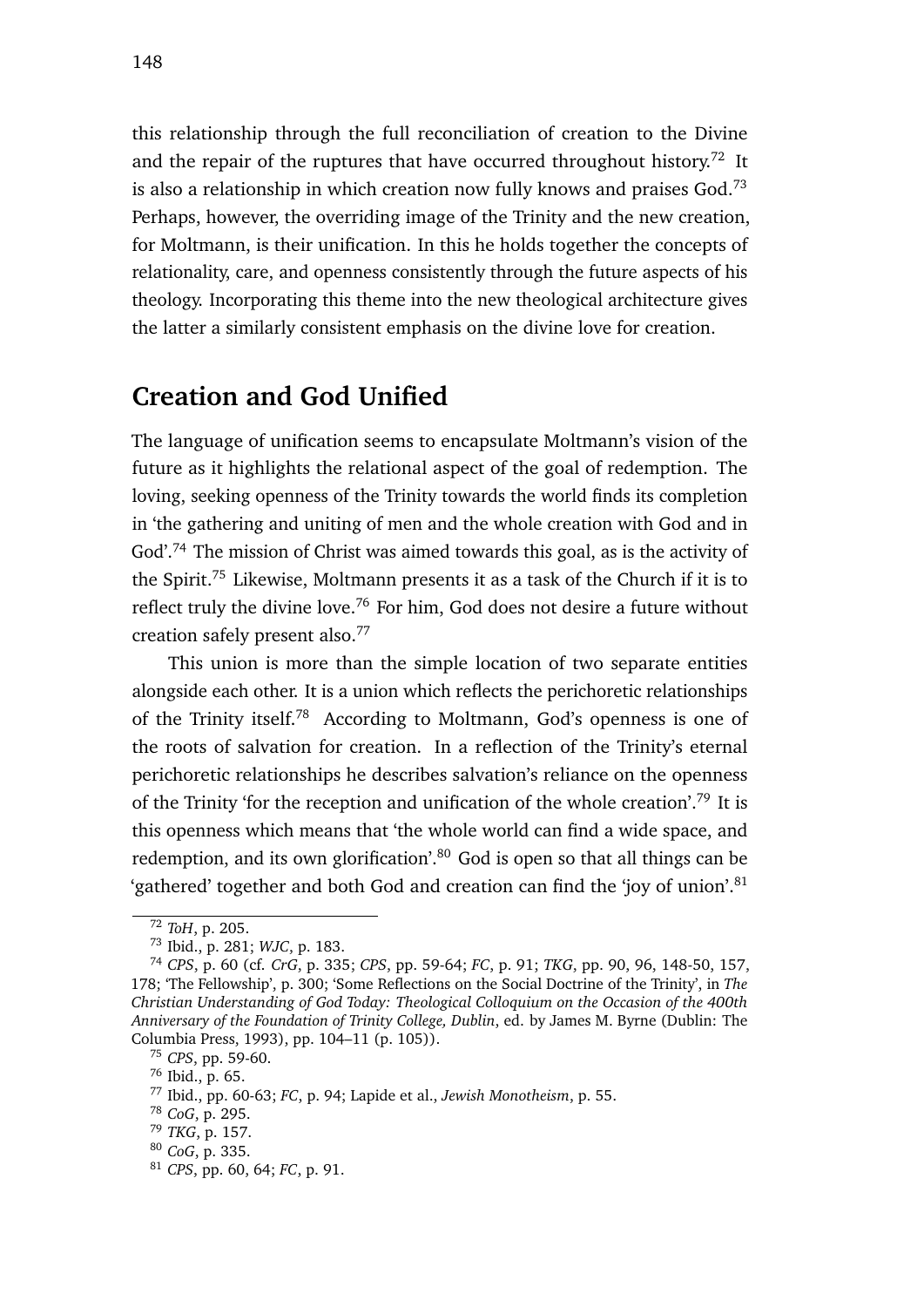### **God in Creation**

An often repeated phrase of Moltmann's is 'all in all', and this sums up for him the presence of God in eternity.<sup>82</sup> God will be 'immediately' and 'universally' present in creation.<sup>83</sup> Another word which he uses regularly is the word 'dwell'.<sup>84</sup> The concept of indwelling helps his description sound less like a mechanical idea of God's location within creation in some spatial sense and more like the relationally orientated idea that God makes creation the divine home.<sup>85</sup> Here the idea of the eschatological sabbath comes into play. The end will reflect the beginning, in that the rest which God demonstrated in the sabbath day of the creation account will be reclaimed; God will come to rest in God's 'eternal sabbath'.<sup>86</sup>

Moltmann writes of the eschatological divine indwelling as the goal for God's *Shekinah*, particularly in *The Coming of God*. <sup>87</sup> He differentiates between *Shekinah* and sabbath: the latter is '*the presence of God* in the *time* of those he has created' (or the 'presence of eternity in time'), and *Shekinah* is 'the presence of God in the *space*' of creation.<sup>88</sup> Yet he also links the two through the concept of rest, the '*menuhah*', which is the aim of both sabbath and indwelling. He also describes the sabbath as the initial promise and the *Shekinah* as the fulfilment, although this is not to restrict the concept of sabbath away from the fulfilment of creation. In addition, he writes of the arrival of God's *Shekinah* at its own rest and 'eternal sabbath'.<sup>89</sup> This rest is a vision for him of all the lands to be filled with God's glory, and humanity to be 'at one with God, nature, and [it]self'.<sup>90</sup>

<sup>82</sup> *ToH*, pp. 88, 278, 281; *HP*, pp. 50 (1968), 87 (1962); *CrG*, pp. 264, 349; *ExH*, p. 40; 'Creation and Redemption', p. 125; *CPS*, p. 100; *FC*, p. 120; *GiC*, p. 288; *SpL*, p. 212; *CoG*, pp. 238, 294, 335; *GSS*, p. 185; *EiT*, pp. 50, 100, 310; *SW*, p. 60; *SRA*, pp. 32, 95, 152, 157, 168, 184-85, 207; *EthH*, p. 122.

<sup>83</sup> *ToH*, p. 282 (cf. *SpL*, p. 57).

<sup>84</sup> *RRF*, pp. 36-37, 61, 67; *HP*, pp. 49-50 (1968); *TJ*, p. 60; *CrG*, pp. 282, 335, 349; 'Creation and Redemption', p. 129; *CPS*, pp. 60, 100, 294; *FC*, p. 125; *EoG*, pp. 77-78; *GiC*, pp. xii-xiii, 5, 64, 96, 150, 183-84, 213, 288; 'The Scope', pp. 101-02; *SpL*, p. 57; *CoG*, pp. 266, 295; 'Shekinah', pp. 171, 176, 182-83; *GSS*, pp. 104-05; 'Jesus Christ, the Holy Spirit', p. 251.

<sup>85</sup> *GiC*, pp. 5, 96; 'The Scope', p. 102.

<sup>86</sup> *EoG*, pp. 77-78; *GiC*, p. 288; 'The Scope', p. 102.

<sup>87</sup> *CoG*, p. xiii.

<sup>88</sup> Ibid., p. 266.

<sup>89</sup> Ibid., pp. 266, 295; 'Shekinah', pp. 182-83.

<sup>90</sup> *RRF*, p. 61; *CrG*, p. 282.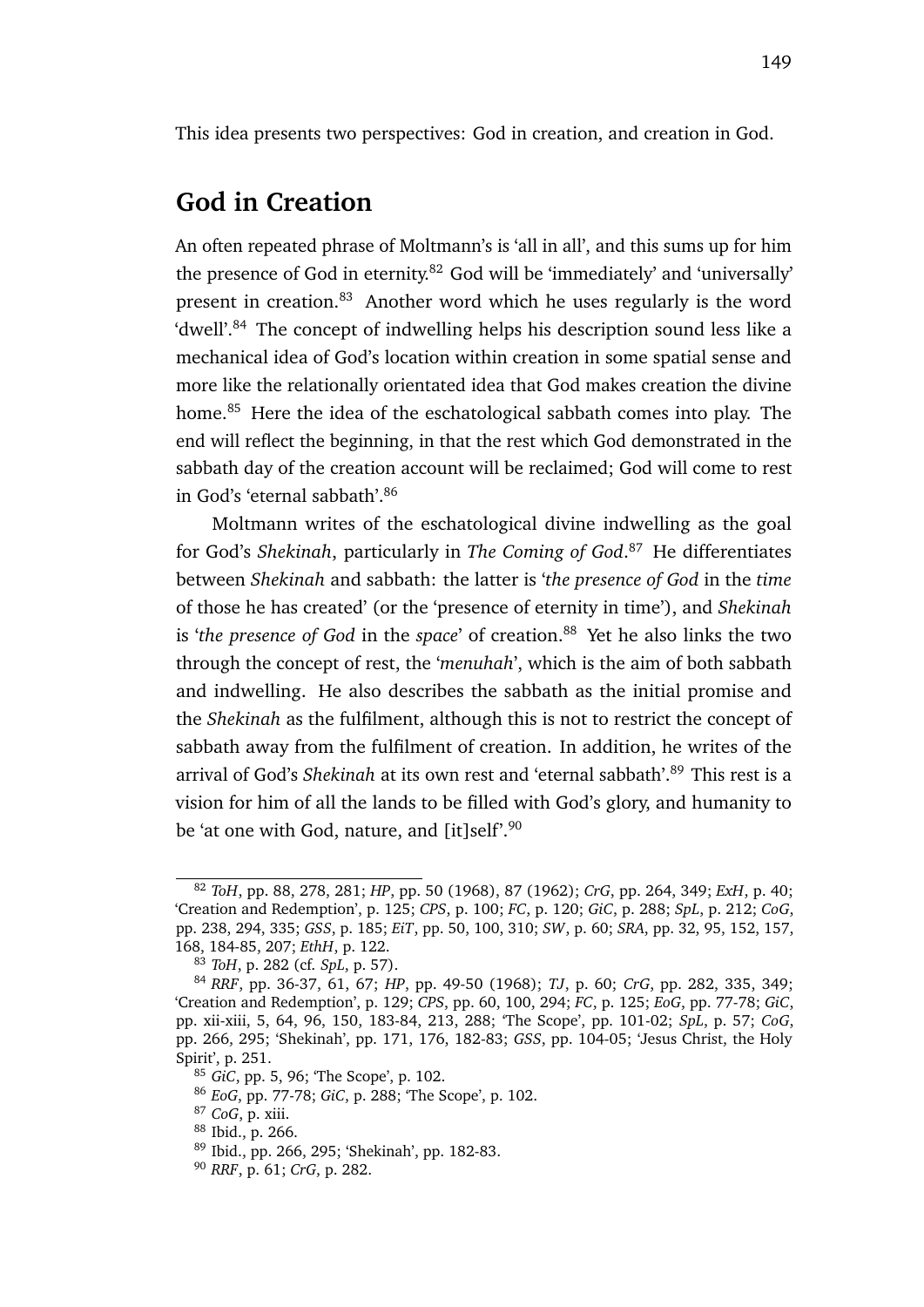For Moltmann, God is active in creation to make creation into a suitable home, to rid the world of the negatives of 'death, suffering, tears, guilt, and evil'.<sup>91</sup> Here is the work of God in history to bring about the perfection of creation and make it a home fit for God:

In the operation and indwelling of the Spirit, the creation of the Father through the Son, and the reconciliation of the world with God through Christ, arrive at their goal. The presence and the efficacy of the Spirit is the eschatological goal of creation and reconciliation. All the works of God end in the presence of the Spirit.<sup>92</sup>

Yet as well as God's preparation of creation *in readiness* of the divine indwelling, Moltmann also speaks of God's eschatological indwelling as *the event* that ultimately transforms creation. Creation is both prepared *for* God's presence and ultimately transformed *through* God's future fuller presence. God's coming presence is that which brings 'meaning' and allows creation fully to take part in God's meaning, and so it is this presence which consummates creation, makes it the new heaven and the new earth, and makes it 'the house of God'.<sup>93</sup> It is the divine presence that conquers death.<sup>94</sup> So while Moltmann speaks of creation's preparation to be fit to receive God, also God's presence enables creation to be its true self and be 'holy and glorious, good, whole, and beautiful' as it reflects the indwelling God.<sup>95</sup>

This is not to forget the importance of the incarnation for the transformation of creation. Even though God's future indwelling is pivotal, Moltmann's Christ-centred eschatology still highlights Son's crucial role:

This vision of an end of the history of torture, by the earthly indwelling of God in a new creation without suffering, death and lamentation, is in no way the negation of the cross of Christ in the midst of this history, but rather the perfection of his lordship. Christian hope for the world is not directed towards an abstract other-worldly pantheism in which all that Christ has done to overcome the world disappears, but rather towards the fact that 'God will be all in all'.<sup>96</sup>

Both the work of Christ and the coming presence of God make decisive and indispensable contributions to history and the redemption of creation, for they are interrelated parts of God's wider relationship with the world. A view of God's indwelling as the turning point for creation's transformation does

<sup>91</sup> *RRF*, p. 61.

<sup>92</sup> *GiC*, p. 96.

<sup>93</sup> *CrG*, p. 349; *GiC*, pp. xii-xiii.

<sup>94</sup> 'Creation and Redemption', p. 125; *FC*, p. 120.

<sup>95</sup> *GiC*, p. 279; 'Shekinah', pp. 182-83.

<sup>96</sup> *HP*, pp. 49-50 (1968).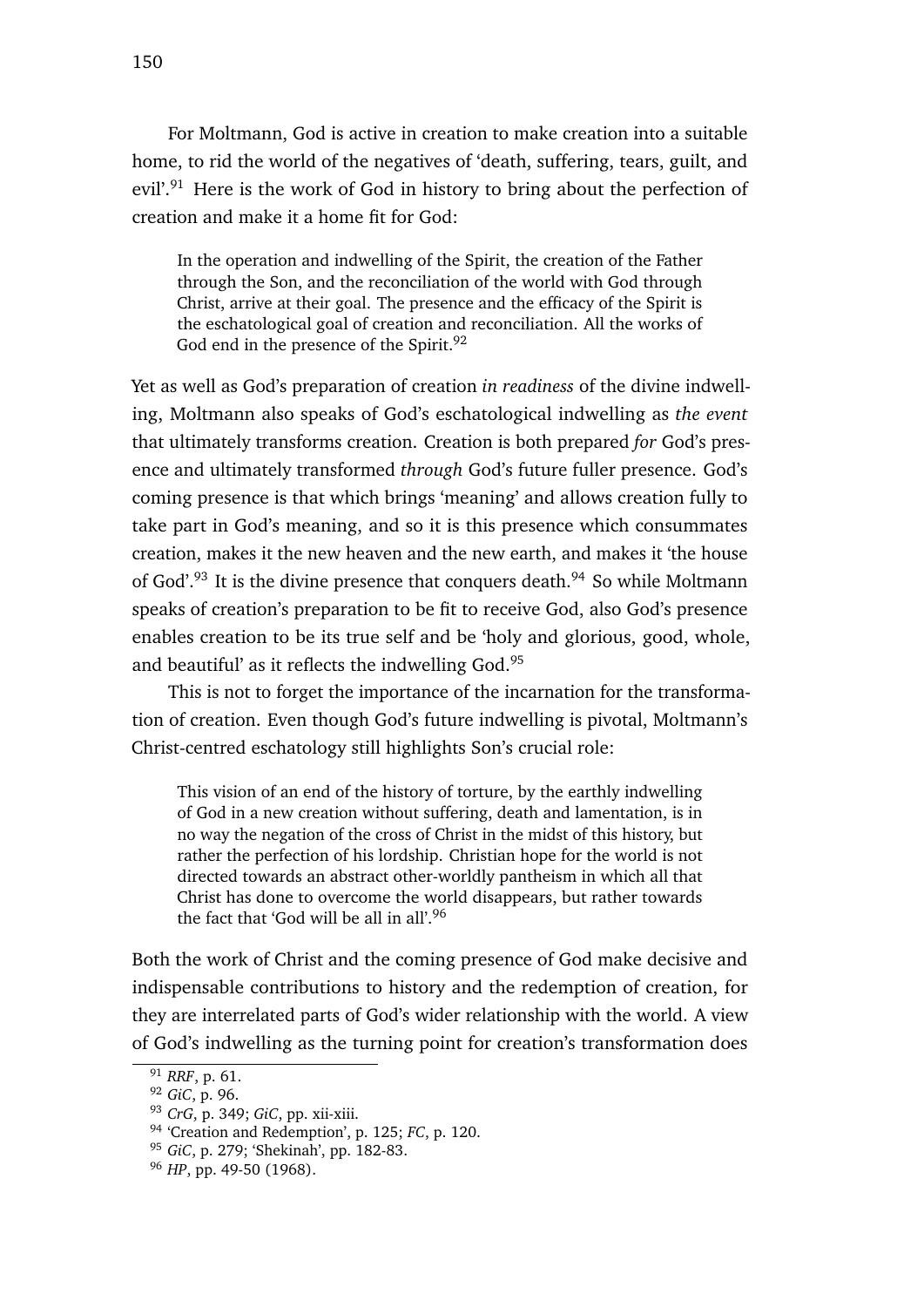not neglect the work of Christ because it is *Christ's* work which makes the eschatological future possible. In Moltmann's theology this is clear: Christ is 'the redeemer of the whole creation process'.<sup>97</sup>

### **Creation in God**

For Moltmann, God comes to dwell fully in creation at the eschaton. Yet this is not the full picture because his view of the eschatological future, as elsewhere, manifests the perichoretic nature of his trinitarianism:

To throw open the circulatory movement of the divine light and the divine relationships, and to take men and women, with the whole of creation, into the life-stream of the triune God: that is the meaning of creation, reconciliation and glorification.<sup>98</sup>

Moltmann demonstrates that he believes it is important that the consummated relationship between God and creation maintains both the dynamics of God in creation *and* creation in God. The 'eternal sabbath' is 'the rest of God and rest in God'.<sup>99</sup> The Trinity not only finds a home in creation but also becomes the home for creation.<sup>100</sup> In this way creation comes to a fully participative relationship with and in God. $101$ 

It is important to note that Moltmann does not claim that the perichoretic relationship of God and creation is exactly the same as the perichoretic relationship of the Trinity. This would certainly be problematic.<sup>102</sup> He states that the way God indwells creation and the way creation indwells God are distinguishable: 'God's indwelling in the world is divine in kind; the world's indwelling in God is worldly in kind.' What exactly do indwellings that are 'divine in kind' and 'worldly in kind' look like? Moltmann does not give a detailed breakdown of what these mean. He simply attempts to emphasise that God indwells creation most definitely *as God* and creation indwells God most definitely *as creation*. For he also highlights that the transformed creation is still 'finite and created', unlike  $God.<sup>103</sup>$ 

A number of commentators show a certain uneasiness with this view of God and creation's future because it combines awkwardly with Moltmann's

<sup>97</sup> *WJC*, p. 286, explicitly referred to as the *creatio nova*.

<sup>98</sup> *TKG*, p. 178.

<sup>99</sup> *EoG*, p. 78.

<sup>100</sup> *GiC*, p. 5 (cf. *HP*, p. 36 (1968); 'Some Reflections', p. 106).

<sup>101</sup> *GiC*, pp. 150, 184 (cf. Bonzo, *Indwelling*, p. 73).

<sup>102</sup> For example, McCall, *Which Trinity?*, pp. 156-74.

<sup>103</sup> *GiC*, pp. 150, 184.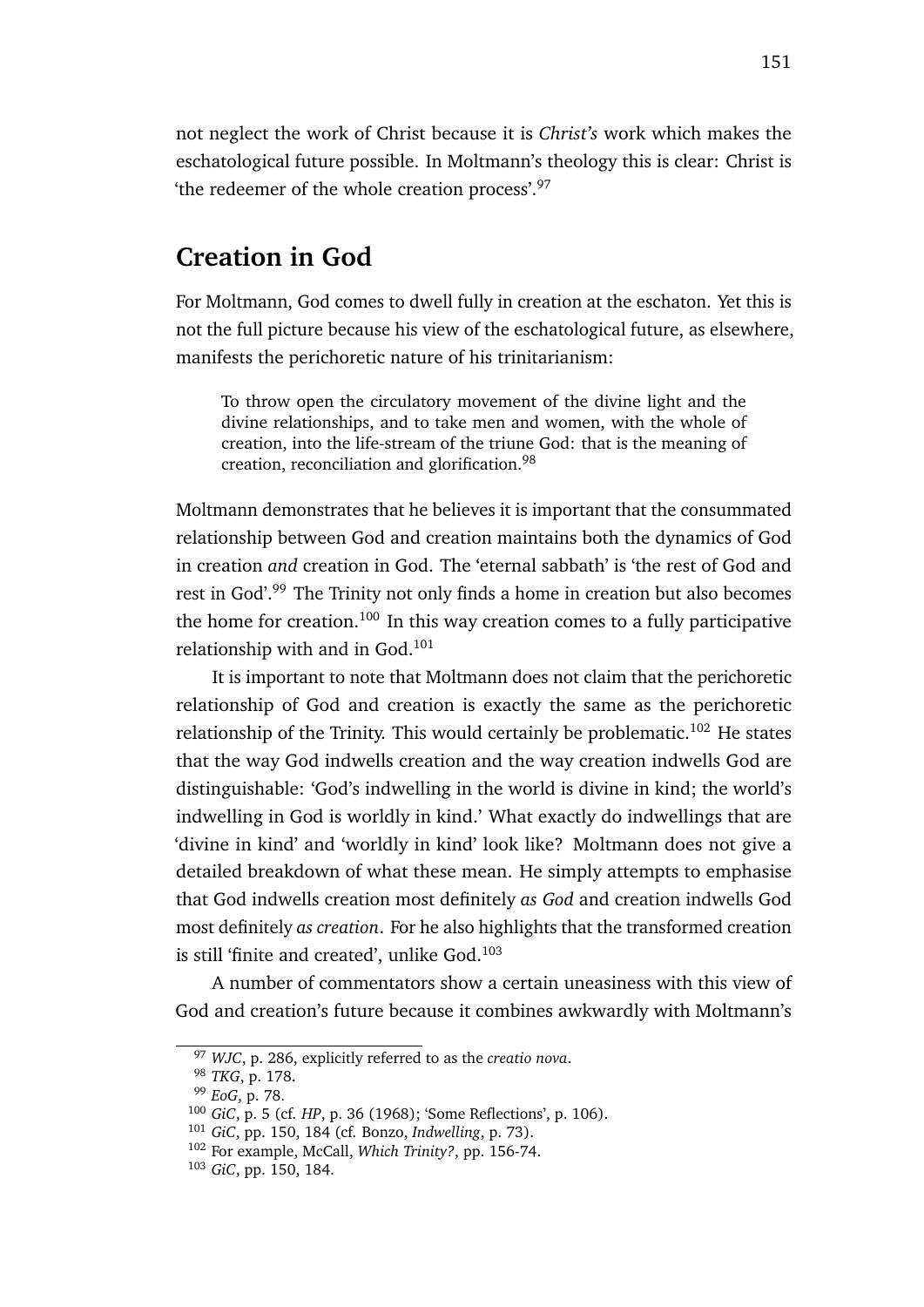use of *zimsum*, and the creation of the *nihil*, in the original act of creation. In short, if in creation in the beginning it was necessary for God to withdraw the divine self to allow an 'Other' to exist, can this otherness be said to persist when God refills the space that was forsaken and creation fully indwells God?<sup>104</sup> Deane-Drummond disagrees and argues that as creation has always been essentially different to God its difference is retained even with God's full indwelling presence.<sup>105</sup> Deane-Drummond's point is persuasive, especially given the possibility of a shift in Moltmann's emphasis to God as the 'living space' of creation.<sup>106</sup>

Moltmann is questioned similarly in relation to creation's time: if God restricted the divine eternity in order to give creation time, but then goes on to derestrict it, this results in the unknown status of creation's time.<sup>107</sup> A similar critique could be made of the notion of the freedom of creation coming through God's self-restriction of the divine omniscience.<sup>108</sup> Does Moltmann take into account his own assertion that God's *full presence* brings the fullness of free life to creation? One possibility for aligning these differing foundations for free is that a certain kind of freedom was given through self-restriction while a fuller freedom will come through divine indwelling. This invites the question of why this fuller freedom was not given in the first place. It seems better to concentrate on his idea that God, from the beginning, is the 'living space' of creation because this idea is more coherent with his work as a whole.

## **A Good Future**

This shared future is essentially a good future for all creation; it will have 'status and being', 'everlasting life, enduring continuance, and eternal glory'.<sup>109</sup> Moltmann gives a statement early on which gives a good foundation for his approach to the future of creation: 'God will dwell in [creation] with his essence. This is to say that the new creation corresponds to the essence of God and is illuminated and transfigured by God's earthly presence.<sup>'110</sup> By itself, the phrase 'corresponds to the essence of God' could easily become a hostage to misinterpretation. Fortunately, however, he goes on to expand on

<sup>104</sup> Walsh, 'Theology of Hope', pp. 74-76; Bouma-Prediger, *The Greening*, pp. 254-55; Bonzo, *Indwelling*, p. 74, n. 10.

<sup>105</sup> Deane-Drummond, *Ecology*, p. 119.

<sup>106</sup> See this work, Chapter 3, p. 43.

<sup>107</sup> Law, *The Future*, p. 315; Neal, *Theology As Hope*, p. 217, n. 109.

<sup>108</sup> *CoG*, p. 282.

<sup>109</sup> *ToH*, p. 205; *SpL*, p. 9.

<sup>110</sup> *RRF*, p. 36.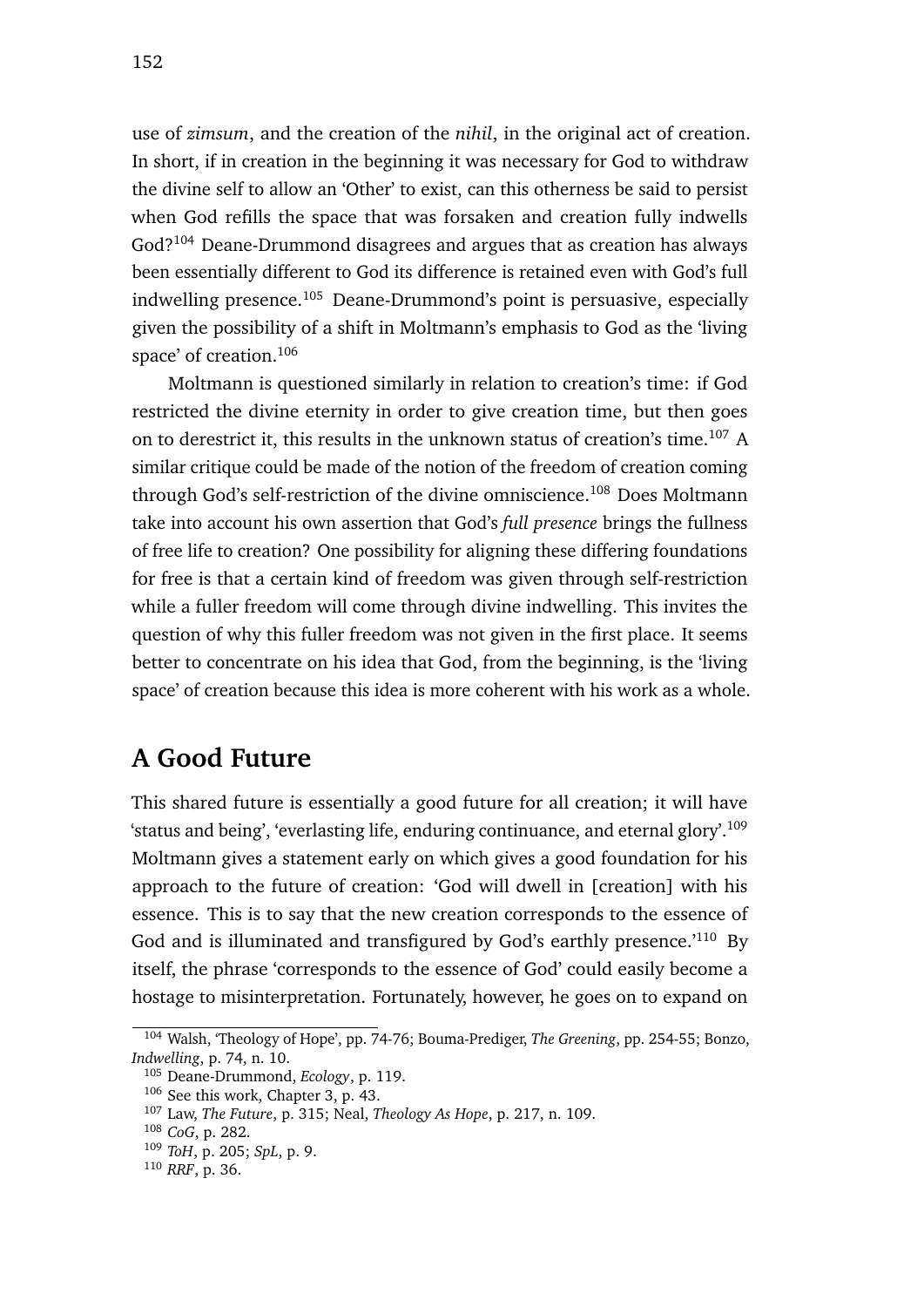the idea. He states that it means that creation becomes that which is fitting to be indwelt by God. Creation finds itself in *alignment with aspects* of God's essence, as opposed to somehow being re-made to be the *same* essence as God. That is, all things will share God's creativity, life, perfect communication, and play. These effects are accompanied by an end to pain and indifference because all things correspond to God's good essence.

It is in this new creation that death will be no more.<sup>111</sup> The threat of annihilation will be gone from the whole of creation.<sup>112</sup> For Moltmann, this gives a clear message of what humanity's attitude towards death and suffering should be, not just the death of humans but the death which troubles every part of creation: humanity should 'stand in solidarity' with creation and intercede 'on behalf of it'.<sup>113</sup> His desire for eschatology to inform ecology is clear.

In the new creation peace will reign over creation. It is to be a 'day of rest' for all things, human or otherwise.<sup>114</sup> For Moltmann this does not imply the separation of the good elements of creation from the bad, such as good people from bad people, or of the removal of humanity out of a natural world that restricts and harms. Rather, for him it is the transformation of everything to be what it should be; humanity to true humanity; nature to true nature; the relationships between everything made whole and healthy; God and creation's relationship consummated; *Shalom* is found.<sup>115</sup> This 'bliss' of creation is again something which affects the present; the Holy Spirit is already at work to bring it about in creation, a work which humanity can hope for, correspond to, anticipate, and already participate or live in. $116$ 

For Moltmann this hope for an end to suffering makes a difference for all creation.<sup>117</sup> All of creation is 'enslaved' by death and 'transitoriness', which causes it to suffer.<sup>118</sup> He even goes so far as to say that nature 'lies in anguish', that creation 'eagerly await[s]' and is 'longing' for its freedom from suffering.<sup>119</sup> He is of course referring back to the New Testament, such as Romans 8 which describes the eager waiting of creation. But these are still difficult concepts to grasp; in what way do plants or other simple life-forms

<sup>111</sup> Ibid., p. 67; 'The Scope', p. 106; *SpL*, p. 74; *CoG*, p. xiii; *The Source*, p. 124.

<sup>112</sup> *ToH*, pp. 161-62; 'Creation and Redemption', p. 130; *FC*, pp. 125, 171.

<sup>113</sup> *ExH*, pp. 188-89; *HP*, p. 21 (1966).

<sup>114</sup> *ExH*, p. 176; *GiC*, p. 296.

<sup>115</sup> *ToH*, p. 329.

<sup>116</sup> *CPS*, p. 291; 'The Fellowship', p. 299.

<sup>117</sup> *RRF*, p. 136.

<sup>118</sup> Ibid., pp. 74, 93, 218; *HP*, p. 21 (1966); *CPS*, p. 83; *SpL*, p. 9.

<sup>119</sup> *RRF*, p. 93; *HP*, p. 21 (1966); *CrG*, p. 101.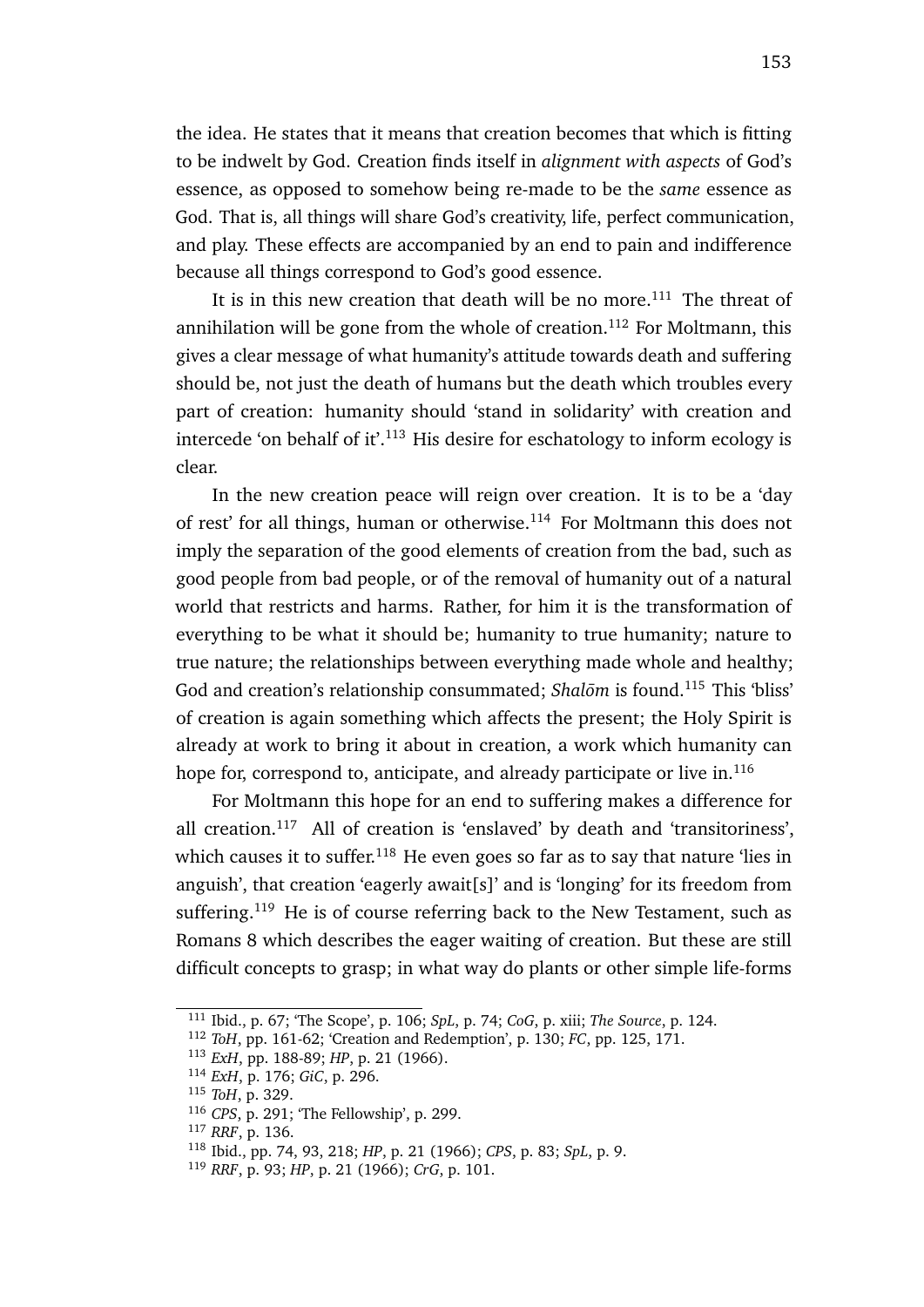suffer?

These are not challenges for Moltmann alone; the whole of the Christian tradition has to wrestle with the meaning of those verses from Romans. He does, however, interpret them in such a way that every part of creation finds eternal life and bliss, which is not necessarily the view of all Christian traditions. Yet his work issues a strong challenge to take seriously the future of all creation. For him, the shared future of God and creation's perichoretic indwelling 'leads to a cosmic adoration of God and an adoration of God in all things'.<sup>120</sup> It also speaks of the importance of *this* creation which is being prepared to be God's home. *This* creation matters. Creation in God shows a future of perfect participation, and inspires such behaviour in the present. The picture of the future, for Moltmann, inspires the actions of the present so that people seek to align creation's present with its anticipated future. The eschatological goal gives a task to humanity.

## **6.4 CONTINUITY AND DISCONTINUITY: FROM CREATION TO REDEMPTION**

As well as the hope for a good future for God and all creation, Moltmann also considers the relationship of that eschatological future to the past, present, and more immediate future of creation. He seeks a balance between a view that says the future of creation is completely different to the present (discontinuity) and one that says the future is simply a product of the present (continuity). To settle on one or the other would be insufficient and dangerous. Complete discontinuity leads to a despair for all actions in the present as they will not make any lasting difference. Complete continuity also leads to despair because the extrapolation of current trends gives a very bleak picture of the future, and gives no hope for mistakes already made. The balance between the two in Moltmann's both makes available both encouragement and responsibility to the new theological architecture and the ecological reformation. Activity to aid creation in the present is meaningful while there is hope for the transformation of mistakes and inadequacies.

The discussion concerns Moltmann's use of the theme of discontinuity before an examination of the theme of continuity. There are various criticisms

<sup>120</sup> *GSS*, p. 104.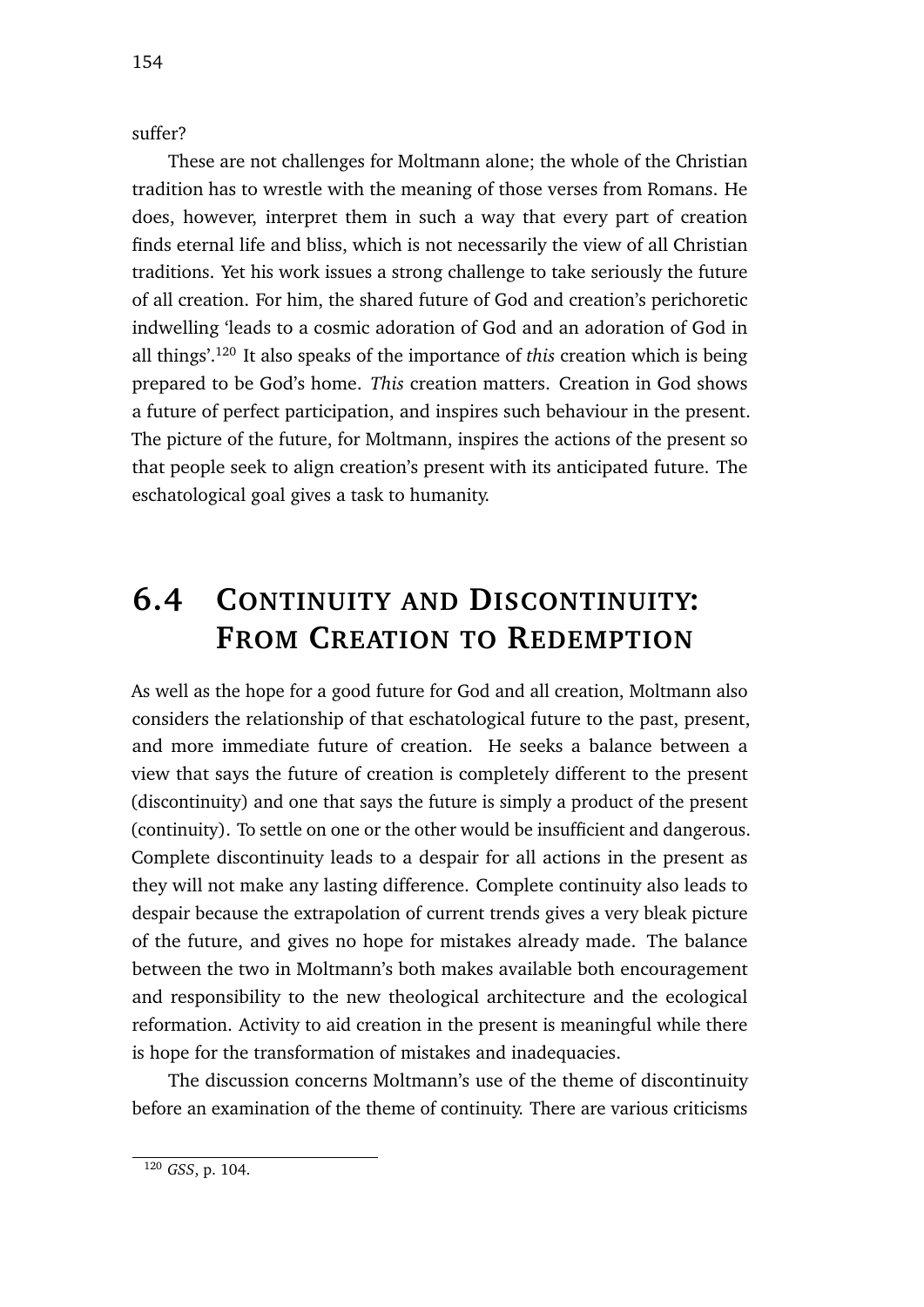of his work in this area to assess alongside a consideration of the way in which the two ideas fit together.

### **Discontinuity**

The theme of discontinuity has been understandably open to misunderstanding in Moltmann's work. From the beginning of his career he has seemingly spoken of a future which will not 'develop from the present' and is in 'contradiction' to it.<sup>121</sup> His theology points towards the 'new creation of all things'.<sup>122</sup> It is 'totally new': 'not by the development or evolution of the old [. . . ] not out of the possibilities which we possess [. . . ] the new shows itself as God's creative act. God's new reality is always like a *novum ex nihilo*'.<sup>123</sup> Some of Moltmann's statements of the discontinuous future seem to speak of discontinuity at such a high level that there seems to be a conflict with his view of a real future for this creation. For example: 'The new is preceded by the destruction of the old, that which has become guilty'.<sup>124</sup> And another:

The new creation does not emerge out of the restoration of the old creation; it follows from creation's end. Out of 'the negation of the negative' a Being arises that has overcome the conflict between being and non-being and is hence absolutely new.<sup>125</sup>

These are strong statements, yet their context warns us away from an overly literal interpretation. The previous two comments are directed at humanity as well as nature and so such an understanding would also necessitate humanity's destruction. This cannot, however, be Moltmann's intent as the discussions are directed at the hope for *all* creation through God's new creation. A further examination of the context gives more reason to moderate interpretation. The earlier quotation, for example, precedes the notion of a real hope for the past: the future comes 'like a spirit of resurrection into the dead bones (Ezekiel 37), creating hope against hope'.<sup>126</sup> It does not seem that all the old has been destroyed. Concerning the second quotation, while his focus may be on the newness of creation, at the same time he clearly finishes the chapter with an affirmation that the present creation is renewed and transformed.<sup>127</sup>

<sup>121</sup> *ToH*, pp. 102-06.

<sup>122</sup> *CoG*, p. 261.

<sup>123</sup> *RRF*, pp. 9, 12.

<sup>124</sup> Ibid., p. 9.

<sup>125</sup> *FC*, p. 164.

<sup>126</sup> *RRF*, p. 9.

<sup>127</sup> *FC*, pp. 168-71.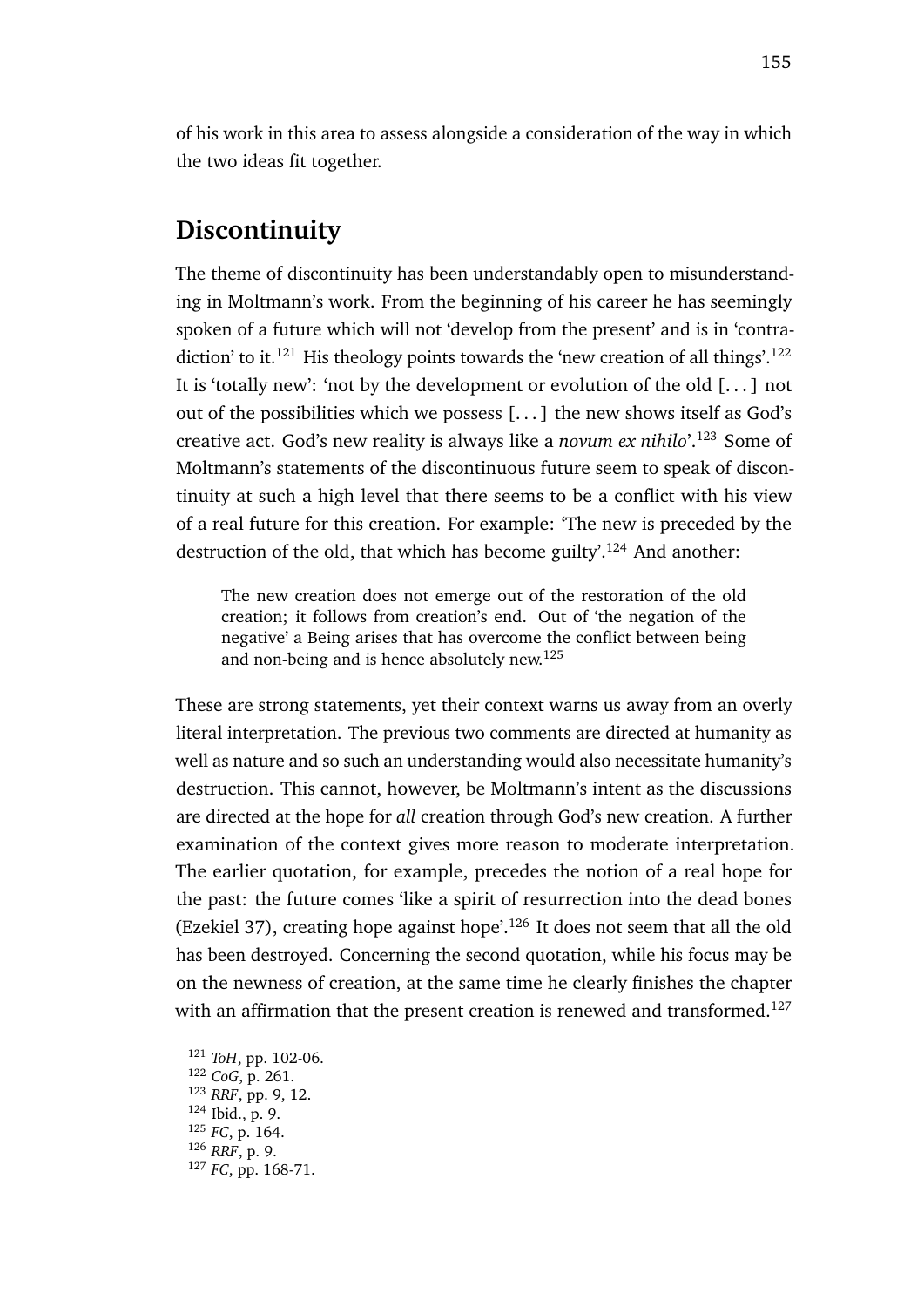The rejection of the 'restoration of the old creation' is a specific reference to the restoration of the old original state of creation (which subsequent discussion will demonstrate Moltmann certainly does reject), and following this trajectory 'creation's end' refers to the end of this current state of creation. Creation will be 'absolutely new' in that it will never have before existed without the 'conflict between being and non-being'. Hence the old way of things passes away; all is made new. The old has gone; the new life of creation has come.

Moltmann's point is that the future is very different to the present, that is, to what is seen in history. This future can only come about from God's intervention in some way to do something different. He asserts that because of this we cannot build a picture of the future through an extrapolation from present trends. This is not simply because there are too many variables for humanity to comprehend, but because the 'course of the world process' does not lead to the 'wholeness and unity of reality'.<sup>128</sup> For him, the future which is awaited is in conflict with life on earth in the present. History itself needs to be transformed, otherwise it leads to resignation that things will never change enough to reach the intended goal. The trends of history do not give much comfort.<sup>129</sup> Similarly evolution cannot reach the desired goal for creation.<sup>130</sup>

This is not a claim that there should be *no* extrapolation used to assess the development of the near future, only that it is not a tool to declare what the future will ultimately be. Rather it is a way to judge the successes of our current endeavours: 'Social policy only emerges when sociological, economic and purely scientific extrapolations are linked with ethical anticipations. [. . . ] [T]he linking of what we know and can do with what we hope for and desire.'<sup>131</sup> Extrapolation is a vital part of humanity's struggle through life, but on its own it does not recognise that there is another movement sweeping through history.

Moltmann, however, makes us aware of an apparent criticism of his declaration in *The Theology of Hope* that extrapolation is not enough:

Hendrik Berkhof maintained the thesis: 'The future is an extrapolation of what has already been given in Christ and the Spirit.' He developed this further  $[...]$ : 'Eschatology can only exist as an extrapolation of experiences which we have of God in our own world and history.<sup>132</sup>

<sup>128</sup> *ToH*, p. 278.

<sup>129</sup> *RRF*, pp. 119, 196-98 (cf. *FC*, p. 48).

<sup>130</sup> *WJC*, p. 287 (cf. Southgate, *The Groaning*, p. 76).

<sup>131</sup> *FC*, p. 56.

<sup>132</sup> Ibid., p. 41.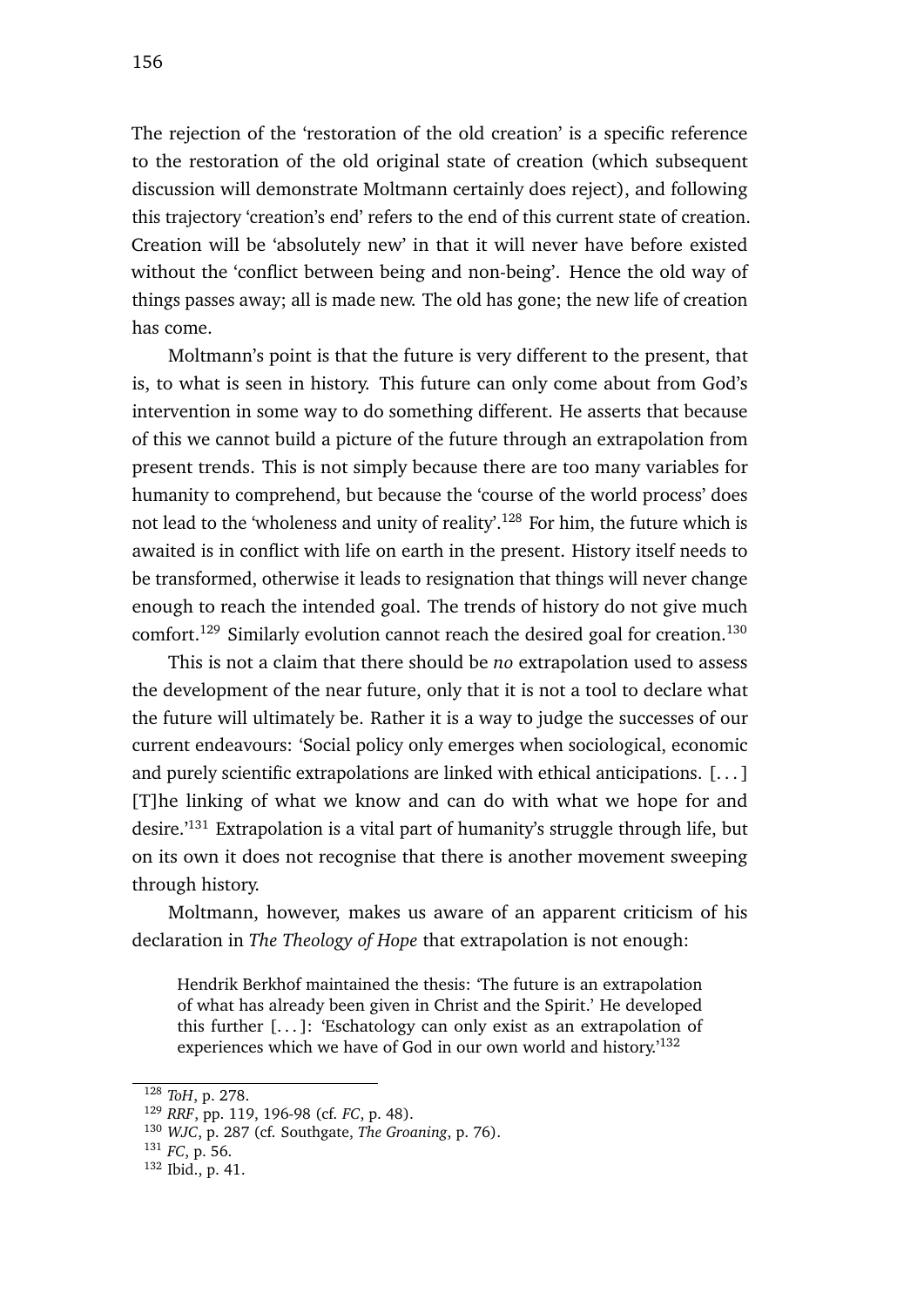Berkhof's theory of extrapolation seems to be more nuanced than the one Moltmann has presented and rejected. For Berkhof, extrapolation does not exclude God's work. In effect, Berkhof says: 'We cannot claim anything for the future which is not in continuity with what we have already seen of God.' It was outlined above that Moltmann bases his hope for the future on God's character, actions and promises. In this way his theory of hope from God is similar to Berkhof's theory of extrapolating from 'what has already been given in Christ and the Spirit'. For example: 'It is not human activity that makes the future. It is the inner necessity of the Christ event itself'.<sup>133</sup> Moltmann's proposal may have an additional emphasis on God's promises, yet essentially the argument seems to concern semantics. Both see God as definitive in the world's transformation but use extrapolation in different ways in the discussion. Unfortunately, the conversation between these two writers is hampered because of the opposite directions in which they think in this instance: Berkhof speaks clearly of the past moving into the future and God's work to get it there. For Moltmann it is the future that is moving into the past. He does not wish to extrapolate the future from the past because

he simply does not believe that that is the way in which it happens. This is different to other critiques that call into question the discontinuity of the future with history itself.

Moltmann's rejection of an extrapolation from past to future has merit. For Christian theology simply to speak of the extrapolation of God's actions in history could be to miss the radical newness of the new creation. For instance, if the future is extrapolated from the impact already had by God on creation and society then a guaranteed outcome of goodness may not be obvious. God's work has evidently not made creation perfect. For Moltmann, it is important to recognise the great difference 'between the "realm of freedom," which we hope will ultimately free the whole creation from its misery, and the beginning of freedom here in the midst of a world full of bondage and slavery'.<sup>134</sup> In other words, God has not yet done all God will do. Therefore the extent of God's actions should not be extrapolated from the limited amount God has already done. Moltmann's emphasis on divine promises now grows in significance. While God's actions in the future will have continuity with those actions of the past, God has promised to do a new thing.

<sup>133</sup> *ToH*, p. 216.

<sup>134</sup> *RRF*, p. 66.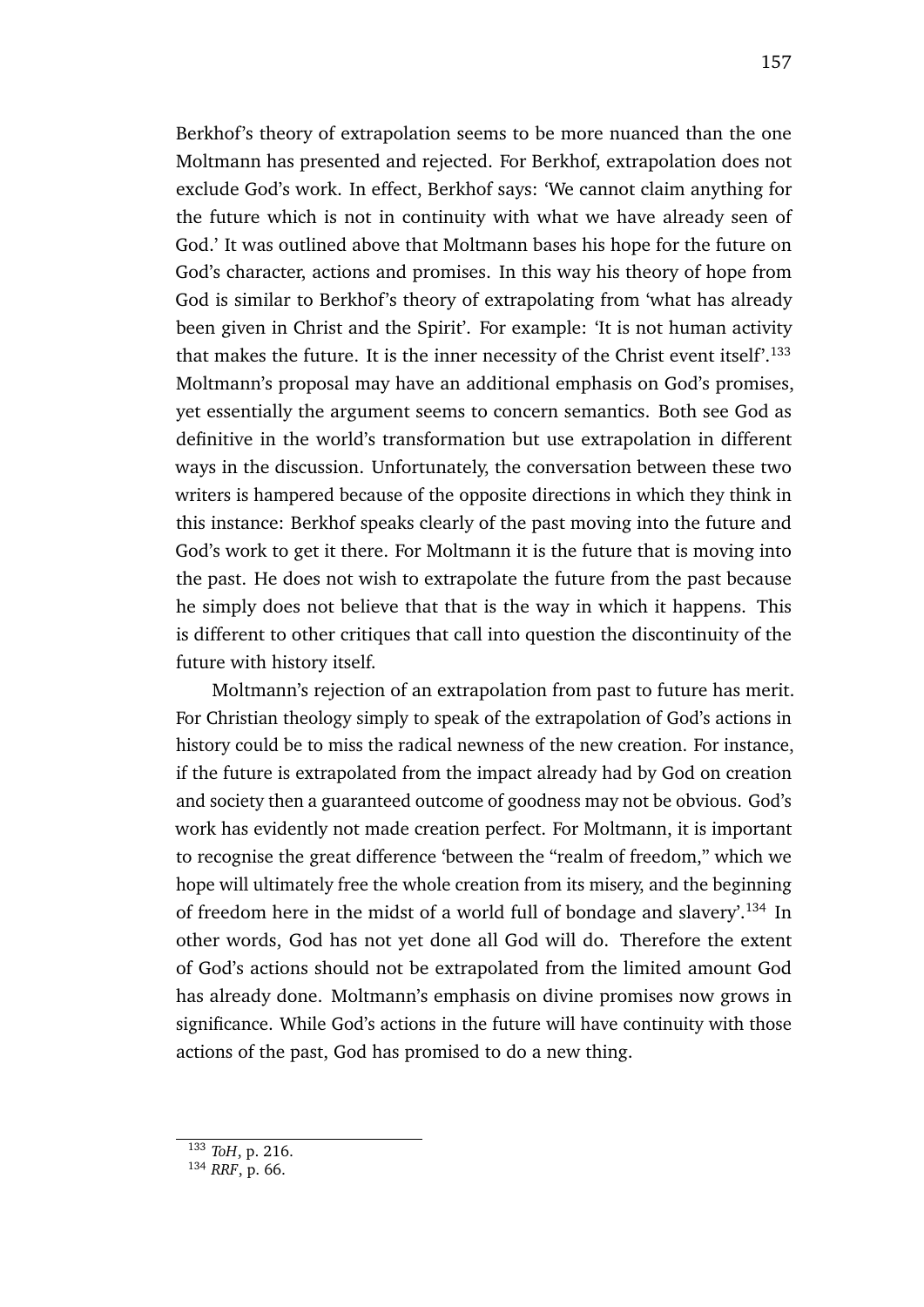#### **New Creation Verses Restoration**

One noteworthy example of the discontinuity between the future and the history of creation is Moltmann's view that the new creation is not the restoration of an original, pre-fall, and perfect creation. Instead the new creation will be unlike creation has ever been, and is the ultimate goal of God's creative activity. Creation and redemption are part of one as yet unfinished process in which redemption is the guiding part and orientation, and original creation is not.

Concerning the state of original creation, Moltmann sees within Christian tradition the view that the world will return to the original perfect state that it had in the beginning.<sup>135</sup> He does not hold the view that creation should go back exactly to 'what it was' for several reasons. Firstly, for him this does not match the witness to the new creation in the Christian Scriptures, which he understands to declare that 'Omega is more than alpha'.<sup>136</sup> Secondly, God's relationship with creation is different in the end from at the beginning: 'God himself, with his eternal life and glory, will dwell in this creation and be "all in all".'<sup>137</sup> Thirdly, Moltmann suggests a simple, more philosophically based objection: 'The restoration of the original creation would have to be followed by the next Fall, and by the next redemption'.<sup>138</sup> For him then, the new creation is not the restoration of creation to its original state. God will do something new.<sup>139</sup> These claims have inevitably brought him into conflict with others. Gordon Spykman, for instance, argues that the Christian Scriptures in fact describe a restoration to the original creation and he seems to assert that it is the potential for perfection which was present in the beginning that is restored.<sup>140</sup> Moltmann could still argue in reply that what is important is to remove the potential for *imperfection* which was present in the beginning.

For Moltmann, the original creation contained the promise of what is to come and in that sense the new creation corresponds to the old. However, it 'surpasses everything that can be told about creation in the beginning'.<sup>141</sup> The creation in the beginning was good, although its goodness was not in its completeness but in its identity as the beginning of a process that would end with an eternal creation. It was from the beginning an open creation, 'not

<sup>135</sup> *CoG*, p. 263.

<sup>136</sup> *RRF*, p. 36.

<sup>137</sup> *CrG*, p. 270; *CPS*, p. 100.

<sup>138</sup> *CoG*, p. 263.

<sup>139</sup> 'Creation and Redemption', p. 121; *FC*, p. 164; *GiC*, p. 207.

<sup>140</sup> Gordon J. Spykman, *Reformational Theology: A New Paradigm for Doing Dogmatics* (Grand Rapids, MI: Eerdmans, 1992), p. 255.

<sup>141</sup> *GiC*, p. 207.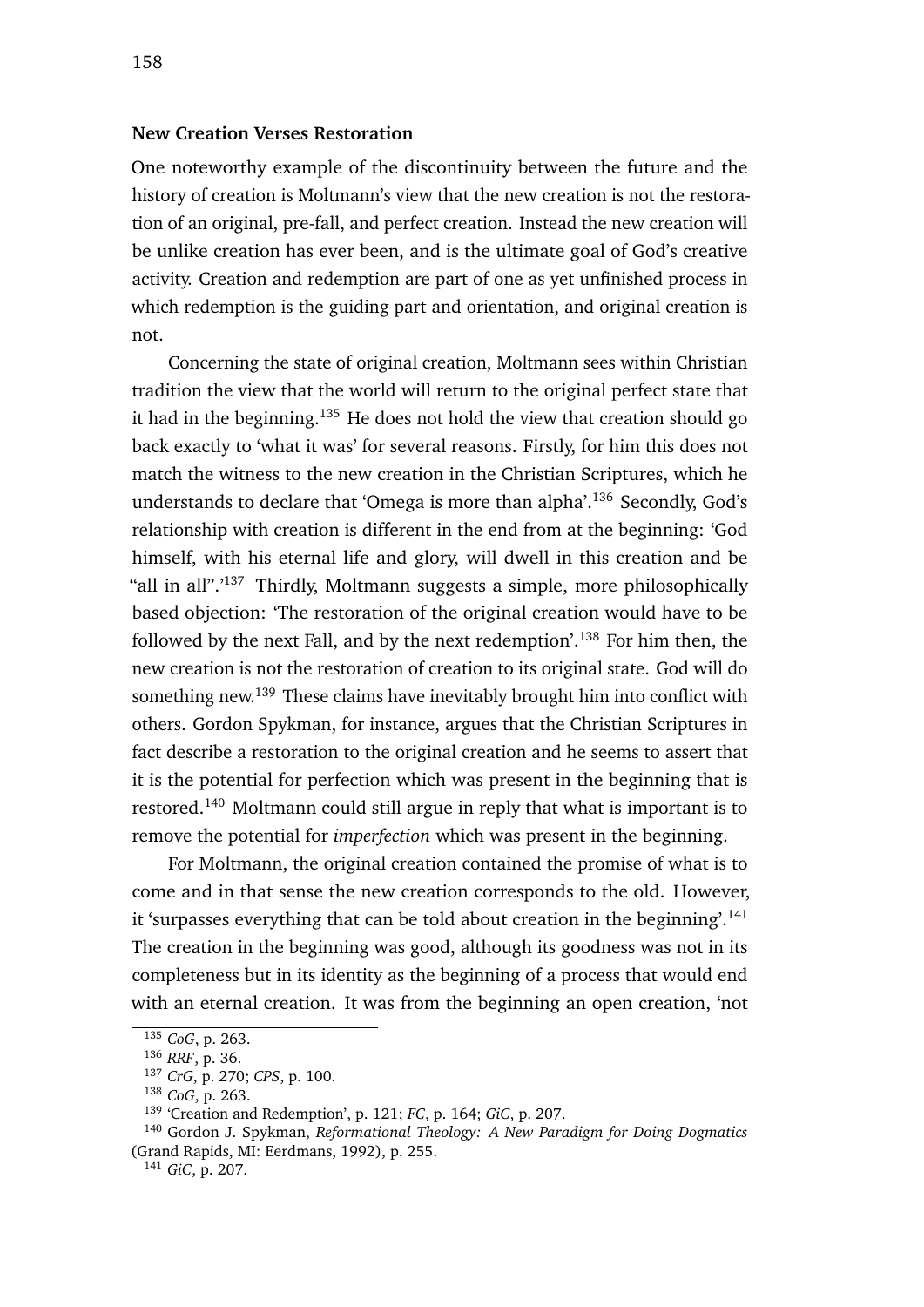perfect but perfectible'.<sup>142</sup> The new creation is the arrival of that perfection (although he insists it does not lose its openness<sup>143</sup>).

This leads Moltmann to reason that 'in this light creation at the beginning appears as "incomplete"'.<sup>144</sup> Is this a rejection of the goodness of God's initial creative activity, as if it was not good enough? $145$  No, rather it is a wish to see the original creation as the beginning of an ongoing journey that has not yet reached its destination. He does not wish to view creation and redemption dualistically, as if they were two separate processes.<sup>146</sup> Rather, he sees redemption and creation as part of the same process which spans the whole of history, a process which captures the 'whole divine creative activity': creation in the beginning (*creatio originalis*), continuous creation (*creatio continua*) and new creation (*nova creatio*). He laments that 'creation' has often been taken only to refer to the original act and wishes to see them as equal parts in the overarching scheme of God's work to complete creation. Moltmann warns that if original creation and redemption are seen as separate actions then either the act of creation is 'down-graded' to a 'preparation for redemption', or the new creation becomes nothing more than a return to the beginning, 'rewinding the clock'. *Both of these mean that creation as it is today loses value*. 147

### **Continuity**

As well as the emphasis on discontinuity between the eschatological future and what precedes it, Moltmann also has a definite interest in continuity between the two. He affirms that the present does affect what will happen in the future to a certain extent. The corollary of this is that the ecologically motivated actions of today contribute to creation's future. In addition, he claims that this continuity is brought about by the future's effect on the present. This is accomplished both by the direct activity of the 'Coming God', through Christ and the Spirit's work, and by the inspiration to act in ways that bring the present into continuity with that future.

<sup>142</sup> 'Creation and Redemption', p. 124 (see n. 2 for a definition of 'open' in this context). Moltmann sees the same process at work in an individual who becomes a Christian: they are by no means complete, they are simply on the 'path' (*GiC*, p. 8).

<sup>&</sup>lt;sup>143</sup> 'Creation and Redemption', p. 130.

<sup>144</sup> *CoG*, p. 264 (cf. 'Creation and Redemption', p. 125; *FC*, p. 120; *GiC*, p. 196).

<sup>145</sup> Some are uneasy with implication from Moltmann's work that creation in the beginning was not all it could or should be (Chester, *Mission*, pp. 162, 181; Bonzo, *Indwelling*, p. 82).

<sup>146</sup> *GiC*, pp. 7-9.

<sup>147</sup> Ibid., pp. 54-55; *WJC*, p. 286.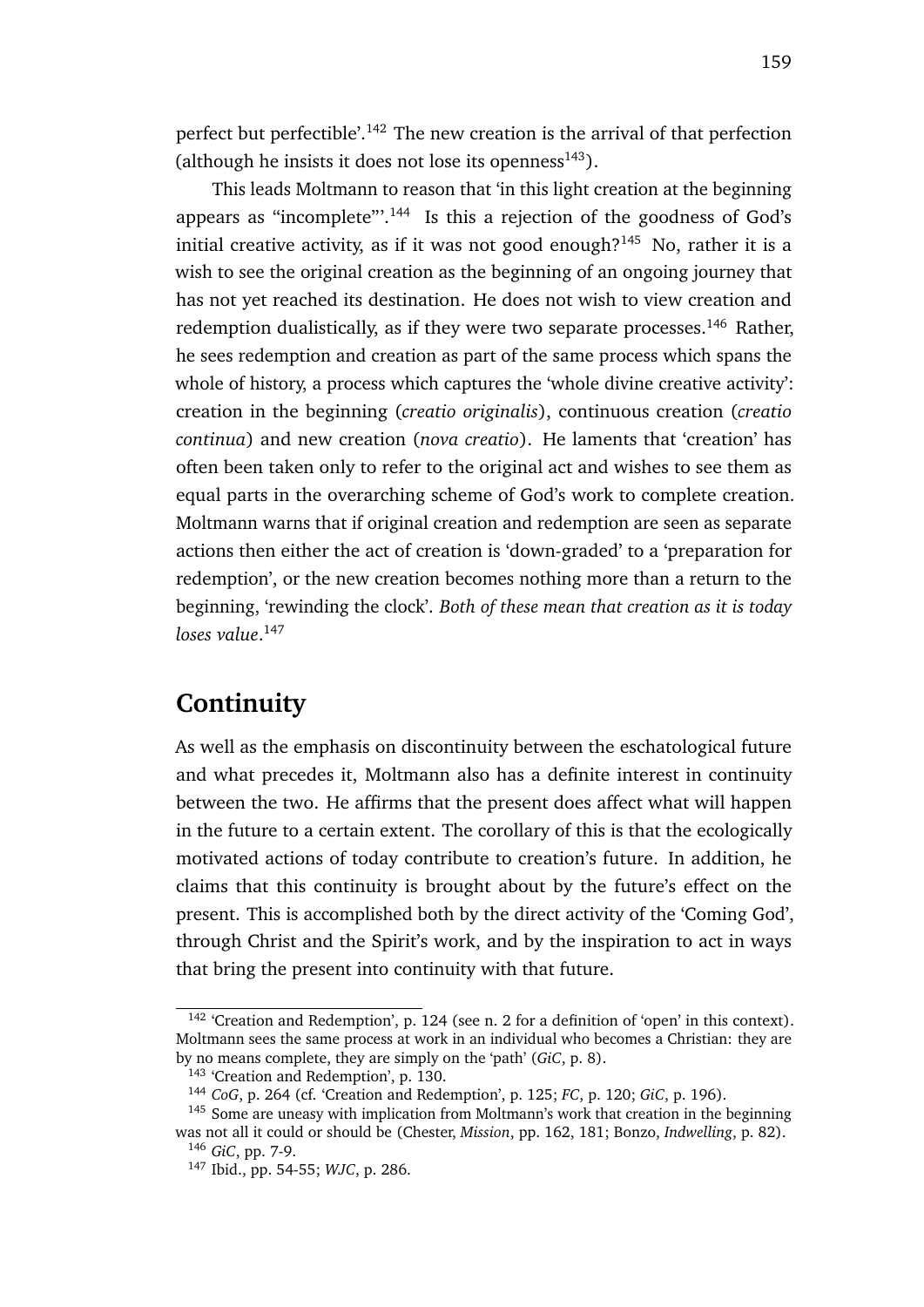For Moltmann continuity between present creation and future redemption is vitally important if there is to be any meaning for actions done in the present. If there was no continuity then no action could have any lasting significance, which would lead to 'an abstract negation of the world and its history'.<sup>148</sup> He speaks of the continuity found in the resurrection of the dead: 'Raising is not a new creation; it is a new creating of this same mortal life for the life that is eternal'.<sup>149</sup> He even goes so far as to say that eternal life 'carries the scars of mortality [...] Everything that has put its mark on this life remains eternally. Otherwise we should be unable to recognize ourselves in eternal life'.<sup>150</sup> This raises questions concerning the level of healing which creation can expect in its redemption. It also puts an importance on the acceptance of responsibility for present actions, knowing that they have eternal consequence. This continuity is, for Moltmann, in the end a gift. It comes from 'the faithfulness of God' to rescue what is lost through time, not because humanity's actions have the power to last for eternity.<sup>151</sup> Importantly, these affirmations of continuity are found in both Moltmann's early and later work.

One significant reason for continuity in Moltmann's thought connects to the idea of the continual process of original creation through to redemption. That is, if the Trinity's actions in the present are aligned with the goal of the future redemption, then there is every reason for God's acts, or actions inspired by God, to have an impact that lasts.<sup>152</sup> Otherwise '"the [redeeming] Spirit of Christ" has no longer anything to do with Yahweh's *ruach*'.<sup>153</sup> For Moltmann the Spirit's present activity, such as 'world sustaining' and 'preservation', is part of creation's redemption and perfection.<sup>154</sup> Therefore God's active love within history is a 'foretaste', for those who recognise it, of the coming future.<sup>155</sup>

Another factor supporting continuity is that for Moltmann it is the future which comes to the present and brings salvation with it. It does not therefore match his wider theology to say that God's actions in the past and present build up with momentum and will one day flower into the promised future. It is perhaps more fitting to say that the great promised future has shock waves which run back through history, which point to it, lead to it, and anticipate it:

<sup>151</sup> *RRF*, p. 12.

<sup>148</sup> *RRF*, p. 197.

<sup>149</sup> *CoG*, p. 75.

<sup>150</sup> Ibid., pp. 84-85.

<sup>152</sup> *SW*, p. 53.

<sup>153</sup> *SpL*, pp. 8-9.

<sup>154</sup> *CPS*, p. 192; 'The Scope', p. 103.

<sup>155</sup> 'The "Crucified God"', p. 299; *CPS*, p. 257.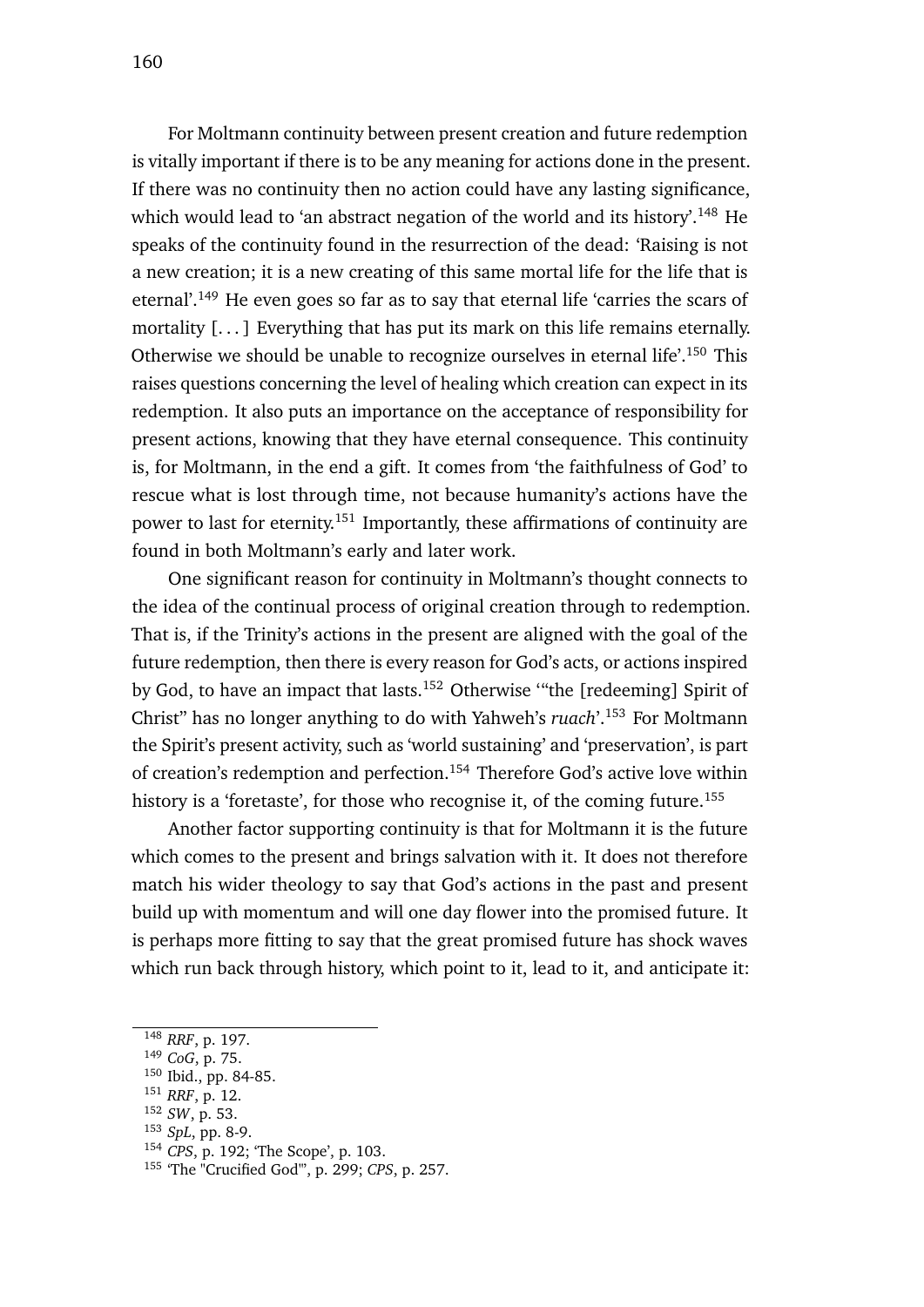A promise directs the present which is effected [*sic*] by it towards the *novum* of fulfilment and, in so doing, turns the present into a front line for the breaking up of the old and the breaking in of the new. [. . . ] Through Christ's resurrection and through hope aroused, the future of God exerts an influence in the present and makes the present historical.<sup>156</sup>

Or alternatively, it is not the culmination of God's actions throughout the past and present that create the future, but the presence and effect of the future throughout history that has shaped the past and present. Moltmann comments that God's 'future takes control over the present in real anticipations and prefigurations'.<sup>157</sup> He even claims that 'the whole eschatology of the history of Christ' is 'a result of the workings and indwellings of the Spirit through which the future that is hoped for enters into history'.<sup>158</sup> He does not mean that God's present and past actions are mere reflections of the future, or necessarily lesser events. They are crucial to the future, although in a way that is determined by the future.<sup>159</sup> In the case of the Christ event, Moltmann sees this as the in-breaking of the future into history to set decisively the trajectory of history. In Christ we find the 'qualitatively new future [and] the end of history in the midst of history'.<sup>160</sup> Likewise, the Spirit 'is the presence of the future' which makes the 'eschatological new [. . . ] the new thing in history'.<sup>161</sup>

There is therefore continuity with the future because the future is already found in the present. History is made continuous with the future, by the future, and for the future. Therefore Moltmann prefers not to say that continuity runs 'from the old to the new' but rather 'from the new to the old'.<sup>162</sup> A person's actions can thus have that continuity in that they seek to anticipate that future. Humanity can live out a demonstration of what is to come.<sup>163</sup> In fact he feels that humanity *should* do this 'with responsibility', and 'participate in the eschatological, liberating history of  $God$ <sup> $164$ </sup> This responsibility makes

<sup>156</sup> *HP*, p. 183 (1966).

<sup>157</sup> *RRF*, p. 209 (cf. p. 197: there are 'correspondences, analogies, directions, and tendencies' with the future that shape history).

<sup>158</sup> *CPS*, p. 34.

<sup>159</sup> 'Theology as Eschatology', pp. 10-11.

<sup>160</sup> *RRF*, p. 198. It seems Moltmann would be wary of saying this event changed or altered the course of history because it was always God's plan to redeem creation to live into eternity. Also this raises the question: are only some actions of God as consequential as the cross, are some actions merely reflections of the future? Or are in some way all actions a decisive in-breaking of the future?

<sup>161</sup> *CPS*, p. 295 (cf. p. 34).

<sup>162</sup> 'Hope and Reality', p. 83.

<sup>163</sup> *FC*, pp. 46-47.

<sup>164</sup> *HP*, p. 183 (1966); *FC*, p. 47.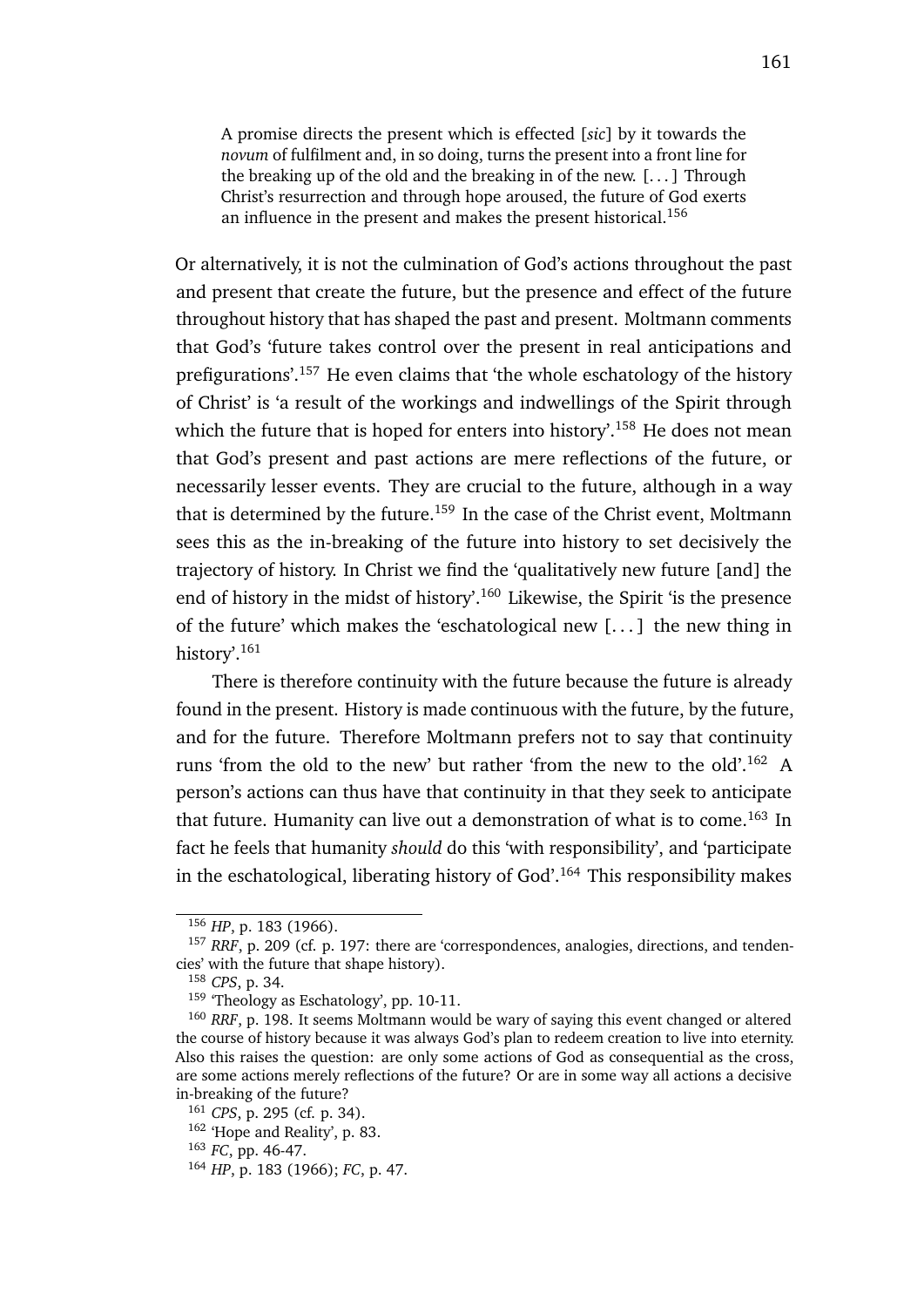creation's situation an important consideration as humanity moves into the future.

### **There is Hope for** *This* **Creation**

One important instance of eschatological continuity with the present in Moltmann's work is the claim that there is hope specifically for *this* world. His consistent message throughout this chapter is that there is hope for all creation, not simply a hope for *any* eternal creation, but for this particular one.<sup>165</sup> There are those within Christian tradition who claim that salvation is only for humanity. Such views do not necessarily mean that there is not a new heaven and a new earth, but rather that this earth which surrounds us is destined for destruction and replacement and is not included in the redemptive process. Moltmann is an ardent opponent of views of such discontinuity for two reasons. Firstly:

'After us the deluge' – life led and actions performed according to this motto do indeed lead to deluges, financial, nuclear and ecological. Succeeding generations will sink under the mountains of debt, atomic waste and the ravaged environment. The eschatology of the 'last Big Bang' is catastrophic, and catastrophes are its result.<sup>166</sup>

In this view in which destruction is the end point, Moltmann fears that destructive choices are easier to make. In his opinion, people will treat creation in the same way as they perceive its future to  $lie.<sup>167</sup>$  This can be imagined as the following question: 'What does it matter what happens to this forest if it is all destined for the fire?' However, with this question it should be remembered that not everyone lives with such an emphasis on the future as Moltmann does. Many people pay more attention to the immediate present. For this reason many people who may not believe in an eternal future for nature will still seek to maintain the health of creation simply for the benefits it brings in the present. Nevertheless, Moltmann is surely right that anything specifically good in a person's attitude towards the world is unlikely to result from a belief that the world has no future. His stress on a future for this creation speaks instead of a strong positive attitude towards the world. Certainly, within his framework of the future's determination of the present, a vibrant future for creation is essential.

<sup>165</sup> See also *GiC*, p. 296; *WJC*, p. 262; *CoG*, p. 27.

<sup>166</sup> *CoG*, p. 202.

<sup>167</sup> *WJC*, p. 274 (cf. *CJF*, p. 15).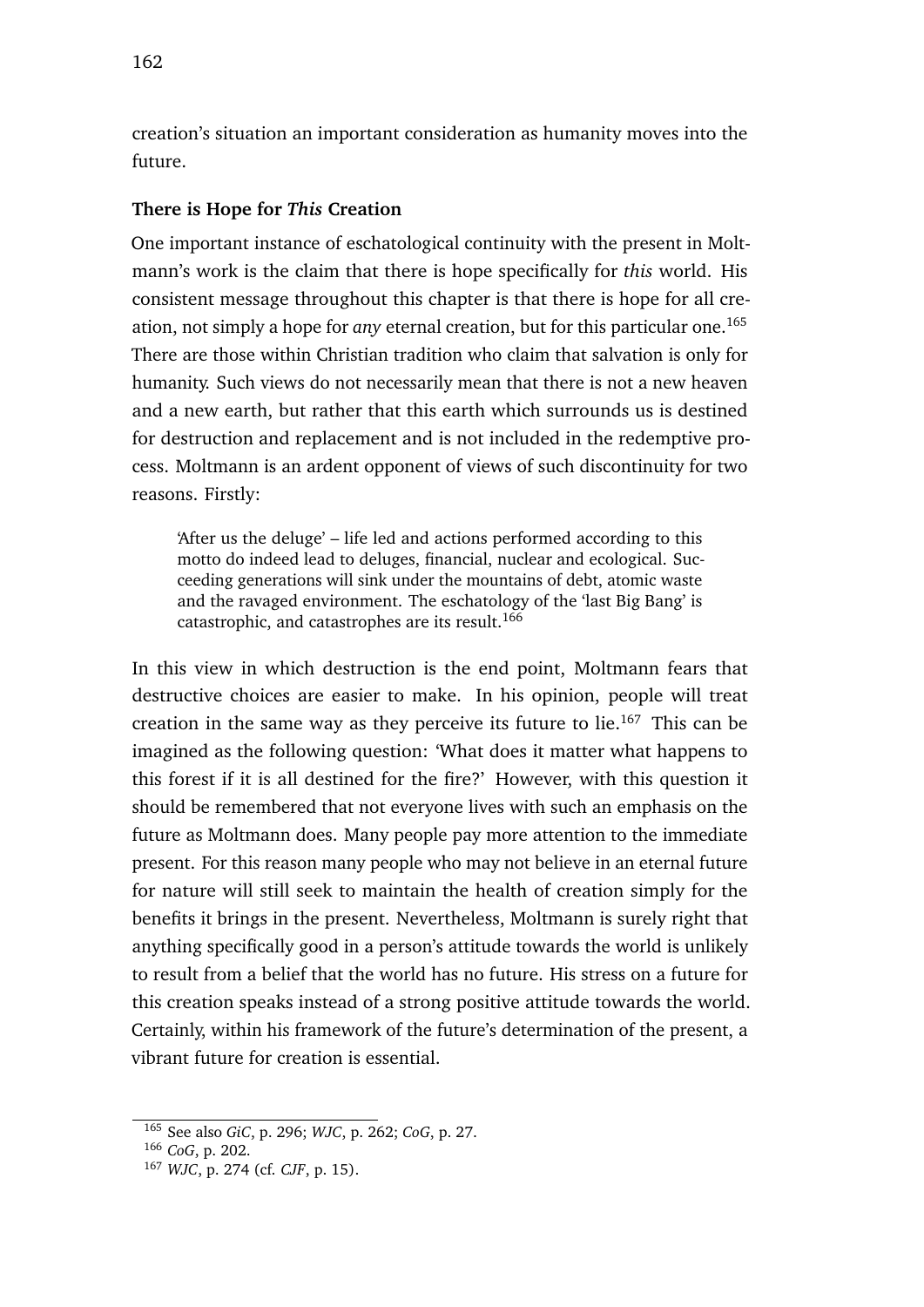Secondly, Moltmann identifies a theological problem for the expectation that 'the deluge' is part of God's plan. He terms such unwanted visions of a brutal future, specifically when they are linked to God's desired path for creation, as 'apocalyptic eschatology'.<sup>168</sup> He lists explicitly such things as a nuclear war, ecological collapse or an economic meltdown which leads to catastrophe for the poorer nations in particular, but alongside this it is obvious that he includes the view that God would destroy the creation which God so loves. Such a 'deluge' is incompatible with his theology.<sup>169</sup> According to him, the problem with this view is that anyone who interprets the destructive tendencies of the contemporary world as part of God's purposes 'is providing a religious interpretation for mass human crime, and is trying to make God responsible for what human beings are doing'.<sup>170</sup> This, says Moltmann, is 'the height of godlessness and irresponsibility'. Eschatology should concern about salvation in its wholeness, a 'hope for the beginning of God's new, just world'. For Moltmann, this should lead to resistance of cynicism and indifference, a rejection of destruction, and the defence of the creation which is threatened by human activity. $171$ 

Some readers of Moltmann believe that his work does not display such a whole-hearted commitment to creation's future. Douglas Schuurman and Steven Bouma-Prediger claim that Moltmann actually speaks of creation's destruction at the eschaton. Both cite the same passage in *The Future of Creation*: 'The new creation does not emerge out of the restoration of the old creation; it follows from creation's end.'<sup>172</sup> However, as already noted, there is good reason not to read this too literally.<sup>173</sup> As if in response to this assertion, Bouma-Prediger expands his critique to claim that Moltmann expresses the same sentiment in later work. Bouma-Prediger reads this passage: 'The promise is caught up and absorbed in its fulfilment: when what has been promised is realized, the promise is discarded.'<sup>174</sup> He then reports this as:

when the kingdom is fully consummated, creation will be "discarded

<sup>168</sup> *CoG*, p. 202. However, he recognises that it is a misuse of the word 'apocalyptic', that true apocalyptical theology has nothing to do with such violent notions (p. 218). He often uses the word apocalyptic at other times with no negative connotations intended.

<sup>&</sup>lt;sup>169</sup> For example: 'it is understandable that the whole of creation should have been brought into being for the sake of that redemption' (*GiC*, pp. 277-78); '[if] Redemption destroys creation, the gospel destroys the law, and faith becomes the enemy of every known reality' (*RRF*, p. 14, commenting on Marcion's views).

<sup>170</sup> *CoG*, p. 203.

<sup>171</sup> Ibid., p. 216-18.

<sup>172</sup> Schuurman, *Creation*, p. 97; Bouma-Prediger, *The Greening*, pp. 244-46; *FC*, p. 164.

<sup>173</sup> This work, p. 155.

<sup>174</sup> *GiC*, p. 63.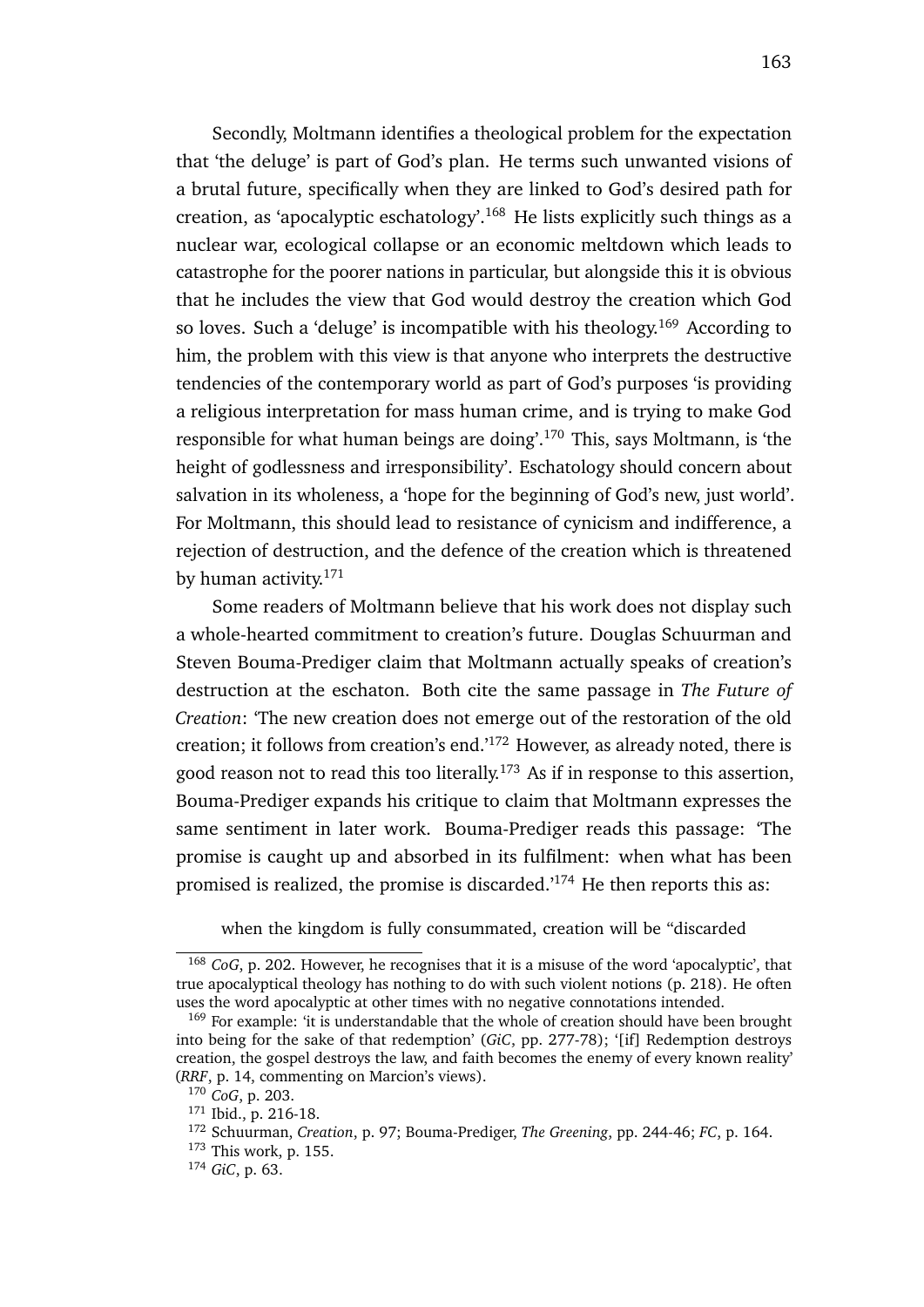(*abgetan*)." In short, the *novum* of the new creation does not represent the renewal but rather the annihilation or abolition of creation.<sup>175</sup>

This misleading, and misrepresentative, statement is probably made by Bouma-Prediger because in the passage concerned Moltmann refers to creation as the 'promise' of the kingdom.<sup>176</sup> Yet Bouma-Prediger neglects to follow Moltmann's argument in his very next words:

If the world as creation is the real promise of the kingdom of God, it then itself belongs to the history of the kingdom and is not merely its 'stage and backcloth'; for at the end of this history it is destined to be revealed in its eternal transfiguration.

While Moltmann may use ambiguous language, the clear thrust of the passage is that creation points to its own future, like a promise, and when this future is reached there will no longer be a promise, just the eternal creation. Then promises will not be needed; they will have been fulfilled. As it is, while the promise remains, it calls for all life to be upheld.

### **Judging the Balance**

Moltmann has included both discontinuity and continuity in his writing. Yet he has been criticised for not actually achieving a balance between the two. Schuurman is a major critic of Moltmann's work on discontinuity, particularly the non-restoration of creation. He speaks of the radical discontinuity between creation and redemption in Moltmann's work that does not allow for continuity. Unlike many others who critique this area, Schuurman's main concern is the discontinuity between original creation and new creation.<sup>177</sup> He also thinks that Moltmann's eschaton is 'creation-annihilating' and therefore 'world-denying'.<sup>178</sup> However, Schuurman's reading of this theme in Moltmann is unreliable. One example of where Schuurman seems to distort his writings is his quotation of this phrase: 'Future as *adventus* can, however, very well bring something which is principally new and radically transforming, which is neither in its reality or in its potentiality already in existence.<sup> $179$ </sup> From this

<sup>175</sup> Bouma-Prediger, *The Greening*, p. 246 (cf. Walsh, 'Theology of Hope', p. 76).

<sup>176</sup> *GiC*, pp. 62-64.

<sup>177</sup> Schuurman, *Creation*, pp. 4, 9, 83, 149, 161.

<sup>&</sup>lt;sup>178</sup> Douglas J. Schuurman, 'Creation, Eschaton, and Ethics: An Analysis of Theology and Ethics in Jürgen Moltmann', *Calvin Theological Journal*, 22:1 (1987), 42–67 (p. 50). See also Schuurman, *Creation*, p. 82, n. 7, where he seems to equate Moltmann rejection of restoration with an affirmation of the replacement of creation.

<sup>&</sup>lt;sup>179</sup> 'Theology as Eschatology', p. 15.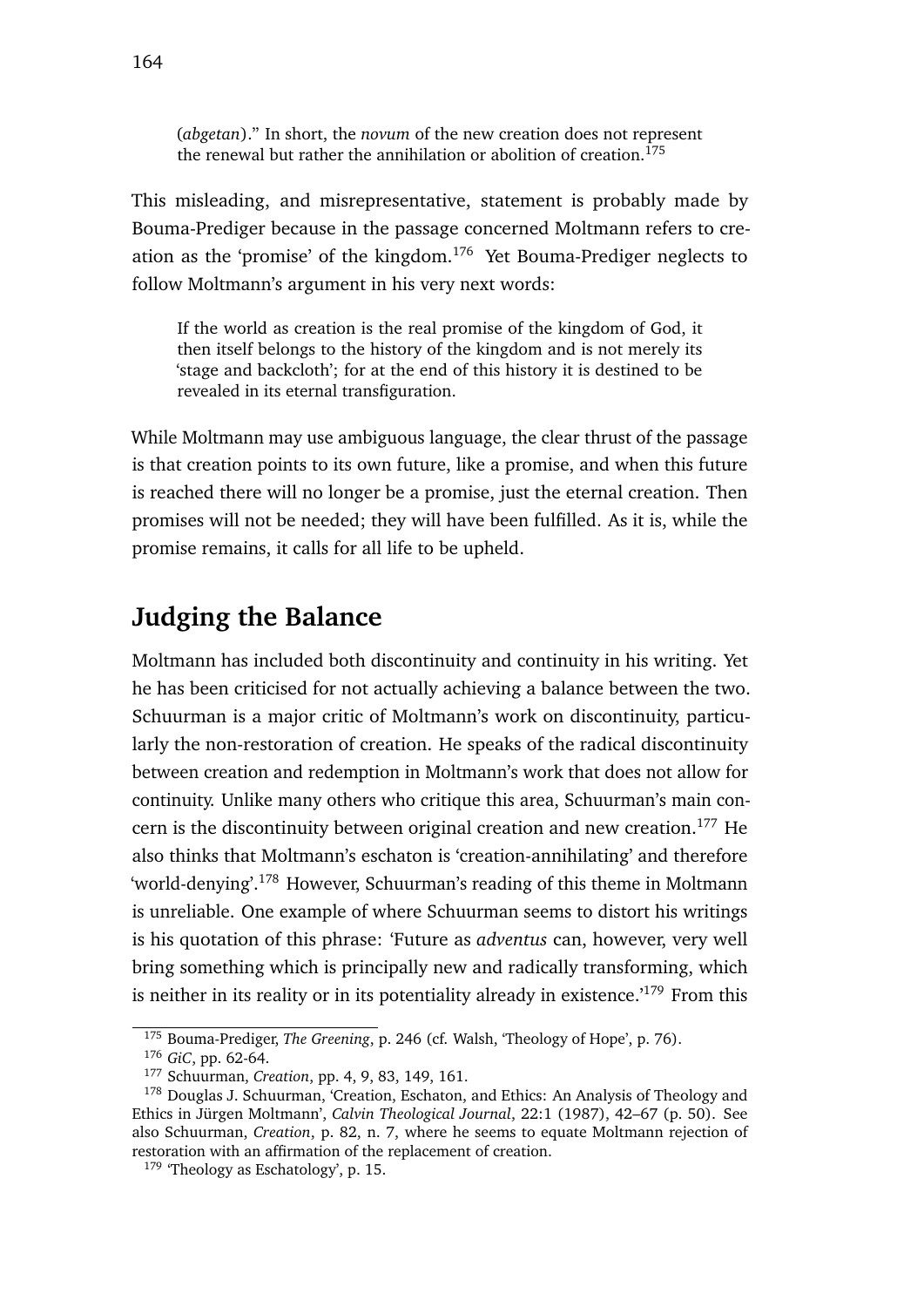Schuurman claims that, for Moltmann, the eschaton is 'exclusively future', 'not continuous at all with human experience', and 'opposes present reality'.<sup>180</sup> This is a very strong conclusion to take from a comment that the future can bring 'something' new. The article concerned, however, gives an even greater reason to doubt Schuurman's assertions. Moltmann goes on to say, in the next paragraph: 'The new must not be completely new [. . . ] in the reception of its own advance it establishes continuity.'<sup>181</sup> Moltmann merely opposes a view that seeks *complete* continuity with history, similar to the rejection of extrapolation that we saw above.

Harvie also reads Schuurman as misunderstanding Moltmann's view of the eschaton. He notes that Schuurman thinks that Moltmann claims the original creation is lost and the new creation is utterly discontinuous with it, whereas Moltmann actually includes a strong theme of continuity and hope for this creation. Harvie also believes that Tim Chester, whose criticism joins the debate below, has relied heavily on Schuurman's work and follows him in that misunderstanding.<sup>182</sup> It is partially with this reliance on Schuurman that Chester states that Moltmann's view of the future stands in 'utter contradiction to the present' and gives no hope for actions in the present. $183$ 

Beck, whose reading of Moltmann is both interesting and informative, favours a balance between continuity and discontinuity in him. For Beck, Christ and the Spirit's work show that God is already at work and that the eschaton is already partly, but only partly, realised.<sup>184</sup> He feels, however, that Moltmann over-emphasises discontinuity, especially in his earlier work, but still to a certain extent in his later work.<sup>185</sup> For example, Beck examines three kinds of eschatology: 'consistent' (which over-emphasises discontinuity); 'realized' (which over-emphasises continuity); and 'inaugurated' (which balances continuity and discontinuity).<sup>186</sup> He says that he can identify all three in Moltmann's work, although most often there are references to 'consistent' and 'inaugurated' eschatology.<sup>187</sup> However, the examples Beck gives of Moltmann's use of the less favourable 'consistent' and 'realised' eschatologies seem in fact to be examples of where Moltmann uses an 'inaugurated' approach to balance continuity with discontinuity.

<sup>180</sup> Schuurman, *Creation*, p. 94.

<sup>181</sup> 'Theology as Eschatology', p. 15.

<sup>182</sup> Harvie, *Jürgen Moltmann's Ethics*, p. 24, n. 47.

<sup>183</sup> Chester, *Mission*, p. 90 (cf. pp. 85-90, 125, 131-32).

<sup>184</sup> Beck, *The Holy Spirit*, p. 21 (cf. pp. 45-48, 82).

<sup>185</sup> Ibid., pp. 24, 127, 203-04, 227, 243 (cf. Neal, *Theology As Hope*, p. 211).

<sup>186</sup> Beck, *The Holy Spirit*, pp. 16-20.

<sup>187</sup> Ibid., pp. 136-38.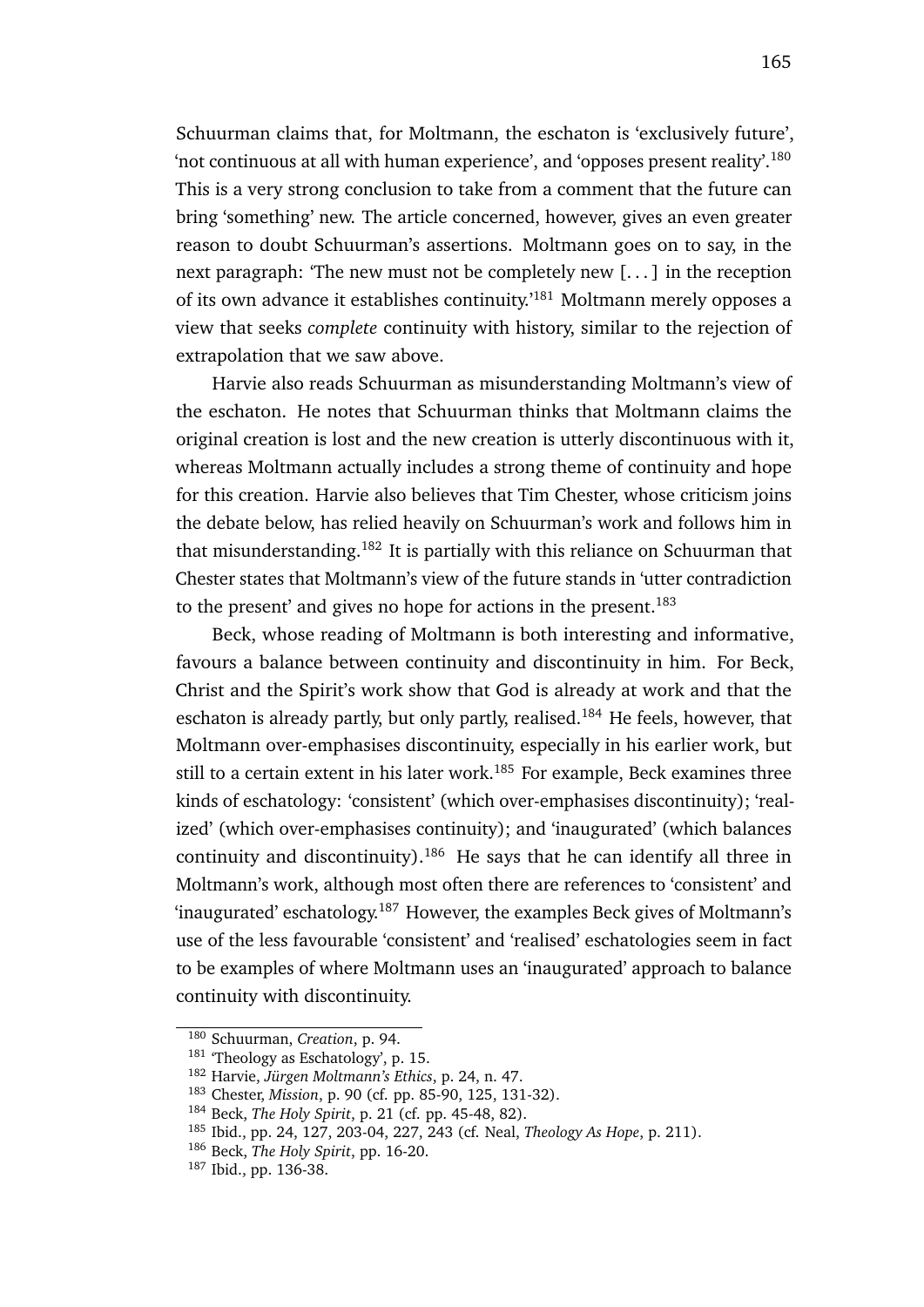One particular instance where Beck gives a less sympathetic reading of Moltmann is where he is critical of the inclusion of the image of 'seedtime and harvest' to show the relation of the future to the present. Unlike the images of 'spring and summer' and 'sunrise and noon' (the other images Moltmann employs), Beck feels that 'seedtime and harvest' conflicts with 'Pauline inaugurated eschatology' because instead of the language of 'first fruits' (the now and not yet of the eschaton) the seedtime/harvest image describes a change from one thing to something quite different. Beck interprets this as an example of consistent (discontinuous) eschatology.<sup>188</sup> It is difficult to find such a criticism reasonable. Firstly, the context points to Moltmann's intention to use three images that describe a continuous progression: spring becomes warmer into summer; the sun climbs higher to noon; the seed bursts forth into fruitful life. His aim is to say that the future has some presence already: the seed is the thing that becomes the harvest. Secondly, the extent to which the seedtime/harvest image contains discontinuity can hardly be described as un-Pauline. For Paul himself states, in the same chapter as the mention of 'first fruits', that the body today is likened to the seed that brings forth something new in the eschaton.<sup>189</sup>

There are those who read Moltmann in a more positive light. Harvie issues a reminder that Moltmann's theories of the future's contradictions with the present need to be observed with 'great precision' so it is clear that he retains the reality of human participation in God's ongoing transformation of the world.<sup>190</sup> Jeremy Law is also largely affirming of Moltmann's balance between continuity and discontinuity. Law recognises that Moltmann might be read in a present-denying way but offers some of his own points to defend Moltmann's approach, two of which it is helpful to cite:

First, it must not be forgotten that the transformation to new creation is not merely for transformation's sake. It is fundamentally about consummation. Consummation confirms, reinforces and underlines the value of that which is already good; it is not its enemy. [. . . ] Third, everything good about present existence may be taken as a prolepsis of the kingdom. The rubric of consummation suggests to me that this prolepsis is not one of mere formality, but of sacramental substance. Prolepsis may thus become a way of affirming not disparaging the present.<sup>191</sup>

<sup>188</sup> Ibid., pp. 203-04; *The Source*, p. 11.

<sup>&</sup>lt;sup>189</sup> 1 Cor. 15.35-39. If the question of Pauline authorship were to be raised then Beck affirms his belief in 1 Corinthians bearing the authorship of Paul (Beck, *The Holy Spirit*, p. 25, n. 1).

<sup>190</sup> Harvie, *Jürgen Moltmann's Ethics*, pp. 23, 28.

<sup>191</sup> Law, *The Future*, p. 128.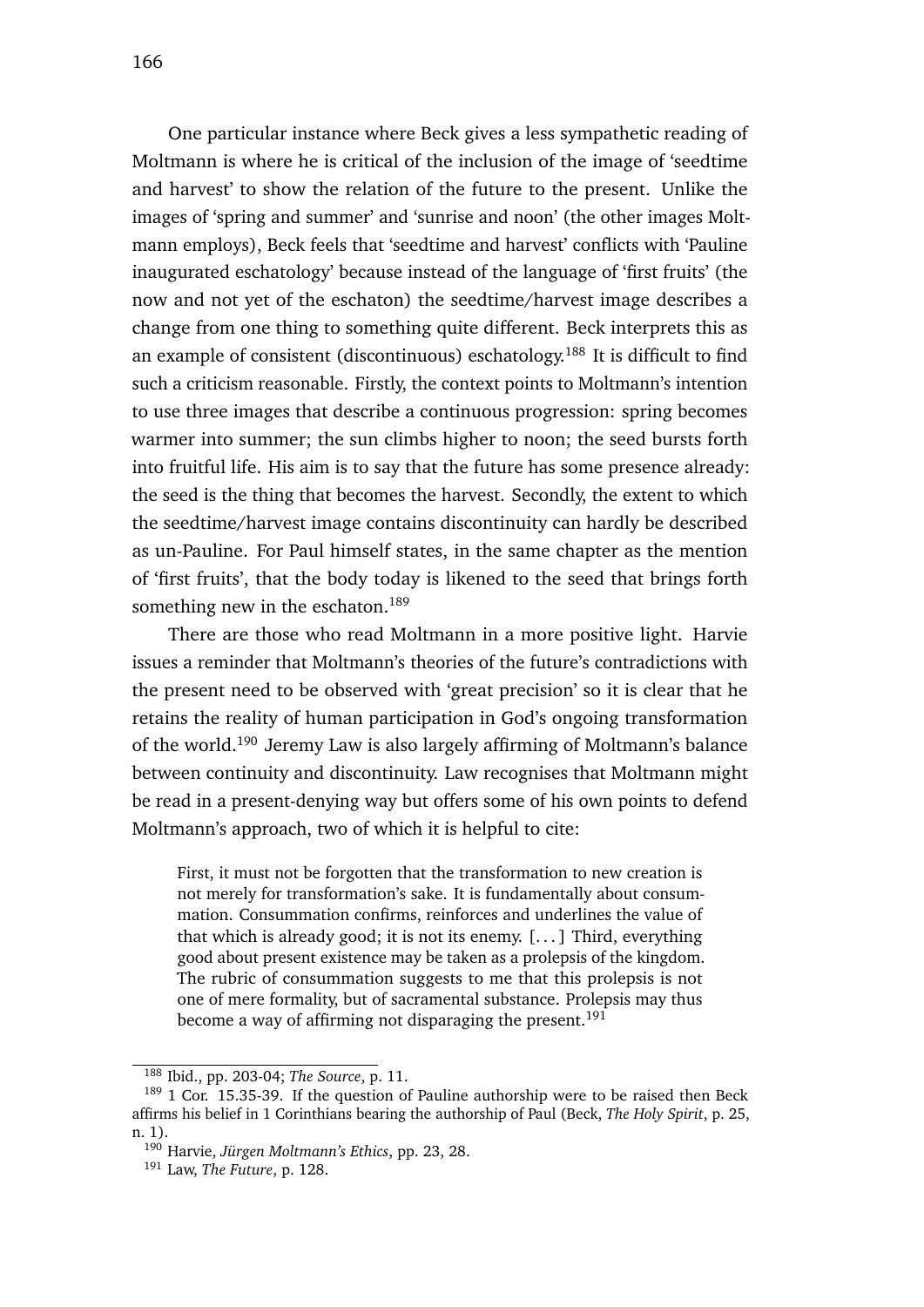Here Law reminds Moltmann's critics that consummation has always had its roots in God's faithfulness to creation, and therefore his themes of discontinuity and transformation are still able to affirm the present creation, and to sit alongside continuity, as he intends.

To summarise, readings of Moltmann have been examined which to various extents (some to the extreme) overemphasise the presence of discontinuity, and/or neglect his strong themes of continuity and hope for *this* creation. These do not do justice to the usefulness of his eschatology for ethical considerations, including environmental ones. Particularly for Chester and Schuurman, Moltmann seems to present a scheme in which any action in the present will find itself radically transformed in the eschaton, and thus have a meaningless quality to it.<sup>192</sup> For them, his view of the promise of a future which brings possibility and hope to the present is also one that promises to change completely whatever is done.<sup>193</sup> Yet, if his work as a whole is taken into consideration, this evidently is incorrect.<sup>194</sup> The criticisms show the possibility that many isolated sentences in Moltmann's work may be interpreted in order to advocate radical discontinuity, but often even the paragraphs and pages around them alleviate these concerns, and beyond them his wider writings are able to continue to show the balance of his views.<sup>195</sup> The present is not lost, there is continuity, and the future brings hope, there is discontinuity. Moltmann retains a tension, and in this way the present and its actions still have meaning.

<sup>192</sup> See also Vincent J. Genovesi, *Expectant Creativity: The Action of Hope in Christian Ethics* (Washington, DC: University Press of America, 1982), pp. 107-08; Walsh, 'Theology of Hope', pp. 58-59 (pointing to Langdon Gilkey's work).

<sup>193</sup> Chester, *Mission*, p. 86 (cf. Kevin J. Vanhoozer, *First Theology: God, Scripture & Hermeneutics* (Leicester: Apollos, 2002), pp. 239-40, n. 62; Wolfhart Pannenberg, *Systematic Theology: Volume 3*, trans. by Geoffrey W. Bromiley (Edinburgh: T&T Clark, 1998), pp. 175- 76).

<sup>194</sup> Schuurman states that this balance is present (Schuurman, *Creation*, pp. 8, 84, 101 (n. 60), 114), but seems to downplay its existence and ignore it in his conclusions. This may be because he believes not so much that Moltmann shows balance but more that he swings between two contradictory positions of continuity and utter discontinuity (Ibid., pp. 103, 159). Chester shows a similar recognition of continuity in Moltmann's writings without allowing it to balance his overall view (Chester, *Mission*, p. 125).

<sup>195</sup> For instance, Moltmann states of his earlier work: 'I called resurrection a *creatio ex nihilo* (creation from nothing) and a *nova creatio* (new creation), my purpose being to point to the creative God and the eschatologically new character of his activity. This gave rise to misunderstandings, which I hope my present exposition has cleared away.' (*CoG*, p. 150, n. 50.)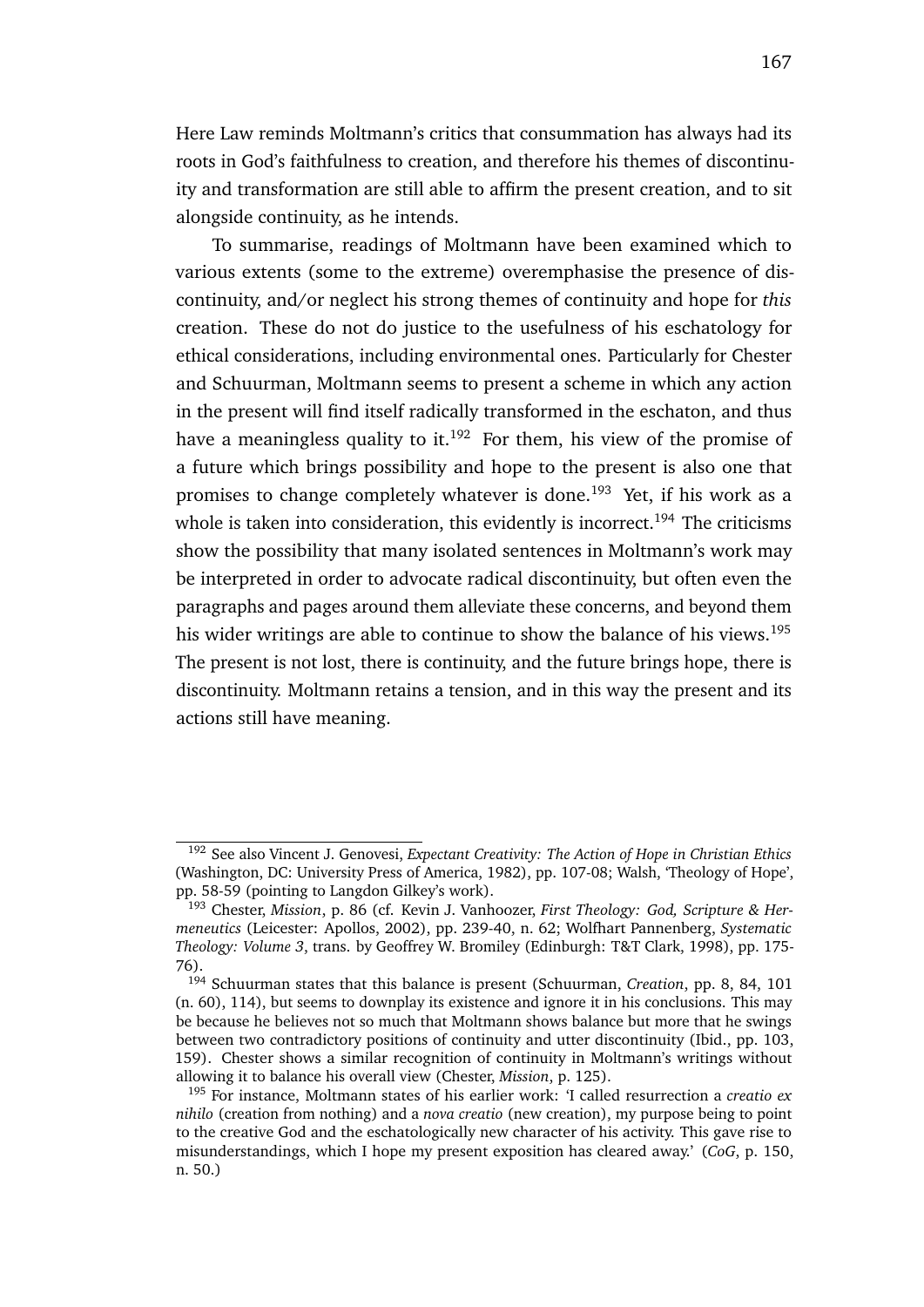## **A Transcended Continuity**

This section has shown that Moltmann wishes to retain both continuity and discontinuity between present and future. Discontinuity provides hope that things can be different and gives the assurance of transformation. Pain and mistakes need not endure forever. Continuity encourages the significance of the present as it is the future being made manifest. There is a consequent call for participation in the world's healing and transformation. Continuity is also important for him because he believes it is important to remember that there is goodness already present in creation.<sup>196</sup> Continuity speaks of the redemption of creation as the transformation of an incomplete project, not the recovery of a lost cause.

Jeremy Law considers that the balance between the two is essential.<sup>197</sup> Has Moltmann succeeded in this task? Randall Bush and Tim Chester find an ambiguity between the openness of possibilities and the certainty of hope for transformation, which stem from continuity and discontinuity respectively.<sup>198</sup> However, it appears instead that there remains a healthy intended tension, and not necessarily ambiguity, regarding the exact balance of continuity and discontinuity in Moltmann's scheme. For all this mystery the two need to be held together:

A meaningful mediation seems to result only if the transcendence which is beyond history is linked with man's act of transcending within history; if in the midst of the critical difference one believes in the possibilities of correspondence, and if, conversely, in the possibilities of correspondence the qualitative difference is kept in mind.<sup>199</sup>

Continuity can be located in the present, *through* the anticipation of and participation with the coming future. For Moltmann, the universe must be transformed (discontinuity) but that is not to say that the coming future does not already bring transformations into the present that are likenesses of the future. As he says of a person: 'He acquires continuity in the midst of changing conditions in as far as he acquires future.'<sup>200</sup> Yet from this should not be understood that any person (or any other part of creation) could attain such a state that, when the eschaton comes, there would be no need for transformation. For Moltmann, such perfect continuity is unattainable. To

<sup>196</sup> *WJC*, p. 287.

<sup>197</sup> Law, *The Future*, p. 250.

<sup>198</sup> Bush, *Recent Ideas*, p. 295; Chester, *Mission*, pp. 57-58.

<sup>199</sup> *RRF*, p. 198.

<sup>200</sup> *HP*, p. 108 (1960).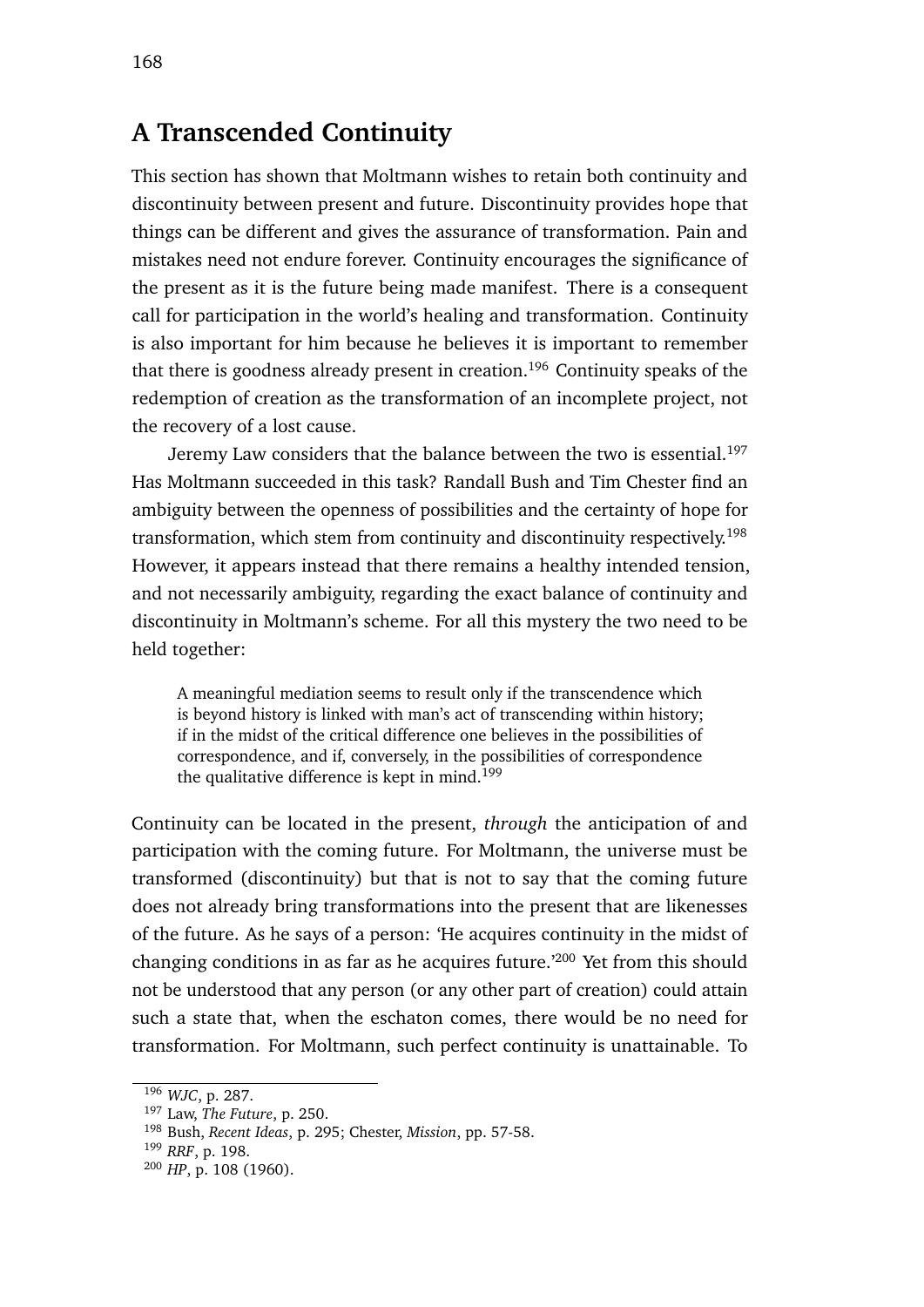describe the continuity of present day actions with the eschaton is not to claim that anything may be created today which needs no further transformation. The inference to take from his work is that, when thinking of ecological considerations, the implication of continuity is most appropriately expressed in the belief that humanity's actions in the present can be in step with God's coming transformation of creation, but are not the complete sum of that transformation. An action which affects the world in such a way as to have continuity with God's coming future for creation is an action which can only be said to tread the same path as God's transformative work, not to actually reach the final destination.

Discontinuity will thus be found with the present, through the transformation of that which is broken, and the new creation of that which is lost. Even that which has continuity will be transcended to reach as yet unknowable qualities, while still it retains its identity. In this sense creation can know that the present still matters. At the same time there is still a future approaching to change it: 'the conferral of a new form to its being-as-it-is'.<sup>201</sup> This not to undo the present (radical discontinuity), but is its respectful and loving bringing-tocompletion. This continuity Moltmann calls 'historical continuity', which he differentiates from 'ontological continuity'. For him, the old, and everything that made it what it is, puts on something new to become something new and complete but retains its identity.<sup>202</sup> 'We shall all be changed'.<sup>203</sup> Humanity will not finish itself or this creation until the mixture of discontinuity and continuity within it, and the whole creation, is transcended and transformed by the coming God who will bring 'the feast of eternal joy'.<sup>204</sup>

This means there is hope for the permanence of humanity's actions as they are caught up in, and contribute to, God's transformative work in all creation. At the same time there is hope for the redemption of humanity's failures as the coming God makes all things new. Continuity brings responsibility and consequences for humanity's actions. Discontinuity brings comfort that nothing shall be lost. The present is affirmed and the future is made secure. Does the presence of this comforting discontinuity threaten ultimately to make the present meaningless? No, for the destination is not all that matters. The *journey* to the future is important too, as is the contribution that creation makes to it. There are pressing needs within creation on the way to the future. That is the conclusion from the previous chapters on Moltmann's view

<sup>201</sup> *SW*, p. 52.

<sup>202</sup> *RRF*, pp. 12-13.

<sup>203</sup> 1 Cor. 15.51b

<sup>204</sup> *CoG*, p. 338.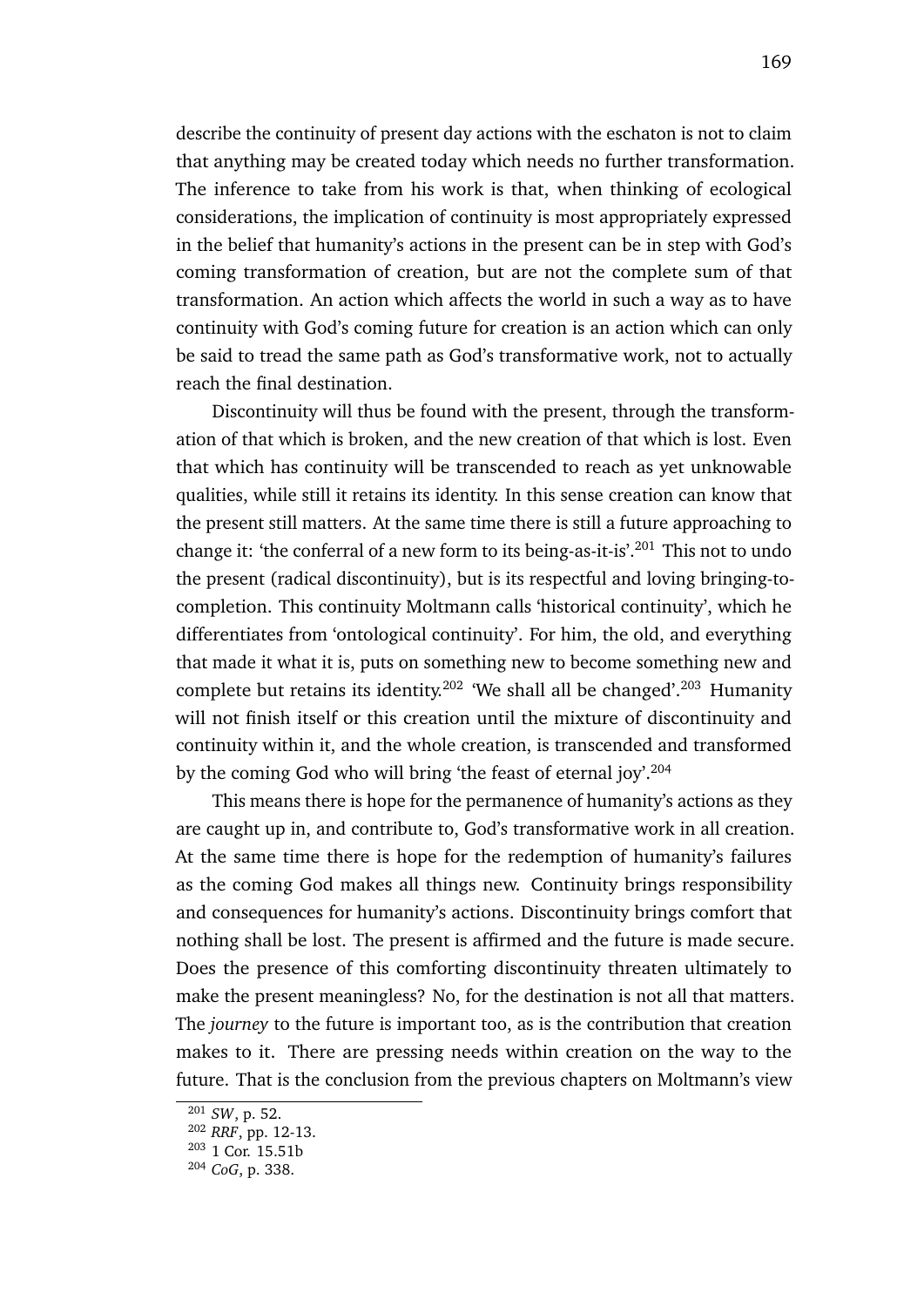of the past and present work of God. Each created being's contribution is important, and each part a created being is allowed and enabled to take by others is important too. According to Moltmann, creation has been invited to participate in God's creative work.<sup>205</sup> The freedom given by this invitation should neither be abused nor thought meaningless. The future may be secure but the shape of the journey made by the contribution of each part of creation remains to be seen. For this reason Moltmann can speak of shaping the ecological future 'with responsibility and confidence'.<sup>206</sup>

## **6.5 CONCLUSIONS**

Moltmann's description of the eschatological future for *all* creation means that his theology is universal in the fullest sense, and can contribute the benefits of this universalism to the new theological architecture. The concerns of this thesis have moved this chapter's discussion away from the debate surrounding universal human salvation and towards the cosmic framework of his thought. This broader scope includes a hope for all creation which has, for Moltmann, an extensive foundation: what is already believed about God; seen in God's work; trusted from God's promises; and deduced from the nature of existence. These together produce the multifaceted argument that is Moltmann's defence of a future for all creation.

For him, this future is also one where God's openness towards creation comes to fruition. The relationship between God and creation becomes the consummated *perichoresis* which reflects, as far as is possible for the Divine/non-divine relationship, the trinitarian relationship itself.

Finally, this coming future is one that both transforms creation to a new state of being, and preserves and makes imperishable the identity of creation and its unique contributions to history. In this way Moltmann seeks continuity and discontinuity. He has admirably expressed two necessary parts to a hopeful eschatology. There still remain questions as to what exactly might remain from the present, and what may be lost, but the main point endures that there is hope for what is not as it should be and lasting significance for what is of value or achieved. The possibility found in his work that actions in the present which do not contribute to God's transformative work, which are

 $205$  This has been touched on in the last three chapters but will be considered more fully, at least in relation to humanity, in the next chapter.

<sup>206</sup> *HP*, p. 183 (1966).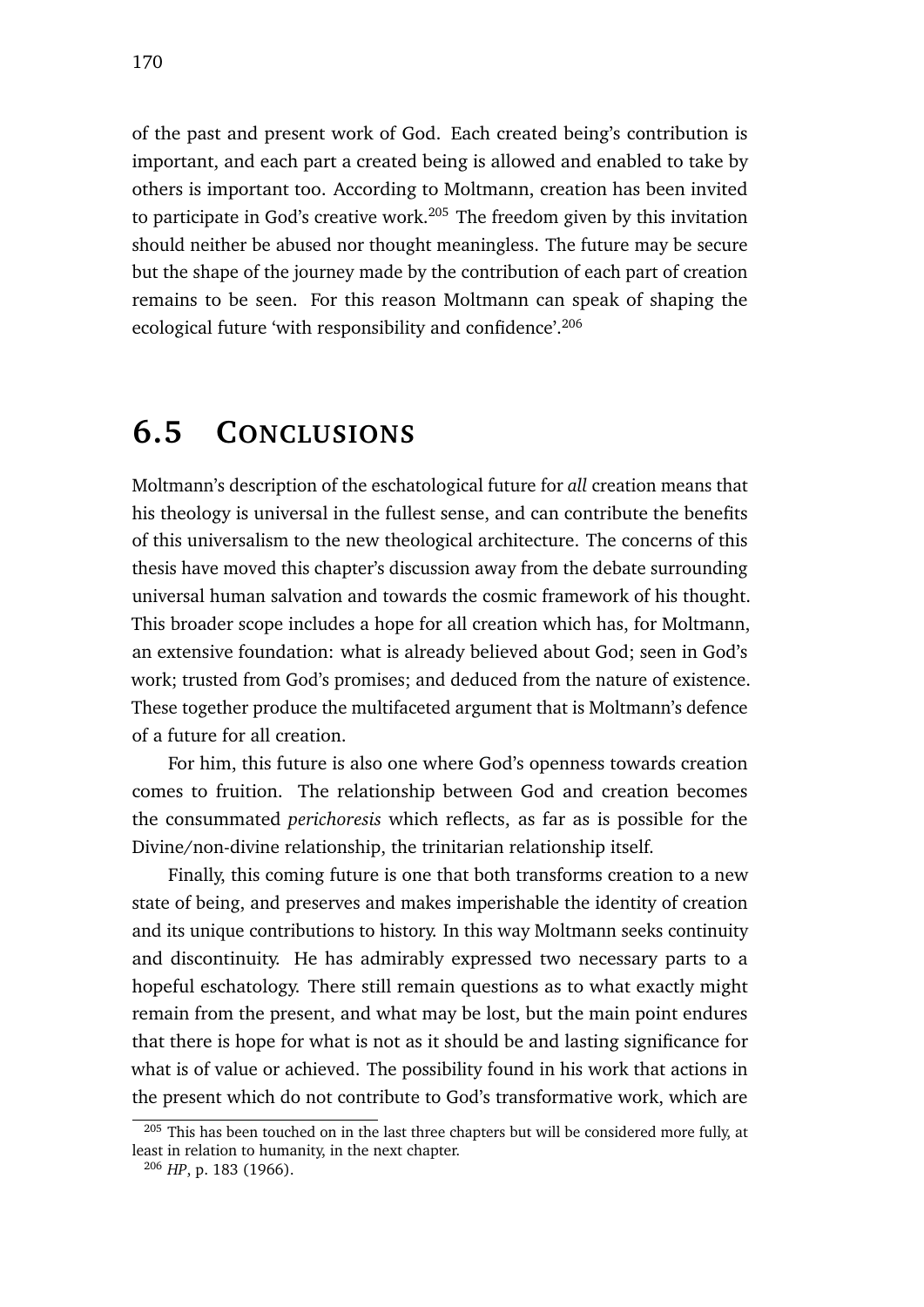not continuous with God's coming future, will leave their scars on creation is an additional admonishment towards responsibility for all actions.

A major contribution of Moltmann's cosmic eschatology to the new theological architecture is that creation matters. God's continuing care of creation into eternity adds again to the depths to which Moltmann understands God to love creation and give it value. Furthermore, it needs to be remembered that this value comes not only from its interdependency with humanity, nor its status as loved *today* by God. Creation's status is not simply one of temporal utility, or even a temporal, valued companion. Rather it matters from now until eternity. It has always mattered and shall always matter. The implications of this for an attitude towards the environment are serious. The meaning of existence now points to the need to find the right relationship with the whole of creation. It is not sufficient simply to treat nature well enough to survive. The need to share a healthy relationship with the environment will never pass, not even in eternity. Nature and humanity share a common existence, a common journey, and a common future. This is one of the legacies for ecological thought from Moltmann's eschatology.

As well as significance for the picture of creation in Moltmann's work, this chapter also speaks of the significance of his eschatology for the actions performed within creation. This raises the significance of humanity's actions in relation to the natural world. The future will not erase the efforts of today, it will heal and transform them. These efforts are not inconsequential or wasted, however, and to neglect them has consequences which, while not fully understood, are nonetheless real. This is important for the next chapter as it examines elements of Moltmann's anthropology which have a particular bearing on humanity's actions. This chapter, however, has contributed to the new architecture the lasting importance of these actions. In conjunction with the hope for their redemption, this lasting importance helpfully brings together the confidence and responsibility which Moltmann wishes to see in humanity and their concern for the future of all creation.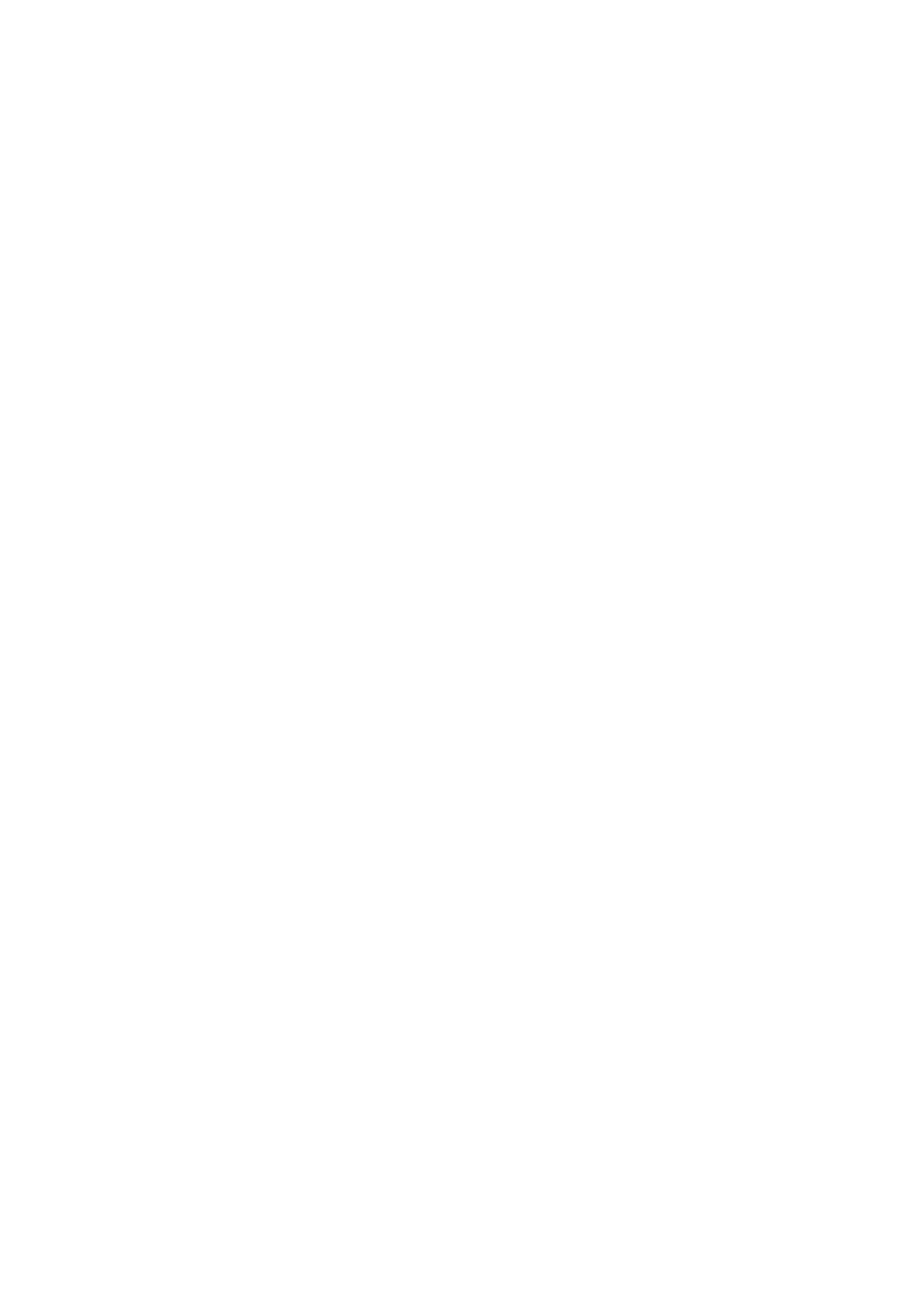# **Chapter 7**

# **Theological Anthropology**

## **7.1 INTRODUCTION**

This chapter's aim is to assess the usefulness of certain elements of Moltmann's theological anthropology for the construction of this new theological architecture. While he has written much on the topic of humanity, the present study selects four specific themes which have in common a challenge to human behaviour. Moltmann wrote of the importance of 'transforming the present' as far back as almost fifty years ago.<sup>1</sup> A glance at many of his subsequent publications reveals similar sentiments. For example: 'Theory and practice cannot be separated [. . . ] christology and Christian ethics cannot be separated.'<sup>2</sup> This chapter explores four avenues by which his theology makes that connection more explicit. Firstly, Moltmann argues for a refinement of humanity's perspective on its relation to nature, and a recognition of the damage that human claims of superiority have done to a vital relationship. Secondly, he proposes trinitarian love and action as a pattern for humanity's aspirations. Thirdly, is the proposition that there exists an invitation from God to join in the divine mission to bring life and transformation to the world. Fourthly, and finally, Moltmann remarks on the difference that hope can, and should, make to a person's life in the present.

Each of the four themes exhibits its own significance for a responsible theological anthropology, and thus all are appropriate to be included in the new theological architecture. In addition, the strengths of one will enhance the effectiveness of the others. In this way, the inclusion of these themes together in the new architecture increases its overall capability to generate a positive response.

The themes will be outlined below in order to understand their roots

<sup>1</sup> *ToH*, p. 16.

<sup>2</sup> *WJC*, pp. 41-42 (cf. *TKG*, p. 8).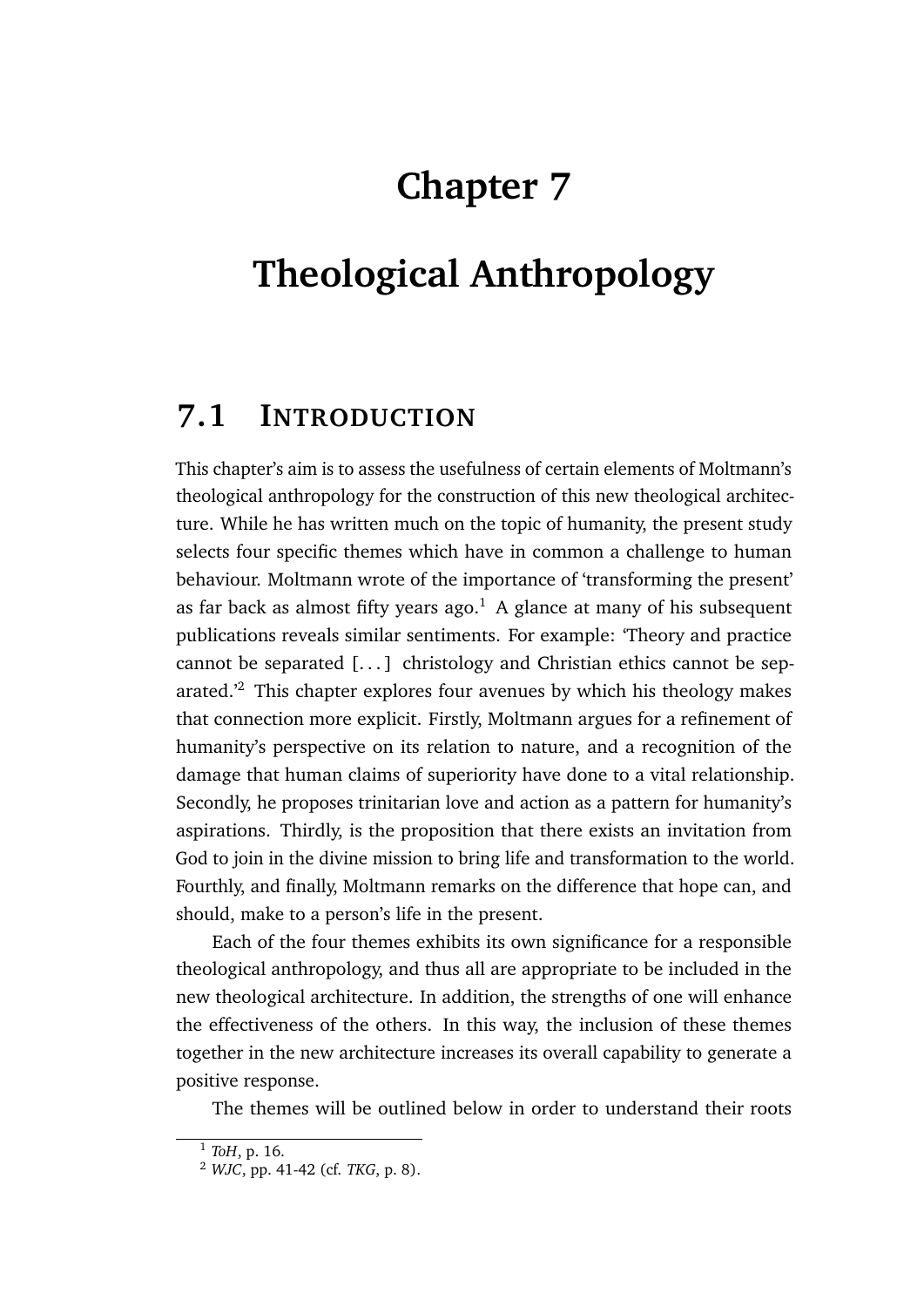in Moltmann's work and the benefits of their interconnectedness. Certain implications for creation issues will become apparent, although these will largely be explored in the Chapter 8, where their worth as promising avenues between theology and ecological responsibility in particular will be demonstrated. However, neither this chapter nor the next aims to present these themes as the only route by which Moltmann's theology, or the new theological architecture, might successfully lead to reconsidered action. Rather, they comprise four contributions which can be extracted from Moltmann's work in order to enrich the new architecture's journey beyond theory alone.

## **7.2 REDUCING HUMANITY'S PREDOMINANCE**

As the discussion of terminology at the beginning of this thesis indicated, Moltmann asserts that when thinking about humanity's obligations, it is important to consider the language selected. '[A]n ethics of ideas and definitions' is required.<sup>3</sup> This concern includes specifically ecological ideas. Human attitudes are influenced by labels for the world which give humanity precedence ('*our* environment') or are divisive ('nature *out there*'). It is necessary, then, for the new theological architecture to include Moltmann's placing of humanity in the same overall category as the non-human world so that humanity is *part* of creation, and not hierarchically above it.

## **Physical Co-Dependence**

Moltmann has been eager to keep informed of the scientific perspectives on the place of humanity within the cosmos. In brief, humanity is as much an integral part of the universe alongside everything else. It is nature that 'brings forth' humanity, along with all other instances of life seen on earth. Humanity must find its identity as a 'product' of nature.<sup>4</sup> Humanity is part of the greater organism of nature, where collective lives co-mingle and interpenetrate. All living things in the world share continual and inescapable relationships with others.<sup>5</sup> For Moltmann, if humanity does not recognise this it will not truly be

 $\overline{\text{3}}$  *EthH*, p. xiii.

<sup>4</sup> *GiC*, p. 50.

<sup>5</sup> Ibid., p. 3; *WJC*, p. 46; *SpL*, p. 225; *CoG*, p. 21; *GSS*, p. 99; *SW*, p. 15.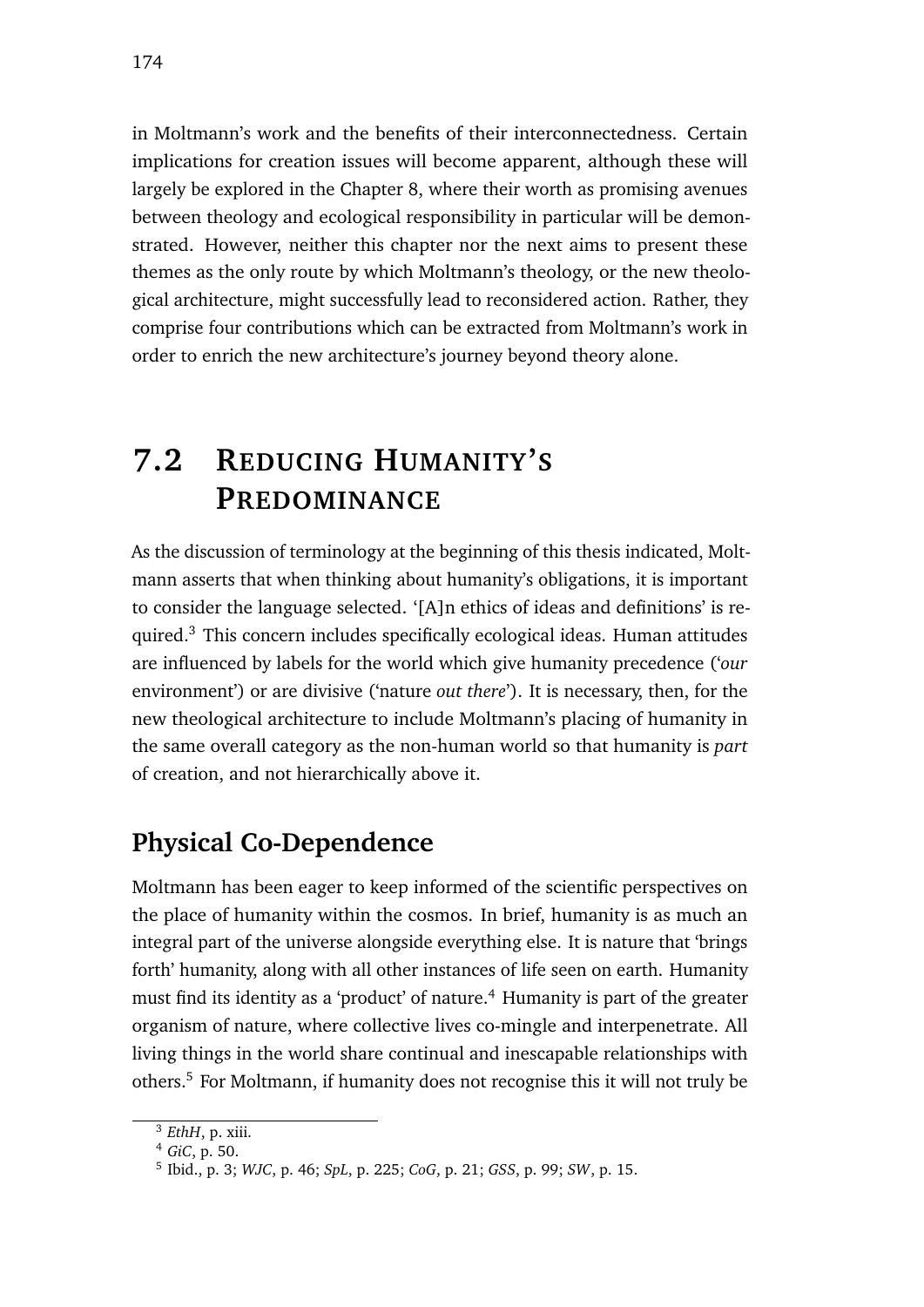able to understand itself. $6$  This all-inclusive community means that humanity is wholly dependent on nature for its life and, therefore, for humanity to try and extract itself from this community is likely to end, and to a certain extent already is ending, in disaster.<sup>7</sup>

Moltmann has consistently sought to bring many areas of his theology to bear on the relationship between humanity and the rest of creation, including to a certain degree in his early work. He even relates this topic back to his trinitarian theology and notes that the mutuality of existence reflects the perichoretic nature of the Trinity.<sup>8</sup> This, for him, forms part of the basis for the *imago Dei* which will be considered below.

## **A Rejected Relationship**

To conclude that humanity is part of creation is not necessarily to claim that the relationship is fully integrated. For Moltmann, the rejection by humans of the relationship shared by nature and humanity is one of the problems at the root of the environmental crisis. In order to escape this crisis, thoughts of 'self-liberation from nature' and its control must be laid aside in favour of 'co-operative' existence. Humanity has made its relationship with the rest of creation hostile and uncaring. It aims for the 'possession of nature' instead of 'peace with nature'.<sup>9</sup> By ignoring or misunderstanding the importance of this relationship, humanity has, for Moltmann, lowered the quality of life of all things and restricted possible recovery and growth.<sup>10</sup> These observations are not unique to his theology, or indeed to theology itself, and this problem has become a subject for contemporary science. Christian theology, however, does bring its own particular contribution to the debate, within which Moltmann has his own unique approach. He wishes to try and repair damage caused by traditional views that allowed humanity to become more privileged than nature, or caused humanity to neglect the fate of the non-human, apparently inferior, remainder of creation. For him, it is not that humanity should not understand itself as distinct from the rest of creation, but that this distinctiveness does not make humanity the centre of all things. Humanity must balance its uniqueness by remembering it is still a dependent

<sup>6</sup> *GiC*, p. 47.

<sup>7</sup> Ibid., pp. 186-87.

<sup>8</sup> *CoG*, p. 301.

<sup>9</sup> *CrG*, pp. 348-49 (cf. *RRF*, p. 218; *GiC*, p. 137).

<sup>10</sup> *CrG*, p. 350; *ExH*, p. 183; 'Creation and Redemption', p. 133; *FC*, p. 129; *GiC*, pp. 23-24, 127, 137; *WJC*, pp. 56-57; *GSS*, pp. 7, 76, 100; *SW*, p. 33.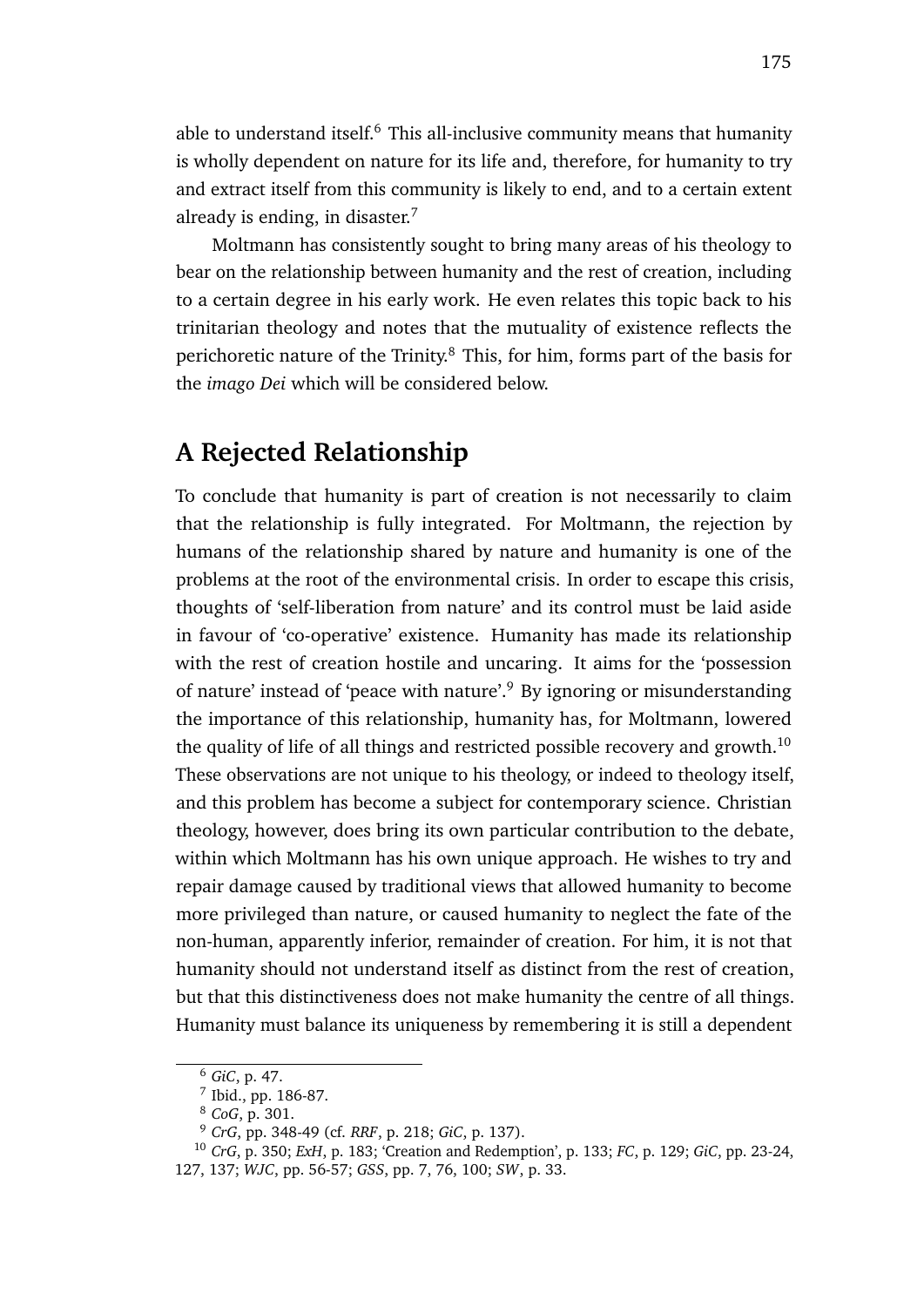part of the whole natural community.<sup>11</sup>

### **Unity, Humanity, and Nature**

Part of Moltmann's contribution to this theological architecture is the claim that nature and humanity should *both* be included as important considerations in any ethical decision making. The identity, value, worth, and needs of humanity have long been defended by Christian tradition and have guided much of the Christian community's action. In constructing this new architecture, the importance Moltmann places on the identity, value, worth, and needs of the whole creation is a significant petition for these also to be guiding principles for attitudes and action. Humanity's predominance must diminish in order to accord the appropriate attention to the rest of creation.

## **7.3 CORRESPONDING TO GOD**

A further part of Moltmann's anthropology useful to this theological architecture is the idea that God's actions act as a pattern for humanity. The theology surveyed by this research so far has related numerous divine actions directed to the care of the earth. While the previous section was concerned with shared futures of nature and humanity, this theme of correspondence starts with Moltmann's work on what he considers to be a specifically unique feature of humanity: being made in the image of God. However, not all the conclusions brought out from this section are thus only applicable to humanity. Moltmann gives the impression that, for example, while 'image' concerns a certain correspondence to God's relationality, parts of nature also correspond to the relatedness of the Trinity. However, the overall picture at this point is unique to humanity.

## **The** *Imago Dei*

Part of Moltmann's basis for the idea of human correspondence with the Divine is the concept of the 'image of God'. In order to begin constructing the identity of this attribute as particular to humanity, at least for Moltmann, it is necessary to ask both what is unique to humanity, *and* what it shares with the

<sup>11</sup> *GiC*, pp. 31, 190.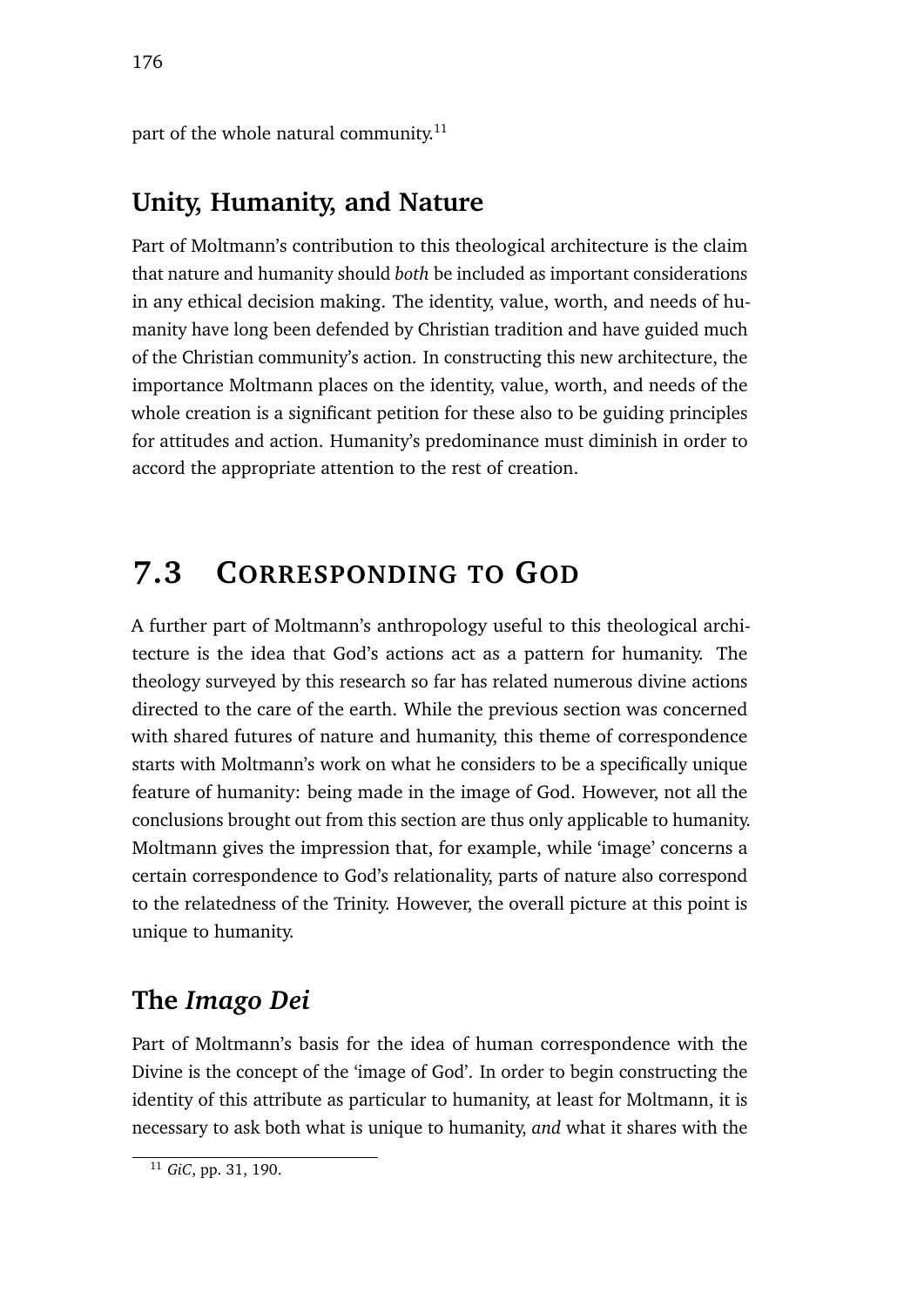rest of creation. In his estimation the latter is required because the *imago Dei* does not simply refer to natural differences between nature and humanity.<sup>12</sup>

Firstly, humanity's uniqueness is indicative for this image. Moltmann recognises that humanity is given a certain power over nature (the tasks to name the animals and subdue the earth).<sup>13</sup> However, for him, this particular unique feature of humanity is only useful if carefully nuanced. For example, the image should not be represented by dominating rule. Rather bearing God's image gives responsibility to humanity, as God's creation, to rule over it in *stewardship*. <sup>14</sup> This distinction is important for Moltmann as it means humanity does not reflect this image more as it accumulates power in order to rule. Therefore, seeking more power would *pervert* the image of God in human beings and not fulfil it.<sup>15</sup> The present situation of humanity is one in which it has accumulated much power to control creation. Responsibility is required in exercising that power '*for* nature' through creativity and not destruction.<sup>16</sup> To rule over nature in the image of God requires renouncing dominating power and striving for community, peace and solidarity with all creation.<sup>17</sup> That is what humanity's uniqueness contributes to Moltmann's vision of the *imago Dei*.

Secondly, Moltmann considers what humanity shares with nature in order to construct his view of the image of God. With animals, for example, it is 'their living souls, their living space, their food, and the blessing of fertility'.<sup>18</sup> He recounts the way in which in the beginning of the biblical narrative it was the human being who needed a helper and was thus demonstrated to be a socially dependent being. This, in itself, is a minor point, but it does point to his view of the interdependency between all creation which was outlined in

<sup>12</sup> Ibid., p. 188.

<sup>13</sup> Ibid., p. 224 (cf. 'Creation and Redemption', p. 119; *FC*, p. 115).

<sup>14</sup> It then appears more complicated when Moltmann claims that as God's image, 'human beings [. . . ] rule over other earthly creatures as God's *representatives* and in his name' (*GiC*, p. 220). Also he writes: 'According to the Bible, human beings' creation in the image of God is the ground for their rule over the world.' (*SW*, p. 48.) Yet these affirmations of rule can perhaps be explained by Moltmann insisting that the command to rule *follows on* from the *imago Dei* and is not located *in* that image. This rule is also meant to reflect the love and respect of God for creation.

<sup>15</sup> *GiC*, pp. 224-25 (cf. 'Creation and Redemption', p. 133; *FC*, p. 129).

<sup>16</sup> *Man*, pp. 110-11.

<sup>17</sup> *CPS*, pp. 173-74. Graham Buxton provides an interesting approach with regards to *imago Dei*, namely that all of creation's value would be best served if all of creation were recognised to be *imago Dei*, not just humanity (Buxton, *The Trinity*, pp. 276-82). His discussion is interesting, and has effectively the same goals as Moltmann (to highlight 'nature's integrity and worth' (p. 278)).

<sup>18</sup> *GiC*, p. 188.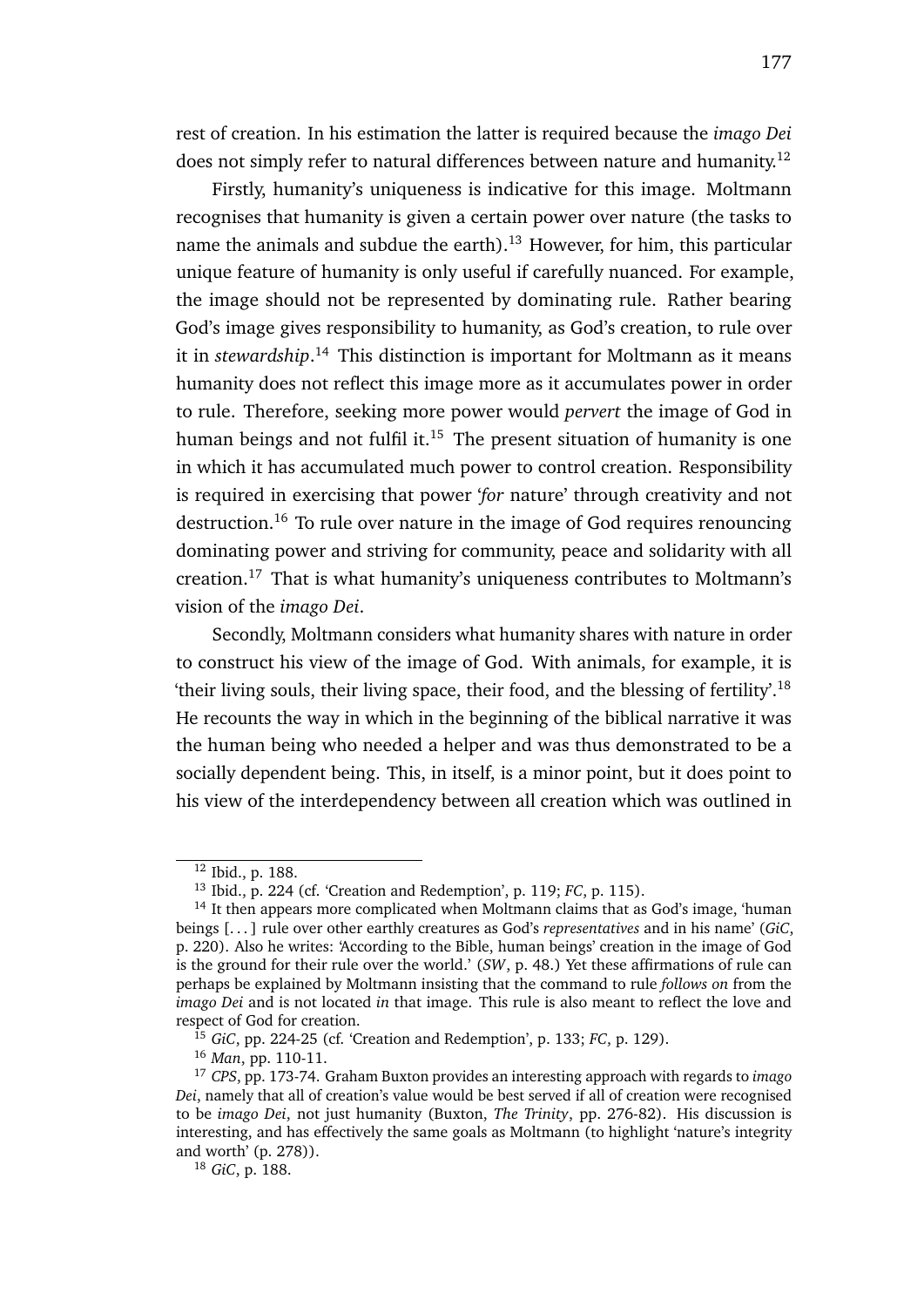the previous section.<sup>19</sup>

The investigation of the similarities and differences between nature and humanity highlights both humanity's need to avoid predominance within creation, and its social dependency. Beyond this, however, the precise nature of the *imago Dei* is not yet clear, nor is its full potential for human action, ecological or otherwise. Thus Moltmann continues in a more direct manner:

As God's image, human beings are God's proxy in his creation, and represent him. As God's image, human beings are for God himself a counterpart, in whom he desires to see himself as if in a mirror. As God's image, finally, human beings are created for the sabbath, to reflect and praise the glory of God which enters into creation, and takes up its dwelling there.<sup>20</sup>

The first two of these three points indicate the theme of humanity's correspondence with God with such words as 'represent' and 'mirror'. This theme is significant in Moltmann's work in connecting theology and human activity and is worthy of some attention. It has both general application, in that the divine relationships serve as a pattern for human life, and specific usefulness, in that the divine love for creation challenges similar human behaviour. There are also two associated points to draw from Moltmann. Firstly, for him, the image of God includes the human body.<sup>21</sup> This is not necessarily a suggestion that there is a likeness between the physical form of a human and a supposed form for God. Rather it appears to be an affirmation that the implications of the *imago Dei* are not confined to so-called spiritual or intellectual concerns; they reach out also to physical existence. Secondly, even though humanity has not lived up to the requirements of being God's image because of its sin and desire for power, for Moltmann, the *imago Dei* is still retained in humanity. This results from God's faithful maintenance of the divine relationship with, and presence in, humanity. $22$ 

 $19$  Moltmann is criticised by Deane-Drummond for his emphasis on this social dependency being a *difference* between nature and humanity. She disagrees with his claim and points out that it ignores the scientific observations of sociality in nature (Deane-Drummond, *Ecology*, p. 150). It is also possible that Moltmann overplays the significance of the lack of a biblical reference to the creation of helpers for animals. They were, after all, not created as lone individuals either. The biblical narrative may simply not have focused on this. However, Moltmann does not sustain this difference in his other emphases on all creation's interdependence.

<sup>20</sup> *GiC*, p. 188. Deane-Drummond notes that Moltmann is moving away from a traditional Jewish understanding of *imago Dei* by including more than simply a 'similarity of physical form' (Deane-Drummond, *Ecology*, p. 259). However, Moltmann remains within the bounds of orthodox Christianity with these thoughts.

<sup>21</sup> 'The Fellowship', p. 292.

<sup>22</sup> *GiC*, p. 233.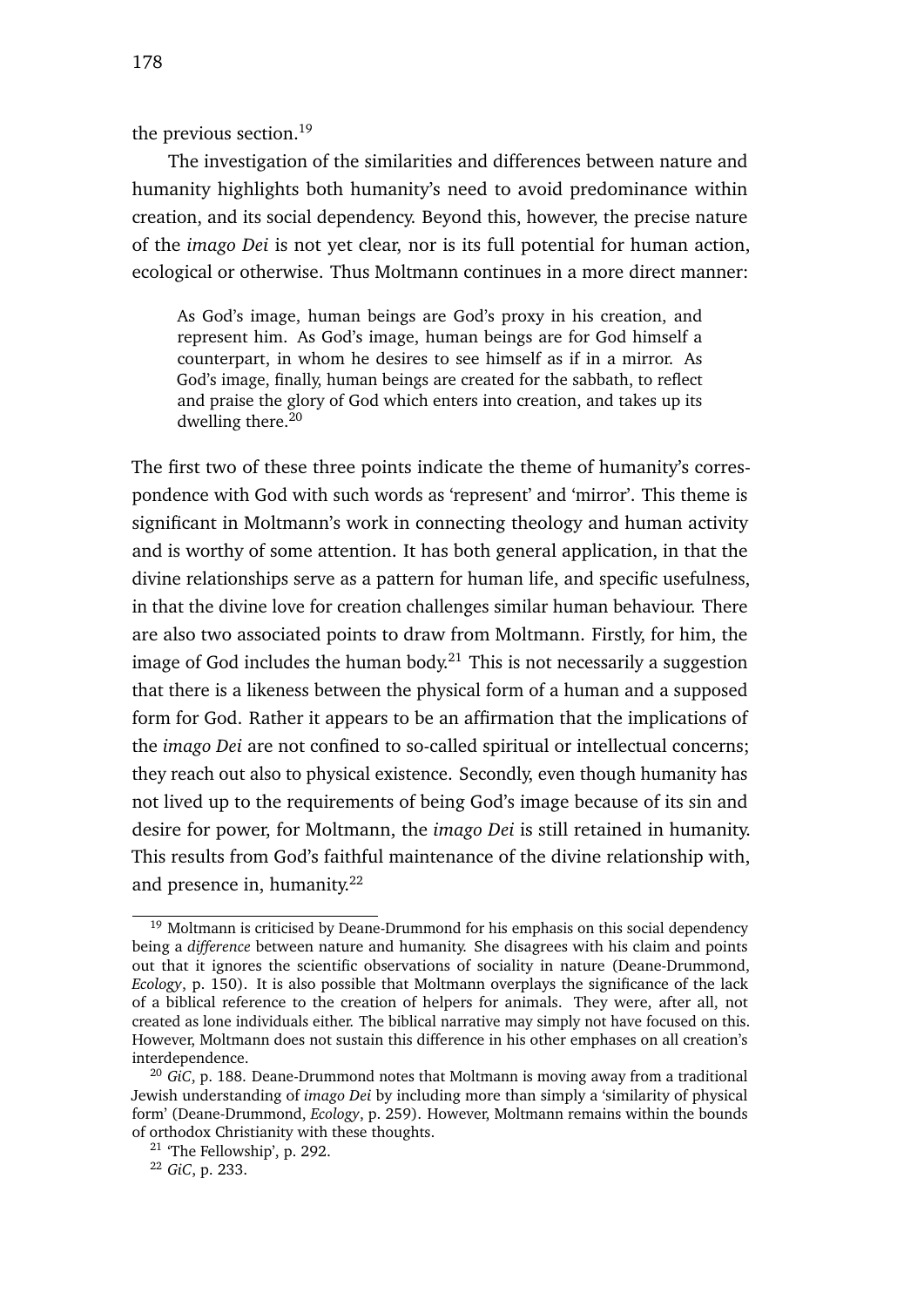### **A Divine Pattern for Humanity**

For Moltmann, to be made in God's image and to be God's likeness and correspond to the Divine are related perspectives. The image of God has long implied to him 'something that corresponds to God himself and is meant to do so', in which the Creator finds 'his echo'.<sup>23</sup> If this is so then the depth of God's love, within both the trinitarian relations and those with creation, will serve as a pattern for human life. This has the potential to shape human action in various ways, including in supporting the ecological reformation.

In the following discussion it is important to remember that in Moltmann's thought 'God' means 'Trinity'. He does not, however, claim a correspondence between the *persons* of the Trinity and humanity as persons; it is rather the relationships of the Trinity to which humans are called to correspond, in an *analogia relationis*. <sup>24</sup> For Moltmann, this focus on relationships suggests two possible forms that this correspondence may take. Firstly, a *community* may seek to correspond to God as Trinity through loving webs of relationship. Secondly, an *individual* may seek to correspond to God as Trinity, by bringing the way she or he relates to creation more in line with God's relational love.<sup>25</sup> This thesis will not explicitly discuss the ways these two dynamics will guide correspondence differently, but their existence offers clarification to practical considerations: for Moltmann, correspondence to the Trinity is more than an individualistic enterprise, yet can also occur as an individual when there is no sympathetic community forthcoming.<sup>26</sup>

In Moltmann's work, humanity's correspondence with God takes the Trinity in both its inner and outer relationships as an example, that is, in different aspects of the same divine love. He considers God's dealings with the world a good place for humanity to begin to find correspondence to God.<sup>27</sup> Briefly outlined, God's outer trinitarian relationships in Moltmann's theology are defined by their creativity and care, their openness and desire for reciprocal relationships, and their perseverance though rejected by the other. They are, in a word, loving. This multifaceted relationship is one to which he believes humanity can correspond in its relationships with the natural

<sup>23</sup> *Man*, p. 108 (cf. *GiC*, pp. 219-21).

<sup>24</sup> *GiC*, p. 77 (cf. Fiddes, *Participating*, p. 48).

<sup>25</sup> *GiC*, pp. 239-43.

<sup>&</sup>lt;sup>26</sup> Joy McDougall suggest that, for Moltmann, the correspondence which the community seeks relates more to the inner trinitarian relationships, while the individual's quest for correspondence looks more to the love of God for creation (McDougall, *Pilgrimage*, p. 160).

<sup>27</sup> *GiC*, pp. 77, 229.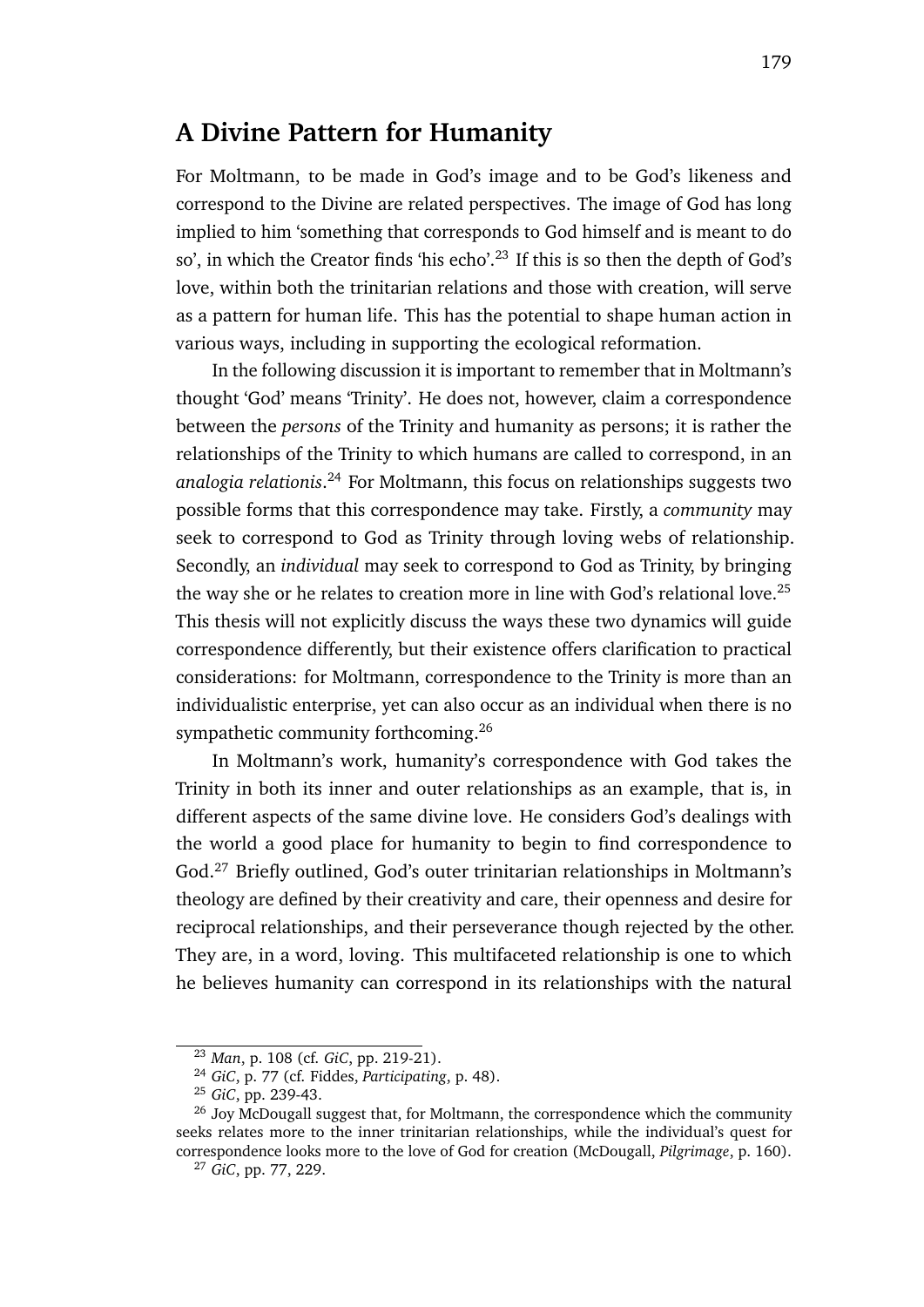world.<sup>28</sup> This correspondence is no doubt found by Moltmann, to differing extents, in all humanity, regardless of faith. Yet a Christian faith in particular looks to the act of love of the cross of Christ, and finds there its measure for correspondence to God's love.<sup>29</sup>

In addition Moltmann writes of human beings as the '*imago trinitatis*', a correspondence to the inner love and relationality of the Trinity.<sup>30</sup> As his whole concept of the Trinity is a relational one based on love, the associated correspondence looks to the 'eternal, inner love of God'.<sup>31</sup> He does recognise that the perfect state of the mutual relationship shared by the Trinity is essentially unobtainable for humanity, at least in terms of complete correspondence, but nevertheless partial correspondence is both possible and appropriate.<sup>32</sup>

The concept of *perichoresis* is useful again at this point because Moltmann finds the image of mutual interpenetration and reliance a good descriptor for human life. Again the term 'relationship' is crucial to this discussion, for to him *perichoresis* cannot be expressed in any other way.<sup>33</sup> In terms of the wider human community this correspondence is then only found when humanity reflects the *perichoresis* of God, when it: forsakes individualism; is in fellowship and united; rejects one-sided relationships of privilege, power and hierarchy; and, lives in 'mutual need and mutual interpenetration'.<sup>34</sup>

# **Criticisms of Moltmann's Work on**

## **Correspondence**

### *Overly Speculative?*

Moltmann's use of the Trinity as an example to which humanity can correspond has provoked varying criticisms. They are usually focused on the inner relations of the Trinity. McIlroy, for example, believes that Moltmann privileges the inner relations of the Trinity over the outer relations in discussions concerning correspondence. For McIlroy, this means Moltmann is too speculative and abstract.<sup>35</sup> Warner Jeanrond also is wary of assuming too much

<sup>28</sup> *HP*, p. 18 (1966); *SpL*, p. 122; *GSS*, p. 132.

<sup>29</sup> *CrG*, p. 56.

<sup>30</sup> *GiC*, pp. 216, 259; *SpL*, p. 160.

<sup>31</sup> *GiC*, p. 77 (cf. 'The Fellowship', p. 293).

<sup>32</sup> 'The Fellowship', p. 289; *GiC*, p. 225.

<sup>33</sup> *GiC*, pp. 258-59, 307.

<sup>34</sup> *CPS*, p. xvii (writing in 1989); *TKG*, pp. 157, 192, 198-200; 'The Fellowship', pp. 289-94; *GiC*, pp. 16, 216, 258; *CJF*, p. 56; *HTG*, pp. 63-64; *SpL*, p. 160; 'Some Reflections', pp. 110-11; *GSS*, pp. 83, 101.

<sup>35</sup> McIlroy, *A Trinitarian*, pp. 2, 235-36.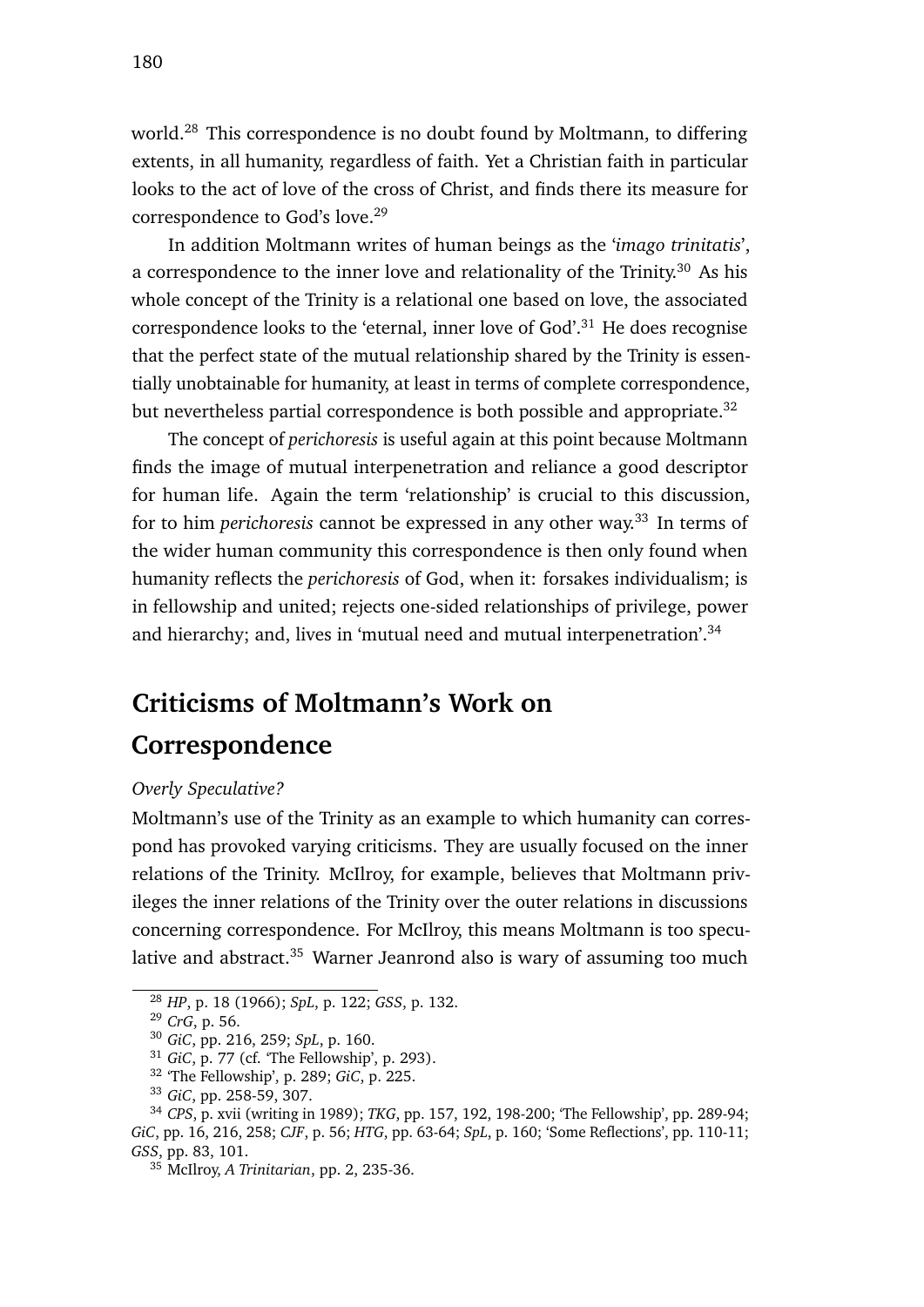concerning the inner life of God. He prefers it when Moltmann turns instead to God's relationship with creation.<sup>36</sup> Bauckham asserts that Moltmann's mistake 'has been to abstract the Trinity in itself from God's trinitarian history with the world' and that it would be better to focus on the outer relations of the Trinity.<sup>37</sup>

Moltmann's critics doubt that too great a focus on the inner relations of the Trinity is a useful place to seek ethical direction for humanity. One problem, already identified, is that human knowledge of the inner relations of the Trinity is limited. For this reason, there is a danger that anyone could claim too much about God. That unease reflects Miroslav Volf's general concern (which he does not explicitly link to Moltmann's work) with drawing too many practical concepts for humanity from the doctrine of the Trinity. For him that could bring theology and anthropology too close, resulting in either a reduced view of God or an elevated view of humanity.<sup>38</sup> Yet Volf maintains that this task is still necessary, for the nature of God must influence 'the way Christians—and by extension all human beings—ought to live'.<sup>39</sup> Others too are supportive of the approach taken by Moltmann. Chester, for example, claims that there is great potential in the concept of correspondence with God's inner life. For him, the inner love of God serves as a key motivation for human action. $40$  Moltmann is therefore not alone as he seeks an analogy between the relationships of the Trinity and human relations, as Bauckham rightly acknowledges.<sup>41</sup> While speculation may occur, describing God as love is at the heart of Christian theology.

In addition, this criticism is rooted in the view that Moltmann has focused on the inner life of the Trinity and disregarded the relationship which God has with creation. However, his writings have demonstrated that these two dynamics can, in fact, be held together, as already argued above. For him, along with correspondence to the love of the Trinity for creation, a similar correspondence also exists with the inner love of the trinitarian relationships, and vice versa. Moltmann himself writes that people 'correspond to the inner

<sup>36</sup> Jeanrond, 'The Question', pp. 16-17.

<sup>37</sup> Bauckham, *The Theology*, pp. 163-64.

<sup>38</sup> Miroslav Volf, *After Our Likeness: The Church as the Image of the Trinity* (Grand Rapids, MI: Eerdmans, 1998), p. 198.

<sup>39</sup> Miroslav Volf, 'Being as God Is: Trinity and Generosity', in *God's Life in Trinity*, ed. by Miroslav Volf and Michael Welker (Minneapolis, MN: Fortress, 2006), pp. 3–12 (p. 4), referencing Matt. 5.48.

<sup>40</sup> Chester, *Mission*, pp. 201, 222. Chester writes primarily of human action in the areas of mission and social action as opposed to environmental concerns, but the source of action being in God's love is the same general principle. See also Buxton, *The Trinity*, p. 272.

<sup>41</sup> Bauckham, *The Theology*, p. 177 (cf. Fiddes, *Participating*, p. 46).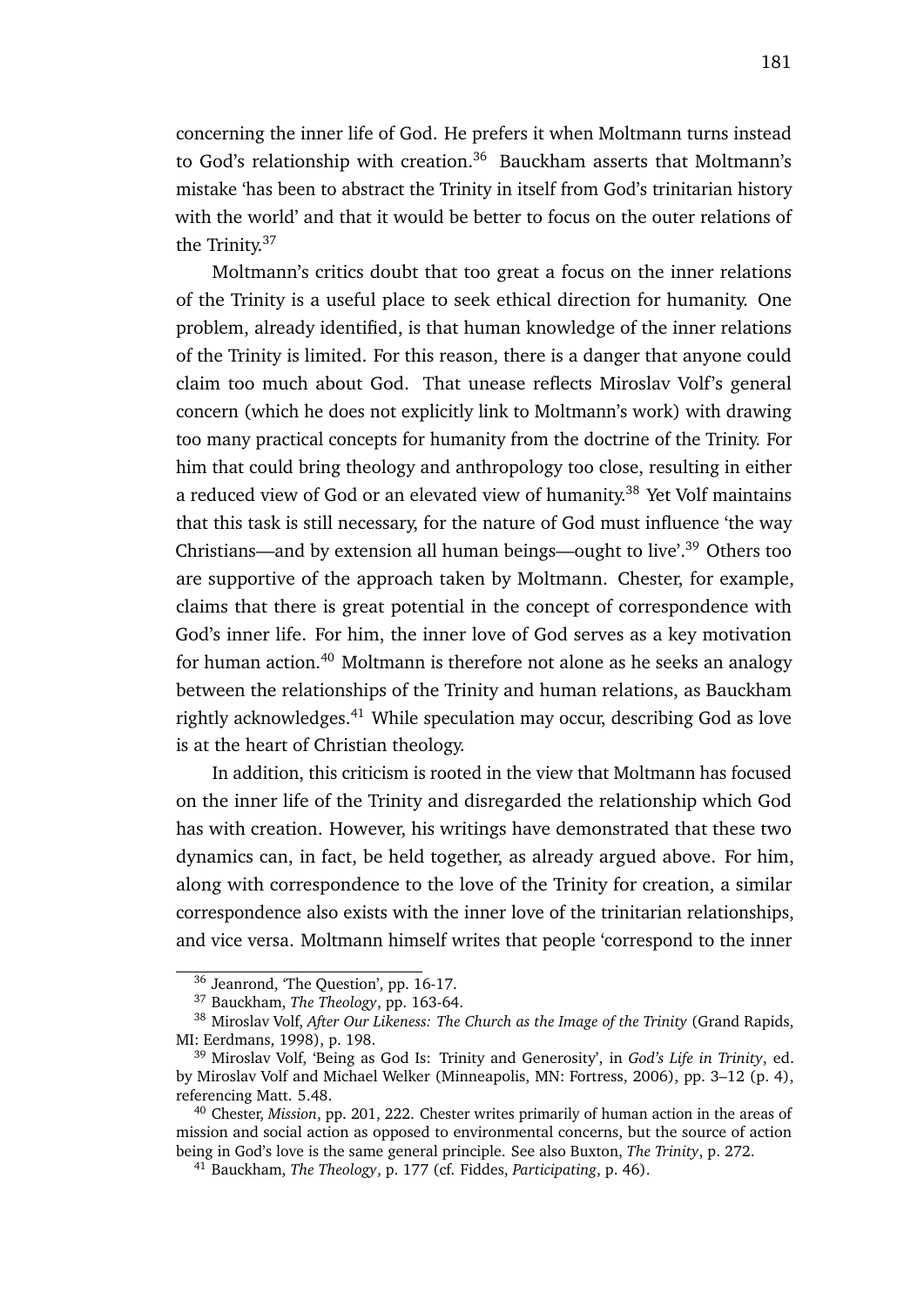relationships of God to himself – to the eternal, inner love of God which expresses and manifests itself in creation'.<sup>42</sup> This brings this discussion back to his view that the love which the Trinity has in eternity is the same love with which the Trinity loves the world. $43$  In this way, through correspondence with both God's inner and outer relations, his theology provides a broad foundation for that correspondence which provides a less speculative basis for ethical direction than is feared by the critics above.

#### *Theologically Inappropriate?*

Timothy Harvie expresses a further concern: 'the type of perichoretic life maintained by God *in se* and the social life of creatures needs to be differentiated'.<sup>44</sup> This concern about Moltmann's theology is shared, among others, by Bauckham, who thinks that to suggest that human society could be modelled on God flattens God and reduces the divine otherness, for 'God is God in three inconceivably different ways' and as such cannot be something to which humanity can correspond.<sup>45</sup> Bauckham's criticisms in this quotation are founded on both the otherness of God, and Moltmann's emphasis on the difference between the persons of the Trinity. Bauckham, because of the latter, does not think correspondence can work, because the trinitarian person's relationships are so radically different to ours:

The idea of the social Trinity as a model for human community encourages us to think of the differences in the [various inner] trinitarian relationships  $[...]$  as no more significant than the differences in human relationships within the kind of community Moltmann envisages.<sup>46</sup>

Nevertheless, for Moltmann, correspondence does not imply equivalence, either between humanity and the otherness of God, or between human communities and the diversity of the Trinity's inner relationships. An *analogia relationis* does not require God and creation to have exactly the same relations. Moltmann's work shows agreement with Bauckham and Harvie in its desire to keep God and creation distinct, even into the eschatological future when humanity reaches its true identity.<sup>47</sup> Furthermore, a biblical mandate for his

<sup>42</sup> *GiC*, p. 77.

<sup>43</sup> *TKG*, p. 57.

<sup>44</sup> Harvie, *Jürgen Moltmann's Ethics*, p. 127 (cf. Bauckham, *The Theology*, p. 177-8).

<sup>45</sup> Bauckham, *The Theology*, p. 179 (cf. Farrow, 'In The End', p. 427: 'Is it right to seek in human relations an *analogia trinitatis*?' Farrow writes little more than this on the subject as it is a review article).

<sup>46</sup> Bauckham, *The Theology*, p. 178.

<sup>47</sup> *GiC*, pp. 150, 184. He also writes of a great condescension and humiliation on God's part in being represented through creation (p. 78).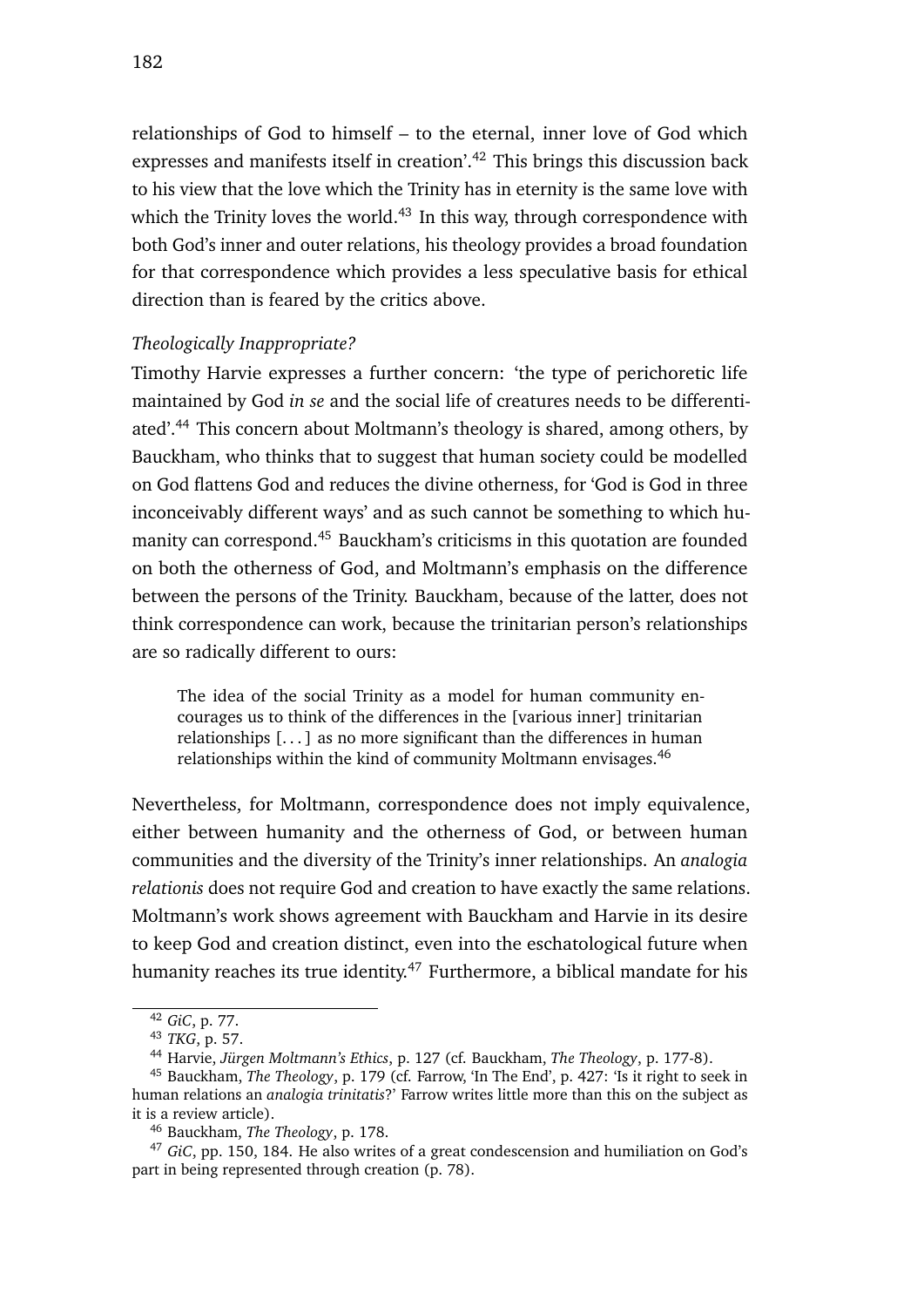idea is possible: 'As the Father has loved me, so have I loved you'; 'Just as I have loved you, you also should love one another'; 'Be perfect, therefore, as your heavenly Father is perfect.'<sup>48</sup>

The inner relationships of the Trinity provide the example of perfect, eternal, perichoretic relationships of love. These relationships are unique to God's perfection yet still give humanity a direction to aim for in their own relationships. This again demonstrates that both the inner and outer relationships of the Trinity are instructive for humanity's correspondence to God. The outer relations demonstrate an openness and love that always looks to the other and desires greater community in the face of rejection and setbacks. The inner relations give the example of perfect, mutual, self-giving love, which is an inspiration and encouragement to humanity.

#### *Threatens the Ontological Difference between Humanity and God?*

Matthew Bonzo's criticism of Moltmann's call to correspond to God centres firstly on the assertion that in his theology God is too different from humanity. Secondly, Bonzo claims that when Moltmann writes of the creation of the world in the forsaken *nihil* this means that human identity is forever known by its otherness to, and forsakenness by, God. Therefore, for Bonzo, Moltmann makes humanity's journey towards correspondence 'the end of being human'.<sup>49</sup> Bonzo's reading of him is thus that to become more like the *imago Dei* is to become less human. This may not follow, however. Firstly, Bonzo assumes that Moltmann sees humanity's very identity in otherness and forsakenness.<sup>50</sup> This claim derives from Bonzo's understanding of the negative potential of the *nihil* in Moltmann's doctrine of creation. Chapter 3, however, already gave reason to question this view of Moltmann's theology concerning the *nihil*, which softens Bonzo's conclusion here.<sup>51</sup> In a further critique, he believes that Moltmann's use of the Trinity as an ethical blueprint for life sets humanity on a path of becoming too similar to God, in a way that threatens God's otherness.<sup>52</sup> It has been demonstrated that this is not the case.

#### *Correspondence Conflicts with 'Participation'?*

Bauckham is critical of Moltmann's attempt to follow both the paths of correspondence *to* the Divine and participation *in* the Divine:

<sup>48</sup> John 15.9; 13.24; Matt. 5.48.

<sup>49</sup> Bonzo, *Indwelling*, p. 110 (cf. pp. 1-8, 43-44, 82-92, 126-30).

<sup>50</sup> Ibid., pp. 103, 110, for example.

<sup>51</sup> See this work, p. 42.

<sup>52</sup> Bonzo, *Indwelling*, p. 8.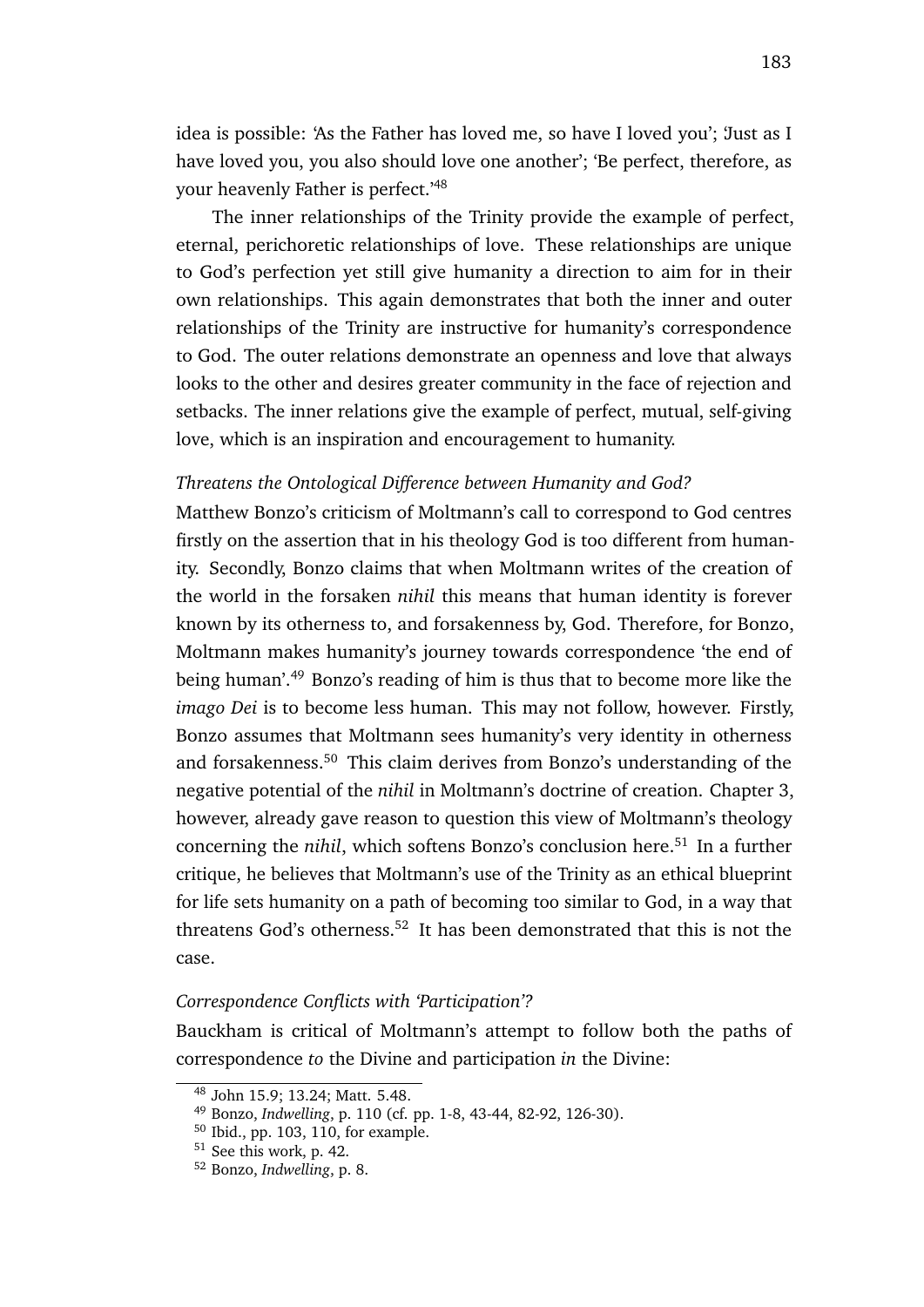Moltmann is trying to hold together the two rather different ideas: that (*a*) the life of the Trinity is an interpersonal fellowship in which we, by grace, participate, and (*b*) the life of the Trinity provides the prototype on which human life should be modelled.<sup>53</sup>

For Bauckham, participation is a better concept to implement. He considers the concept of the correspondence of humanity to the Trinity to be flawed. Bauckham's concerns appear to stem from an assumption that correspondence happens when a human stands outside the relationships of the Trinity. Thus by definition it excludes participation.<sup>54</sup> In contrast, this chapter has above defended Moltmann's use of correspondence and rejects the idea that his use of the term moves to the extreme which Bauckham fears. As this chapter will also attempt to show, the intention of Moltmann's work is to argue for correspondence and participation as complementary concepts of the wider process of humanity's relationship with God. The interrelated nature of these two themes is highlighted in his own work: 'In their correspondence [. . . ] human beings also participate in God's relation to the world'.<sup>55</sup> One could further argue, beyond Moltmann, that there are no human actions which correspond to God's love that do not also contribute to God's mission to bring love to all creation. At the same time one could claim that there is no participation in God's work on earth that does not draw the participant to echo the Creator's love. The capacity of correspondence and participation to strengthen each other is clear. For Moltmann, humanity not only participates in God's relationships with creation but also looks to God for the defining character of these relationships. Thus correspondence shapes humanity's participation, and participation is the context that enables correspondence.

### **Correspondence as Growth: Growing in Love**

This discussion has demonstrated that correspondence is linked to the whole loving life of God, in inner and outer relations. Correspondence is not an assumption of similarity between God and humanity but a call to grow more like the Trinity's loving nature, within creation's identity and limits as creation. God's completeness is beyond humanity's reach, yet some appropriate measure of correspondence is not impossible. For Moltmann, the correspondence

<sup>53</sup> Bauckham, *The Theology*, p. 177 (cf. *TKG*, pp. 157-58, 198-200).

<sup>54</sup> Bauckham, *The Theology*, p. 177-79.

<sup>55</sup> *GiC*, p. 151 (cf. p. 77; *Man*, pp. 108-09; McDougall, *Pilgrimage*, pp. 7, 15; Beck, *The Holy Spirit*, p. 202). Others have also taken this view (see Willis Jr, *Theism, Atheism*, p. 216; Fiddes, *Participating*, p. 50; McIlroy, *A Trinitarian*, p. 14, n. 57).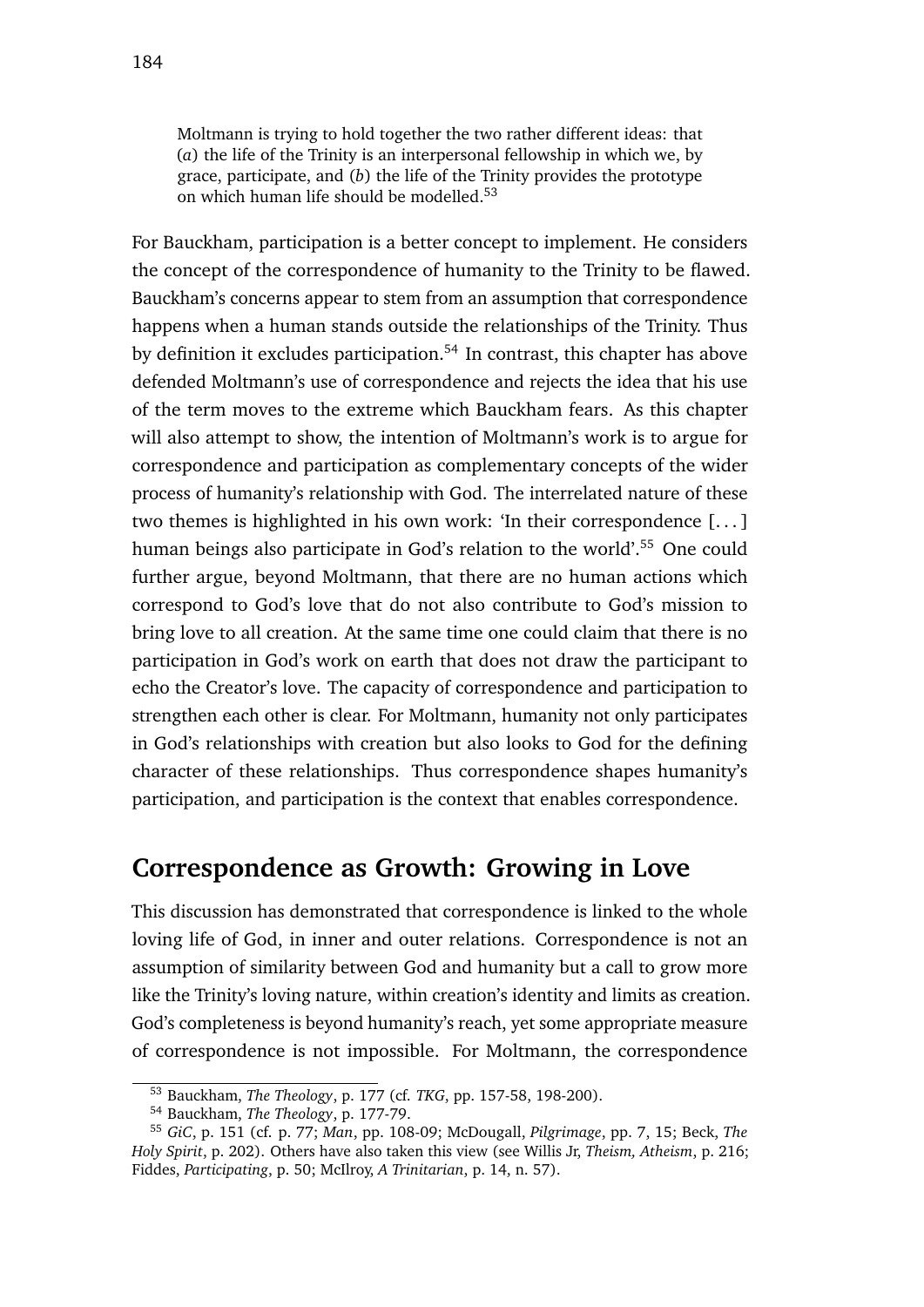already exists to a certain extent. In the make-up of creation as 'reciprocal inexistence' there is already a reflection of divine indwelling.<sup>56</sup> Human beings, specifically created to be God's image on earth, are 'intended' to show God's love and are made for this purpose.<sup>57</sup> Therefore, even if they have not reached full correspondence, the task remains to attempt. This seems a reasonable use of 'analogy' in *analogia relationis*.

## **7.4 PARTICIPATING IN GOD**

Next in this survey of theology-to-action within Moltmann's anthropology is another dynamic in his work that has already briefly been mentioned; namely that humanity is created to participate in the life of the Trinity in its openness to a relationship with all creation. 'Participation' means simply to take part in something. We have already seen that, for Moltmann, humanity is an integral part of creation, and as such takes part in the ongoing history of creation. The word 'participation' might adequately describe what humanity does in creation. In this context, however, the discussion is restricted to the theme of human participation in God's history with creation. Considering the love for creation which characterises God's relationship with the world in Moltmann's work, there is clear potential for this theme to offer a constructive element to the new theological architecture for ecological reformation. The exploration of that potential will occur mainly in the next chapter; the present section will investigate Moltmann's understanding of this concept in more general terms.

## **Ideal Participation**

It is important to note that while Moltmann often describes a high aim for humanity's participation in God's relationships this is an ideal rather than a present reality. As with so many aspects of his theology, there is a difference between the present and what is hoped for. Albeit for him, the goal for the human takes much of its meaning from the concept of participation:

Mission is participation in Jesus' own messianic mission – no more, and no less. Jesus' mission is the reason for ours, and defines our mandate

<sup>56</sup> *CoG*, p. 301.

<sup>57</sup> *GiC*, p. 77.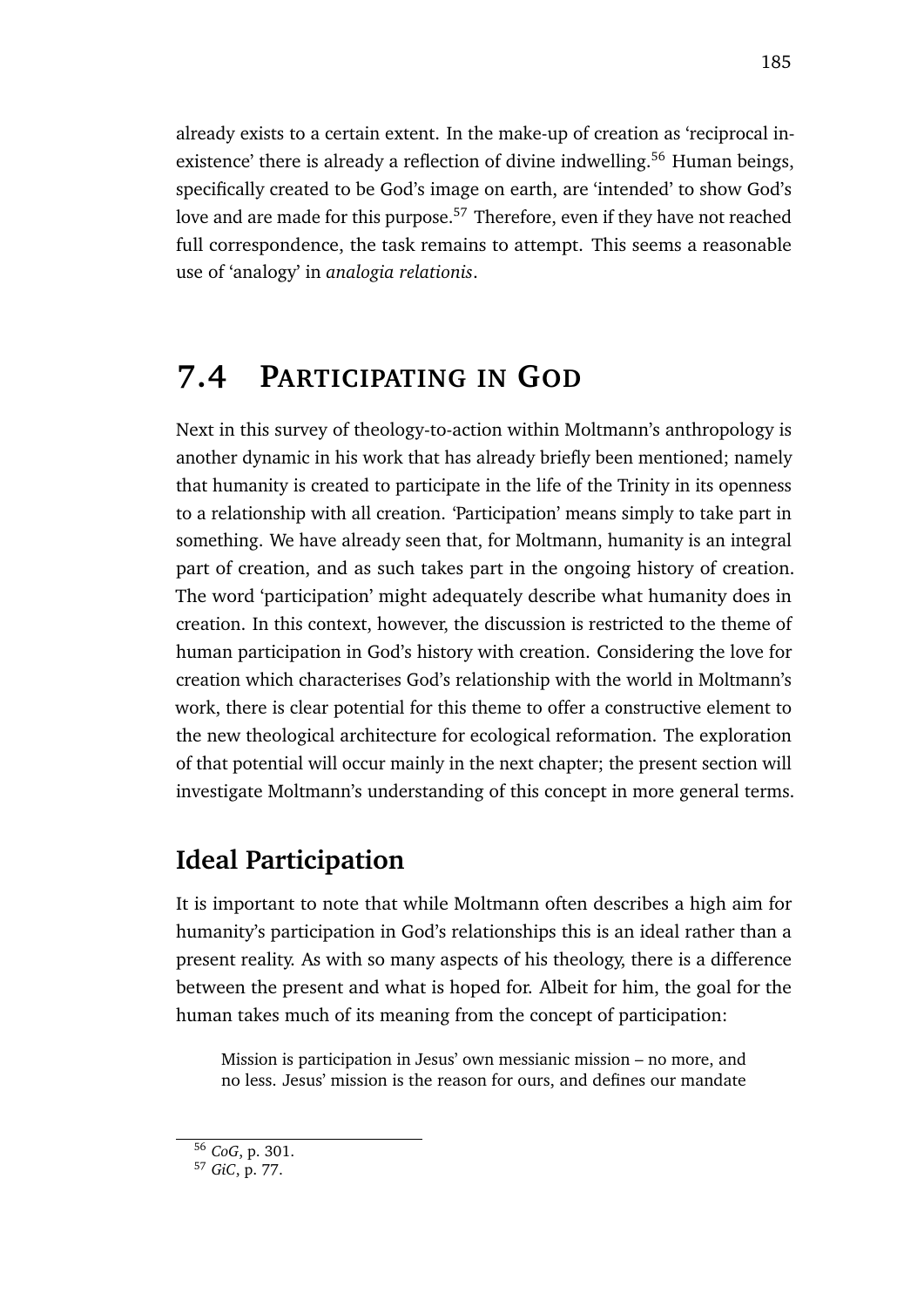and our potentialities. So we have continually to test our aims and methods against Jesus' own mission.<sup>58</sup>

The above quotation also reinforces the mutually complementary nature of correspondence and participation. Here, in its participation, humanity uses Jesus' work as a benchmark. Yet participation builds on correspondence to state that humanity can, and (for Moltmann) is intended to, *join in* the work of God. Humanity is called to do more than its own independent work, even if that work was *like* God's work.

In addition, while above Moltmann mentions Jesus alone, his wider discussions are less exclusive.<sup>59</sup> His intention is clearly to involve humanity in all of the Trinity's various works, whether the Father's love, the Spirit's care, the Son's suffering, or any other of the diverse divine activities. Through God's openness, this work exists for humanity to participate in, waiting for people to perceive it through their faith in  $God.<sup>60</sup>$  This allows humanity to suffer with God and share God's joys.<sup>61</sup> It also brings freedom to humanity, since true freedom is participation in God's liberating freedom.<sup>62</sup> The relationship of the Trinity to creation reflects, in one way, the kind of relationship that humanity will itself have with creation: one where the 'other' does not always act lovingly or respond in kind to love. This shared experience of the Divine and humanity can be helpful to people who seek to act out love in a broken world. There is comfort in the knowledge that God shares in human striving, and that humanity shares in God's striving.

Participation brings humanity into an intimate relationship with God. As God is open to include creation in a perichoretic relationship, Moltmann writes of the human community's participation in the 'inner life' or 'eternal Being' of God, and describes the trinitarian fellowship's openness to give 'a share of itself'.<sup>63</sup> He also calls this a participation in the divine energy.<sup>64</sup> Earlier in his career he described it thus: 'communion with Christ is full life in the trinitarian situation of  $God<sup>'65</sup>$ . This highlights that the participation to which God invited humanity is not only participation in the divine works but in the trinitarian relationships of love towards all creation. The inclusion of relationships as well as work suggests that this participation in God is not

<sup>58</sup> *PP*, p. 72.

<sup>59</sup> For example, *GiC*, p. 151.

<sup>60</sup> *RRF*, pp. 36-37; *CPS*, pp. 225, 287-88; *SpL*, pp. 121-22.

<sup>61</sup> *CrG*, pp. 264, 352; *The Source*, p. 133.

<sup>62</sup> *RRF*, p. 67; *TKG*, p. 220.

<sup>63</sup> 'The Fellowship', pp. 289, 292, 294 (cf. *GiC*, pp. 97-98, 162; *HTG*, p. 63).

<sup>64</sup> *SpL*, p. 115.

<sup>65</sup> *CrG*, p. 286.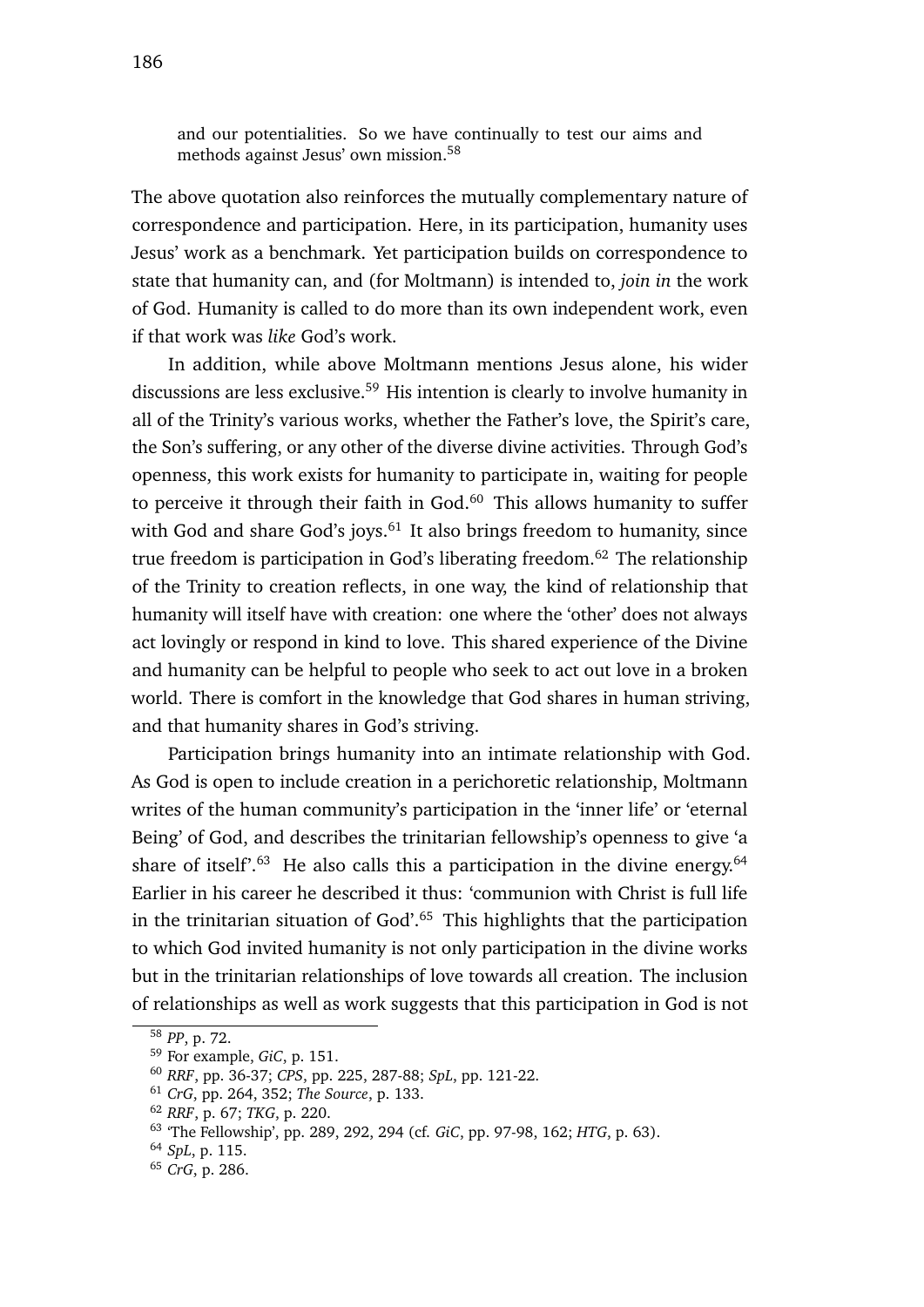merely utilitarian, a simple task of completing a given work. Rather, it is a shared giving of love in the presence of each other.

### **Empowered Participation**

In Moltmann's work, participation in the relationship of God with creation cannot take place without the Creator's permission, nor indeed without the Creator's help:

We cannot 'make' a messianic way of life. [...] This way of life is created by the Spirit where people, personally and collectively, discover their life and the history of their lives in the comprehensive history of Christ, and participate in the history of God's dealings with the world.<sup>66</sup>

As we saw earlier in this project, it is the Spirit who brings life to creation and enables it to live and find community. Likewise it is the Spirit who enables and empowers creation to participate in God's life-bringing work.<sup>67</sup> Sometimes, as above, Moltmann writes that the Spirit brings unity between humanity with Christ. At other times participation through the Spirit also refers to a unity between humanity and the general creativity of God.<sup>68</sup> Paul Fiddes has suggested that in Moltmann's thought creation is so reliant on the Spirit's transforming work that there is a risk that the world's contribution to God's goal of glorification is merely God's own work.<sup>69</sup> Randall Bush follows this with more certainty: 'Moltmann makes God the *sole* actor in creativity.'<sup>70</sup> Yet these accusations suppose that in Moltmann's theology the response of the human to God's Spirit does not change the outcome. Chapters 5 and 6 already explored this problem in relation to eschatology and God's openness. For Moltmann, humanity's own activity and response to God is indeed significant for the continual life of creation.

This reliance on the Spirit is intended as an encouragement to the Church; it is empowered by God: 'The powers of the new creation are meant to enter into the Christian community', and: 'The one who is born again [. . . ] lives in the presence of the Spirit [and is set] in the common movement of the Spirit'.<sup>71</sup> Yet an emphasis on the Spirit's help is not intended by Moltmann to suggest

<sup>66</sup> *CPS*, pp. 287-88 (cf. pp. 197, 294).

<sup>67</sup> *ToH*, p. 212; *HP*, p. 108 (1960); *CPS*, pp. 65, 279, 306, 309; *GiC*, p. 163.

<sup>68</sup> *GiC*, pp. 97-98.

<sup>69</sup> Fiddes, *The Creative*, p. 85.

<sup>70</sup> Bush, *Recent Ideas*, p. 295. Bush also states that Moltmann gives little reason for thinking that humanity's contribution to the divine life is positive (p. 296).

<sup>71</sup> 'Creation and Redemption', p. 128; *CPS*, p. 279.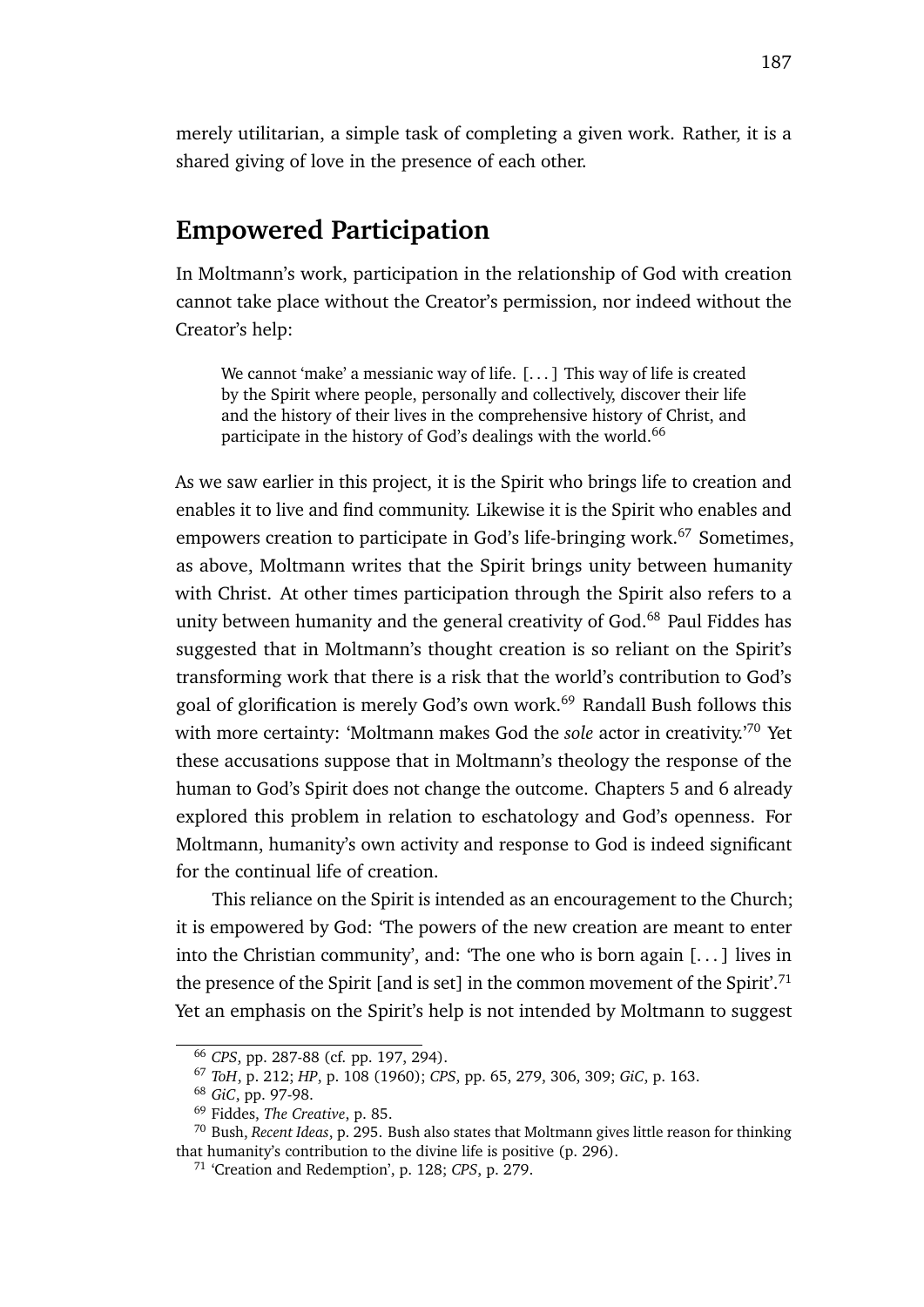that only activity within the Christian community qualifies as participation in God's relationship with creation. In his theology, the presence and work of the Spirit has a universal embrace. His work thus questions whether the help of the Spirit to enable human participation should be restricted to believers.

### **The Role of Faith in Participation**

Chapter 4 considered the criticism that Moltmann needs more discernment when he claims the Spirit is present and active.<sup>72</sup> This is a connected concern: 'What Moltmann fails to do is distinguish between the type of work the Holy Spirit accomplishes in the Church and that which is achieved in society and nature.<sup>73</sup> Harvie's own view seems to be that the Spirit is at work throughout creation, regardless of faith.<sup>74</sup> Yet he does not wish to be so universalistic as Moltmann. He believes that Moltmann should pay more attention to the different nature of the Spirit's work in a person with no Christian faith.

Harvie summarises how, for Moltmann, with regards to the Church it is the Spirit that enables and empowers work for God's kingdom.<sup>75</sup> Harvie also notes that Moltmann argues for the Spirit's work outside the Church.<sup>76</sup> Harvie is content for these two statements to coexist. Yet the following contribution from Moltmann introduces a problem:

There are apparently two ways of access to the community of Christ. On the one hand through faith in Christ, mediated through Word, sacrament and fellowship; on the other hand through shared work for the kingdom of God.<sup>77</sup>

Harvie interprets Moltmann to be arguing that there is access to the community of Christ that is completely separate to faith in Christ 'through work for the Kingdom in political action and praxis commensurate with the Kingdom' ('work for the kingdom' in this context equates to participation in God's kingdom work). Furthermore, given that it is the Spirit who empowers kingdom work, this implies to Harvie that the Spirit enables and empowers kingdom work outside of the believing community. Harvie responds with the question: 'To what extent may the Spirit's work be experienced outside of

<sup>72</sup> See this work, p. 88.

<sup>73</sup> Harvie, *Jürgen Moltmann's Ethics*, p. 84 (cf. Alasdair I. C. Heron, *The Holy Spirit: The Holy Spirit in the Bible, in the History of Christian Thought and in Recent Theology* (London: Marshall, Morgan & Scott, 1983), p. 155).

<sup>74</sup> Harvie, *Jürgen Moltmann's Ethics*, p. 83.

<sup>75</sup> Ibid., pp. 74-76.

<sup>76</sup> Ibid., p. 81.

<sup>77</sup> *SpL*, p. 242.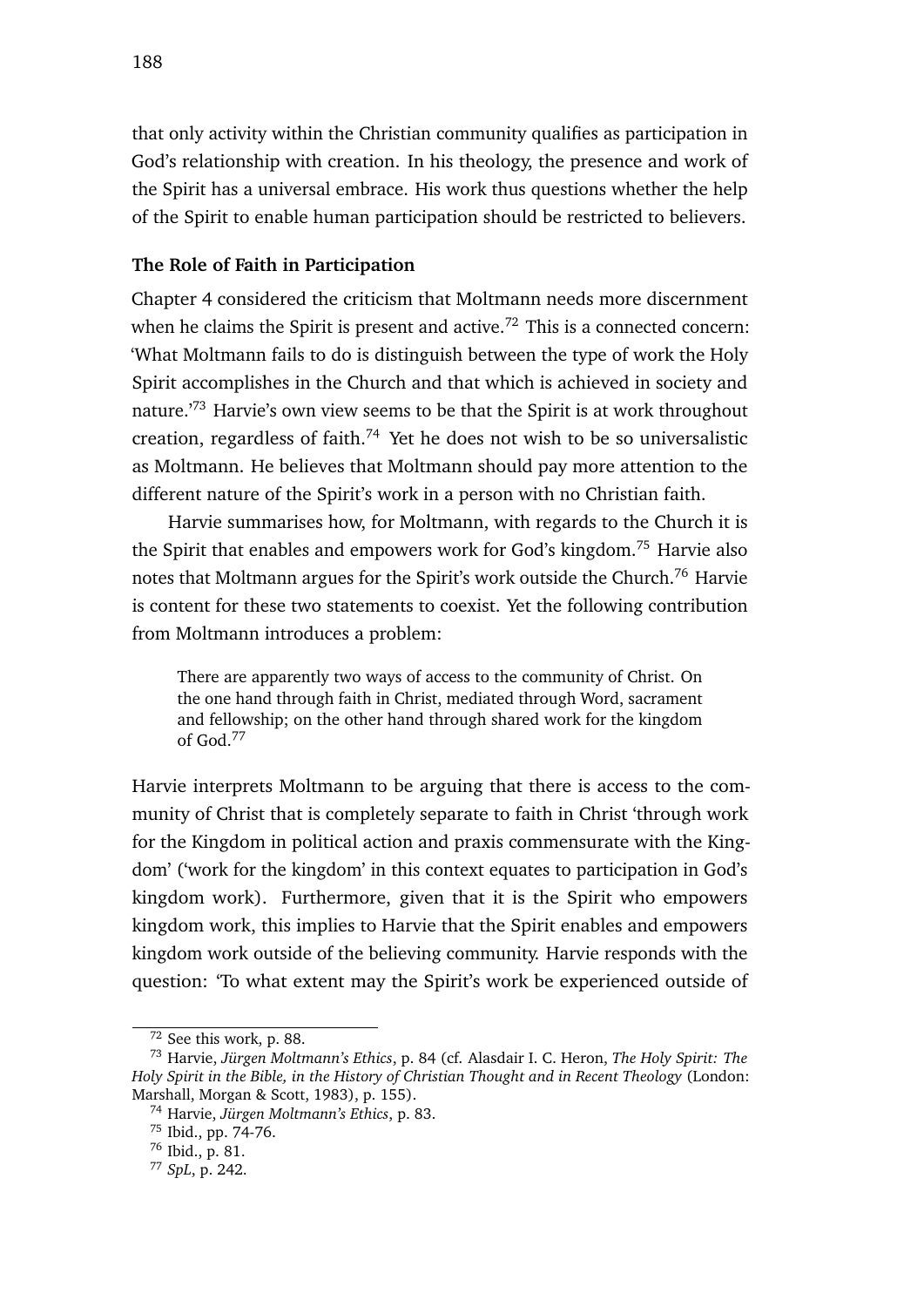confession of Christ?'<sup>78</sup> Harvie's own answer to this question is that whatever the experience of the Spirit outside of faith in Christ is, it should not include kingdom-bringing work. For Harvie, to conclude that this particular element of the Spirit's work can be present regardless of faith implies that confession of Christ is not necessary for the Church to participate in kingdom work. He outlines his understanding of Moltmann's argument:

With the Church, the qualitative (that is, ethical and liberating) mission comes from the accomplished work of Christ in the history of promise among the people who confess his lordship. In society, however, such confession is not needed for the efficacious work of the Spirit in historically mediating the ethical life of the Kingdom. Yet Moltmann fails to relate the two. Why is confession of Christ needed for the Church and not for society in order for the experience of the Spirit which enables a life commensurate with the Kingdom? $79$ 

Harvie admits that it seems right to see a certain amount of unity between the works of different people that share same ethical aims; when society mirrors the Church in its considerations and actions there exists an element of common purpose. Critically for Harvie, however, 'differentiation may be perceived in the *telos* of such ethical action'. Harvie believes Moltmann has made the ultimate goal a 'universal society' that reflects God's standards for loving interrelationships, and as such has led himself to claim that secular society's actions towards this goal share an aim with the Church. In contrast, Harvie wants to emphasise that the goal of the Spirit's work is to bring about 'a living, submissive recognition of Jesus Christ' and that the idea of a 'universal society' must be inseparable from this. For this reason the work of the kingdom has to include faith in Christ, otherwise it is ultimately not connected with the kingdom of God. For him, outside of faith, the Spirit 'calls society to repentance and living relationship with Christ' in order that kingdom work *may then* 'be made manifest'. Harvie contends that there exists the following order to the Spirit's work in the world: the Spirit brings a person to relationship with Christ, 'thereby enabling' the Spirit to empower work that flows out of this relationship: that is, kingdom-building work. $80$  In other words, the kingdom of God is not fundamentally about patterns of behaviour but about a relationship with Christ. Therefore, for Harvie, it is inappropriate to claim 'access to the community of Christ', or 'shared work for the kingdom', solely on the basis of behaviour and not also the relationship with Christ

<sup>78</sup> Harvie, *Jürgen Moltmann's Ethics*, p. 73.

<sup>79</sup> Ibid., p. 83.

<sup>80</sup> Ibid., p. 85 (cf. pp. 43, 73-74, 82).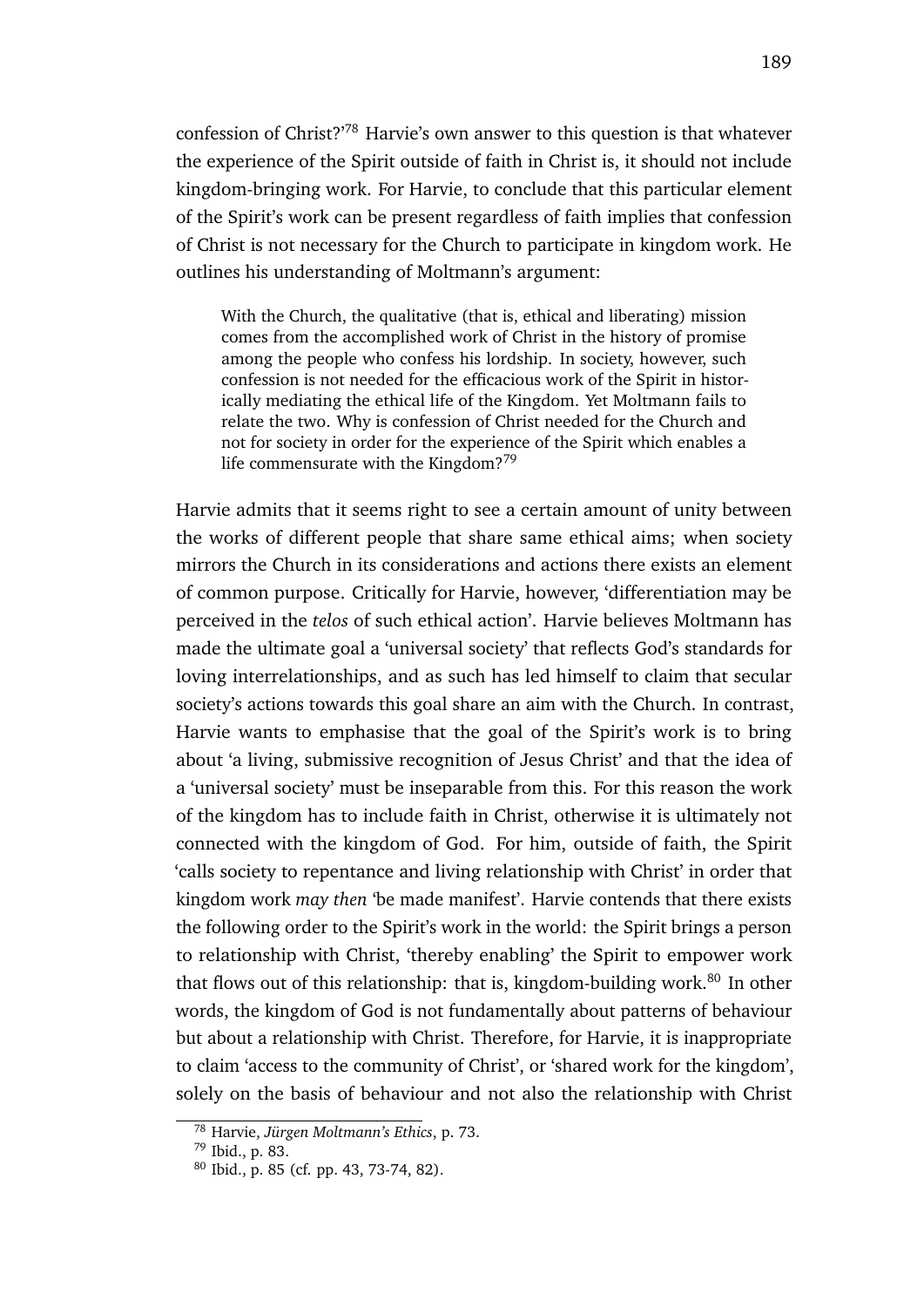through faith.

Harvie claims faith is essential for the Spirit's kingdom-building work. In contradiction to this is Moltmann's understanding that *all* the Spirit's work builds up the kingdom. As this study of his overall project shows, for Moltmann, there is the same kingdom-focused eschatological orientation to all of God's work and presence in creation. $81$  For him, it appears that while a person without Christian faith may not consciously act with the '*telos*' of God's kingdom in mind, that does not preclude a contribution to God's life-giving work as they seek to live out their own life-orientated lives. This orientation towards life comes from the Spirit's universal work.

### **Incomplete Participation**

It has been demonstrated that Moltmann describes the ideal that humanity fully participates in God's trinitarian relationship with creation. In reality there is a whole spectrum of possibilities for building a detailed picture of that participation in the present day. Importantly, however, his work argues that deeper and more conscious participation should always be sought.

#### **Inclusive Non-Conscious Participation**

There is a theme that emerges from Moltmann's work, alongside *the Church* participating in God's mission, and humanity participating *through recognising Christ's history* in the world. That is: *universal involvement*. <sup>82</sup> As in previous chapters, his universal approach means that the Spirit and Christ are at work in *all* things, that the Trinity is open to the suffering and joy of *all* things, and that the future draws *all* things to God.<sup>83</sup> Moltmann explicitly refers to both 'all things' 'in God' and 'in the movement of God', *and* God in all things; the Divine-creation 'perichoretic relationship'. In this relationship the Divine 'allows his creatures to exert an influence on him'.<sup>84</sup>

<sup>&</sup>lt;sup>81</sup> Beck has attempted to argue that Moltmann's theology leans towards the presence of the Spirit *outside* of the believer not being an eschatological presence, this quality of presence being restricted to the believer alone. His argument is not compelling for reasons similar to above: what work of the Spirit would not have lasting value and thus not be considered eschatological (Beck, *The Holy Spirit*, pp. 159-63, 179, 207, 210, 248-52, 258)?

 $82$  This fits well with Samuel Powell's plea for a theology of participation that recognises both its universal nature and the unique significance of the 'new mode [. . . ] available in Christ' (Samuel M. Powell, *Participating in God: Creation and Trinity* (Minneapolis, MN: Fortress, 2003), p. 46).

<sup>&</sup>lt;sup>83</sup> Criticisms of these positions are found throughout Chapters 4, 5 and 6 respectively.

<sup>84</sup> *GiC*, pp. 163-64, 258 (cf. *SpL*, p. 221).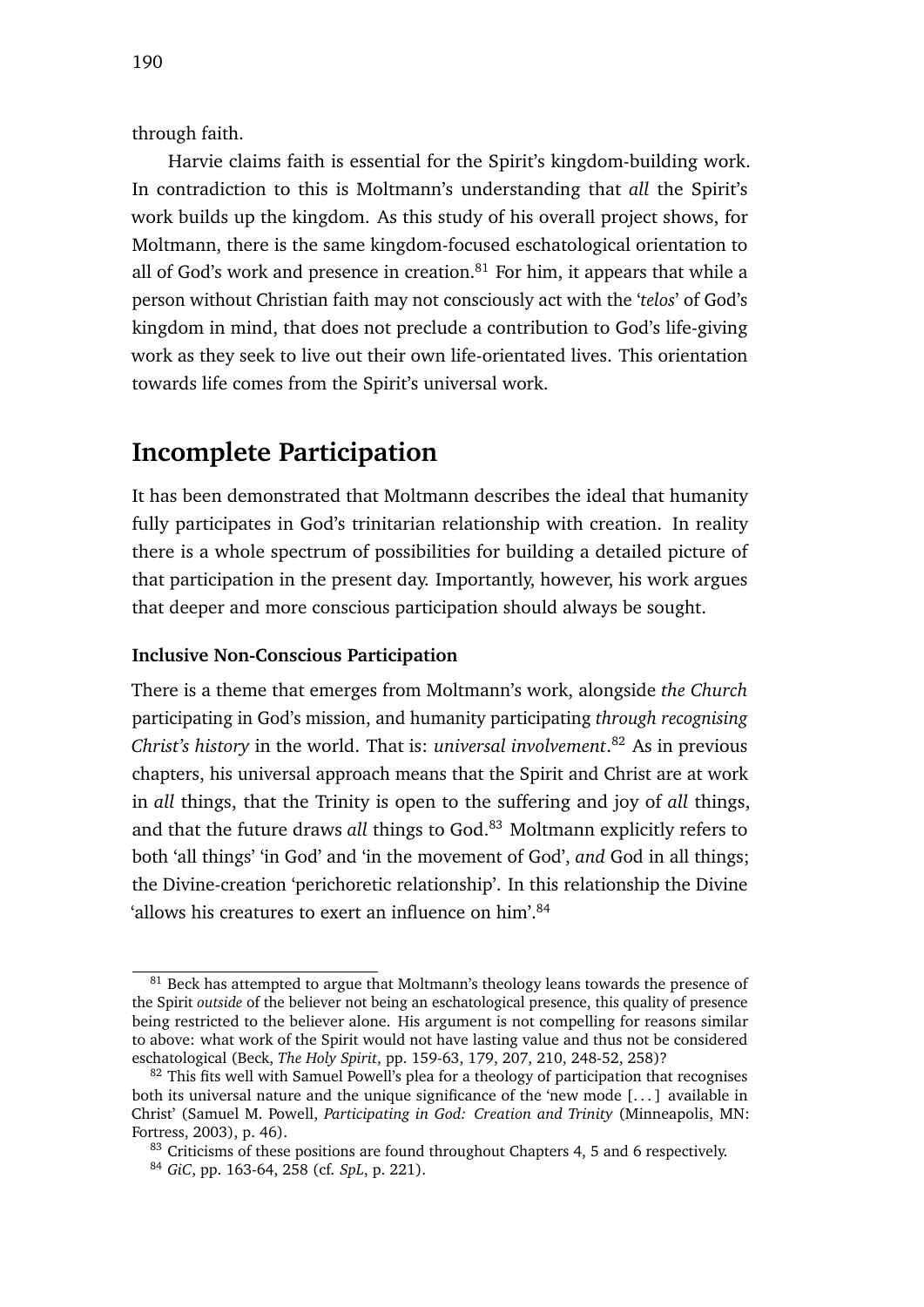This universal connectedness between God and all creation means that it would be impossible to find something that had no effect *in* creation, and therefore *on* creation, and as such that did not play any part in God's history with creation: 'Anyone who infringes life, infringes God. Anyone who does not love life, does not love God. God is a God of the whole of life, of every life and of the shared life of us all.'<sup>85</sup> If participation is understood as playing a part in God's relationship with creation, as it is for Moltmann, then the implication from the rest of Moltmann's work is that all living things are involved in this participation, whether for good or ill, knowingly or unknowingly, consciously or otherwise. Concerning human beings in particular, while he argues that there is an invitation from God to participate consciously and more deeply in God's relationship with creation, for him all of humanity must already unconsciously participate in this to a certain extent. It would thus seem that, like his theology of the image of God, participation is a gift to humanity that cannot be entirely lost. It should, however, be noted that non-conscious participation may be a long way from *constructive* participation.<sup>86</sup>

#### **Limited Conscious Participation**

If participation is like correspondence in that it is a gift that always remains to a certain extent, then it is also similar in that it can fall short of its ultimate goal. For Moltmann, humanity's participation is limited both by the level of each person's engagement with tasks commensurate with God's mission, and also by the incomplete presence of God.

With regards to people's actions, Moltmann returns many times to the idea that humanity's thirst for power pulls it away from its work towards God's goals of peace and reconciliation, particularly in its relationship with nature.<sup>87</sup> For him, in Christianised societies this problem comes from a misunderstanding of the image of God which he specifically locates in rule and dominance.<sup>88</sup> This shows again the importance to Moltmann of the idea of correspondence to God's loving relationality. There are other reasons why people may not fully and intentionally participate in the divine work in creation, one of the more obvious being the absence of belief in God or God's activity. Even those who claim to follow Christ, however, will readily admit that they do not always perfectly succeed at that task. So while each person, whether aware of it or not, participates in God's great project of creation,

<sup>85</sup> *GSS*, p. 20.

<sup>&</sup>lt;sup>86</sup> For example, when a person acts in a way that is counterproductive to God's purposes.

<sup>87</sup> *RRF*, p. 26; *TJ*, pp. 81-82; *GiC*, p. 22; *WJC*, pp. 68, 157.

<sup>88</sup> *GiC*, p. 21.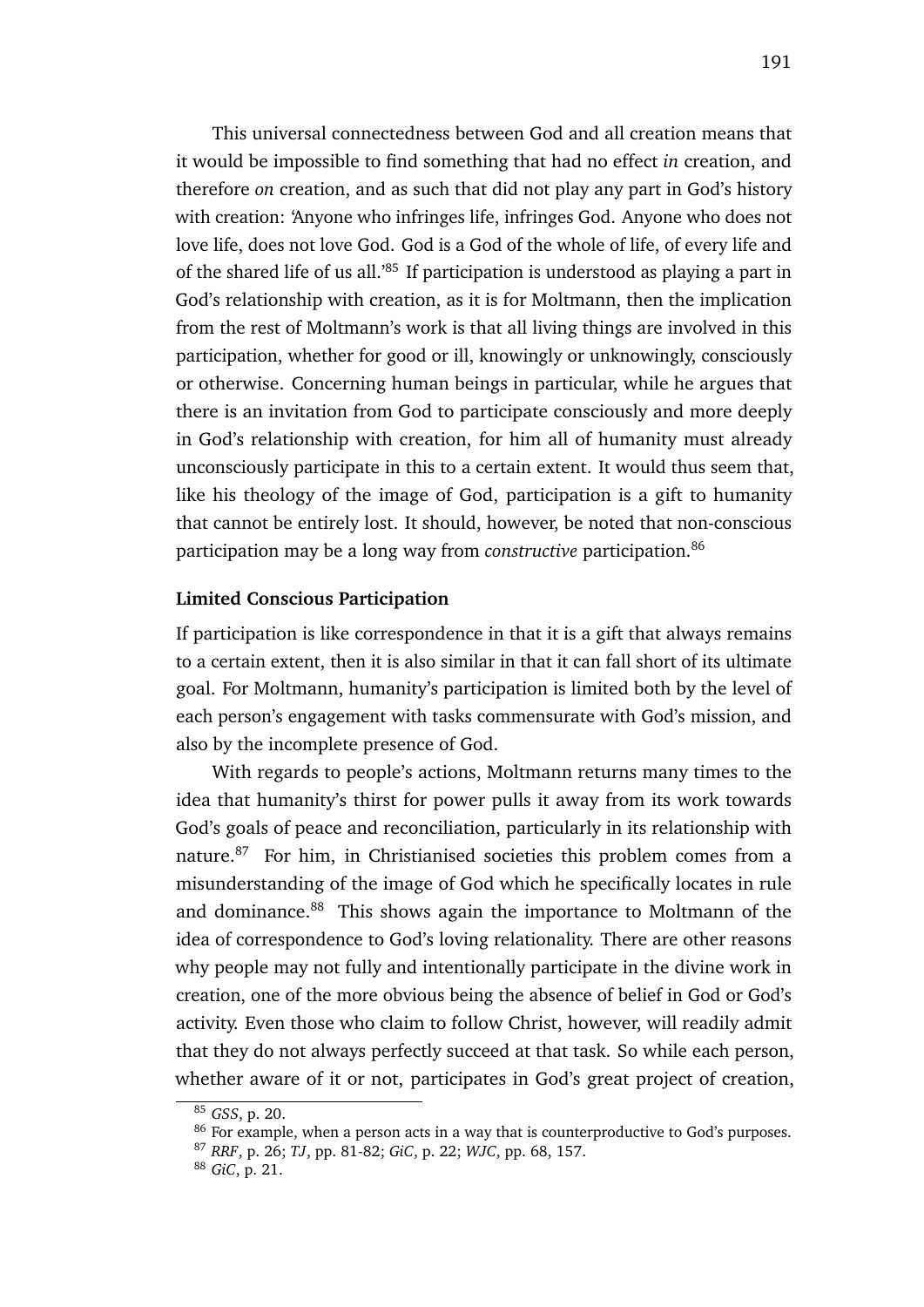not all (and none consistently) will consciously participate for good in the trinitarian relations with creation.

For Moltmann, the above limitation to creation's participation will come to an end. He has regularly written of his belief that humanity and the whole of creation will only arrive at complete participation in God's relationships when God is fully present in creation.<sup>89</sup> This does not necessarily result in Moltmann claiming rocks and grass will consciously participate in God's relationships. Rather, he can be understood to mean that all consciousness that *can* be aligned to God's way *will* be. For now, participation is partial and provisional.<sup>90</sup> This does not mean, however, that there is no scope for its growth in the present.

## **Deeper Participation**

Given the differences between the ideal of participation and the reality that it often takes, a useful distinction can be made, beyond Moltmann's own, between participation in *God's history with creation* on the one hand, and participation in *God's love for creation* on the other. The first is inescapable while the second requires an alignment with God's purposes, although the dividing line may not be as simple as Christian faith. Moltmann's work encounters an enquiry as to whether an alignment with God's purposes could include those who act in a love that is in accordance with God's work without conscious knowledge of it.

There is great importance in the recognition that every living thing, including each human being, plays its part in God's relationship with creation whether consciously or not, whether consciousness is even possible. The inclusion of people in this is a vital issue relevant to the exploration here and is at the heart of human responsibility. However, Moltmann's discussion of participation is not simply aimed at enabling humanity to recognise that it has a relationship with God. There is a deeper meaning sought: humanity is asked to play a role in God's eschatologically orientated work to sustain and redeem life. He clearly wants to encourage a more conscious participation in God's history with creation. He writes of not being satisfied with the Church's claims that it fulfils its responsibilities when it merely proclaims the gospel and rightly administers the sacraments. For him, true participation occurs as

<sup>89</sup> *RRF*, p. 36; *CrG*, p. 349; 'Creation and Redemption', p. 130; *FC*, p. 125; *GiC*, pp. 5, 183-84, 213; 'The Scope', p. 102; 'Shekinah', pp. 182-83.

<sup>90</sup> *GiC*, p. 5.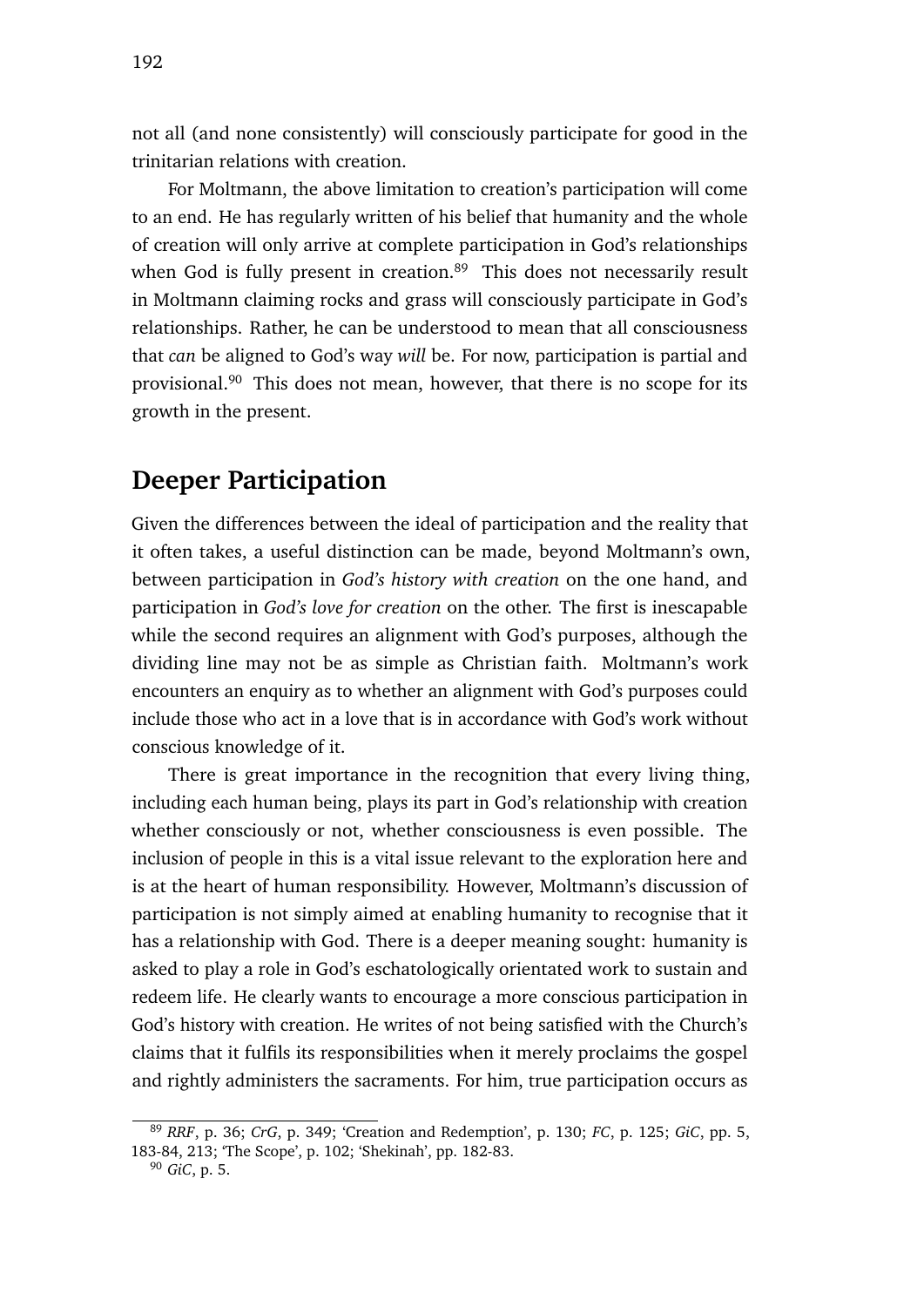the Church joins in with God's liberation and unification of all things, and when it shares God's joys and sufferings through all of creation.<sup>91</sup> It is the presence of the Holy Spirit which both empowers people to this end and leads them to openness to the whole world.<sup>92</sup>

While this discussion is specifically concerned with the Church, again Moltmann's universal pneumatology expands this concept so that the Spirit draws all people, regardless of faith, to a deeper concern for God's desires and to a greater participation in God's mission. For Moltmann, peace with nature will come as a person allows the Spirit to work, but this work of the Spirit is still ongoing in those who are not aware of who the Spirit is in the same way that a follower of Christ might claim to be.<sup>93</sup>

Moltmann believes that humanity is asked to participate more than it currently does, in joining the active love of God for creation, both in ways that are possible now and ways that cannot be realised until the future full indwelling of God occurs. He has hope for this possibility, for he believes that an experience of God changes a person. This brings encouragement that a small amount of participation helps a person to participate at the next level.<sup>94</sup> God's activity in creation, as Moltmann has described it, clearly points to an eagerness on God's part to work in people's lives. Therefore, for him, God wishes the participation of creation in God's own love to be an ever deepening reality.

## **7.5 LIVING IN HOPE**

The last of this chapter's four themes for inclusion in the new theological architecture concerns the place of hope in Moltmann's connections between theology and ethical action. Hope is an important element of his theology, along with his keenness for eschatological themes. Hope is also, for him, intrinsically linked to love. Following a discussion of that link is a survey of three different ways in which he sees hope's interaction with humanity's efforts in the world. These will all contribute to the shaping of this new architecture's overall thrust towards ecological reformation.

<sup>91</sup> *CPS*, p. 65.

<sup>92</sup> Ibid., p. 198.

<sup>93</sup> *GiC*, p. xiii.

<sup>94</sup> *SpL*, p. 6.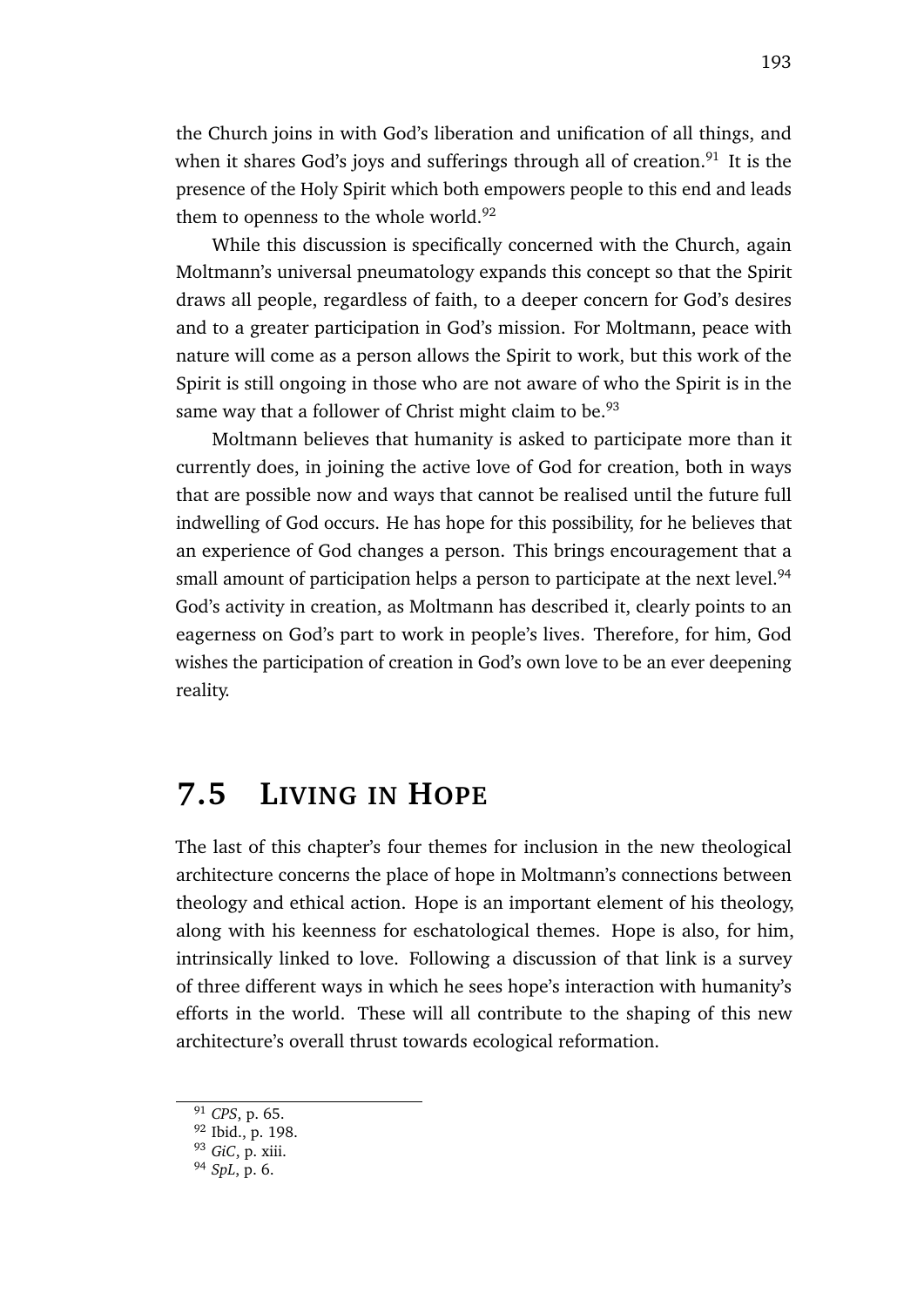## **Love, Hope, Love**

God's love has been at the root of every chapter in this project. It is Moltmann's consistent description of God's being and actions. It would have come as no surprise when a book dedicated to both Jürgen Moltmann and Elisabeth Moltmann-Wendel was given the theme of God's love as the reason for hope. The editors remind the reader that, for Moltmann, the love of God seen in the cross of Christ is the foundation of all Christian hope.<sup>95</sup> The previous chapters showed that God's love is seen in the various divine actions, and that this love is at the centre of God's character. Moltmann's emphasis on God's relationship with creation thus points towards a hope of eternal life with God for all creation.

This hope, which God's love produces, is in return an agent for the growth of love in the human being towards all that is hoped for. For Moltmann, hope leads to passionate desire for change as love seeks out that promised future.<sup>96</sup> It is hope that gives love its strength to act. For him, love 'allow[s] for the unawakened possibilities' of the other, which stem from hope. $97$  Humanity's love is the manifestation of its hope. An analogy would be that hope gives the map of the journey and love walks along it.

## **Loving Hope Produces Action**

This hope, which originates in love and blossoms into love, is a strong advocate for action. From the beginning of Moltmann's career the following quotation has succinctly encapsulated hope as the motivational force which drives his work:

From first to last, and not merely in the epilogue, Christianity is eschatology, is hope, forward looking and forward moving, and therefore also revolutionizing and transforming the present.<sup>98</sup>

Three key points in Moltmann's work outline the way in which hope affects action: hope reveals the present to fall short of its potential; hope encourages a person to make the present more as it should be; and hope gives a sureness

<sup>95</sup> Frederic B. Burnham, Charles S. McCoy and M. Douglas Meeks (eds), *Love: The Foundation of Hope: The Theology of Jürgen Moltmann and Elisabeth Moltmann-Wendel* (San Francisco, CA & London: Harper & Row, 1988), p. x.

<sup>96</sup> *ToH*, p. 337.

<sup>97</sup> *Man*, p. 117 (cf. *RRF*, p. 176).

<sup>98</sup> *ToH*, p. 16 (cf. *EoG*, p. 11).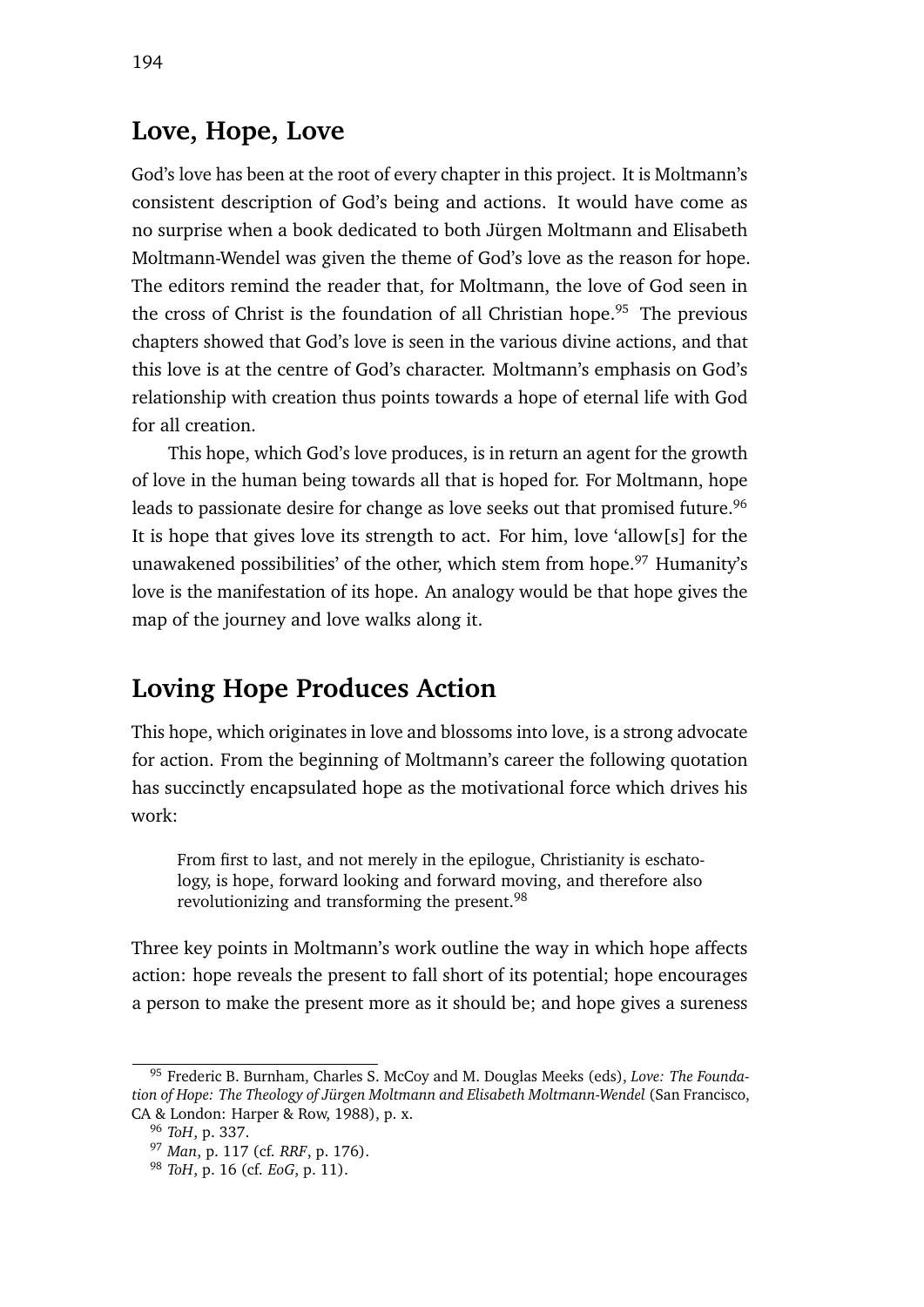that the present will one day become what it should be. These can be summarised as aim, motivation, and encouragement.

#### **Reveals the Distance between Future and Present**

Chapter 6 investigated Moltmann's picture of the future which the hoped for consummation of all creation brings. However, there is an additional dynamic to the consequences of hope: hope identifies that the present is not what it should be. In his words, the person who looks to the redemption of creation 'sees that this world in which he lives is alienated from its true nature'.<sup>99</sup> Hope, by its very nature, looks for the incomplete present to change. The present cannot therefore fully satisfy. The hopeful will 'remain inconsolable until redemption comes'.<sup>100</sup> In this way, hope allows humanity to see something of what is beyond the present, or the 'fulfillment of history', and so orientate itself to God's work.<sup>101</sup>

If a person is aware of both the present and a hoped for future, they are provided with the point of origin for their journey and their destination. In this way hope supplies specifics for the aim of human activity as it is shaped by our hoped for destination.

Chester highlights a criticism of Moltmann in this respect, using the work of Stephen Williams.<sup>102</sup> Chester argues that for many people hope does not include 'every tree and flower'. Therefore hope will not encourage a responsibility for every part of creation.<sup>103</sup> For Chester and Williams, Moltmann's all inclusive eschatological future paints an incorrect view of what is certain. For them, Moltmann only discusses an optimistic human hope which may well meet with disappointment.<sup>104</sup> In Chester's opinion, there are many people and other living things for which there is not hope, or at least not a certain hope, which nevertheless need care. Chester and Williams do not deny the importance of hope but, in summary, they believe that biblically speaking *not everything or everyone* has a certain future. Therefore hope does not act as the most suitable governing factor for *all* human activity. Chester claims that the needs of what *is* function as a more appropriate focus for activity than a view of what *will be*. For him, as well as Williams, the scope of what a Christian is called to love is much more inclusive than what can be hoped for

<sup>99</sup> *CPS*, p. 212.

<sup>100</sup> *CoG*, p. 93.

<sup>101</sup> *ExH*, p. 19.

<sup>102</sup> Chester, *Mission*, pp. 119-32.

<sup>103</sup> Ibid., p. 120.

<sup>104</sup> Ibid., p. 222.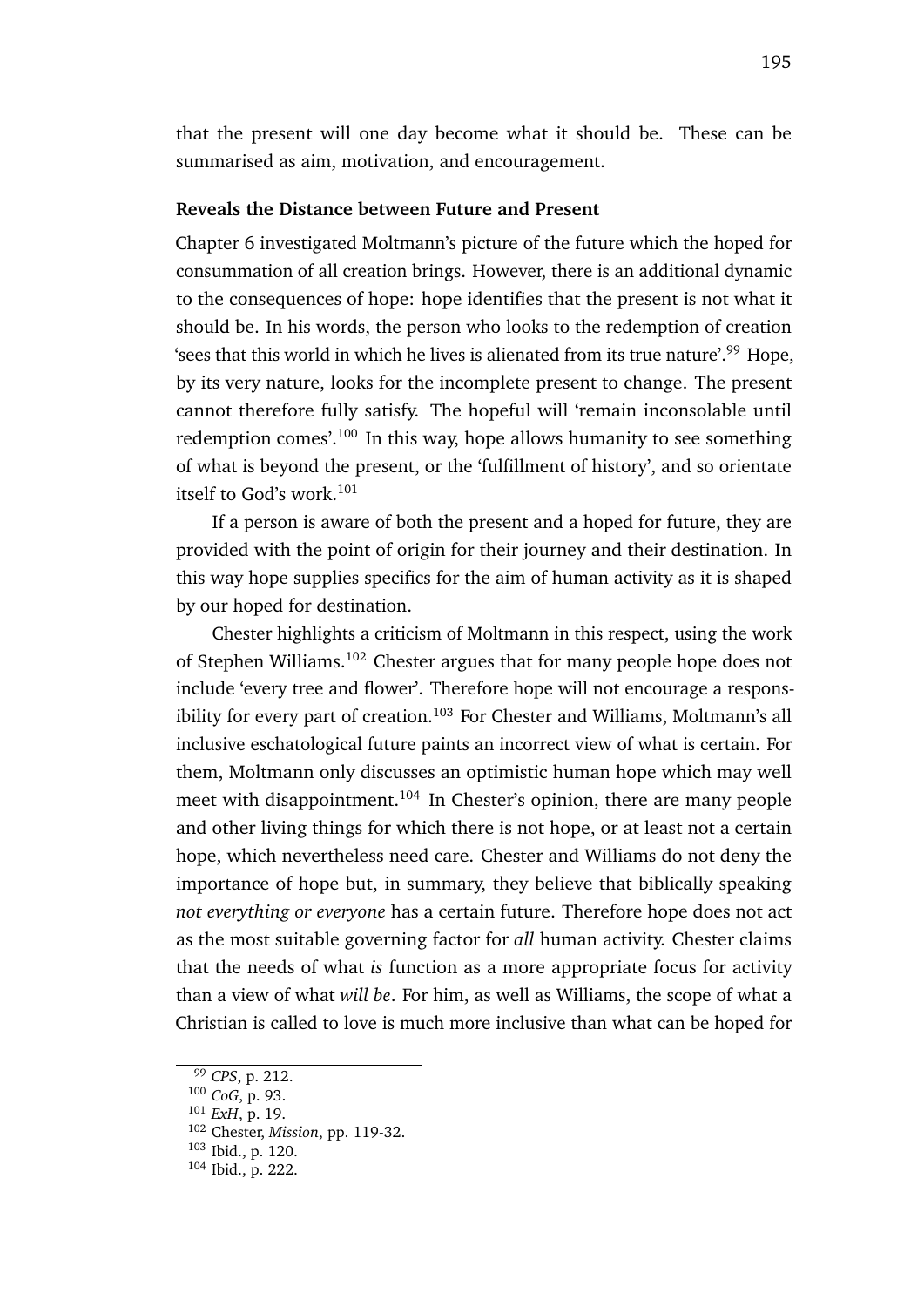with certainty.<sup>105</sup>

Nevertheless, Moltmann is correct in his affirmation that if a person has hope for some future then this informs the aim of their activity. The problem presented by Chester, that the strength of Moltmann's argument is significantly weakened if one adopts a non-universalistic position, would be a significant problem if 'hope' was the sole basis for the scope of human activity. However, this is not so in Moltmann's work, as this chapter seeks to demonstrate.

### **Seeks to Bridge the Gap**

In Moltmann's theology hope not only gives the course of the journey but also provides the reason to make the journey. The present is incomplete, thus the future goal is desirable. This leads humanity to set out for this promised land. For him, hope for a different future should never lead to a wallowing in the present. Instead the hopeful person 'strives' for the future 'unrestrainedly and unreservedly' to reach it and help it come.<sup>106</sup> The hopeful person is only satisfied by action: 'Without hope in action faith's hope becomes ineffective and irresponsible.'<sup>107</sup>

Hope therefore looks to change the present, to work against current weaknesses which the future has revealed and to conform them to the future.<sup>108</sup> Hope looks to what of the future is possible now and 'grasps' it to make it a reality.<sup>109</sup> Hope moves the person to correspond to their future.<sup>110</sup> The fact that Moltmann's theology is one of hope for *all* creation means that this argument inevitably leads to action that takes *all* of creation into its consideration:

Thanks to its hope [the church] cannot surrender any individual person or any part of creation. 'Catholic' is therefore not an adjective describing the church's state; it is an attribute describing its movement, its mission and its hope.<sup>111</sup>

For Moltmann, this mission would not exist without hope: 'Anyone who believes that the world is going to end in catastrophe will not make a new

<sup>&</sup>lt;sup>105</sup> Ibid., p. 108. The context of this quotation is a criticism of Miroslav Volf's work, yet the principle is the same.

<sup>106</sup> *ToH*, p. 337 (cf. p. 18); *RRF*, p. 218.

<sup>107</sup> *FC*, p. 113 (cf. *ExH*, pp. 172-73).

<sup>108</sup> *ToH*, p. 335; *RRF*, pp. 32, 198, 202, 219-20; *ExH*, pp. 172-73.

<sup>109</sup> *HP*, p. 183 (1966).

<sup>110</sup> *RRF*, p. 218.

<sup>111</sup> *CPS*, p. 349 (cf. *RRF*, pp. 92-93; 'Hope', p. 272; *WJC*, pp. 45-46).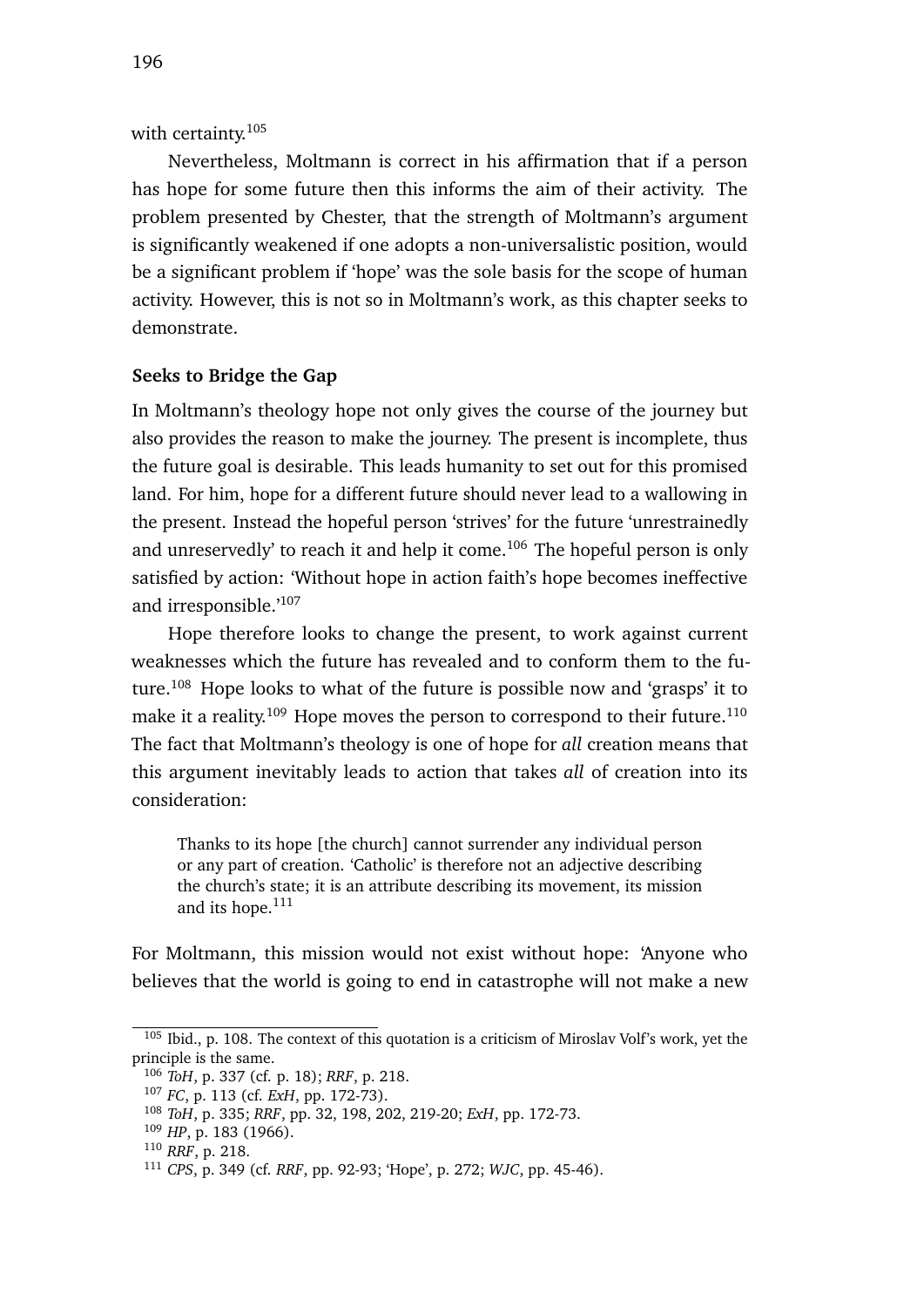beginning, because it is pointless.'<sup>112</sup> All other topics discussed in this chapter (the reduction of humanity's predominance, correspondence to God, participation in God) would similarly be meaningless for Moltmann without hope for the future. The previous chapter's work on the inclusion of continuity in his eschatological thinking shows that, for him, the belief that a person really can contribute to this promised future increases hope's motivational force. This hope gives people the 'creative expectation' that allows them to 'bring forth projects for the future' which is so vital to Moltmann.<sup>113</sup>

Chester again raises a concern about this element of Moltmann's thought. His critique takes a twofold approach. Firstly, for Chester, hope is essentially an ambiguous incentive, or motivation, for ethical activity. While it might move people to action, it can equally persuade them to do nothing and wait for God to sort the world out.<sup>114</sup> Secondly, therefore, Chester argues that 'eschatology alone cannot shape mission or social ethics. By itself it is highly ambiguous'.<sup>115</sup> This assertion shapes Chester's critique of Moltmann and suggests that Chester is under the impression that hope is the sole basis for ethical activity in Moltmann's work (or at least its primary basis to the extent that other concerns have no significant power). In summary, Chester's concern is twofold: hope is an ambiguous motivator, and in Moltmann's theology hope is effectively alone as this motivator.

In the first concern, Chester is correct. However, this is not in contradiction to Moltmann, who states as much explicitly: Hope 'can fill the present with new power, but it can also draw power away from the present'.<sup>116</sup> Chester is aware of this statement yet he somewhat misleadingly introduces it: 'Ultimately even Moltmann himself acknowledges this'.<sup>117</sup> This implies that Moltmann has reached the end of three decades of expounding hope's virtue for ethical action only to realise that it is a shaky foundation. However, in Moltmann's earliest works he indicates that he is aware of this danger, alongside his belief that withdrawal from the present should not be the Christian response to hope.<sup>118</sup>

<sup>112</sup> *EoG*, p. 28 (cf. *ToH*, p. 35; *RRF*, p. 220; *CPS*, p. 166).

<sup>113</sup> *SpL*, p. 122.

<sup>114</sup> Chester, *Mission*, pp. 122, 194, 199-201, 223 (cf. Sokolowski, *A Theological Response*, p. 63, who suggests that the ethical import of a vision of the future is a 'matter of interpretation rather than logic').

<sup>115</sup> Chester, *Mission*, p. 199.

<sup>116</sup> *CoG*, p. 153.

<sup>117</sup> Chester, *Mission*, p. 199.

<sup>118</sup> *ToH*, pp. 33-35, 100 (p. 263 also contains an interesting discussion on the interaction of hope with other topics, such as the way in which this hope is to come about); *RRF*, p. 119; *HP*, p. 220 (1966). See also *WJC*, p. 26. Thanks are due to Roy Kearsley for pointing out that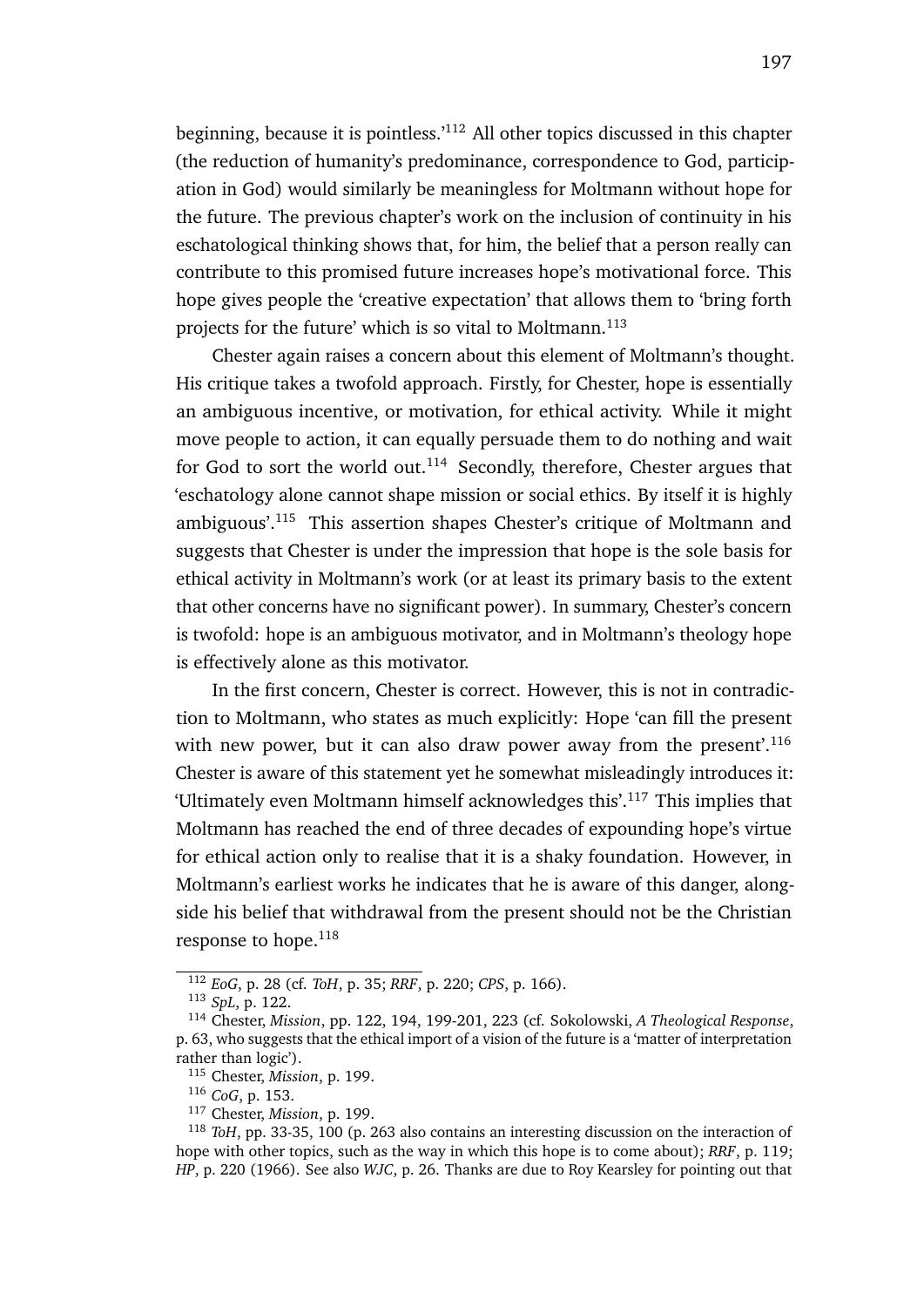It is therefore agreed that hope has the potential to be ambiguous for ethical activity. However, Chester overstates the implications of this for Moltmann's project. Chester's second claim is that hope is the leads the charge in Moltmann's work on ethical action and therefore hope's ambiguity threatens this work with ineffectiveness. Chester's solution would not be to remove hope from consideration, but instead to make love the guiding principle.<sup>119</sup> However, as this chapter demonstrates, Moltmann does not leave hope as the sole motivator or director of ethical activity. This ambiguity is not left to blow wherever it will. His approach to ethical activity is varied, as this chapter demonstrates. As well as this, he includes the idea of love at many stages, which gives him a confidence that hope and love together meet the challenge of hope's ambiguity.<sup>120</sup> This suggests that Chester has exaggerated Moltmann's position and thus criticised a view that Moltmann does not hold.<sup>121</sup>

#### **Gives a Sureness**

In addition to an aim and motivation, for Moltmann, hope also gives a certainty about the future which acts as an encouragement in the present. In his thought, while actions have a dependency on hope, hope itself is not entirely dependent on humanity's actions.<sup>122</sup> For him, humanity's hope is not based on its own ability to realise the future, nor on their continual success in allowing the Spirit to work through them: 'The future in which we hope is never identical with the successes of our activity'.<sup>123</sup> Humanity's actions cannot realise this future and so cannot be the foundation for hope.<sup>124</sup> This resonates with the discussion about discontinuity between the present and God's coming future, and the hope which this brings. For this reason humanity's hope does not come primarily from the potential in its own life. Rather it is hope itself that creates the potential. Hope is the starting point. This allows humanity's hope to persevere through the disruptive present.<sup>125</sup>

In Moltmann's eyes, the absence of hope creates a despair which must

there are other ambiguous motivators, such as grace and forgiveness, which while they can produce divergent responses are still important (cf. Rom. 6.1-2).

<sup>119</sup> Chester, *Mission*, pp. 121, 200-01, 221-23.

<sup>120</sup> For example, *CoG*, p. 153.

<sup>&</sup>lt;sup>121</sup> Chester does point to places where Moltmann includes themes outside of hope, but seems to treat them as anomalies in his work which should have been developed but were not (Chester, *Mission*, pp. 200-01).

<sup>122</sup> *ToH*, p. 120.

<sup>123</sup> *RRF*, p. 220.

<sup>124</sup> *HP*, p. 107 (1960).

<sup>125</sup> *ToH*, p. 31; *CoG*, p. 57.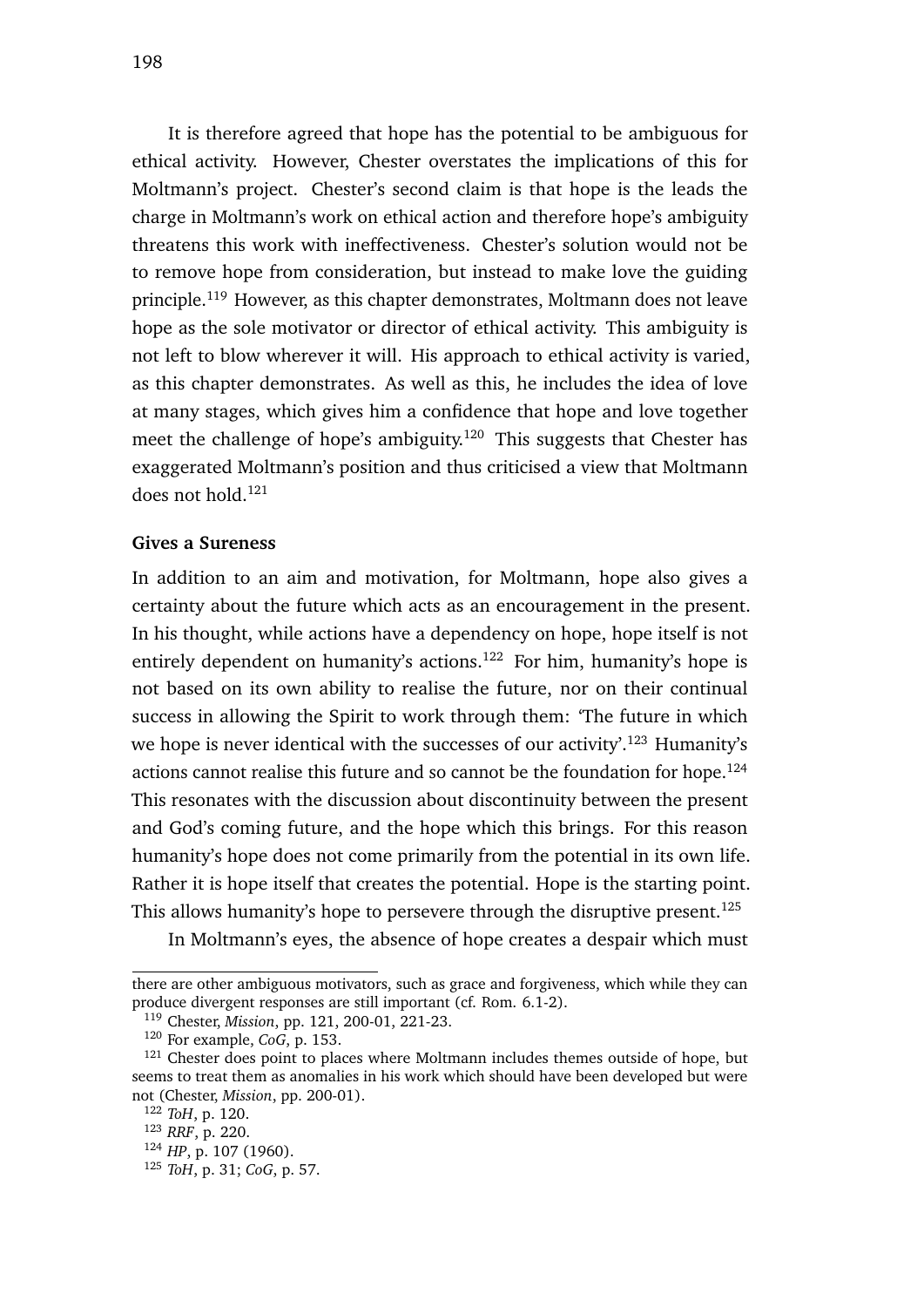be overcome. This is pertinent to the ecological reformation. If there is despair concerning nature's future then he believes that there will not be peace between nature and humanity, whereas hope will give meaning to all of creation.<sup>126</sup> The result is that while human hopes can be frustrated, they 'cannot be destroyed'.<sup>127</sup> In fact, for Moltmann, disappointment makes hope wise and gives it 'open eyes', for it is not 'blind optimism'.<sup>128</sup> Yet hope is still a certainty that the destination will be reached.

Hope strengthens humanity to endure the present, but Moltmann does not claim that it makes disaster more bearable. On the contrary, due to the contrast hope draws between the future and the present, the latter is 'often rather more unbearable', and hope also 'makes us deeply vulnerable to the pain of disappointment'.<sup>129</sup>

### **Hope: The Power of the Future in the Present**

The previous chapter showed the way in which, for Moltmann, hope plays its part in helping humanity to realise it shares a common journey with all of creation. In addition, hope is the power for people to live 'wholly' with a life of love and joy.<sup>130</sup> It does this because it gives humanity a direction for its actions, motivates people to work for the future, and encourages them along the way. Through all these things the 'promise' of the future 'exerts influence on present through hope'.<sup>131</sup> Hope gives a power in the present in order to help realise the future. Similarly it helps give this power to the new theological architecture

199

<sup>126</sup> *CrG*, p. 350 (cf. *ExH*, p. 16).

<sup>127</sup> *ExH*, p. 36.

<sup>128</sup> *EoG*, p. 14.

<sup>129</sup> *Man*, p. 116; *PP*, p. 113.

<sup>130</sup> *CoG*, p. 66.

<sup>131</sup> *ToH*, p. 18.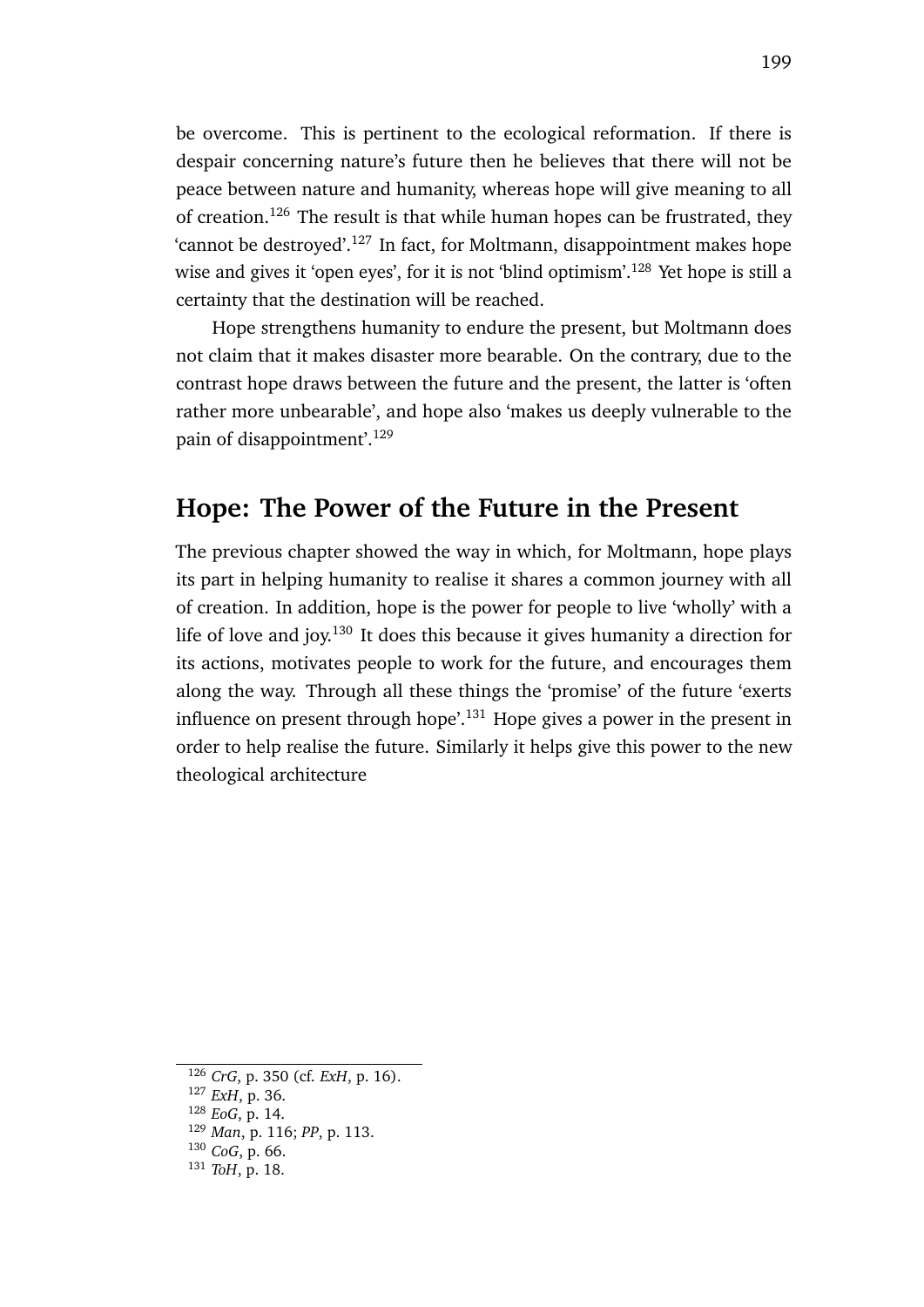# **7.6 CONCLUSIONS**

# **Interconnectedness of Themes: A Fourfold Approach**

One of the strengths of Moltmann's anthropology which can be transferred to the new theological architecture is the imaginative interplay of diverse topics. The benefits of this approach are plainly seen in his development of several diverse arguments for the implications of theology for human action. If any of the four themes in this chapter were expected to guide human activity adequately by itself, as some critics feared, then the result would be a weak foundation for that activity. However, his methodology has not been to claim that just one of these four is the definitive link between theology and action. The key to understanding the way in which Moltmann views theology's interaction with human activity is to recognise that these four themes are cooperative and strengthen each other. One or another may come to the fore on different occasions, yet overall is still balanced by the others. The next chapter will explore the value of these approaches for the ecological reformation. For now, however, the way these four themes interact is observed.

The reduction of humanity's predominance, for Moltmann, places nature and humanity alongside each other, both of which are creations loved by God and equally included in God's future. This balances the other themes by means of a reminder that the scope of God's love and mission encompasses all creation, and therefore hope needs to be equally broad. This inclusive view encourages a rounded approach to human activity and avoids its restriction to human or unworldly concerns.<sup>132</sup>

The theme of correspondence considers humanity to constitute the image of God. This entails a correspondence to both the inner and outer loving relationships of God. That standard of love should be remembered when considering Moltmann's other themes. Whatever relationships and actions are prompted through the other themes, correspondence encourages them to remain interwoven with God's love.

The theme of participation demonstrates that human beings are participants in God's history with creation, whether consciously or not. This adds certain strength to the approaches elicited through the other themes: particip-

<sup>132</sup> Deane-Drummond, *Ecology*, p. 62, also recognises this balance.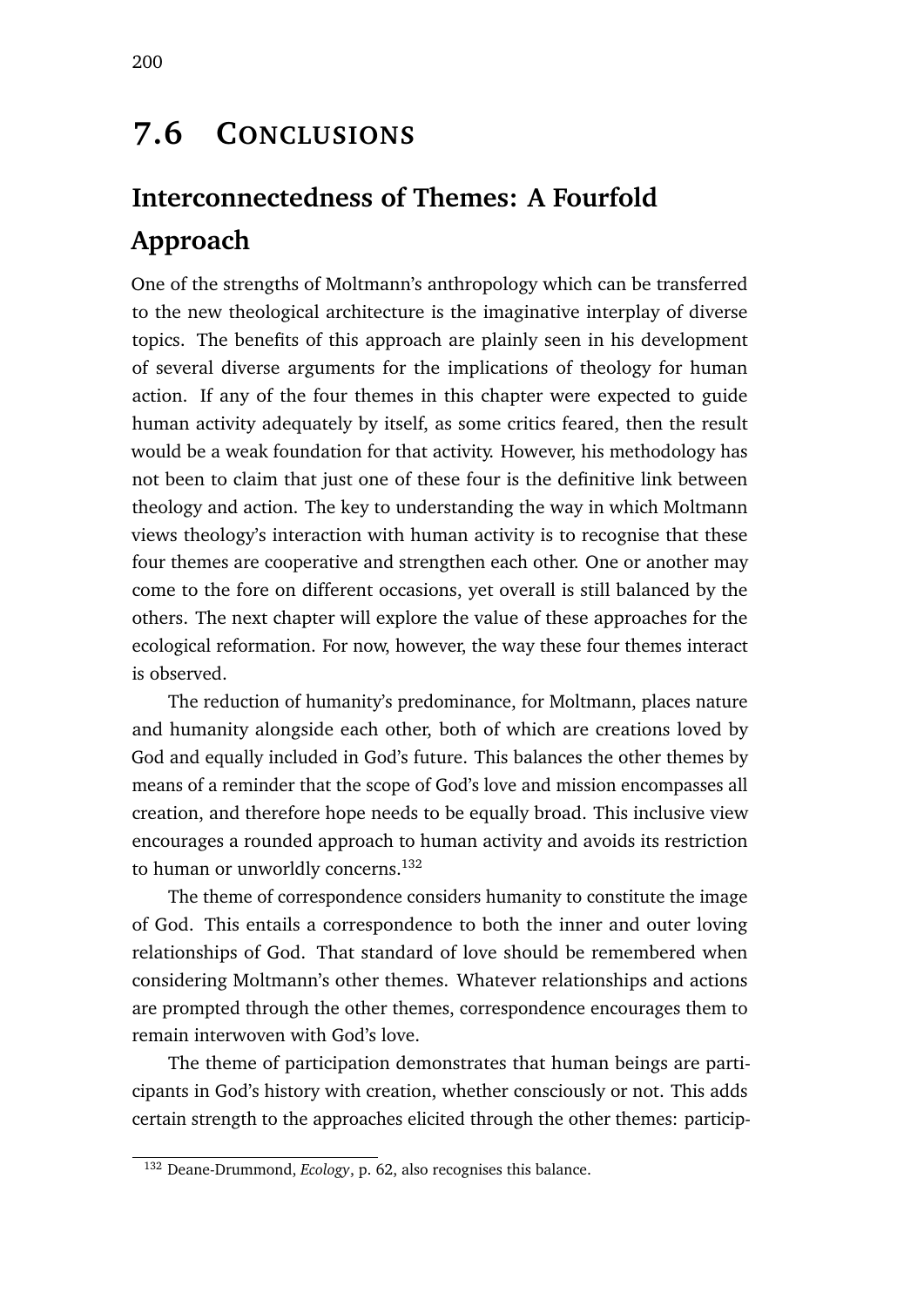ation reminds the person that they are not involved in a solitary project. That life is participation also claims that a person's actions are not inconsequential but are part of the meaningful and purposeful history of creation with God. This also adds a certain responsibility for people to act.

A hope for the consummated future can lead and motivate humanity into action. When hope is added to the other themes it provides a goal that transcends present reality and an encouragement that this goal will be reached. Hope means that actions prompted by the other themes are freed from hopelessness and despair. This gives them power to move forward.

#### **Idealism versus Realism**

Another constructive addition to this new architecture is Moltmann's description of aspirational concepts with which humanity will engage in a whole range of ways. No one person embraces them perfectly. While, for example, some claimed that those of faith participate in God's relationships and those without faith do not, Moltmann does not work with such delineations. Each theme describes a dynamic that is in everybody's life to varying degrees, though always with potential for development.

For Moltmann, the acknowledgement that humanity is still, like nature, a part of creation is more than simply an acknowledgement of physical interaction. He seeks a deeper journey into a relationship of solidarity between the individual and all creation around them. This requires a quality of relationship with creation which humanity has not yet attained in full, and which does not simply appear with faith but must grow and develop. The theological notion of *one* creation serves to inspire the human to a deeper relationship with all things.

Concerning the theme of correspondence, Moltmann believes the image of God is not fully lost in any human being. Correspondences with God's love can be seen to various extents in the actions of all people, for God's Spirit is at work in all. When, through faith, the being and activity of the triune God is discerned, then focus is created and the reflection of the divine love can be consciously sought, although the *imago Dei* is not fully restored. Correspondence remains limited, for Moltmann has never claimed equivalence between the relationships of the Trinity and any relationship within in creation, and certainly no equivalence between the persons of the Trinity and humanity. Nevertheless, the Trinity remains 'a source of inspiration for human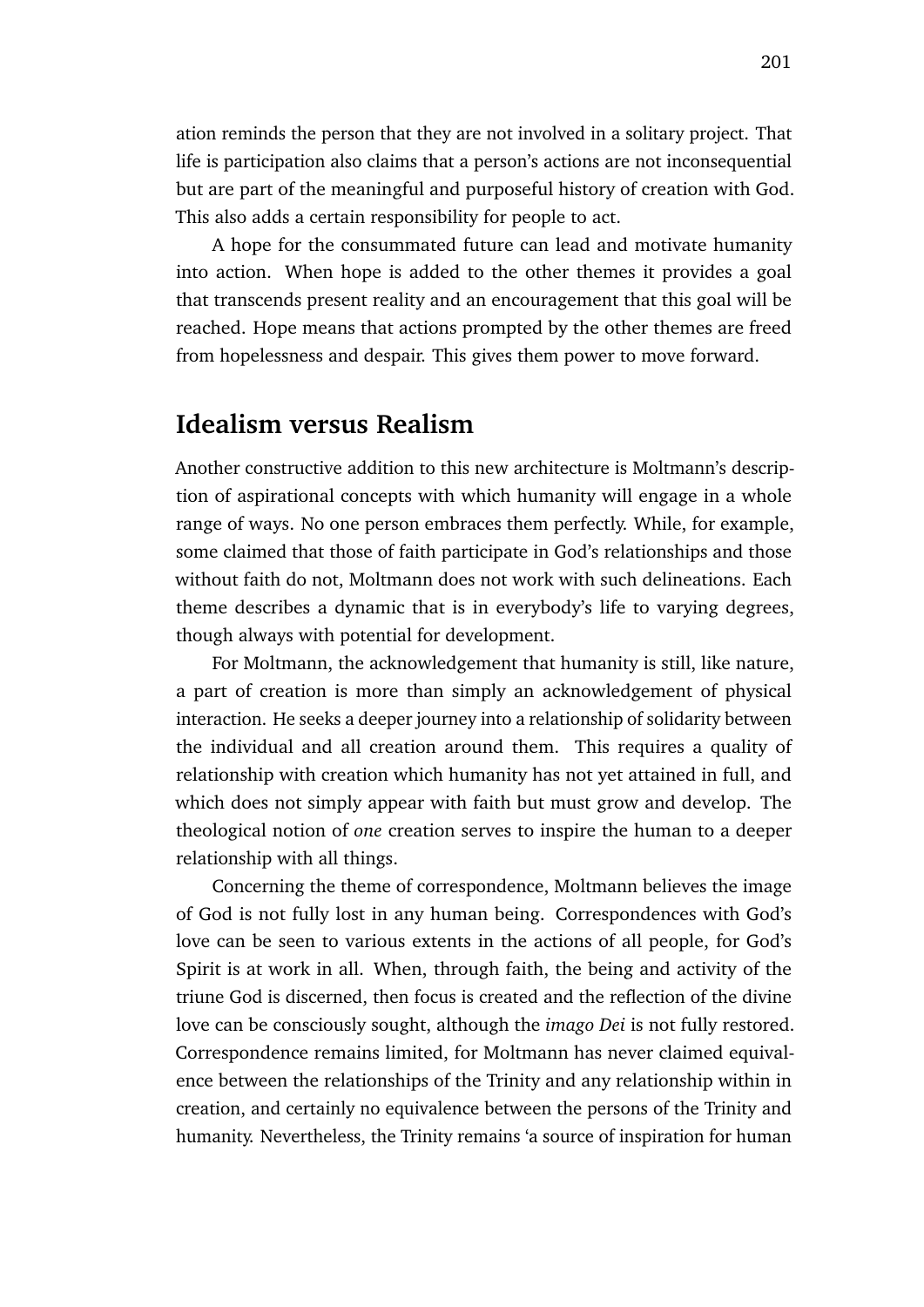community life'.<sup>133</sup>

The theme of participation holds the most interesting combination of reality and aspiration. There is a difference between non-conscious and conscious participation in God's history and mission in creation. All are engaged in the former, for good or for ill, because it is inescapable, while those who discern the work of God can seek to align themselves more fully and intimately with that work and so participate actively. As with other themes, however, humanity is said to participate only partially in the Trinity's open relationships. Humanity's participation is limited, aside from its acceptance or not of the invitation, both because humanity does not fulfil its potential and because it does not have the same capability to bring and secure the future.

In a similar sense the theme of hope is present yet partial and it does not separate people into hopeless and hopeful. There is a particular hope which Moltmann's Christian theology holds for the future of all things with God that should encourage believers to realise this future. It would be a mistake, however, to claim that those who do not hope in Christ do not hope at all. Hope is present in all peoples in various forms. Even if this hope is not centred on Christ it can still share such characteristics as hope for life, love and goodness, that will lead people in similar directions. Again, Moltmann has not claimed that Christian hope instantly transforms the person into their future goal. Hope encourages and leads people to take steps into the unknown.

The exploration of the four themes addressed in this chapter has therefore described two things: a dynamic present in all humans, and a further goal towards which every person that recognises it can still strive. These in themselves can function as inspiration and motivation for humanity to act. Yet, as various parts of this study have highlighted, Moltmann's theology also offers to this theological architecture an encouragement to humanity that the journey towards these goals can be developed through the complementary mix of a person's faith, the Spirit's enabling power, and Christ's work.<sup>134</sup>

#### **Potential for the Ecological Reformation**

This area of Moltmann's work has contributed to the theological architecture in a variety of ways. Firstly, each of the four topics discussed in this chapter

<sup>133</sup> Deane-Drummond, *Ecology*, p. 298 (cf. McDougall, 'Return of Trinitarian Praxis', p. 196).

<sup>&</sup>lt;sup>134</sup> See especially Chapter 4 of this work (pp. 85, 95), and above (p. 187), although the work of Christ and the Spirit to transform the world, and humanity with it, is discussed throughout this research.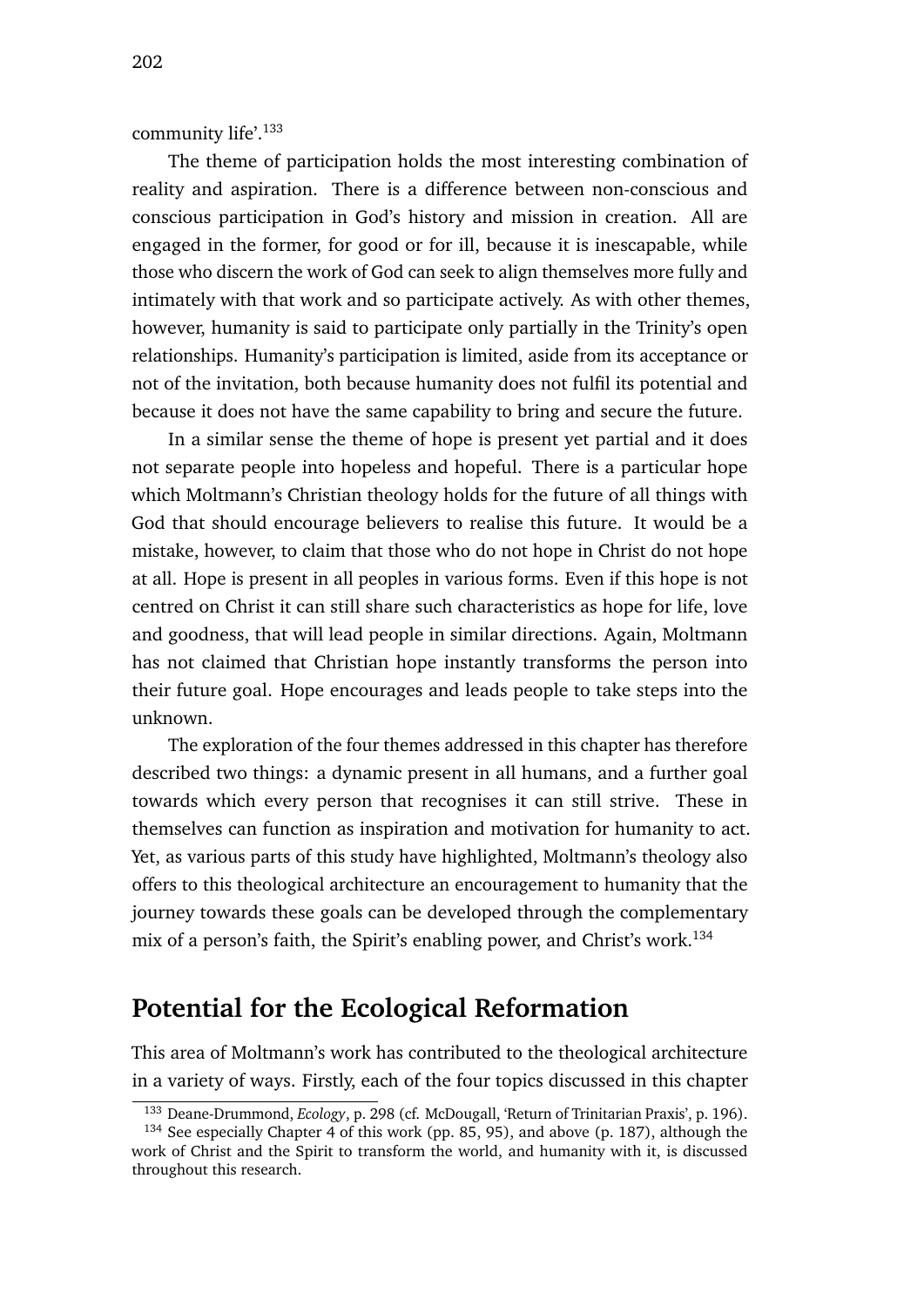carries its own encouragements and mechanisms by which humanity's general attitudes and actions may be informed and shaped by theological beliefs: humanity should not assume a position over nature; it can use God's actions as a pattern; it can join in God's works; it can respond to God's future. Secondly, the combination of these four topics together lends to this architecture the resilience which comes from a supportive web of ideas. Weaknesses in one approach are compensated for by strengths of others. Thirdly, by highlighting the difference between what should exist and what does exist, in terms of humanity's embrace and utilisation of the dynamics of the topics discussed, Moltmann's work gives a reminder of the need for progress. Fourthly, and significantly for the concerns of this thesis, each of the four approaches has potential for application in specifically ecological ways.

The humble approach to humanity's place within creation which Moltmann advocates has great potential to challenge human attitudes towards nature. His work has maintained that all of creation should be remembered when considering humanity's actions. This in itself issues a reminder to humanity, but he goes further to argue that people should bring their regard for nature nearer to the value they place on human beings.

When humanity is called to correspond to God it is the God who loves all creation. As Moltmann's wider theology has gathered together various aspects of that love for the whole world it has formed a substantial resource from which these correspondences might be drawn. God's love for creation is extensive and varied in its effect. To correspond to this wide love is to consider many facets to humanity's attitude towards its surroundings.

Furthermore, humanity is called to participate in God's history with creation. This is the history of God's love for all creation and the divine activity to give it life, preserve and transform it. Moltmann's theology has proposed an all-encompassing vision of the Trinity's involvement in creation. For humanity to seek deeper participation in such a relationship is to immerse itself in a similarly comprehensive regard for all life, its preservation and potential.

Finally, life shaped by hope is life shaped by a hope for all creation. Moltmann's eschatology is tenaciously cosmic. Therefore the love, aims, motivations and encouragements produced by hope are all directed at nature's life as well as that of humanity. For him, hope is a powerful influence on today's world. His wider theology's hope of a future for all creation makes this an influence for ecological action.

As stated above, this research does not claim these four themes to be the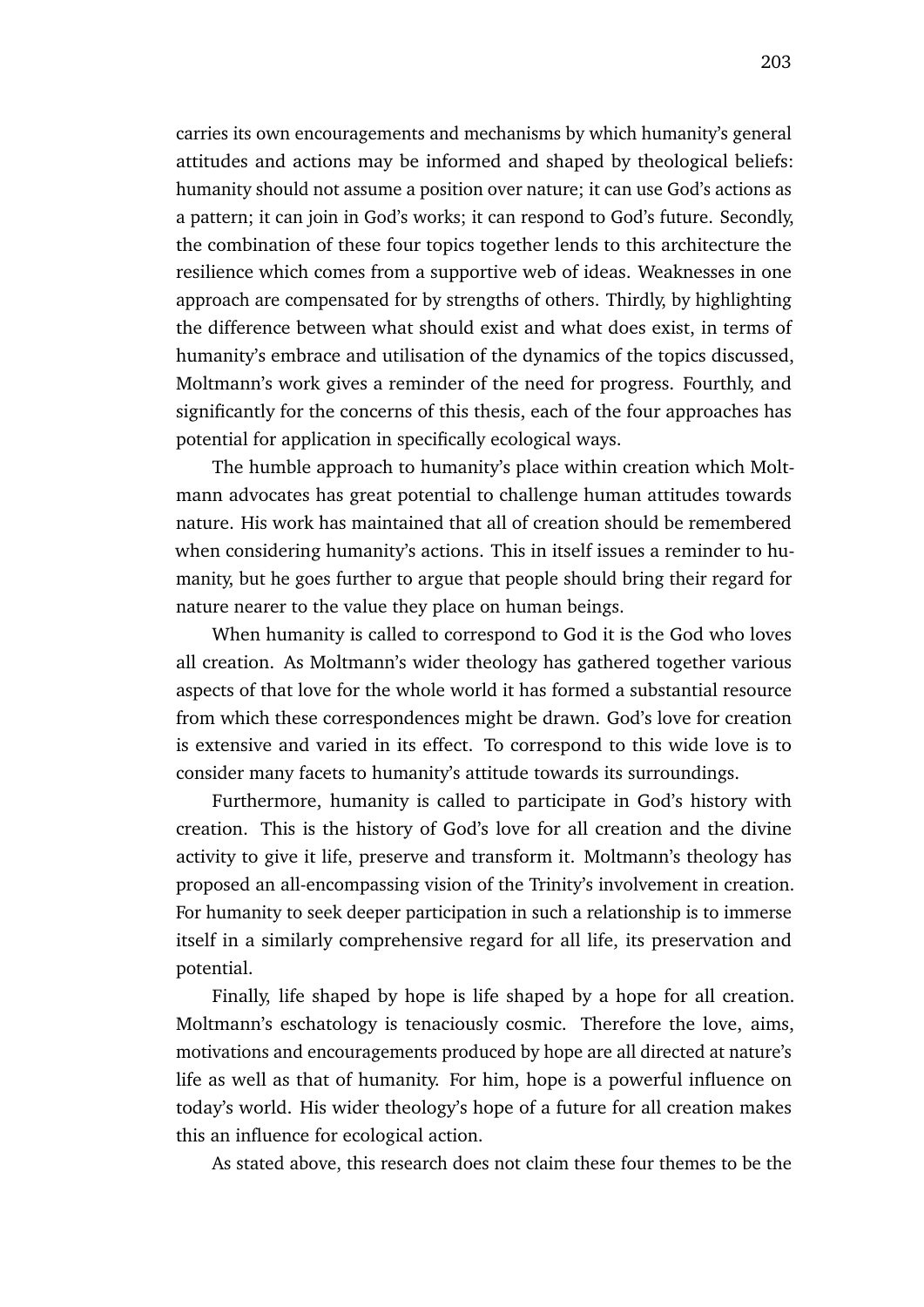only methods by which theology might elicit responsible action. They are simply four topics that show great potential for the aims of this thesis. In order to explore more fully the benefits of these themes to a new theological architecture for ecological reformation, the next chapter will illustrate the way in which each theme provides a profitable opportunity to draw out the environmental implications stemming from the wider theology of this new architecture.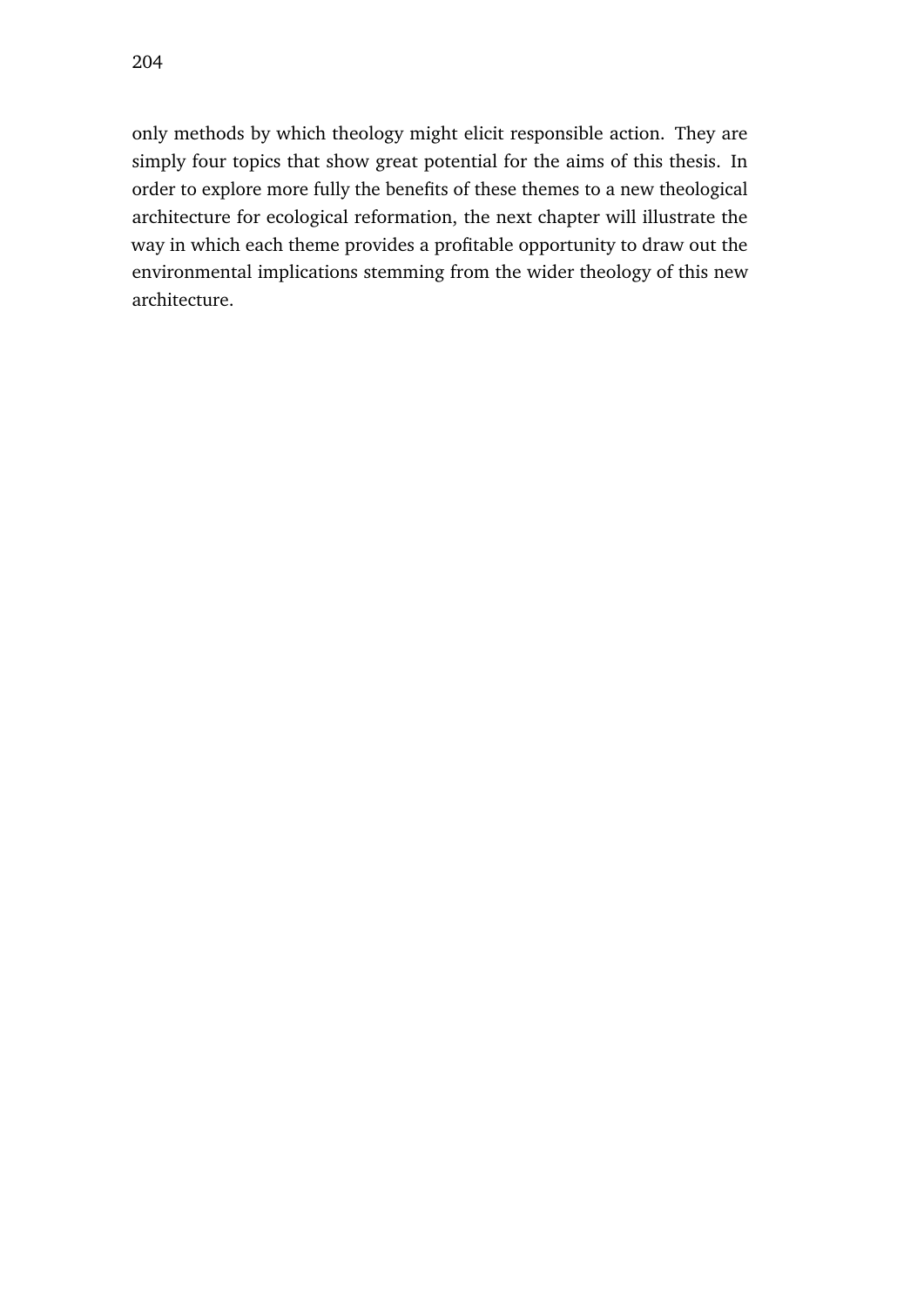# **Chapter 8**

# **The 'Ecological Reformation'**

### **8.1 INTRODUCTION**

This chapter's main task is to explicate the potential of Moltmann's contributions to the new theological architecture as they appeal for a transformation of the attitude of a person towards the world. This attitude is a significant basis for their interaction with it.

The discussion will investigate the implications of the four main themes of the previous chapter for the ecological reformation when they are connected to the wider theological topics of this thesis. Through this it will illuminate the way in which the new theological architecture drawn from Moltmann's work not only includes theory but also provides many avenues by which to move towards this reformation. This is a most valuable part of the new architecture that is able to contribute towards an ecological reformation of Christianity and society.

This chapter contributes to this thesis by strengthening the bridge between so-called systematic theology and the active response of a person. This chapter does not attempt to address the concrete nature of the possible ecological reformation, except in certain, limited suggestions that serve to illustrate the directions in which Moltmann's work points. Comprehensive answers to such questions should be provided by economic and ecological experts.

# **8.2 RESTORING ALL CREATION'S IMPORTANCE**

The various aspects of the new theological architecture discussed throughout this research lead to ecological reformation through giving particular attention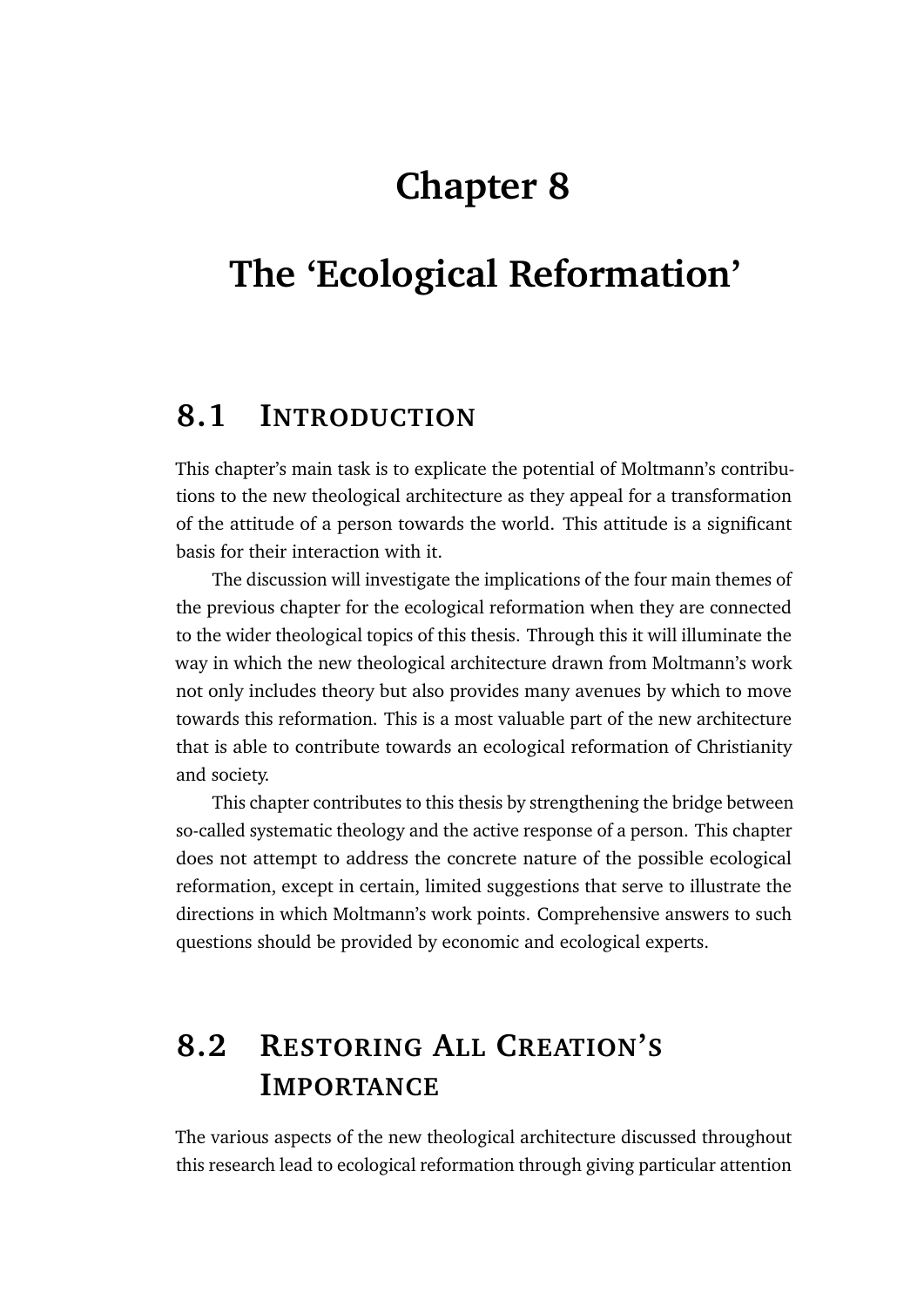to creation itself. As the previous chapter demonstrated, Moltmann argues that humanity needs to learn to see itself as *part* of creation, rather than *above* it or superior to it. This reduction of humanity's precedence leads to a reaffirmation of *all* creation's importance. From Moltmann's work on this, there are four parts of creation's identity which are particularly noteworthy in their appeal to the renewal of humanity's attitude towards the earth.

#### **One Community**

For Moltmann, given that the *whole* universe is the creation of God, there is already a oneness present between humanity and the rest of the cosmos.<sup>1</sup> Furthermore, his consideration of the activity of God in all creation demonstrates God's loving care for nature and humanity. This speaks of their unity through their common journey. So for Moltmann, nature and humanity do not have independent lives but God desires that all live together.<sup>2</sup> Beyond this is also the hope which Moltmann believes includes a future for all creation. This hope moves him to look beyond a utilitarian acknowledgement of mutual need and move towards compassion for the other that also travels towards a shared goal.

Moltmann describes nature and humanity's common journey, past, present and future, as one in which humanity has an interdependence with nature that will not end but will stretch into the future. For him, it is important to recognise that nature and humanity exchange energies and materials, and that physical processes bind them. Even so, his basis for this claim is deeper than merely the physical relationship.<sup>3</sup> A purely physical co-dependency could unevenly result in indifference towards nature by humanity unless a problem affected their own interests. As such, he looks to further dimensions of this relationship.

This joint journey is another part of Moltmann's stimulus to retrieve the notion of community with nature. He suggests an annual day on which people stop to recognise the hurts they have inflicted on the world and seek reconciliation.<sup>4</sup> This part of his work is a reminder of the great importance of the community of creation. It is not a temporary thing for the eventual

<sup>1</sup> *CPS*, pp. 212-13.

<sup>2</sup> See, for example, Chapter 4 of this work, p. 82.

<sup>3</sup> Roland Sokolowski shares this view and expresses himself helpfully: 'We might add that the connection that human beings feel to creation is more than a physical relationship but also deeply spiritual – an ineffable exchange of wonder and awe.' (Sokolowski, *A Theological Response*, p. 19.)

<sup>4</sup> 'Jesus Christ, the Holy Spirit', p. 252.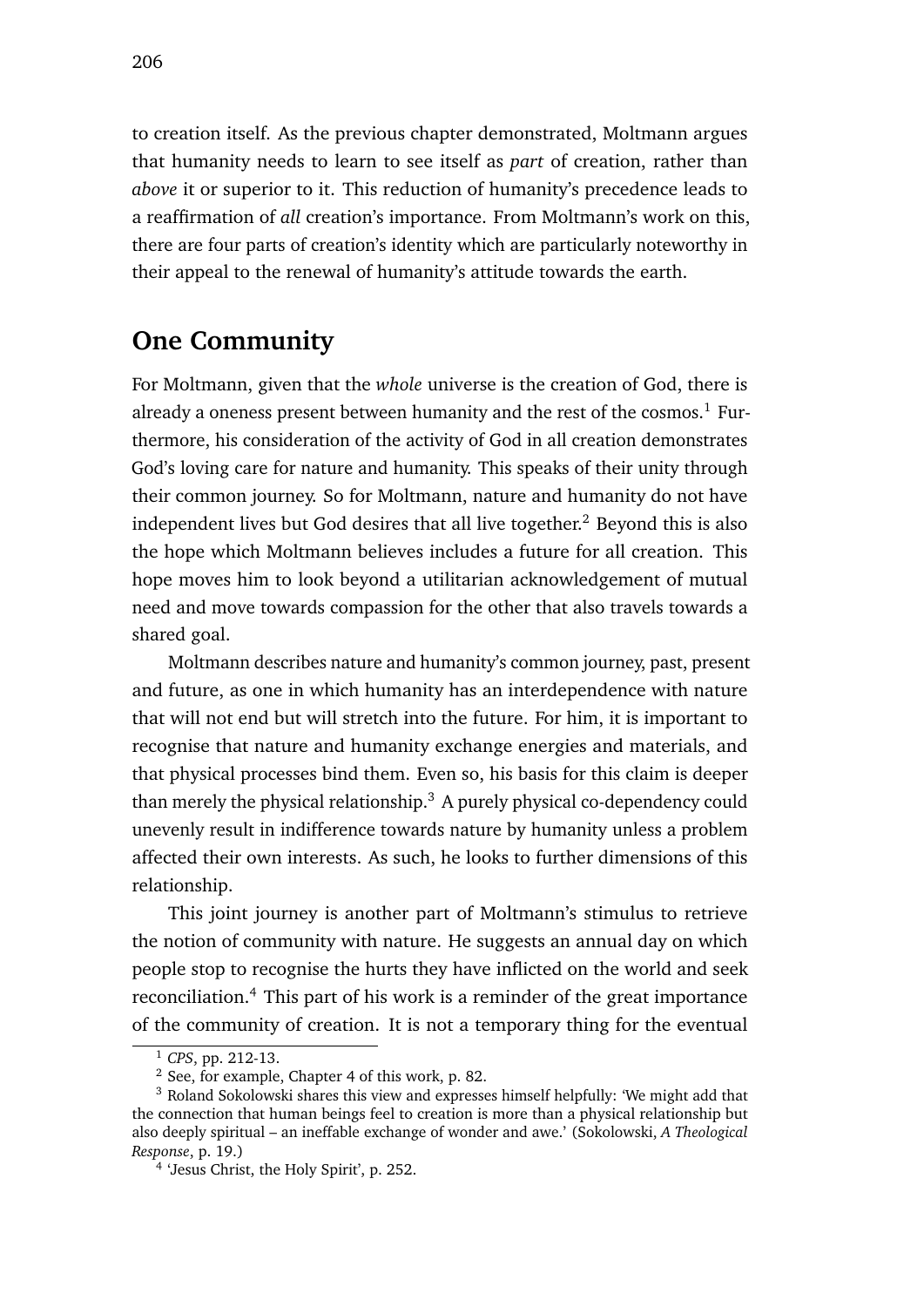gain of one or the other. Rather, this community carries nature and humanity together into the future. From this he claims that love for Christ must lead to love for the earth, a love that seeks true reformation.<sup>5</sup>

Therefore, for Moltmann, it is vital to take the goal of a whole-earth community into consideration and respond in active movement towards it.<sup>6</sup> This is in order for humanity to find its right place, to rediscover its own identity as part of creation as a whole, and thus allow life-giving relationships to flourish.<sup>7</sup> He believes one step in the direction of wholeness with nature is a person's acceptance of the wholeness of their own soul and body, because the recognition of this wholeness serves to increase the appreciation of unity with the physical world in general. $8$  Through this, he believes that humanity can contribute to the reparation of the damaged relationship because, for him, a greater sense of community can reduce alienation and 'liberate nature from human oppression'.<sup>9</sup> It can promote life and lead to respect for the rhythms of the wider world.<sup>10</sup> For humanity to live in awareness of community would be to live in balance with nature, not at its expense or in opposition to it. In this way humanity would have more motivation to slow down production and expansion in order to pay attention to the required harmony and equilibrium within creation.<sup>11</sup> Creation's identity as a community prompts a radical measure of society's progress: success should be measured by the benefit to the whole world, not only one community, nor even the whole human species.

#### **God's Creation**

Moltmann's work highlights that all creation belongs first and foremost to God. The relationship which he outlines between God and creation, particularly the loving care, openness and vulnerability, signifies the seriousness of this ownership. For him, the fruit of this view is significantly different to that of the view of nature as the property of humanity, or of no-one in particular, which he believes is particularly destructive.<sup>12</sup> To view creation as belonging to God is to reassess the rights which humanity has assumed over nature.<sup>13</sup>

<sup>5</sup> *CoG*, p. 279.

<sup>6</sup> *FC*, p. 112; *GiC*, pp. 3-4; *SpL*, p. 248.

<sup>7</sup> *GiC*, p. 189; *CoG*, p. 260; 'Shekinah', p. 172; *SW*, pp. 168-69.

<sup>8</sup> *GiC*, p. 49.

<sup>9</sup> Ibid., p. 48; *GSS*, p. 63.

<sup>10</sup> *GiC*, p. 3; 'The Scope', p. 104.

<sup>11</sup> *GiC*, pp. 137-38; *GSS*, p. 77.

<sup>12</sup> *ExH*, p. 184; *EoG*, p. 27; *SW*, p. 33.

<sup>13</sup> *GSS*, p. 112.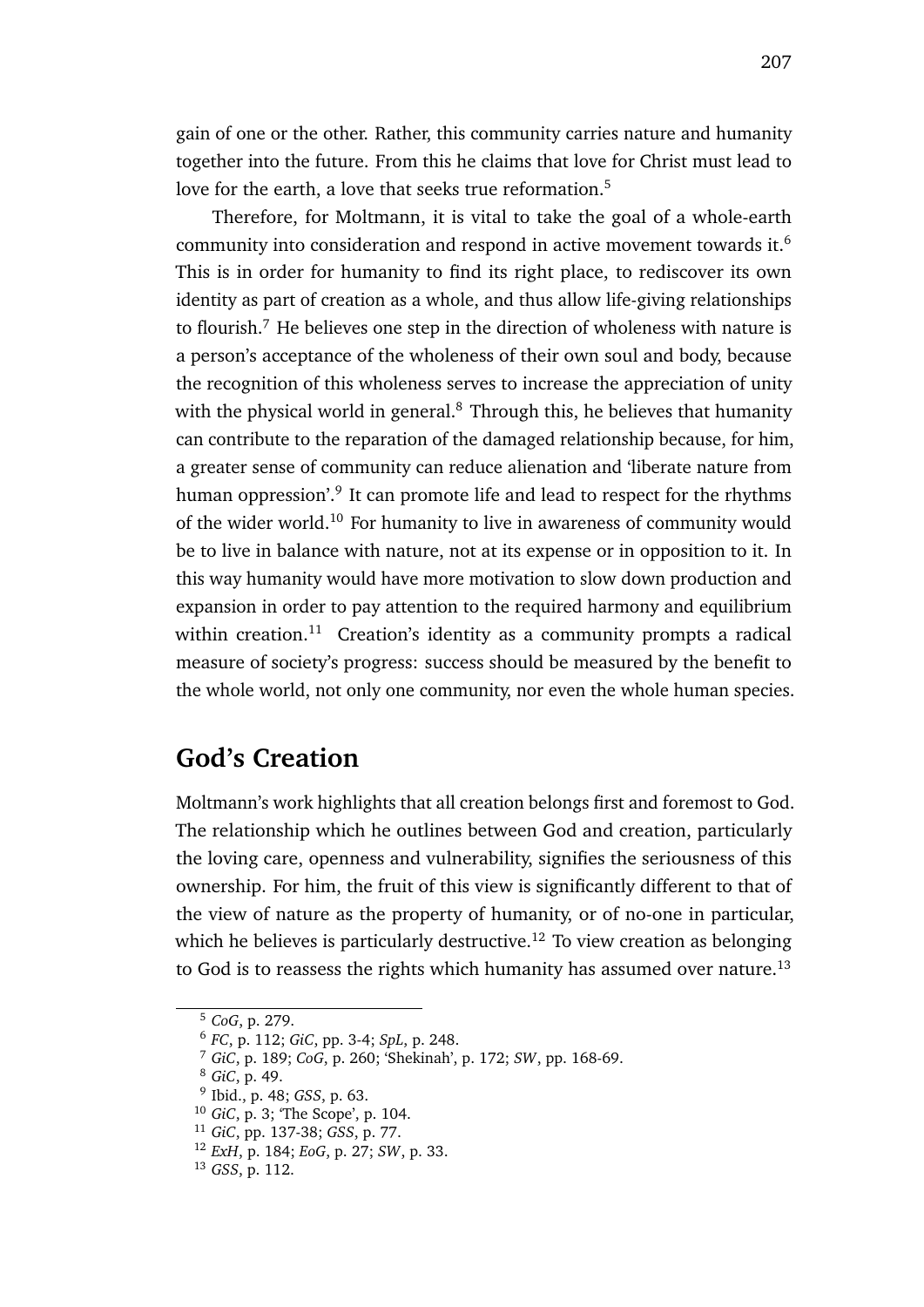It is to respect the world as humanity respects God and to recognise the importance of the divine rights over creation.<sup>14</sup> Divine ownership requires that humanity treats nature with dignity and protects it from harm.<sup>15</sup> Respect, dignity, and protection are valuable components of an ecological reformation.

Moltmann's response to God's rights over creation also contains the idea that people sanctify creation.<sup>16</sup> But he does not mean by this that somehow we could change the status of creation's holiness. Rather, to sanctify in this instance is to '[learn] to see life and love it as God sees and loves it: as good, just and lovely'.<sup>17</sup> Practically speaking this entails the protection of life from destruction and violence.<sup>18</sup> This prompts Moltmann to suggest so specific an action as a lower use of energy and technology in daily life. At the same time he offers an extension to the traditional Christian 'great commandment' to love God: 'You shall love God and this earth and all your fellow creatures with all your heart, and with all your soul, and with all your might!'<sup>19</sup> 'Sanctification' is another theme in Moltmann's work that argues for reverence and love for nature.<sup>20</sup>

The concept of 'sabbath', the day of rest, one of the Ten Commandments of the Old Testament, is a further practical response that Moltmann sees as relevant to God's ownership of the earth. $^{21}$  He writes that this commandment is especially important, and has great significance for all creation because the sabbath is an event for nature as well as humanity.<sup>22</sup> The concrete application of this, as he understands it, is to give rest and peace to animals and the land, a time when people do not demand productivity.<sup>23</sup> Sabbath is a special day that affords creation the privilege of simply 'being', when it is released from the demands of society. The sabbath also serves as a special effort to reclaim the harmonious relationship that should already exist between nature and humanity, for it is a celebration of the value of all creation which also leads to a recognition of the need for nature's liberation from its troubles and injustice, as well as the injustice of the poor who try to survive on ravaged land.<sup>24</sup> So 'sabbath', in Moltmann's thought, adds rest, peace, and justice for the earth to

<sup>14</sup> *GiC*, p. 21; *GSS*, p. 132.

<sup>15</sup> *CJF*, p. 15; *SpL*, p. 97; *The Source*, p. 49; *GSS*, p. 111.

<sup>16</sup> *SpL*, pp. 171-79 (cf. *CPS*, p. 354).

<sup>17</sup> *SpL*, p. 177.

<sup>18</sup> *CPS*, p. 339; *SpL*, pp. 171-72.

<sup>19</sup> *SpL*, p. 172.

<sup>20</sup> *EoG*, p. 27.

<sup>21</sup> *GiC*, pp. 276-77; Ex. 20.8-11; Deut. 5.12-15.

<sup>22</sup> Ibid., pp. 31, 284-85, 289; *CJF*, pp. 63, 81; *The Source*, p. 85.

<sup>23</sup> *CPS*, pp. 269-70; *GiC*, pp. 6, 286; *WJC*, p. 121; *SpL*, p. 97; *GSS*, pp. 113-14.

<sup>24</sup> *GiC*, pp. 285-89; *CJF*, p. 61; *WJC*, p. 121; *EthH*, pp. 113-14.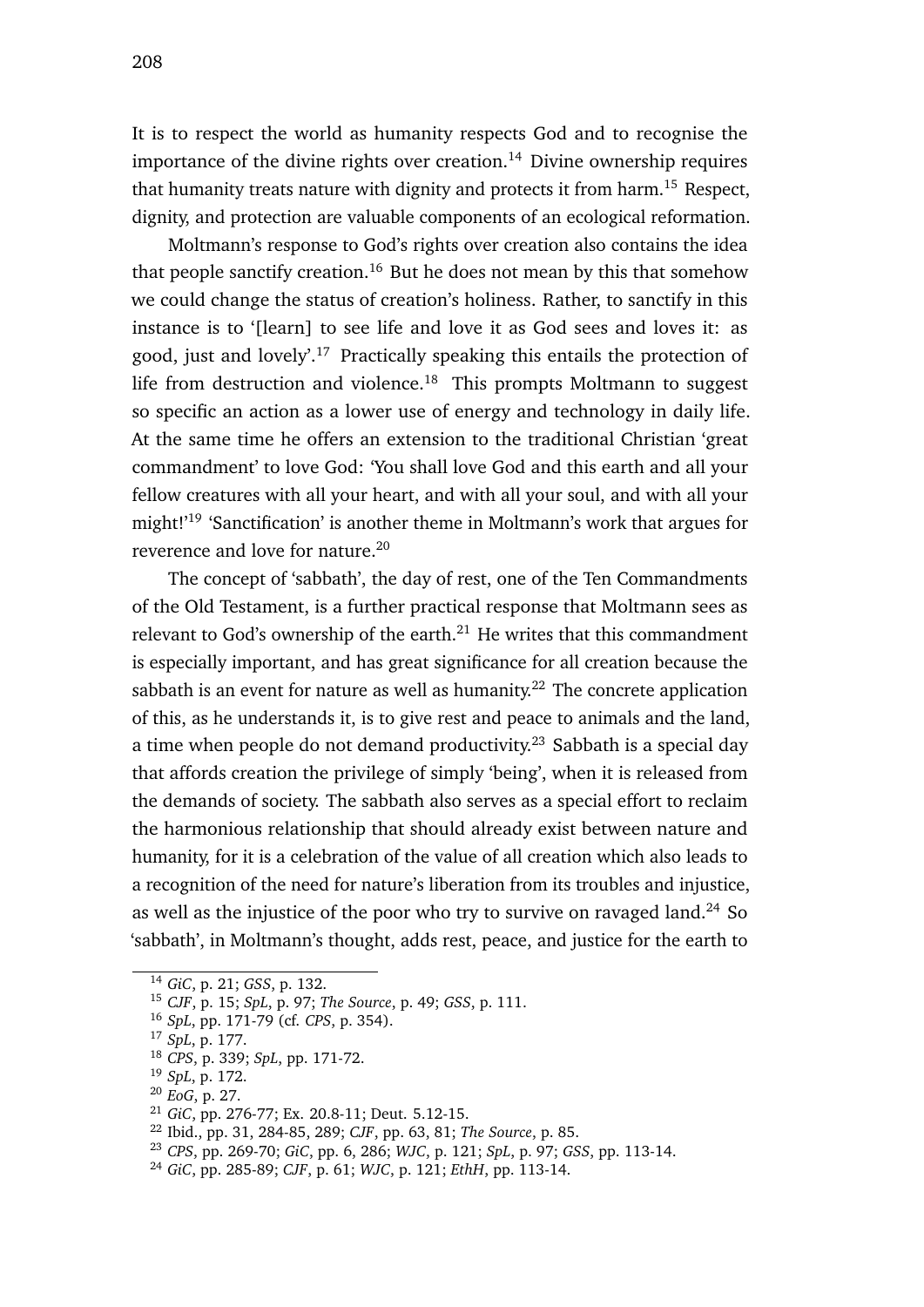the environmental implications of theology.

#### **Intrinsic Value**

The third part of creation's identity which Moltmann highlights, and which contributes to the new architecture's appeal for an ecological reformation, is *the intrinsic value of creation*. For him, this results from more than simply God's ownership. The reformation is more than environment care for *God's* sake. In Moltmann's work, the fact that God lovingly created the world gives the latter its *own* inherent value and rights, as does the trinitarian presence and caring activity throughout creation.<sup>25</sup> For example, the covenant made by God with Noah after the Flood is a covenant with 'every living creature'.<sup>26</sup> For Moltmann, this was a declaration of nature as a partner in God's covenant relationship, and gave nature its own rights.<sup>27</sup> The fact that in his work openness shapes the Trinity's relationship with creation only serves to increase creation's value. For him, that God would suffer for all creation raises the value of the natural world to 'infinite value' and 'uninfringeable dignity'.<sup>28</sup> According to his eschatology, it is *this* creation that has a future, *this* creation whose value carries it into eternity.

There are implications here for the ecological reformation. For Moltmann, the rights of nature have to be affirmed and 'respected and balanced out' with human rights, rather than demoted to a lower priority.<sup>29</sup> Such a balance requires nature's needs to be considered at all levels of decision making, from local to national and international. Moltmann hopes for a reduction of human hostility towards, and domination over, nature as humanity learns to value the earth because of God. $30$  He calls for reverence and adoration for the divine presence in nature that leads to reverence and respect for the natural world itself as well.<sup>31</sup> For him, to respond to this intrinsic value in nature will liberate both nature and humanity, draw them together, and reform the relationship.<sup>32</sup>

In addition, to see the value which creation has within itself increases its value for humanity: humanity can learn from the rest of creation. Moltmann

<sup>25</sup> *CJF*, p. 68; *WJC*, p. 307; *The Source*, p. 49; *GSS*, pp. 110-11.

<sup>26</sup> Gen. 9.12.

<sup>27</sup> *GSS*, p. 110; *EthH*, pp. 112-13, 125.

<sup>28</sup> *WJC*, p. 256 (cf. *CJF*, p. 68).

<sup>29</sup> *GiC*, p. 3 (cf. *ExH*, p. 184); *CJF*, p. 68.

<sup>30</sup> *SW*, pp. 168-69.

<sup>31</sup> *CJF*, pp. 14-15; *SpL*, p. 10; *GSS*, pp. 22, 101-04.

<sup>32</sup> *GiC*, p. 98.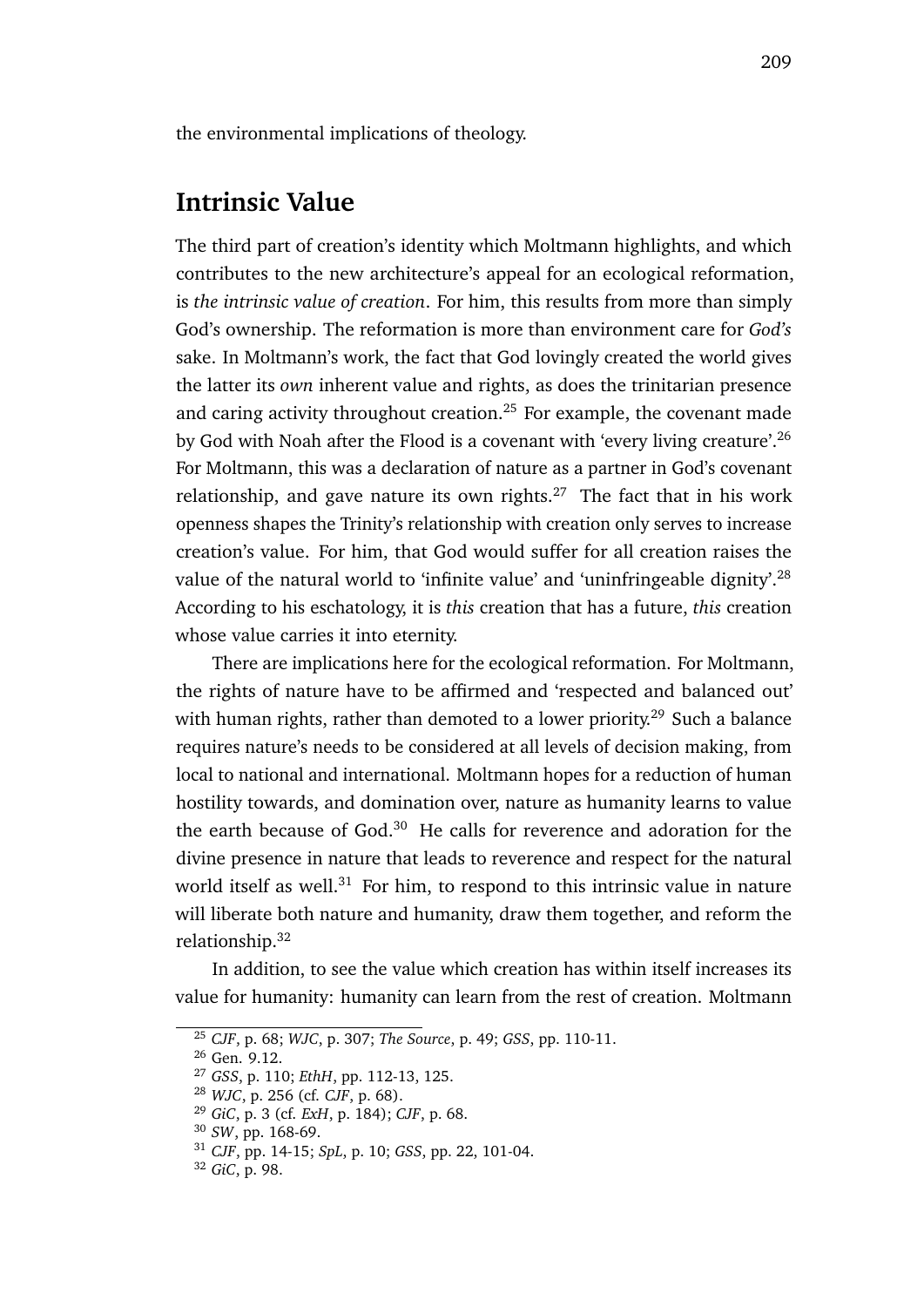writes that nature has much wisdom to teach humanity concerning how to live. As humanity accepts that it is part of creation it in turn realises that nature is not an inferior partner. In fact humanity, as a relative 'latecomer' to the earth, 'has every reason to enquire about the wisdom of the [rest of the] living and their ecosystems'.<sup>33</sup> Here respect and learning can grow together. The ecological reformation is not only beneficial for nature. Furthermore, learning from the whole of creation is to understand nature itself more fully and the effects of humanity on it. Similarly, a lack of learning from and about creation gives humanity little basis to understand its own actions. In this way, ecological reformation deepens knowledge which itself enables that reformation to be more effective.

Moltmann himself advocates a 'communicative knowledge' of creation.<sup>34</sup> The search for knowledge can, he claims, come from a desire to segment, analyse, understand, and then dominate. This does not lead to a greater relationship or the joy of unification together. To seek 'communicative knowledge' is to be part of that which is known, in order to find mutuality and union. For him, this kind of community brings joy, and this type of knowledge is the truest kind.<sup>35</sup> The search for 'communicative knowledge' is thus a step in the direction of ecological reformation.

### **Vulnerability**

The final strand of creation's identity deserving brief mention here is the vulnerability of creation which is the result of the balance between the freedom God gives it and the promise of future consummation. Moltmann writes of the way in which the needs of the world provide the concrete form of people's actions.<sup>36</sup> That in itself is not a novel idea. However, within the Christian worldview, there is the danger that an affirmation of God's overall control of history downplays attention to the world's issues. Moltmann's view of God's interaction with creation, especially as seen in evolution, is a part of his theological case for the presence of risk in creation.<sup>37</sup> The risk is that not everything will happen exactly as God wishes because creation is allowed to grow and develop free from full control. The vulnerability that stems from the risk element in God's loving care suggests the necessity of an acceptance

<sup>33</sup> *SW*, p. 28.

<sup>34</sup> *GiC*, pp. 2-3, 32, 69-70.

<sup>35</sup> Ibid., p. 70.

<sup>36</sup> *SpL*, p. 235.

<sup>37</sup> See Chapter 4 of this work, p. 77 (also Chapter 3, p. 48).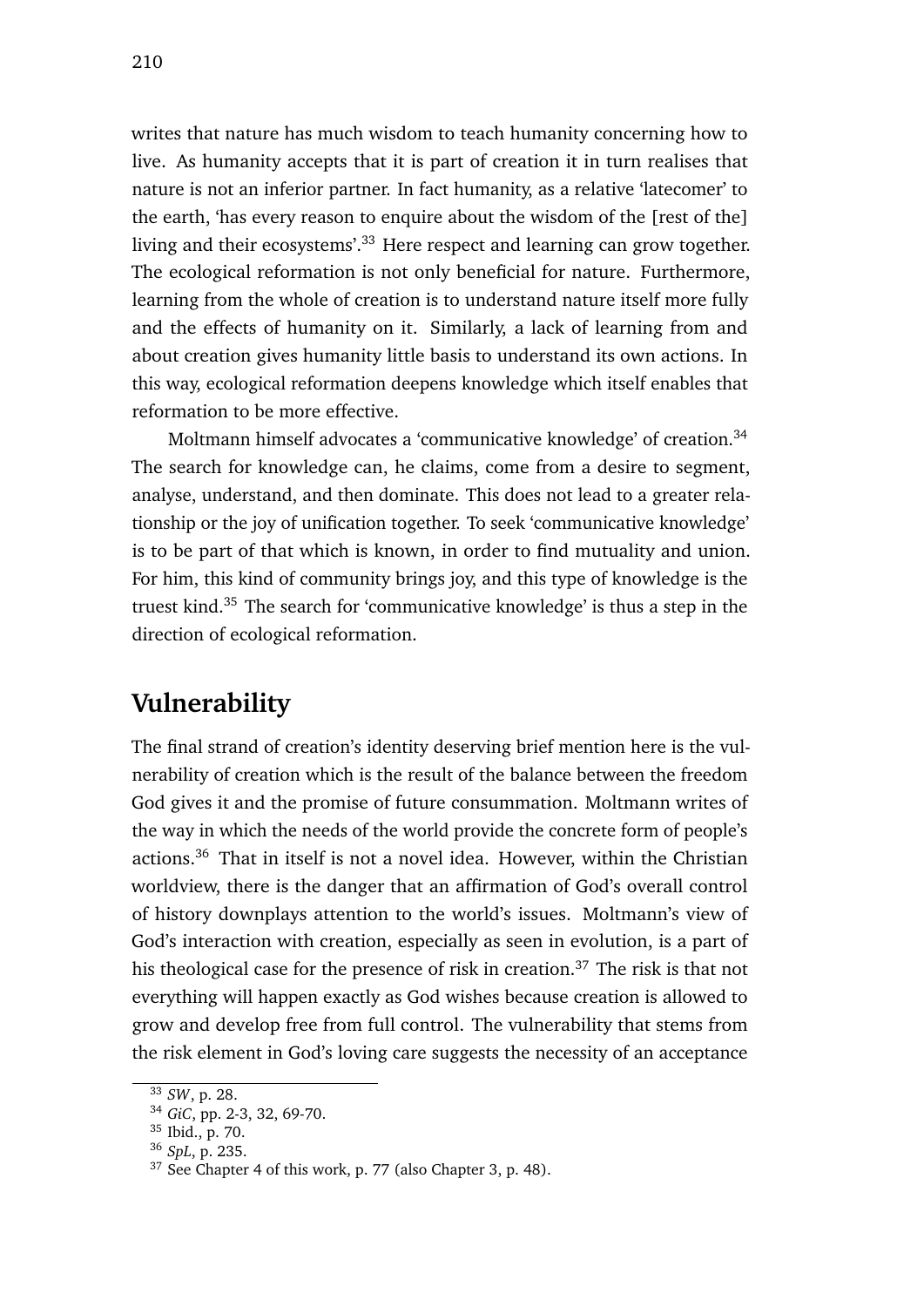of responsibility by humanity for the way its actions affect nature. People exist in a relationship with something vulnerable, therefore it is important to be sensitive to the needs that arise. This requires humanity to give greater thought to the effect its actions have on the world, and indeed to give thought to the effect on the world of nature's own actions.

This strand, along with the three above, presents a case that the theological contribution to creation's identity has serious implications for the potential ecological reformation. It brings a radical challenge to the attitude with which humanity approaches the natural world.

## **8.3 CORRESPONDING TO GOD'S LOVE FOR CREATION**

The discussion now moves to a consideration of humanity's response to who God is, rather than its response to creation. God's relationships, both within the Trinity and with creation, provide the theological architecture with an example that offers to shape humanity's own relationship with the world.

#### **God's Trinitarian Love**

Moltmann's work on God's inner relationships has constructive implications for humanity's correspondence to the Divine in the area of environment care. This eternal intratrinitarian love serves as one of the standards by which to encourage the deepening of humanity's relationship with nature.

The theme in Moltmann of human correspondence to God's love appears intended to lead humanity to take the eternal, perichoretic, inner love of the Trinity as a real example for its own relationships. The need for this love to shape all the interactions within creation is clear to Moltmann because all life is already intertwined: 'There is no such thing as a solitary life.'<sup>38</sup> God's *perichoresis* suggests that this connectivity should have love at its centre. So for Moltmann, the divine love can be 'brought to bear on the relation of men and women to [...] the whole of creation'.<sup>39</sup> There is a challenge here to renew the community between people and nature to reflect 'God's wisdom

<sup>38</sup> *GiC*, p. 17.

<sup>39</sup> *TKG*, p. 19.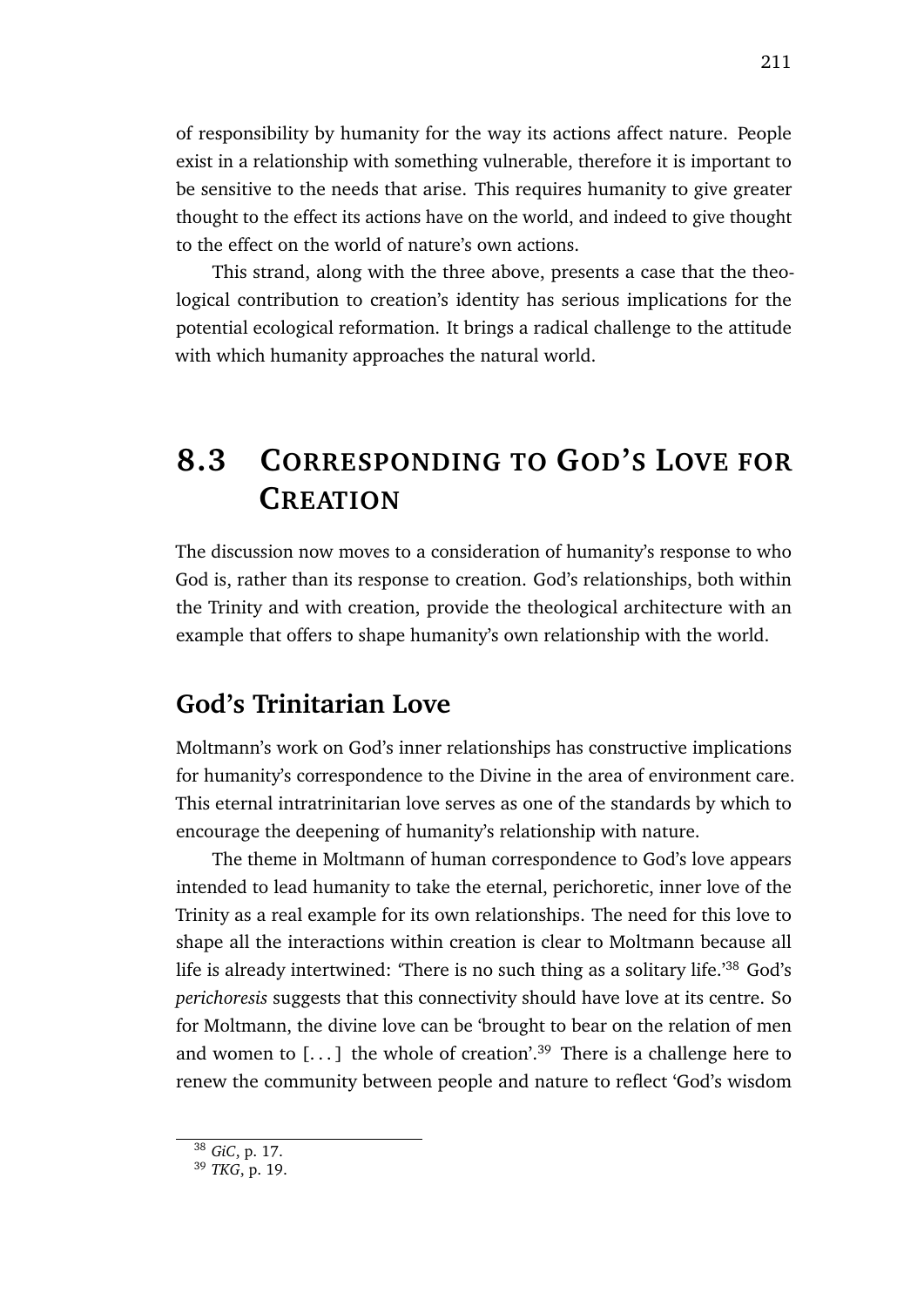and God's beauty'.<sup>40</sup>

There is a further lesson useful to an ecological reformation which the divine unity-in-relationships brings. It can be difficult for humanity to acknowledge a strong unity with nature because the two are so different. Yet God's unity, in Moltmann's theology, is one where relationships of love are more key than similarity between persons. This meant that God is open to what is not divine. A similar approach to nature and humanity opens up the latter to see unification with the world as a real possibility.

In these ways, this exploration outlines a theological architecture which has the ability to redefine the kind of relationship that is available and desirable between people and planet. Moltmann's work on the Trinity is one foundation of this architecture, and correspondence puts loving interactivity at the heart of the goal of ecological reformation. Deane-Drummond notes that trinitarianism in itself does not automatically lead to 'harmonious' life between nature and humanity.<sup>41</sup> That is true, but this is only one of many links in Moltmann's work between theology and environment care. Even in its basic form, his work on the relationships of the Trinity contributes to a theological architecture that values the quality of all relationships.

#### **God's Love for Creation**

God's love for creation is at the core of this thesis. Many aspects of this active love are a particular stimulus to humanity for ecological reform.

The original act of creation is not something a human person could replicate, yet the *outward looking love* of God is. For Moltmann, the act of creation from nothing, *ex nihilo*, can have no human analogy.<sup>42</sup> However, his discussion of this topic still allows opportunity to apply a measure of correspondence. For example, God's love looked outside the self to find a new avenue through which to flow down, in a great act of selflessness. Moltmann himself does not make this link but his work nevertheless challenges humanity to look beyond the natural boundaries of their love (friends and family) and to cultivate a love and care that continually *looks outwards* to others and, importantly for this discussion, to the earth.

A further way in which humanity might correspond to the God's creative activity concerns *divine freedom*. Moltmann describes the way in which this

<sup>40</sup> *CJF*, p. 56; *GSS*, p. 102.

<sup>41</sup> Deane-Drummond, *Ecology*, p. 199.

<sup>42</sup> *GiC*, p. 73.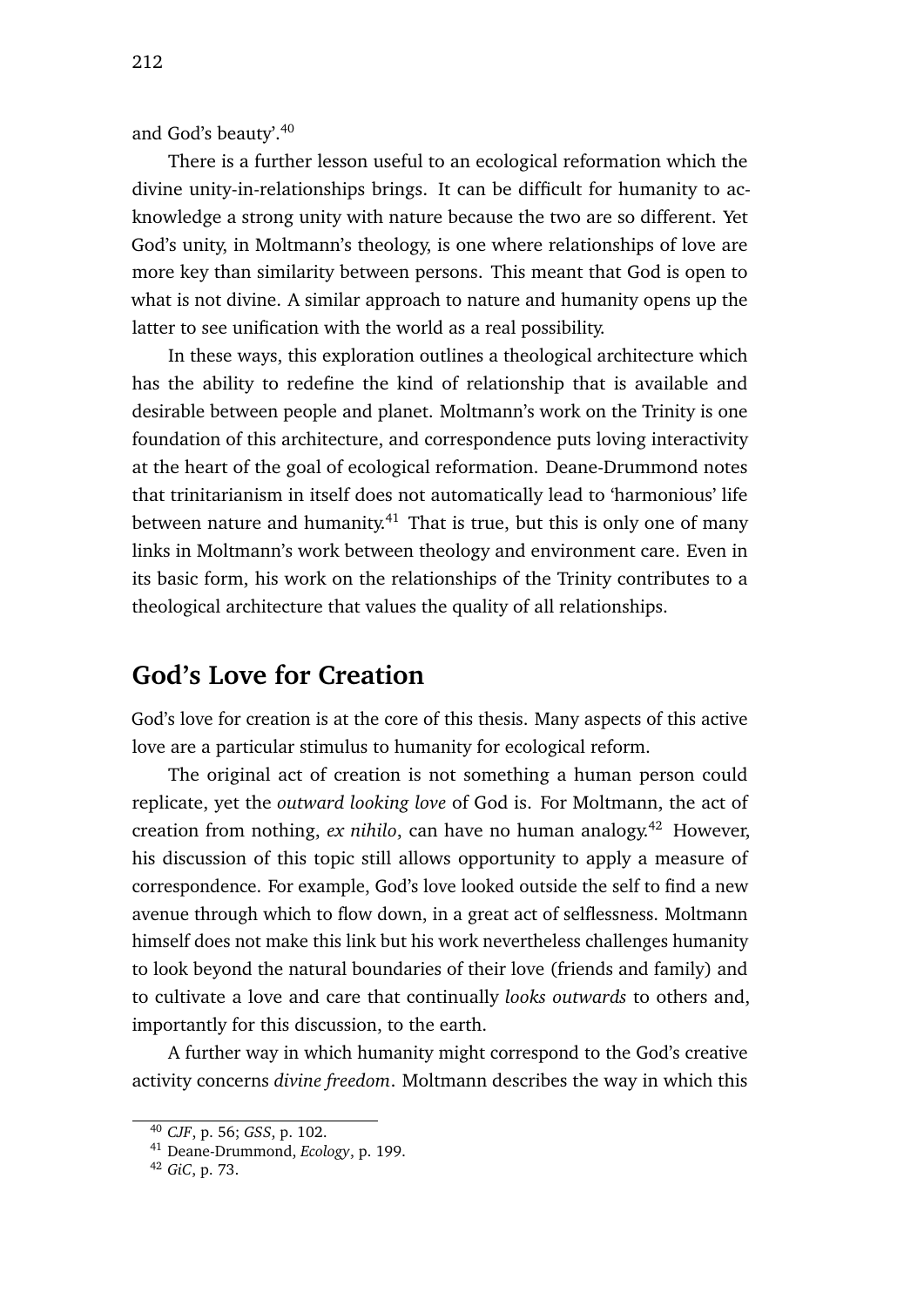freedom in the act of creation was not *to choose* to love, rather it is the freedom *to love*. This means that he has often written that human freedom does not equate to an excuse for domination.<sup>43</sup> In his theology, an act of domination is neither free nor loving. If humanity is to correspond to God's freedom then, within his doctrine of creation, humanity's freedom is not best understood as the choice to do whatever it wants. It is rather the freedom to follow its true destiny: simply to love, and in this context, simply to love creation as a whole.<sup>44</sup> Moltmann's theology suggests that God created humanity for this, not simply to have arbitrary choices. The benefit of that assertion for human attitudes towards environment care is clear. To look for a fulfilled life, a major force that drives people, need not be the search for more power and unbounded possibility. This often results in the oppression of the weak, in this case the natural world. Instead, from Moltmann's work, a fulfilled life is really one that grasps its true purpose: to love the earth and everything in it.

A third stimulus for consideration, specifically from the original act of creation in Moltmann's theology, is the idea that God is the 'living space' for creation. In his doctrine of creation there appear divergent ideas of what kind of space God created for creation to enter into. His later view, which is more helpful to this project, was that God allows creation to exist 'within him'.<sup>45</sup> According to this view, God brings forth the conditions for life to exist. This is divine hospitality towards creation, to allow it room alongside God's own self. These are acts to which humanity's efforts can correspond as it makes a space in which creation can thrive. Such values heighten awareness of the way in which society often restricts nature, and identify which human areas and developments are hostile to nature. Initial illustrations of such a reformation in more concrete terms could be: a greater inclusion of plants and animals in human environments, especially excessively urban areas; concessions in land use made by humanity to create a more hospitable space for nature; household assessment of the extent to which the natural world is allowed to thrive in, and on, their own property. This application of Moltmann's work claims nature's 'living space' should be a priority for people.

Moltmann's study of the divine loving care after the original act of creation shows that the Trinity is *continually and passionately involved with*

<sup>43</sup> *RRF*, p. 69; *TJ*, p. 44; *CrG*, pp. 331-32; 'The Cross and Civil Religion', in *Religion and Political Society*, ed. by Jürgen Moltmann and the Institute of Christian Thought (London: Harper & Row, 1974), pp. 14–47 (p. 45); *TKG*, pp. 213-16; *SpL*, p. 117.

<sup>&</sup>lt;sup>44</sup> In fact, Moltmann also mentions that too much power can reduce a person's freedom to do the right thing (*TKG*, p. 214).

<sup>45</sup> *CoG*, p. 299.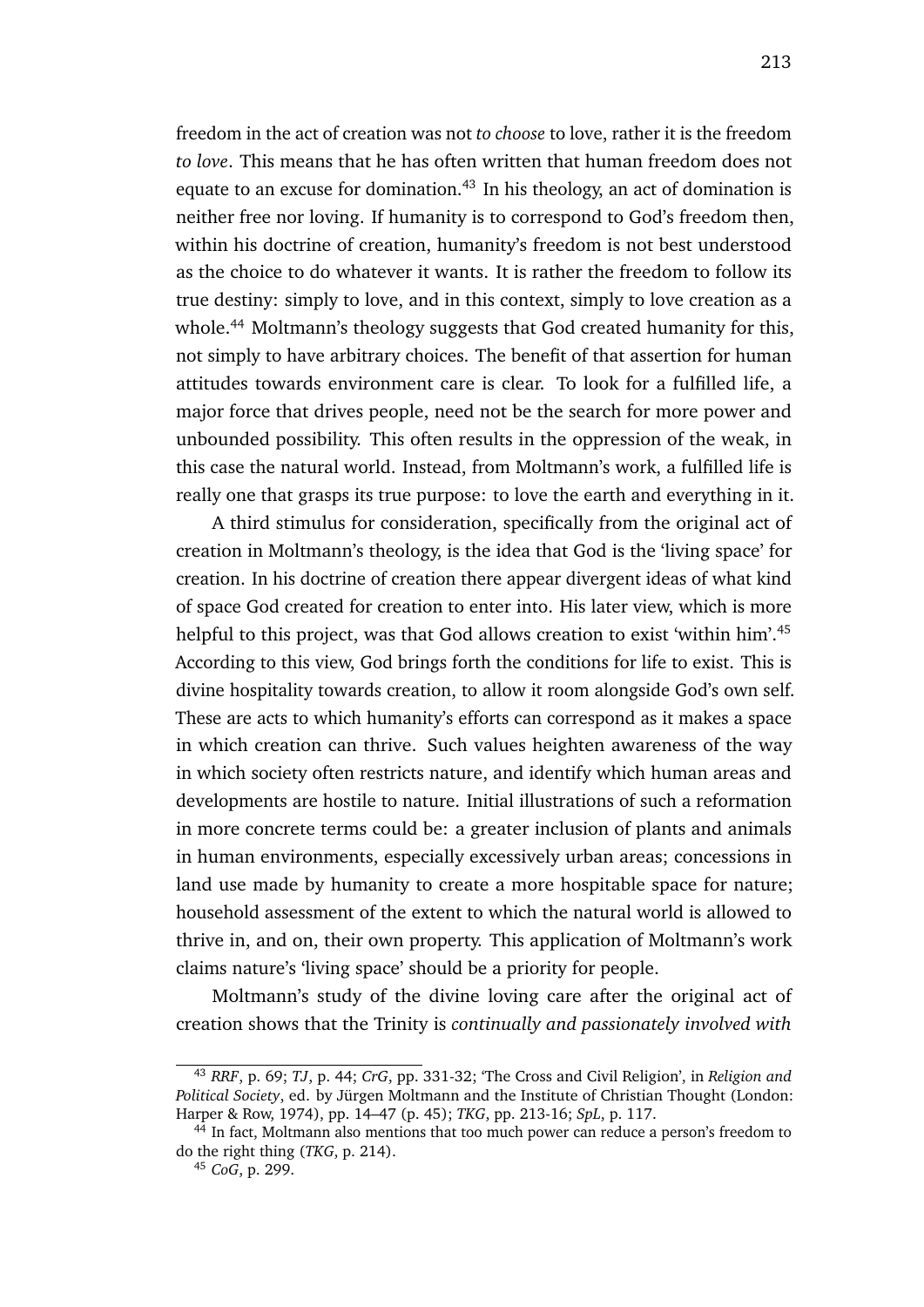*and for creation*. It is more than merely an attitude or feeling. Deane-Drummond highlights the way in which this particular aspect of humanity's correspondence to God is a consistent element in Moltmann's work: 'Our rôle as stewards of creation only makes sense in this context of love and care for creation, which reflects the loving attitude of our creator.'<sup>46</sup> For him, our rejection of this turns us into God's caricature instead of the divine image.<sup>47</sup> Divine involvement in creation therefore is an example to humanity to be similarly practically involved in creation as a whole.

For Moltmann, God's love is orientated towards *service*, especially as seen in the incarnation of Christ. Jesus' life on earth was for others. With a focus on service, Moltmann adds weight to his rejection of the power of domination. An example of this dominating power would be, for him, the 'seizure of power over nature' which he believes Christianity has often generated.<sup>48</sup> Thus he claims that the Old Testament command, 'fill the earth and subdue it', needs to be reinterpreted as: 'free the earth through fellowship with it'.<sup>49</sup> God's serving of the earth continues to persuade Moltmann that there is a similar service which humanity can provide for the natural world.

Accompanying service is God's *openness towards creation and the resultant suffering*. For Moltmann, God allows that creation has an effect on the Divine. This demonstrates what love is, and the extent to which love will go. To correspond to the Divine here would be to allow the plight of nature affect humanity too. This openness carries a further message that, for example, the gift of 'living space', or God's care, does not. To correspond to God's openness, humanity would need to open itself to receive the challenges and problems of nature as its very own.<sup>50</sup> The newly formed, authentic, mutual relationship would ask humanity to suffer for creation, and take nature's pain on to itself.<sup>51</sup> Here Moltmann's work reminds readers of the high standard involved in authentic relationships.

In this project's assessment of Moltmann's contributions to the new theological architecture, love is identified as characteristic of God's relationship with humanity *and* nature. This love, in turn, looks outwards. It is generous, passionate, selfless, and willing to suffer. As his theology seeks those qualities in humanity's relationships, it issues a call for the radical reformation of

<sup>46</sup> Deane-Drummond, *Ecology*, p. 298.

<sup>47</sup> *GSS*, p. 132 (cf. Deane-Drummond, *Ecology*, p. 151).

<sup>48</sup> *GSS*, p. 97 (cf. *SW*, pp. 47-48).

<sup>49</sup> Gen. 1.28; *FC*, p. 129 (cf. 'Creation and Redemption', p. 133; *SW*, p. 50).

<sup>50</sup> *SpL*, p. 248.

<sup>51</sup> *HP*, p. 148 (1961); *ExH*, p. 76.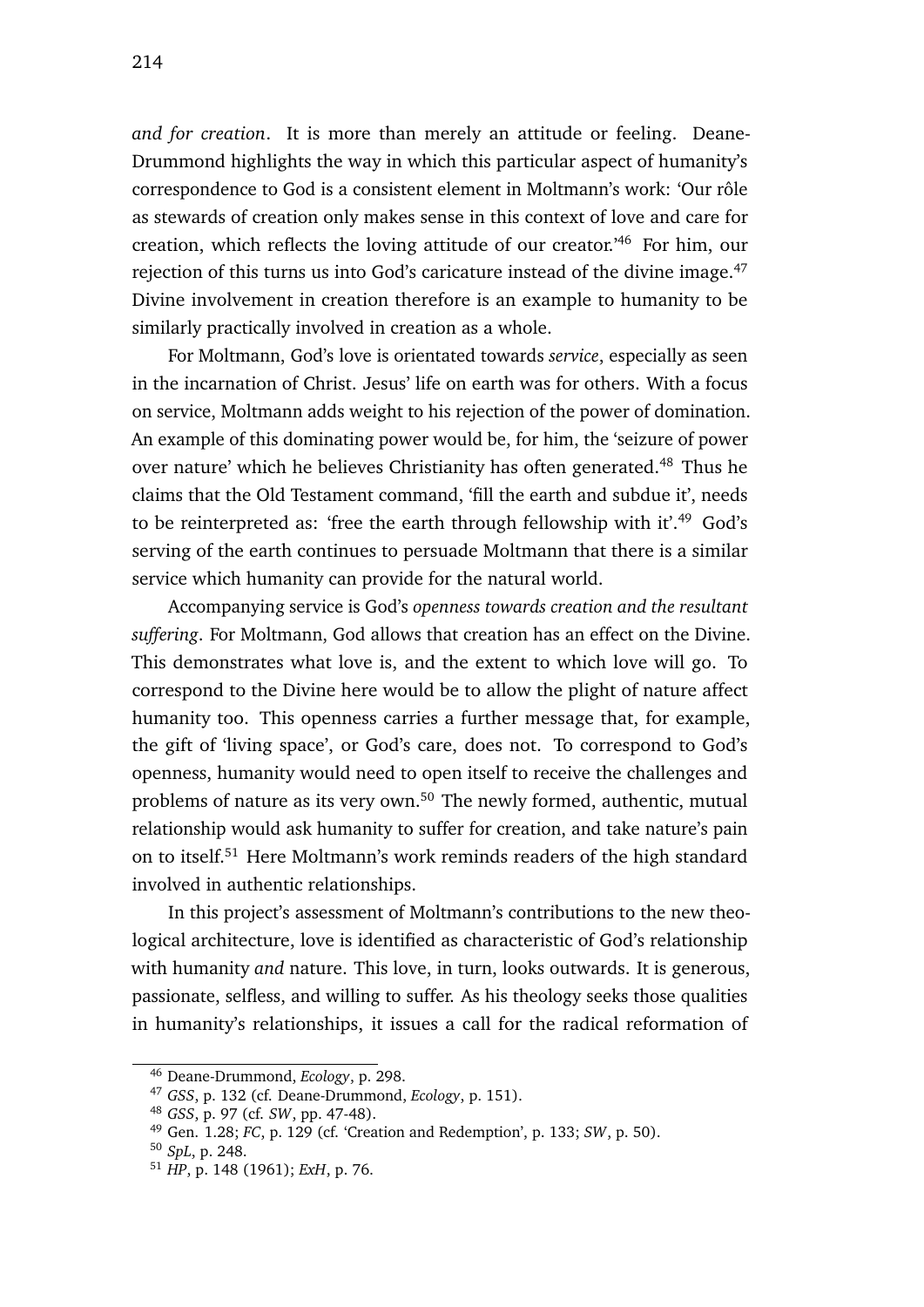attitudes towards the natural world.

# **8.4 PARTICIPATING IN GOD'S LOVE FOR CREATION**

For Moltmann, the call to humanity to participate in God's relationship with the natural world contributes significant direction to the inclusiveness and goals of humanity's activity in the world. For him, God gives the ability, especially to humanity, to seek, discern, build and reject relationships within creation.<sup>52</sup> Moltmann sees this ability as most constructively used in joining in consciously with the life-giving work of God. Furthermore, humanity is invited to work *alongside* God, not in isolation. This means that the Trinity draws humanity into the loving and caring relationship that is had with creation, not simply the same *kind* of relationship, but that *actual* relationship by which God gives love and life, creates fellowship, and suffers alongside creation.

#### **Universal and Intimate Love**

To participate in the Trinity's relationship with creation, according to Moltmann, is to participate in a relationship that is universal in its scope. This means that God's love looks to every part of creation. Furthermore, this love is not distant. It is intimate. As such it touches everything, since God is present in all the world. For Moltmann, humanity's participation in this love brings its own limited concern, alertness, and empathy to bear on animals, trees and flowers as well as on people.<sup>53</sup> In his thought, nothing is excluded.

God's suffering results from an active love which accompanies and redeems creation. This requires of humanity its participation in the life-giving relationship of God with the world, including those sufferings. It is not an easily discarded theme: for Moltmann, Christ waits for his people in the suffering of the world.<sup>54</sup> In the theological architecture constructed thus far, humanity is therefore not only required to act for creation because it recognises that God suffers for it, nor merely because it should seek to *reflect* God's suffering love. Rather *participation in* that suffering leads humanity into solidarity with

<sup>52</sup> See Chapter 4 of this work, p. 85.

<sup>53</sup> *SpL*, pp. 9-10 (cf. David S. Cunningham, *These Three Are One: The Practice of Trinitarian Theology* (Oxford: Blackwell, 1998), p. 263).

<sup>54</sup> 'The Cross and Civil', p. 46.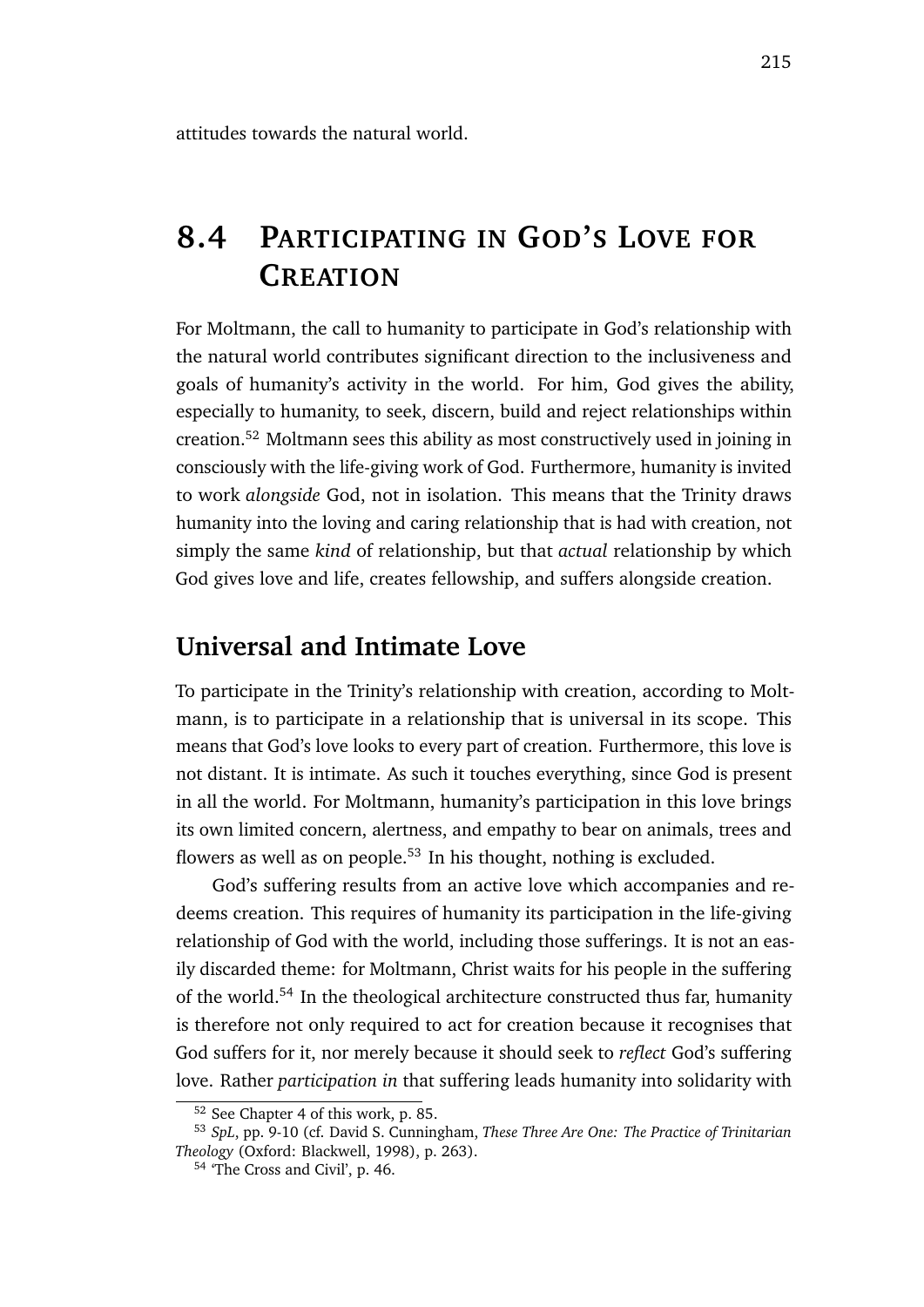creation. Nature's trouble therefore becomes humanity's trouble. This is a further aspect of the way by which God's suffering for creation appeals for humanity to recast its relationship with the natural world.

For humanity to recognise and consciously develop this breadth and depth of participation would be to involve itself yet more deeply in the community that comprises creation.<sup>55</sup> If God's relationship with nature touches every part of it then ideally that is where humanity's participation in that relationship will lead. This does not describe the details of that participation so much as emphasise the scope of it. In Moltmann's theology, the Spirit is at work in all the world in situations both good and bad. His theology's incorporation of participation invites people to assume a similar involvement in creation.

### **Giving and Preserving Life and Fellowship**

The gift and preservation of life, which for Moltmann is an important aspect of God's love towards creation, is also open to humanity's participation.<sup>56</sup> Moreover, the previous chapter noted that, for him, humanity is *already* part of God's relationship with creation. Humanity's interaction with nature affects the trinitarian work to bring life; they either aid it or frustrate it.<sup>57</sup> For Moltmann, an active participation in that work is a priority for humanity's energies. His stance that there is an invitation to do this argues for a human responsibility to defend nature where its life is threatened and to address its needs.

However, the account of Moltmann's views on the Spirit's work to bring life also encountered the problem that death is an intrinsic part of this planet's life.<sup>58</sup> If the drive to preserve life were carried out so enthusiastically that no living thing ceased to be living, then most living things, paradoxically, would starve. While no comprehensive answer can be given to the paradox of life and death, it can at least be acknowledged: the life of all living things is a priority, but the life of any particular given thing is not the only priority to consider.

What can be taken from this problem to aid the practical outcomes of participating in God's giving and preserving of life? Again, while Moltmann's work gives no comprehensive answer, his primacy of love enables some guiding considerations to emerge, namely: a theology of life results in death

<sup>55</sup> *SpL*, p. 259.

<sup>56</sup> Ibid., p. 9.

<sup>57</sup> 'We "quench" the Holy Spirit when we quench life.' (*The Source*, p. 54.)

<sup>58</sup> See Chapter 4 of this work, p. 80.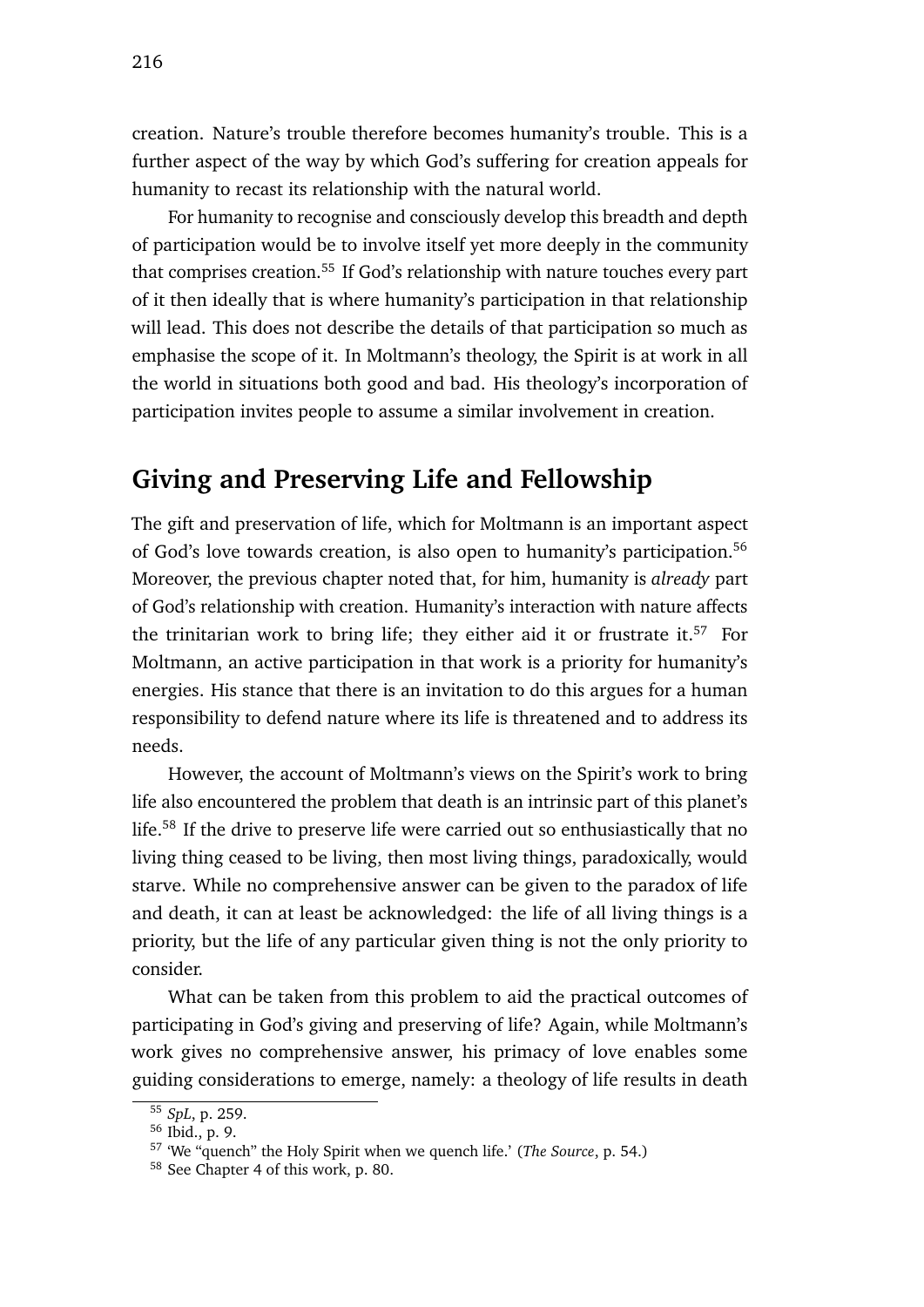being avoided where possible, and when death is necessary to preserve life it should happen with sensitivity to any effects (such as the experience of an animal in an abattoir, or the effect of the extraction of excessive materials from the earth). The possibilities and necessities are beyond the scope of this project, yet an an approach that seeks to participate in the life-giving work of God will be an invaluable aid to ecological reformation.

As in the discussion about correspondence, life cannot be a solitary entity in Moltmann's theology. Everything lives in the 'cosmic interrelations' which God brings about.<sup>59</sup> Life only occurs in the context of relationships of all levels. If these interactions were to cease then life would die. This vital work of God is another part of the care in which humanity can deepen its participation, in Moltmann's view. Although he does not precisely comment this, this aspect of participation requires ecological reformation to understand and respect the various interrelating ecosystems of the world more fully, so as to minimise the impact of human activity on them. As an illustrative example, on a smaller scale, those with space, such as gardens, could seek education as to what is needed in their area in terms of flora and fauna. Those with no responsibility for 'green space' could shop for responsibly sourced resources or food and thereby maintain the health of ecosystems outside of their locale. Humanity would not only encourage the harmony of nature through these things, but would also develop its own relationship with nature. For Moltmann, this is part of God's work in this world and thus it can be included as part of the theological architecture's guidance for humanity.<sup>60</sup>

#### **The Coming Future**

In the theological architecture which is being constructed from Moltmann's contributions, God's work to bring about the eschatological future for creation is also a task in which humanity can participate. Humanity cannot participate in that future itself until it arrives, but, for Moltmann, it can participate in the presence, and coming, of the new creation in the present day.<sup>61</sup> For him, this is an amazing feat, to bring God's glory through participation in the consummation of creation. This describes a dynamic in which humanity's actions are *directed towards* God's perfect future and actually *contribute to* this future.

<sup>59</sup> *GiC*, p. 11.

<sup>60</sup> *CPS*, p. 65.

<sup>61</sup> Ibid., p. xxiii (writing in 1989); *FC*, p. 102.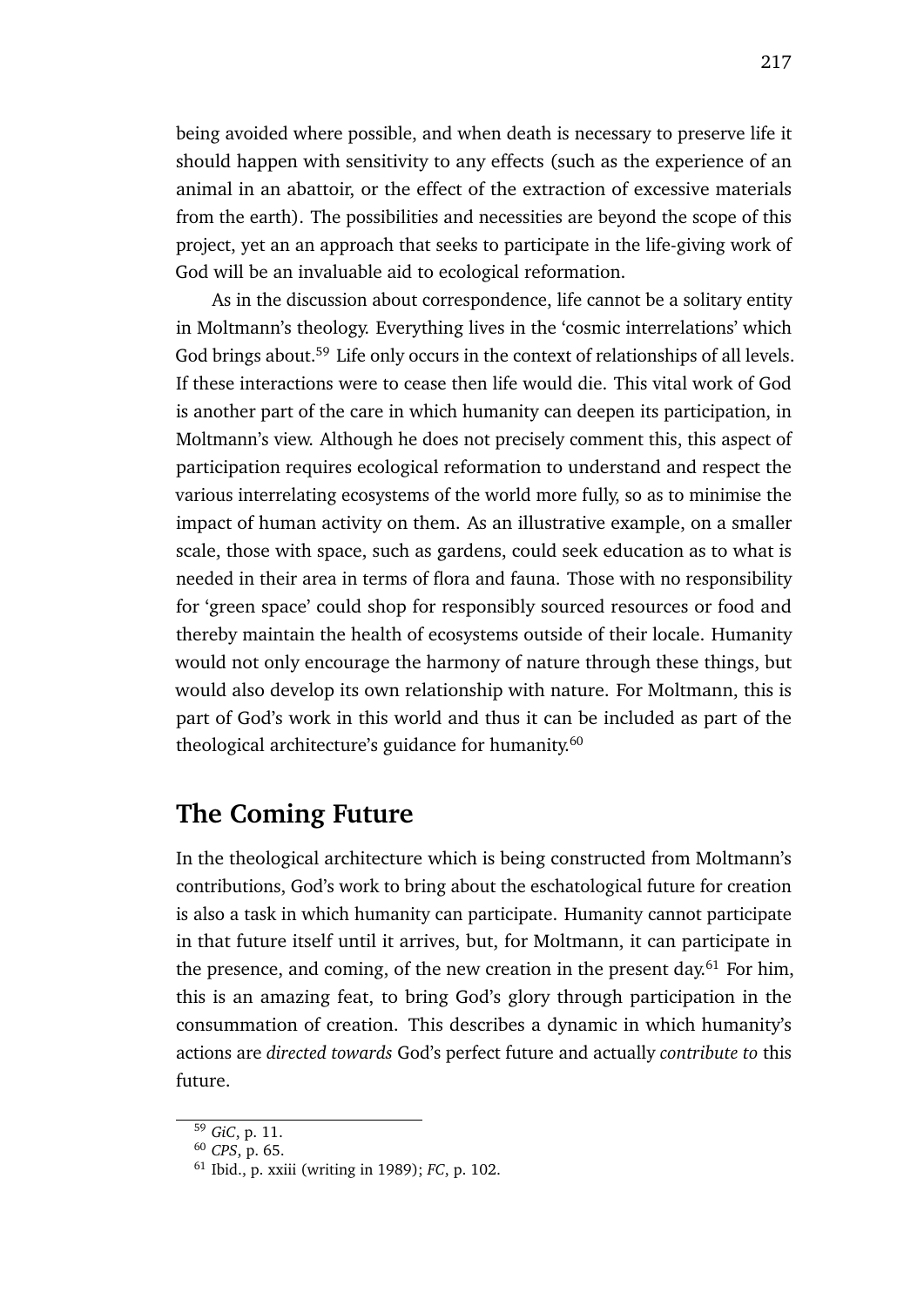One aid here to the ecological reformation stems from Moltmann's idea that God works for all creation to have perfected relationships that facilitate a mutually connected future of all creation and God.<sup>62</sup> This is the eschatological orientation of the participation already described above. The fullness of life is not yet attained since the world is not complete. Humanity must strive to continue in its actions.<sup>63</sup> God's work is to liberate nature, as well as humanity, so the invitation issued to humanity is to work towards this goal.<sup>64</sup>

### **8.5 LIVING IN HOPE FOR CREATION**

What happens when the hope which this new theological architecture has for all creation drives, guides, and inspires the reformation towards earth care? Or in other words, in what way does hope for creation encourage a reformation of the attitudes of a person towards the world? Following the pattern of the related section in the previous chapter, Moltmann's theology presents implications for the love, aim, and motivation which humanity can have in regards to the rest of creation. To succeed in such areas strengthens further the overall effectiveness of this new architecture.

#### **Engenders Love for Creation**

Like the other aspects of Moltmann's connections between theology and human attitudes, for him a *hope* for creation breeds love. It does not lead towards a disdain for the present, but rather towards an affirmation of life, of love for *all* life, nature and humanity.<sup>65</sup> This hope and this love subsequently lead to suffering through the state of creation. For him, hope awakens humanity to the pain of the present because it reveals exactly the contrast between the joyful future and the imperfect present. It identifies the present time with painful clarity.<sup>66</sup> Love then also draws humanity closer to the rest of creation, and again sets a contrast between the state of creation and the desired peace. According to Moltmann, this makes all of creation's suffering

<sup>62</sup> *CPS*, p. 59.

<sup>63</sup> 'Creation and Redemption', p. 123; *FC*, p. 119; *SW*, p. 37-38.

<sup>64</sup> *CrG*, p. 18.

<sup>65</sup> *ToH*, pp. 34-35, 225, 337; *RRF*, pp. 58, 61-62, 176; *Man*, p. 117; *EoG*, p. 30; 'Hope',

p. 272; *SpL*, p. 153; *CoG*, p. 66.

<sup>66</sup> *ToH*, p. 223; *RRF*, pp. 61, 198; *CPS*, p. 112; *PP*, p. 113.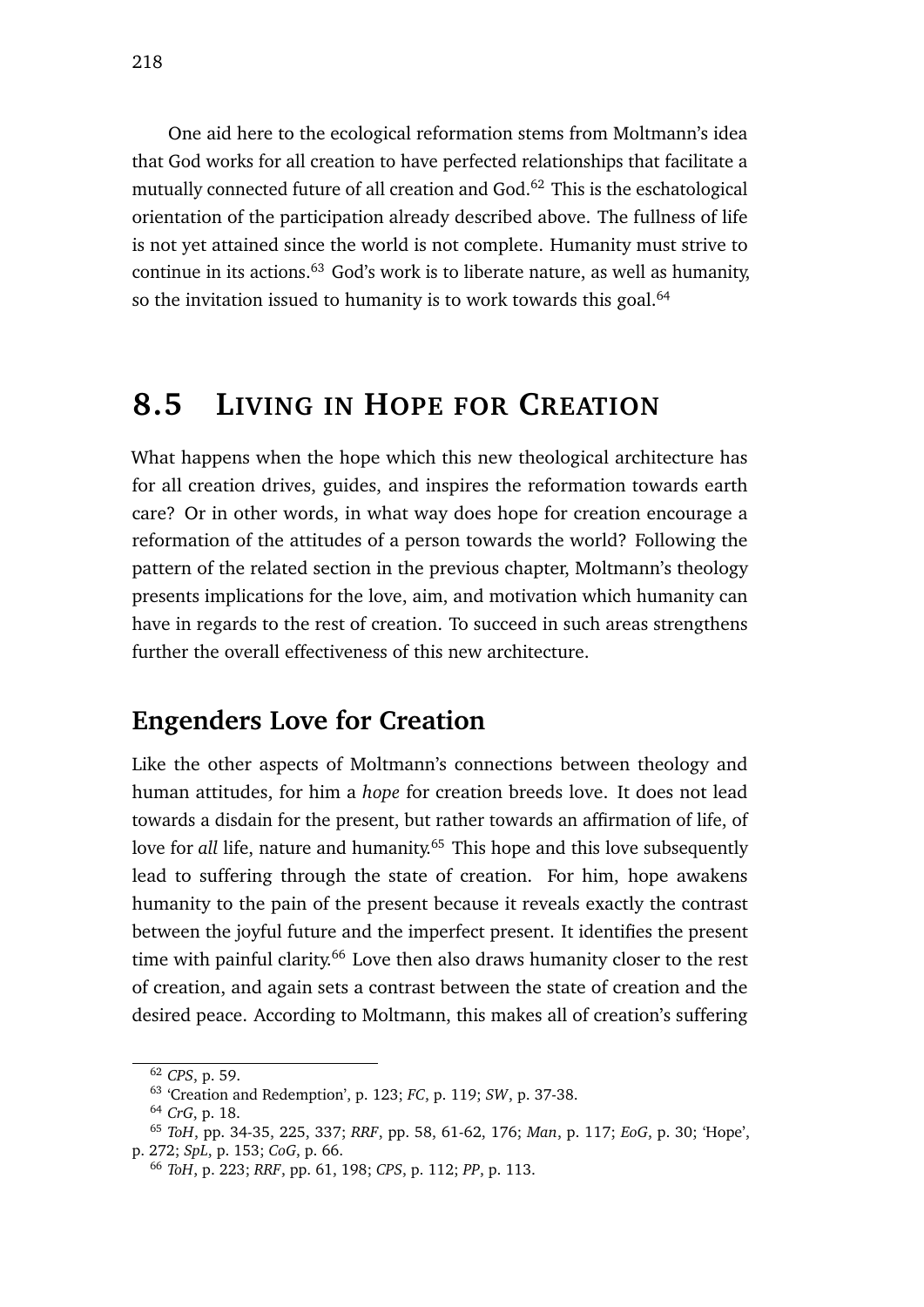humanity's sufferings too.<sup>67</sup>

In this way, a hope for all creation leads humanity to view nature's concerns as its own, and to join in solidarity with nature in its suffering. Moltmann has often claimed that hope for a new future brings solidarity with oppressed people.<sup>68</sup> Yet he also indicated that this solidarity of humanity with humanity extends to include the whole of non-human creation.<sup>69</sup> Thus, for him, a universal hope enables ecological reformation as it enriches the attitudes of people and produces love for creation.

#### **Supplies an Aim for Creation**

Within the theological architecture that has been constructed from Moltmann's work, the hope for all creation also serves to provide an aim for humanity's activities. For him, it is that the *future* provides a sought-for goal. The alternative is unattractive to him: 'Whoever claims to orient himself *in* history by orientating himself *to* history is like a shipwrecked sailor who clings to a wave. He is going to sink.'<sup>70</sup> As it is, Moltmann believes that the 'desired future' of creation must take precedence over simply what is observable today and the 'calculable' future.<sup>71</sup> In the great stress he places on the need for creation's future to direct the actions of the present, he exposes a potential weakness in his system: what if this future's vagueness makes his calls for action impotent?

This does not seem to be the case. While the specific outcome of creation's future is still relatively mysterious, Moltmann has provided certain key ideas which define that hope: creation will have unity within itself and with God; it will have a good existence of freedom and creativity; death will be no more; there shall be peace.<sup>72</sup> This future thus gives guidance: unity, freedom, life, rest. These are qualities of life which can shape the aims of human activity in this world. That perfect, eternal life is the goal of creation and it is that to which Moltmann's theology requires people to orientate themselves in their attitudes and actions of the present day. Through this contribution, the new architecture reforms ecological attitudes so that humanity's goal cannot simply be the survival of humanity.

<sup>67</sup> *RRF*, p. 61; *CrG*, pp. 19, 59; *CPS*, pp. 167, 284; *GiC*, p. 268; *CoG*, p. 93.

<sup>68</sup> E.g. *RRF*, pp. 17-18, 198-99.

<sup>69</sup> Ibid., pp. 127-28; *HP*, pp. 16-17, 213 (1966); *ExH*, pp. 188-89; *CPS*, pp. 212-13; *FC*, pp. 102-03; 'Hope', p. 272; *WJC*, p. 270.

<sup>70</sup> *RRF*, p. 27.

<sup>71</sup> *FC*, p. 56.

<sup>72</sup> See this work, p. 152.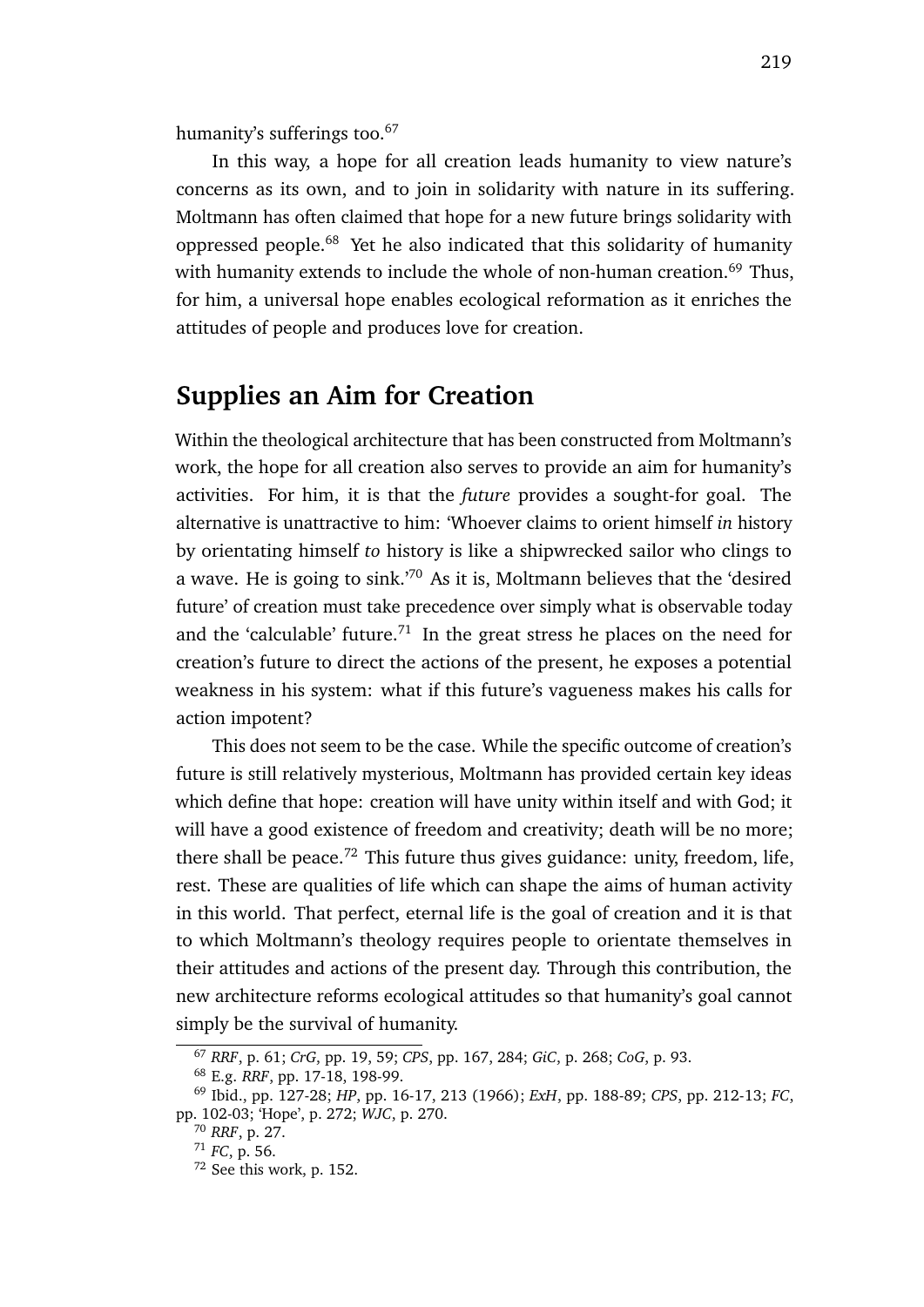#### **Motivates to Act for Creation**

Hope stirs people to action. That is Moltmann's belief.<sup>73</sup> Through a hope for all creation, his theology seeks to inspire this hopeful activity to include the realisation of the natural world's future, to transform it into 'the recognizable world of God'.<sup>74</sup> For Moltmann, this requires attempt the task with real vigour, in a 'struggle for the liberation of God's creation from godless and inhuman powers'.<sup>75</sup> In fact, his project contains stronger language than simply a request:

It is necessary to arise and go to the place to which the promise points, if one would have part in its fulfilment. Promise and command, the pointing of the goal and the pointing of the way, therefore belong immediately together.<sup>76</sup>

Encouragement and obedience are thus brought together to work in tandem in this theological architecture's call for a new relationship between humanity and the earth; in short, an ecological reformation. Since in his thought there is continuity in humanity's actions with the eschatological future, there is a 'practical responsibility' for the earth's future.<sup>77</sup> Furthermore, Moltmann's work contains threads of discontinuity between creation's present state and its eternal future. This brings additional encouragement: humanity's contributions to this world's development will be transformed but still retain their identity, contributing more to the good of the earth than people can currently imagine. Therefore, through the inclusion of a hope and responsibility for all creation, this emerging theological architecture seeks to make action for creation's sake a high priority in humanity.

# **8.6 CONCLUSIONS**

This chapter has attempted to demonstrate, in an illustrative rather than exhaustive way, the potential of the new theological architecture to work towards ecological reformation. The possible outcome is nothing less than a transformation of the attitude of a person towards the world, which is a

<sup>73</sup> See the previous chapter's section on hope, p. 193.

<sup>74</sup> *RRF*, pp. 59-60 (cf. pp. 127-28; *HP*, p. 220 (1966); *ExH*, p. 176; *CPS*, pp. 176, 196, 291; *FC*, p. 47).

<sup>75</sup> *HP*, p. 47 (1968) (cf. pp. 198, 220 (1966); *RRF*, p. 40).

<sup>76</sup> *ToH*, p. 120.

<sup>77</sup> *ExH*, p. 41.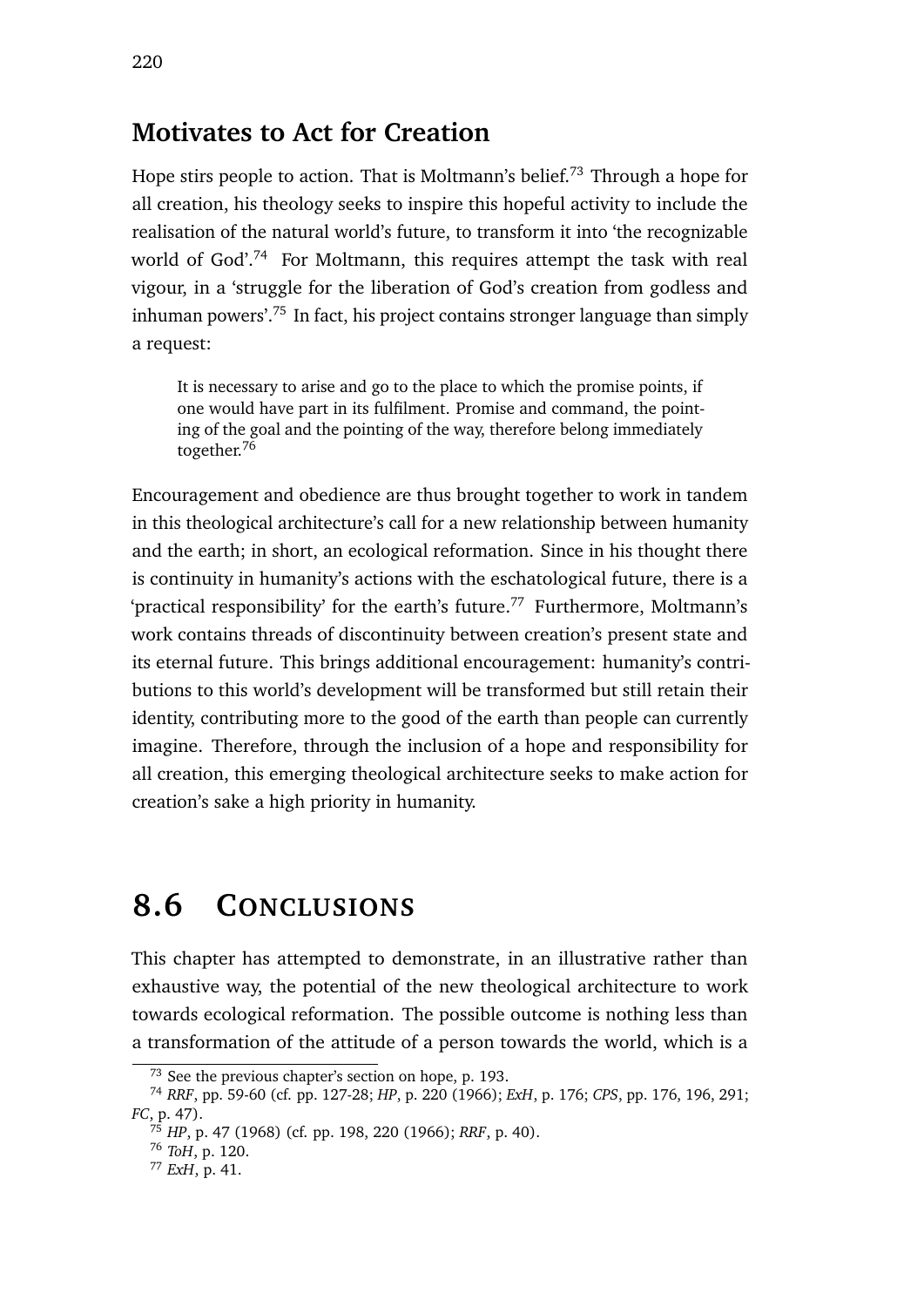significant basis for their interaction with it. Through conversation between various elements of his theology and the interplay of themes explored in the previous chapter, this discussion made several conclusions. Firstly, it has illuminated something of the multitude of connections encouraged by Moltmann's work on God, creation, and the human response. The fruit of the interrelatedness of his work is clear to see, and the unity of his argument testifies to the coherence of this aspect of his work. Further to this, the discussion has explored connections beyond to Moltmann's own, such as the example for humanity of divine unity through relationships, and correspondence to God's provision of 'living space' for creation. Through these it has become possible to develop Moltmann's own explicit appeals, albeit modestly. Also, this investigation has highlighted the pervasiveness of ideas such creation's value and the reasons for love of this earth in his thought. This has underlined the persistence of these ideas throughout his work.

This analysis has outlined the provision of a variety of routes by which Moltmann's wider, systematic conclusions yield persuasive arguments for the reshaping of a persons attitude towards their relationship with nature. This significantly enhances the potential of the emerging theological architecture for the desired goal, the so-called ecological reformation.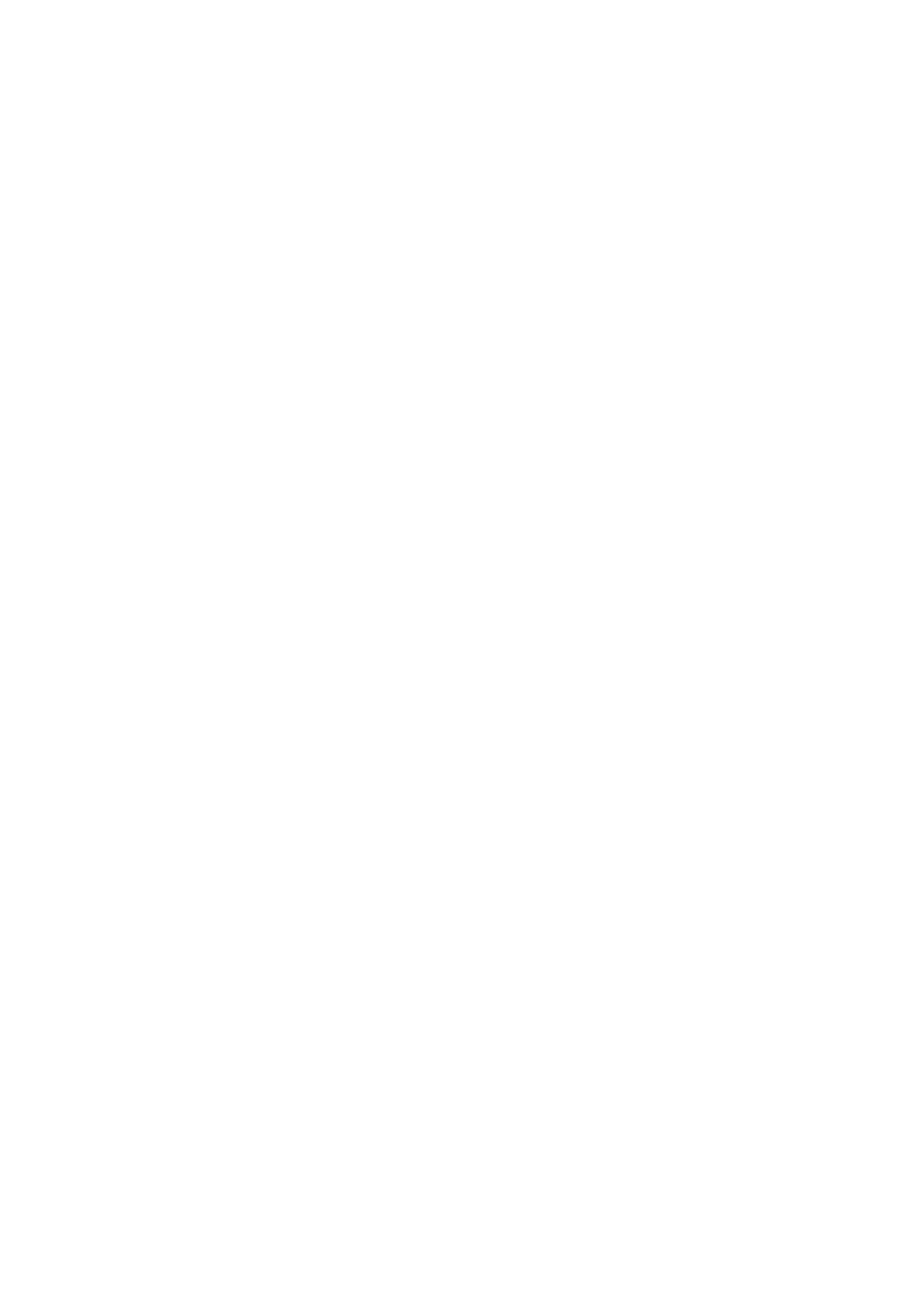# **Chapter 9**

# **Conclusion**

## **9.1 THESIS AIMS**

The purpose of this thesis has been to explore and analyse the extent to which Moltmann's work has contributed to a 'new theological architecture' that seeks to help facilitate an 'ecological reformation' of Christian thought and action, and society. The exploration has not aimed to set out the many concrete forms such a reformation may take. The focus has rather been on Moltmann's efforts to give a theological rationale for such a reformation. As his theology was investigated it became quickly apparent that the theological architecture was not something given in one extended consideration. Rather it can be constructed from various elements throughout Moltmann's works. This research noted that the potential for this new architecture developed with the increase in the wider trend of debate about ecological concerns. However, it was also plain that Moltmann began to take up these concerns early and advocated environmental care before it was as widely promoted in various disciplines as it is today.

Exploration began with the fact that the content of the theological architecture was not explicitly defined by Moltmann, except that it needs to reintegrate God's presence into nature and 'human culture once more into  $\left[ \ldots \right]$  the earth'.<sup>1</sup> The survey of his wider theology suggested a broader, yet still simple, description: it was one that reassessed God's relationship with creation and humanity's position within this relationship, and created the thinking-space in which humanity can re-imagine its relationship with, and responsibilities for, the natural world.

The starting point for the research was also derived from the fact that Moltmann described the ecological reformation as a change to a new way of

<sup>1</sup> *GSS*, p. 225.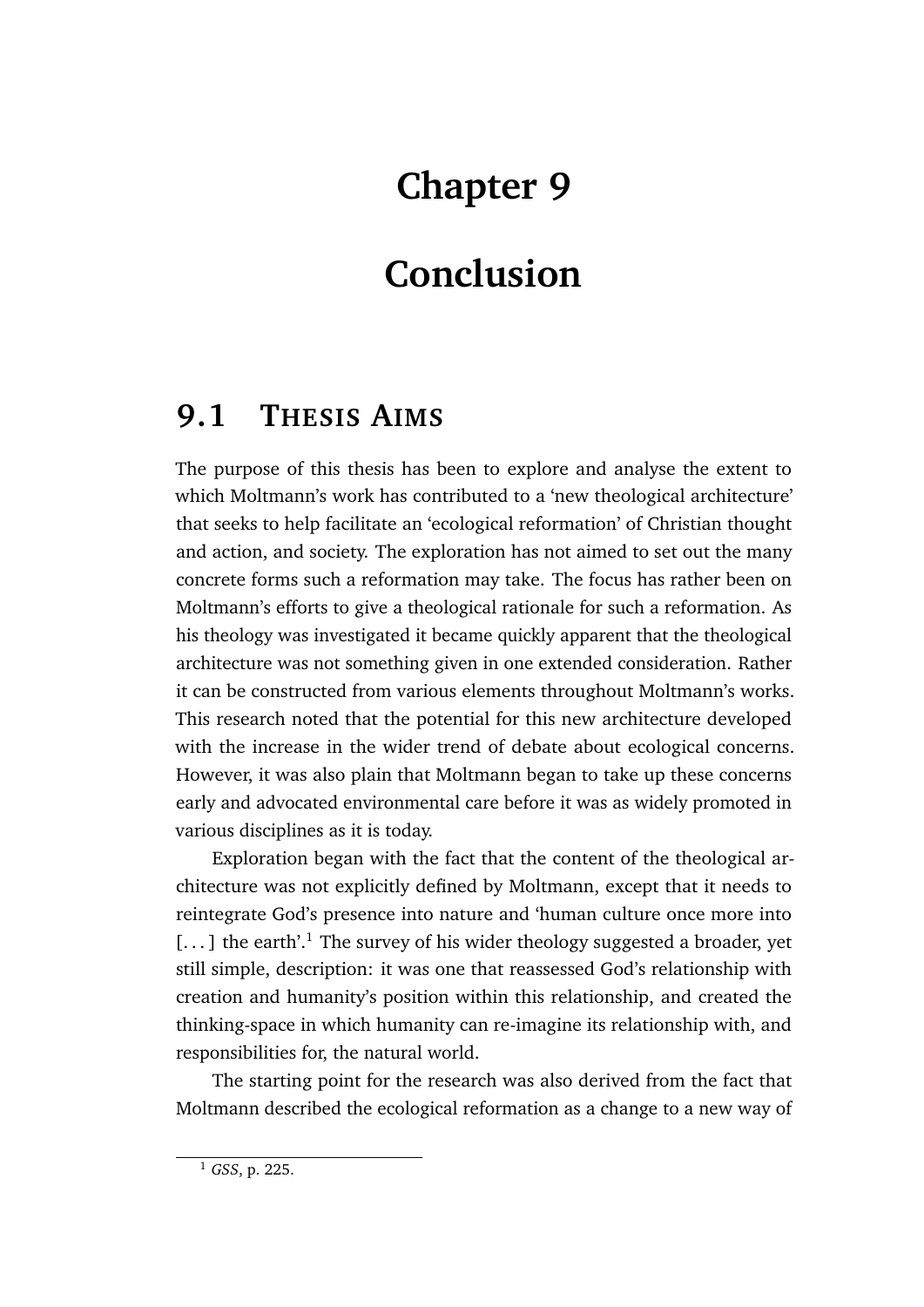living where earth and ecology, not economy and progress, are the primary guides of societies. The study suggested that Moltmann seeks this reformation in a number of ways. There was a call to individuals or groups to take on an attitude towards the earth that will cause them to live differently in relation to their care of it. Moltmann's arguments which the research outlined had their foundations in God and Christian thought. This naturally gives him more common ground with Christian readers for whom the flow of his thought will most likely be compelling or attractive. Yet discussion revealed that for Moltmann there still may be interest for others, for instance, in his passionate argument for the active protection of *all* life or the need for harmonious relationships throughout *all* creation. Beyond these proposals for direct changes it became clear that Moltmann also thinks that Christian theology must 'get involved in the public affairs of society'.<sup>2</sup> In this way he encourages the Christian communities who see the need for the ecological reformation to influence wider society through their example and participation in public discourse. This emerged as an additional way in which the theological architecture can seek to move non-theological societies towards this reformation.

This study has approached Moltmann's work in a largely systematic way, not because it incorporates all of his work but in that it moves through most of his major areas of interest to gather themes for treatment by this thesis. The themes were selected on the basis of their potential to construct a theological architecture that helps facilitate an ecological reformation. They were addressed always with this purpose in mind, rather than to solve contentious issues within theology or other related problems within particular doctrines. The structure of the thesis followed a theological view of history, moving from original to new creation, before proceeding to study the implications of theology for a consideration of potential implied responsibilities and responses. This latter part of the study highlighted the potency of the variety of distinct, yet interrelated, ways by which Moltmann understood the connection between theology and everyday actions.

Moltmann's lengthy and prolific writing career has required the project to focus on the overall content of each theme, although it has also identified the way in which certain themes have emerged and matured over time. Each discussion offered an in-depth treatment of the primary texts followed by a thorough analysis of its strengths and weaknesses. The thesis made detailed use of secondary literature, especially those commentators concerned with Moltmann's enthusiasm for environmental issues. It also located elements of

<sup>2</sup> Ibid., p. 1.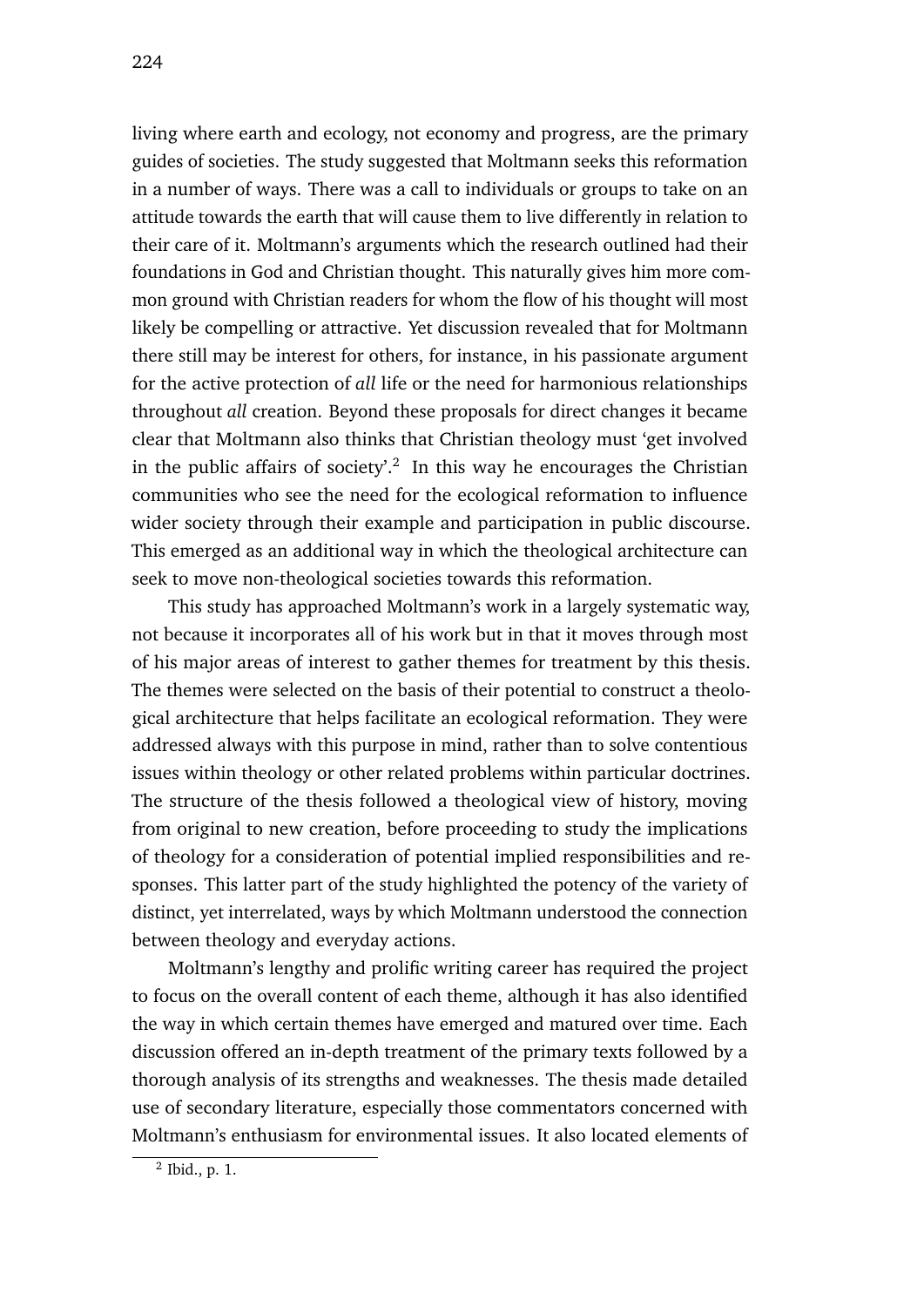#### **Review of Aims**

The above approach was constructive for several reasons. As noted, the chosen definition for the theological architecture was a helpful benchmark, in that it focused the attention of the project on themes of God-and-creation and humanity's responses and responsibilities. The systematic attention to Moltmann's work revealed the consistency of certain ideas throughout his corpus. This added to the weight of his arguments, displayed the deep foundations available to the new architecture, and ensured that the breadth of Moltmann's writings were addressed. The chapter order based on a theological timeline, from cosmic beginning to new beginning, presented an intuitive journey through the history of God's relationship with creation. This created a clear and orderly path with which to navigate selected subjects. This structure did make it impossible to discuss certain doctrines in a discrete way (such as pneumatology and christology). Various aspects of these doctrines were split over more than one chapter, which disrupted discussion of overarching doctrines. However, the approach taken was preferable and effective for the selected task.

The exploration of the diverse approaches to theological foundations for human activity was particularly productive. It complemented the wider systematic approach in order to make this project practically orientated. Tracking the development of certain ideas over time enabled this research to answer certain possible criticisms of a given position. For example, the move from God's creation of a 'godforsaken space' to that of a 'living space' for the world, enabled a response to questions about the problems of a godforsaken *nihil*. Regular analysis was crucial because certain of Moltmann's ideas remain problematical and their effectiveness required examination. The contribution of secondary authors enriched this analysis and provided many of the points of conjecture that were probed.

Research enabled a theological architecture to emerge from Moltmann's work because it showed that he incorporated *all* creation into the theological discourse. For him, God's loving relationship is with *all* creation, and this was variously demonstrated. Another facet of this architecture was that it encourages human activity to be related to God's own activity in a variety of ways. This presented a challenge to humanity to 'love all their fellow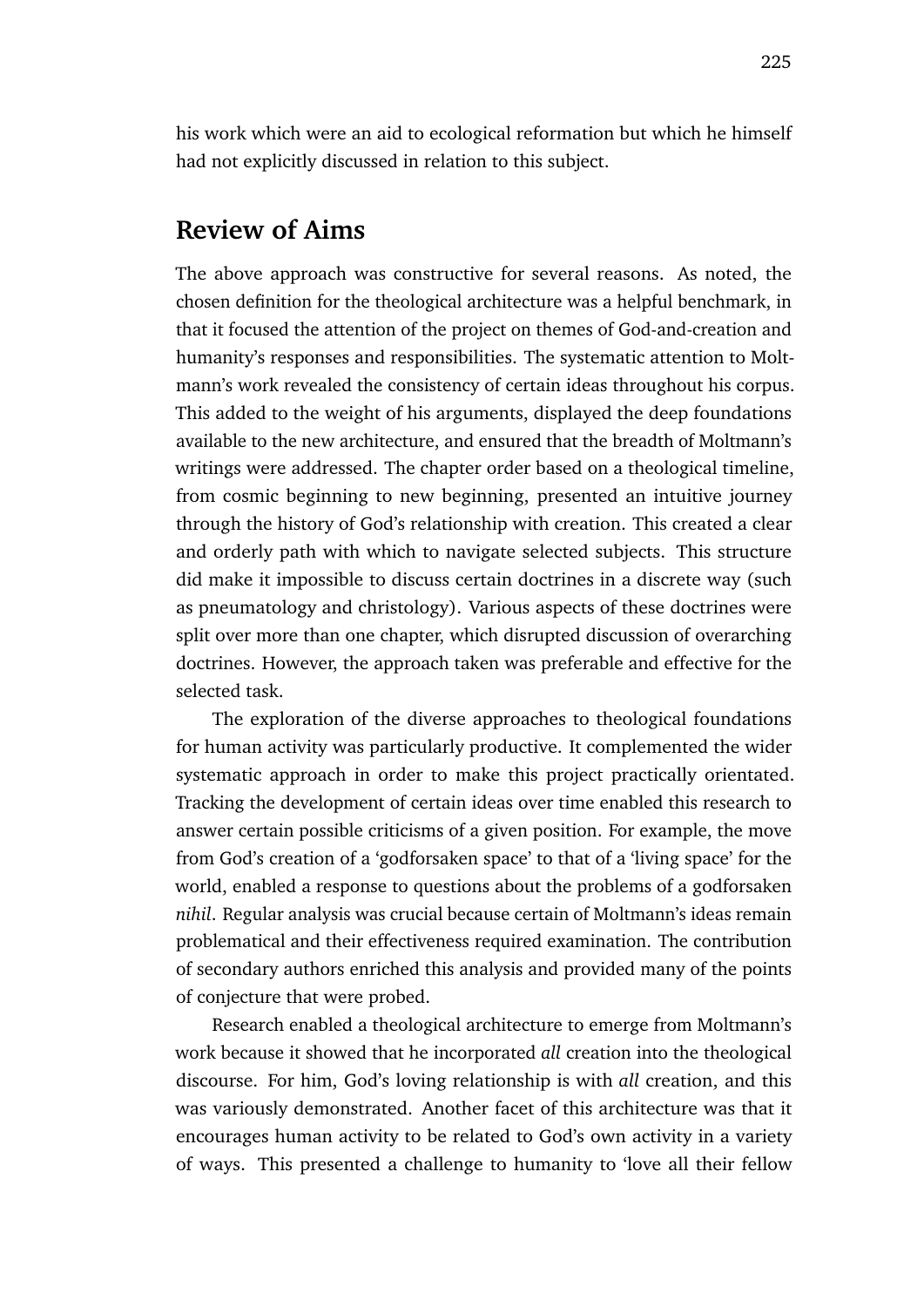creatures with the Creator's love'.<sup>3</sup> The architecture was also shown to emerge from some parts of Moltmann's work in which he himself had not specifically discussed its ecological importance. Certain sections of Chapter 8 are evidence of this (such as correspondence to God through creative love, or the provision of 'living space' for creation).

There follows a more detailed review of the project.

# **9.2 CONTRIBUTIONS TO THE 'THEOLOGICAL ARCHITECTURE'**

Following an introductory first chapter, Chapter 2 commenced the study with a brief account of Moltmann's doctrine of the Trinity. This chapter explored the inner trinitarian issues in isolation, as far as was possible, from the theme of God's interaction with creation. Moltmann's trinitarianism offered the emerging theological architecture two foundational principles. Firstly, love is at the centre of Moltmann's theology. God is love, which gives rise to the creative question: what are the implications of this for Moltmann's desired new architecture? Secondly, love works itself out through relationships. For Moltmann, these trinitarian relationships are perichoretic. It is this type of relationship which he sets as the goal for all God's relationships. These two themes are useful for an architecture that reassesses the Trinity's relationship with *all* creation.

The research then moved to the beginnings of God's dealings with creation, the beginnings of creation itself. Moltmann outlines a purposeful and free creativity on God's part. All creation is intended, valued, and desired from the beginning. This highlights creation's status in the emerging architecture. In addition two aspects of the Trinity's relation to creation stand out. Firstly, God makes space for creation, not literally but in the sense that God allows something else to exist alongside the divine self. This lends the theological architecture an element of God's sacrificial willingness to share, which is key to our relation to our environment, the earth. Secondly, God is the 'living space' of creation, or the environment in which it grows, emphasising the value bestowed on the earth and implied responsibility towards it. This continues to inform the dynamics of generosity, hospitality, and openness in Moltmann's

<sup>3</sup> Ibid., p. 132.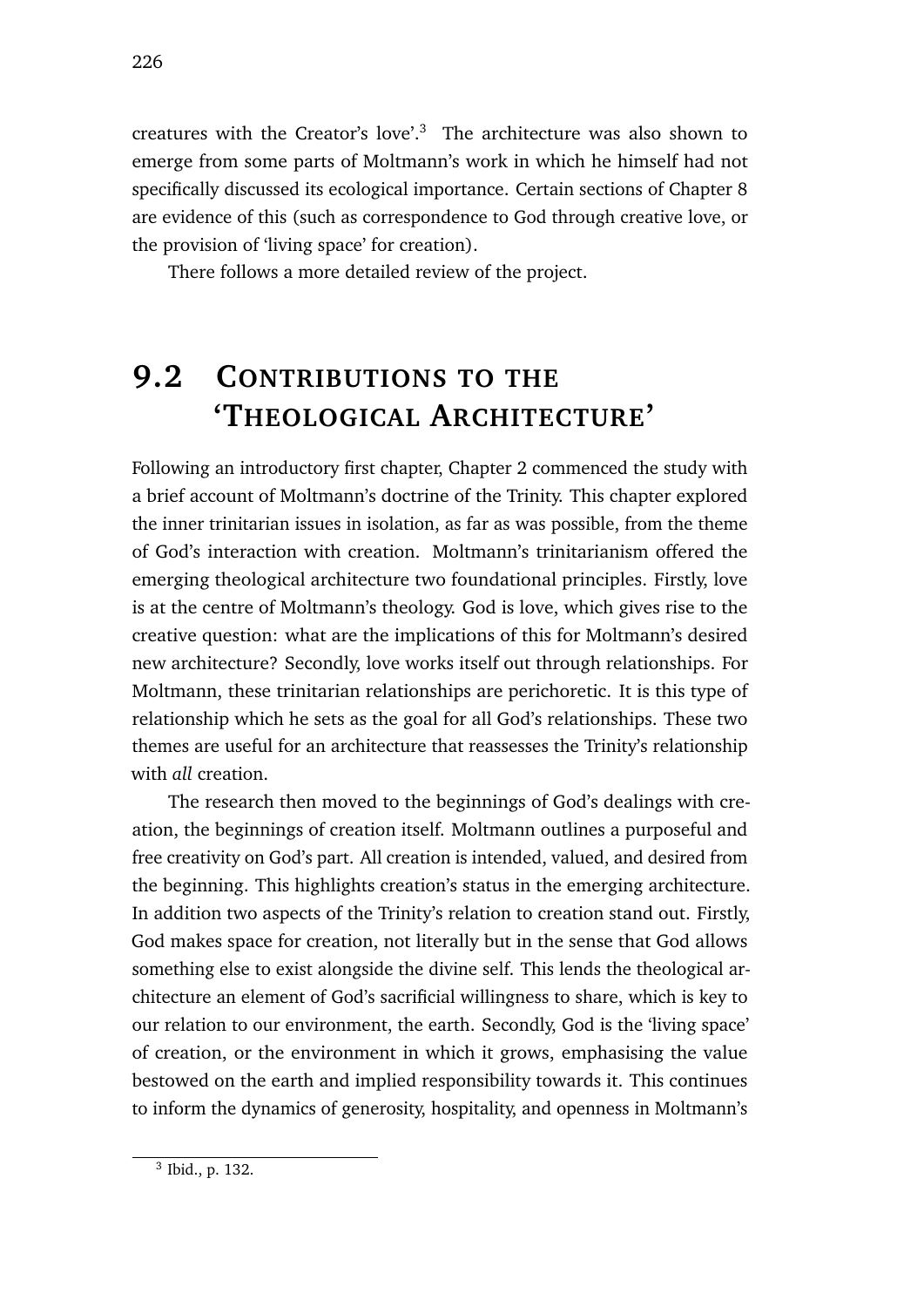view of the God-creation relationship. The implications of these thoughts for humanity's interactions with all creation already begin to emerge.

Following the theological timeline of creation attention then turned in Chapter 4 to Moltmann's work on God's continual love for creation, particularly in loving activity within creation. The identification of the Spirit's presence throughout creation was a significant contribution to the project's aims. It offers a universal affirmation of the value of creation and begins to emphasise the intimacy of the trinitarian relationship with creation. Moltmann's insistence on the Spirit's work outside the Christian community puts in place an important foundation for the appreciation of *all* of humanity's ability to contribute to God's goals for the earth. After the discussion of 'presence' followed exploration of 'activity'; God's life-giving activity in all of creation. Attention to primary works discerned Moltmann's enthusiastic presentation of this being through the work of the Spirit, but also to some extent through the Son. Life is a divine gift to the earth and relies on God's constant work. The theme of 'life' is thus included as a major factor of this new architecture of God's relationship with creation. This life-giving activity serves as an indicator of creation's value, an example to follow, an invitation to participate, and a sign of the hope that embraces all. In addition, the manner of God's activity is such that it demonstrates the gift of freedom to creation. This may seem a minor point, yet it presents an argument to use that freedom with responsibility, which is a necessary part of an architecture able to produce practical reformation.

Chapter 5 investigated a further aspect of God's love for creation in Moltmann's work, namely the divine openness to include creation in the trinitarian *perichoresis*. It found that he used the topics of pneumatology and christology to explore this openness more evenly than the theme of God's care. The perichoretic aims of God's relationship with creation conveyed the depths to which that relationship extends. The trinitarian openness to bringing creation into a shared life lends a mark of authenticity to this relationship. The Trinity's interaction with creation is not simply a matter of observation and interference. There is rather a journey *together* in which the joys and crises are experienced *together*. Moltmann's subsequent conclusion from this openness was the reality of God's suffering for, by, and with creation. This is a striking contribution to the theological architecture: the depth of love which God has for creation means that even the Divine suffers with the predicament of the world and everything in it, even to the point of sharing in its death. The description of the relationship between God and creation which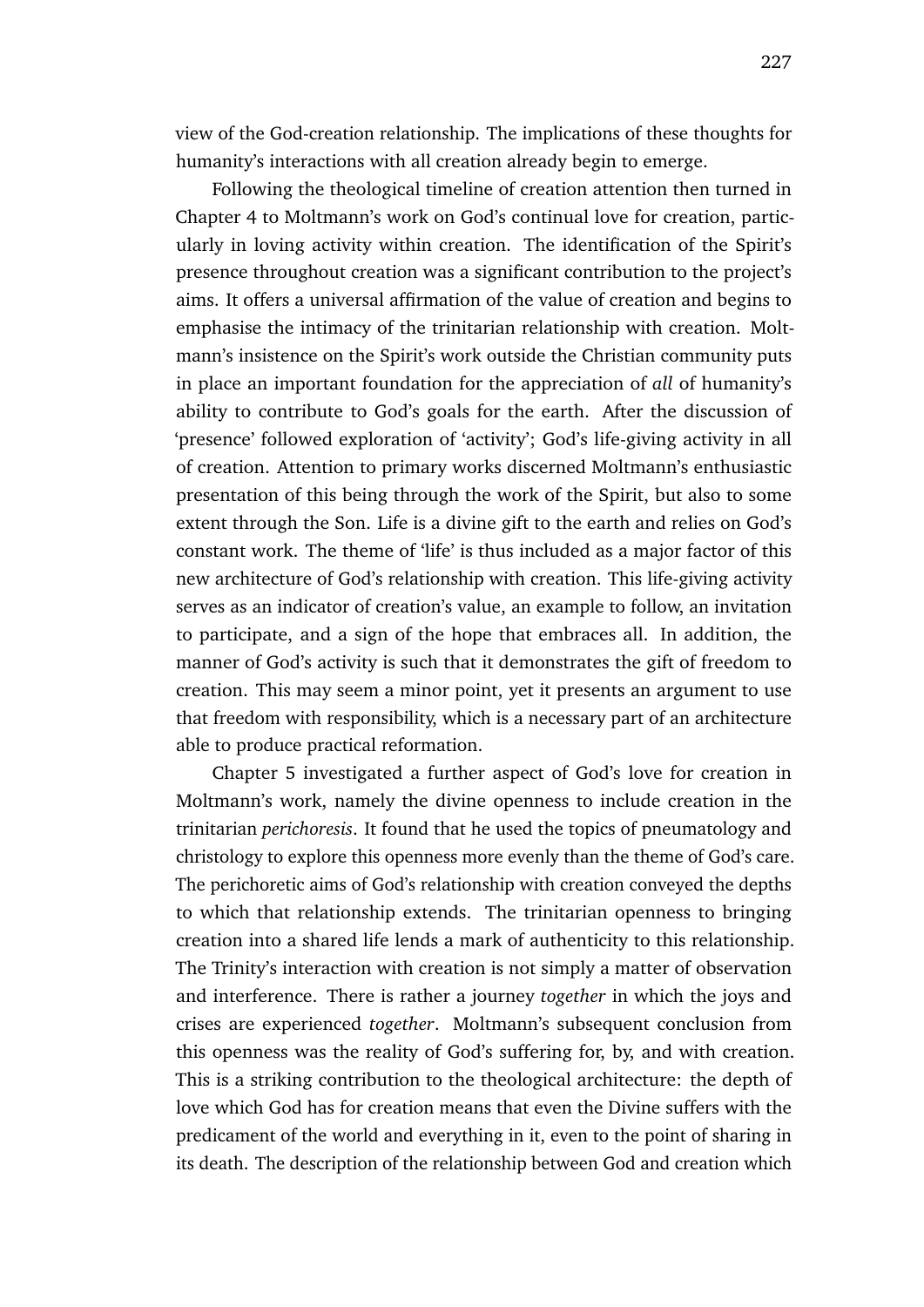emerges becomes one in which the life of both Creator and created is deeply interconnected. This, building on earlier chapters, continues to expand the basis for all of creation's value.

In the sixth chapter the study shifted forward to examine creation's future. The inclusion of this eschatological consideration ensures that the embrace of the whole universe by the new theological architecture is comprehensive in relation to time as well as space. In other words, God's love for *all* creation remains a focus into eternity. The future includes all of creation. No part of it is omitted. Therefore, creation's value is eternal, not temporary. Furthermore, the emerging architecture contributes some specific goals of creation. The world's destiny is one of perichoretic life with God. There will be peace, no more death or suffering, and no threat of annihilation. This goal in itself begins to present an aim of human active reformation to which to aspire. Finally, the inclusion of Moltmann's work on the importance of the presence of both continuity and discontinuity between the present and the eschatological future enhances the overall effectiveness of this new architecture. Continuity suggests a responsibility on the part of humanity: the actions of today help shape the future. Discontinuity brings confidence and hope: God will redeem the mistakes and tragedies of today. Moltmann holds these two in tension and presents an argument that ecological challenges need to be addressed by humanity, yet can also be faced with a certainty that God will complete the divine work in a way beyond humanity's imagination.

Having completed the overview of the history of God's relationship with creation, the discussion could move in Chapter 7 to consider certain themes that emerged from Moltmann's anthropology. Each selected theme described an aspect of theology's implications for human reformation. In turn they each provided motivation towards theologically directed human activity while together they presented a stronger, combined argument for this practical edge to the theological architecture. Firstly, the need to shift humanity from a place of dominance over nature brings the natural world's concerns alongside human concerns. Secondly, to seek correspondence with God makes the trinitarian patterns of relationship humanity's own patterns. Thirdly, the theme of participation provides an invitation to make God's work part of humanity's work. Fourthly, to live in hope inspires today's activity to reach for the good future of creation. This mutually strengthening, fourfold approach gives a particularly strong base from which to consider humanity's activity in ecological reformation. Moreover, these themes contributed to a theological architecture towards ecological reformation in that Moltmann highlighted the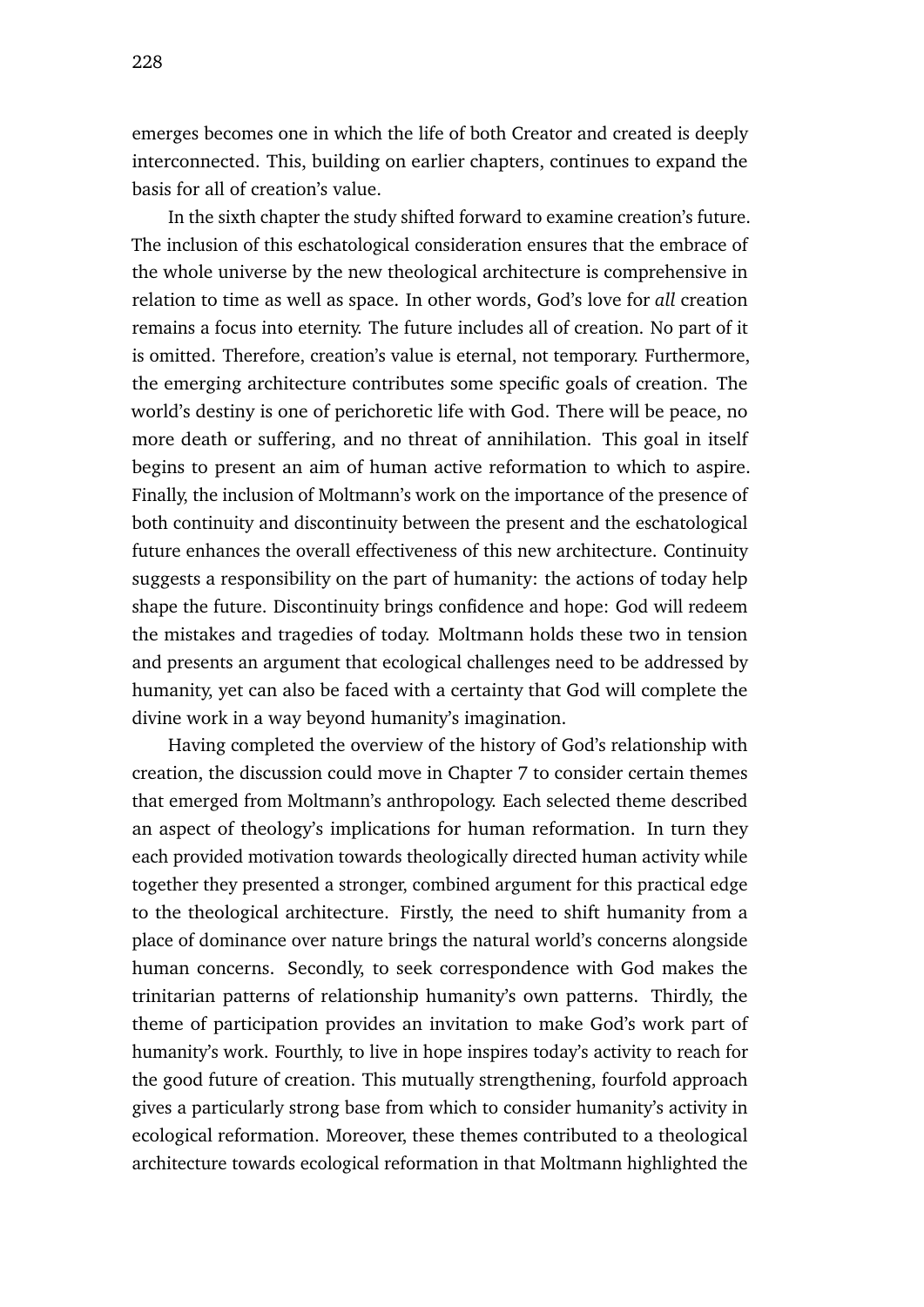possibility for, and benefits of, a deeper refinement of human activity through these approaches.

Chapter 8 further defined the substance of the theological architecture in that it brought the theological history of God and creation, according to Moltmann, into dialogue with the findings of the previous chapter. This exploration thus focused attention on many compelling arguments for ecological reform which unfolded from each of the four approaches that motivated and shaped action. Firstly, over the course of Moltmann's work, it demonstrated that he presents a status for creation that repeatedly affirms its intrinsic value and rights, its ownership by God, and the need to recognise that creation needs to be one harmonious community. These conclusions were shown to argue in a variety of ways that humanity should respond positively to nature. Secondly, in its correspondence to God, humanity is offered the example of a deliberately chosen love for creation that incorporates service and suffering, hospitality and intimacy. Thirdly, Moltmann's advocacy of participation in God's relationship with creation invites humanity to join in the universal, loving, and suffering activity to bring life, fellowship and a future to all creation. Fourthly, the hope for the new creation of all things, for Moltmann, inspires a love for all things and the desire to contribute to creation's good future. Analysis concluded that the various arguments together demonstrate that the high status given to the whole of creation throughout all of his theology enabled the new theological architecture to argue for a parallel seriousness by which all creation is cared for.

#### **Summary of Contributions**

From the above, three general themes emerge that summarise the contributions of Moltmann's work to a theology architecture for ecological reformation.

#### *The God-Creation Relationship*

Moltmann has developed a system in which humanity, nature and God all have a deeply integrated relationality. In this love and relationships are at the core. Thus, there is mutual interaction between God and creation which is of a loving character and stretches from the very beginnings of the universe into eternity. This love is demonstrated in many ways and entails many different actions and responses by God, from giving life to experiencing death, from the preservation of creation to its transformation. This is the beginning from which Moltmann urges a human response that treats the rest of creation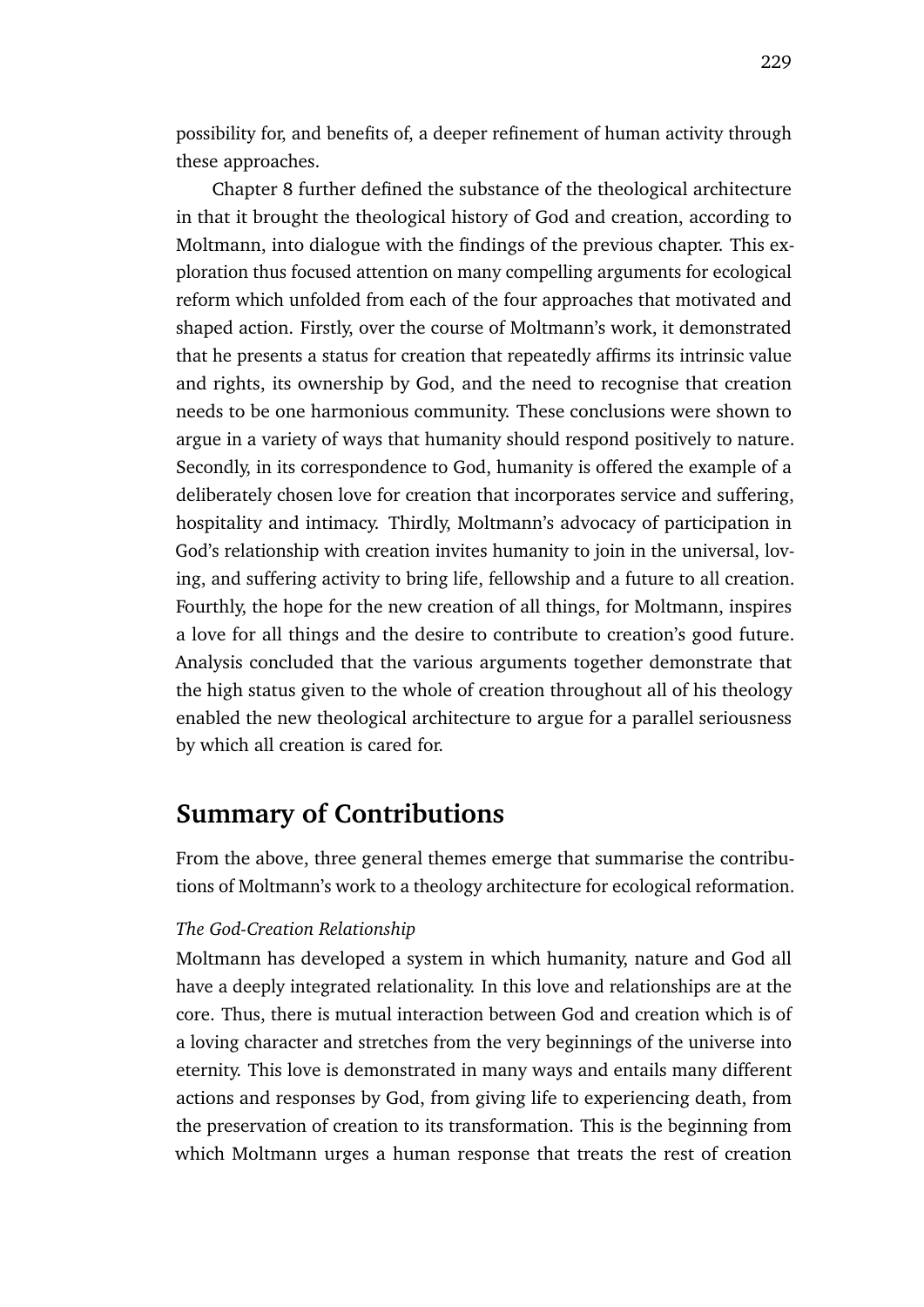#### similarly.

#### *All Creation's Status*

Through the God-creation relationship, nature's place in the whole history of God and creation is affirmed. Moltmann's work emphasises that creation is God's possession. The world is not humanity's to do with as it wishes. Creation's ideal way of interaction is described as one community of mutual cooperation and respect. Through God's love for it, all that exists is given great value.

#### *Human Activity*

In addition, Moltmann has provided a detailed and thoughtful account of the motivation for action which theology supplies. His multifaceted, fourfold approach has great potential to enhance, reinforce or support any one of his specific arguments (for example, participation in God qualifies and deepens the implications of correspondence to God). This furnishes the theological architecture with an impressive case for ecological reformation. The architecture that can be drawn from Moltmann's work thus includes an appeal that several forces be permitted to shape attitudes towards creation: a theological understanding of the nature of creation; the pattern of life that God demonstrates; the offer to share the Trinity's relationship with creation; and a full grasp of the hope which all creation has for a rich future.

The accumulation of these ideas creates a well rounded approach towards creation that encourages humanity to take an ecologically sensitive approach to life.

#### **Problematic Issues**

As the research into Moltmann's contributions to this new theological architecture was implemented problems were encountered. None created an insurmountable obstacle, yet they required further clarification or development. These shall appear here in order of their occurrence within the thesis.

During the analysis of Moltmann's doctrine of creation, it was observed that he essentially argued that, because God desired an 'Other' to love, God *had* to create. This assertion points to the surprising assumption that the Trinity is not self-sufficient. The point is certainly speculative, but Moltmann appeared to suggest that the inner love of the Trinity does not allow the members of the Trinity to be eternally selflessly loving without needing a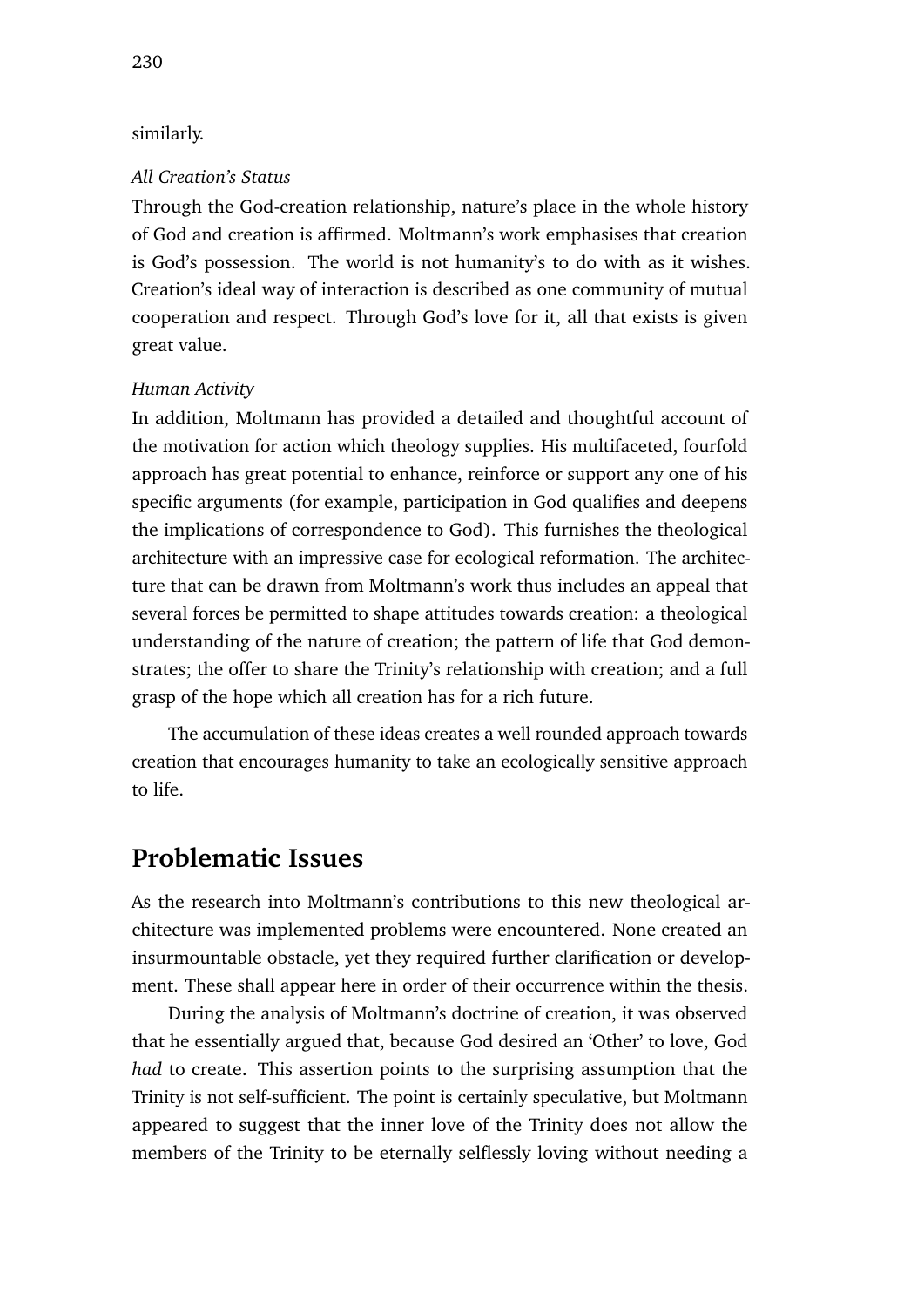creation as an object of divine love. This point has little impact on the understanding of God's relationship with creation in the present because the original act of creation has already occurred, nevertheless it seems to contradict Moltmann's doctrine of the Trinity's inner selfless love.

Also concerning the theme of original creation, Moltmann's use of the concept of *zimsum*, or self-restriction, raised a potential problem for this project. He suggested that God's self-restriction is necessary to give creation space and freedom. Yet when eschatological concerns were examined, it was observed that it is God's derestriction, the full indwelling of creation, that gives creation the fullness of life and brings it its 'living space' and freedom. This raised the question of what it is that truly gives creation its space and freedom; God's presence or God's withdrawal.

During the examination of Moltmann's thought on the self-withdrawal of God, his problematic view on the creation of the *nihil* also emerged. The *nihil* appeared to be an overly threatening concept in Moltmann's work. It presented problems of the origins of godforsakenness and sin. This predicament was alleviated by the discovery of the later theme of God as 'living space' for creation, yet Moltmann has not renounced earlier statements. Does he wish to hold the ideas of *nihil* and 'living space' in tension? Further work that could clarify discussion on God's self-restriction and provision of a hospitable space for creation, would be a useful line of inquiry.

A further issue appeared in connection to God's loving care of creation, although it is not exactly of Moltmann's making. The question was raised of the role of death in his scheme. This study explored a theology of life, yet death's place in the flow of life is not fully accounted for. At times it is the enemy, at other times it is paradoxically the life-giver. How does Moltmann's work on the Spirit of life align with the dynamic of death in creation's ongoing existence? A detailed exploration of the way in which death might be integrated into his wider project would be particularly useful, especially with relation to the preservation of life and the processes of evolution.

Also Moltmann's pneumatology and his christology were not found to have made the same impact on his work on God's life-giving love. Both are significant, and there were many similarities concerning the Son and the Spirit, yet his work on pneumatology seemed to link to ecological discussions in more involved and creative ways. It would be beneficial to the theological architecture as a whole if in Moltmann the account of the Son's work was as inspiring and thought-provoking as that of the Spirit. For this reason further work on the implications of his christology for environment care would be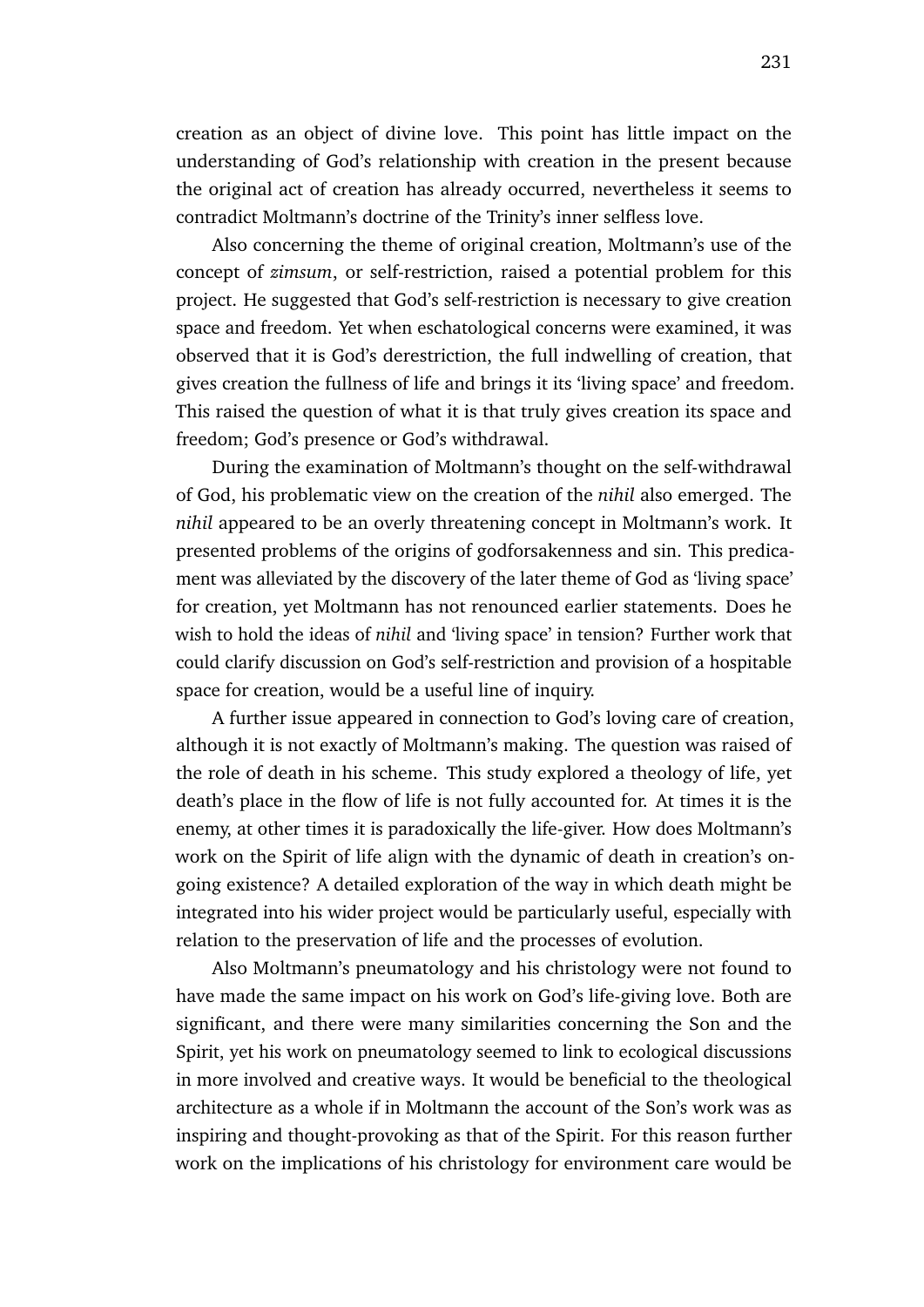useful.

In the discussion of God's openness to the world, this research found Moltmann to regard suffering almost as an inevitable consequence of love. He received the accusation that his language sometimes failed to allow love and suffering to be separate entities, although he never claimed this much directly. It seems preferable to consider the love shared within the Trinity, when creation did not exist, to be absolutely free of suffering. With this it could be stated clearly that suffering does not flow as a logical necessity from love. Rather, suffering results as love is given to that which is imperfect.

Two further issues arose in connection to Moltmann's eschatological work. The first is that this project found the goal of creation to remain vague. His descriptions supplied ample specificity for an inspiring vision of creation's future, yet the potential for more remains. His conclusions raised questions for this study concerning the significance of the future of individual trees, plants, and animals, for example. He claimed that their individual futures are important, yet the practical implications of this must be worked out if the ecological reformation is to advance. Will the redemption to eternal life of every tree that ever existed be the only way to satisfy God's love of trees? Also, it is not clear how the specific redemption of *all* plants and animals benefits the ecological reformation. Further work could be pursued on the benefits of a general hope for creation.

The second issue connected to eschatology which this study raised is the question of the nature of eternal existence when it includes the continued physical interdependency of creation. The thesis reported that this was one of Moltmann reasons for the hope of all creation: creation exists with the interdependencies it has and always shall. The idea of continued community is an attractive one. However, its more idyllic aspects must be squared with more mundane ones: what of the need to eat? What is there to eat if everything is imperishable? This theological problem is not Moltmann's alone. Yet his insistence on outlining the specifics of the physical reality of the resurrection would be matched well by a parallel insistence to grapple with the implications of these details.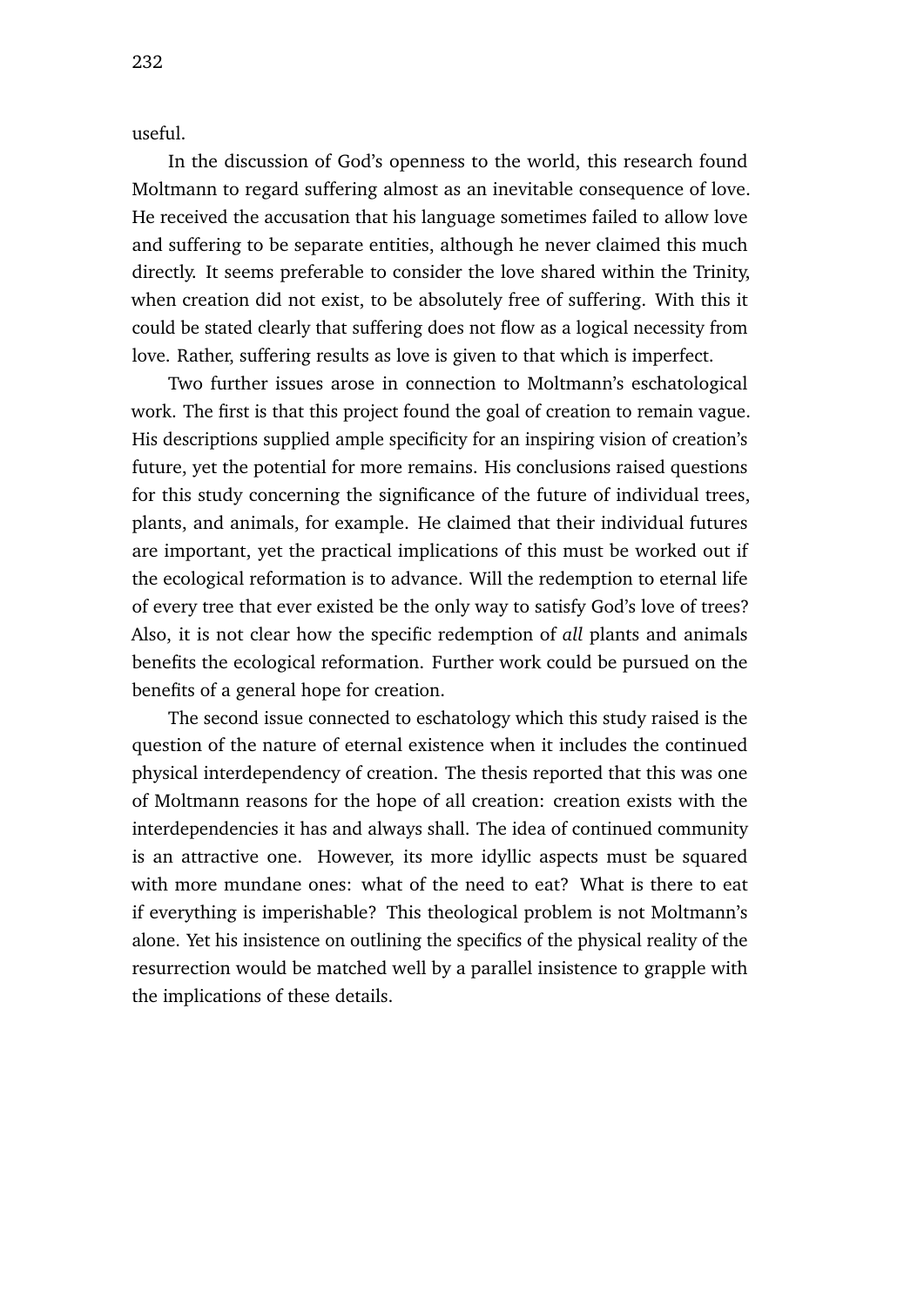## **9.3 FINAL CONCLUSION**

The results of this study are as follows. Moltmann does not single-handedly present the complete theological architecture, but he does make a major contribution towards building one that constantly informs, exemplifies, invites and inspires a deeper relationship with, and appreciation of, the rest of creation by humanity: that is, an *ecological reformation*. Thus, while certain modifications and developments would be helpful, his contribution is highly significant and powerful, and is fertile for further expansion by others. The emerging architecture brings together many innovative ideas and connects them so that, through their interconnectivity, they form something new which is coherent and forceful. In Moltmann's theology it is difficult to ignore environmental concerns through being absorbed in a doctrine, since his keenness to consider the implications for both humanity and the earth do not allow it.

#### **Further Research**

Apart from the questions that arise from the problematic issues above, the conclusions of this thesis would benefit from at least the following further research:

There is potential for experts in the field of biblical studies to conduct more detailed studies of Moltmann's use of biblical texts. He has a particularly adventurous approach and investigation of the strengths and weaknesses of his work here would be an additional help to an evaluation of the effectiveness of his work.

This thesis outlines the themes in Moltmann's work that contribute to the new theological architecture. Are there other components that would complement it? The architecture, as it stands, is helpful but cannot be expected, as a collection of Moltmann's pioneering achievements, to be complete. It needs to grow to be more comprehensive of theological ideas, incorporating more implications for attitudes towards the environment.

Lastly, an obvious avenue for further reflection is the continual development of the concrete actions that stem from this ecological reformation. As was previously noted, while this project has been able to give some indication of the practical application of Moltmann's work there is a greater amount which remains to be discussed. This, and the tasks above, would complement existing conclusions: Moltmann's contributions have given a weighty and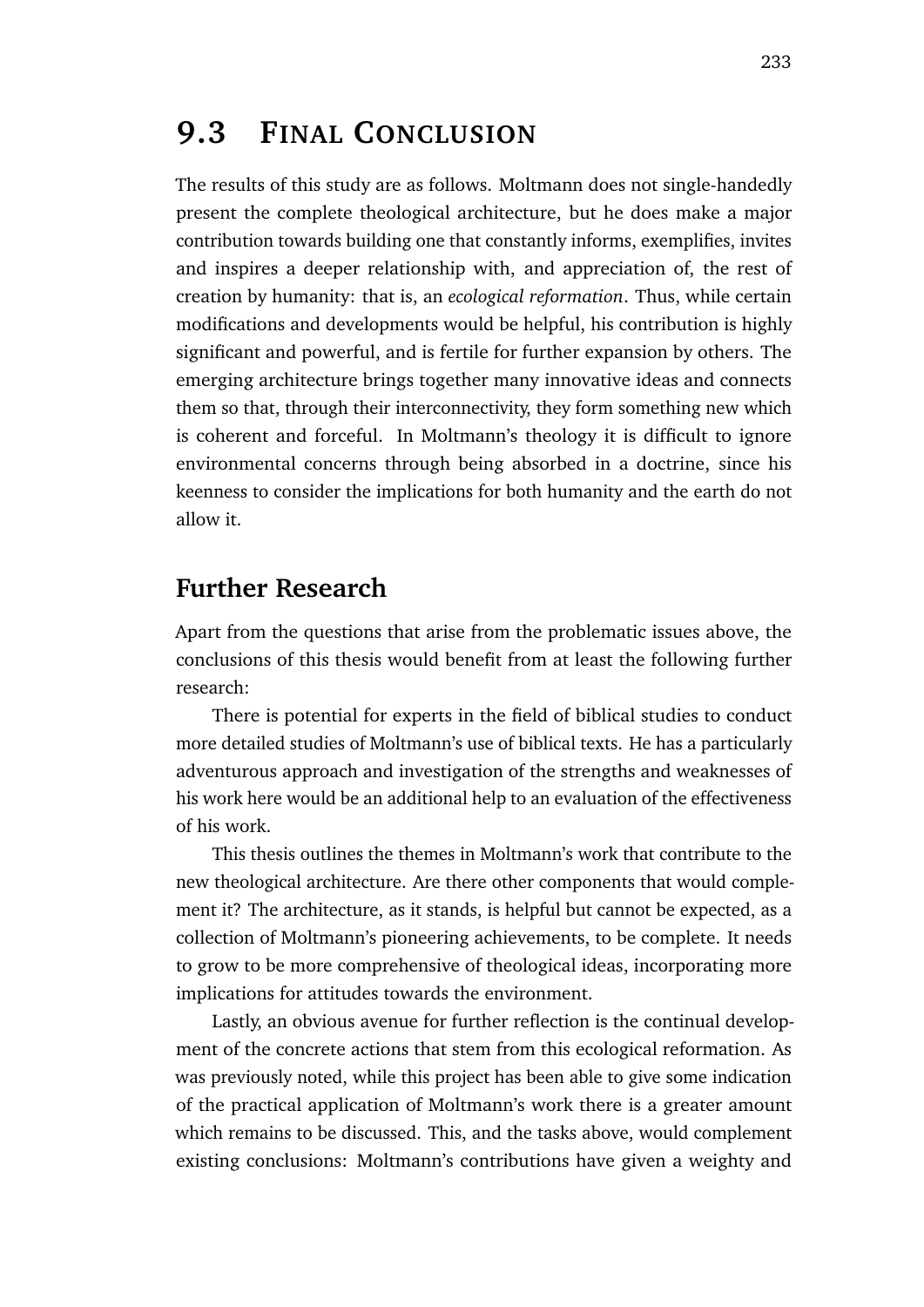thought-provoking exhortation to see God, nature, and humanity in a new, relational light in order that an *ecological reformation* might flourish.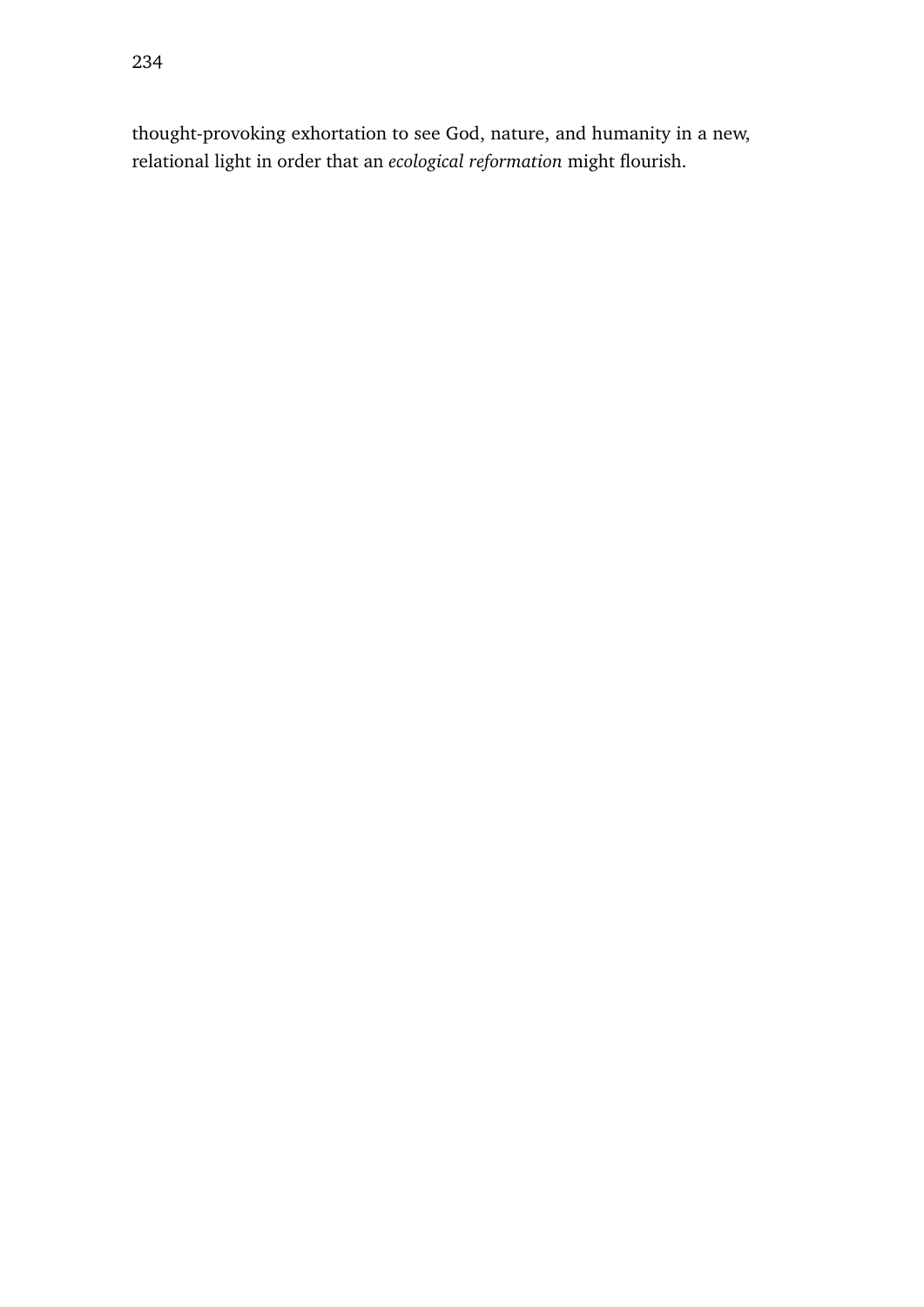# **Bibliography**

### Primary Works

- Pinchas Lapide and Jürgen Moltmann (eds), *Jewish Monotheism and Christian Trinitarian Doctrine: A Dialogue*, trans. by Leonard Swindler (Philadelphia, PA: Fortress, 1981)
- Jürgen Moltmann, 'A Pentecostal Theology of Life', *Journal of Pentecostal Theology*, 4:9 (1996), 3–15
- —, *A Broad Place: An Autobiography*, trans. by Margaret Kohl (London: SCM, 2007)
- —, *The Church in the Power of the Spirit*, trans. by Margaret Kohl, 2nd edn (London: SCM, 1992) Note: Text and page numbers of main body are unchanged from 1977 English edition but additional postscript is included after original preface and therefore front matter is modified.
- —, *The Coming of God: Christian Eschatology*, trans. by Margaret Kohl (London: SCM, 1996)
- —, *Creating a Just Future: The Politics of Peace and the Ethics of Creation in a Threatened World*, trans. by John Bowden (London: SCM, 1989)
- —, 'Creation and Redemption', in *Creation, Christ & Culture: Studies in Honour of T.F. Torrance*, ed. by Richard W. A. McKinney (Edinburgh: T&T Clark, 1976), pp. 119–34
- —, 'The Cross and Civil Religion', in *Religion and Political Society*, ed. by Jürgen Moltmann and the Institute of Christian Thought (London: Harper & Row, 1974), pp. 14–47
- —, 'The Crucified God', *Theology Today*, 31:1 (1974), 6–18
- —, 'The "Crucified God": A Trinitarian Theology of the Cross', *Interpretation*, 26:3 (1972), 278–99
- —, *The Crucified God: The Cross of Christ as the Foundation and Criticism of Christian Theology*, trans. by R. A. Wilson and John Bowden, 2001 edn (London: SCM, 2001) Note: Text unchanged from 1974 English edition but page layout is changed and therefore page numbers are different, also additional preface by Richard Bauckham means that front matter is modified.
- —, *Ethics of Hope*, trans. by Margaret Kohl (London: SCM Press, 2012)
- —, *Experiences in Theology: Ways and Forms of Christian Theology*, trans. by Margaret Kohl (London: SCM, 2000)
- —, *Experiences of God*, trans. by Margaret Kohl (London: SCM, 1980)
- —, *The Experiment Hope*, trans. by M. Douglas Meeks (London: SCM, 1975)
- —, 'The Fellowship of the Holy Spirit Trinitarian Pneumatology', *Scottish Journal of Theology*, 37:3 (1984), 287–300
- —, 'Foreword to McDougall, J. A., Pilgrimage of Love', in *Pilgrimage of Love: Moltmann on the Trinity and Christian Life* (Oxford: Oxford University Press, 2005), pp. xi–xiv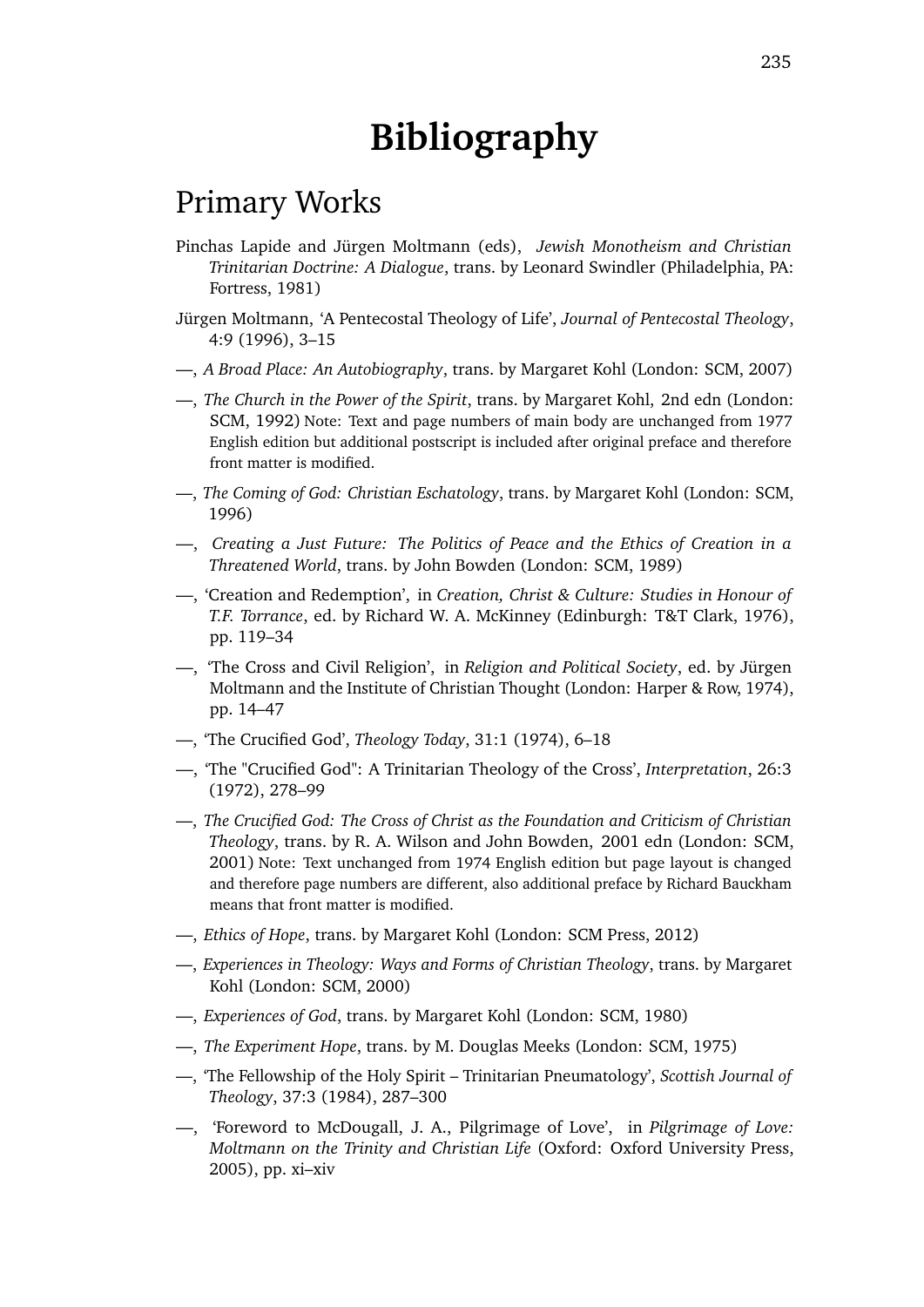- —, *The Future of Creation: Collected Essays*, trans. by Margaret Kohl (London: SCM, 1979)
- —, *God for a Secular Society: The Public Relevance of Theology*, trans. by Margaret Kohl (London: SCM, 1999)
- —, *God in Creation: An Ecological Doctrine of Creation*, trans. by Margaret Kohl (London: SCM, 1985)
- —, *History and the Triune God: Contributions to Trinitarian Theology*, trans. by John Bowden (London: SCM, 1991)
- —, 'The Holy Spirit and the Theology of Life: Seven Theses', in *Religion in a Secular City: Essays in Honor of Harvey Cox*, ed. by Arvind Sharma (Harrisburg, PA: Trinity Press International, 2001), pp. 116–20
- —, 'Hope', in *A New Dictionary of Christian Theology*, ed. by Alan Richardson and John Bowden (London: SCM, 1983), pp. 270–72
- —, 'Hope and History', *Theology Today*, 25:3 (1968), 369–86
- —, *Hope and Planning*, trans. by Margaret Clarkson (London: SCM, 1971)
- —, 'Hope and Reality: Contradiction and Correspondence: Response to Trevor Hart', in *God Will Be All In All: The Eschatology of Jürgen Moltmann*, ed. by Richard Bauckham (Edinburgh: T&T Clark, 1999), pp. 77–85
- —, *In the End the Beginning: The Life of Hope*, trans. by Margaret Kohl (London: SCM, 2004)
- —, *Jesus Christ for Today's World*, trans. by Margaret Kohl (London: SCM, 1994)
- —, 'Jesus Christ, the Holy Spirit and the Future World', *Anvil: An Anglican Evangelical Journal for Theology and Mission*, 16:4 (1999), 247–53
- —, 'The Liberation of the Future and its Anticipations in History', in *God Will Be All In All: The Eschatology of Jürgen Moltmann*, ed. by Richard Bauckham (Edinburgh: T&T Clark, 1999), pp. 265–89
- —, *Man: Christian Anthropology in the Conflicts of the Present*, trans. by John Sturdy (London: SPCK, 1974)
- —, *On Human Dignity: Political Theology and Ethics*, trans. by M. Douglas Meeks (London: SCM, 1984)
- —, *The Open Church: Invitation to a Messianic Life-Style*, trans. by M. Douglas Meeks (London: SCM, 1978)
- —, 'Pentecost and the Theology of Life', *Concilium*, 3 (1996), 123–34
- —, 'Political Theology', *Theology Today*, 28:1 (1971), 6–23
- —, *The Power of the Powerless: The Word of Liberation for Today*, trans. by Margaret Kohl (London: SCM, 1983)
- —, 'The Presence of God's Future: The Risen Christ', *Anglican Theological Review*, 89:4 (2007), 577–88
- —, *Religion, Revolution, and the Future*, trans. by M. Douglas Meeks (New York: Charles Scribner's Sons, 1969)
- —, 'The Resurrection of Christ and the New Earth', *Communio viatorum*, 49:2 (2007), 141–49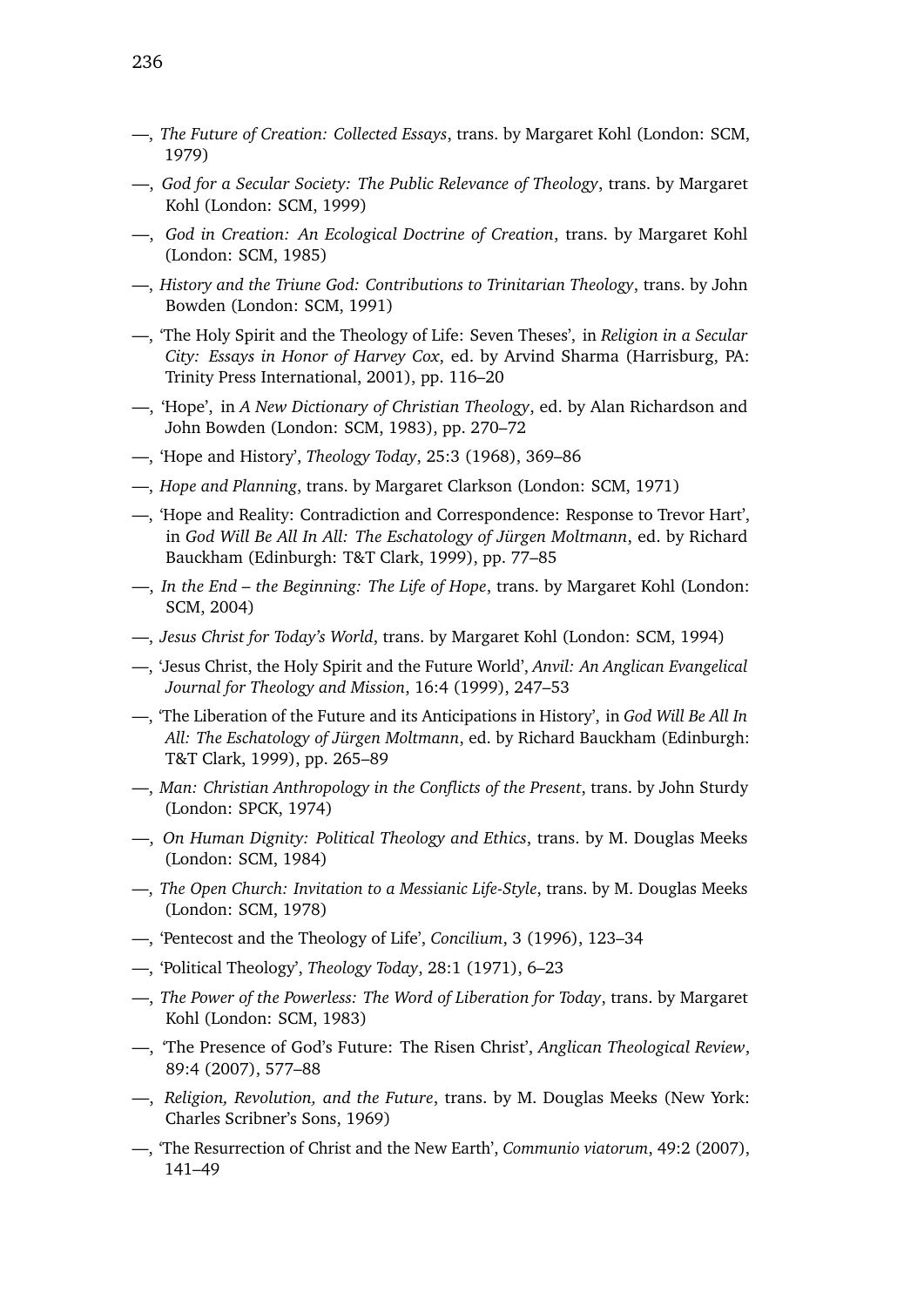- —, *Science and Wisdom*, trans. by Margaret Kohl (London: SCM, 2003)
- —, 'The Scope of Renewal in the Spirit', *The Ecumenical Review*, 42:2 (1990), 98–106
- —, 'Shekinah: The Home of the Homeless God', *Boston University Studies in Philosophy and Religion*, 17 (1996), 170–84
- —, 'Some Reflections on the Social Doctrine of the Trinity', in *The Christian Understanding of God Today: Theological Colloquium on the Occasion of the 400th Anniversary of the Foundation of Trinity College, Dublin*, ed. by James M. Byrne (Dublin: The Columbia Press, 1993), pp. 104–11
- —, *The Source of Life: The Holy Spirit and the Theology of Life*, trans. by Margaret Kohl (London: SCM, 1997)
- —, *The Spirit of Life: A Universal Affirmation*, trans. by Margaret Kohl (London: SCM, 1992)
- —, *Sun of Righteousness, Arise!: God's Future for Humanity and the Earth*, trans. by Margaret Kohl (London: SCM, 2010)
- —, *Theology and Joy*, trans. by Reinhard Ulrich (London: SCM, 1973)
- —, 'Theology as Eschatology', in *The Future of Hope: Theology as Eschatology*, ed. by Frederick Herzog (New York: Herder and Herder, 1970), pp. 1–50
- —, *Theology of Hope: On the Ground and the Implications of a Christian Eschatology*, trans. by James W. Leitch (London: SCM, 1967)
- —, 'Theology of Mystical Experience', *Scottish Journal of Theology*, 32:6 (1979), 501–20
- —, 'Towards the Next Step in the Dialogue', in *The Future of Hope: Theology as Eschatology*, ed. by Frederick Herzog (New York: Herder and Herder, 1970), pp. 154–64
- —, *The Trinity and the Kingdom of God: The Doctrine of God*, trans. by Margaret Kohl (London: SCM, 1981)
- —, *The Way of Jesus Christ: Christology in Messianic Dimensions*, trans. by Margaret Kohl (London: SCM, 1990)
- —, 'The World in God or God in the World?: Response to Richard Bauckham', in *God Will Be All In All: The Eschatology of Jürgen Moltmann*, ed. by Richard Bauckham (Edinburgh: T&T Clark, 1999), pp. 35–41
- Jürgen Moltmann and Elisabeth Moltmann-Wendel, *Passion for God: Theology in Two Voices*, trans. by Margaret Kohl and Marianne M. Martin (Louisville, KY: Westminster John Knox Press, 2003)
- Elisabeth Moltmann-Wendel and Jürgen Moltmann, *God His and Hers*, trans. by John Bowden (London: SCM, 1991)
- Miroslav Volf, 'Communities of Faith and Radical Discipleship: An Interview with Jürgen Moltmann', *The Christian Century*, 100:8 (1983), 246–49

## Secondary works

William P. Alston, 'Substance and the Trinity', in *The Trinity: An Interdisciplinary Symposium on the Trinity*, ed. by Stephen T. Davis, Daniel Kendall SJ and Gerald O'Collins SJ (Oxford: Oxford University Press, 1999), pp. 179–201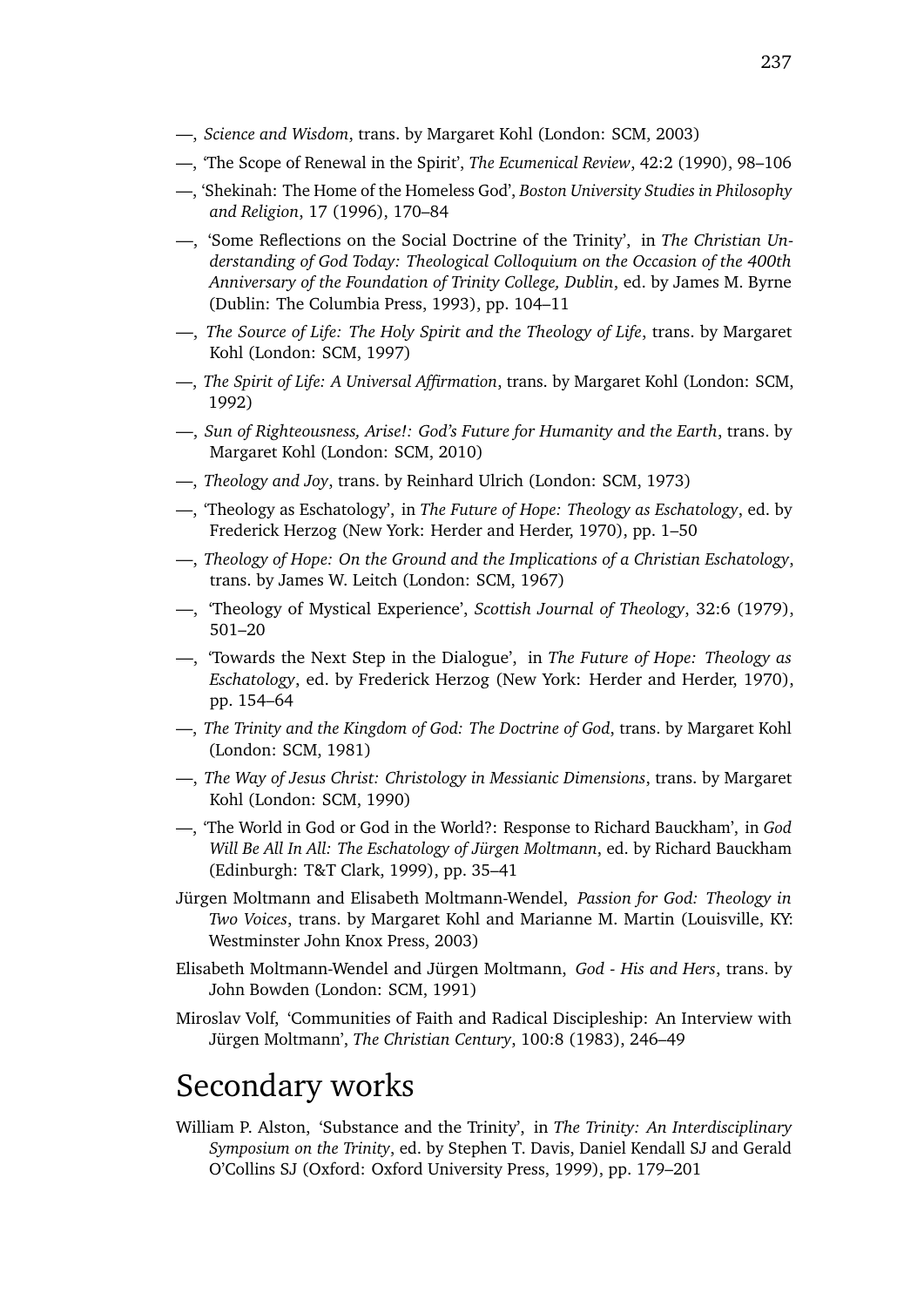- Peter Althouse, 'Review: Beck, T. D., The Holy Spirit and the Renewal of All Things', *PNEUMA: The Journal of the Society for Pentecostal Studies*, 30:2 (2008), 318–19
- Gary D. Badcock, *Light of Truth & Fire of Love: A Theology of the Holy Spirit* (Cambridge: Eerdmans, 1997)
- Richard Bauckham, 'Eschatology in *The Coming of God*', in *God Will Be All In All: The Eschatology of Jürgen Moltmann*, ed. by Richard Bauckham (Edinburgh: T&T Clark, 1999), pp. 1–34
- —, 'Jürgen Moltmann', in *The Modern Theologians: An Introduction to Christian Theology since 1918*, ed. by David F. Ford, 3rd edn (Oxford: Blackwell, 2005), pp. 147–62
- —, *Moltmann: Messianic Theology in the Making* (Basingstoke: Marshall, Morgan & Scott, 1987)
- —, 'Moltmann's Messianic Christology', *Scottish Journal of Theology*, 44:4 (1991), 519–31
- —, *The Theology of Jürgen Moltmann* (Edinburgh: T&T Clark, 1995)
- T. David Beck, *The Holy Spirit and the Renewal of All Things: Pneumatology in Paul and Jürgen Moltmann* (Eugene, OR: Pickwick Publications, 2007)
- Sjoerd L. Bonting, 'Spirit and Creation', *Zygon*, 41:3 (2006), 713–26
- J. Matthew Bonzo, *Indwelling the Forsaken Other: The Trinitarian Ethics of Jürgen Moltmann* (Eugene, OR: Pickwick Publications, 2009)
- Steven Bouma-Prediger, 'Creation As the Home of God', *Calvin Theological Journal*, 32:1 (1997), 72–90
- —, *The Greening of Theology: The Ecological Models of Rosemary Radford Ruether, Joseph Sittler and Jürgen Moltmann* (Atlanta, GA: Scholars Press, 1995)
- Frederic B. Burnham, Charles S. McCoy and M. Douglas Meeks (eds), *Love: The Foundation of Hope: The Theology of Jürgen Moltmann and Elisabeth Moltmann-Wendel* (San Francisco, CA & London: Harper & Row, 1988)
- Randall B. Bush, 'Recent Ideas of Divine Conflict: The Influences of Psychological and Sociological Theories of Conflict upon the Trinitarian Theology of Paul Tillich and Jürgen Moltmann' (unpublished doctoral thesis, University of Oxford, 1990)
- Graham Buxton, *The Trinity, Creation and Pastoral Ministry: Imaging the Perichoretic God* (Milton Keynes: Paternoster, 2005)
- Tim Chester, *Mission and the Coming of God: Eschatology, the Trinity and Mission in the Theology of Jürgen Moltmann and Contemporary Evangelicalism* (Milton Keynes: Paternoster, 2006)
- Robert B. Chisholm, '*Ba´s ¯ ar¯* ', in *New International Dictionary of Old Testament Theology and Exegesis: Volume 1*, ed. by Willem A. VanGemeren (Carlisle: Paternoster Press, 1996), pp. 777–79
- A. J. Conyers, *God, Hope and History: Jürgen Moltmann and the Christian Concept of History* (Macon, GA: Mercer University Press, 1988)
- David Crump, 'Re-examining the Johannine Trinity: perichoresis or deification?', *Scottish Journal of Theology*, 59:4 (2006), 395–412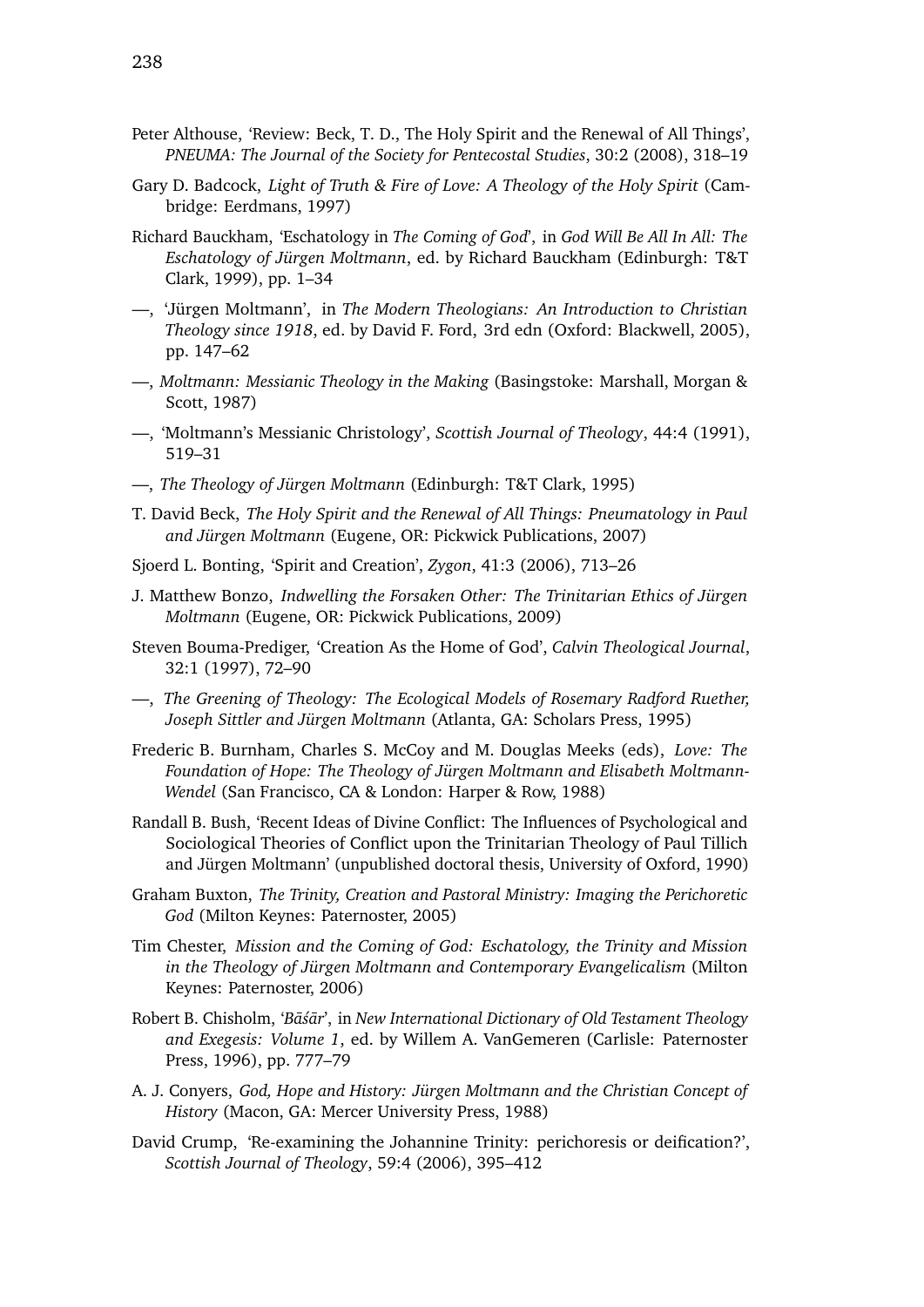- David S. Cunningham, *These Three Are One: The Practice of Trinitarian Theology* (Oxford: Blackwell, 1998)
- D. Lyle Dabney, 'Pneumatologia Crucis: Reclaiming Theologia Crucis for a Theology of the Spirit Today', *Scottish Journal of Theology*, 53:4 (2000), 511–24
- Celia Deane-Drummond, 'A Critique of Jürgen Moltmann's Green Theology', *New Blackfriars*, 73:865 (1992), 554–65
- —, *Ecology in Jürgen Moltmann's Theology* (Lampeter: Edwin Mellen Press, 1997)
- William R. Domeris, 'Finish, Complete', in *New International Dictionary of Old Testament Theology and Exegesis: Volume 2*, ed. by Willem A. VanGemeren (Carlisle: Paternoster Press, 1996), pp. 657–58
- Denis Edwards, *Breath of Life: A Theology of the Creator Spirit* (Maryknoll, NY: Orbis Books, 2004)
- Douglas B. Farrow, 'In the End is the Beginning: A Review of Jürgen Moltmann's Systematic Contributions', *Modern Theology*, 14:3 (1998), 425–47
- Paul S. Fiddes, *The Creative Suffering of God* (Oxford: Clarendon Press, 1988)
- —, *Participating in God: A Pastoral Doctrine of the Trinity* (London: Darton, Longman and Todd, 2000)
- —, *The Promised End: Eschatology in Theology and Literature* (Oxford: Blackwell Publishers, 2000)
- Vincent J. Genovesi, *Expectant Creativity: The Action of Hope in Christian Ethics* (Washington, DC: University Press of America, 1982)
- Stanley J. Grenz and John R. Franke, *Beyond Foundationalism: Shaping Theology in a Postmodern Context* (Louisville, KY: Westminster John Knox Press, 2001)
- Colin E. Gunton, 'The Spirit Moved Over the Face of the Waters: The Holy Spirit and the Created Order', *International Journal of Systematic Theology*, 4:2 (2002), 190–204
- —, *Theology through the Theologians: Selected Essays 1972-1995* (Edinburgh: T&T Clark, 1996)
- Timothy Harvie, *Jürgen Moltmann's Ethics of Hope: Eschatological Possibilities for Moral Action* (Farnham: Ashgate, 2009)
- Jeffrey Hensley, 'Trinity and Freedom: A Response to Molnar', *Scottish Journal of Theology*, 61:1 (2008), 83–95
- Alasdair I. C. Heron, *The Holy Spirit: The Holy Spirit in the Bible, in the History of Christian Thought and in Recent Theology* (London: Marshall, Morgan & Scott, 1983)
- Gregory C. Higgins, *The Tapestry of Christian Theology: Modern Minds in the Biblical Narrative* (New York: Paulist Press, 2003)
- George Hunsinger, 'Review: The Trinity and the Kingdom of God: The Doctrine of God', *The Thomist*, 47:1 (1983), 129–39
- Cho Hyun-Chul SJ, *An Ecological Vision of the World: Toward a Christian Ecological Theology for Our Age* (Rome: Gregorian University Press, 2004)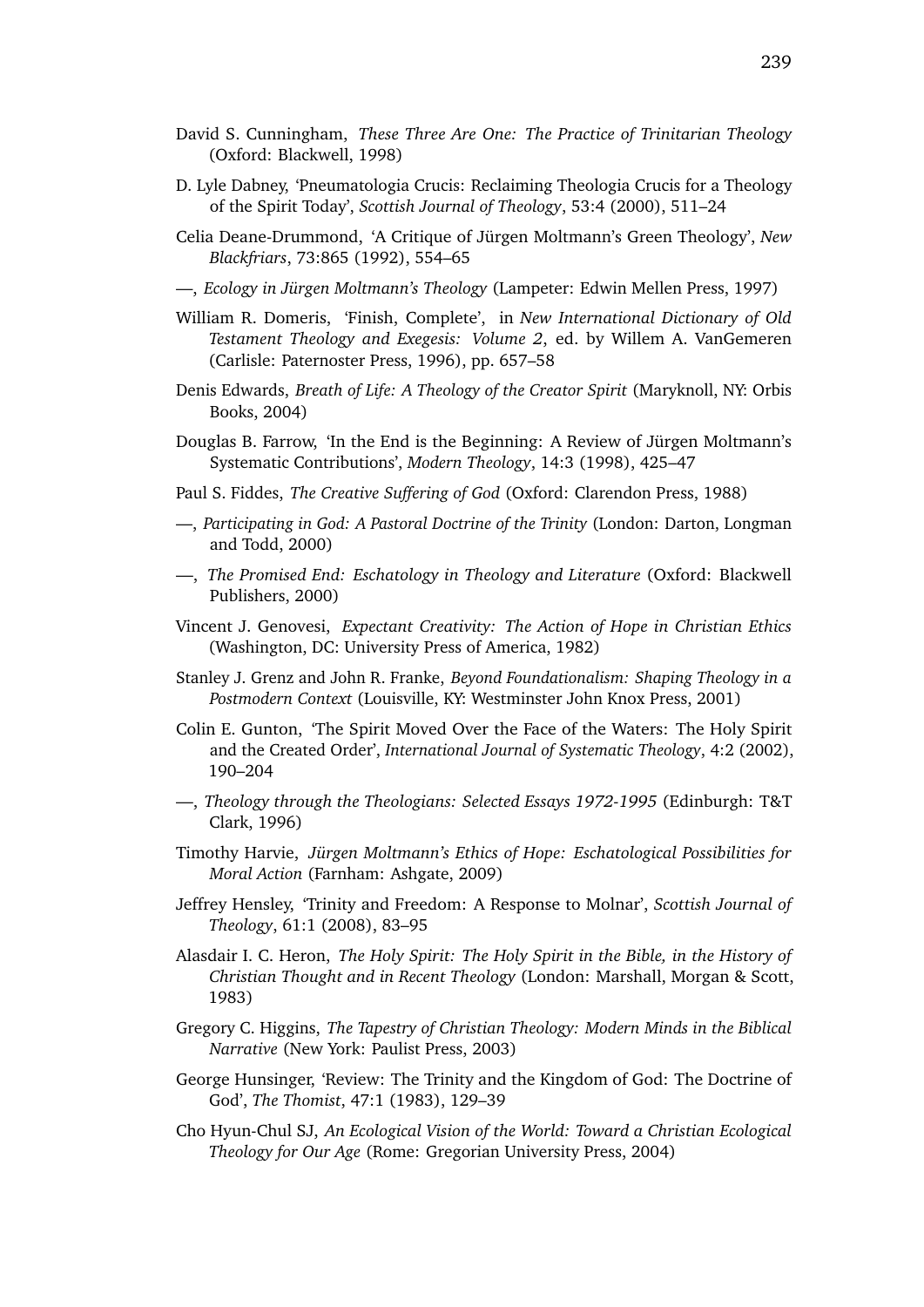- Werner G. Jeanrond, 'The Question of God Today', in *The Christian Understanding of God Today: Theological Colloquium on the Occasion of the 400th Anniversary of the Foundation of Trinity College, Dublin*, ed. by James M. Byrne (Dublin: The Columbia Press, 1993), pp. 9–23
- Karen Kilby, 'Perichoresis and Projection: Problems with Social Doctrines of the Trinity', *New Blackfriars*, 81:957 (2000), 432–45
- Kirsteen Kim, *The Holy Spirit in the World: a global conversation* (London: SPCK, 2007)
- Van Nam Kim, 'A Church of Hope: in the Light of the Eschatological Ecclesiology of Jürgen Moltmann' (unpublished doctoral thesis, Université catholique de Louvain, 2004)
- Catherine Mowry LaCugna, 'Philosophers and Theologians on the Trinity', *Modern Theology*, 2:3 (1986), 169–81
- Jeremy Thomson Law, 'The Future of Jesus Christ: A Constructive Analysis of the Development of the Eschatological Structure of Jürgen Moltmann's Theology: 1964-1996' (unpublished doctoral thesis, University of Oxford, 1998)
- James P. Mackey, 'Social Models of the Trinity', in *Readings in Modern Theology: Britain and America*, ed. by Robin Gill (London: SPCK, 1995), pp. 123–30
- Donald Macleod, 'The Christology of Jürgen Moltmann', *Themelios*, 24:2 (1999), 35–47
- Thomas H. McCall, *Which Trinity? Whose Monotheism?: Philosophical and Systematic Theologians on the Metaphysics of Trinitarian Theology* (Grand Rapids, MI / Cambridge: Wm B. Eerdmans Publishing, 2010)
- Joy Ann McDougall, *Pilgrimage of Love: Moltmann on the Trinity and Christian Life* (Oxford: Oxford University Press, 2005)
- —, 'The Return of Trinitarian Praxis? Moltmann on the Trinity and the Christian Life', *The Journal of Religion*, 83:2 (2003), 177–203
- Alister E. McGrath, *Christian Theology: An Introduction*, 3rd edn (Oxford: Blackwell, 2001)
- David H. McIlroy, *A Trinitarian Theology of Law: In Conversation with Jürgen Moltmann, Oliver O'Donovan and Thomas Aquinas* (Milton Keynes: Paternoster, 2009)
- John McIntyre, *The Shape of Pneumatology: Studies in the Doctrine of the Holy Spirit* (Edinburgh: T&T Clark, 1997)
- Ed. L. Miller and Stanley J. Grenz, *Fortress Introduction to Contemporary Theologies* (Minneapolis, MN: Fortress, 1998)
- Paul D. Molnar, *Divine Freedom and the Doctrine of the Immanent Trinity: In Dialogue with Karl Barth and Contemporary Theology* (Edinburgh: T&T Clark, 2002)
- —, 'The Function of the Trinity in Moltmann's Ecological Doctrine of Creation', *Theological Studies*, 51:4 (1990), 673–97
- Ryan A. Neal, *Theology As Hope: On the Ground and the Implications of Jürgen Moltmann's Doctrine of Hope* (Eugene, OR: Pickwick Publications, 2008)
- Roger Olson, 'Trinity and Eschatology: The Historical Being of God in Jürgen Moltmann and Wolfhart Pannenberg', *Scottish Journal of Theology*, 36:2 (1983), 213–27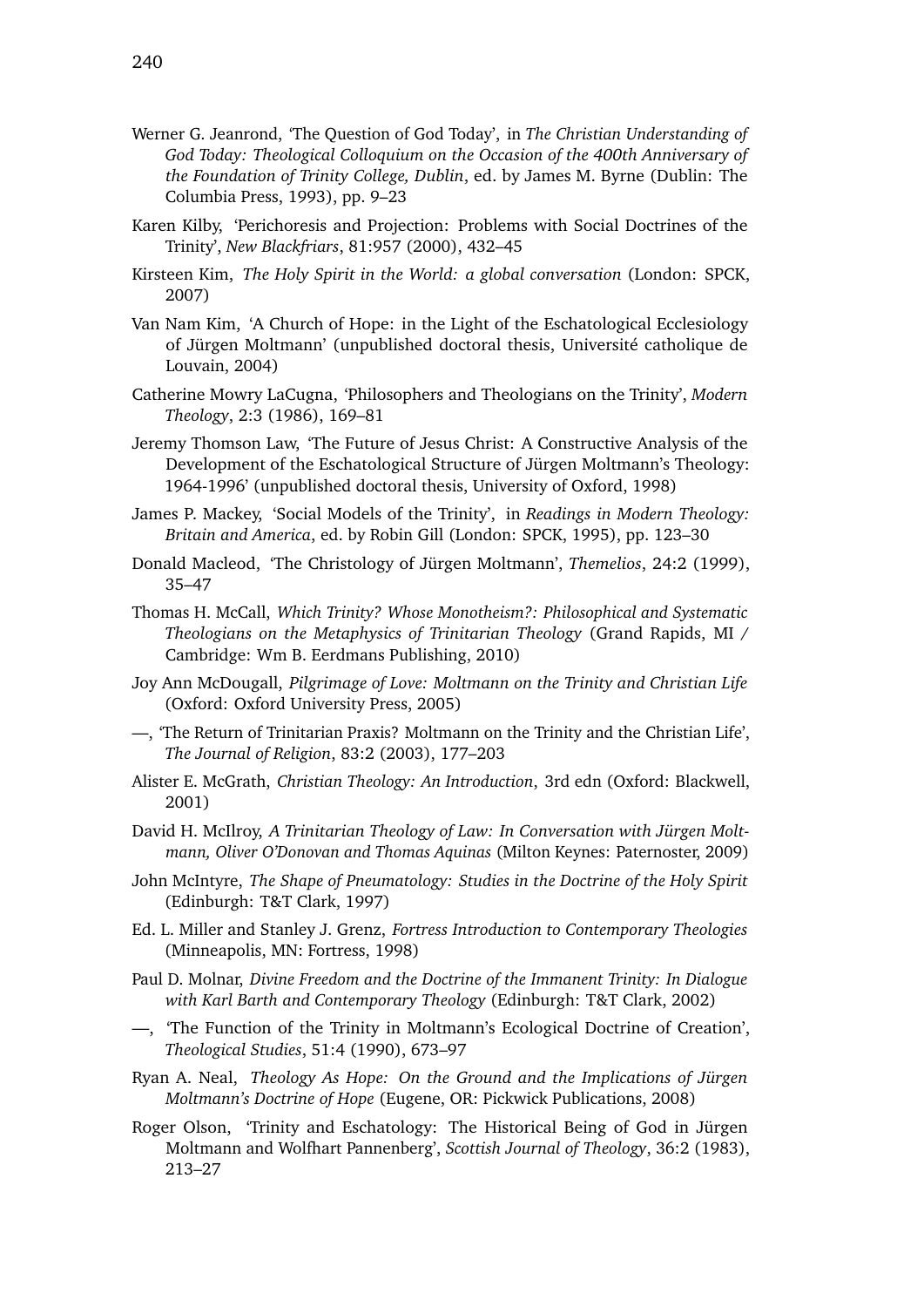- Randall E. Otto, 'Moltmann and the Anti-Monotheism Movement', *International Journal of Systematic Theology*, 3:3 (2001), 293–308
- —, 'The Use and Abuse of Perichoresis in Recent Theology', *Scottish Journal of Theology*, 54:3 (2001), 366–84
- Wolfhart Pannenberg, *Systematic Theology: Volume 2*, trans. by Geoffrey W. Bromiley (Edinburgh: T&T Clark, 1994)
- —, *Systematic Theology: Volume 3*, trans. by Geoffrey W. Bromiley (Edinburgh: T&T Clark, 1998)
- Arthur Peacocke, 'Biology and Theology of Evolution', *Zygon*, 34:4 (1999), 695–712
- Clark H. Pinnock, 'The Holy Spirit as a Distinct Person in the Godhead', in *Spirit and Renewal: Essays in Honour of J. Rodman Williams*, ed. by Mark W. Wilson (Sheffield: Sheffield Academic Press, 1994), pp. 34–41
- John Polkinghorne, 'Jürgen Moltmann's Engagement with the Natural Sciences', in *God's Life in Trinity*, ed. by Miroslav Volf and Michael Welker (Minneapolis, MN: Fortress, 2006), pp. 61–70
- Samuel M. Powell, *Participating in God: Creation and Trinity* (Minneapolis, MN: Fortress, 2003)
- Ben Quash, 'Hans Urs von Balthasar', in *The Modern Theologians: An Introduction to Christian Theology since 1918*, ed. by David F. Ford, 3rd edn (Oxford: Blackwell, 2005), pp. 106–32
- Duncan Reid, 'Enfleshing the Human: An Earth-Revealing, Earth-Healing Christology', in *Earth Revealing, Earth Healing: Ecology and Christian Theology*, ed. by Denis Edwards (Collegeville, MN: The Liturgical Press, 2001), pp. 70–83
- Alexander Sand, '*Sarx*', in *Exegetical Dictionary of the New Testament: Volume 3*, ed. by Horst Balz and Gerhard Schneider (Grand Rapids, MI: William B. Eerdmans Publishing, 1993), pp. 230–33
- H. Paul Santmire, 'So That He Might Fill All Things: Comprehending the Cosmic Love of Christ', *Dialog: A Journal of Theology*, 42:3 (2003), 257–78
- Douglas J. Schuurman, 'Creation, Eschaton, and Ethics: An Analysis of Theology and Ethics in Jürgen Moltmann', *Calvin Theological Journal*, 22:1 (1987), 42–67
- —, *Creation, Eschaton, and Ethics: The Ethical Significance of the Creation-Eschaton Relation in the Thought of Emil Brunner and Jürgen Moltmann* (New York: Peter Lang, 1991)
- Eduard Schweizer, '*Sarx*', in *Theological Dictionary of the New Testament: Volume VII*, ed. by Gerhard Kittel and Gerhard Friedrich (Grand Rapids, MI: Wm. B. Eerdmans Publishing, 1971), pp. 98–151
- Gary V. Smith, 'Dream', in *New International Dictionary of Old Testament Theology and Exegesis: Volume 2*, ed. by Willem A. VanGemeren (Carlisle: Paternoster Press, 1996), pp. 153–55
- Roland Sokolowski, 'A Theological Response to Ecological Crisis: Assessing the Ecotheology of Jürgen Moltmann' (unpublished master's thesis, Spurgeon's College, 2010)